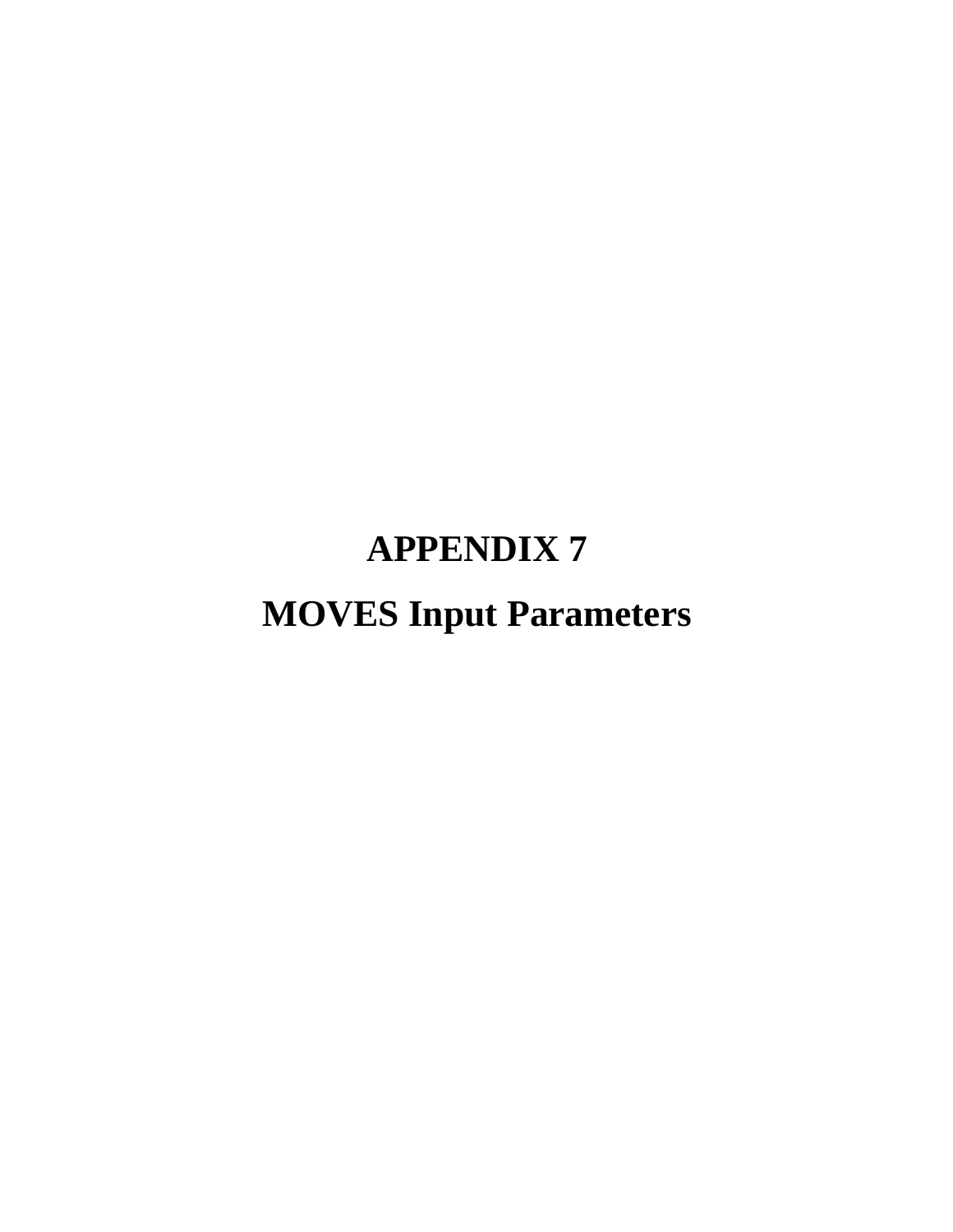#### **Meteorological Data**

RFP SIP revision for 2008 8-hr Ozone Standard for years 2017, 2020, 2021, 2025, 2035 and 2040

Appendix 10: Regional data from TCEQ. HGB area weather station data averages for the 2011 June through August period developed originally for the 2011 AERR inventories, TTI, August 2012.

[https://www.tceq.texas.gov/assets/public/implementation/air/sip/hgb/HGB\\_2016\\_AD\\_RFP/RFP/HGBRFP\\_Appendi](https://www.tceq.texas.gov/assets/public/implementation/air/sip/hgb/HGB_2016_AD_RFP/RFP/HGBRFP_Appendix_10.pdf) [x\\_10.pdf](https://www.tceq.texas.gov/assets/public/implementation/air/sip/hgb/HGB_2016_AD_RFP/RFP/HGBRFP_Appendix_10.pdf)

For the HGB region

| hourID                  | Temperature | relHumidity |
|-------------------------|-------------|-------------|
| 1                       | 81.78       | 77.92       |
| $\overline{\mathbf{2}}$ | 81.05       | 80.26       |
| 3                       | 80.42       | 82.41       |
| $\overline{\mathbf{4}}$ | 79.88       | 83.82       |
| 5                       | 79.38       | 85.06       |
| 6                       | 78.92       | 86.09       |
| 7                       | 78.66       | 86.78       |
| 8                       | 79.91       | 84.25       |
| 9                       | 82.99       | 76.56       |
| 10                      | 85.64       | 67.93       |
| 11                      | 88.01       | 59.29       |
| 12                      | 90.11       | 52.73       |
| 13                      | 91.82       | 48.13       |
| 14                      | 92.94       | 45.45       |
| 15                      | 93.6        | 43.78       |
| 16                      | 93.82       | 43.29       |
| 17                      | 93.55       | 43.99       |
| 18                      | 92.67       | 45.94       |
| 19                      | 91.15       | 49.19       |
| 20                      | 88.9        | 54.47       |
| 21                      | 86.34       | 61.24       |
| 22                      | 84.64       | 66.62       |
| 23                      | 83.45       | 71.05       |
| 24                      | 82.54       | 74.73       |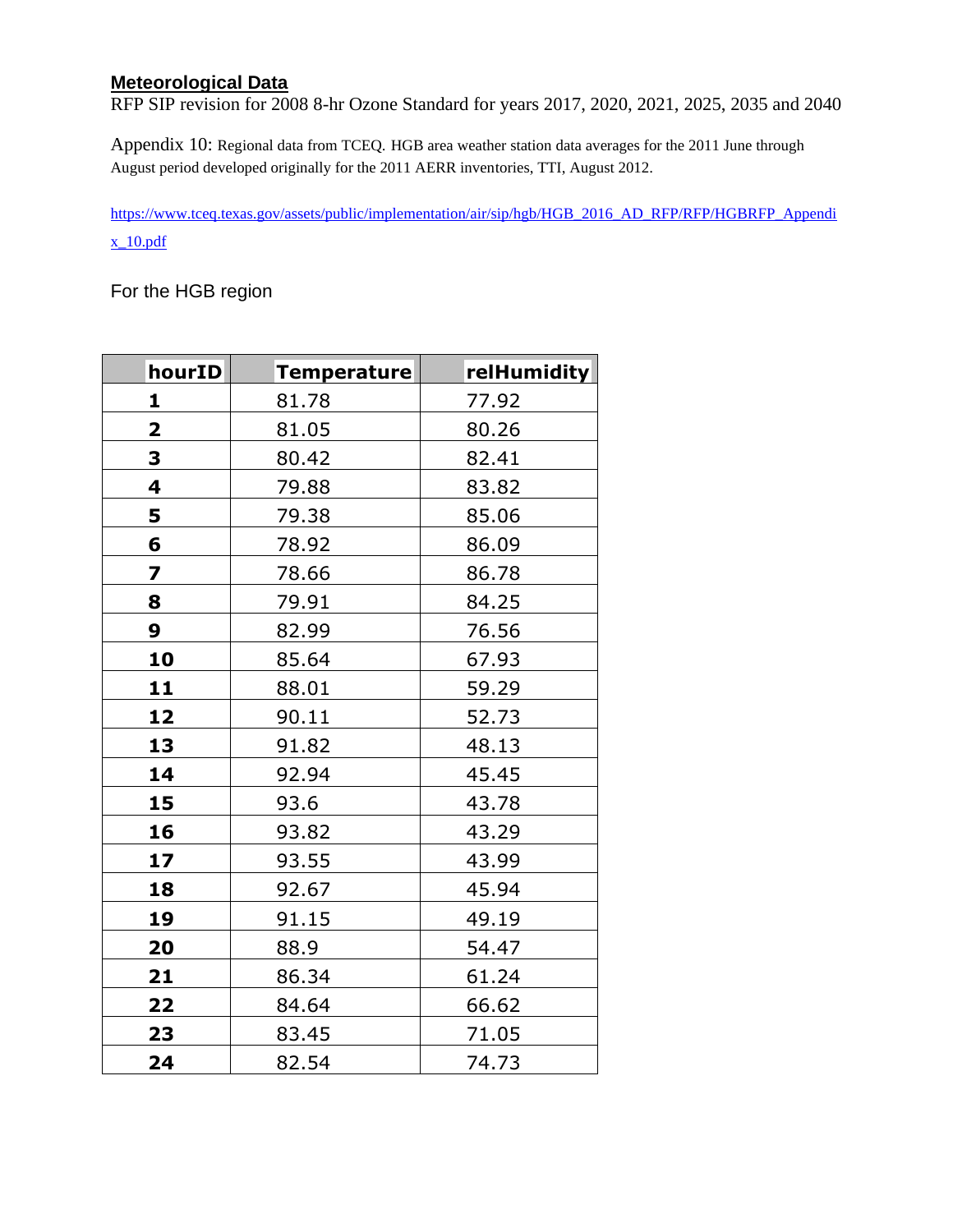#### Fuel Formulation: All Years

| fuelFormula | fuelSubty |               | sulfurL  | <b>ETOHVol</b> | <b>MTBEVol</b> | <b>ETBEVol</b> | <b>TAMEVOL</b> | aromaticCo |
|-------------|-----------|---------------|----------|----------------|----------------|----------------|----------------|------------|
| tionID      | pelD      | <b>RVP</b>    | evel     | ume            | ume            | ume            | ume            | ntent      |
| 10005       | 1 ว       | $\mathcal{L}$ | 10       | 9.76           |                |                |                | 15.41      |
| 30011       | 20        |               | 11<br>ᆂᆂ |                |                |                |                |            |

| olefinContent | benzeneContent | e200  | e300  | BioDieselEsterVolume | CetaneIndex | PAHContent | T50    | T90    |
|---------------|----------------|-------|-------|----------------------|-------------|------------|--------|--------|
| 11.07         | 0.49           | 49.65 | 85.13 |                      |             |            | 200.57 | 324.94 |
|               |                |       |       |                      |             |            |        |        |

<sup>1</sup> These future year RFG property estimates (produced by TTI, August 2020) are based on the latest available (2019) summer season Houston RFG sample data set from the EPA's RFG compliance program, with the average sulfur level adjusted to match the federal Tier 3 average annual standard (the expected level for future years). For future year diesel the sulfur level was set for consistency with the federal standard (within the average annual 15 ppm ultra-low sulfur diesel standard), at the maximum level of the last three TCEQ statewide diesel sulfur surveys (2011, 2014, 2017).

<sup>2</sup> Fuel subtype IDs 12 and 20 are 10% ethanol-blend gasoline (in this case RFG), and conventional diesel, respectively.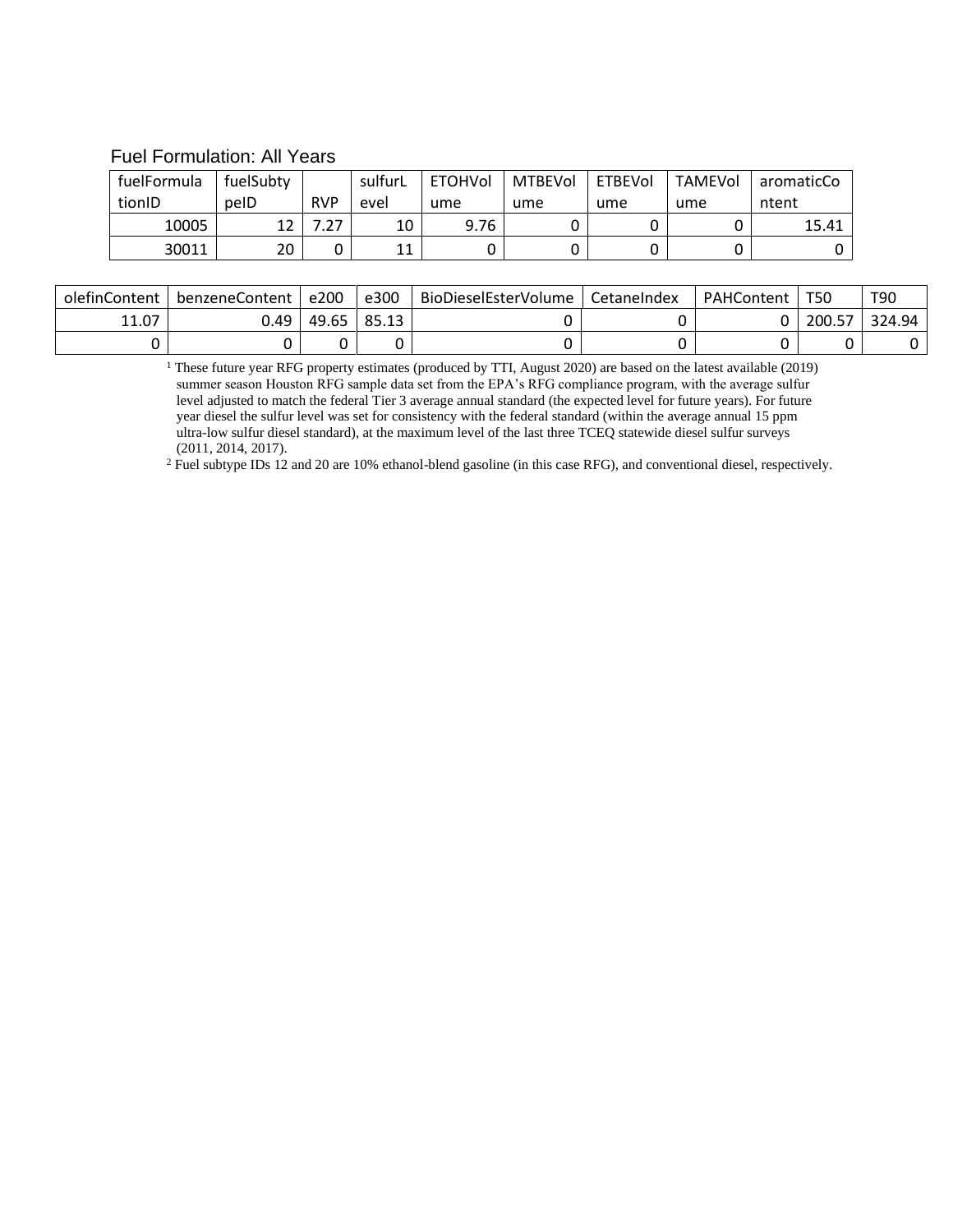#### **2020 VMT Mix Houston District AM Period**

| VMX_RDcode           | MOVES_STcode   |         | MOVES_FTcode | VMTmix       | <b>VMX_RDdesc</b> |
|----------------------|----------------|---------|--------------|--------------|-------------------|
| MOVES_STdesc         | MOVES_FTdesc   |         |              |              |                   |
| $\overline{2}$<br>11 | 1              | 0.00072 | Rural_Rest   | MC           | Gas               |
| $\overline{2}$<br>21 | $\mathbf{1}$   | 0.70993 | Rural_Rest   | PC           | Gas               |
| $\overline{2}$<br>21 | $\overline{2}$ | 0.00645 | Rural_Rest   | <b>PC</b>    | Diesel            |
| $\overline{2}$<br>31 | $\mathbf{1}$   | 0.18242 | Rural_Rest   | PT           | Gas               |
| $\overline{2}$<br>31 | $\overline{2}$ | 0.00334 | Rural_Rest   | PT           | Diesel            |
| $\overline{2}$<br>32 | $\mathbf{1}$   | 0.04481 | Rural_Rest   | <b>LCT</b>   | Gas               |
| $\overline{2}$<br>32 | $\overline{c}$ | 0.00251 | Rural_Rest   | <b>LCT</b>   | Diesel            |
| $\overline{2}$<br>41 | $\overline{2}$ | 0.00059 | Rural_Rest   | <b>IBus</b>  | Diesel            |
| $\overline{2}$<br>42 | $\mathbf{1}$   | 0.00000 | Rural_Rest   | <b>TBus</b>  | Gas               |
| $\overline{2}$<br>42 | $\overline{2}$ | 0.00118 | Rural_Rest   | TBus         | Diesel            |
| $\overline{2}$<br>43 | $\mathbf{1}$   | 0.00003 | Rural_Rest   | <b>SBus</b>  | Gas               |
| $\overline{2}$<br>43 | $\overline{2}$ | 0.00322 | Rural_Rest   | <b>SBus</b>  | Diesel            |
| $\overline{2}$<br>51 | $\mathbf{1}$   | 0.00037 | Rural_Rest   | RT           | Gas               |
| $\overline{2}$<br>51 | $\overline{2}$ | 0.00036 | Rural_Rest   | RT           | Diesel            |
| $\overline{2}$<br>52 | $\mathbf{1}$   | 0.00739 | Rural_Rest   | <b>SUShT</b> | Gas               |
| $\overline{2}$<br>52 | $\overline{c}$ | 0.00702 | Rural_Rest   | SUShT        | Diesel            |
| $\overline{2}$<br>53 | $\mathbf{1}$   | 0.00109 | Rural_Rest   | <b>SULhT</b> | Gas               |
| $\overline{2}$<br>53 | $\overline{c}$ | 0.00104 | Rural_Rest   | <b>SULhT</b> | Diesel            |
| $\overline{2}$<br>54 | $\mathbf{1}$   | 0.00028 | Rural_Rest   | MH           | Gas               |
| $\overline{2}$<br>54 | $\overline{2}$ | 0.00027 | Rural_Rest   | MH           | Diesel            |
| $\overline{2}$<br>61 | $\mathbf{1}$   | 0.00134 | Rural_Rest   | CShT         | Gas               |
| $\overline{2}$<br>61 | $\overline{2}$ | 0.01536 | Rural_Rest   | CShT         | Diesel            |
| $\overline{2}$<br>62 | $\mathbf{1}$   | 0.00000 | Rural_Rest   | <b>CLhT</b>  | Gas               |
| $\overline{2}$<br>62 | $\overline{c}$ | 0.01028 | Rural_Rest   | <b>CLhT</b>  | Diesel            |
| 3<br>11              | $\mathbf{1}$   | 0.00065 | Rural_Unrest | MC           | Gas               |
| 3<br>21              | 1              | 0.64134 | Rural_Unrest | PC           | Gas               |
| 3<br>21              | $\overline{2}$ | 0.00582 | Rural_Unrest | PC           | Diesel            |
| $\overline{3}$<br>31 | $\mathbf{1}$   | 0.20795 | Rural_Unrest | <b>PT</b>    | Gas               |
| 3<br>31              | $\overline{2}$ | 0.00381 | Rural_Unrest | <b>PT</b>    | Diesel            |
| $\overline{3}$<br>32 | $\mathbf{1}$   | 0.05108 | Rural_Unrest | <b>LCT</b>   | Gas               |
| 3<br>32              | $\overline{c}$ | 0.00286 | Rural_Unrest | <b>LCT</b>   | Diesel            |
| $\mathfrak{Z}$<br>41 | $\overline{c}$ | 0.00046 | Rural_Unrest | <b>IBus</b>  | Diesel            |
| 3<br>42              | $\mathbf{1}$   | 0.00000 | Rural_Unrest | TBus         | Gas               |
| 3<br>42              | $\overline{c}$ | 0.00092 | Rural_Unrest | TBus         | Diesel            |
| $\mathfrak{Z}$<br>43 | $\mathbf{1}$   | 0.00003 | Rural Unrest | <b>SBus</b>  | Gas               |
| 3<br>43              | $\overline{2}$ | 0.00251 | Rural Unrest | SBus         | Diesel            |
| 3<br>51              | $\mathbf{1}$   | 0.00077 | Rural_Unrest | <b>RT</b>    | Gas               |
| 3<br>51              | $\overline{c}$ | 0.00073 | Rural_Unrest | <b>RT</b>    | Diesel            |
| 3<br>52              | $\mathbf{1}$   | 0.01515 | Rural_Unrest | <b>SUShT</b> | Gas               |
| 3<br>52              | $\overline{2}$ | 0.01438 | Rural_Unrest | SUShT        | Diesel            |
| 3<br>53              | 1              | 0.00224 | Rural_Unrest | <b>SULhT</b> | Gas               |
| 3<br>53              | 2              | 0.00213 | Rural_Unrest | <b>SULhT</b> | Diesel            |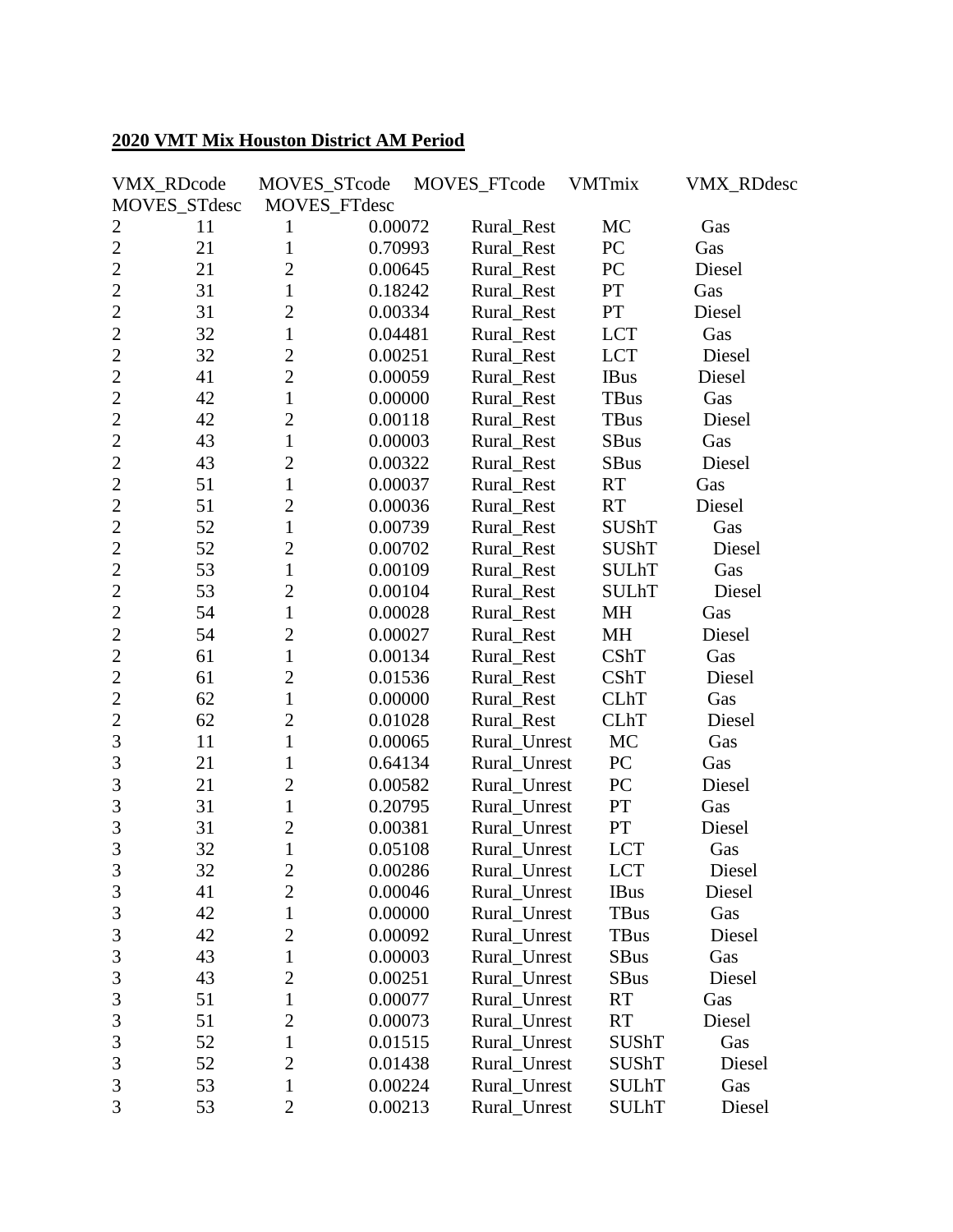| $\mathfrak{Z}$ | 54 | $\mathbf{1}$   | 0.00058 | Rural_Unrest | MH           | Gas    |
|----------------|----|----------------|---------|--------------|--------------|--------|
| 3              | 54 | $\overline{2}$ | 0.00055 | Rural Unrest | MH           | Diesel |
| 3              | 61 | $\mathbf{1}$   | 0.00228 | Rural_Unrest | CShT         | Gas    |
| 3              | 61 | $\overline{2}$ | 0.02622 | Rural_Unrest | CShT         | Diesel |
| $\overline{3}$ | 62 | $\mathbf{1}$   | 0.00000 | Rural_Unrest | <b>CLhT</b>  | Gas    |
| 3              | 62 | $\overline{2}$ | 0.01754 | Rural_Unrest | <b>CLhT</b>  | Diesel |
| $\overline{4}$ | 11 | $\mathbf{1}$   | 0.00071 | Urban_Rest   | <b>MC</b>    | Gas    |
| $\overline{4}$ | 21 | $\mathbf{1}$   | 0.70050 | Urban_Rest   | PC           | Gas    |
| 4              | 21 | $\overline{2}$ | 0.00636 | Urban Rest   | PC           | Diesel |
| $\overline{4}$ | 31 | $\mathbf{1}$   | 0.18290 | Urban_Rest   | PT           | Gas    |
| $\overline{4}$ | 31 | $\overline{2}$ | 0.00335 | Urban_Rest   | PT           | Diesel |
| $\overline{4}$ | 32 | $\mathbf{1}$   | 0.04493 | Urban_Rest   | <b>LCT</b>   | Gas    |
| $\overline{4}$ | 32 | $\overline{c}$ | 0.00251 | Urban_Rest   | <b>LCT</b>   | Diesel |
| $\overline{4}$ | 41 | $\overline{2}$ | 0.00045 | Urban_Rest   | <b>IBus</b>  | Diesel |
| 4              | 42 | $\mathbf{1}$   | 0.00000 | Urban_Rest   | TBus         | Gas    |
| $\overline{4}$ | 42 | $\overline{2}$ | 0.00090 | Urban_Rest   | <b>TBus</b>  | Diesel |
| $\overline{4}$ | 43 | $\mathbf{1}$   | 0.00002 | Urban_Rest   | <b>SBus</b>  | Gas    |
| 4              | 43 | $\overline{2}$ | 0.00245 | Urban_Rest   | <b>SBus</b>  | Diesel |
| 4              | 51 | $\mathbf{1}$   | 0.00056 | Urban Rest   | <b>RT</b>    | Gas    |
| $\overline{4}$ | 51 | $\overline{2}$ | 0.00053 | Urban_Rest   | <b>RT</b>    | Diesel |
| $\overline{4}$ | 52 | $\mathbf{1}$   | 0.01095 | Urban_Rest   | <b>SUShT</b> | Gas    |
| 4              | 52 | $\overline{2}$ | 0.01040 | Urban_Rest   | <b>SUShT</b> | Diesel |
| $\overline{4}$ | 53 | $\mathbf{1}$   | 0.00162 | Urban_Rest   | <b>SULhT</b> | Gas    |
| $\overline{4}$ | 53 | $\overline{2}$ | 0.00154 | Urban_Rest   | <b>SULhT</b> | Diesel |
| $\overline{4}$ | 54 | $\mathbf{1}$   | 0.00042 | Urban_Rest   | MH           | Gas    |
| $\overline{4}$ | 54 | $\overline{2}$ | 0.00040 | Urban_Rest   | MH           | Diesel |
| $\overline{4}$ | 61 | $\mathbf{1}$   | 0.00141 | Urban_Rest   | CShT         | Gas    |
| 4              | 61 | $\overline{2}$ | 0.01623 | Urban_Rest   | CShT         | Diesel |
| 4              | 62 | $\mathbf{1}$   | 0.00000 | Urban_Rest   | <b>CLhT</b>  | Gas    |
| $\overline{4}$ | 62 | $\overline{2}$ | 0.01086 | Urban_Rest   | <b>CLhT</b>  | Diesel |
| 5              | 11 | $\mathbf{1}$   | 0.00073 | Urban_Unrest | MC           | Gas    |
| 5              | 21 | $\mathbf{1}$   | 0.72262 | Urban Unrest | PC           | Gas    |
| 5              | 21 | $\overline{c}$ | 0.00656 | Urban_Unrest | PC           | Diesel |
| 5              | 31 | $\mathbf{1}$   | 0.17768 | Urban_Unrest | PT           | Gas    |
| $\mathfrak s$  | 31 | $\overline{2}$ | 0.00326 | Urban_Unrest | PT           | Diesel |
| 5              | 32 | $\mathbf{1}$   | 0.04364 | Urban_Unrest | <b>LCT</b>   | Gas    |
| 5              | 32 | $\overline{c}$ | 0.00244 | Urban_Unrest | <b>LCT</b>   | Diesel |
| 5              | 41 | $\overline{2}$ | 0.00045 | Urban_Unrest | <b>IBus</b>  | Diesel |
| 5              | 42 | 1              | 0.00000 | Urban_Unrest | TBus         | Gas    |
| 5              | 42 | $\overline{2}$ | 0.00091 | Urban_Unrest | TBus         | Diesel |
| 5              | 43 | $\mathbf{1}$   | 0.00003 | Urban_Unrest | <b>SBus</b>  | Gas    |
| 5              | 43 | $\overline{2}$ | 0.00249 | Urban_Unrest | <b>SBus</b>  | Diesel |
| 5              | 51 | $\mathbf{1}$   | 0.00045 | Urban_Unrest | <b>RT</b>    | Gas    |
| 5              | 51 | $\overline{2}$ | 0.00043 | Urban_Unrest | <b>RT</b>    | Diesel |
| 5              | 52 | $\mathbf{1}$   | 0.00896 | Urban_Unrest | <b>SUShT</b> | Gas    |
| 5              | 52 | $\overline{2}$ | 0.00851 | Urban_Unrest | <b>SUShT</b> | Diesel |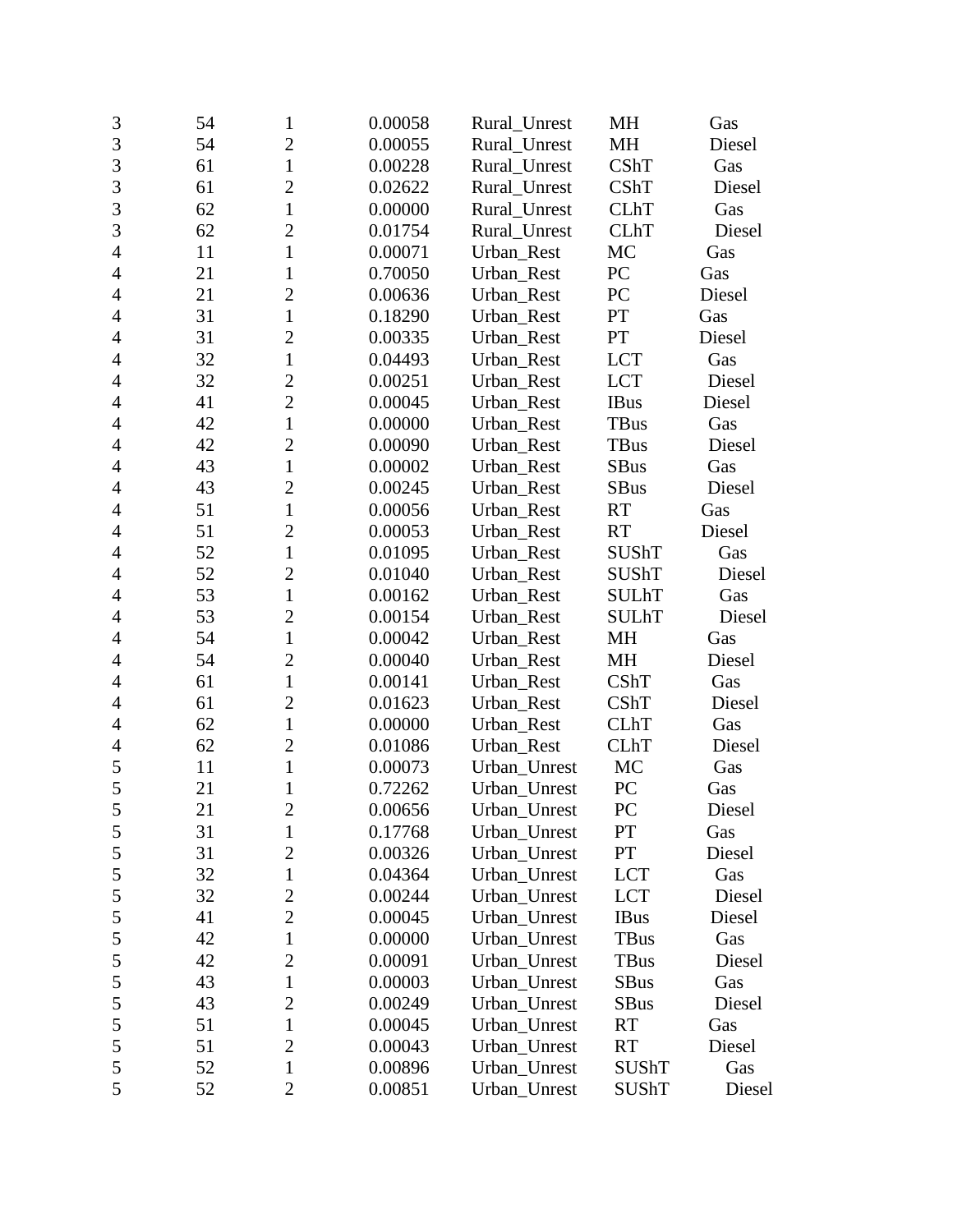| 5              | 53                | $\mathbf{1}$   | 0.00133                                 | Urban_Unrest | <b>SULhT</b>  | Gas               |
|----------------|-------------------|----------------|-----------------------------------------|--------------|---------------|-------------------|
| 5              | 53                | $\overline{2}$ | 0.00126                                 | Urban Unrest | <b>SULhT</b>  | Diesel            |
| 5              | 54                | $\mathbf{1}$   | 0.00034                                 | Urban_Unrest | MH            | Gas               |
| 5              | 54                | $\overline{2}$ | 0.00033                                 | Urban_Unrest | MH            | Diesel            |
| 5              | 61                | $\mathbf{1}$   | 0.00087                                 | Urban_Unrest | CShT          | Gas               |
| 5              | 61                | $\overline{2}$ | 0.01001                                 | Urban_Unrest | <b>CShT</b>   | Diesel            |
| 5              | 62                | $\mathbf{1}$   | 0.00000                                 | Urban_Unrest | <b>CLhT</b>   | Gas               |
| 5              | 62                | $\overline{2}$ | 0.00670                                 | Urban_Unrest | <b>CLhT</b>   | Diesel            |
|                |                   |                | 2020 VMT Mix Houston District MD Period |              |               |                   |
|                | <b>VMX RDcode</b> | MOVES_STcode   |                                         | MOVES_FTcode | <b>VMTmix</b> | <b>VMX RDdesc</b> |
|                | MOVES_STdesc      | MOVES_FTdesc   |                                         |              |               |                   |
| $\overline{c}$ | 11                | 1              | 0.00053                                 | Rural_Rest   | MC            | Gas               |
| $\overline{c}$ | 21                | $\mathbf{1}$   | 0.52671                                 | Rural_Rest   | PC            | Gas               |
| $\overline{c}$ | 21                | $\overline{2}$ | 0.00478                                 | Rural_Rest   | PC            | Diesel            |
| $\overline{c}$ | 31                | $\mathbf{1}$   | 0.15526                                 | Rural_Rest   | PT            | Gas               |
| $\overline{2}$ | 31                | $\overline{2}$ | 0.00285                                 | Rural_Rest   | PT            | Diesel            |
| $\overline{2}$ | 32                | $\mathbf{1}$   | 0.03814                                 | Rural Rest   | <b>LCT</b>    | Gas               |
| $\overline{2}$ | 32                | $\overline{c}$ | 0.00213                                 | Rural_Rest   | <b>LCT</b>    | Diesel            |
| $\overline{c}$ | 41                | $\overline{c}$ | 0.00018                                 | Rural_Rest   | <b>IBus</b>   | Diesel            |
| $\overline{2}$ | 42                | $\mathbf{1}$   | 0.00000                                 | Rural_Rest   | <b>TBus</b>   | Gas               |
| $\overline{2}$ | 42                | $\overline{2}$ | 0.00036                                 | Rural_Rest   | <b>TBus</b>   | Diesel            |
| $\overline{2}$ | 43                | $\mathbf{1}$   | 0.00001                                 | Rural_Rest   | <b>SBus</b>   | Gas               |
| $\overline{2}$ | 43                | $\overline{c}$ | 0.00098                                 | Rural_Rest   | <b>SBus</b>   | Diesel            |
| $\overline{2}$ | 51                | $\mathbf{1}$   | 0.00107                                 | Rural_Rest   | <b>RT</b>     | Gas               |
| $\overline{c}$ | 51                | $\overline{2}$ | 0.00101                                 | Rural_Rest   | <b>RT</b>     | Diesel            |
| $\overline{2}$ | 52                | $\mathbf{1}$   | 0.02103                                 | Rural_Rest   | <b>SUShT</b>  | Gas               |
| $\overline{c}$ | 52                | $\overline{2}$ | 0.01996                                 | Rural_Rest   | <b>SUShT</b>  | Diesel            |
| $\overline{c}$ | 53                | $\mathbf{1}$   | 0.00311                                 | Rural_Rest   | <b>SULhT</b>  | Gas               |
| $\overline{2}$ | 53                | $\overline{2}$ | 0.00296                                 | Rural_Rest   | <b>SULhT</b>  | Diesel            |
| $\overline{2}$ | 54                | $\mathbf{1}$   | 0.00081                                 | Rural_Rest   | MH            | Gas               |
| $\overline{2}$ | 54                | $\overline{c}$ | 0.00077                                 | Rural_Rest   | <b>MH</b>     | Diesel            |
| $\overline{c}$ | 61                | $\mathbf{1}$   | 0.01076                                 | Rural_Rest   | CShT          | Gas               |
| $\mathbf{2}$   | 61                | $\overline{c}$ | 0.12378                                 | Rural_Rest   | CShT          | Diesel            |
| $\overline{2}$ | 62                | $\mathbf{1}$   | 0.00000                                 | Rural_Rest   | <b>CLhT</b>   | Gas               |
| $\overline{c}$ | 62                | $\overline{c}$ | 0.08281                                 | Rural_Rest   | <b>CLhT</b>   | Diesel            |
| 3              | 11                | 1              | 0.00058                                 | Rural_Unrest | MC            | Gas               |
| 3              | 21                | 1              | 0.57112                                 | Rural_Unrest | PC            | Gas               |
| 3              | 21                | $\overline{c}$ | 0.00519                                 | Rural_Unrest | PC            | Diesel            |
| 3              | 31                | $\mathbf{1}$   | 0.22677                                 | Rural_Unrest | PT            | Gas               |
| 3              | 31                | $\overline{2}$ | 0.00416                                 | Rural_Unrest | PT            | Diesel            |
| 3              | 32                | 1              | 0.05570                                 | Rural_Unrest | <b>LCT</b>    | Gas               |
| 3              | 32                | $\overline{c}$ | 0.00312                                 | Rural_Unrest | <b>LCT</b>    | Diesel            |
| 3              | 41                | $\overline{2}$ | 0.00030                                 | Rural_Unrest | <b>IBus</b>   | Diesel            |
| 3              | 42                | 1              | 0.00000                                 | Rural_Unrest | TBus          | Gas               |
| 3              | 42                | $\overline{2}$ | 0.00060                                 | Rural_Unrest | TBus          | Diesel            |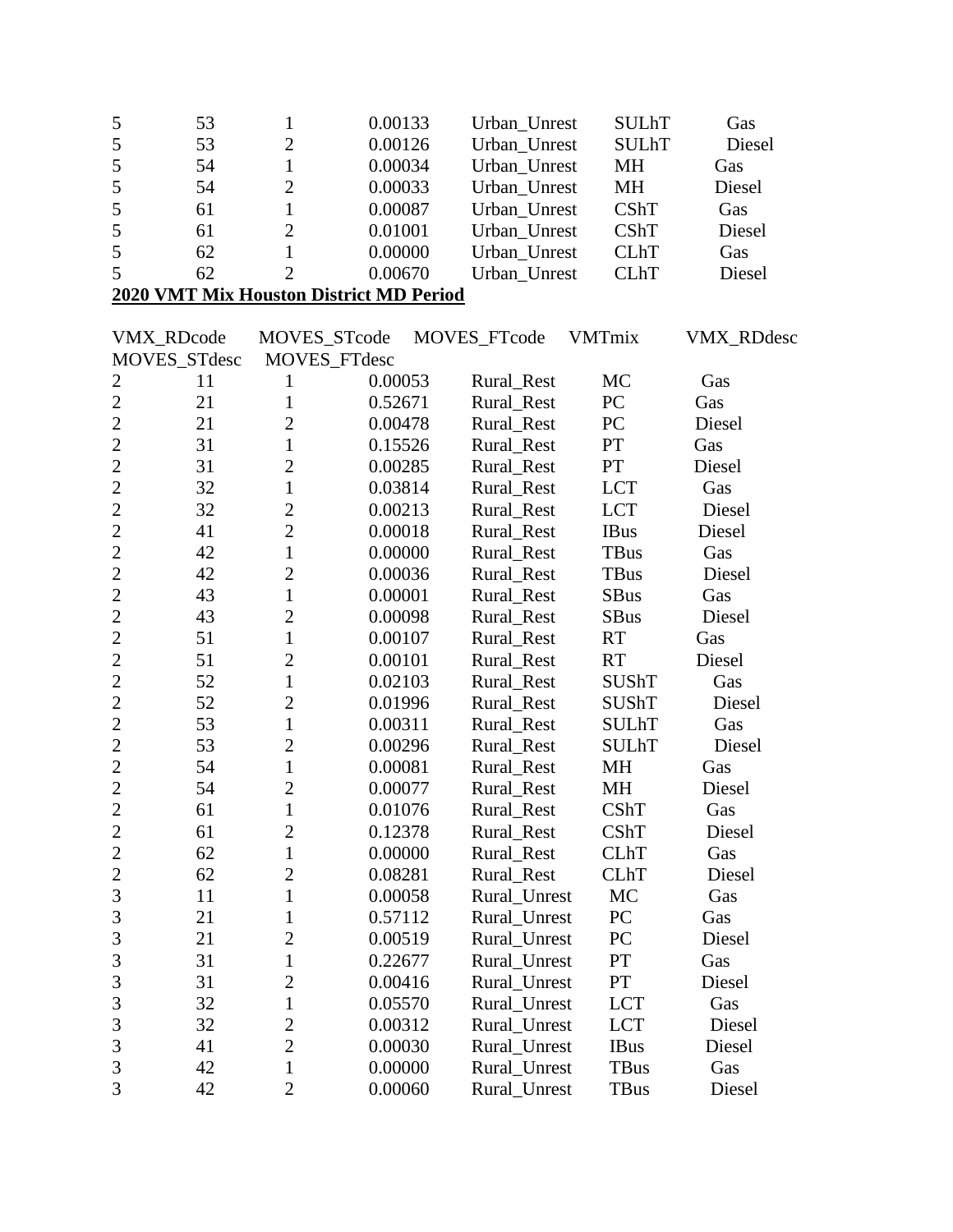| 3              | 43 | $\mathbf{1}$   | 0.00002 | Rural Unrest | <b>SBus</b>  | Gas    |
|----------------|----|----------------|---------|--------------|--------------|--------|
| 3              | 43 | $\overline{2}$ | 0.00163 | Rural_Unrest | <b>SBus</b>  | Diesel |
| 3              | 51 | $\mathbf{1}$   | 0.00111 | Rural_Unrest | <b>RT</b>    | Gas    |
| 3              | 51 | $\overline{2}$ | 0.00105 | Rural_Unrest | <b>RT</b>    | Diesel |
| $\overline{3}$ | 52 | $\mathbf{1}$   | 0.02181 | Rural_Unrest | <b>SUShT</b> | Gas    |
| 3              | 52 | $\overline{c}$ | 0.02070 | Rural Unrest | <b>SUShT</b> | Diesel |
| 3              | 53 | $\mathbf{1}$   | 0.00323 | Rural_Unrest | <b>SULhT</b> | Gas    |
| 3              | 53 | $\overline{2}$ | 0.00307 | Rural_Unrest | <b>SULhT</b> | Diesel |
| $\overline{3}$ | 54 | $\mathbf{1}$   | 0.00084 | Rural_Unrest | MH           | Gas    |
| $\overline{3}$ | 54 | $\overline{2}$ | 0.00079 | Rural_Unrest | MH           | Diesel |
| 3              | 61 | $\mathbf{1}$   | 0.00387 | Rural_Unrest | CShT         | Gas    |
| 3              | 61 | $\overline{c}$ | 0.04454 | Rural_Unrest | CShT         | Diesel |
| 3              | 62 | $\mathbf{1}$   | 0.00000 | Rural_Unrest | <b>CLhT</b>  | Gas    |
| 3              | 62 | $\overline{2}$ | 0.02980 | Rural_Unrest | <b>CLhT</b>  | Diesel |
| $\overline{4}$ | 11 | $\mathbf{1}$   | 0.00066 | Urban_Rest   | MC           | Gas    |
| $\overline{4}$ | 21 | 1              | 0.65661 | Urban_Rest   | PC           | Gas    |
| $\overline{4}$ | 21 | $\overline{2}$ | 0.00596 | Urban_Rest   | PC           | Diesel |
| $\overline{4}$ | 31 | $\mathbf{1}$   | 0.19173 | Urban_Rest   | PT           | Gas    |
| 4              | 31 | $\overline{2}$ | 0.00351 | Urban_Rest   | PT           | Diesel |
| $\overline{4}$ | 32 | $\mathbf{1}$   | 0.04709 | Urban Rest   | <b>LCT</b>   | Gas    |
| 4              | 32 | $\overline{2}$ | 0.00264 | Urban_Rest   | <b>LCT</b>   | Diesel |
| 4              | 41 | $\overline{2}$ | 0.00028 | Urban_Rest   | <b>IBus</b>  | Diesel |
| $\overline{4}$ | 42 | $\mathbf{1}$   | 0.00000 | Urban_Rest   | TBus         | Gas    |
| $\overline{4}$ | 42 | $\overline{2}$ | 0.00056 | Urban_Rest   | <b>TBus</b>  | Diesel |
| 4              | 43 | $\mathbf{1}$   | 0.00002 | Urban_Rest   | <b>SBus</b>  | Gas    |
| $\overline{4}$ | 43 | $\overline{2}$ | 0.00154 | Urban_Rest   | <b>SBus</b>  | Diesel |
| $\overline{4}$ | 51 | $\mathbf{1}$   | 0.00085 | Urban_Rest   | <b>RT</b>    | Gas    |
| 4              | 51 | $\overline{2}$ | 0.00081 | Urban_Rest   | <b>RT</b>    | Diesel |
| $\overline{4}$ | 52 | $\mathbf{1}$   | 0.01681 | Urban_Rest   | <b>SUShT</b> | Gas    |
| $\overline{4}$ | 52 | $\overline{2}$ | 0.01596 | Urban_Rest   | <b>SUShT</b> | Diesel |
| 4              | 53 | $\mathbf{1}$   | 0.00249 | Urban Rest   | <b>SULhT</b> | Gas    |
| $\overline{4}$ | 53 | $\overline{c}$ | 0.00236 | Urban Rest   | <b>SULhT</b> | Diesel |
| $\overline{4}$ | 54 | $\mathbf{1}$   | 0.00064 | Urban_Rest   | MH           | Gas    |
| 4              | 54 | $\mathbf{2}$   | 0.00061 | Urban_Rest   | MH           | Diesel |
| 4              | 61 | $\mathbf{1}$   | 0.00242 | Urban_Rest   | CShT         | Gas    |
| 4              | 61 | $\overline{c}$ | 0.02783 | Urban_Rest   | CShT         | Diesel |
| 4              | 62 | 1              | 0.00000 | Urban Rest   | <b>CLhT</b>  | Gas    |
| 4              | 62 | $\overline{2}$ | 0.01862 | Urban Rest   | <b>CLhT</b>  | Diesel |
| 5              | 11 | 1              | 0.00068 | Urban_Unrest | MC           | Gas    |
| $\mathfrak s$  | 21 | 1              | 0.67780 | Urban_Unrest | PC           | Gas    |
| 5              | 21 | $\overline{2}$ | 0.00616 | Urban_Unrest | PC           | Diesel |
| 5              | 31 | $\mathbf 1$    | 0.19083 | Urban Unrest | PT           | Gas    |
| $\mathfrak s$  | 31 | $\overline{2}$ | 0.00350 | Urban_Unrest | PT           | Diesel |
| 5              | 32 | $\mathbf{1}$   | 0.04687 | Urban_Unrest | <b>LCT</b>   | Gas    |
| 5              | 32 | $\overline{2}$ | 0.00262 | Urban_Unrest | <b>LCT</b>   | Diesel |
| 5              | 41 | $\overline{2}$ | 0.00031 | Urban_Unrest | <b>IBus</b>  | Diesel |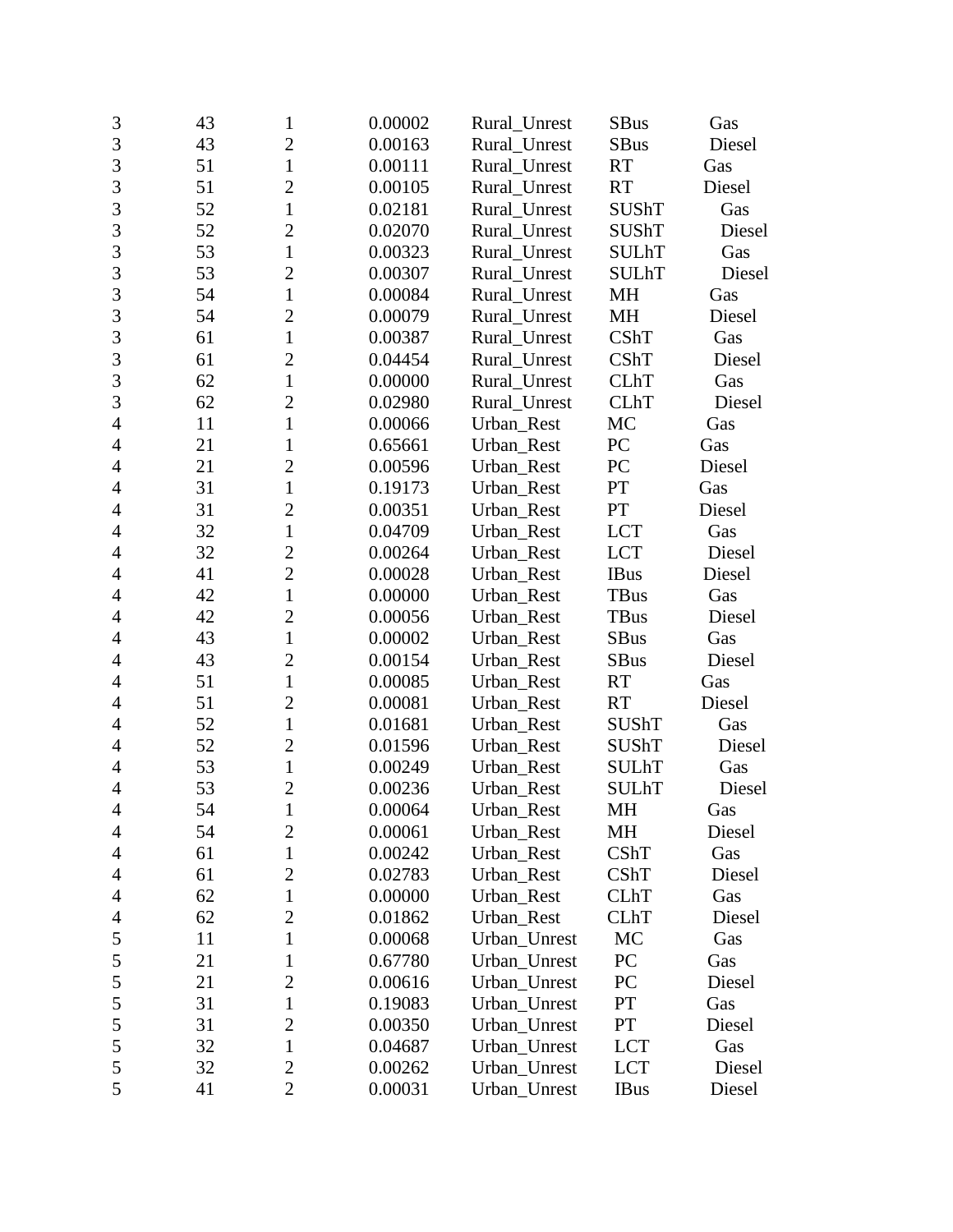| 5              | 42           | $\mathbf{1}$   | 0.00000                                 | Urban Unrest | TBus          | Gas               |  |  |  |
|----------------|--------------|----------------|-----------------------------------------|--------------|---------------|-------------------|--|--|--|
| 5              | 42           | $\mathfrak{2}$ | 0.00062                                 | Urban_Unrest | <b>TBus</b>   | Diesel            |  |  |  |
| 5              | 43           | $\mathbf{1}$   | 0.00002                                 | Urban_Unrest | <b>SBus</b>   | Gas               |  |  |  |
| 5              | 43           | $\overline{2}$ | 0.00170                                 | Urban_Unrest | <b>SBus</b>   | Diesel            |  |  |  |
| 5              | 51           | $\mathbf{1}$   | 0.00074                                 | Urban_Unrest | <b>RT</b>     | Gas               |  |  |  |
| 5              | 51           | $\overline{2}$ | 0.00070                                 | Urban_Unrest | <b>RT</b>     | Diesel            |  |  |  |
| 5              | 52           | $\mathbf{1}$   | 0.01462                                 | Urban_Unrest | SUShT         | Gas               |  |  |  |
| 5              | 52           | $\overline{2}$ | 0.01388                                 | Urban Unrest | <b>SUShT</b>  | Diesel            |  |  |  |
| 5              | 53           | $\mathbf{1}$   | 0.00217                                 | Urban_Unrest | <b>SULhT</b>  | Gas               |  |  |  |
| 5              | 53           | $\overline{2}$ | 0.00206                                 | Urban_Unrest | <b>SULhT</b>  | Diesel            |  |  |  |
| 5              | 54           | $\mathbf{1}$   | 0.00056                                 | Urban_Unrest | MH            | Gas               |  |  |  |
| 5              | 54           | $\overline{2}$ | 0.00053                                 | Urban_Unrest | MH            | Diesel            |  |  |  |
| 5              | 61           | $\mathbf{1}$   | 0.00167                                 | Urban_Unrest | CShT          | Gas               |  |  |  |
| 5              | 61           | $\overline{2}$ | 0.01915                                 | Urban_Unrest | CShT          | Diesel            |  |  |  |
| 5              | 62           | $\mathbf{1}$   | 0.00000                                 | Urban_Unrest | <b>CLhT</b>   | Gas               |  |  |  |
| 5              | 62           | $\overline{2}$ | 0.01281                                 | Urban_Unrest | <b>CLhT</b>   | Diesel            |  |  |  |
|                |              |                | 2020 VMT Mix Houston District PM Period |              |               |                   |  |  |  |
|                |              |                |                                         |              |               |                   |  |  |  |
|                | VMX_RDcode   | MOVES_STcode   |                                         | MOVES_FTcode | <b>VMTmix</b> | <b>VMX_RDdesc</b> |  |  |  |
|                | MOVES_STdesc |                | MOVES_FTdesc                            |              |               |                   |  |  |  |
| $\overline{c}$ | 11           | 1              | 0.00069                                 | Rural_Rest   | <b>MC</b>     | Gas               |  |  |  |
| $\overline{2}$ | 21           | 1              | 0.67886                                 | Rural_Rest   | PC            | Gas               |  |  |  |
| $\overline{2}$ | 21           | $\overline{2}$ | 0.00617                                 | Rural_Rest   | PC            | Diesel            |  |  |  |
| $\overline{2}$ | 31           | $\mathbf{1}$   | 0.16604                                 | Rural_Rest   | PT            | Gas               |  |  |  |
| $\overline{2}$ | 31           | $\overline{2}$ | 0.00304                                 | Rural_Rest   | PT            | Diesel            |  |  |  |
| $\overline{c}$ | 32           | $\mathbf{1}$   | 0.04078                                 | Rural_Rest   | <b>LCT</b>    | Gas               |  |  |  |
| $\overline{2}$ | 32           | $\overline{2}$ | 0.00228                                 | Rural_Rest   | <b>LCT</b>    | Diesel            |  |  |  |
| $\overline{2}$ | 41           | $\overline{2}$ | 0.00003                                 | Rural_Rest   | <b>IBus</b>   | Diesel            |  |  |  |
| $\overline{2}$ | 42           | $\mathbf{1}$   | 0.00000                                 | Rural_Rest   | <b>TBus</b>   | Gas               |  |  |  |
| $\overline{2}$ | 42           | $\overline{2}$ | 0.00005                                 | Rural_Rest   | <b>TBus</b>   | Diesel            |  |  |  |
| $\overline{c}$ | 43           | $\mathbf{1}$   | 0.00000                                 | Rural_Rest   | <b>SBus</b>   | Gas               |  |  |  |
| $\overline{2}$ | 43           | $\overline{2}$ | 0.00014                                 | Rural Rest   | <b>SBus</b>   | Diesel            |  |  |  |
| $\overline{2}$ | 51           | $\mathbf{1}$   | 0.00044                                 | Rural_Rest   | RT            | Gas               |  |  |  |
| $\mathbf{2}$   | 51           | $\mathfrak{2}$ | 0.00042                                 | Rural_Rest   | RT            | Diesel            |  |  |  |
| $\mathbf{2}$   | 52           | $\mathbf{1}$   | 0.00877                                 | Rural_Rest   | SUShT         | Gas               |  |  |  |
| $\mathbf{2}$   | 52           | $\overline{2}$ | 0.00833                                 | Rural_Rest   | <b>SUShT</b>  | Diesel            |  |  |  |
| $\mathbf{2}$   | 53           | $\mathbf{1}$   | 0.00130                                 | Rural_Rest   | <b>SULhT</b>  | Gas               |  |  |  |
| $\mathfrak{2}$ | 53           | $\overline{2}$ | 0.00123                                 | Rural Rest   | <b>SULhT</b>  | Diesel            |  |  |  |
| $\mathfrak{2}$ | 54           | 1              | 0.00034                                 | Rural_Rest   | МH            | Gas               |  |  |  |
| $\mathbf{2}$   | 54           | $\overline{2}$ | 0.00032                                 | Rural_Rest   | MH            | Diesel            |  |  |  |
| $\mathbf{2}$   | 61           | $\mathbf{1}$   | 0.00400                                 | Rural_Rest   | <b>CShT</b>   | Gas               |  |  |  |
| $\overline{2}$ | 61           | $\overline{2}$ | 0.04600                                 | Rural_Rest   | CShT          | Diesel            |  |  |  |
| $\mathfrak{2}$ | 62           | $\mathbf{1}$   | 0.00000                                 | Rural_Rest   | <b>CLhT</b>   | Gas               |  |  |  |
| $\overline{2}$ | 62           | $\overline{2}$ | 0.03077                                 | Rural_Rest   | <b>CLhT</b>   | Diesel            |  |  |  |
| 3              | 11           | $\mathbf{1}$   | 0.00066                                 | Rural_Unrest | MC            | Gas               |  |  |  |
| 3              | 21           | $\mathbf{1}$   | 0.65580                                 | Rural_Unrest | PC            | Gas               |  |  |  |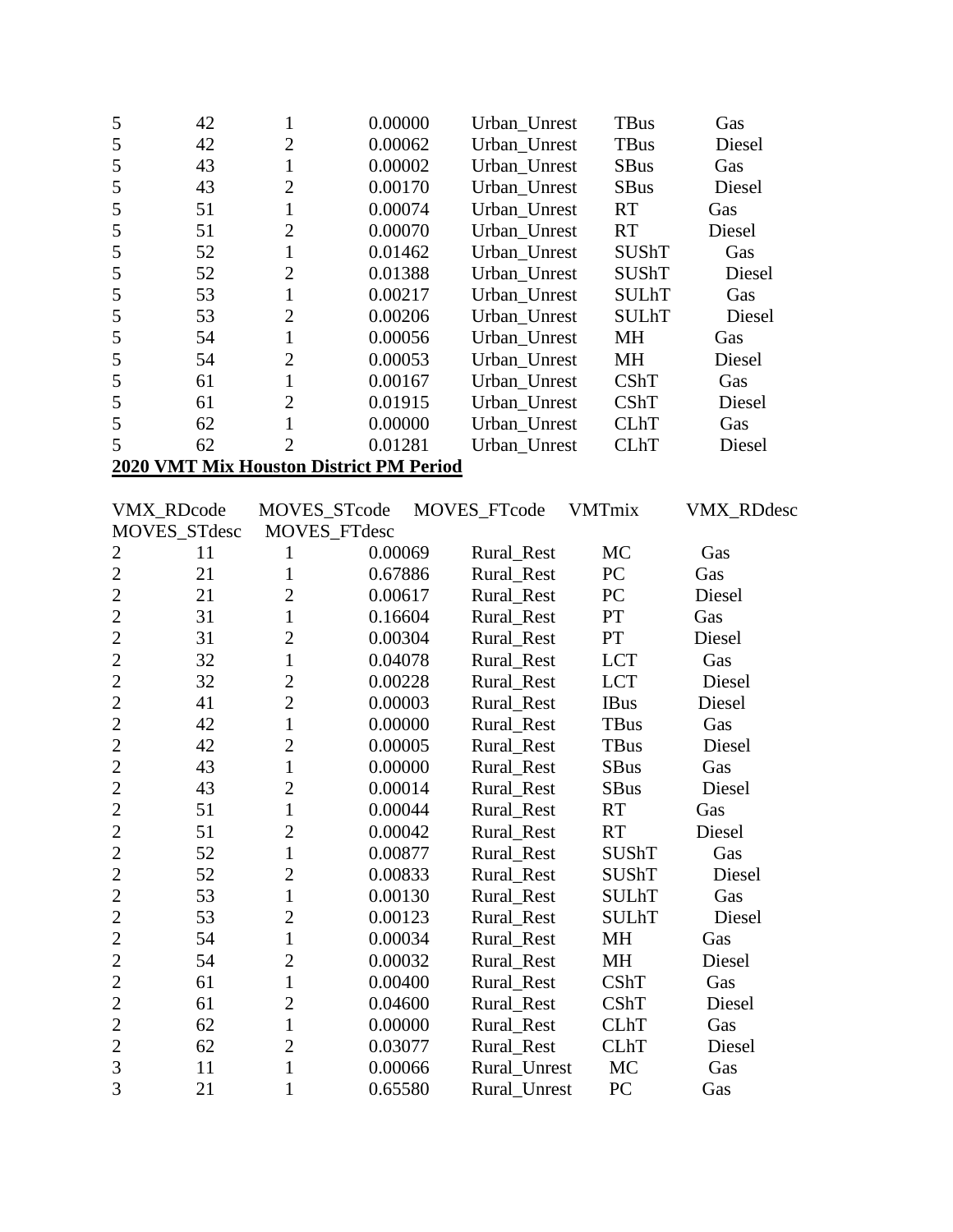| 3              | 21 | $\overline{2}$ | 0.00596 | Rural_Unrest | PC           | Diesel |
|----------------|----|----------------|---------|--------------|--------------|--------|
| $\overline{3}$ | 31 | $\mathbf{1}$   | 0.22159 | Rural Unrest | PT           | Gas    |
| 3              | 31 | $\overline{2}$ | 0.00406 | Rural Unrest | PT           | Diesel |
| 3              | 32 | $\mathbf{1}$   | 0.05443 | Rural_Unrest | <b>LCT</b>   | Gas    |
| $\overline{3}$ | 32 | $\overline{2}$ | 0.00305 | Rural_Unrest | <b>LCT</b>   | Diesel |
| 3              | 41 | $\overline{c}$ | 0.00014 | Rural Unrest | <b>IBus</b>  | Diesel |
| 3              | 42 | $\mathbf{1}$   | 0.00000 | Rural_Unrest | <b>TBus</b>  | Gas    |
| 3              | 42 | $\overline{2}$ | 0.00028 | Rural_Unrest | <b>TBus</b>  | Diesel |
| 3              | 43 | $\mathbf{1}$   | 0.00001 | Rural_Unrest | <b>SBus</b>  | Gas    |
| 3              | 43 | $\overline{2}$ | 0.00075 | Rural_Unrest | <b>SBus</b>  | Diesel |
| 3              | 51 | $\mathbf{1}$   | 0.00055 | Rural_Unrest | <b>RT</b>    | Gas    |
| $\overline{3}$ | 51 | $\overline{2}$ | 0.00052 | Rural_Unrest | <b>RT</b>    | Diesel |
| 3              | 52 | $\mathbf{1}$   | 0.01087 | Rural_Unrest | <b>SUShT</b> | Gas    |
| 3              | 52 | $\overline{2}$ | 0.01032 | Rural_Unrest | <b>SUShT</b> | Diesel |
| $\overline{3}$ | 53 | $\mathbf{1}$   | 0.00161 | Rural_Unrest | <b>SULhT</b> | Gas    |
| 3              | 53 | $\overline{c}$ | 0.00153 | Rural_Unrest | <b>SULhT</b> | Diesel |
| 3              | 54 | $\mathbf{1}$   | 0.00042 | Rural_Unrest | MH           | Gas    |
| 3              | 54 | $\overline{2}$ | 0.00040 | Rural_Unrest | MH           | Diesel |
| $\overline{3}$ | 61 | $\mathbf{1}$   | 0.00134 | Rural_Unrest | CShT         | Gas    |
| 3              | 61 | $\overline{2}$ | 0.01540 | Rural_Unrest | CShT         | Diesel |
| 3              | 62 | $\mathbf{1}$   | 0.00000 | Rural_Unrest | <b>CLhT</b>  | Gas    |
| $\overline{3}$ | 62 | $\overline{2}$ | 0.01031 | Rural_Unrest | <b>CLhT</b>  | Diesel |
| $\overline{4}$ | 11 | $\mathbf{1}$   | 0.00072 | Urban_Rest   | MC           | Gas    |
| $\overline{4}$ | 21 | 1              | 0.70865 | Urban_Rest   | PC           | Gas    |
| 4              | 21 | $\overline{2}$ | 0.00644 | Urban_Rest   | PC           | Diesel |
| $\overline{4}$ | 31 | $\mathbf{1}$   | 0.18451 | Urban_Rest   | PT           | Gas    |
| $\overline{4}$ | 31 | $\overline{2}$ | 0.00338 | Urban_Rest   | PT           | Diesel |
| 4              | 32 | $\mathbf{1}$   | 0.04532 | Urban_Rest   | <b>LCT</b>   | Gas    |
| 4              | 32 | $\overline{c}$ | 0.00254 | Urban_Rest   | <b>LCT</b>   | Diesel |
| $\overline{4}$ | 41 | $\overline{2}$ | 0.00032 | Urban_Rest   | <b>IBus</b>  | Diesel |
| 4              | 42 | $\mathbf{1}$   | 0.00000 | Urban_Rest   | <b>TBus</b>  | Gas    |
| $\overline{4}$ | 42 | $\overline{2}$ | 0.00065 | Urban_Rest   | TBus         | Diesel |
| $\overline{4}$ | 43 | $\mathbf{1}$   | 0.00002 | Urban_Rest   | SBus         | Gas    |
| 4              | 43 | $\overline{c}$ | 0.00177 | Urban_Rest   | <b>SBus</b>  | Diesel |
| 4              | 51 | $\mathbf{1}$   | 0.00041 | Urban_Rest   | <b>RT</b>    | Gas    |
| 4              | 51 | $\overline{c}$ | 0.00039 | Urban_Rest   | <b>RT</b>    | Diesel |
| 4              | 52 | $\mathbf{1}$   | 0.00813 | Urban_Rest   | <b>SUShT</b> | Gas    |
| $\overline{4}$ | 52 | $\overline{2}$ | 0.00772 | Urban Rest   | <b>SUShT</b> | Diesel |
| 4              | 53 | 1              | 0.00120 | Urban_Rest   | <b>SULhT</b> | Gas    |
| 4              | 53 | $\overline{2}$ | 0.00114 | Urban_Rest   | <b>SULhT</b> | Diesel |
| 4              | 54 | $\mathbf{1}$   | 0.00031 | Urban_Rest   | MH           | Gas    |
| 4              | 54 | $\overline{2}$ | 0.00030 | Urban_Rest   | MH           | Diesel |
| 4              | 61 | 1              | 0.00129 | Urban_Rest   | <b>CShT</b>  | Gas    |
| 4              | 61 | $\overline{2}$ | 0.01485 | Urban_Rest   | CShT         | Diesel |
| 4              | 62 | $\mathbf{1}$   | 0.00000 | Urban_Rest   | <b>CLhT</b>  | Gas    |
| 4              | 62 | $\mathbf{2}$   | 0.00994 | Urban_Rest   | <b>CLhT</b>  | Diesel |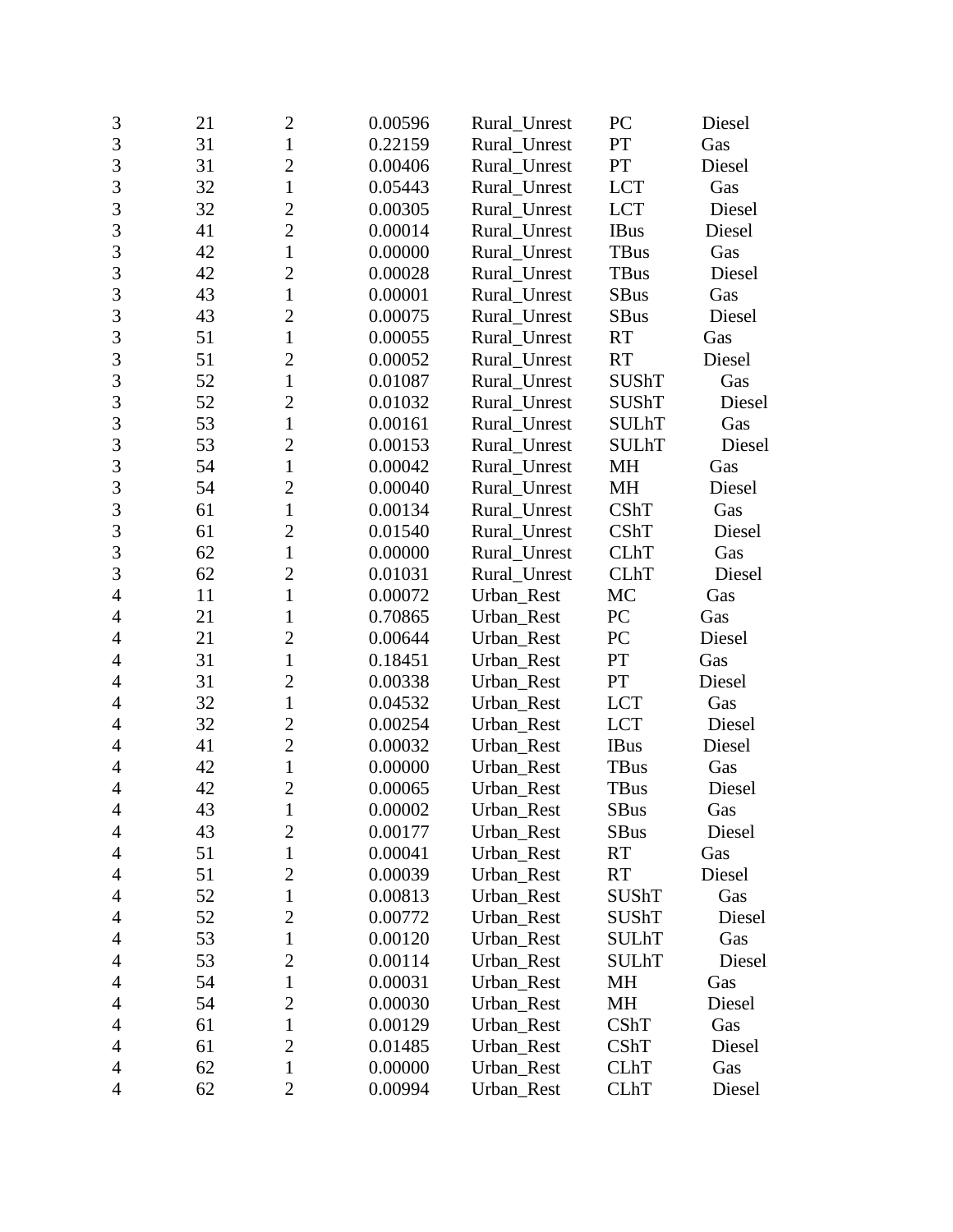| 5 | 11 | 1              | 0.00074 | Urban_Unrest | MC           | Gas    |
|---|----|----------------|---------|--------------|--------------|--------|
| 5 | 21 | 1              | 0.73632 | Urban_Unrest | PC           | Gas    |
| 5 | 21 | $\overline{2}$ | 0.00669 | Urban_Unrest | PC           | Diesel |
| 5 | 31 | $\mathbf{1}$   | 0.17482 | Urban_Unrest | PT           | Gas    |
| 5 | 31 | $\overline{2}$ | 0.00320 | Urban_Unrest | PT           | Diesel |
| 5 | 32 | $\mathbf{1}$   | 0.04294 | Urban_Unrest | <b>LCT</b>   | Gas    |
| 5 | 32 | $\overline{2}$ | 0.00240 | Urban_Unrest | <b>LCT</b>   | Diesel |
| 5 | 41 | $\overline{2}$ | 0.00016 | Urban_Unrest | <b>IBus</b>  | Diesel |
| 5 | 42 | $\mathbf{1}$   | 0.00000 | Urban_Unrest | TBus         | Gas    |
| 5 | 42 | $\overline{2}$ | 0.00033 | Urban_Unrest | <b>TBus</b>  | Diesel |
| 5 | 43 | $\mathbf{1}$   | 0.00001 | Urban_Unrest | <b>SBus</b>  | Gas    |
| 5 | 43 | $\overline{2}$ | 0.00089 | Urban_Unrest | <b>SBus</b>  | Diesel |
| 5 | 51 | $\mathbf{1}$   | 0.00036 | Urban_Unrest | <b>RT</b>    | Gas    |
| 5 | 51 | $\overline{2}$ | 0.00034 | Urban_Unrest | <b>RT</b>    | Diesel |
| 5 | 52 | $\mathbf{1}$   | 0.00703 | Urban_Unrest | <b>SUShT</b> | Gas    |
| 5 | 52 | $\overline{2}$ | 0.00667 | Urban_Unrest | <b>SUShT</b> | Diesel |
| 5 | 53 | $\mathbf{1}$   | 0.00104 | Urban_Unrest | <b>SULhT</b> | Gas    |
| 5 | 53 | $\overline{2}$ | 0.00099 | Urban_Unrest | <b>SULhT</b> | Diesel |
| 5 | 54 | $\mathbf{1}$   | 0.00027 | Urban_Unrest | <b>MH</b>    | Gas    |
| 5 | 54 | $\overline{2}$ | 0.00026 | Urban_Unrest | MH           | Diesel |
| 5 | 61 | $\mathbf{1}$   | 0.00072 | Urban_Unrest | CShT         | Gas    |
| 5 | 61 | $\overline{2}$ | 0.00828 | Urban_Unrest | CShT         | Diesel |
| 5 | 62 | $\mathbf{1}$   | 0.00000 | Urban_Unrest | <b>CLhT</b>  | Gas    |
| 5 | 62 | $\overline{2}$ | 0.00554 | Urban Unrest | <b>CLhT</b>  | Diesel |

#### **2020 VMT Mix Houston District OV Period**

|                | VMX_RDcode   | MOVES_STcode   |              | MOVES_FTcode | <b>VMTmix</b> | VMX_RDdesc |
|----------------|--------------|----------------|--------------|--------------|---------------|------------|
|                | MOVES_STdesc |                | MOVES_FTdesc |              |               |            |
| 2              | 11           |                | 0.00065      | Rural_Rest   | <b>MC</b>     | Gas        |
| $\overline{2}$ | 21           |                | 0.63918      | Rural_Rest   | PC            | Gas        |
| $\overline{2}$ | 21           | 2              | 0.00580      | Rural_Rest   | PC            | Diesel     |
| $\overline{2}$ | 31           |                | 0.19596      | Rural Rest   | <b>PT</b>     | Gas        |
| $\overline{2}$ | 31           | $\overline{2}$ | 0.00359      | Rural Rest   | <b>PT</b>     | Diesel     |
| $\overline{2}$ | 32           | 1              | 0.04813      | Rural_Rest   | <b>LCT</b>    | Gas        |
| $\overline{2}$ | 32           | $\overline{2}$ | 0.00269      | Rural Rest   | <b>LCT</b>    | Diesel     |
| $\overline{2}$ | 41           | $\overline{2}$ | 0.00059      | Rural_Rest   | <b>IBus</b>   | Diesel     |
| $\overline{2}$ | 42           | 1              | 0.00000      | Rural_Rest   | <b>TBus</b>   | Gas        |
| $\overline{2}$ | 42           | $\overline{2}$ | 0.00118      | Rural_Rest   | TBus          | Diesel     |
| $\overline{2}$ | 43           | 1              | 0.00003      | Rural_Rest   | <b>SBus</b>   | Gas        |
| $\overline{2}$ | 43           | $\overline{2}$ | 0.00321      | Rural_Rest   | <b>SBus</b>   | Diesel     |
| $\overline{2}$ | 51           | $\mathbf{1}$   | 0.00053      | Rural_Rest   | <b>RT</b>     | Gas        |
| $\overline{2}$ | 51           | 2              | 0.00050      | Rural Rest   | <b>RT</b>     | Diesel     |
| $\overline{2}$ | 52           | 1              | 0.01040      | Rural Rest   | <b>SUShT</b>  | Gas        |
| $\overline{2}$ | 52           | 2              | 0.00987      | Rural_Rest   | <b>SUShT</b>  | Diesel     |
| $\overline{2}$ | 53           |                | 0.00154      | Rural_Rest   | <b>SULhT</b>  | Gas        |
| $\overline{2}$ | 53           | $\overline{2}$ | 0.00146      | Rural Rest   | <b>SULhT</b>  | Diesel     |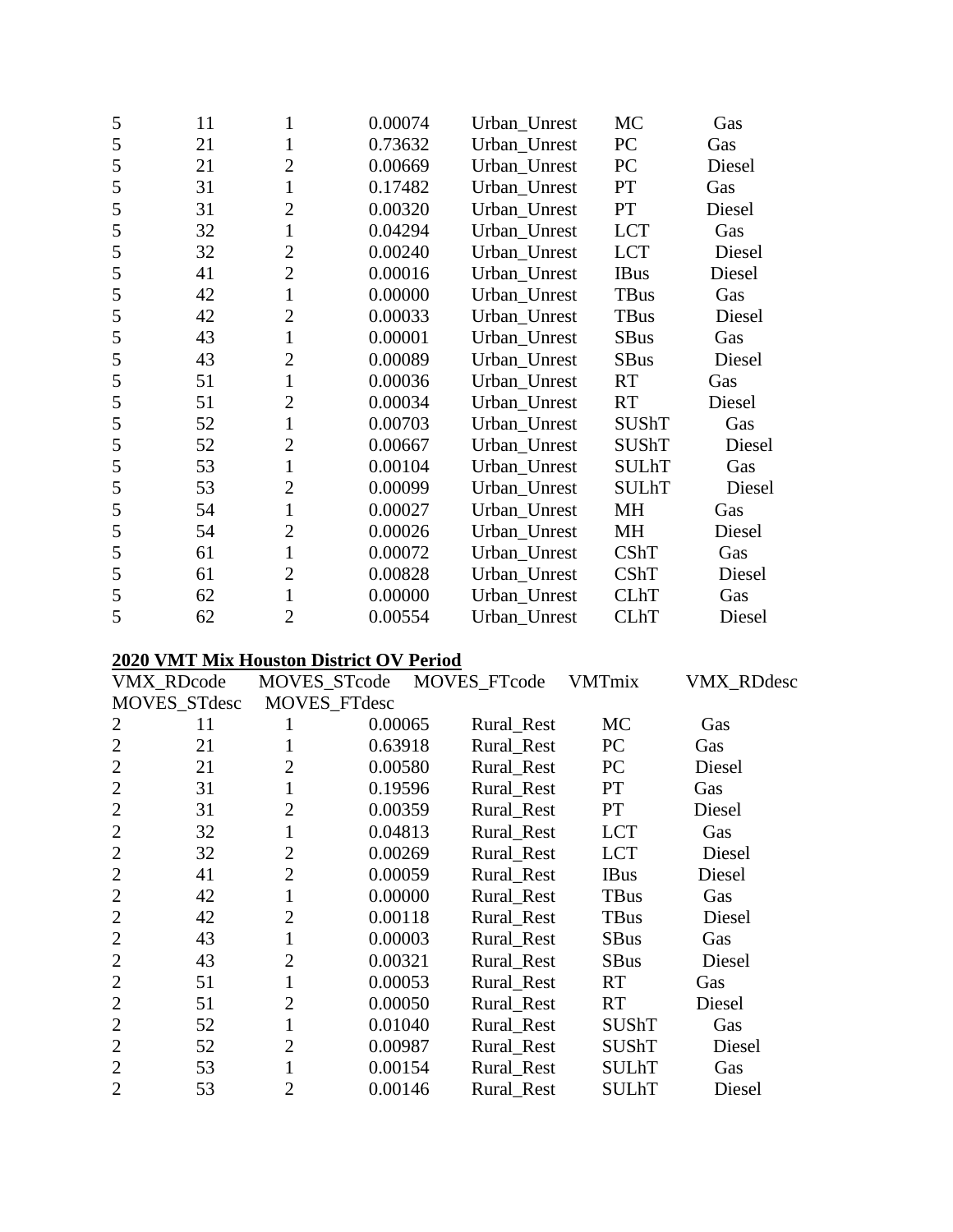| $\overline{2}$ | 54 | 1              | 0.00040 | Rural_Rest   | MH           | Gas    |
|----------------|----|----------------|---------|--------------|--------------|--------|
| $\overline{2}$ | 54 | $\overline{2}$ | 0.00038 | Rural Rest   | <b>MH</b>    | Diesel |
| $\overline{2}$ | 61 | $\mathbf{1}$   | 0.00366 | Rural_Rest   | CShT         | Gas    |
| $\overline{2}$ | 61 | $\overline{2}$ | 0.04209 | Rural_Rest   | CShT         | Diesel |
| $\overline{2}$ | 62 | $\mathbf{1}$   | 0.00000 | Rural_Rest   | <b>CLhT</b>  | Gas    |
| $\overline{2}$ | 62 | $\overline{2}$ | 0.02816 | Rural_Rest   | <b>CLhT</b>  | Diesel |
| $\overline{3}$ | 11 | $\mathbf{1}$   | 0.00068 | Rural_Unrest | MC           | Gas    |
| 3              | 21 | $\mathbf{1}$   | 0.67386 | Rural_Unrest | PC           | Gas    |
| 3              | 21 | $\overline{2}$ | 0.00612 | Rural_Unrest | PC           | Diesel |
| 3              | 31 | $\mathbf{1}$   | 0.19098 | Rural_Unrest | PT           | Gas    |
| 3              | 31 | $\overline{2}$ | 0.00350 | Rural_Unrest | PT           | Diesel |
| $\overline{3}$ | 32 | $\mathbf{1}$   | 0.04691 | Rural_Unrest | <b>LCT</b>   | Gas    |
| 3              | 32 | $\overline{c}$ | 0.00263 | Rural_Unrest | <b>LCT</b>   | Diesel |
| 3              | 41 | $\overline{2}$ | 0.00017 | Rural_Unrest | <b>IBus</b>  | Diesel |
| $\overline{3}$ | 42 | $\mathbf{1}$   | 0.00000 | Rural_Unrest | TBus         | Gas    |
| 3              | 42 | $\overline{2}$ | 0.00034 | Rural_Unrest | <b>TBus</b>  | Diesel |
| 3              | 43 | $\mathbf{1}$   | 0.00001 | Rural_Unrest | <b>SBus</b>  | Gas    |
| 3              | 43 | $\overline{c}$ | 0.00093 | Rural_Unrest | <b>SBus</b>  | Diesel |
| 3              | 51 | $\mathbf{1}$   | 0.00058 | Rural_Unrest | <b>RT</b>    | Gas    |
| $\overline{3}$ | 51 | $\overline{2}$ | 0.00055 | Rural_Unrest | <b>RT</b>    | Diesel |
| 3              | 52 | $\mathbf{1}$   | 0.01136 | Rural_Unrest | <b>SUShT</b> | Gas    |
| 3              | 52 | $\overline{2}$ | 0.01079 | Rural_Unrest | <b>SUShT</b> | Diesel |
| 3              | 53 | $\mathbf{1}$   | 0.00168 | Rural_Unrest | <b>SULhT</b> | Gas    |
| 3              | 53 | $\overline{2}$ | 0.00160 | Rural_Unrest | <b>SULhT</b> | Diesel |
| $\overline{3}$ | 54 | $\mathbf{1}$   | 0.00044 | Rural_Unrest | MH           | Gas    |
| 3              | 54 | $\overline{c}$ | 0.00041 | Rural_Unrest | MH           | Diesel |
| 3              | 61 | $\mathbf{1}$   | 0.00230 | Rural_Unrest | CShT         | Gas    |
| $\overline{3}$ | 61 | $\overline{2}$ | 0.02646 | Rural_Unrest | CShT         | Diesel |
| 3              | 62 | $\mathbf{1}$   | 0.00000 | Rural_Unrest | <b>CLhT</b>  | Gas    |
| 3              | 62 | $\overline{2}$ | 0.01770 | Rural_Unrest | <b>CLhT</b>  | Diesel |
| $\overline{4}$ | 11 | $\mathbf{1}$   | 0.00071 | Urban Rest   | MC           | Gas    |
| $\overline{4}$ | 21 | 1              | 0.70541 | Urban_Rest   | PC           | Gas    |
| $\overline{4}$ | 21 | $\overline{c}$ | 0.00641 | Urban_Rest   | PC           | Diesel |
| $\overline{4}$ | 31 | 1              | 0.16229 | Urban_Rest   | PT           | Gas    |
| 4              | 31 | $\overline{2}$ | 0.00297 | Urban_Rest   | PT           | Diesel |
| 4              | 32 | $\mathbf{1}$   | 0.03986 | Urban_Rest   | <b>LCT</b>   | Gas    |
| $\overline{4}$ | 32 | $\mathbf{2}$   | 0.00223 | Urban_Rest   | <b>LCT</b>   | Diesel |
| 4              | 41 | $\overline{2}$ | 0.00032 | Urban_Rest   | <b>IBus</b>  | Diesel |
| 4              | 42 | $\mathbf 1$    | 0.00000 | Urban_Rest   | <b>TBus</b>  | Gas    |
| $\overline{4}$ | 42 | $\overline{2}$ | 0.00064 | Urban_Rest   | TBus         | Diesel |
| 4              | 43 | $\mathbf{1}$   | 0.00002 | Urban_Rest   | <b>SBus</b>  | Gas    |
| 4              | 43 | $\overline{2}$ | 0.00174 | Urban_Rest   | <b>SBus</b>  | Diesel |
| $\overline{4}$ | 51 | $\mathbf{1}$   | 0.00042 | Urban_Rest   | <b>RT</b>    | Gas    |
| 4              | 51 | $\overline{2}$ | 0.00040 | Urban_Rest   | <b>RT</b>    | Diesel |
| 4              | 52 | $\mathbf 1$    | 0.00826 | Urban_Rest   | <b>SUShT</b> | Gas    |
| $\overline{4}$ | 52 | $\overline{2}$ | 0.00784 | Urban_Rest   | SUShT        | Diesel |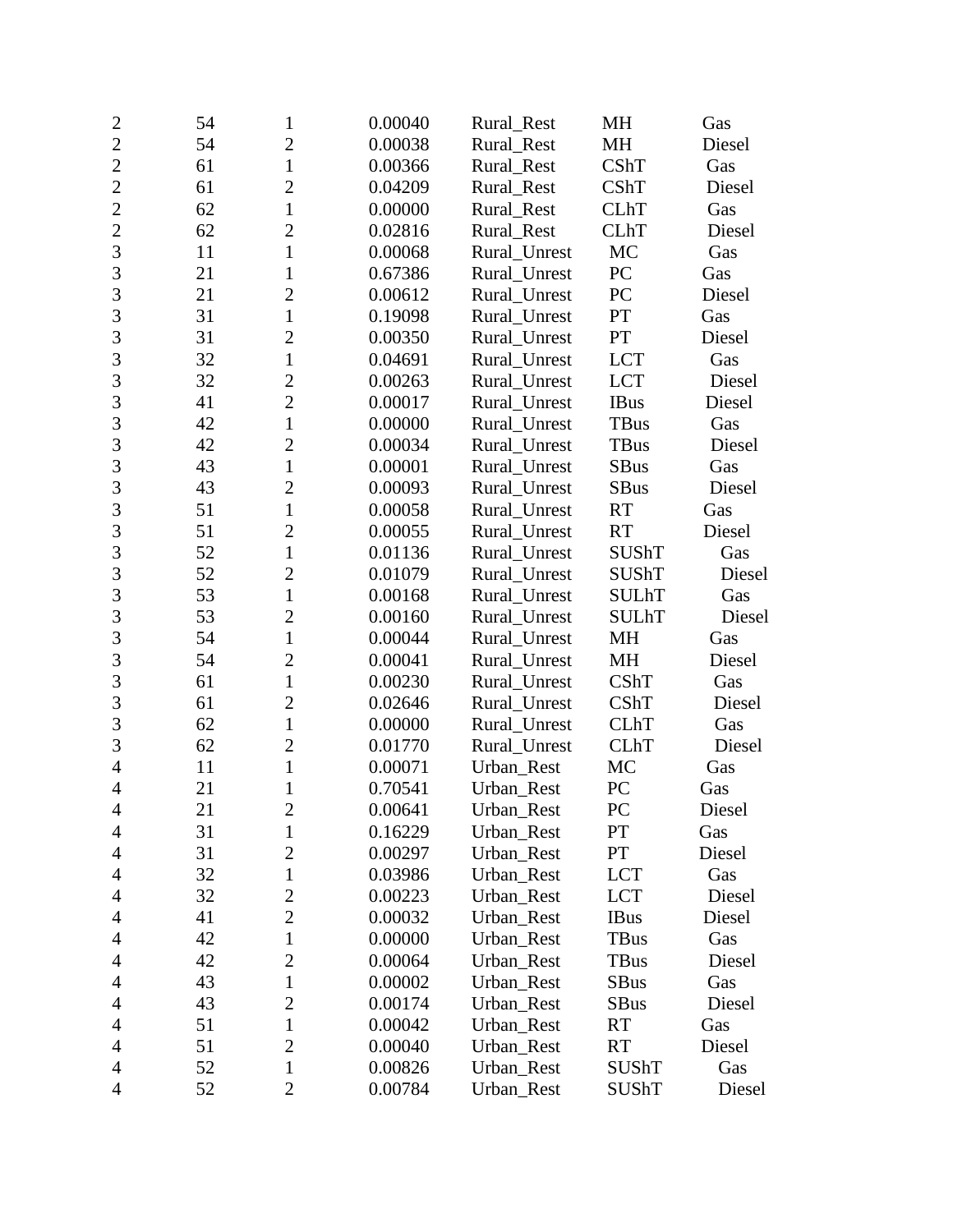| 4              | 53 | $\mathbf{1}$   | 0.00122 | Urban_Rest   | <b>SULhT</b> | Gas    |
|----------------|----|----------------|---------|--------------|--------------|--------|
| 4              | 53 | $\overline{c}$ | 0.00116 | Urban_Rest   | <b>SULhT</b> | Diesel |
| $\overline{4}$ | 54 | $\mathbf{1}$   | 0.00032 | Urban Rest   | <b>MH</b>    | Gas    |
| $\overline{4}$ | 54 | $\overline{c}$ | 0.00030 | Urban_Rest   | MH           | Diesel |
| 4              | 61 | $\mathbf{1}$   | 0.00285 | Urban_Rest   | CShT         | Gas    |
| $\overline{4}$ | 61 | $\overline{c}$ | 0.03273 | Urban Rest   | <b>CShT</b>  | Diesel |
| 4              | 62 | $\mathbf{1}$   | 0.00000 | Urban Rest   | <b>CLhT</b>  | Gas    |
| 4              | 62 | $\overline{c}$ | 0.02190 | Urban_Rest   | <b>CLhT</b>  | Diesel |
| 5              | 11 | $\mathbf{1}$   | 0.00074 | Urban_Unrest | MC           | Gas    |
| 5              | 21 | $\mathbf{1}$   | 0.73287 | Urban_Unrest | PC           | Gas    |
| 5              | 21 | $\overline{2}$ | 0.00666 | Urban_Unrest | PC           | Diesel |
| 5              | 31 | $\mathbf{1}$   | 0.16263 | Urban_Unrest | PT           | Gas    |
| 5              | 31 | $\overline{c}$ | 0.00298 | Urban_Unrest | PT           | Diesel |
| 5              | 32 | $\mathbf{1}$   | 0.03995 | Urban_Unrest | <b>LCT</b>   | Gas    |
| 5              | 32 | $\overline{c}$ | 0.00224 | Urban_Unrest | <b>LCT</b>   | Diesel |
| 5              | 41 | $\overline{2}$ | 0.00015 | Urban_Unrest | <b>IBus</b>  | Diesel |
| 5              | 42 | $\mathbf{1}$   | 0.00000 | Urban_Unrest | <b>TBus</b>  | Gas    |
| 5              | 42 | $\overline{c}$ | 0.00030 | Urban_Unrest | <b>TBus</b>  | Diesel |
| 5              | 43 | $\mathbf{1}$   | 0.00001 | Urban Unrest | <b>SBus</b>  | Gas    |
| 5              | 43 | $\overline{c}$ | 0.00082 | Urban_Unrest | <b>SBus</b>  | Diesel |
| 5              | 51 | $\mathbf{1}$   | 0.00035 | Urban_Unrest | <b>RT</b>    | Gas    |
| 5              | 51 | $\overline{c}$ | 0.00033 | Urban_Unrest | <b>RT</b>    | Diesel |
| 5              | 52 | $\mathbf{1}$   | 0.00687 | Urban_Unrest | <b>SUShT</b> | Gas    |
| 5              | 52 | $\overline{2}$ | 0.00653 | Urban_Unrest | <b>SUShT</b> | Diesel |
| 5              | 53 | $\mathbf{1}$   | 0.00102 | Urban_Unrest | <b>SULhT</b> | Gas    |
| 5              | 53 | $\overline{c}$ | 0.00097 | Urban_Unrest | <b>SULhT</b> | Diesel |
| 5              | 54 | $\mathbf{1}$   | 0.00026 | Urban_Unrest | <b>MH</b>    | Gas    |
| 5              | 54 | $\overline{c}$ | 0.00025 | Urban_Unrest | <b>MH</b>    | Diesel |
| 5              | 61 | $\mathbf{1}$   | 0.00169 | Urban_Unrest | <b>CShT</b>  | Gas    |
| 5              | 61 | $\overline{c}$ | 0.01940 | Urban_Unrest | <b>CShT</b>  | Diesel |
| 5              | 62 | $\mathbf{1}$   | 0.00000 | Urban_Unrest | <b>CLhT</b>  | Gas    |
| 5              | 62 | $\overline{2}$ | 0.01298 | Urban Unrest | <b>CLhT</b>  | Diesel |

## **2020 VMT Mix Beaumont District AM Period**

|                             | VMX_RDcode   |                | MOVES_STcode | MOVES_FTcode | <b>VMTmix</b> | VMX_RDdesc |
|-----------------------------|--------------|----------------|--------------|--------------|---------------|------------|
|                             | MOVES_STdesc |                | MOVES_FTdesc |              |               |            |
| 2                           | 11           |                | 0.00054      | Rural_Rest   | <b>MC</b>     | Gas        |
| 2                           | 21           |                | 0.52977      | Rural_Rest   | <b>PC</b>     | Gas        |
| 2                           | 21           | 2              | 0.00481      | Rural_Rest   | <b>PC</b>     | Diesel     |
| 2                           | 31           |                | 0.22650      | Rural_Rest   | <b>PT</b>     | Gas        |
| 2                           | 31           | 2              | 0.00415      | Rural_Rest   | <b>PT</b>     | Diesel     |
| 2                           | 32           |                | 0.05564      | Rural_Rest   | <b>LCT</b>    | Gas        |
| $\overline{2}$              | 32           | $\overline{2}$ | 0.00311      | Rural Rest   | <b>LCT</b>    | Diesel     |
| 2                           | 41           | $\overline{2}$ | 0.00030      | Rural_Rest   | <b>IBus</b>   | Diesel     |
| 2                           | 42           |                | 0.00000      | Rural Rest   | <b>TBus</b>   | Gas        |
| $\mathcal{D}_{\mathcal{L}}$ | 42           |                | 0.00060      | Rural Rest   | <b>TBus</b>   | Diesel     |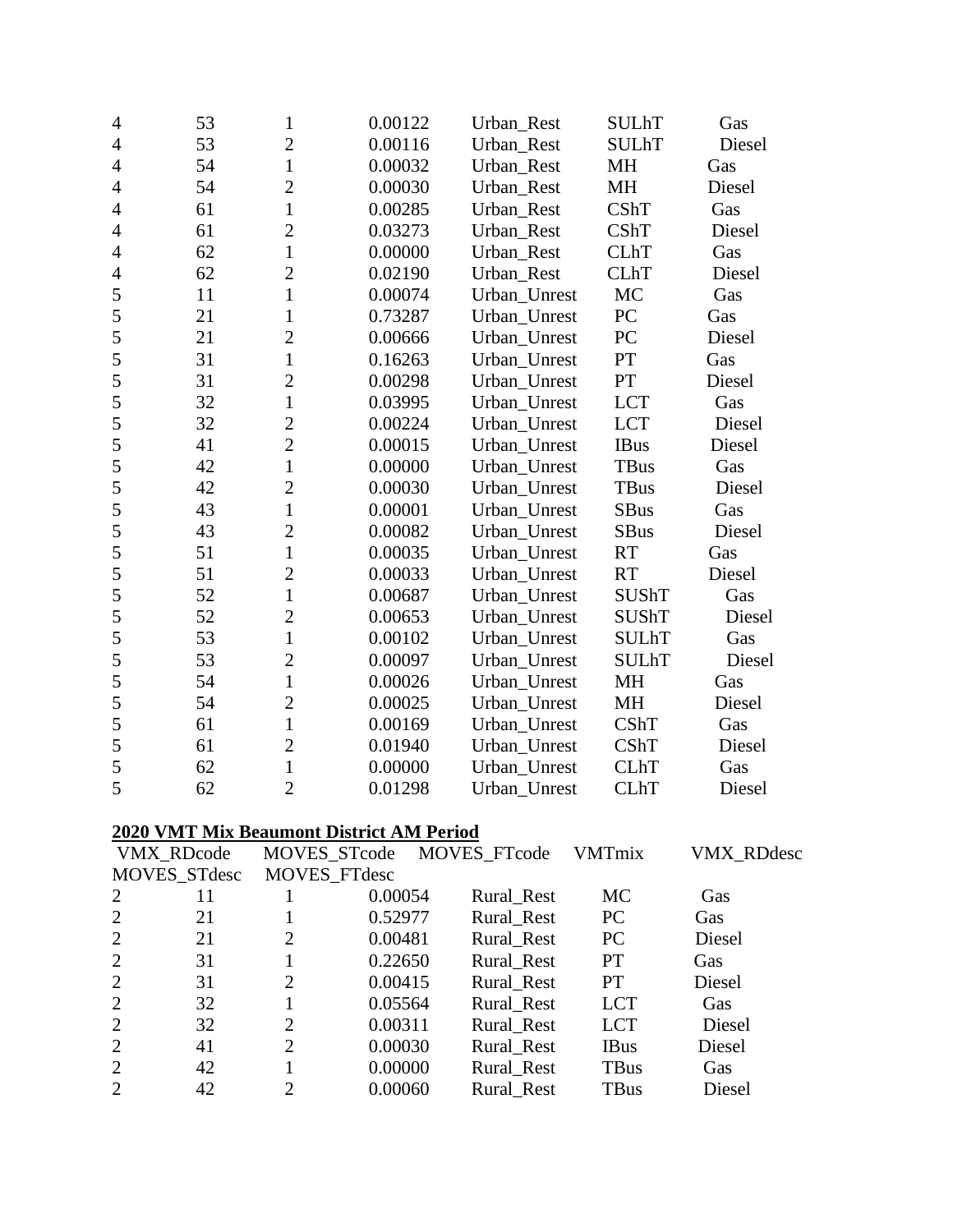| $\overline{c}$ | 43 | 1              | 0.00002 | Rural_Rest   | <b>SBus</b>      | Gas    |
|----------------|----|----------------|---------|--------------|------------------|--------|
| $\overline{2}$ | 43 | $\overline{2}$ | 0.00164 | Rural_Rest   | <b>SBus</b>      | Diesel |
| $\overline{2}$ | 51 | $\mathbf{1}$   | 0.00048 | Rural_Rest   | <b>RT</b>        | Gas    |
| $\overline{c}$ | 51 | $\overline{2}$ | 0.00086 | Rural_Rest   | <b>RT</b>        | Diesel |
| $\overline{2}$ | 52 | $\mathbf{1}$   | 0.01056 | Rural_Rest   | <b>SUShT</b>     | Gas    |
| $\overline{2}$ | 52 | $\overline{c}$ | 0.01886 | Rural_Rest   | <b>SUShT</b>     | Diesel |
| $\overline{c}$ | 53 | $\mathbf{1}$   | 0.00037 | Rural_Rest   | <b>SULhT</b>     | Gas    |
| $\overline{2}$ | 53 | $\overline{2}$ | 0.00066 | Rural Rest   | <b>SULhT</b>     | Diesel |
| $\overline{2}$ | 54 | $\mathbf{1}$   | 0.00037 | Rural_Rest   | MH               | Gas    |
| $\overline{2}$ | 54 | $\overline{2}$ | 0.00065 | Rural_Rest   | MH               | Diesel |
| $\overline{2}$ | 61 | $\mathbf{1}$   | 0.00479 | Rural_Rest   | CShT             | Gas    |
| $\overline{c}$ | 61 | $\overline{2}$ | 0.04789 | Rural_Rest   | CShT             | Diesel |
| $\overline{2}$ | 62 | $\mathbf{1}$   | 0.00000 | Rural_Rest   | <b>CLhT</b>      | Gas    |
| $\overline{c}$ | 62 | $\overline{2}$ | 0.08743 | Rural_Rest   | <b>CLhT</b>      | Diesel |
| $\overline{3}$ | 11 | $\mathbf{1}$   | 0.00052 | Rural_Unrest | MC               | Gas    |
| 3              | 21 | $\mathbf{1}$   | 0.51865 | Rural_Unrest | PC               | Gas    |
| 3              | 21 | $\overline{2}$ | 0.00471 | Rural_Unrest | PC               | Diesel |
| $\overline{3}$ | 31 | $\mathbf{1}$   | 0.26264 | Rural_Unrest | PT               | Gas    |
| $\overline{3}$ | 31 | $\overline{2}$ | 0.00481 | Rural_Unrest | PT               | Diesel |
| $\overline{3}$ | 32 | $\mathbf{1}$   | 0.06451 | Rural_Unrest | <b>LCT</b>       | Gas    |
| 3              | 32 | $\overline{2}$ | 0.00361 | Rural_Unrest | <b>LCT</b>       | Diesel |
| $\overline{3}$ | 41 | $\overline{2}$ | 0.00112 | Rural_Unrest | <b>IBus</b>      | Diesel |
| 3              | 42 | $\mathbf{1}$   | 0.00000 | Rural_Unrest | <b>TBus</b>      | Gas    |
| 3              | 42 | $\overline{2}$ | 0.00225 | Rural_Unrest | TBus             | Diesel |
| $\overline{3}$ | 43 | $\mathbf{1}$   | 0.00006 | Rural_Unrest | <b>SBus</b>      | Gas    |
| 3              | 43 | $\overline{2}$ | 0.00614 | Rural_Unrest | <b>SBus</b>      | Diesel |
| 3              | 51 | $\mathbf{1}$   | 0.00075 | Rural_Unrest | <b>RT</b>        | Gas    |
| $\overline{3}$ | 51 | $\overline{2}$ | 0.00133 | Rural_Unrest | RT               | Diesel |
| 3              | 52 | $\mathbf{1}$   | 0.01632 | Rural_Unrest | <b>SUShT</b>     | Gas    |
| $\overline{3}$ | 52 | $\overline{c}$ | 0.02915 | Rural_Unrest | SUShT            | Diesel |
| 3              | 53 | $\mathbf{1}$   | 0.00057 | Rural_Unrest | <b>SULhT</b>     | Gas    |
| $\overline{3}$ | 53 | $\overline{c}$ | 0.00103 | Rural Unrest | <b>SULhT</b>     | Diesel |
| 3              | 54 | $\mathbf{1}$   | 0.00056 | Rural_Unrest | <b>MH</b>        | Gas    |
| $\mathfrak{Z}$ | 54 | $\overline{2}$ | 0.00101 | Rural_Unrest | MH               | Diesel |
| 3              | 61 | $\mathbf{1}$   | 0.00275 | Rural_Unrest | CShT             | Gas    |
| $\mathfrak{Z}$ | 61 | $\overline{c}$ | 0.02743 | Rural Unrest | CShT             | Diesel |
| $\mathfrak{Z}$ | 62 | $\mathbf{1}$   | 0.00000 | Rural_Unrest | <b>CLhT</b>      | Gas    |
| 3              | 62 | $\overline{2}$ | 0.05008 | Rural_Unrest | <b>CLhT</b>      | Diesel |
| 4              | 11 | 1              | 0.00055 | Urban_Rest   | MC               | Gas    |
| $\overline{4}$ | 21 | 1              | 0.54775 | Urban_Rest   | ${\rm P}{\bf C}$ | Gas    |
| 4              | 21 | $\overline{2}$ | 0.00497 | Urban Rest   | PC               | Diesel |
| 4              | 31 | $\mathbf{1}$   | 0.20149 | Urban_Rest   | PT               | Gas    |
| $\overline{4}$ | 31 | $\overline{2}$ | 0.00369 | Urban_Rest   | PT               | Diesel |
| $\overline{4}$ | 32 | $\mathbf{1}$   | 0.04949 | Urban_Rest   | <b>LCT</b>       | Gas    |
| 4              | 32 | $\overline{2}$ | 0.00277 | Urban_Rest   | <b>LCT</b>       | Diesel |
| $\overline{4}$ | 41 | $\overline{2}$ | 0.00043 | Urban_Rest   | <b>IBus</b>      | Diesel |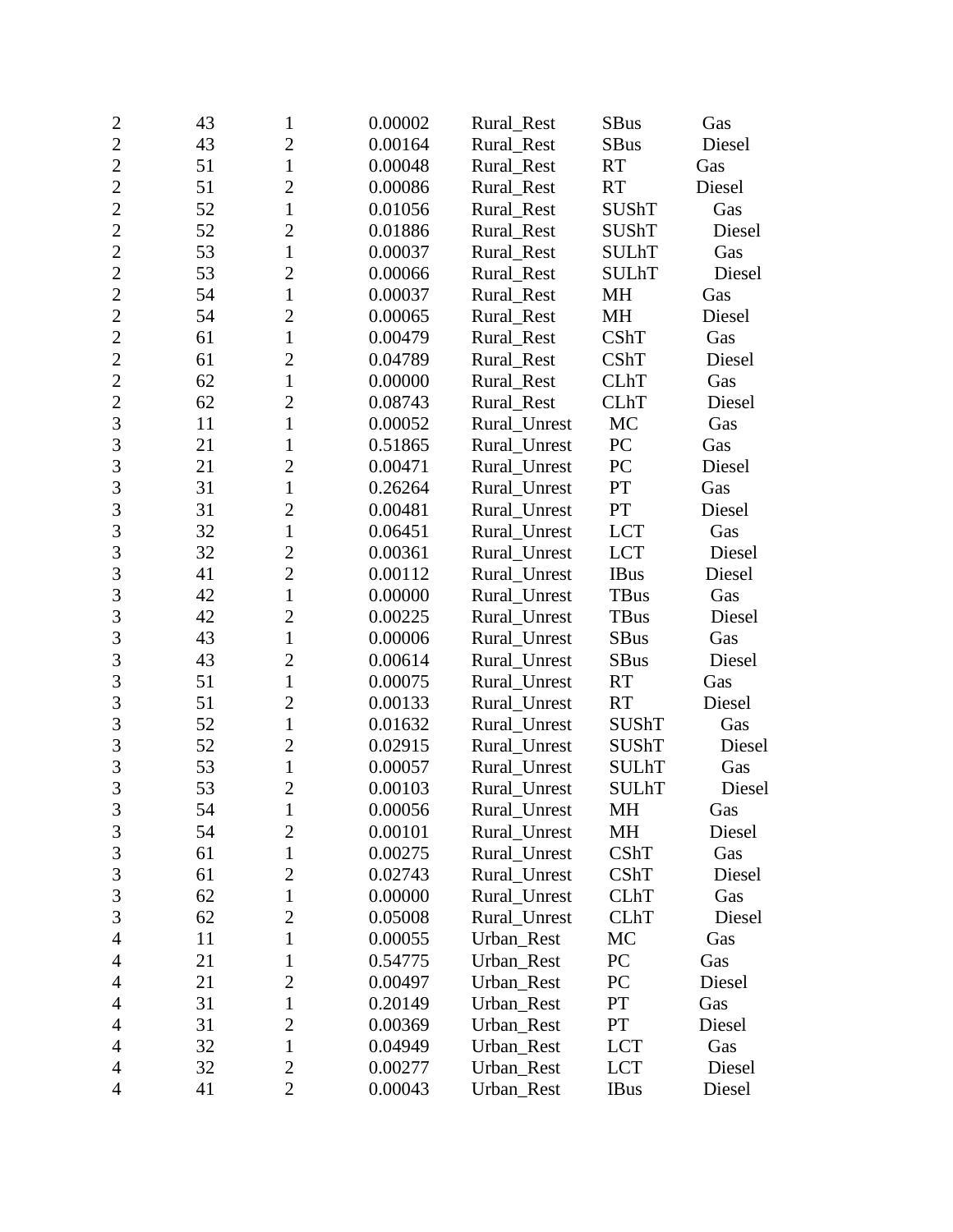| $\overline{4}$ | 42           | $\mathbf{1}$   | 0.00000                                         | Urban_Rest   | <b>TBus</b>   | Gas        |
|----------------|--------------|----------------|-------------------------------------------------|--------------|---------------|------------|
| 4              | 42           | $\overline{2}$ | 0.00087                                         | Urban_Rest   | <b>TBus</b>   | Diesel     |
| $\overline{4}$ | 43           | $\mathbf{1}$   | 0.00002                                         | Urban_Rest   | SBus          | Gas        |
| $\overline{4}$ | 43           | $\overline{2}$ | 0.00237                                         | Urban_Rest   | <b>SBus</b>   | Diesel     |
| 4              | 51           | $\mathbf{1}$   | 0.00049                                         | Urban_Rest   | <b>RT</b>     | Gas        |
| $\overline{4}$ | 51           | $\overline{2}$ | 0.00087                                         | Urban_Rest   | <b>RT</b>     | Diesel     |
| $\overline{4}$ | 52           | $\mathbf{1}$   | 0.01064                                         | Urban_Rest   | <b>SUShT</b>  | Gas        |
| $\overline{4}$ | 52           | $\overline{2}$ | 0.01899                                         | Urban_Rest   | <b>SUShT</b>  | Diesel     |
| 4              | 53           | $\mathbf{1}$   | 0.00037                                         | Urban_Rest   | <b>SULhT</b>  | Gas        |
| $\overline{4}$ | 53           | $\overline{2}$ | 0.00067                                         | Urban_Rest   | <b>SULhT</b>  | Diesel     |
| $\overline{4}$ | 54           | $\mathbf{1}$   | 0.00037                                         | Urban_Rest   | MH            | Gas        |
| 4              | 54           | $\overline{2}$ | 0.00066                                         | Urban_Rest   | MH            | Diesel     |
| $\overline{4}$ | 61           | $\mathbf{1}$   | 0.00522                                         | Urban_Rest   | CShT          | Gas        |
| $\overline{4}$ | 61           | $\overline{2}$ | 0.05214                                         | Urban_Rest   | CShT          | Diesel     |
| 4              | 62           | $\mathbf{1}$   | 0.00000                                         | Urban_Rest   | <b>CLhT</b>   | Gas        |
| $\overline{4}$ | 62           | $\overline{2}$ | 0.09518                                         | Urban_Rest   | <b>CLhT</b>   | Diesel     |
| $\mathfrak s$  | 11           | $\mathbf{1}$   | 0.00067                                         | Urban_Unrest | MC            | Gas        |
| 5              | 21           | $\mathbf{1}$   | 0.66612                                         | Urban_Unrest | PC            | Gas        |
| 5              | 21           | $\overline{2}$ | 0.00605                                         | Urban_Unrest | PC            | Diesel     |
| 5              | 31           | $\mathbf{1}$   | 0.21977                                         | Urban_Unrest | PT            | Gas        |
| 5              | 31           | $\overline{2}$ | 0.00403                                         | Urban_Unrest | PT            | Diesel     |
| 5              | 32           | $\mathbf{1}$   | 0.05398                                         | Urban_Unrest | <b>LCT</b>    | Gas        |
| 5              | 32           | $\overline{c}$ | 0.00302                                         | Urban_Unrest | <b>LCT</b>    | Diesel     |
| 5              | 41           | $\overline{2}$ | 0.00078                                         | Urban_Unrest | <b>IBus</b>   | Diesel     |
| 5              | 42           | $\mathbf{1}$   | 0.00000                                         | Urban_Unrest | TBus          | Gas        |
| 5              | 42           | $\overline{2}$ | 0.00156                                         | Urban_Unrest | <b>TBus</b>   | Diesel     |
| 5              | 43           | $\mathbf{1}$   | 0.00004                                         | Urban_Unrest | <b>SBus</b>   | Gas        |
| 5              | 43           | $\overline{2}$ | 0.00426                                         | Urban_Unrest | <b>SBus</b>   | Diesel     |
| 5              | 51           | $\mathbf{1}$   | 0.00041                                         | Urban_Unrest | <b>RT</b>     | Gas        |
| 5              | 51           | $\overline{2}$ | 0.00072                                         | Urban_Unrest | <b>RT</b>     | Diesel     |
| 5              | 52           | $\mathbf{1}$   | 0.00887                                         | Urban_Unrest | SUShT         | Gas        |
| 5              | 52           | $\overline{2}$ | 0.01584                                         | Urban_Unrest | <b>SUShT</b>  | Diesel     |
| 5              | 53           | $\mathbf{1}$   | 0.00031                                         | Urban_Unrest | <b>SULhT</b>  | Gas        |
| 5              | 53           | $\overline{2}$ | 0.00056                                         | Urban_Unrest | SULhT         | Diesel     |
| 5              | 54           | $\mathbf{1}$   | 0.00031                                         | Urban_Unrest | МH            | Gas        |
| 5              | 54           | $\overline{2}$ | 0.00055                                         | Urban_Unrest | MH            | Diesel     |
| 5              | 61           | $\mathbf{1}$   | 0.00042                                         | Urban_Unrest | <b>CShT</b>   | Gas        |
| 5              | 61           | $\overline{2}$ | 0.00415                                         | Urban_Unrest | CShT          | Diesel     |
| 5              | 62           | 1              | 0.00000                                         | Urban_Unrest | <b>CLhT</b>   | Gas        |
| 5              | 62           | $\overline{2}$ | 0.00758                                         | Urban Unrest | <b>CLhT</b>   | Diesel     |
|                |              |                | <b>2020 VMT Mix Beaumont District MD Period</b> |              |               |            |
|                | VMX_RDcode   | MOVES_STcode   |                                                 | MOVES_FTcode | <b>VMTmix</b> | VMX_RDdesc |
|                | MOVES_STdesc |                | <b>MOVES FTdesc</b>                             |              |               |            |
| $\overline{2}$ | 11           | 1              | 0.00049                                         | Rural_Rest   | MC            | Gas        |
| $\mathbf{2}$   | 21           | 1              | 0.48337                                         | Rural_Rest   | PC            | Gas        |
| $\overline{2}$ | 21           | $\overline{2}$ | 0.00439                                         | Rural_Rest   | PC            | Diesel     |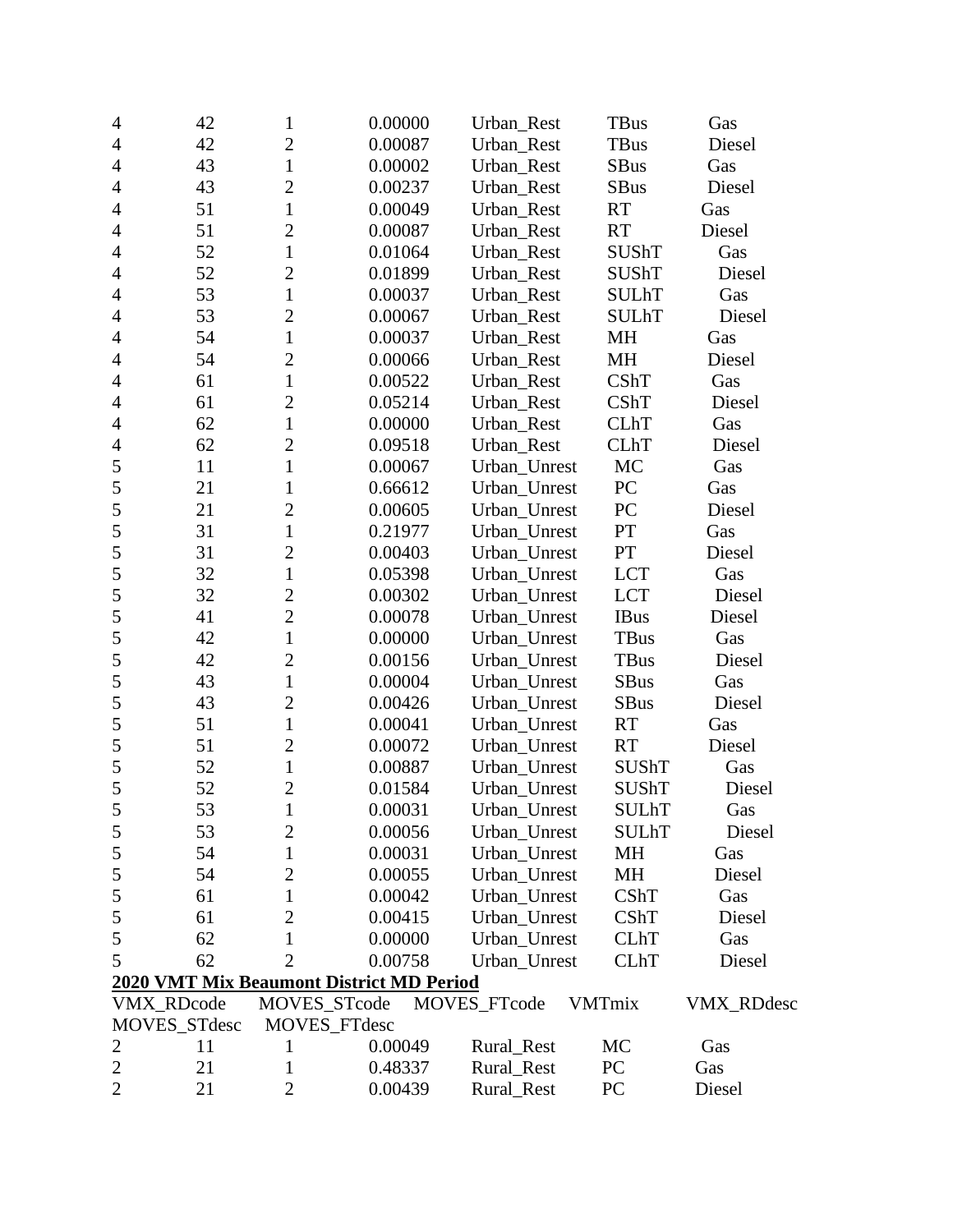| $\overline{c}$ | 31 | 1              | 0.22476 | Rural_Rest   | <b>PT</b>    | Gas    |
|----------------|----|----------------|---------|--------------|--------------|--------|
| $\overline{2}$ | 31 | $\overline{2}$ | 0.00412 | Rural_Rest   | PT           | Diesel |
| $\overline{2}$ | 32 | $\mathbf{1}$   | 0.05521 | Rural_Rest   | <b>LCT</b>   | Gas    |
| $\overline{2}$ | 32 | $\overline{2}$ | 0.00309 | Rural_Rest   | <b>LCT</b>   | Diesel |
| $\overline{2}$ | 41 | $\overline{2}$ | 0.00018 | Rural_Rest   | <b>IBus</b>  | Diesel |
| $\overline{c}$ | 42 | $\mathbf{1}$   | 0.00000 | Rural_Rest   | <b>TBus</b>  | Gas    |
| $\overline{2}$ | 42 | $\overline{2}$ | 0.00035 | Rural_Rest   | <b>TBus</b>  | Diesel |
| $\overline{2}$ | 43 | $\mathbf{1}$   | 0.00001 | Rural_Rest   | <b>SBus</b>  | Gas    |
| $\overline{2}$ | 43 | $\overline{2}$ | 0.00096 | Rural Rest   | <b>SBus</b>  | Diesel |
| $\overline{2}$ | 51 | $\mathbf{1}$   | 0.00052 | Rural_Rest   | <b>RT</b>    | Gas    |
| $\overline{c}$ | 51 | $\overline{2}$ | 0.00092 | Rural_Rest   | <b>RT</b>    | Diesel |
| $\overline{2}$ | 52 | $\mathbf{1}$   | 0.01132 | Rural_Rest   | <b>SUShT</b> | Gas    |
| $\overline{2}$ | 52 | $\overline{c}$ | 0.02022 | Rural_Rest   | <b>SUShT</b> | Diesel |
| $\overline{2}$ | 53 | $\mathbf{1}$   | 0.00040 | Rural_Rest   | <b>SULhT</b> | Gas    |
| $\overline{2}$ | 53 | $\overline{2}$ | 0.00071 | Rural_Rest   | <b>SULhT</b> | Diesel |
| $\overline{c}$ | 54 | $\mathbf{1}$   | 0.00039 | Rural_Rest   | <b>MH</b>    | Gas    |
| $\overline{2}$ | 54 | $\overline{2}$ | 0.00070 | Rural_Rest   | MH           | Diesel |
| $\overline{2}$ | 61 | $\mathbf{1}$   | 0.00643 | Rural_Rest   | CShT         | Gas    |
| $\overline{2}$ | 61 | $\overline{2}$ | 0.06422 | Rural_Rest   | <b>CShT</b>  | Diesel |
| $\overline{2}$ | 62 | $\mathbf{1}$   | 0.00000 | Rural_Rest   | <b>CLhT</b>  | Gas    |
| $\overline{c}$ | 62 | $\overline{2}$ | 0.11724 | Rural_Rest   | <b>CLhT</b>  | Diesel |
| $\overline{3}$ | 11 | $\mathbf{1}$   | 0.00051 | Rural_Unrest | <b>MC</b>    | Gas    |
| 3              | 21 | $\mathbf{1}$   | 0.50496 | Rural_Unrest | PC           | Gas    |
| 3              | 21 | $\overline{2}$ | 0.00459 | Rural_Unrest | PC           | Diesel |
| $\overline{3}$ | 31 | $\mathbf{1}$   | 0.26380 | Rural_Unrest | PT           | Gas    |
| 3              | 31 | $\overline{2}$ | 0.00484 | Rural_Unrest | PT           | Diesel |
| 3              | 32 | $\mathbf{1}$   | 0.06480 | Rural_Unrest | <b>LCT</b>   | Gas    |
| 3              | 32 | $\overline{c}$ | 0.00363 | Rural_Unrest | <b>LCT</b>   | Diesel |
| 3              | 41 | $\overline{2}$ | 0.00061 | Rural_Unrest | <b>IBus</b>  | Diesel |
| 3              | 42 | $\mathbf{1}$   | 0.00000 | Rural_Unrest | <b>TBus</b>  | Gas    |
| 3              | 42 | $\overline{2}$ | 0.00123 | Rural_Unrest | TBus         | Diesel |
| $\overline{3}$ | 43 | $\mathbf{1}$   | 0.00003 | Rural_Unrest | <b>SBus</b>  | Gas    |
| 3              | 43 | $\overline{c}$ | 0.00335 | Rural_Unrest | <b>SBus</b>  | Diesel |
| $\mathfrak{Z}$ | 51 | $\mathbf{1}$   | 0.00080 | Rural_Unrest | <b>RT</b>    | Gas    |
| 3              | 51 | $\overline{2}$ | 0.00142 | Rural Unrest | <b>RT</b>    | Diesel |
| 3              | 52 | 1              | 0.01739 | Rural Unrest | SUShT        | Gas    |
| $\mathfrak{Z}$ | 52 | $\overline{2}$ | 0.03105 | Rural_Unrest | <b>SUShT</b> | Diesel |
| 3              | 53 | 1              | 0.00061 | Rural_Unrest | <b>SULhT</b> | Gas    |
| 3              | 53 | $\overline{2}$ | 0.00109 | Rural_Unrest | <b>SULhT</b> | Diesel |
| 3              | 54 | 1              | 0.00060 | Rural_Unrest | MH           | Gas    |
| 3              | 54 | $\overline{2}$ | 0.00107 | Rural Unrest | MH           | Diesel |
| 3              | 61 | $\mathbf{1}$   | 0.00320 | Rural_Unrest | CShT         | Gas    |
| 3              | 61 | $\overline{2}$ | 0.03200 | Rural_Unrest | CShT         | Diesel |
| 3              | 62 | $\mathbf{1}$   | 0.00000 | Rural_Unrest | <b>CLhT</b>  | Gas    |
| 3              | 62 | $\overline{2}$ | 0.05842 | Rural_Unrest | <b>CLhT</b>  | Diesel |
| $\overline{4}$ | 11 | $\mathbf{1}$   | 0.00053 | Urban_Rest   | MC           | Gas    |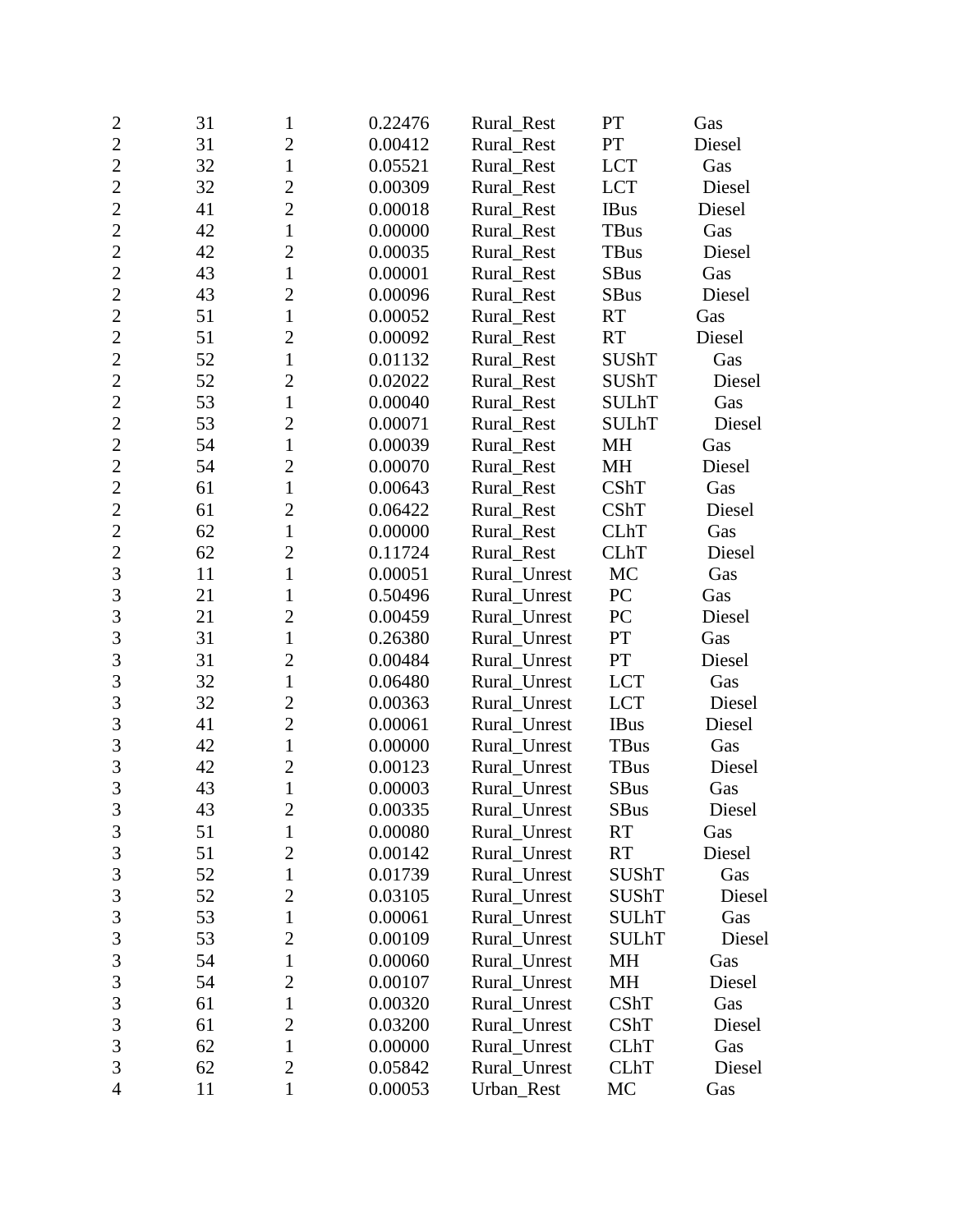| $\overline{4}$ | 21 | 1              | 0.52940 | Urban_Rest   | PC               | Gas    |
|----------------|----|----------------|---------|--------------|------------------|--------|
| $\overline{4}$ | 21 | $\overline{c}$ | 0.00481 | Urban Rest   | PC               | Diesel |
| $\overline{4}$ | 31 | $\mathbf{1}$   | 0.19149 | Urban_Rest   | PT               | Gas    |
| $\overline{4}$ | 31 | $\overline{2}$ | 0.00351 | Urban_Rest   | <b>PT</b>        | Diesel |
| $\overline{4}$ | 32 | $\mathbf{1}$   | 0.04703 | Urban_Rest   | <b>LCT</b>       | Gas    |
| $\overline{4}$ | 32 | $\overline{2}$ | 0.00263 | Urban_Rest   | <b>LCT</b>       | Diesel |
| $\overline{4}$ | 41 | $\overline{2}$ | 0.00045 | Urban_Rest   | <b>IBus</b>      | Diesel |
| $\overline{4}$ | 42 | $\mathbf{1}$   | 0.00000 | Urban_Rest   | TBus             | Gas    |
| $\overline{4}$ | 42 | $\overline{2}$ | 0.00090 | Urban_Rest   | <b>TBus</b>      | Diesel |
| $\overline{4}$ | 43 | $\mathbf{1}$   | 0.00002 | Urban_Rest   | <b>SBus</b>      | Gas    |
| $\overline{4}$ | 43 | $\overline{c}$ | 0.00246 | Urban_Rest   | <b>SBus</b>      | Diesel |
| 4              | 51 | $\mathbf{1}$   | 0.00058 | Urban_Rest   | RT               | Gas    |
| $\overline{4}$ | 51 | $\overline{c}$ | 0.00104 | Urban_Rest   | RT               | Diesel |
| $\overline{4}$ | 52 | $\mathbf{1}$   | 0.01272 | Urban_Rest   | <b>SUShT</b>     | Gas    |
| $\overline{4}$ | 52 | $\overline{2}$ | 0.02271 | Urban_Rest   | <b>SUShT</b>     | Diesel |
| $\overline{4}$ | 53 | $\mathbf{1}$   | 0.00045 | Urban_Rest   | <b>SULhT</b>     | Gas    |
| $\overline{4}$ | 53 | $\overline{2}$ | 0.00080 | Urban_Rest   | <b>SULhT</b>     | Diesel |
| $\overline{4}$ | 54 | $\mathbf{1}$   | 0.00044 | Urban_Rest   | MH               | Gas    |
| $\overline{4}$ | 54 | $\overline{2}$ | 0.00079 | Urban_Rest   | MH               | Diesel |
| $\overline{4}$ | 61 | $\mathbf{1}$   | 0.00606 | Urban_Rest   | CShT             | Gas    |
| $\overline{4}$ | 61 | $\overline{2}$ | 0.06058 | Urban Rest   | CShT             | Diesel |
| $\overline{4}$ | 62 | $\mathbf{1}$   | 0.00000 | Urban_Rest   | <b>CLhT</b>      | Gas    |
| $\overline{4}$ | 62 | $\overline{c}$ | 0.11060 | Urban_Rest   | <b>CLhT</b>      | Diesel |
| 5              | 11 | $\mathbf{1}$   | 0.00064 | Urban_Unrest | MC               | Gas    |
| 5              | 21 | $\mathbf{1}$   | 0.63211 | Urban_Unrest | ${\rm P}{\bf C}$ | Gas    |
| 5              | 21 | $\overline{2}$ | 0.00574 | Urban_Unrest | PC               | Diesel |
| 5              | 31 | $\mathbf{1}$   | 0.23697 | Urban_Unrest | $\mathbf{PT}$    | Gas    |
| 5              | 31 | $\overline{2}$ | 0.00434 | Urban_Unrest | PT               | Diesel |
| 5              | 32 | $\mathbf{1}$   | 0.05821 | Urban_Unrest | <b>LCT</b>       | Gas    |
| 5              | 32 | $\overline{2}$ | 0.00326 | Urban_Unrest | <b>LCT</b>       | Diesel |
| 5              | 41 | $\overline{2}$ | 0.00062 | Urban_Unrest | <b>IBus</b>      | Diesel |
| 5              | 42 | $\mathbf{1}$   | 0.00000 | Urban_Unrest | <b>TBus</b>      | Gas    |
| $\mathfrak s$  | 42 | $\overline{2}$ | 0.00124 | Urban_Unrest | TBus             | Diesel |
| 5              | 43 | $\mathbf{1}$   | 0.00003 | Urban_Unrest | <b>SBus</b>      | Gas    |
| $\mathfrak s$  | 43 | $\overline{2}$ | 0.00339 | Urban_Unrest | SBus             | Diesel |
| 5              | 51 | $\mathbf{1}$   | 0.00056 | Urban_Unrest | <b>RT</b>        | Gas    |
| 5              | 51 | $\overline{2}$ | 0.00100 | Urban_Unrest | <b>RT</b>        | Diesel |
| 5              | 52 | $\mathbf{1}$   | 0.01225 | Urban_Unrest | <b>SUShT</b>     | Gas    |
| $\mathfrak s$  | 52 | $\overline{2}$ | 0.02187 | Urban_Unrest | <b>SUShT</b>     | Diesel |
| $\mathfrak s$  | 53 | $\mathbf{1}$   | 0.00043 | Urban_Unrest | <b>SULhT</b>     | Gas    |
| 5              | 53 | $\overline{c}$ | 0.00077 | Urban_Unrest | <b>SULhT</b>     | Diesel |
| 5              | 54 | $\mathbf{1}$   | 0.00042 | Urban Unrest | MH               | Gas    |
| $\mathfrak s$  | 54 | $\overline{c}$ | 0.00076 | Urban_Unrest | MH               | Diesel |
| 5              | 61 | $\mathbf{1}$   | 0.00053 | Urban_Unrest | CShT             | Gas    |
| 5              | 61 | $\overline{2}$ | 0.00526 | Urban_Unrest | CShT             | Diesel |
| 5              | 62 | 1              | 0.00000 | Urban_Unrest | <b>CLhT</b>      | Gas    |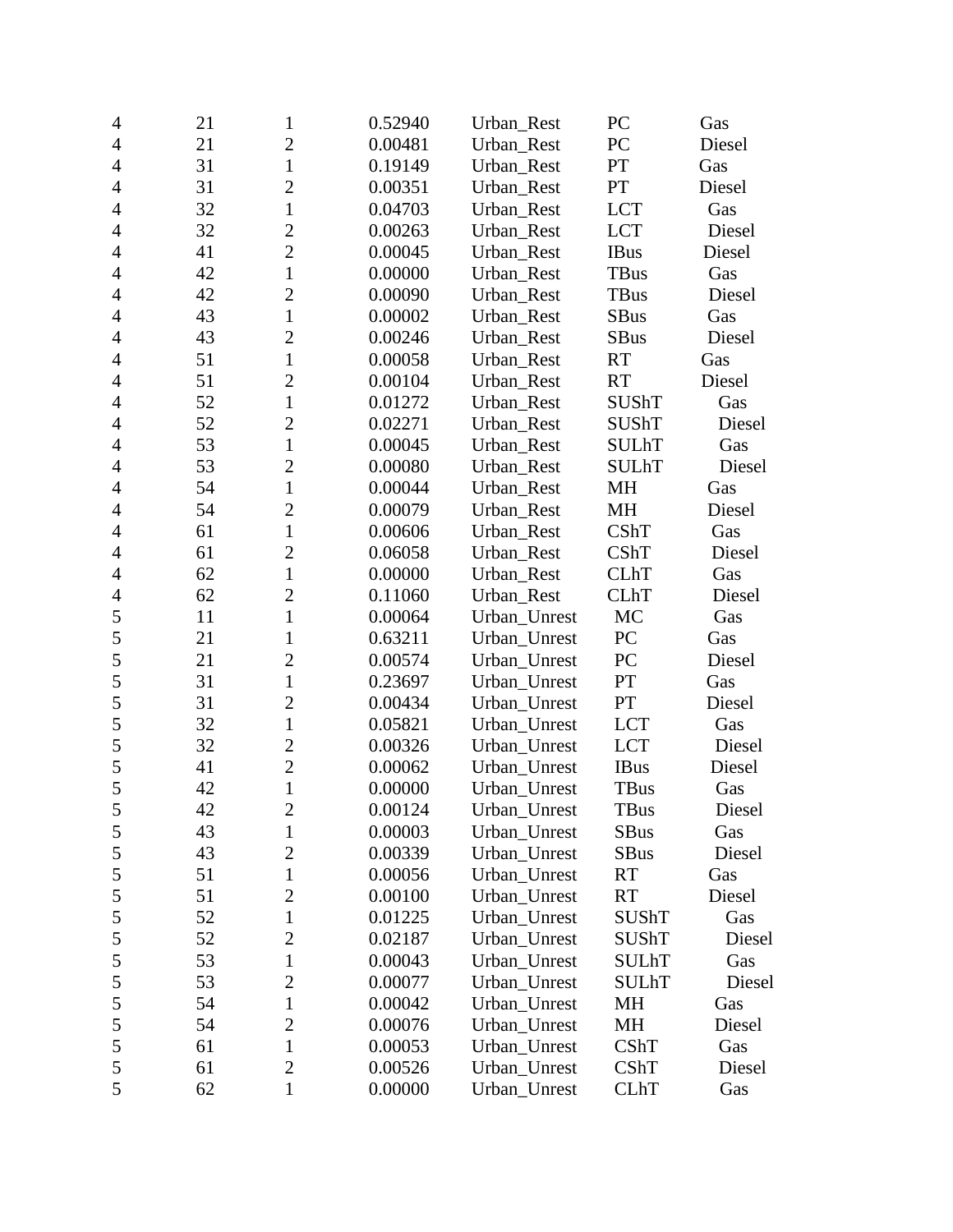5 62 2 0.00960 Urban\_Unrest CLhT Diesel

## **2020 VMT Mix Beaumont District PM Period**

|                | VMX_RDcode   | MOVES_STcode   |              | MOVES_FTcode | VMTmix           | <b>VMX_RDdesc</b> |
|----------------|--------------|----------------|--------------|--------------|------------------|-------------------|
|                | MOVES_STdesc |                | MOVES_FTdesc |              |                  |                   |
| $\overline{c}$ | 11           | 1              | 0.00049      | Rural_Rest   | MC               | Gas               |
| $\overline{2}$ | 21           | $\mathbf{1}$   | 0.48224      | Rural_Rest   | PC               | Gas               |
| $\overline{2}$ | 21           | $\overline{2}$ | 0.00438      | Rural_Rest   | ${\rm P}{\bf C}$ | Diesel            |
| $\overline{2}$ | 31           | $\mathbf{1}$   | 0.22939      | Rural_Rest   | ${\cal PT}$      | Gas               |
| $\overline{2}$ | 31           | $\overline{2}$ | 0.00420      | Rural_Rest   | PT               | Diesel            |
| $\overline{c}$ | 32           | $\mathbf{1}$   | 0.05634      | Rural_Rest   | <b>LCT</b>       | Gas               |
| $\overline{2}$ | 32           | $\overline{2}$ | 0.00315      | Rural_Rest   | <b>LCT</b>       | Diesel            |
| $\overline{2}$ | 41           | $\overline{2}$ | 0.00023      | Rural_Rest   | <b>IBus</b>      | Diesel            |
| $\overline{2}$ | 42           | $\mathbf{1}$   | 0.00000      | Rural_Rest   | TBus             | Gas               |
| $\overline{2}$ | 42           | $\overline{2}$ | 0.00045      | Rural_Rest   | <b>TBus</b>      | Diesel            |
| $\overline{c}$ | 43           | $\mathbf{1}$   | 0.00001      | Rural_Rest   | <b>SBus</b>      | Gas               |
| $\overline{2}$ | 43           | $\overline{2}$ | 0.00124      | Rural_Rest   | <b>SBus</b>      | Diesel            |
| $\overline{2}$ | 51           | $\mathbf{1}$   | 0.00036      | Rural_Rest   | RT               | Gas               |
| $\overline{2}$ | 51           | $\overline{2}$ | 0.00064      | Rural_Rest   | RT               | Diesel            |
| $\overline{2}$ | 52           | $\mathbf{1}$   | 0.00786      | Rural_Rest   | <b>SUShT</b>     | Gas               |
| $\overline{c}$ | 52           | $\overline{2}$ | 0.01404      | Rural_Rest   | <b>SUShT</b>     | Diesel            |
| $\overline{2}$ | 53           | $\mathbf{1}$   | 0.00028      | Rural_Rest   | <b>SULhT</b>     | Gas               |
| $\overline{2}$ | 53           | $\overline{2}$ | 0.00049      | Rural Rest   | <b>SULhT</b>     | Diesel            |
| $\overline{2}$ | 54           | $\mathbf{1}$   | 0.00027      | Rural_Rest   | MH               | Gas               |
| $\overline{2}$ | 54           | $\overline{2}$ | 0.00049      | Rural_Rest   | MH               | Diesel            |
| $\overline{c}$ | 61           | $\mathbf{1}$   | 0.00662      | Rural_Rest   | CShT             | Gas               |
| $\overline{2}$ | 61           | $\overline{2}$ | 0.06612      | Rural_Rest   | CShT             | Diesel            |
| $\overline{2}$ | 62           | $\mathbf{1}$   | 0.00000      | Rural_Rest   | <b>CLhT</b>      | Gas               |
| $\overline{2}$ | 62           | $\overline{2}$ | 0.12071      | Rural_Rest   | <b>CLhT</b>      | Diesel            |
| 3              | 11           | $\mathbf{1}$   | 0.00057      | Rural_Unrest | MC               | Gas               |
| 3              | 21           | $\mathbf{1}$   | 0.56419      | Rural_Unrest | PC               | Gas               |
| 3              | 21           | $\overline{2}$ | 0.00512      | Rural_Unrest | PC               | Diesel            |
| 3              | 31           | $\mathbf{1}$   | 0.26955      | Rural_Unrest | PT               | Gas               |
| 3              | 31           | $\overline{2}$ | 0.00494      | Rural_Unrest | <b>PT</b>        | Diesel            |
| $\overline{3}$ | 32           | $\mathbf{1}$   | 0.06621      | Rural_Unrest | <b>LCT</b>       | Gas               |
| 3              | 32           | $\overline{c}$ | 0.00371      | Rural_Unrest | <b>LCT</b>       | Diesel            |
| 3              | 41           | $\overline{2}$ | 0.00021      | Rural Unrest | <b>IBus</b>      | Diesel            |
| $\mathfrak{Z}$ | 42           | $\mathbf{1}$   | 0.00000      | Rural_Unrest | TBus             | Gas               |
| 3              | 42           | $\overline{2}$ | 0.00042      | Rural_Unrest | <b>TBus</b>      | Diesel            |
| 3              | 43           | $\mathbf{1}$   | 0.00001      | Rural_Unrest | <b>SBus</b>      | Gas               |
| 3              | 43           | $\overline{2}$ | 0.00114      | Rural_Unrest | <b>SBus</b>      | Diesel            |
| 3              | 51           | $\mathbf{1}$   | 0.00053      | Rural Unrest | RT               | Gas               |
| 3              | 51           | $\overline{2}$ | 0.00094      | Rural_Unrest | <b>RT</b>        | Diesel            |
| 3              | 52           | 1              | 0.01156      | Rural Unrest | SUShT            | Gas               |
| 3              | 52           | $\overline{2}$ | 0.02064      | Rural_Unrest | <b>SUShT</b>     | Diesel            |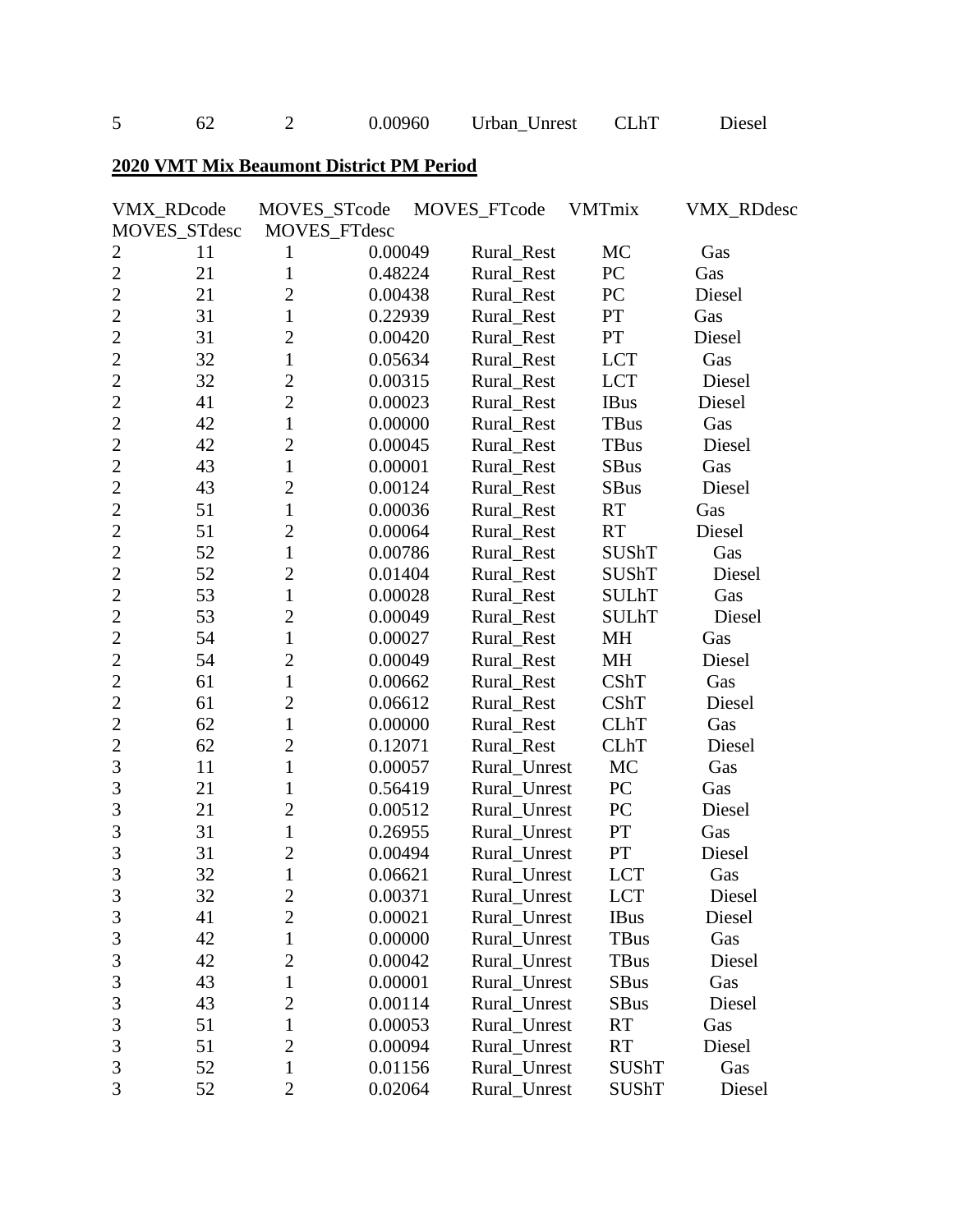| $\mathfrak{Z}$ | 53 | $\mathbf{1}$   | 0.00041 | Rural_Unrest | <b>SULhT</b> | Gas    |
|----------------|----|----------------|---------|--------------|--------------|--------|
| 3              | 53 | $\overline{2}$ | 0.00073 | Rural_Unrest | <b>SULhT</b> | Diesel |
| 3              | 54 | $\mathbf 1$    | 0.00040 | Rural_Unrest | <b>MH</b>    | Gas    |
| 3              | 54 | $\overline{2}$ | 0.00071 | Rural_Unrest | MH           | Diesel |
| 3              | 61 | $\mathbf{1}$   | 0.00164 | Rural_Unrest | CShT         | Gas    |
| 3              | 61 | $\overline{c}$ | 0.01641 | Rural_Unrest | CShT         | Diesel |
| 3              | 62 | $\mathbf{1}$   | 0.00000 | Rural_Unrest | <b>CLhT</b>  | Gas    |
| 3              | 62 | $\overline{2}$ | 0.02996 | Rural_Unrest | <b>CLhT</b>  | Diesel |
| $\overline{4}$ | 11 | $\mathbf{1}$   | 0.00056 | Urban Rest   | MC           | Gas    |
| $\overline{4}$ | 21 | $\mathbf{1}$   | 0.55094 | Urban_Rest   | PC           | Gas    |
| 4              | 21 | $\overline{c}$ | 0.00500 | Urban_Rest   | PC           | Diesel |
| $\overline{4}$ | 31 | $\mathbf{1}$   | 0.19380 | Urban_Rest   | PT           | Gas    |
| $\overline{4}$ | 31 | $\overline{c}$ | 0.00355 | Urban_Rest   | PT           | Diesel |
| $\overline{4}$ | 32 | $\mathbf{1}$   | 0.04760 | Urban_Rest   | <b>LCT</b>   | Gas    |
| 4              | 32 | $\overline{2}$ | 0.00266 | Urban_Rest   | <b>LCT</b>   | Diesel |
| 4              | 41 | $\overline{2}$ | 0.00037 | Urban_Rest   | <b>IBus</b>  | Diesel |
| $\overline{4}$ | 42 | $\mathbf{1}$   | 0.00000 | Urban_Rest   | TBus         | Gas    |
| $\overline{4}$ | 42 | $\overline{2}$ | 0.00075 | Urban_Rest   | <b>TBus</b>  | Diesel |
| 4              | 43 | $\mathbf{1}$   | 0.00002 | Urban_Rest   | SBus         | Gas    |
| $\overline{4}$ | 43 | $\overline{2}$ | 0.00204 | Urban_Rest   | <b>SBus</b>  | Diesel |
| 4              | 51 | $\mathbf{1}$   | 0.00041 | Urban Rest   | <b>RT</b>    | Gas    |
| 4              | 51 | $\overline{2}$ | 0.00073 | Urban_Rest   | <b>RT</b>    | Diesel |
| $\overline{4}$ | 52 | $\mathbf{1}$   | 0.00898 | Urban_Rest   | SUShT        | Gas    |
| $\overline{4}$ | 52 | $\overline{2}$ | 0.01604 | Urban_Rest   | <b>SUShT</b> | Diesel |
| 4              | 53 | $\mathbf{1}$   | 0.00032 | Urban_Rest   | <b>SULhT</b> | Gas    |
| $\overline{4}$ | 53 | $\overline{c}$ | 0.00056 | Urban_Rest   | <b>SULhT</b> | Diesel |
| $\overline{4}$ | 54 | $\mathbf{1}$   | 0.00031 | Urban_Rest   | <b>MH</b>    | Gas    |
| $\overline{4}$ | 54 | $\overline{2}$ | 0.00055 | Urban_Rest   | <b>MH</b>    | Diesel |
| 4              | 61 | $\mathbf{1}$   | 0.00564 | Urban_Rest   | CShT         | Gas    |
| $\overline{4}$ | 61 | $\overline{2}$ | 0.05633 | Urban_Rest   | CShT         | Diesel |
| 4              | 62 | $\mathbf{1}$   | 0.00000 | Urban_Rest   | <b>CLhT</b>  | Gas    |
| $\overline{4}$ | 62 | $\overline{2}$ | 0.10284 | Urban_Rest   | <b>CLhT</b>  | Diesel |
| $\mathfrak s$  | 11 | $\mathbf{1}$   | 0.00069 | Urban_Unrest | MC           | Gas    |
| 5              | 21 | 1              | 0.68349 | Urban_Unrest | PC           | Gas    |
| $\mathfrak s$  | 21 | $\overline{2}$ | 0.00621 | Urban Unrest | PC           | Diesel |
| 5              | 31 | $\mathbf 1$    | 0.22492 | Urban_Unrest | PT           | Gas    |
| 5              | 31 | $\overline{2}$ | 0.00412 | Urban_Unrest | PT           | Diesel |
| 5              | 32 | $\mathbf{1}$   | 0.05525 | Urban_Unrest | <b>LCT</b>   | Gas    |
| 5              | 32 | $\overline{c}$ | 0.00309 | Urban_Unrest | <b>LCT</b>   | Diesel |
| 5              | 41 | $\overline{2}$ | 0.00052 | Urban_Unrest | <b>IBus</b>  | Diesel |
| 5              | 42 | $\mathbf{1}$   | 0.00000 | Urban_Unrest | <b>TBus</b>  | Gas    |
| 5              | 42 | $\overline{2}$ | 0.00105 | Urban_Unrest | TBus         | Diesel |
| 5              | 43 | $\mathbf 1$    | 0.00003 | Urban_Unrest | <b>SBus</b>  | Gas    |
| 5              | 43 | $\overline{2}$ | 0.00286 | Urban_Unrest | <b>SBus</b>  | Diesel |
| 5              | 51 | $\mathbf{1}$   | 0.00020 | Urban_Unrest | RT           | Gas    |
| 5              | 51 | $\mathbf{2}$   | 0.00036 | Urban_Unrest | RT           | Diesel |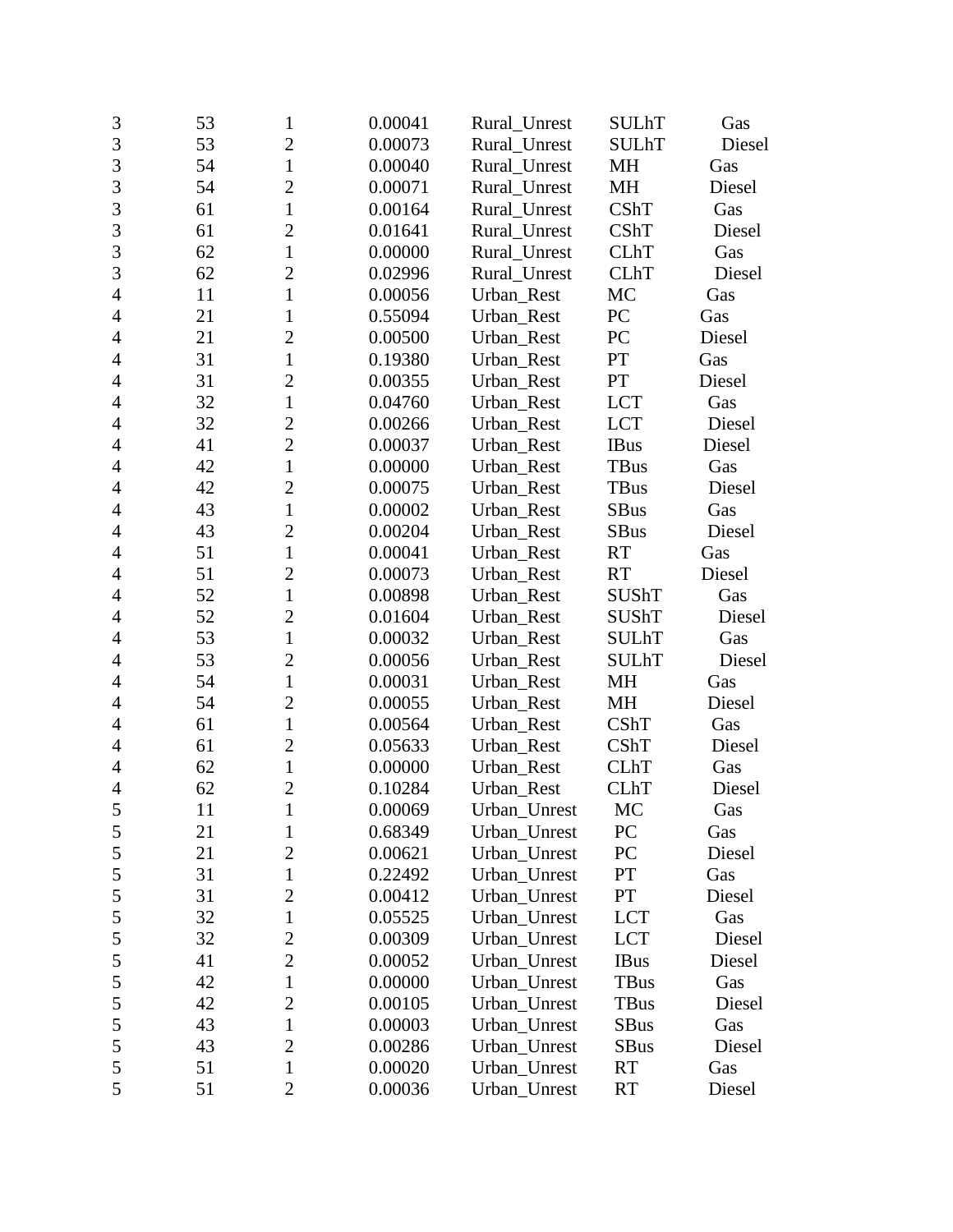| 5              | 52 | 1                                        | 0.00435 | Urban_Unrest | <b>SUShT</b>  | Gas               |
|----------------|----|------------------------------------------|---------|--------------|---------------|-------------------|
| 5              | 52 | $\overline{c}$                           | 0.00777 | Urban_Unrest | <b>SUShT</b>  | Diesel            |
| 5              | 53 | $\mathbf{1}$                             | 0.00015 | Urban_Unrest | <b>SULhT</b>  | Gas               |
| 5              | 53 | $\overline{2}$                           | 0.00027 | Urban_Unrest | <b>SULhT</b>  | Diesel            |
| 5              | 54 | $\mathbf{1}$                             | 0.00015 | Urban_Unrest | MH            | Gas               |
| 5              | 54 | $\overline{c}$                           | 0.00027 | Urban_Unrest | MH            | Diesel            |
| 5              | 61 | $\mathbf{1}$                             | 0.00015 | Urban_Unrest | CShT          | Gas               |
| 5              | 61 | $\overline{c}$                           | 0.00145 | Urban_Unrest | CShT          | Diesel            |
| 5              | 62 | $\mathbf{1}$                             | 0.00000 | Urban_Unrest | <b>CLhT</b>   | Gas               |
| 5              | 62 | $\overline{2}$                           | 0.00265 | Urban Unrest | <b>CLhT</b>   | Diesel            |
|                |    | 2020 VMT Mix Beaumont District OV Period |         |              |               |                   |
|                |    |                                          |         |              |               |                   |
| VMX_RDcode     |    | MOVES_STcode                             |         | MOVES_FTcode | <b>VMTmix</b> | <b>VMX_RDdesc</b> |
| MOVES_STdesc   |    | MOVES_FTdesc                             |         |              |               |                   |
| 2              | 11 | 1                                        | 0.00041 | Rural_Rest   | MC            | Gas               |
| $\overline{2}$ | 21 | $\mathbf{1}$                             | 0.40641 | Rural_Rest   | PC            | Gas               |
| $\overline{c}$ | 21 | $\overline{c}$                           | 0.00369 | Rural_Rest   | PC            | Diesel            |
| $\overline{2}$ | 31 | $\mathbf{1}$                             | 0.20147 | Rural_Rest   | PT            | Gas               |
| $\overline{c}$ | 31 | $\overline{2}$                           | 0.00369 | Rural_Rest   | PT            | Diesel            |
| $\overline{2}$ | 32 | $\mathbf{1}$                             | 0.04949 | Rural_Rest   | <b>LCT</b>    | Gas               |
| $\overline{2}$ | 32 | $\overline{2}$                           | 0.00277 | Rural_Rest   | <b>LCT</b>    | Diesel            |
| $\overline{c}$ | 41 | $\overline{2}$                           | 0.00030 | Rural_Rest   | <b>IBus</b>   | Diesel            |
| $\overline{c}$ | 42 | $\mathbf{1}$                             | 0.00000 | Rural_Rest   | <b>TBus</b>   | Gas               |
| $\overline{c}$ | 42 | $\overline{c}$                           | 0.00060 | Rural_Rest   | <b>TBus</b>   | Diesel            |
| $\overline{2}$ | 43 | $\mathbf{1}$                             | 0.00002 | Rural_Rest   | <b>SBus</b>   | Gas               |
| $\overline{2}$ | 43 | $\overline{c}$                           | 0.00163 | Rural_Rest   | <b>SBus</b>   | Diesel            |
| $\overline{c}$ | 51 | $\mathbf{1}$                             | 0.00057 | Rural_Rest   | <b>RT</b>     | Gas               |
| $\overline{2}$ | 51 | $\overline{2}$                           | 0.00101 | Rural_Rest   | <b>RT</b>     | Diesel            |
| $\overline{2}$ | 52 | $\mathbf{1}$                             | 0.01241 | Rural_Rest   | <b>SUShT</b>  | Gas               |
| $\overline{2}$ | 52 | $\overline{c}$                           | 0.02216 | Rural_Rest   | <b>SUShT</b>  | Diesel            |
| $\overline{2}$ | 53 | $\mathbf{1}$                             | 0.00044 | Rural_Rest   | <b>SULhT</b>  | Gas               |
| $\overline{2}$ | 53 | $\overline{2}$                           | 0.00078 | Rural_Rest   | <b>SULhT</b>  | Diesel            |
| $\overline{2}$ | 54 | $\mathbf{1}$                             | 0.00043 | Rural_Rest   | MH            | Gas               |
| $\overline{c}$ | 54 | $\overline{c}$                           | 0.00077 | Rural_Rest   | MH            | Diesel            |
| $\overline{c}$ | 61 | $\mathbf{1}$                             | 0.00996 | Rural_Rest   | CShT          | Gas               |
| $\overline{2}$ | 61 | $\overline{c}$                           | 0.09944 | Rural_Rest   | CShT          | Diesel            |
| $\overline{c}$ | 62 | $\mathbf{1}$                             | 0.00000 | Rural_Rest   | <b>CLhT</b>   | Gas               |
| $\overline{c}$ | 62 | $\overline{c}$                           | 0.18155 | Rural_Rest   | <b>CLhT</b>   | Diesel            |
| $\overline{3}$ | 11 | $\mathbf{1}$                             | 0.00054 | Rural_Unrest | MC            | Gas               |
| 3              | 21 | $\mathbf{1}$                             | 0.53826 | Rural_Unrest | PC            | Gas               |
| $\overline{3}$ | 21 | $\overline{c}$                           | 0.00489 | Rural_Unrest | PC            | Diesel            |
| 3              | 31 | $\mathbf{1}$                             | 0.24828 | Rural Unrest | PT            | Gas               |
| 3              | 31 | $\overline{c}$                           | 0.00455 | Rural_Unrest | PT            | Diesel            |
| $\overline{3}$ | 32 | $\mathbf{1}$                             | 0.06098 | Rural_Unrest | <b>LCT</b>    | Gas               |
| $\overline{3}$ | 32 | $\overline{c}$                           | 0.00341 | Rural_Unrest | <b>LCT</b>    | Diesel            |
| 3              | 41 | $\overline{2}$                           | 0.00020 | Rural_Unrest | <b>IBus</b>   | Diesel            |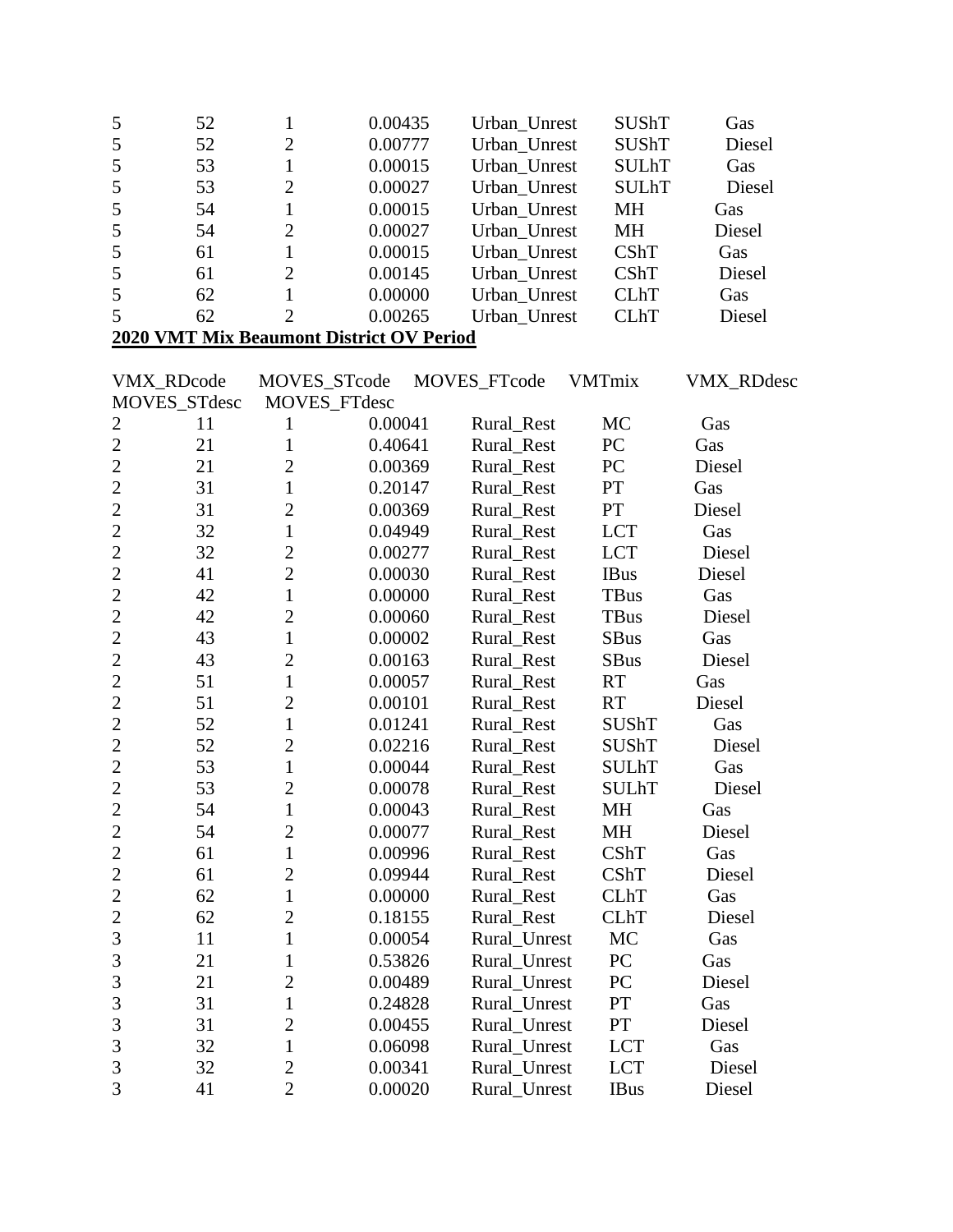| 3              | 42 | $\mathbf{1}$   | 0.00000 | Rural_Unrest | <b>TBus</b>  | Gas    |
|----------------|----|----------------|---------|--------------|--------------|--------|
| $\overline{3}$ | 42 | $\overline{2}$ | 0.00041 | Rural_Unrest | TBus         | Diesel |
| 3              | 43 | $\mathbf{1}$   | 0.00001 | Rural_Unrest | <b>SBus</b>  | Gas    |
| 3              | 43 | $\overline{2}$ | 0.00112 | Rural_Unrest | <b>SBus</b>  | Diesel |
| $\overline{3}$ | 51 | $\mathbf{1}$   | 0.00055 | Rural Unrest | <b>RT</b>    | Gas    |
| 3              | 51 | $\overline{c}$ | 0.00099 | Rural Unrest | <b>RT</b>    | Diesel |
| 3              | 52 | $\mathbf{1}$   | 0.01209 | Rural_Unrest | <b>SUShT</b> | Gas    |
| 3              | 52 | $\overline{2}$ | 0.02159 | Rural Unrest | <b>SUShT</b> | Diesel |
| $\overline{3}$ | 53 | $\mathbf{1}$   | 0.00043 | Rural_Unrest | <b>SULhT</b> | Gas    |
| 3              | 53 | $\overline{2}$ | 0.00076 | Rural_Unrest | <b>SULhT</b> | Diesel |
| 3              | 54 | $\mathbf{1}$   | 0.00042 | Rural_Unrest | MH           | Gas    |
| $\overline{3}$ | 54 | $\overline{2}$ | 0.00075 | Rural_Unrest | MH           | Diesel |
| 3              | 61 | $\mathbf{1}$   | 0.00341 | Rural_Unrest | CShT         | Gas    |
| 3              | 61 | $\overline{2}$ | 0.03410 | Rural_Unrest | CShT         | Diesel |
| $\overline{3}$ | 62 | $\mathbf{1}$   | 0.00000 | Rural Unrest | <b>CLhT</b>  | Gas    |
| 3              | 62 | $\overline{2}$ | 0.06226 | Rural_Unrest | <b>CLhT</b>  | Diesel |
| $\overline{4}$ | 11 | $\mathbf{1}$   | 0.00049 | Urban_Rest   | MC           | Gas    |
| $\overline{4}$ | 21 | $\mathbf{1}$   | 0.48416 | Urban_Rest   | PC           | Gas    |
| 4              | 21 | $\overline{2}$ | 0.00440 | Urban_Rest   | PC           | Diesel |
| $\overline{4}$ | 31 | $\mathbf{1}$   | 0.15553 | Urban_Rest   | PT           | Gas    |
| $\overline{4}$ | 31 | $\overline{2}$ | 0.00285 | Urban_Rest   | PT           | Diesel |
| 4              | 32 | $\mathbf{1}$   | 0.03820 | Urban_Rest   | <b>LCT</b>   | Gas    |
| $\overline{4}$ | 32 | $\overline{c}$ | 0.00214 | Urban_Rest   | <b>LCT</b>   | Diesel |
| $\overline{4}$ | 41 | $\overline{c}$ | 0.00053 | Urban_Rest   | <b>IBus</b>  | Diesel |
| 4              | 42 | $\mathbf{1}$   | 0.00000 | Urban_Rest   | <b>TBus</b>  | Gas    |
| $\overline{4}$ | 42 | $\overline{c}$ | 0.00107 | Urban_Rest   | <b>TBus</b>  | Diesel |
| $\overline{4}$ | 43 | $\mathbf{1}$   | 0.00003 | Urban_Rest   | <b>SBus</b>  | Gas    |
| 4              | 43 | $\overline{2}$ | 0.00293 | Urban_Rest   | <b>SBus</b>  | Diesel |
| 4              | 51 | $\mathbf{1}$   | 0.00046 | Urban_Rest   | <b>RT</b>    | Gas    |
| $\overline{4}$ | 51 | $\overline{2}$ | 0.00082 | Urban_Rest   | <b>RT</b>    | Diesel |
| $\overline{4}$ | 52 | $\mathbf{1}$   | 0.01009 | Urban_Rest   | SUShT        | Gas    |
| 4              | 52 | $\overline{2}$ | 0.01801 | Urban_Rest   | <b>SUShT</b> | Diesel |
| $\overline{4}$ | 53 | $\mathbf{1}$   | 0.00036 | Urban_Rest   | <b>SULhT</b> | Gas    |
| 4              | 53 | $\overline{c}$ | 0.00063 | Urban_Rest   | <b>SULhT</b> | Diesel |
| 4              | 54 | $\mathbf{1}$   | 0.00035 | Urban_Rest   | MH           | Gas    |
| 4              | 54 | $\overline{c}$ | 0.00062 | Urban_Rest   | MH           | Diesel |
| 4              | 61 | $\mathbf{1}$   | 0.00945 | Urban Rest   | <b>CShT</b>  | Gas    |
| 4              | 61 | 2              | 0.09445 | Urban Rest   | CShT         | Diesel |
| 4              | 62 | 1              | 0.00000 | Urban_Rest   | <b>CLhT</b>  | Gas    |
| 4              | 62 | $\overline{2}$ | 0.17243 | Urban_Rest   | <b>CLhT</b>  | Diesel |
| 5              | 11 | $\mathbf{1}$   | 0.00069 | Urban_Unrest | MC           | Gas    |
| 5              | 21 | 1              | 0.68139 | Urban_Unrest | PC           | Gas    |
| 5              | 21 | $\overline{2}$ | 0.00619 | Urban_Unrest | PC           | Diesel |
| 5              | 31 | $\mathbf{1}$   | 0.21572 | Urban_Unrest | PT           | Gas    |
| 5              | 31 | $\overline{2}$ | 0.00395 | Urban_Unrest | PT           | Diesel |
| 5              | 32 | $\mathbf{1}$   | 0.05299 | Urban_Unrest | <b>LCT</b>   | Gas    |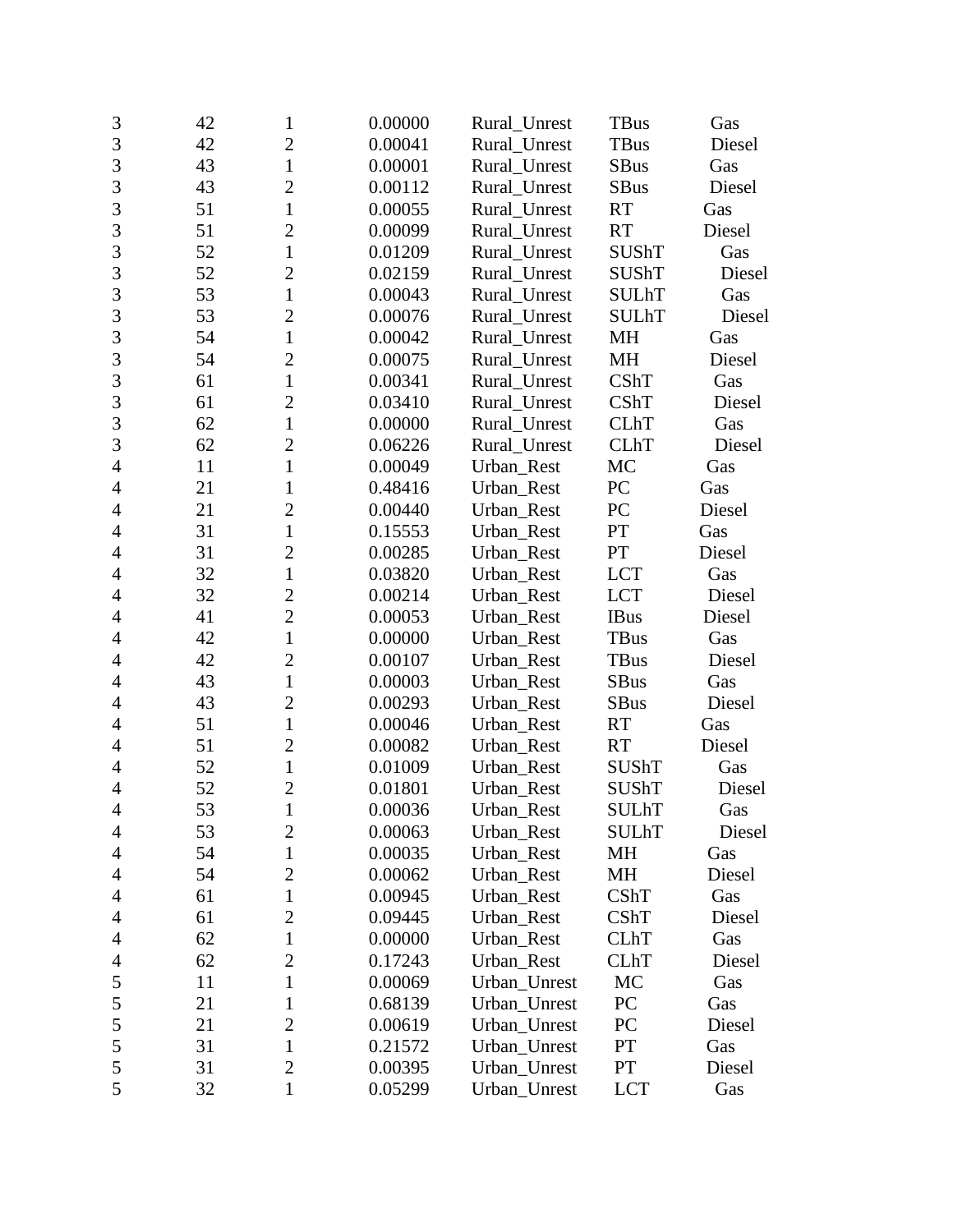| 5              | 32                                      | $\mathbf{2}$   | 0.00297      | Urban Unrest | <b>LCT</b>    | Diesel     |  |  |  |
|----------------|-----------------------------------------|----------------|--------------|--------------|---------------|------------|--|--|--|
| 5              | 41                                      | $\overline{2}$ | 0.00045      | Urban_Unrest | <b>IBus</b>   | Diesel     |  |  |  |
| 5              | 42                                      | $\mathbf{1}$   | 0.00000      | Urban_Unrest | <b>TBus</b>   | Gas        |  |  |  |
| 5              | 42                                      | $\overline{2}$ | 0.00091      | Urban_Unrest | TBus          | Diesel     |  |  |  |
| 5              | 43                                      | $\mathbf{1}$   | 0.00002      | Urban Unrest | <b>SBus</b>   | Gas        |  |  |  |
| 5              | 43                                      | $\overline{2}$ | 0.00247      | Urban_Unrest | <b>SBus</b>   | Diesel     |  |  |  |
| 5              | 51                                      | $\mathbf{1}$   | 0.00030      | Urban_Unrest | <b>RT</b>     | Gas        |  |  |  |
| 5              | 51                                      | $\overline{c}$ | 0.00054      | Urban Unrest | <b>RT</b>     | Diesel     |  |  |  |
| 5              | 52                                      | $\mathbf{1}$   | 0.00666      | Urban_Unrest | <b>SUShT</b>  | Gas        |  |  |  |
| 5              | 52                                      | $\overline{c}$ | 0.01190      | Urban_Unrest | <b>SUShT</b>  | Diesel     |  |  |  |
| 5              | 53                                      | $\mathbf{1}$   | 0.00023      | Urban Unrest | <b>SULhT</b>  | Gas        |  |  |  |
| 5              | 53                                      | $\overline{2}$ | 0.00042      | Urban_Unrest | <b>SULhT</b>  | Diesel     |  |  |  |
| 5              | 54                                      | $\mathbf{1}$   | 0.00023      | Urban_Unrest | MH            | Gas        |  |  |  |
| 5              | 54                                      | $\overline{2}$ | 0.00041      | Urban_Unrest | <b>MH</b>     | Diesel     |  |  |  |
| 5              | 61                                      | $\mathbf{1}$   | 0.00040      | Urban_Unrest | <b>CShT</b>   | Gas        |  |  |  |
| 5              | 61                                      | $\overline{2}$ | 0.00395      | Urban_Unrest | CShT          | Diesel     |  |  |  |
| 5              | 62                                      | $\mathbf{1}$   | 0.00000      | Urban Unrest | <b>CLhT</b>   | Gas        |  |  |  |
| 5              | 62                                      | $\overline{2}$ | 0.00721      | Urban_Unrest | <b>CLhT</b>   | Diesel     |  |  |  |
|                | 2030 VMT Mix Houston District AM Period |                |              |              |               |            |  |  |  |
|                |                                         |                |              |              |               |            |  |  |  |
|                | VMX_RDcode                              | MOVES_STcode   |              | MOVES_FTcode | <b>VMTmix</b> | VMX_RDdesc |  |  |  |
|                | MOVES_STdesc                            |                | MOVES_FTdesc |              |               |            |  |  |  |
| $\overline{c}$ | 11                                      | $\mathbf{1}$   | 0.00072      | Rural_Rest   | MC            | Gas        |  |  |  |
| $\overline{c}$ | 21                                      | $\mathbf{1}$   | 0.70775      | Rural_Rest   | PC            | Gas        |  |  |  |
| $\overline{2}$ | 21                                      | $\overline{c}$ | 0.00860      | Rural_Rest   | PC            | Diesel     |  |  |  |
| $\overline{c}$ | 31                                      | $\mathbf{1}$   | 0.18205      | Rural_Rest   | PT            | Gas        |  |  |  |
| $\overline{2}$ | 31                                      | $\overline{2}$ | 0.00372      | Rural_Rest   | PT            | Diesel     |  |  |  |
| $\overline{2}$ | 32                                      | $\mathbf{1}$   | 0.04481      | Rural_Rest   | <b>LCT</b>    | Gas        |  |  |  |
| $\overline{c}$ | 32                                      | $\overline{2}$ | 0.00251      | Rural_Rest   | <b>LCT</b>    | Diesel     |  |  |  |
| $\overline{2}$ | 41                                      | $\overline{2}$ | 0.00059      | Rural_Rest   | <b>IBus</b>   | Diesel     |  |  |  |
| $\overline{c}$ | 42                                      | $\mathbf{1}$   | 0.00000      | Rural_Rest   | TBus          | Gas        |  |  |  |
| $\overline{2}$ | 42                                      | $\overline{2}$ | 0.00121      | Rural_Rest   | <b>TBus</b>   | Diesel     |  |  |  |
| $\overline{c}$ | 43                                      |                |              |              |               |            |  |  |  |
| $\mathbf{2}$   |                                         | $\mathbf{1}$   | 0.00003      | Rural_Rest   | SBus          | Gas        |  |  |  |
|                | 43                                      | $\mathbf{2}$   | 0.00320      | Rural_Rest   | SBus          | Diesel     |  |  |  |
| $\overline{2}$ | 51                                      | $\mathbf{1}$   | 0.00037      | Rural_Rest   | <b>RT</b>     | Gas        |  |  |  |
| $\overline{c}$ | 51                                      | $\overline{2}$ | 0.00036      | Rural_Rest   | <b>RT</b>     | Diesel     |  |  |  |
| $\mathbf{2}$   | 52                                      | $\mathbf{1}$   | 0.00741      | Rural_Rest   | <b>SUShT</b>  | Gas        |  |  |  |
| $\overline{c}$ | 52                                      | $\overline{2}$ | 0.00703      | Rural_Rest   | <b>SUShT</b>  | Diesel     |  |  |  |
| $\overline{c}$ | 53                                      | $\mathbf 1$    | 0.00110      | Rural_Rest   | <b>SULhT</b>  | Gas        |  |  |  |
| $\overline{c}$ | 53                                      | $\overline{2}$ | 0.00104      | Rural_Rest   | <b>SULhT</b>  | Diesel     |  |  |  |
| $\overline{c}$ | 54                                      | $\mathbf{1}$   | 0.00027      | Rural_Rest   | MH            | Gas        |  |  |  |
| $\overline{2}$ | 54                                      | $\overline{2}$ | 0.00025      | Rural Rest   | MH            | Diesel     |  |  |  |
| $\overline{c}$ | 61                                      | $\mathbf{1}$   | 0.00134      | Rural_Rest   | CShT          | Gas        |  |  |  |
| $\overline{2}$ | 61                                      | $\overline{2}$ | 0.01536      | Rural_Rest   | CShT          | Diesel     |  |  |  |
| $\overline{2}$ | 62                                      | 1              | 0.00000      | Rural_Rest   | <b>CLhT</b>   | Gas        |  |  |  |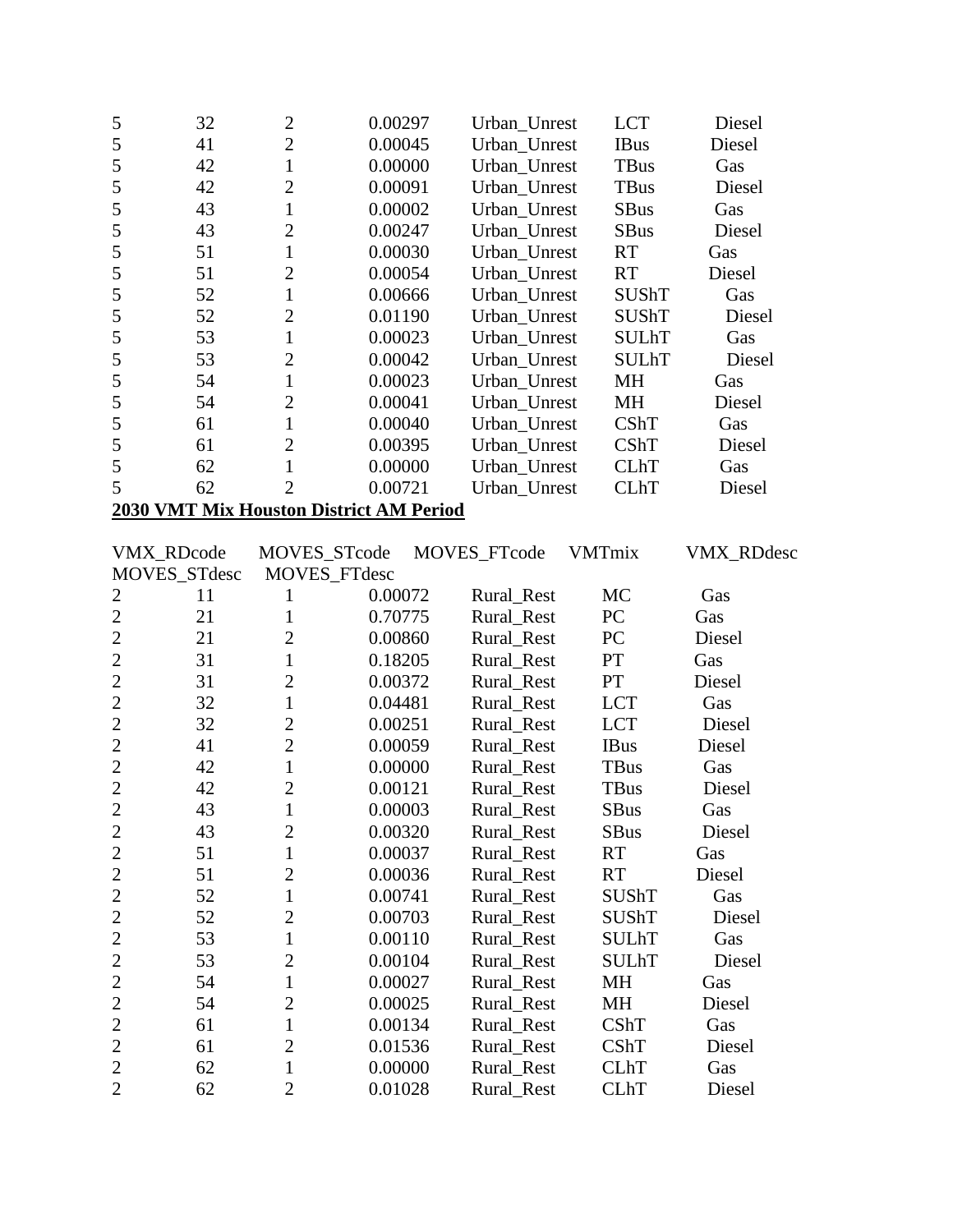| 3                        | 11 | 1              | 0.00065 | Rural_Unrest | MC           | Gas    |
|--------------------------|----|----------------|---------|--------------|--------------|--------|
| 3                        | 21 | 1              | 0.63938 | Rural_Unrest | PC           | Gas    |
| 3                        | 21 | $\overline{c}$ | 0.00777 | Rural_Unrest | PC           | Diesel |
| 3                        | 31 | $\mathbf{1}$   | 0.20753 | Rural_Unrest | PT           | Gas    |
| $\overline{3}$           | 31 | $\overline{2}$ | 0.00424 | Rural Unrest | PT           | Diesel |
| 3                        | 32 | $\mathbf{1}$   | 0.05108 | Rural Unrest | <b>LCT</b>   | Gas    |
| 3                        | 32 | $\overline{c}$ | 0.00286 | Rural_Unrest | <b>LCT</b>   | Diesel |
| 3                        | 41 | $\overline{c}$ | 0.00046 | Rural_Unrest | <b>IBus</b>  | Diesel |
| $\overline{3}$           | 42 | $\mathbf{1}$   | 0.00000 | Rural_Unrest | TBus         | Gas    |
| $\overline{3}$           | 42 | $\overline{2}$ | 0.00094 | Rural_Unrest | <b>TBus</b>  | Diesel |
| 3                        | 43 | $\mathbf{1}$   | 0.00003 | Rural_Unrest | <b>SBus</b>  | Gas    |
| $\overline{3}$           | 43 | $\overline{c}$ | 0.00249 | Rural_Unrest | <b>SBus</b>  | Diesel |
| 3                        | 51 | $\mathbf{1}$   | 0.00077 | Rural_Unrest | <b>RT</b>    | Gas    |
| 3                        | 51 | $\overline{2}$ | 0.00073 | Rural_Unrest | <b>RT</b>    | Diesel |
| $\overline{3}$           | 52 | $\mathbf{1}$   | 0.01518 | Rural_Unrest | <b>SUShT</b> | Gas    |
| 3                        | 52 | $\overline{2}$ | 0.01441 | Rural_Unrest | <b>SUShT</b> | Diesel |
| 3                        | 53 | $\mathbf{1}$   | 0.00225 | Rural_Unrest | <b>SULhT</b> | Gas    |
| 3                        | 53 | $\overline{2}$ | 0.00213 | Rural_Unrest | <b>SULhT</b> | Diesel |
| $\overline{3}$           | 54 | $\mathbf{1}$   | 0.00054 | Rural_Unrest | MH           | Gas    |
| $\overline{3}$           | 54 | $\overline{2}$ | 0.00052 | Rural_Unrest | MH           | Diesel |
| 3                        | 61 | $\mathbf{1}$   | 0.00228 | Rural_Unrest | CShT         | Gas    |
| 3                        | 61 | $\overline{2}$ | 0.02622 | Rural_Unrest | CShT         | Diesel |
| 3                        | 62 | $\mathbf{1}$   | 0.00000 | Rural_Unrest | <b>CLhT</b>  | Gas    |
| 3                        | 62 | $\overline{2}$ | 0.01754 | Rural_Unrest | <b>CLhT</b>  | Diesel |
| $\overline{4}$           | 11 | $\mathbf{1}$   | 0.00071 | Urban_Rest   | MC           | Gas    |
| $\overline{4}$           | 21 | $\mathbf{1}$   | 0.69838 | Urban_Rest   | PC           | Gas    |
| $\overline{4}$           | 21 | $\overline{2}$ | 0.00848 | Urban_Rest   | PC           | Diesel |
| 4                        | 31 | $\mathbf{1}$   | 0.18253 | Urban_Rest   | PT           | Gas    |
| $\overline{4}$           | 31 | $\overline{2}$ | 0.00373 | Urban_Rest   | PT           | Diesel |
| $\overline{4}$           | 32 | $\mathbf{1}$   | 0.04493 | Urban_Rest   | <b>LCT</b>   | Gas    |
| 4                        | 32 | $\overline{c}$ | 0.00251 | Urban_Rest   | <b>LCT</b>   | Diesel |
| 4                        | 41 | $\overline{2}$ | 0.00045 | Urban Rest   | <b>IBus</b>  | Diesel |
| $\overline{\mathcal{A}}$ | 42 | $\mathbf{1}$   | 0.00000 | Urban_Rest   | TBus         | Gas    |
| $\overline{4}$           | 42 | $\overline{2}$ | 0.00092 | Urban_Rest   | TBus         | Diesel |
| 4                        | 43 | $\mathbf{1}$   | 0.00002 | Urban_Rest   | <b>SBus</b>  | Gas    |
| 4                        | 43 | $\overline{c}$ | 0.00243 | Urban_Rest   | <b>SBus</b>  | Diesel |
| 4                        | 51 | $\mathbf{1}$   | 0.00056 | Urban_Rest   | <b>RT</b>    | Gas    |
| 4                        | 51 | $\overline{2}$ | 0.00053 | Urban Rest   | <b>RT</b>    | Diesel |
| 4                        | 52 | 1              | 0.01097 | Urban_Rest   | <b>SUShT</b> | Gas    |
| 4                        | 52 | $\overline{2}$ | 0.01042 | Urban_Rest   | SUShT        | Diesel |
| 4                        | 53 | $\mathbf{1}$   | 0.00163 | Urban_Rest   | <b>SULhT</b> | Gas    |
| 4                        | 53 | $\overline{c}$ | 0.00154 | Urban Rest   | <b>SULhT</b> | Diesel |
| 4                        | 54 | $\mathbf{1}$   | 0.00039 | Urban_Rest   | MH           | Gas    |
| 4                        | 54 | $\overline{2}$ | 0.00037 | Urban_Rest   | MH           | Diesel |
| 4                        | 61 | $\mathbf{1}$   | 0.00141 | Urban_Rest   | <b>CShT</b>  | Gas    |
| $\overline{4}$           | 61 | $\overline{2}$ | 0.01623 | Urban_Rest   | CShT         | Diesel |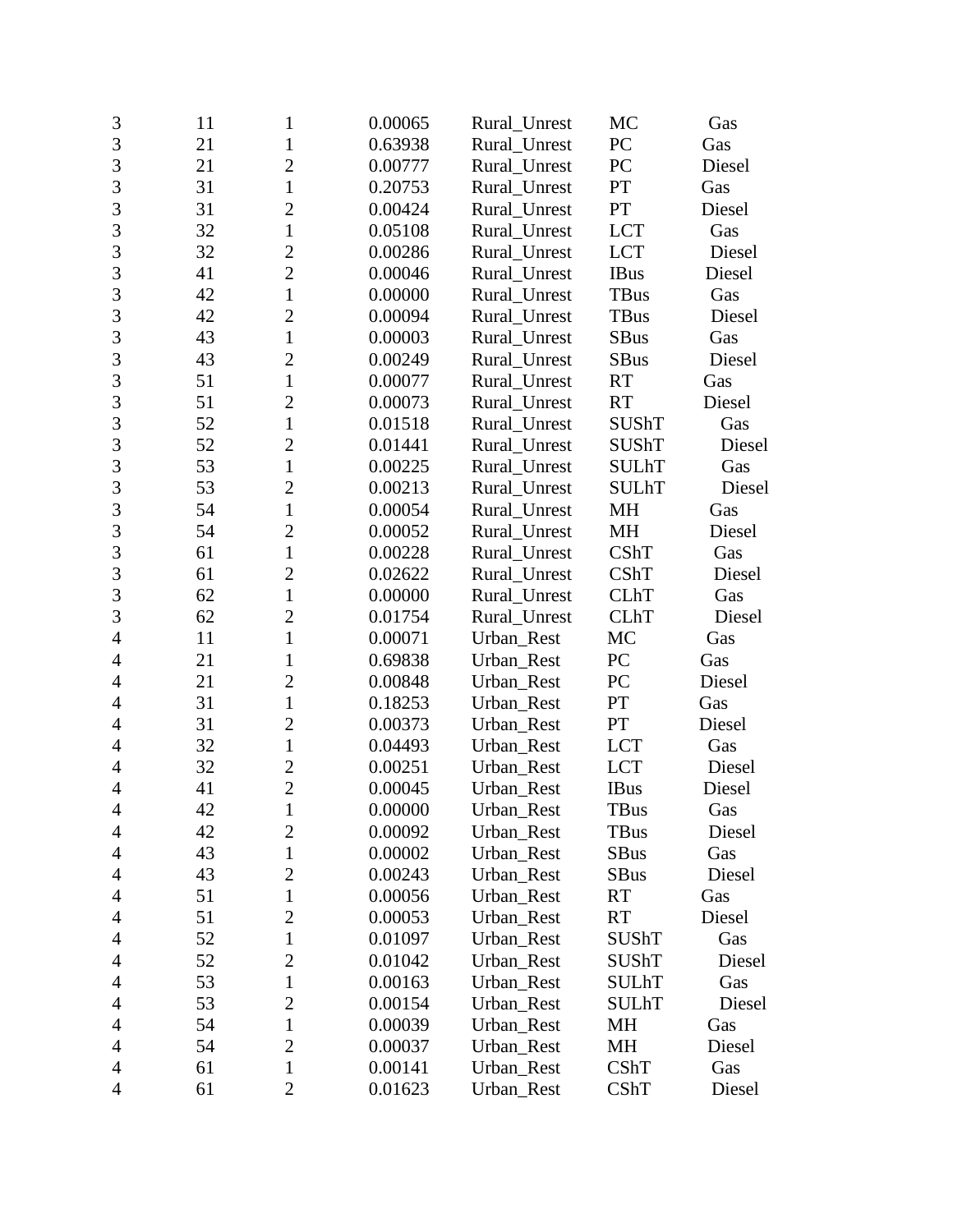| $\overline{4}$ | 62                | $\mathbf{1}$   | 0.00000                                 | Urban_Rest   | <b>CLhT</b>   | Gas        |
|----------------|-------------------|----------------|-----------------------------------------|--------------|---------------|------------|
| $\overline{4}$ | 62                | $\overline{2}$ | 0.01086                                 | Urban Rest   | <b>CLhT</b>   | Diesel     |
| 5              | 11                | $\mathbf{1}$   | 0.00073                                 | Urban Unrest | MC            | Gas        |
| 5              | 21                | $\mathbf{1}$   | 0.72046                                 | Urban_Unrest | PC            | Gas        |
| 5              | 21                | $\overline{2}$ | 0.00875                                 | Urban_Unrest | PC            | Diesel     |
| 5              | 31                | $\mathbf{1}$   | 0.17731                                 | Urban_Unrest | PT            | Gas        |
| 5              | 31                | $\overline{2}$ | 0.00362                                 | Urban_Unrest | PT            | Diesel     |
| 5              | 32                | $\mathbf{1}$   | 0.04364                                 | Urban_Unrest | <b>LCT</b>    | Gas        |
| 5              | 32                | $\overline{2}$ | 0.00244                                 | Urban Unrest | <b>LCT</b>    | Diesel     |
| 5              | 41                | $\overline{2}$ | 0.00045                                 | Urban_Unrest | <b>IBus</b>   | Diesel     |
| 5              | 42                | $\mathbf{1}$   | 0.00000                                 | Urban_Unrest | TBus          | Gas        |
| 5              | 42                | $\overline{2}$ | 0.00093                                 | Urban_Unrest | <b>TBus</b>   | Diesel     |
| 5              | 43                | $\mathbf{1}$   | 0.00002                                 | Urban_Unrest | <b>SBus</b>   | Gas        |
| 5              | 43                | $\overline{2}$ | 0.00247                                 | Urban_Unrest | <b>SBus</b>   | Diesel     |
| 5              | 51                | $\mathbf{1}$   | 0.00045                                 | Urban Unrest | <b>RT</b>     | Gas        |
| 5              | 51                | $\overline{2}$ | 0.00043                                 | Urban_Unrest | <b>RT</b>     | Diesel     |
| 5              | 52                | $\mathbf{1}$   | 0.00898                                 | Urban_Unrest | SUShT         | Gas        |
| 5              | 52                | $\overline{2}$ | 0.00852                                 | Urban_Unrest | <b>SUShT</b>  | Diesel     |
| 5              | 53                | $\mathbf{1}$   | 0.00133                                 | Urban_Unrest | <b>SULhT</b>  | Gas        |
| 5              | 53                | $\overline{2}$ | 0.00126                                 | Urban_Unrest | <b>SULhT</b>  | Diesel     |
| 5              | 54                | $\mathbf{1}$   | 0.00032                                 | Urban_Unrest | MH            | Gas        |
| 5              | 54                | $\overline{2}$ | 0.00031                                 | Urban_Unrest | MH            | Diesel     |
| 5              | 61                | $\mathbf{1}$   | 0.00087                                 | Urban_Unrest | CShT          | Gas        |
| 5              | 61                | $\overline{2}$ | 0.01001                                 | Urban_Unrest | CShT          | Diesel     |
| 5              | 62                | $\mathbf{1}$   | 0.00000                                 | Urban_Unrest | <b>CLhT</b>   | Gas        |
| 5              | 62                | $\overline{2}$ | 0.00670                                 | Urban_Unrest | <b>CLhT</b>   | Diesel     |
|                |                   |                | 2030 VMT Mix Houston District MD Period |              |               |            |
|                | <b>VMX RDcode</b> | MOVES_STcode   |                                         | MOVES_FTcode | <b>VMTmix</b> | VMX_RDdesc |
|                | MOVES_STdesc      |                | MOVES_FTdesc                            |              |               |            |
| $\overline{2}$ | 11                | $\mathbf{1}$   | 0.00053                                 | Rural_Rest   | MC            | Gas        |
| $\overline{2}$ | 21                | $\mathbf{1}$   | 0.52513                                 | Rural_Rest   | PC            | Gas        |
| $\overline{2}$ | 21                | $\overline{c}$ | 0.00638                                 | Rural_Rest   | PC            | Diesel     |
| $\overline{2}$ | 31                | $\mathbf{1}$   | 0.15494                                 | Rural_Rest   | PT            | Gas        |
| $\overline{2}$ | 31                | $\mathfrak{2}$ | 0.00316                                 | Rural_Rest   | PT            | Diesel     |
| $\overline{2}$ | 32                | $\mathbf{1}$   | 0.03814                                 | Rural_Rest   | <b>LCT</b>    | Gas        |
| $\overline{c}$ | 32                | $\overline{2}$ | 0.00213                                 | Rural Rest   | <b>LCT</b>    | Diesel     |
| $\overline{2}$ | 41                | $\overline{2}$ | 0.00018                                 | Rural_Rest   | <b>IBus</b>   | Diesel     |
| $\overline{2}$ | 42                | $\mathbf{1}$   | 0.00000                                 | Rural_Rest   | TBus          | Gas        |
| $\overline{2}$ | 42                | $\overline{2}$ | 0.00037                                 | Rural_Rest   | <b>TBus</b>   | Diesel     |
| $\overline{2}$ | 43                | $\mathbf{1}$   | 0.00001                                 | Rural_Rest   | <b>SBus</b>   | Gas        |
| $\overline{c}$ | 43                | $\overline{2}$ | 0.00097                                 | Rural_Rest   | SBus          | Diesel     |
| $\overline{2}$ | 51                | $\mathbf{1}$   | 0.00107                                 | Rural_Rest   | RT            | Gas        |
| $\overline{2}$ | 51                | $\overline{2}$ | 0.00101                                 | Rural_Rest   | <b>RT</b>     | Diesel     |
| $\overline{2}$ | 52                | $\mathbf{1}$   | 0.02107                                 | Rural_Rest   | <b>SUShT</b>  | Gas        |
| $\mathbf{2}$   | 52                | $\overline{2}$ | 0.02001                                 | Rural_Rest   | SUShT         | Diesel     |
|                |                   |                |                                         |              |               |            |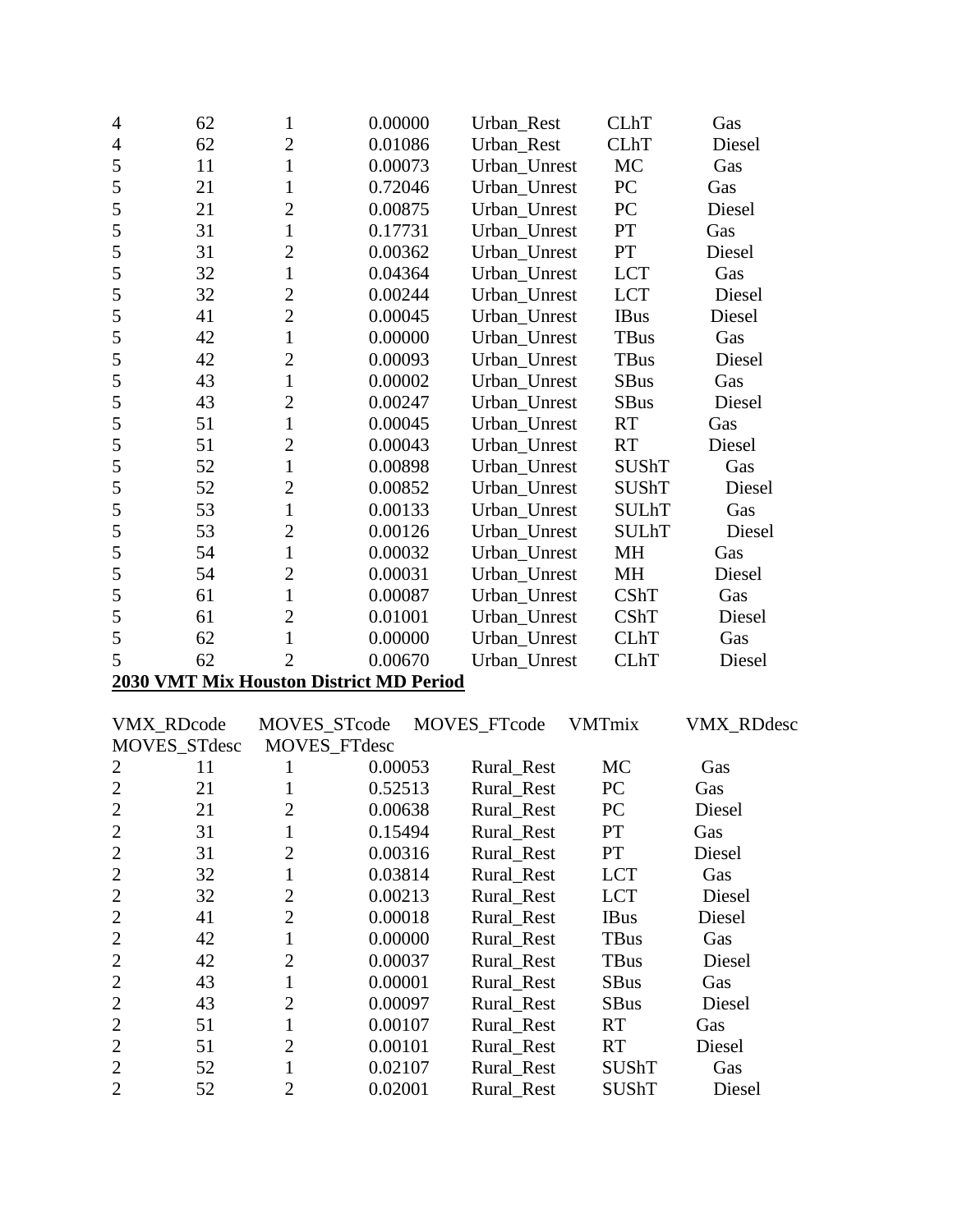| $\overline{c}$ | 53 | $\mathbf{1}$   | 0.00312 | Rural_Rest   | <b>SULhT</b> | Gas    |
|----------------|----|----------------|---------|--------------|--------------|--------|
| $\overline{c}$ | 53 | $\overline{2}$ | 0.00296 | Rural_Rest   | <b>SULhT</b> | Diesel |
| $\overline{c}$ | 54 | $\mathbf{1}$   | 0.00075 | Rural_Rest   | MH           | Gas    |
| $\overline{2}$ | 54 | $\overline{2}$ | 0.00072 | Rural_Rest   | MH           | Diesel |
| $\overline{2}$ | 61 | $\mathbf{1}$   | 0.01076 | Rural Rest   | CShT         | Gas    |
| $\overline{2}$ | 61 | $\overline{c}$ | 0.12378 | Rural_Rest   | <b>CShT</b>  | Diesel |
| $\overline{c}$ | 62 | $\mathbf{1}$   | 0.00000 | Rural_Rest   | <b>CLhT</b>  | Gas    |
| $\overline{2}$ | 62 | $\overline{2}$ | 0.08281 | Rural_Rest   | <b>CLhT</b>  | Diesel |
| $\overline{3}$ | 11 | $\mathbf{1}$   | 0.00058 | Rural_Unrest | MC           | Gas    |
| $\overline{3}$ | 21 | $\mathbf{1}$   | 0.56941 | Rural_Unrest | PC           | Gas    |
| 3              | 21 | $\overline{c}$ | 0.00692 | Rural Unrest | PC           | Diesel |
| 3              | 31 | $\mathbf{1}$   | 0.22630 | Rural_Unrest | PT           | Gas    |
| 3              | 31 | $\overline{c}$ | 0.00462 | Rural_Unrest | PT           | Diesel |
| 3              | 32 | $\mathbf{1}$   | 0.05570 | Rural_Unrest | <b>LCT</b>   | Gas    |
| $\overline{3}$ | 32 | $\overline{2}$ | 0.00312 | Rural_Unrest | <b>LCT</b>   | Diesel |
| 3              | 41 | $\overline{2}$ | 0.00030 | Rural_Unrest | <b>IBus</b>  | Diesel |
| 3              | 42 | $\mathbf{1}$   | 0.00000 | Rural_Unrest | <b>TBus</b>  | Gas    |
| 3              | 42 | $\overline{2}$ | 0.00061 | Rural_Unrest | <b>TBus</b>  | Diesel |
| $\overline{3}$ | 43 | $\mathbf{1}$   | 0.00002 | Rural Unrest | <b>SBus</b>  | Gas    |
| $\overline{3}$ | 43 | $\overline{2}$ | 0.00162 | Rural_Unrest | <b>SBus</b>  | Diesel |
| 3              | 51 | $\mathbf{1}$   | 0.00111 | Rural_Unrest | <b>RT</b>    | Gas    |
| 3              | 51 | $\overline{2}$ | 0.00105 | Rural_Unrest | <b>RT</b>    | Diesel |
| 3              | 52 | $\mathbf{1}$   | 0.02185 | Rural_Unrest | <b>SUShT</b> | Gas    |
| 3              | 52 | $\overline{2}$ | 0.02075 | Rural_Unrest | <b>SUShT</b> | Diesel |
| $\overline{3}$ | 53 | $\mathbf{1}$   | 0.00324 | Rural_Unrest | <b>SULhT</b> | Gas    |
| 3              | 53 | $\overline{c}$ | 0.00307 | Rural_Unrest | <b>SULhT</b> | Diesel |
| 3              | 54 | $\mathbf{1}$   | 0.00078 | Rural_Unrest | MH           | Gas    |
| $\overline{3}$ | 54 | $\overline{2}$ | 0.00074 | Rural_Unrest | MH           | Diesel |
| $\overline{3}$ | 61 | $\mathbf{1}$   | 0.00387 | Rural_Unrest | CShT         | Gas    |
| $\overline{3}$ | 61 | $\overline{2}$ | 0.04454 | Rural_Unrest | CShT         | Diesel |
| 3              | 62 | $\mathbf{1}$   | 0.00000 | Rural_Unrest | <b>CLhT</b>  | Gas    |
| $\overline{3}$ | 62 | $\overline{c}$ | 0.02980 | Rural_Unrest | <b>CLhT</b>  | Diesel |
| $\overline{4}$ | 11 | $\mathbf{1}$   | 0.00066 | Urban_Rest   | MC           | Gas    |
| $\overline{4}$ | 21 | 1              | 0.65460 | Urban_Rest   | PC           | Gas    |
| 4              | 21 | $\overline{2}$ | 0.00795 | Urban_Rest   | PC           | Diesel |
| 4              | 31 | 1              | 0.19133 | Urban_Rest   | PT           | Gas    |
| 4              | 31 | $\overline{2}$ | 0.00390 | Urban_Rest   | PT           | Diesel |
| 4              | 32 | $\mathbf{1}$   | 0.04709 | Urban_Rest   | <b>LCT</b>   | Gas    |
| 4              | 32 | $\overline{2}$ | 0.00264 | Urban_Rest   | <b>LCT</b>   | Diesel |
| 4              | 41 | $\overline{2}$ | 0.00028 | Urban_Rest   | <b>IBus</b>  | Diesel |
| 4              | 42 | $\mathbf{1}$   | 0.00000 | Urban_Rest   | TBus         | Gas    |
| 4              | 42 | $\overline{2}$ | 0.00058 | Urban Rest   | TBus         | Diesel |
| 4              | 43 | $\mathbf{1}$   | 0.00002 | Urban_Rest   | <b>SBus</b>  | Gas    |
| 4              | 43 | $\overline{2}$ | 0.00153 | Urban_Rest   | <b>SBus</b>  | Diesel |
| 4              | 51 | $\mathbf{1}$   | 0.00085 | Urban_Rest   | <b>RT</b>    | Gas    |
| $\overline{4}$ | 51 | $\overline{2}$ | 0.00081 | Urban_Rest   | <b>RT</b>    | Diesel |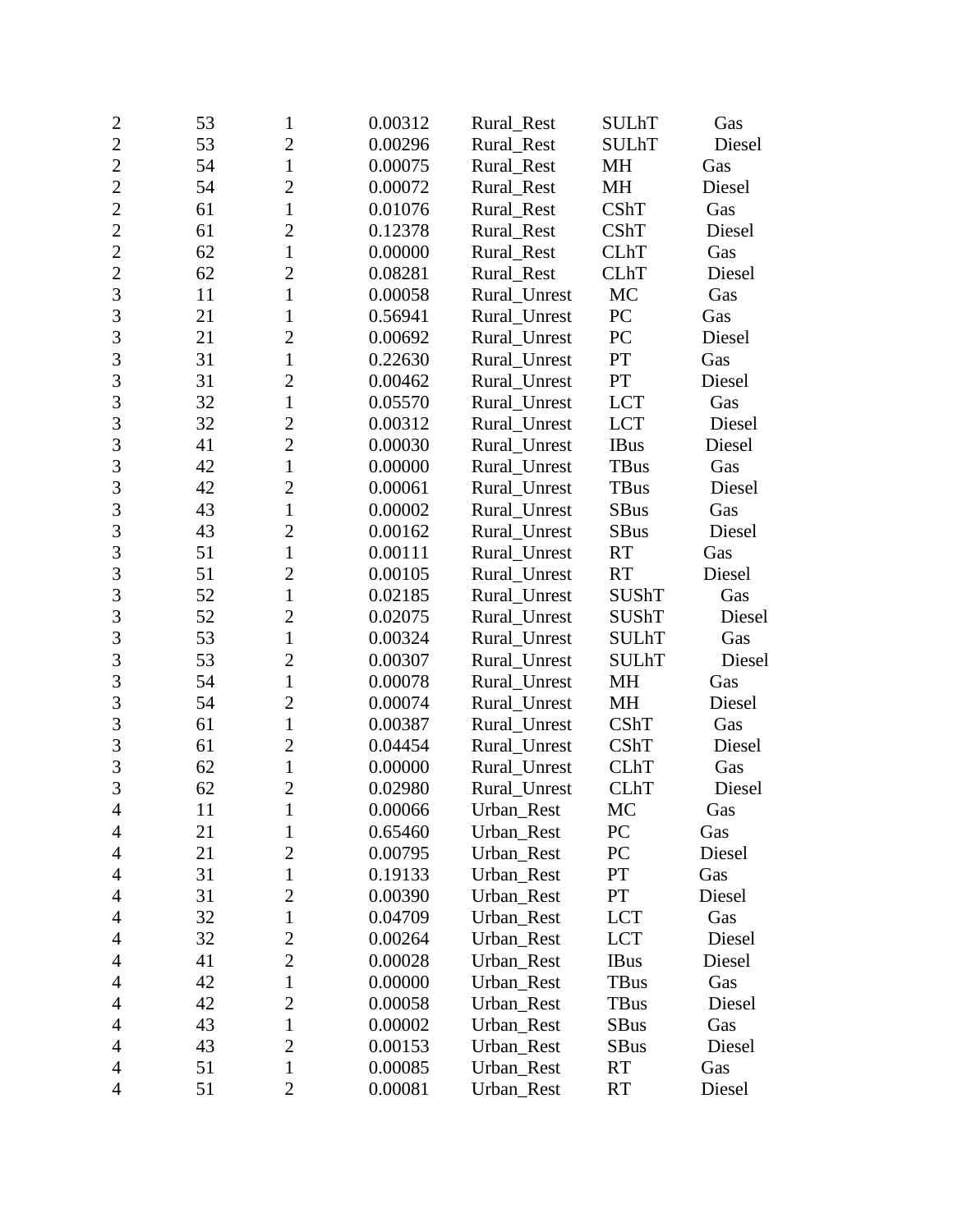| 4                        | 52           | $\mathbf{1}$        | 0.01685                                 | Urban_Rest        | <b>SUShT</b>  | Gas        |
|--------------------------|--------------|---------------------|-----------------------------------------|-------------------|---------------|------------|
| $\overline{4}$           | 52           | $\overline{2}$      | 0.01600                                 | Urban_Rest        | <b>SUShT</b>  | Diesel     |
| $\overline{4}$           | 53           | $\mathbf{1}$        | 0.00250                                 | Urban_Rest        | <b>SULhT</b>  | Gas        |
| $\overline{4}$           | 53           | $\overline{2}$      | 0.00237                                 | Urban_Rest        | <b>SULhT</b>  | Diesel     |
| $\overline{\mathcal{A}}$ | 54           | $\mathbf{1}$        | 0.00060                                 | Urban_Rest        | MH            | Gas        |
| $\overline{4}$           | 54           | $\overline{2}$      | 0.00057                                 | Urban_Rest        | MH            | Diesel     |
| $\overline{4}$           | 61           | $\mathbf{1}$        | 0.00242                                 | Urban_Rest        | CShT          | Gas        |
| 4                        | 61           | $\overline{2}$      | 0.02783                                 | Urban_Rest        | CShT          | Diesel     |
| $\overline{4}$           | 62           | $\mathbf{1}$        | 0.00000                                 | Urban_Rest        | <b>CLhT</b>   | Gas        |
| $\overline{4}$           | 62           | $\overline{2}$      | 0.01862                                 | Urban_Rest        | <b>CLhT</b>   | Diesel     |
| 5                        | 11           | $\mathbf{1}$        | 0.00068                                 | Urban_Unrest      | MC            | Gas        |
| 5                        | 21           | $\mathbf{1}$        | 0.67574                                 | Urban_Unrest      | PC            | Gas        |
| 5                        | 21           | $\overline{2}$      | 0.00821                                 | Urban_Unrest      | PC            | Diesel     |
| 5                        | 31           | $\mathbf{1}$        | 0.19045                                 | Urban_Unrest      | PT            | Gas        |
| 5                        | 31           | $\overline{2}$      | 0.00389                                 | Urban_Unrest      | PT            | Diesel     |
| 5                        | 32           | $\mathbf{1}$        | 0.04687                                 | Urban_Unrest      | <b>LCT</b>    | Gas        |
| 5                        | 32           | $\overline{2}$      | 0.00262                                 | Urban_Unrest      | <b>LCT</b>    | Diesel     |
| 5                        | 41           | $\overline{2}$      | 0.00031                                 | Urban_Unrest      | <b>IBus</b>   | Diesel     |
| 5                        | 42           | $\mathbf{1}$        | 0.00000                                 | Urban_Unrest      | <b>TBus</b>   | Gas        |
| 5                        | 42           | $\overline{2}$      | 0.00064                                 | Urban Unrest      | <b>TBus</b>   | Diesel     |
| 5                        | 43           | $\mathbf{1}$        | 0.00002                                 | Urban_Unrest      | SBus          | Gas        |
| 5                        | 43           | $\overline{2}$      | 0.00169                                 | Urban_Unrest      | <b>SBus</b>   | Diesel     |
| 5                        | 51           | $\mathbf{1}$        | 0.00074                                 | Urban_Unrest      | <b>RT</b>     | Gas        |
| 5                        | 51           | $\overline{2}$      | 0.00070                                 | Urban_Unrest      | <b>RT</b>     | Diesel     |
| 5                        | 52           | $\mathbf{1}$        | 0.01465                                 | Urban_Unrest      | <b>SUShT</b>  | Gas        |
| 5                        | 52           | $\overline{2}$      | 0.01391                                 | Urban_Unrest      | <b>SUShT</b>  | Diesel     |
| 5                        | 53           | $\mathbf{1}$        | 0.00217                                 | Urban_Unrest      | <b>SULhT</b>  | Gas        |
| 5                        | 53           | $\overline{2}$      | 0.00206                                 | Urban_Unrest      | <b>SULhT</b>  | Diesel     |
| 5                        | 54           | $\mathbf{1}$        | 0.00052                                 | Urban_Unrest      | MH            | Gas        |
| 5                        | 54           | $\overline{2}$      | 0.00050                                 | Urban_Unrest      | MH            | Diesel     |
| 5                        | 61           | $\mathbf{1}$        | 0.00167                                 | Urban_Unrest      | CShT          | Gas        |
| 5                        | 61           | $\overline{2}$      | 0.01915                                 | Urban_Unrest      | <b>CShT</b>   | Diesel     |
| 5                        | 62           | $\mathbf{1}$        | 0.00000                                 | Urban_Unrest CLhT |               | Gas        |
| 5                        | 62           | $\overline{2}$      | 0.01281                                 | Urban_Unrest      | <b>CLhT</b>   | Diesel     |
|                          |              |                     | 2030 VMT Mix Houston District PM Period |                   |               |            |
|                          | VMX_RDcode   | MOVES_STcode        |                                         | MOVES_FTcode      | <b>VMTmix</b> | VMX_RDdesc |
|                          | MOVES_STdesc | <b>MOVES FTdesc</b> |                                         |                   |               |            |
| 2                        | 11           |                     | 0.00069                                 | <b>Rural Rest</b> | MC            | Gas        |

|                |    | 0.00069 | Rural_Rest | MC         | Gas    |
|----------------|----|---------|------------|------------|--------|
| $\overline{2}$ | 21 | 0.67681 | Rural Rest | PC         | Gas    |
| $\overline{2}$ | 21 | 0.00822 | Rural_Rest | PC         | Diesel |
| $\overline{2}$ | 31 | 0.16571 | Rural Rest | <b>PT</b>  | Gas    |
| $\overline{2}$ | 31 | 0.00338 | Rural Rest | <b>PT</b>  | Diesel |
| 2              | 32 | 0.04078 | Rural Rest | <b>LCT</b> | Gas    |
| $\overline{2}$ | 32 | 0.00228 | Rural_Rest | <b>LCT</b> | Diesel |
| $\overline{2}$ | 41 | 0.00003 | Rural Rest | IBus       | Diesel |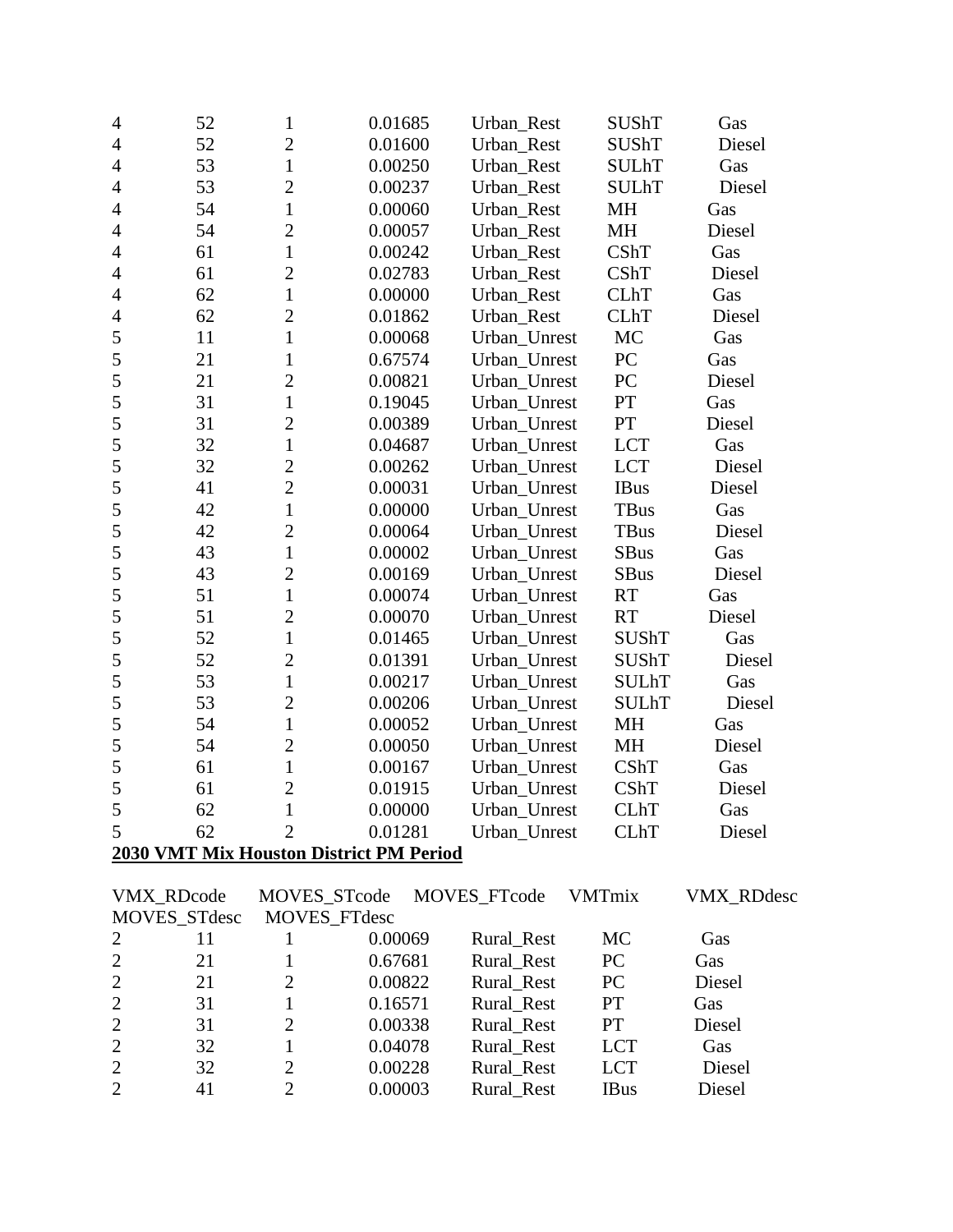| $\overline{c}$ | 42 | 1              | 0.00000 | Rural Rest   | <b>TBus</b>  | Gas    |
|----------------|----|----------------|---------|--------------|--------------|--------|
| $\overline{2}$ | 42 | $\overline{2}$ | 0.00005 | Rural_Rest   | <b>TBus</b>  | Diesel |
| $\overline{2}$ | 43 | $\mathbf{1}$   | 0.00000 | Rural_Rest   | <b>SBus</b>  | Gas    |
| $\overline{2}$ | 43 | $\overline{2}$ | 0.00014 | Rural_Rest   | <b>SBus</b>  | Diesel |
| $\overline{2}$ | 51 | $\mathbf{1}$   | 0.00044 | Rural_Rest   | <b>RT</b>    | Gas    |
| $\overline{2}$ | 51 | $\overline{c}$ | 0.00042 | Rural_Rest   | <b>RT</b>    | Diesel |
| $\overline{2}$ | 52 | $\mathbf{1}$   | 0.00879 | Rural_Rest   | <b>SUShT</b> | Gas    |
| $\overline{2}$ | 52 | $\overline{2}$ | 0.00834 | Rural_Rest   | <b>SUShT</b> | Diesel |
| $\overline{2}$ | 53 | $\mathbf{1}$   | 0.00130 | Rural Rest   | <b>SULhT</b> | Gas    |
| $\overline{2}$ | 53 | $\overline{2}$ | 0.00124 | Rural_Rest   | <b>SULhT</b> | Diesel |
| $\overline{2}$ | 54 | $\mathbf{1}$   | 0.00031 | Rural_Rest   | MH           | Gas    |
| $\overline{2}$ | 54 | $\overline{2}$ | 0.00030 | Rural_Rest   | MH           | Diesel |
| $\overline{2}$ | 61 | $\mathbf{1}$   | 0.00400 | Rural_Rest   | CShT         | Gas    |
| $\overline{2}$ | 61 | $\overline{2}$ | 0.04600 | Rural_Rest   | <b>CShT</b>  | Diesel |
| $\overline{2}$ | 62 | $\mathbf{1}$   | 0.00000 | Rural_Rest   | <b>CLhT</b>  | Gas    |
| $\overline{2}$ | 62 | $\overline{c}$ | 0.03077 | Rural_Rest   | <b>CLhT</b>  | Diesel |
| $\overline{3}$ | 11 | $\mathbf{1}$   | 0.00066 | Rural_Unrest | <b>MC</b>    | Gas    |
| 3              | 21 | $\mathbf{1}$   | 0.65384 | Rural_Unrest | PC           | Gas    |
| 3              | 21 | $\overline{2}$ | 0.00794 | Rural_Unrest | PC           | Diesel |
| $\overline{3}$ | 31 | $\mathbf{1}$   | 0.22114 | Rural_Unrest | PT           | Gas    |
| 3              | 31 | $\overline{2}$ | 0.00451 | Rural_Unrest | PT           | Diesel |
| $\overline{3}$ | 32 | $\mathbf{1}$   | 0.05443 | Rural_Unrest | <b>LCT</b>   | Gas    |
| 3              | 32 | $\overline{c}$ | 0.00305 | Rural_Unrest | <b>LCT</b>   | Diesel |
| 3              | 41 | $\overline{2}$ | 0.00014 | Rural_Unrest | <b>IBus</b>  | Diesel |
| $\overline{3}$ | 42 | $\mathbf{1}$   | 0.00000 | Rural_Unrest | TBus         | Gas    |
| 3              | 42 | $\overline{2}$ | 0.00028 | Rural_Unrest | <b>TBus</b>  | Diesel |
| 3              | 43 | $\mathbf{1}$   | 0.00001 | Rural_Unrest | <b>SBus</b>  | Gas    |
| $\overline{3}$ | 43 | $\overline{2}$ | 0.00075 | Rural_Unrest | <b>SBus</b>  | Diesel |
| 3              | 51 | $\mathbf{1}$   | 0.00055 | Rural_Unrest | <b>RT</b>    | Gas    |
| $\overline{3}$ | 51 | $\overline{2}$ | 0.00052 | Rural_Unrest | <b>RT</b>    | Diesel |
| 3              | 52 | $\mathbf{1}$   | 0.01089 | Rural_Unrest | SUShT        | Gas    |
| $\overline{3}$ | 52 | $\overline{c}$ | 0.01034 | Rural_Unrest | <b>SUShT</b> | Diesel |
| 3              | 53 | $\mathbf{1}$   | 0.00161 | Rural_Unrest | <b>SULhT</b> | Gas    |
| $\mathfrak{Z}$ | 53 | $\overline{2}$ | 0.00153 | Rural_Unrest | <b>SULhT</b> | Diesel |
| 3              | 54 | $\mathbf{1}$   | 0.00039 | Rural_Unrest | MH           | Gas    |
| $\mathfrak{Z}$ | 54 | $\overline{c}$ | 0.00037 | Rural_Unrest | MH           | Diesel |
| $\mathfrak{Z}$ | 61 | $\mathbf 1$    | 0.00134 | Rural_Unrest | CShT         | Gas    |
| 3              | 61 | $\overline{2}$ | 0.01540 | Rural_Unrest | CShT         | Diesel |
| $\mathfrak{Z}$ | 62 | 1              | 0.00000 | Rural_Unrest | <b>CLhT</b>  | Gas    |
| 3              | 62 | $\overline{2}$ | 0.01031 | Rural_Unrest | <b>CLhT</b>  | Diesel |
| 4              | 11 | $\mathbf{1}$   | 0.00072 | Urban Rest   | MC           | Gas    |
| 4              | 21 | 1              | 0.70649 | Urban_Rest   | PC           | Gas    |
| $\overline{4}$ | 21 | $\overline{2}$ | 0.00858 | Urban_Rest   | PC           | Diesel |
| $\overline{4}$ | 31 | $\mathbf{1}$   | 0.18413 | Urban_Rest   | PT           | Gas    |
| 4              | 31 | $\overline{2}$ | 0.00376 | Urban_Rest   | PT           | Diesel |
| $\overline{4}$ | 32 | $\mathbf{1}$   | 0.04532 | Urban_Rest   | <b>LCT</b>   | Gas    |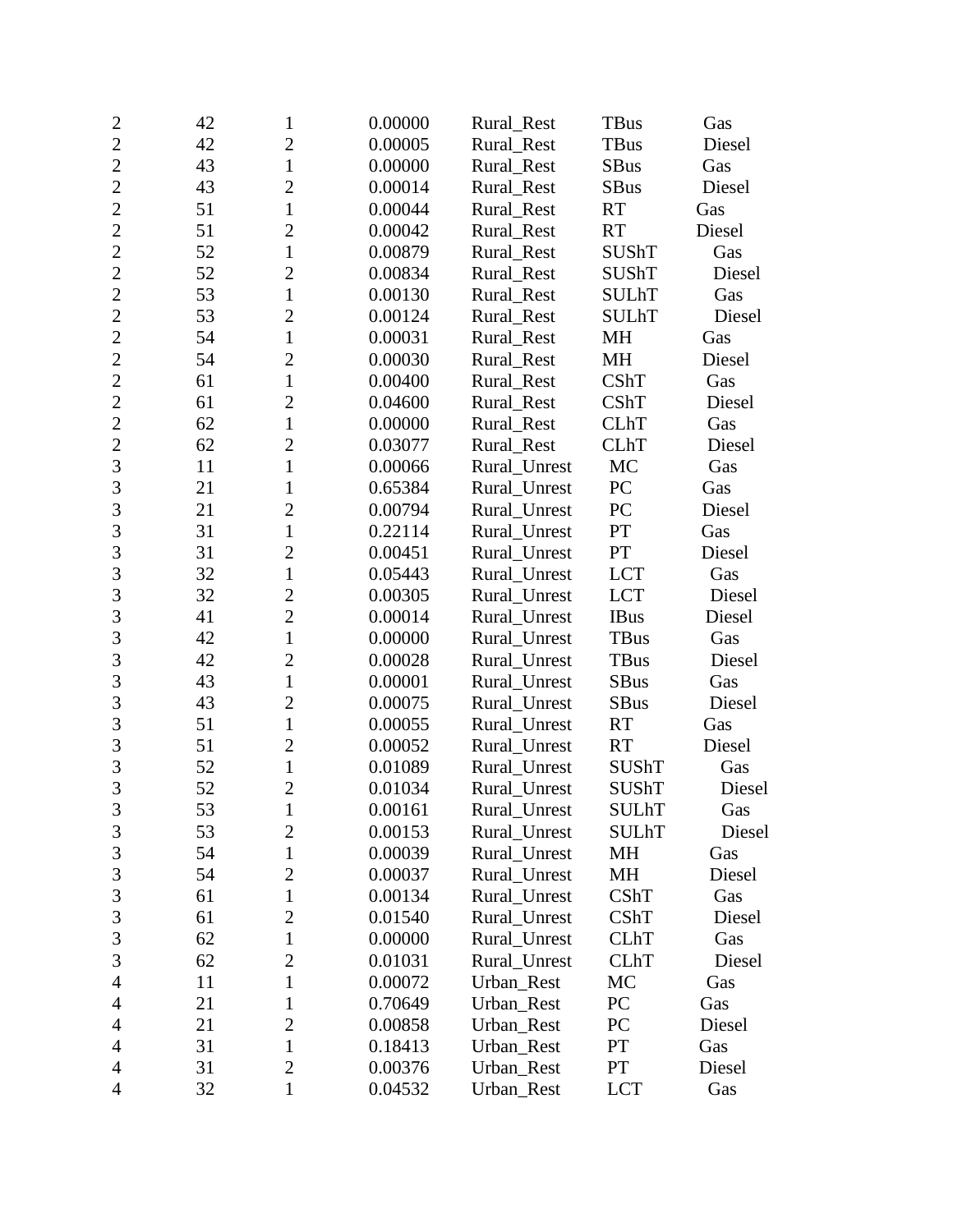| $\overline{4}$ | 32 | $\mathbf{2}$   | 0.00254 | Urban_Rest   | <b>LCT</b>   | Diesel |
|----------------|----|----------------|---------|--------------|--------------|--------|
| 4              | 41 | $\overline{2}$ | 0.00032 | Urban_Rest   | <b>IBus</b>  | Diesel |
| $\overline{4}$ | 42 | $\mathbf{1}$   | 0.00000 | Urban_Rest   | <b>TBus</b>  | Gas    |
| $\overline{4}$ | 42 | $\overline{c}$ | 0.00066 | Urban_Rest   | <b>TBus</b>  | Diesel |
| 4              | 43 | $\mathbf{1}$   | 0.00002 | Urban Rest   | SBus         | Gas    |
| $\overline{4}$ | 43 | $\overline{c}$ | 0.00176 | Urban Rest   | <b>SBus</b>  | Diesel |
| $\overline{4}$ | 51 | $\mathbf{1}$   | 0.00041 | Urban_Rest   | <b>RT</b>    | Gas    |
| $\overline{4}$ | 51 | $\overline{2}$ | 0.00039 | Urban_Rest   | <b>RT</b>    | Diesel |
| 4              | 52 | $\mathbf{1}$   | 0.00815 | Urban_Rest   | <b>SUShT</b> | Gas    |
| $\overline{4}$ | 52 | $\overline{2}$ | 0.00774 | Urban_Rest   | SUShT        | Diesel |
| $\overline{4}$ | 53 | $\mathbf{1}$   | 0.00121 | Urban_Rest   | <b>SULhT</b> | Gas    |
| 4              | 53 | $\overline{2}$ | 0.00115 | Urban_Rest   | <b>SULhT</b> | Diesel |
| $\overline{4}$ | 54 | $\mathbf{1}$   | 0.00029 | Urban_Rest   | MH           | Gas    |
| $\overline{4}$ | 54 | $\overline{c}$ | 0.00028 | Urban_Rest   | MH           | Diesel |
| 4              | 61 | $\mathbf{1}$   | 0.00129 | Urban_Rest   | <b>CShT</b>  | Gas    |
| $\overline{4}$ | 61 | $\overline{c}$ | 0.01485 | Urban Rest   | <b>CShT</b>  | Diesel |
| $\overline{4}$ | 62 | $\mathbf{1}$   | 0.00000 | Urban Rest   | <b>CLhT</b>  | Gas    |
| $\overline{4}$ | 62 | $\overline{c}$ | 0.00994 | Urban_Rest   | <b>CLhT</b>  | Diesel |
| 5              | 11 | $\mathbf{1}$   | 0.00074 | Urban_Unrest | MC           | Gas    |
| 5              | 21 | $\mathbf{1}$   | 0.73409 | Urban_Unrest | PC           | Gas    |
| 5              | 21 | $\overline{2}$ | 0.00892 | Urban_Unrest | PC           | Diesel |
| 5              | 31 | $\mathbf{1}$   | 0.17447 | Urban_Unrest | PT           | Gas    |
| 5              | 31 | $\overline{c}$ | 0.00356 | Urban_Unrest | PT           | Diesel |
| 5              | 32 | $\mathbf{1}$   | 0.04294 | Urban_Unrest | <b>LCT</b>   | Gas    |
| 5              | 32 | $\overline{2}$ | 0.00240 | Urban_Unrest | <b>LCT</b>   | Diesel |
| 5              | 41 | $\overline{c}$ | 0.00016 | Urban_Unrest | <b>IBus</b>  | Diesel |
| 5              | 42 | $\mathbf{1}$   | 0.00000 | Urban_Unrest | <b>TBus</b>  | Gas    |
| 5              | 42 | $\overline{2}$ | 0.00033 | Urban_Unrest | TBus         | Diesel |
| 5              | 43 | $\mathbf{1}$   | 0.00001 | Urban_Unrest | <b>SBus</b>  | Gas    |
| 5              | 43 | $\overline{2}$ | 0.00089 | Urban_Unrest | <b>SBus</b>  | Diesel |
| 5              | 51 | $\mathbf{1}$   | 0.00036 | Urban_Unrest | <b>RT</b>    | Gas    |
| 5              | 51 | $\overline{c}$ | 0.00034 | Urban_Unrest | RT           | Diesel |
| $\mathfrak s$  | 52 | $\mathbf{1}$   | 0.00704 | Urban_Unrest | <b>SUShT</b> | Gas    |
| 5              | 52 | $\overline{c}$ | 0.00669 | Urban_Unrest | <b>SUShT</b> | Diesel |
| $\mathfrak s$  | 53 | $\mathbf{1}$   | 0.00104 | Urban_Unrest | <b>SULhT</b> | Gas    |
| 5              | 53 | $\overline{c}$ | 0.00099 | Urban Unrest | <b>SULhT</b> | Diesel |
| 5              | 54 | $\mathbf{1}$   | 0.00025 | Urban_Unrest | MH           | Gas    |
| $\mathfrak s$  | 54 | $\overline{2}$ | 0.00024 | Urban_Unrest | <b>MH</b>    | Diesel |
| 5              | 61 | $\mathbf 1$    | 0.00072 | Urban_Unrest | CShT         | Gas    |
| $\mathfrak s$  | 61 | $\overline{2}$ | 0.00828 | Urban_Unrest | CShT         | Diesel |
| 5              | 62 | $\mathbf{1}$   | 0.00000 | Urban_Unrest | <b>CLhT</b>  | Gas    |
| 5              | 62 | $\overline{2}$ | 0.00554 | Urban_Unrest | <b>CLhT</b>  | Diesel |

## **2030 VMT Mix Houston District OV Period**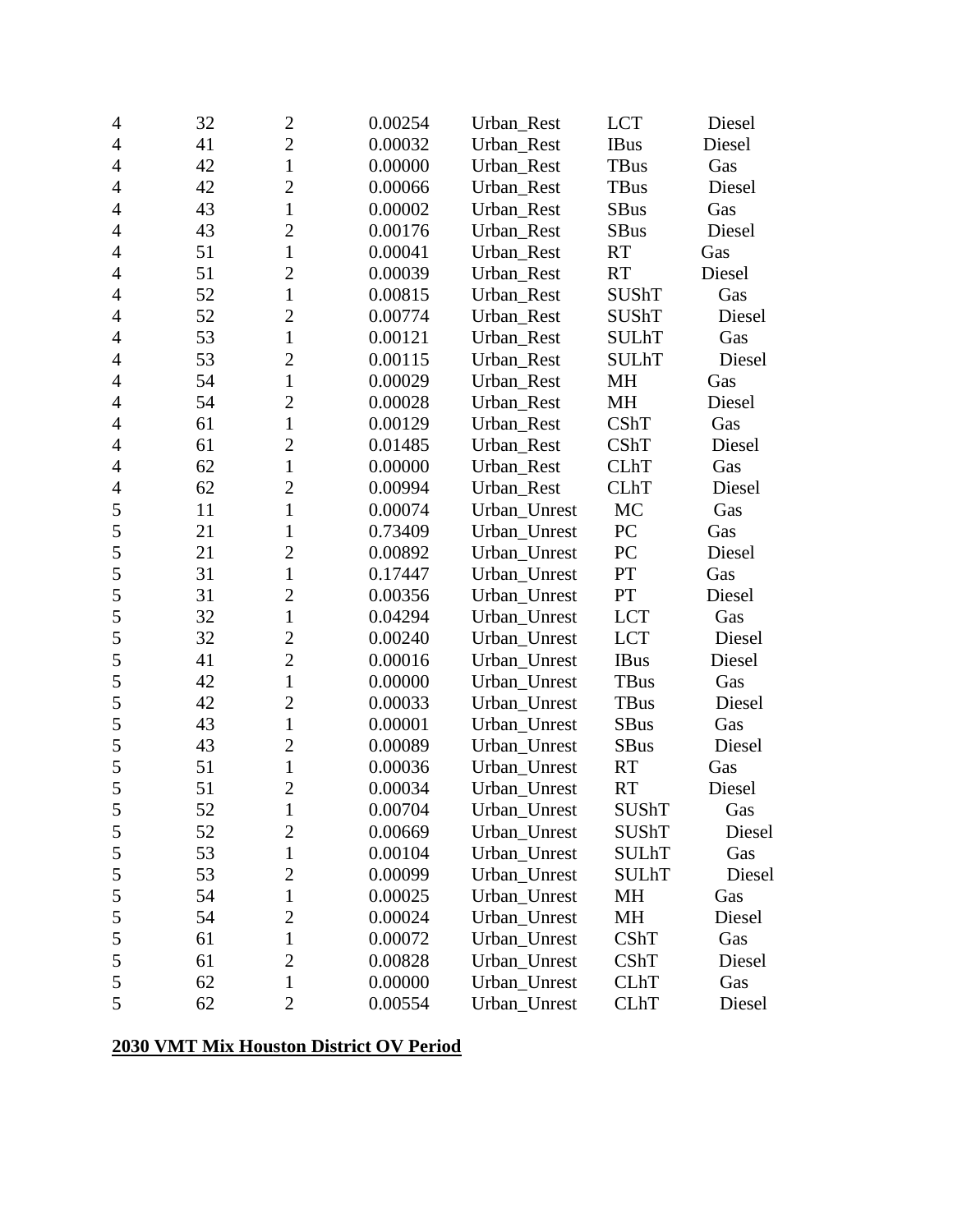|                | VMX_RDcode   | MOVES_STcode   |         | MOVES_FTcode | VMTmix        | <b>VMX_RDdesc</b> |
|----------------|--------------|----------------|---------|--------------|---------------|-------------------|
|                | MOVES_STdesc | MOVES_FTdesc   |         |              |               |                   |
| $\overline{c}$ | 11           | 1              | 0.00065 | Rural_Rest   | MC            | Gas               |
| $\overline{2}$ | 21           | $\mathbf{1}$   | 0.63724 | Rural_Rest   | PC            | Gas               |
| $\overline{2}$ | 21           | $\overline{2}$ | 0.00774 | Rural_Rest   | PC            | Diesel            |
| $\overline{2}$ | 31           | $\mathbf{1}$   | 0.19557 | Rural_Rest   | ${\cal PT}$   | Gas               |
| $\overline{2}$ | 31           | $\overline{2}$ | 0.00399 | Rural_Rest   | PT            | Diesel            |
| $\overline{2}$ | 32           | $\mathbf{1}$   | 0.04813 | Rural_Rest   | <b>LCT</b>    | Gas               |
| $\overline{2}$ | 32           | $\overline{2}$ | 0.00269 | Rural_Rest   | <b>LCT</b>    | Diesel            |
| $\overline{2}$ | 41           | $\overline{2}$ | 0.00059 | Rural_Rest   | <b>IBus</b>   | Diesel            |
| $\overline{c}$ | 42           | $\mathbf{1}$   | 0.00000 | Rural_Rest   | TBus          | Gas               |
| $\overline{2}$ | 42           | $\overline{2}$ | 0.00120 | Rural_Rest   | TBus          | Diesel            |
| $\overline{2}$ | 43           | $\mathbf{1}$   | 0.00003 | Rural_Rest   | <b>SBus</b>   | Gas               |
| $\overline{2}$ | 43           | $\overline{2}$ | 0.00319 | Rural_Rest   | <b>SBus</b>   | Diesel            |
| $\overline{2}$ | 51           | $\mathbf{1}$   | 0.00053 | Rural_Rest   | <b>RT</b>     | Gas               |
| $\overline{2}$ | 51           | $\overline{2}$ | 0.00050 | Rural Rest   | RT            | Diesel            |
| $\overline{2}$ | 52           | $\mathbf{1}$   | 0.01042 | Rural_Rest   | <b>SUShT</b>  | Gas               |
| $\overline{2}$ | 52           | $\overline{2}$ | 0.00989 | Rural_Rest   | SUShT         | Diesel            |
| $\overline{2}$ | 53           | $\mathbf{1}$   | 0.00154 | Rural_Rest   | <b>SULhT</b>  | Gas               |
| $\overline{c}$ | 53           | $\overline{2}$ | 0.00147 | Rural_Rest   | <b>SULhT</b>  | Diesel            |
| $\overline{c}$ | 54           | $\mathbf{1}$   | 0.00037 | Rural_Rest   | MH            | Gas               |
| $\overline{2}$ | 54           | $\overline{2}$ | 0.00035 | Rural_Rest   | MH            | Diesel            |
| $\overline{2}$ | 61           | 1              | 0.00366 | Rural_Rest   | CShT          | Gas               |
| $\overline{2}$ | 61           | $\overline{2}$ | 0.04209 | Rural_Rest   | CShT          | Diesel            |
| $\overline{2}$ | 62           | $\mathbf{1}$   | 0.00000 | Rural_Rest   | <b>CLhT</b>   | Gas               |
| $\overline{c}$ | 62           | $\overline{2}$ | 0.02816 | Rural_Rest   | <b>CLhT</b>   | Diesel            |
| 3              | 11           | $\mathbf{1}$   | 0.00068 | Rural_Unrest | MC            | Gas               |
| 3              | 21           | $\mathbf{1}$   | 0.67181 | Rural_Unrest | PC            | Gas               |
| 3              | 21           | $\overline{2}$ | 0.00816 | Rural_Unrest | PC            | Diesel            |
| 3              | 31           | $\mathbf{1}$   | 0.19059 | Rural_Unrest | $\mathbf{PT}$ | Gas               |
| 3              | 31           | $\overline{2}$ | 0.00389 | Rural_Unrest | PT            | Diesel            |
| $\overline{3}$ | 32           | $\mathbf{1}$   | 0.04691 | Rural_Unrest | <b>LCT</b>    | Gas               |
| 3              | 32           | $\overline{c}$ | 0.00263 | Rural_Unrest | <b>LCT</b>    | Diesel            |
| 3              | 41           | $\overline{2}$ | 0.00017 | Rural_Unrest | <b>IBus</b>   | Diesel            |
| 3              | 42           | $\mathbf{1}$   | 0.00000 | Rural_Unrest | <b>TBus</b>   | Gas               |
| $\mathfrak{Z}$ | 42           | $\overline{2}$ | 0.00035 | Rural_Unrest | <b>TBus</b>   | Diesel            |
| 3              | 43           | $\mathbf{1}$   | 0.00001 | Rural Unrest | <b>SBus</b>   | Gas               |
| $\mathfrak{Z}$ | 43           | $\mathbf{2}$   | 0.00092 | Rural_Unrest | <b>SBus</b>   | Diesel            |
| 3              | 51           | $\mathbf{1}$   | 0.00058 | Rural_Unrest | RT            | Gas               |
| 3              | 51           | $\overline{2}$ | 0.00055 | Rural_Unrest | RT            | Diesel            |
| $\mathfrak{Z}$ | 52           | $\mathbf{1}$   | 0.01139 | Rural Unrest | <b>SUShT</b>  | Gas               |
| 3              | 52           | $\overline{2}$ | 0.01081 | Rural_Unrest | SUShT         | Diesel            |
| $\mathfrak{Z}$ | 53           | $\mathbf{1}$   | 0.00169 | Rural_Unrest | SULhT         | Gas               |
| 3              | 53           | $\overline{2}$ | 0.00160 | Rural_Unrest | <b>SULhT</b>  | Diesel            |
| 3              | 54           | 1              | 0.00041 | Rural_Unrest | MH            | Gas               |
| 3              | 54           | $\overline{2}$ | 0.00039 | Rural_Unrest | MH            | Diesel            |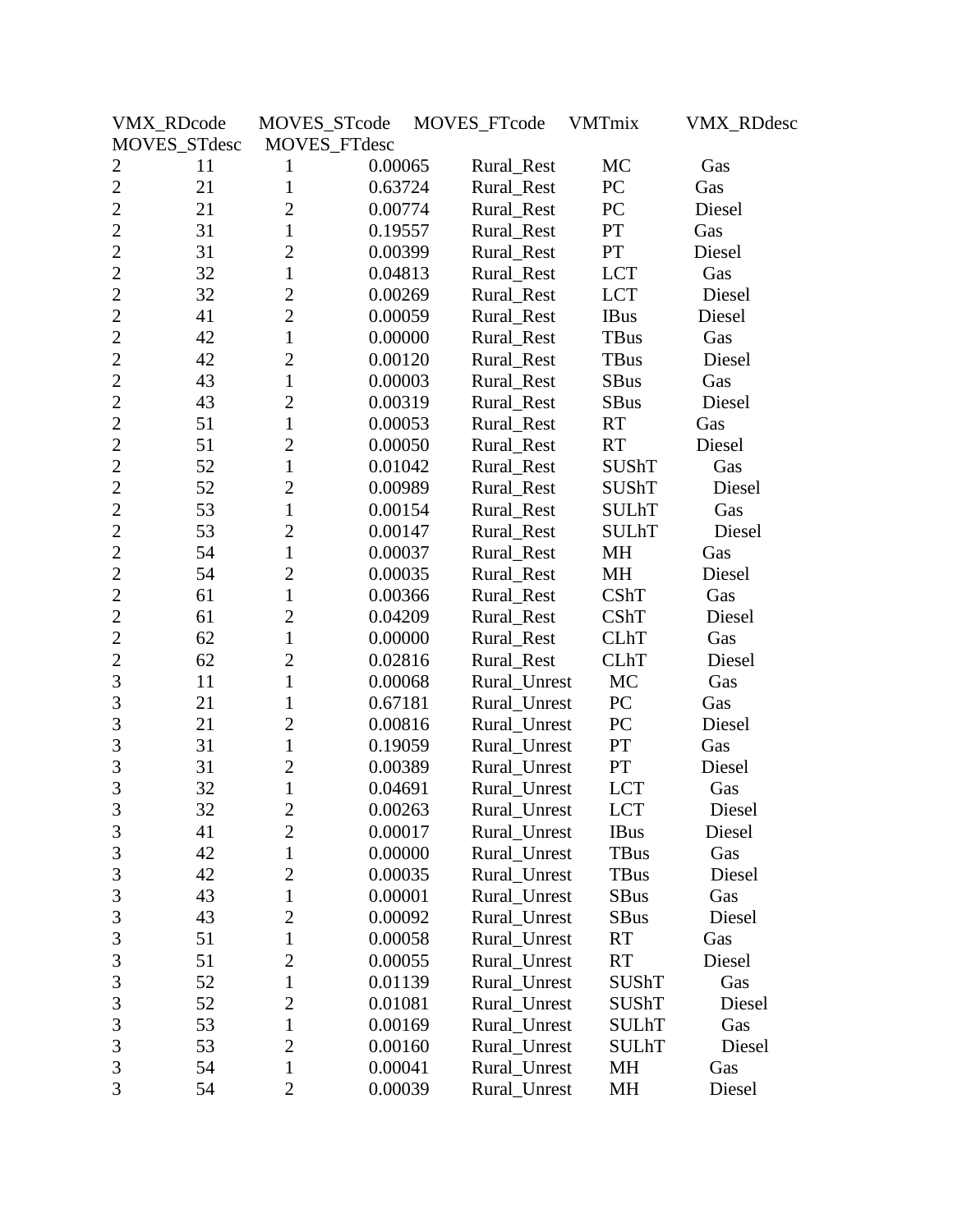| 3              | 61 | $\mathbf{1}$   | 0.00230 | Rural_Unrest | CShT         | Gas    |
|----------------|----|----------------|---------|--------------|--------------|--------|
| $\overline{3}$ | 61 | $\overline{2}$ | 0.02646 | Rural_Unrest | CShT         | Diesel |
| 3              | 62 | $\mathbf{1}$   | 0.00000 | Rural Unrest | <b>CLhT</b>  | Gas    |
| 3              | 62 | $\overline{c}$ | 0.01770 | Rural_Unrest | <b>CLhT</b>  | Diesel |
| $\overline{4}$ | 11 | $\mathbf{1}$   | 0.00071 | Urban_Rest   | MC           | Gas    |
| $\overline{4}$ | 21 | $\mathbf{1}$   | 0.70329 | Urban Rest   | PC           | Gas    |
| $\overline{4}$ | 21 | $\overline{2}$ | 0.00854 | Urban_Rest   | PC           | Diesel |
| $\overline{4}$ | 31 | $\mathbf{1}$   | 0.16196 | Urban_Rest   | PT           | Gas    |
| 4              | 31 | $\overline{2}$ | 0.00331 | Urban_Rest   | PT           | Diesel |
| $\overline{4}$ | 32 | $\mathbf{1}$   | 0.03986 | Urban_Rest   | <b>LCT</b>   | Gas    |
| $\overline{4}$ | 32 | $\overline{2}$ | 0.00223 | Urban_Rest   | <b>LCT</b>   | Diesel |
| $\overline{4}$ | 41 | $\overline{2}$ | 0.00032 | Urban_Rest   | <b>IBus</b>  | Diesel |
| $\overline{4}$ | 42 | $\mathbf{1}$   | 0.00000 | Urban_Rest   | <b>TBus</b>  | Gas    |
| $\overline{4}$ | 42 | $\mathbf{2}$   | 0.00065 | Urban_Rest   | <b>TBus</b>  | Diesel |
| 4              | 43 | $\mathbf{1}$   | 0.00002 | Urban_Rest   | <b>SBus</b>  | Gas    |
| $\overline{4}$ | 43 | $\overline{2}$ | 0.00172 | Urban_Rest   | <b>SBus</b>  | Diesel |
| $\overline{4}$ | 51 | $\mathbf{1}$   | 0.00042 | Urban_Rest   | <b>RT</b>    | Gas    |
| $\overline{4}$ | 51 | $\overline{2}$ | 0.00040 | Urban Rest   | <b>RT</b>    | Diesel |
| $\overline{4}$ | 52 | $\mathbf{1}$   | 0.00827 | Urban_Rest   | <b>SUShT</b> | Gas    |
| $\overline{4}$ | 52 | $\overline{2}$ | 0.00785 | Urban_Rest   | <b>SUShT</b> | Diesel |
| $\overline{4}$ | 53 | $\mathbf{1}$   | 0.00123 | Urban Rest   | <b>SULhT</b> | Gas    |
| $\overline{4}$ | 53 | $\overline{2}$ | 0.00116 | Urban_Rest   | <b>SULhT</b> | Diesel |
| $\overline{4}$ | 54 | $\mathbf{1}$   | 0.00030 | Urban_Rest   | MH           | Gas    |
| $\overline{4}$ | 54 | $\overline{c}$ | 0.00028 | Urban_Rest   | MH           | Diesel |
| $\overline{4}$ | 61 | $\mathbf{1}$   | 0.00285 | Urban_Rest   | <b>CShT</b>  | Gas    |
| $\overline{4}$ | 61 | $\mathbf{2}$   | 0.03273 | Urban_Rest   | CShT         | Diesel |
| $\overline{4}$ | 62 | $\mathbf{1}$   | 0.00000 | Urban_Rest   | <b>CLhT</b>  | Gas    |
| $\overline{4}$ | 62 | $\overline{2}$ | 0.02190 | Urban_Rest   | <b>CLhT</b>  | Diesel |
| 5              | 11 | $\mathbf{1}$   | 0.00074 | Urban_Unrest | <b>MC</b>    | Gas    |
| 5              | 21 | $\mathbf{1}$   | 0.73065 | Urban_Unrest | PC           | Gas    |
| 5              | 21 | $\overline{2}$ | 0.00887 | Urban_Unrest | PC           | Diesel |
| 5              | 31 | $\mathbf{1}$   | 0.16230 | Urban_Unrest | PT           | Gas    |
| 5              | 31 | $\overline{c}$ | 0.00331 | Urban_Unrest | PT           | Diesel |
| 5              | 32 | $\mathbf{1}$   | 0.03995 | Urban_Unrest | <b>LCT</b>   | Gas    |
| $\mathfrak s$  | 32 | $\overline{2}$ | 0.00224 | Urban_Unrest | <b>LCT</b>   | Diesel |
| 5              | 41 | $\overline{2}$ | 0.00015 | Urban_Unrest | <b>IBus</b>  | Diesel |
| 5              | 42 | $\mathbf{1}$   | 0.00000 | Urban_Unrest | TBus         | Gas    |
| 5              | 42 | $\overline{2}$ | 0.00031 | Urban_Unrest | TBus         | Diesel |
| 5              | 43 | $\mathbf 1$    | 0.00001 | Urban_Unrest | <b>SBus</b>  | Gas    |
| 5              | 43 | $\overline{2}$ | 0.00082 | Urban_Unrest | <b>SBus</b>  | Diesel |
| 5              | 51 | 1              | 0.00035 | Urban_Unrest | <b>RT</b>    | Gas    |
| 5              | 51 | $\overline{2}$ | 0.00033 | Urban_Unrest | <b>RT</b>    | Diesel |
| 5              | 52 | $\mathbf 1$    | 0.00689 | Urban_Unrest | <b>SUShT</b> | Gas    |
| 5              | 52 | $\overline{2}$ | 0.00654 | Urban_Unrest | <b>SUShT</b> | Diesel |
| 5              | 53 | $\mathbf 1$    | 0.00102 | Urban_Unrest | <b>SULhT</b> | Gas    |
| 5              | 53 | $\mathbf{2}$   | 0.00097 | Urban_Unrest | <b>SULhT</b> | Diesel |
|                |    |                |         |              |              |        |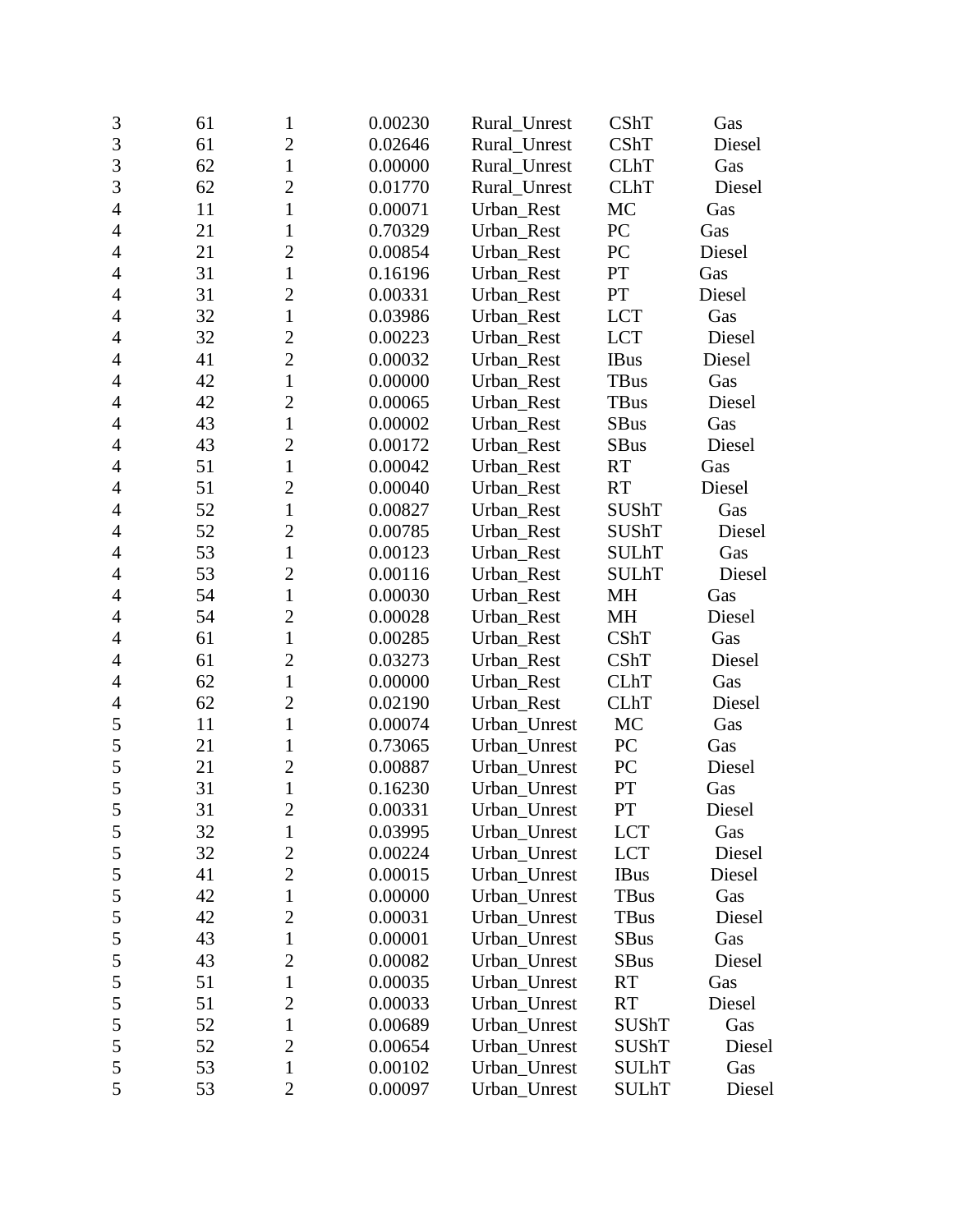| 5              | 54           | $\mathbf 1$    | 0.00025                                         | Urban_Unrest | MH            | Gas               |
|----------------|--------------|----------------|-------------------------------------------------|--------------|---------------|-------------------|
| 5              | 54           | $\overline{2}$ | 0.00023                                         | Urban_Unrest | MH            | Diesel            |
| 5              | 61           | $\mathbf{1}$   | 0.00169                                         | Urban_Unrest | CShT          | Gas               |
| 5              | 61           | $\overline{2}$ | 0.01940                                         | Urban_Unrest | CShT          | Diesel            |
| 5              | 62           | $\mathbf{1}$   | 0.00000                                         | Urban_Unrest | <b>CLhT</b>   | Gas               |
| 5              | 62           | $\overline{2}$ | 0.01298                                         | Urban_Unrest | <b>CLhT</b>   | Diesel            |
|                |              |                | <b>2030 VMT Mix Beaumont District AM Period</b> |              |               |                   |
|                | VMX_RDcode   | MOVES_STcode   |                                                 | MOVES_FTcode | <b>VMTmix</b> | <b>VMX_RDdesc</b> |
|                | MOVES_STdesc |                | MOVES_FTdesc                                    |              |               |                   |
| $\overline{c}$ | 11           | 1              | 0.00054                                         | Rural_Rest   | MC            | Gas               |
| $\overline{2}$ | 21           | 1              | 0.52869                                         | Rural Rest   | PC            | Gas               |
| $\overline{2}$ | 21           | $\overline{2}$ | 0.00588                                         | Rural_Rest   | PC            | Diesel            |
| $\overline{c}$ | 31           | $\mathbf{1}$   | 0.22627                                         | Rural_Rest   | PT            | Gas               |
| $\overline{c}$ | 31           | $\overline{2}$ | 0.00438                                         | Rural_Rest   | <b>PT</b>     | Diesel            |
| $\overline{c}$ | 32           | $\mathbf{1}$   | 0.05564                                         | Rural_Rest   | <b>LCT</b>    | Gas               |
| $\overline{c}$ | 32           | $\overline{2}$ | 0.00311                                         | Rural_Rest   | <b>LCT</b>    | Diesel            |
| $\overline{2}$ | 41           | $\overline{2}$ | 0.00030                                         | Rural_Rest   | <b>IBus</b>   | Diesel            |
| $\overline{c}$ | 42           | $\mathbf{1}$   | 0.00000                                         | Rural_Rest   | <b>TBus</b>   | Gas               |
| $\overline{c}$ | 42           | $\overline{c}$ | 0.00061                                         | Rural_Rest   | <b>TBus</b>   | Diesel            |
| $\overline{2}$ | 43           | $\mathbf{1}$   | 0.00002                                         | Rural_Rest   | <b>SBus</b>   | Gas               |
| $\overline{2}$ | 43           | $\overline{2}$ | 0.00163                                         | Rural_Rest   | <b>SBus</b>   | Diesel            |
| $\overline{2}$ | 51           | $\mathbf{1}$   | 0.00048                                         | Rural_Rest   | RT            | Gas               |
| $\overline{2}$ | 51           | $\overline{2}$ | 0.00086                                         | Rural_Rest   | RT            | Diesel            |
| $\overline{2}$ | 52           | $\mathbf{1}$   | 0.01059                                         | Rural_Rest   | <b>SUShT</b>  | Gas               |
| $\overline{2}$ | 52           | $\overline{c}$ | 0.01890                                         | Rural_Rest   | <b>SUShT</b>  | Diesel            |
| $\overline{2}$ | 53           | $\mathbf{1}$   | 0.00037                                         | Rural_Rest   | <b>SULhT</b>  | Gas               |
| $\overline{2}$ | 53           | $\overline{2}$ | 0.00067                                         | Rural_Rest   | <b>SULhT</b>  | Diesel            |
| $\overline{c}$ | 54           | $\mathbf{1}$   | 0.00034                                         | Rural_Rest   | MH            | Gas               |
| $\overline{2}$ | 54           | $\overline{2}$ | 0.00061                                         | Rural_Rest   | MH            | Diesel            |
| $\overline{2}$ | 61           | $\mathbf{1}$   | 0.00479                                         | Rural_Rest   | CShT          | Gas               |
| $\overline{c}$ | 61           | $\overline{c}$ | 0.04789                                         | Rural_Rest   | CShT          | Diesel            |
| $\overline{2}$ | 62           | $\mathbf{1}$   | 0.00000                                         | Rural_Rest   | <b>CLhT</b>   | Gas               |
| $\sim$<br>∠    | 62           | $\overline{c}$ | 0.08743                                         | Rural_Rest   | <b>CLhT</b>   | Diesel            |
| $\mathfrak{Z}$ | 11           | $\mathbf{1}$   | 0.00052                                         | Rural_Unrest | MC            | Gas               |
| 3              | 21           | $\mathbf{1}$   | 0.51757                                         | Rural_Unrest | PC            | Gas               |
| 3              | 21           | $\mathbf{2}$   | 0.00576                                         | Rural_Unrest | PC            | Diesel            |
| 3              | 31           | $\mathbf{1}$   | 0.26238                                         | Rural Unrest | PT            | Gas               |
| 3              | 31           | $\overline{c}$ | 0.00508                                         | Rural_Unrest | PT            | Diesel            |
| 3              | 32           | $\mathbf{1}$   | 0.06451                                         | Rural_Unrest | <b>LCT</b>    | Gas               |
| 3              | 32           | $\overline{2}$ | 0.00361                                         | Rural_Unrest | <b>LCT</b>    | Diesel            |
| 3              | 41           | $\overline{2}$ | 0.00112                                         | Rural_Unrest | <b>IBus</b>   | Diesel            |
| 3              | 42           | $\mathbf{1}$   | 0.00000                                         | Rural_Unrest | TBus          | Gas               |
| 3              | 42           | $\overline{2}$ | 0.00230                                         | Rural_Unrest | TBus          | Diesel            |
| $\overline{3}$ | 43           | $\mathbf{1}$   | 0.00006                                         | Rural_Unrest | <b>SBus</b>   | Gas               |
| 3              | 43           | $\mathfrak{2}$ | 0.00610                                         | Rural_Unrest | <b>SBus</b>   | Diesel            |
| 3              | 51           | $\mathbf{1}$   | 0.00075                                         | Rural_Unrest | RT            | Gas               |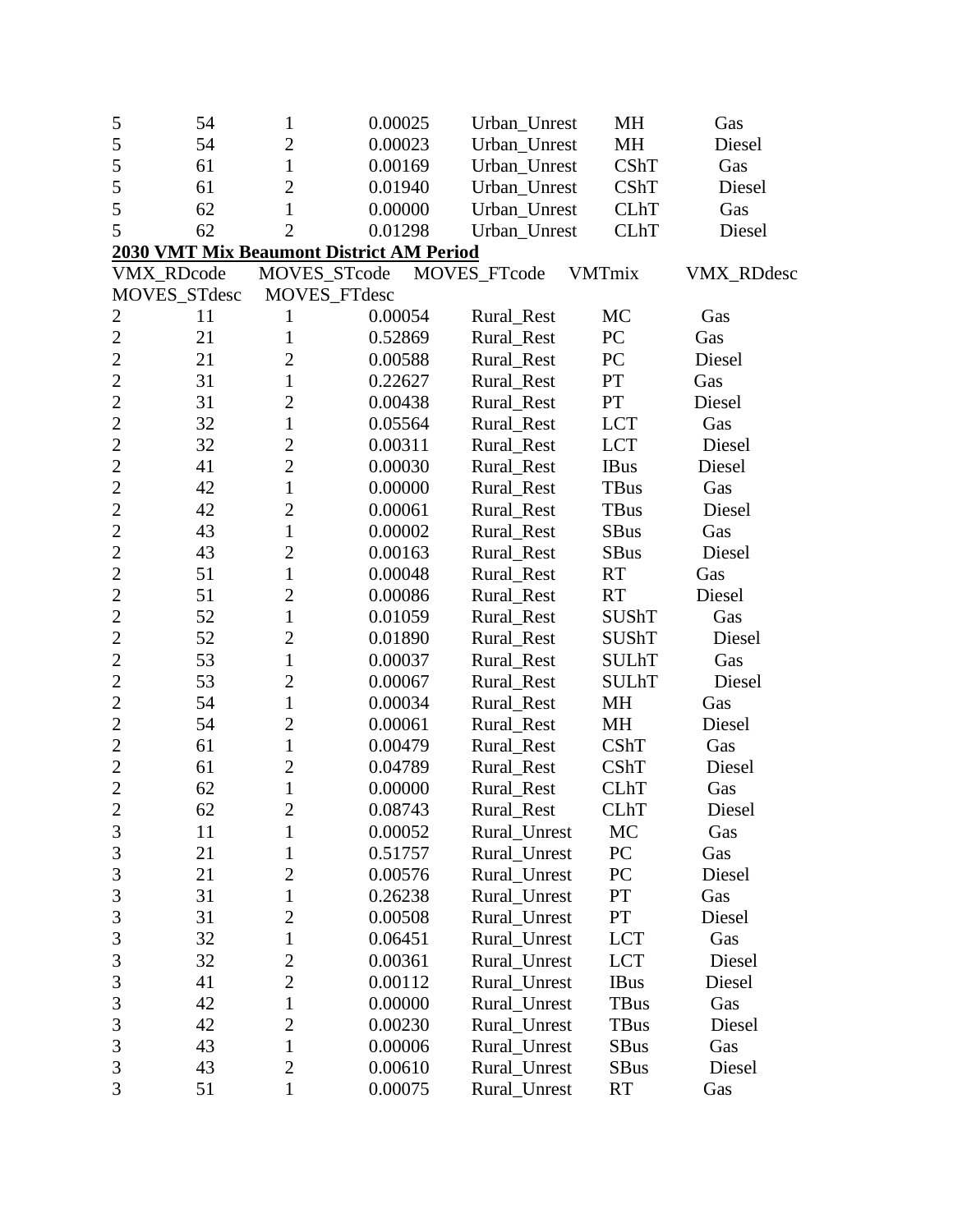| $\mathfrak{Z}$ | 51 | $\mathbf{2}$   | 0.00133 | Rural_Unrest | <b>RT</b>    | Diesel |
|----------------|----|----------------|---------|--------------|--------------|--------|
| 3              | 52 | $\mathbf{1}$   | 0.01636 | Rural Unrest | <b>SUShT</b> | Gas    |
| 3              | 52 | $\overline{c}$ | 0.02921 | Rural_Unrest | <b>SUShT</b> | Diesel |
| 3              | 53 | $\mathbf{1}$   | 0.00058 | Rural_Unrest | <b>SULhT</b> | Gas    |
| 3              | 53 | $\overline{2}$ | 0.00103 | Rural_Unrest | <b>SULhT</b> | Diesel |
| 3              | 54 | $\mathbf{1}$   | 0.00053 | Rural Unrest | MH           | Gas    |
| 3              | 54 | $\overline{2}$ | 0.00094 | Rural_Unrest | <b>MH</b>    | Diesel |
| 3              | 61 | $\mathbf{1}$   | 0.00275 | Rural Unrest | <b>CShT</b>  | Gas    |
| 3              | 61 | $\overline{2}$ | 0.02743 | Rural_Unrest | CShT         | Diesel |
| 3              | 62 | $\mathbf{1}$   | 0.00000 | Rural_Unrest | <b>CLhT</b>  | Gas    |
| 3              | 62 | $\overline{2}$ | 0.05008 | Rural_Unrest | <b>CLhT</b>  | Diesel |
| $\overline{4}$ | 11 | $\mathbf{1}$   | 0.00055 | Urban_Rest   | MC           | Gas    |
| $\overline{4}$ | 21 | $\mathbf{1}$   | 0.54665 | Urban_Rest   | PC           | Gas    |
| $\overline{4}$ | 21 | $\overline{2}$ | 0.00608 | Urban_Rest   | PC           | Diesel |
| 4              | 31 | $\mathbf{1}$   | 0.20128 | Urban_Rest   | PT           | Gas    |
| 4              | 31 | $\overline{c}$ | 0.00390 | Urban Rest   | PT           | Diesel |
| $\overline{4}$ | 32 | $\mathbf{1}$   | 0.04949 | Urban Rest   | <b>LCT</b>   | Gas    |
| $\overline{4}$ | 32 | $\overline{c}$ | 0.00277 | Urban_Rest   | <b>LCT</b>   | Diesel |
| 4              | 41 | $\overline{2}$ | 0.00043 | Urban_Rest   | <b>IBus</b>  | Diesel |
| $\overline{4}$ | 42 | $\mathbf{1}$   | 0.00000 | Urban_Rest   | TBus         | Gas    |
| 4              | 42 | $\overline{2}$ | 0.00089 | Urban_Rest   | <b>TBus</b>  | Diesel |
| 4              | 43 | $\mathbf{1}$   | 0.00002 | Urban_Rest   | <b>SBus</b>  | Gas    |
| $\overline{4}$ | 43 | $\overline{c}$ | 0.00235 | Urban_Rest   | <b>SBus</b>  | Diesel |
| 4              | 51 | $\mathbf{1}$   | 0.00049 | Urban_Rest   | <b>RT</b>    | Gas    |
| 4              | 51 | $\overline{2}$ | 0.00087 | Urban_Rest   | <b>RT</b>    | Diesel |
| $\overline{4}$ | 52 | $\mathbf{1}$   | 0.01066 | Urban_Rest   | <b>SUShT</b> | Gas    |
| $\overline{4}$ | 52 | $\overline{2}$ | 0.01903 | Urban_Rest   | SUShT        | Diesel |
| $\overline{4}$ | 53 | $\mathbf{1}$   | 0.00038 | Urban_Rest   | <b>SULhT</b> | Gas    |
| 4              | 53 | $\overline{2}$ | 0.00067 | Urban_Rest   | <b>SULhT</b> | Diesel |
| $\overline{4}$ | 54 | $\mathbf{1}$   | 0.00034 | Urban_Rest   | MH           | Gas    |
| $\overline{4}$ | 54 | $\overline{c}$ | 0.00061 | Urban_Rest   | MH           | Diesel |
| $\overline{4}$ | 61 | $\mathbf{1}$   | 0.00522 | Urban_Rest   | CShT         | Gas    |
| 4              | 61 | $\overline{c}$ | 0.05214 | Urban_Rest   | CShT         | Diesel |
| 4              | 62 | $\mathbf 1$    | 0.00000 | Urban_Rest   | <b>CLhT</b>  | Gas    |
| 4              | 62 | $\overline{2}$ | 0.09518 | Urban_Rest   | <b>CLhT</b>  | Diesel |
| 5              | 11 | 1              | 0.00067 | Urban_Unrest | MC           | Gas    |
| 5              | 21 | 1              | 0.66479 | Urban_Unrest | PC           | Gas    |
| 5              | 21 | 2              | 0.00739 | Urban_Unrest | PC           | Diesel |
| 5              | 31 | 1              | 0.21955 | Urban_Unrest | PT           | Gas    |
| 5              | 31 | $\overline{2}$ | 0.00425 | Urban_Unrest | PT           | Diesel |
| 5              | 32 | $\mathbf{1}$   | 0.05398 | Urban_Unrest | <b>LCT</b>   | Gas    |
| 5              | 32 | 2              | 0.00302 | Urban_Unrest | <b>LCT</b>   | Diesel |
| 5              | 41 | $\overline{2}$ | 0.00078 | Urban_Unrest | <b>IBus</b>  | Diesel |
| 5              | 42 | $\mathbf{1}$   | 0.00000 | Urban_Unrest | TBus         | Gas    |
| 5              | 42 | $\overline{2}$ | 0.00159 | Urban_Unrest | TBus         | Diesel |
| 5              | 43 | $\mathbf{1}$   | 0.00004 | Urban_Unrest | SBus         | Gas    |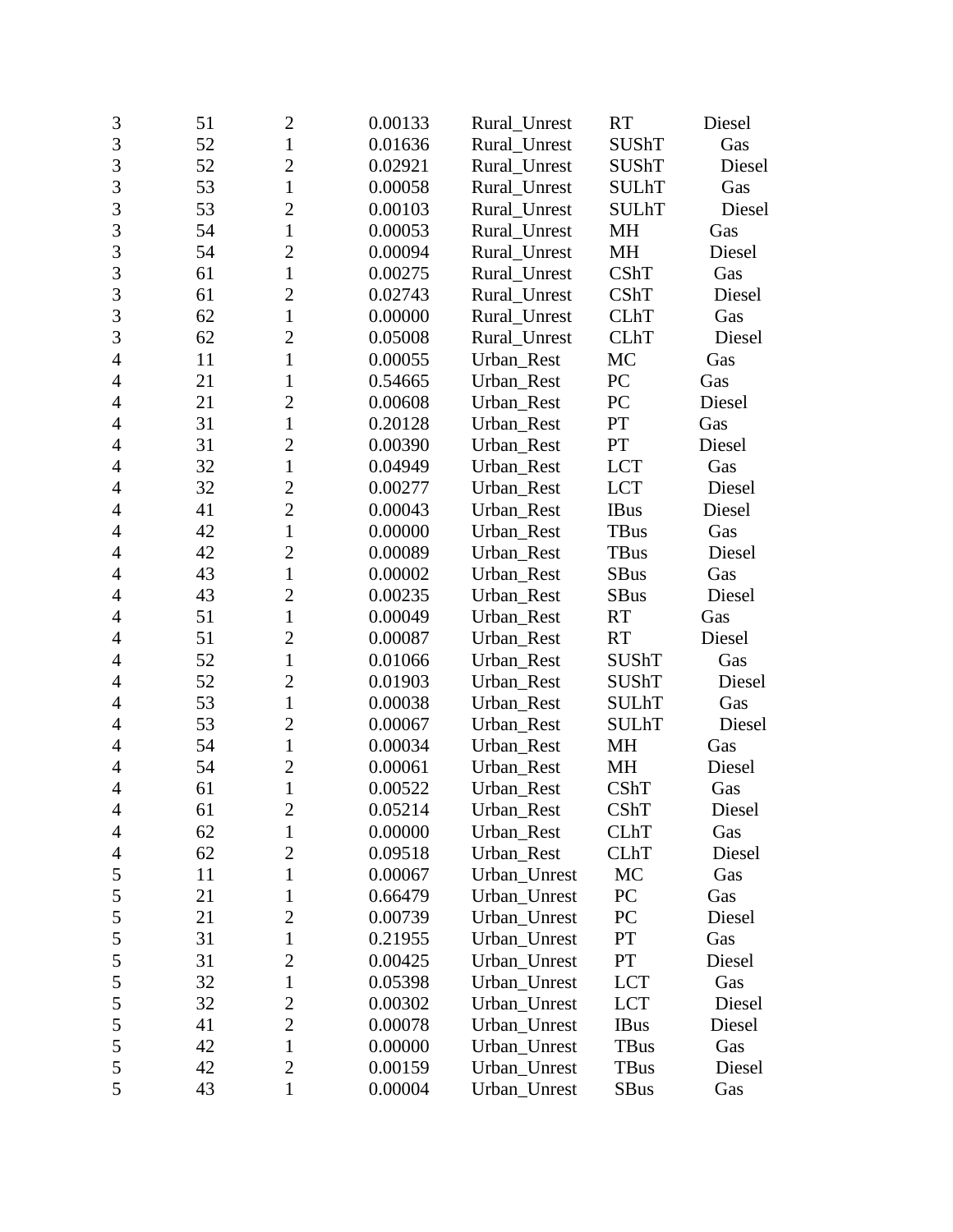| 5 | 43 | $\overline{2}$ | 0.00422 | Urban_Unrest | <b>SBus</b>  | Diesel |
|---|----|----------------|---------|--------------|--------------|--------|
| 5 | 51 |                | 0.00041 | Urban_Unrest | <b>RT</b>    | Gas    |
| 5 | 51 | 2              | 0.00072 | Urban_Unrest | <b>RT</b>    | Diesel |
| 5 | 52 |                | 0.00889 | Urban_Unrest | SUShT        | Gas    |
| 5 | 52 | 2              | 0.01588 | Urban_Unrest | <b>SUShT</b> | Diesel |
| 5 | 53 |                | 0.00031 | Urban_Unrest | <b>SULhT</b> | Gas    |
| 5 | 53 | 2              | 0.00056 | Urban_Unrest | <b>SULhT</b> | Diesel |
| 5 | 54 |                | 0.00029 | Urban_Unrest | MН           | Gas    |
| 5 | 54 | 2              | 0.00051 | Urban_Unrest | MH           | Diesel |
| 5 | 61 |                | 0.00042 | Urban_Unrest | CShT         | Gas    |
| 5 | 61 | 2              | 0.00415 | Urban_Unrest | CShT         | Diesel |
| 5 | 62 |                | 0.00000 | Urban_Unrest | <b>CLhT</b>  | Gas    |
|   | 62 | 2              | 0.00758 | Urban Unrest | <b>CLhT</b>  | Diesel |

## **2030 VMT Mix Beaumont District MD Period**

|                | VMX_RDcode   | MOVES_STcode   |         | MOVES_FTcode | VMTmix       | VMX_RDdesc |
|----------------|--------------|----------------|---------|--------------|--------------|------------|
|                | MOVES_STdesc | MOVES_FTdesc   |         |              |              |            |
| $\overline{2}$ | 11           | 1              | 0.00049 | Rural_Rest   | MC           | Gas        |
| $\overline{2}$ | 21           | $\mathbf{1}$   | 0.48238 | Rural_Rest   | PC           | Gas        |
| $\overline{2}$ | 21           | $\overline{c}$ | 0.00537 | Rural_Rest   | PC           | Diesel     |
| $\overline{2}$ | 31           | $\mathbf{1}$   | 0.22454 | Rural_Rest   | PT           | Gas        |
| $\overline{2}$ | 31           | $\overline{2}$ | 0.00435 | Rural_Rest   | PT           | Diesel     |
| $\overline{2}$ | 32           | $\mathbf{1}$   | 0.05521 | Rural_Rest   | <b>LCT</b>   | Gas        |
| $\overline{2}$ | 32           | $\overline{2}$ | 0.00309 | Rural_Rest   | <b>LCT</b>   | Diesel     |
| $\overline{2}$ | 41           | $\overline{2}$ | 0.00018 | Rural_Rest   | <b>IBus</b>  | Diesel     |
| $\overline{2}$ | 42           | $\mathbf{1}$   | 0.00000 | Rural_Rest   | TBus         | Gas        |
| $\overline{2}$ | 42           | $\overline{2}$ | 0.00036 | Rural_Rest   | <b>TBus</b>  | Diesel     |
| $\overline{2}$ | 43           | $\mathbf{1}$   | 0.00001 | Rural_Rest   | SBus         | Gas        |
| $\overline{2}$ | 43           | $\overline{2}$ | 0.00095 | Rural_Rest   | <b>SBus</b>  | Diesel     |
| $\overline{2}$ | 51           | $\mathbf{1}$   | 0.00052 | Rural Rest   | <b>RT</b>    | Gas        |
| $\overline{2}$ | 51           | $\overline{2}$ | 0.00092 | Rural_Rest   | <b>RT</b>    | Diesel     |
| $\overline{c}$ | 52           | $\mathbf{1}$   | 0.01135 | Rural_Rest   | <b>SUShT</b> | Gas        |
| $\overline{2}$ | 52           | $\overline{c}$ | 0.02026 | Rural_Rest   | <b>SUShT</b> | Diesel     |
| $\overline{2}$ | 53           | $\mathbf{1}$   | 0.00040 | Rural_Rest   | <b>SULhT</b> | Gas        |
| $\overline{2}$ | 53           | $\overline{2}$ | 0.00071 | Rural_Rest   | <b>SULhT</b> | Diesel     |
| $\overline{2}$ | 54           | $\mathbf{1}$   | 0.00037 | Rural_Rest   | <b>MH</b>    | Gas        |
| $\overline{2}$ | 54           | $\overline{2}$ | 0.00065 | Rural_Rest   | MH           | Diesel     |
| $\overline{2}$ | 61           | $\mathbf{1}$   | 0.00643 | Rural_Rest   | <b>CShT</b>  | Gas        |
| $\overline{2}$ | 61           | $\overline{2}$ | 0.06422 | Rural_Rest   | CShT         | Diesel     |
| $\overline{2}$ | 62           | $\mathbf{1}$   | 0.00000 | Rural_Rest   | <b>CLhT</b>  | Gas        |
| $\overline{2}$ | 62           | $\overline{2}$ | 0.11724 | Rural_Rest   | <b>CLhT</b>  | Diesel     |
| $\overline{3}$ | 11           | $\mathbf{1}$   | 0.00051 | Rural_Unrest | MC           | Gas        |
| 3              | 21           | $\mathbf{1}$   | 0.50395 | Rural_Unrest | PC           | Gas        |
| 3              | 21           | $\overline{2}$ | 0.00560 | Rural Unrest | PC           | Diesel     |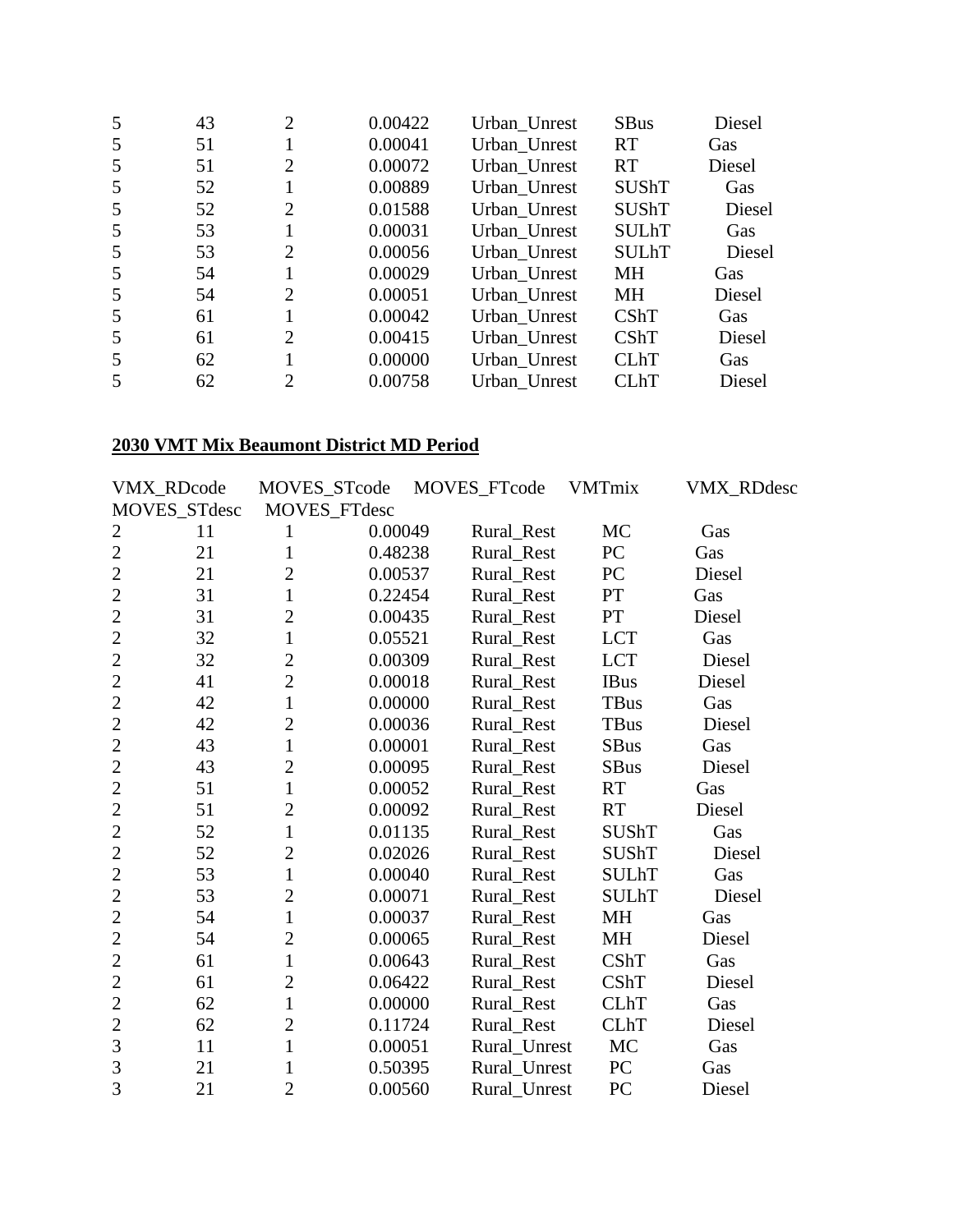| 3              | 31 | $\mathbf{1}$   | 0.26354 | Rural_Unrest | PT           | Gas    |
|----------------|----|----------------|---------|--------------|--------------|--------|
| $\overline{3}$ | 31 | $\overline{2}$ | 0.00510 | Rural Unrest | PT           | Diesel |
| 3              | 32 | $\mathbf 1$    | 0.06480 | Rural Unrest | <b>LCT</b>   | Gas    |
| 3              | 32 | $\overline{2}$ | 0.00363 | Rural_Unrest | <b>LCT</b>   | Diesel |
| $\overline{3}$ | 41 | $\overline{2}$ | 0.00061 | Rural_Unrest | <b>IBus</b>  | Diesel |
| 3              | 42 | $\mathbf{1}$   | 0.00000 | Rural_Unrest | <b>TBus</b>  | Gas    |
| 3              | 42 | $\overline{2}$ | 0.00125 | Rural_Unrest | <b>TBus</b>  | Diesel |
| 3              | 43 | $\mathbf{1}$   | 0.00003 | Rural_Unrest | <b>SBus</b>  | Gas    |
| $\overline{3}$ | 43 | $\overline{2}$ | 0.00332 | Rural_Unrest | <b>SBus</b>  | Diesel |
| 3              | 51 | $\mathbf{1}$   | 0.00080 | Rural_Unrest | <b>RT</b>    | Gas    |
| 3              | 51 | $\overline{2}$ | 0.00142 | Rural_Unrest | <b>RT</b>    | Diesel |
| $\overline{3}$ | 52 | $\mathbf{1}$   | 0.01743 | Rural_Unrest | <b>SUShT</b> | Gas    |
| 3              | 52 | $\overline{c}$ | 0.03112 | Rural_Unrest | <b>SUShT</b> | Diesel |
| 3              | 53 | $\mathbf{1}$   | 0.00061 | Rural_Unrest | <b>SULhT</b> | Gas    |
| $\overline{3}$ | 53 | $\overline{2}$ | 0.00110 | Rural_Unrest | <b>SULhT</b> | Diesel |
| 3              | 54 | $\mathbf{1}$   | 0.00056 | Rural_Unrest | MH           | Gas    |
| 3              | 54 | $\overline{2}$ | 0.00100 | Rural_Unrest | MH           | Diesel |
| 3              | 61 | $\mathbf{1}$   | 0.00320 | Rural_Unrest | CShT         | Gas    |
| $\overline{3}$ | 61 | $\overline{2}$ | 0.03200 | Rural_Unrest | CShT         | Diesel |
| 3              | 62 | $\mathbf{1}$   | 0.00000 | Rural_Unrest | <b>CLhT</b>  | Gas    |
| 3              | 62 | $\overline{2}$ | 0.05842 | Rural_Unrest | <b>CLhT</b>  | Diesel |
| $\overline{4}$ | 11 | $\mathbf{1}$   | 0.00053 | Urban_Rest   | MC           | Gas    |
| $\overline{4}$ | 21 | 1              | 0.52835 | Urban_Rest   | PC           | Gas    |
| $\overline{4}$ | 21 | $\overline{2}$ | 0.00588 | Urban_Rest   | PC           | Diesel |
| 4              | 31 | $\mathbf{1}$   | 0.19129 | Urban_Rest   | PT           | Gas    |
| $\overline{4}$ | 31 | $\overline{c}$ | 0.00370 | Urban_Rest   | PT           | Diesel |
| $\overline{4}$ | 32 | $\mathbf{1}$   | 0.04703 | Urban_Rest   | <b>LCT</b>   | Gas    |
| 4              | 32 | $\overline{c}$ | 0.00263 | Urban_Rest   | <b>LCT</b>   | Diesel |
| 4              | 41 | $\overline{c}$ | 0.00045 | Urban_Rest   | <b>IBus</b>  | Diesel |
| $\overline{4}$ | 42 | $\mathbf{1}$   | 0.00000 | Urban_Rest   | <b>TBus</b>  | Gas    |
| 4              | 42 | $\overline{2}$ | 0.00092 | Urban_Rest   | <b>TBus</b>  | Diesel |
| $\overline{4}$ | 43 | $\mathbf{1}$   | 0.00002 | Urban_Rest   | <b>SBus</b>  | Gas    |
| 4              | 43 | $\overline{c}$ | 0.00245 | Urban_Rest   | <b>SBus</b>  | Diesel |
| 4              | 51 | 1              | 0.00058 | Urban_Rest   | <b>RT</b>    | Gas    |
| 4              | 51 | $\overline{2}$ | 0.00104 | Urban_Rest   | <b>RT</b>    | Diesel |
| 4              | 52 | 1              | 0.01274 | Urban Rest   | SUShT        | Gas    |
| 4              | 52 | $\overline{2}$ | 0.02276 | Urban_Rest   | <b>SUShT</b> | Diesel |
| $\overline{4}$ | 53 | $\mathbf{1}$   | 0.00045 | Urban_Rest   | <b>SULhT</b> | Gas    |
| 4              | 53 | $\overline{2}$ | 0.00080 | Urban_Rest   | <b>SULhT</b> | Diesel |
| 4              | 54 | $\mathbf{1}$   | 0.00041 | Urban_Rest   | MH           | Gas    |
| 4              | 54 | $\overline{c}$ | 0.00073 | Urban_Rest   | MH           | Diesel |
| 4              | 61 | 1              | 0.00606 | Urban_Rest   | <b>CShT</b>  | Gas    |
| 4              | 61 | $\overline{c}$ | 0.06058 | Urban_Rest   | <b>CShT</b>  | Diesel |
| 4              | 62 | $\mathbf{1}$   | 0.00000 | Urban_Rest   | <b>CLhT</b>  | Gas    |
| 4              | 62 | $\overline{2}$ | 0.11060 | Urban_Rest   | <b>CLhT</b>  | Diesel |
| 5              | 11 | $\mathbf 1$    | 0.00064 | Urban_Unrest | MC           | Gas    |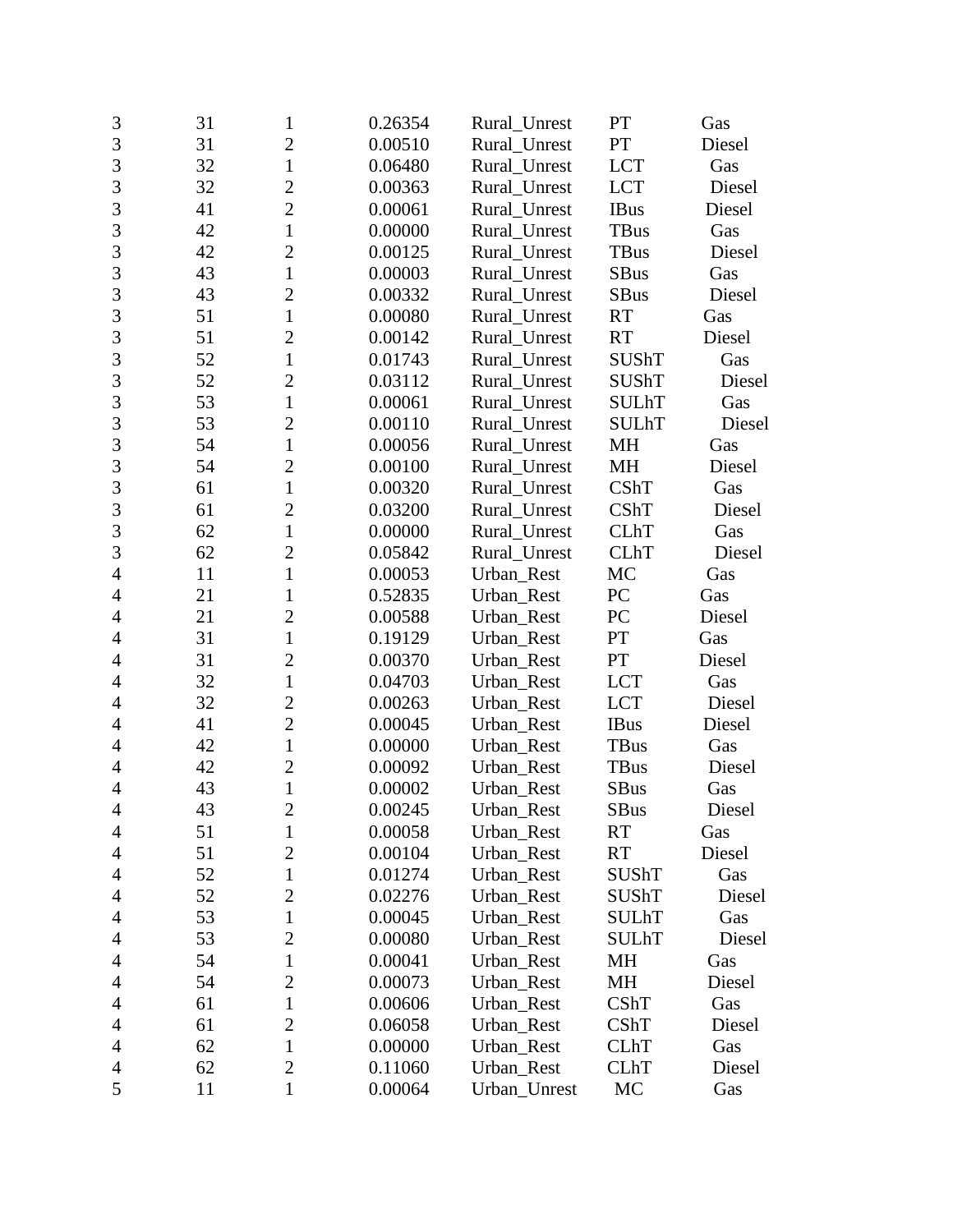| 5 | 21 | 1              | 0.63083 | Urban_Unrest | PC           | Gas    |
|---|----|----------------|---------|--------------|--------------|--------|
| 5 | 21 | $\overline{2}$ | 0.00702 | Urban_Unrest | PC           | Diesel |
| 5 | 31 | $\mathbf{1}$   | 0.23673 | Urban_Unrest | PT           | Gas    |
| 5 | 31 | $\overline{2}$ | 0.00458 | Urban_Unrest | PT           | Diesel |
| 5 | 32 | $\mathbf{1}$   | 0.05821 | Urban_Unrest | <b>LCT</b>   | Gas    |
| 5 | 32 | $\overline{2}$ | 0.00326 | Urban_Unrest | <b>LCT</b>   | Diesel |
| 5 | 41 | $\overline{2}$ | 0.00062 | Urban_Unrest | <b>IBus</b>  | Diesel |
| 5 | 42 | $\mathbf{1}$   | 0.00000 | Urban_Unrest | <b>TBus</b>  | Gas    |
| 5 | 42 | $\overline{2}$ | 0.00127 | Urban_Unrest | TBus         | Diesel |
| 5 | 43 | $\mathbf{1}$   | 0.00003 | Urban_Unrest | <b>SBus</b>  | Gas    |
| 5 | 43 | $\overline{2}$ | 0.00337 | Urban_Unrest | <b>SBus</b>  | Diesel |
| 5 | 51 | $\mathbf{1}$   | 0.00056 | Urban_Unrest | <b>RT</b>    | Gas    |
| 5 | 51 | $\overline{2}$ | 0.00100 | Urban_Unrest | <b>RT</b>    | Diesel |
| 5 | 52 | $\mathbf{1}$   | 0.01227 | Urban_Unrest | <b>SUShT</b> | Gas    |
| 5 | 52 | $\overline{2}$ | 0.02191 | Urban_Unrest | <b>SUShT</b> | Diesel |
| 5 | 53 | $\mathbf{1}$   | 0.00043 | Urban_Unrest | <b>SULhT</b> | Gas    |
| 5 | 53 | $\overline{2}$ | 0.00077 | Urban_Unrest | <b>SULhT</b> | Diesel |
| 5 | 54 | $\mathbf{1}$   | 0.00040 | Urban_Unrest | MH           | Gas    |
| 5 | 54 | $\overline{2}$ | 0.00071 | Urban_Unrest | MH           | Diesel |
| 5 | 61 | $\mathbf{1}$   | 0.00053 | Urban_Unrest | CShT         | Gas    |
| 5 | 61 | $\overline{2}$ | 0.00526 | Urban_Unrest | <b>CShT</b>  | Diesel |
| 5 | 62 | $\mathbf{1}$   | 0.00000 | Urban_Unrest | <b>CLhT</b>  | Gas    |
| 5 | 62 | $\overline{2}$ | 0.00960 | Urban Unrest | <b>CLhT</b>  | Diesel |

## **2030 VMT Mix Beaumont District PM Period**

|                | VMX_RDcode   | MOVES_STcode   |         | MOVES_FTcode | <b>VMTmix</b> | VMX_RDdesc |
|----------------|--------------|----------------|---------|--------------|---------------|------------|
|                | MOVES_STdesc | MOVES_FTdesc   |         |              |               |            |
| 2              | 11           |                | 0.00049 | Rural_Rest   | <b>MC</b>     | Gas        |
| $\overline{2}$ | 21           |                | 0.48126 | Rural_Rest   | PC            | Gas        |
| $\overline{2}$ | 21           | 2              | 0.00535 | Rural_Rest   | PC            | Diesel     |
| $\overline{2}$ | 31           |                | 0.22916 | Rural_Rest   | <b>PT</b>     | Gas        |
| $\overline{2}$ | 31           | $\overline{2}$ | 0.00444 | Rural Rest   | <b>PT</b>     | Diesel     |
| $\overline{2}$ | 32           | 1              | 0.05634 | Rural_Rest   | <b>LCT</b>    | Gas        |
| $\overline{2}$ | 32           | $\overline{2}$ | 0.00315 | Rural Rest   | <b>LCT</b>    | Diesel     |
| $\overline{2}$ | 41           | $\overline{2}$ | 0.00023 | Rural Rest   | <b>IBus</b>   | Diesel     |
| $\overline{2}$ | 42           |                | 0.00000 | Rural_Rest   | <b>TBus</b>   | Gas        |
| $\overline{2}$ | 42           | $\overline{2}$ | 0.00046 | Rural_Rest   | <b>TBus</b>   | Diesel     |
| $\overline{2}$ | 43           |                | 0.00001 | Rural_Rest   | <b>SBus</b>   | Gas        |
| $\overline{2}$ | 43           | 2              | 0.00123 | Rural_Rest   | <b>SBus</b>   | Diesel     |
| $\overline{2}$ | 51           |                | 0.00036 | Rural_Rest   | <b>RT</b>     | Gas        |
| $\overline{2}$ | 51           | $\overline{2}$ | 0.00064 | Rural Rest   | <b>RT</b>     | Diesel     |
| $\overline{2}$ | 52           | 1              | 0.00788 | Rural Rest   | <b>SUShT</b>  | Gas        |
| $\overline{2}$ | 52           | $\overline{2}$ | 0.01407 | Rural_Rest   | <b>SUShT</b>  | Diesel     |
| 2              | 53           |                | 0.00028 | Rural_Rest   | <b>SULhT</b>  | Gas        |
| $\overline{2}$ | 53           | $\overline{2}$ | 0.00050 | Rural Rest   | SULhT         | Diesel     |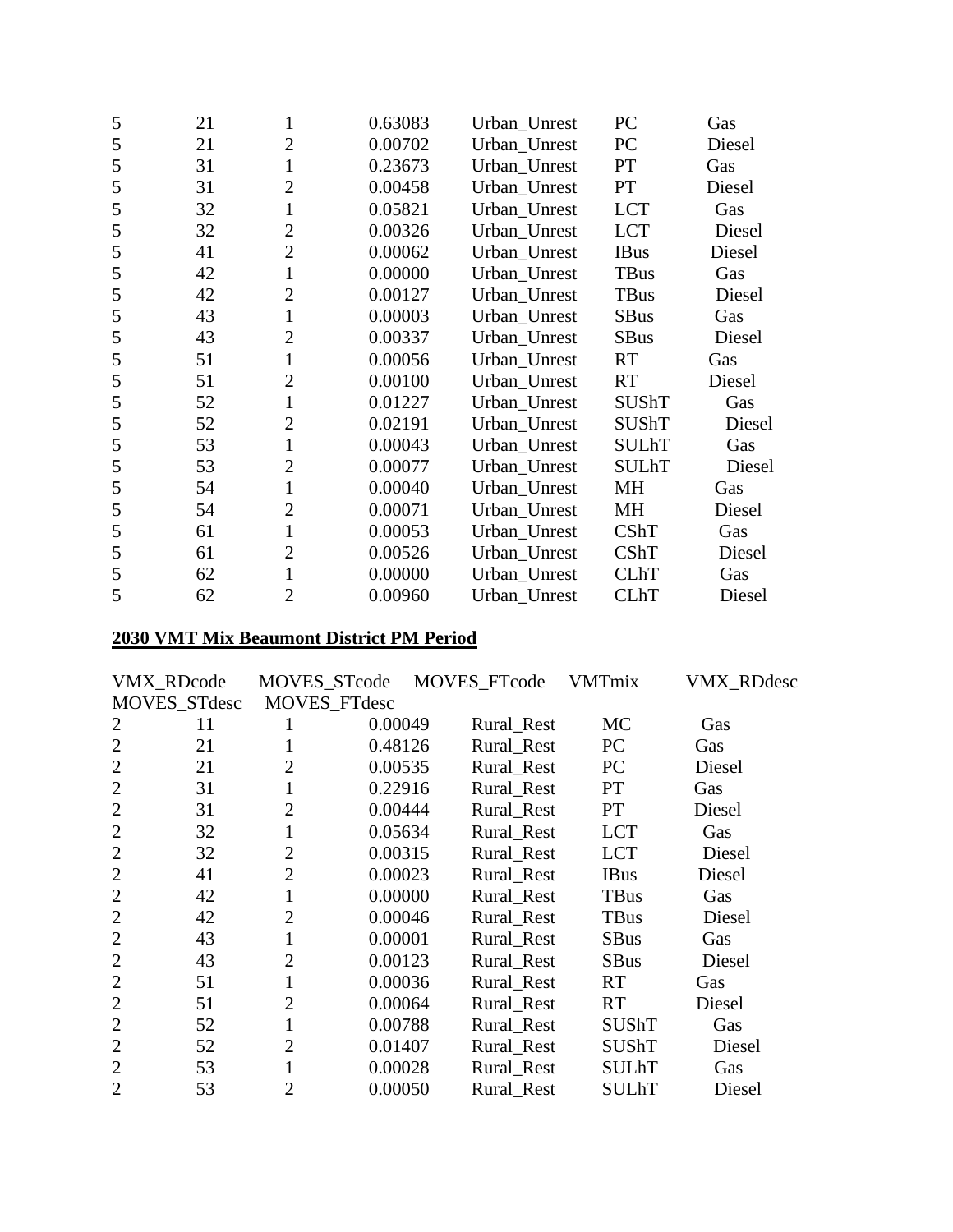| $\overline{2}$ | 54 | 1              | 0.00025 | Rural_Rest         | MH           | Gas    |
|----------------|----|----------------|---------|--------------------|--------------|--------|
| $\overline{2}$ | 54 | $\overline{2}$ | 0.00045 | Rural Rest         | <b>MH</b>    | Diesel |
| $\overline{2}$ | 61 | $\mathbf{1}$   | 0.00662 | CShT<br>Rural_Rest |              | Gas    |
| $\overline{2}$ | 61 | $\overline{2}$ | 0.06612 | Rural_Rest         | <b>CShT</b>  | Diesel |
| $\overline{2}$ | 62 | $\mathbf{1}$   | 0.00000 | Rural_Rest         | <b>CLhT</b>  | Gas    |
| $\overline{2}$ | 62 | $\overline{2}$ | 0.12071 | Rural_Rest         | <b>CLhT</b>  | Diesel |
| $\overline{3}$ | 11 | $\mathbf{1}$   | 0.00057 | Rural_Unrest       | MC           | Gas    |
| 3              | 21 | $\mathbf{1}$   | 0.56305 | Rural_Unrest       | PC           | Gas    |
| 3              | 21 | $\overline{2}$ | 0.00626 | Rural_Unrest       | PC           | Diesel |
| $\overline{3}$ | 31 | $\mathbf{1}$   | 0.26928 | Rural_Unrest       | PT           | Gas    |
| 3              | 31 | $\overline{2}$ | 0.00522 | Rural_Unrest       | PT           | Diesel |
| $\overline{3}$ | 32 | $\mathbf{1}$   | 0.06621 | Rural_Unrest       | <b>LCT</b>   | Gas    |
| 3              | 32 | $\overline{c}$ | 0.00371 | Rural_Unrest       | <b>LCT</b>   | Diesel |
| 3              | 41 | $\overline{2}$ | 0.00021 | Rural_Unrest       | <b>IBus</b>  | Diesel |
| $\overline{3}$ | 42 | $\mathbf{1}$   | 0.00000 | Rural_Unrest       | TBus         | Gas    |
| 3              | 42 | $\overline{2}$ | 0.00043 | Rural_Unrest       | <b>TBus</b>  | Diesel |
| 3              | 43 | $\mathbf{1}$   | 0.00001 | Rural_Unrest       | <b>SBus</b>  | Gas    |
| 3              | 43 | $\overline{c}$ | 0.00113 | Rural_Unrest       | <b>SBus</b>  | Diesel |
| 3              | 51 | $\mathbf{1}$   | 0.00053 | Rural_Unrest       | <b>RT</b>    | Gas    |
| $\overline{3}$ | 51 | $\overline{2}$ | 0.00094 | Rural_Unrest       | <b>RT</b>    | Diesel |
| 3              | 52 | $\mathbf{1}$   | 0.01158 | Rural_Unrest       | <b>SUShT</b> | Gas    |
| $\overline{3}$ | 52 | $\overline{2}$ | 0.02068 | Rural_Unrest       | <b>SUShT</b> | Diesel |
| 3              | 53 | $\mathbf{1}$   | 0.00041 | Rural_Unrest       | <b>SULhT</b> | Gas    |
| 3              | 53 | $\overline{2}$ | 0.00073 | Rural_Unrest       | <b>SULhT</b> | Diesel |
| $\overline{3}$ | 54 | $\mathbf{1}$   | 0.00037 | Rural_Unrest       | MH           | Gas    |
| 3              | 54 | $\overline{c}$ | 0.00067 | Rural_Unrest       | MH           | Diesel |
| 3              | 61 | $\mathbf{1}$   | 0.00164 | Rural_Unrest       | CShT         | Gas    |
| $\overline{3}$ | 61 | $\overline{2}$ | 0.01641 | Rural_Unrest       | CShT         | Diesel |
| 3              | 62 | $\mathbf{1}$   | 0.00000 | Rural_Unrest       | <b>CLhT</b>  | Gas    |
| 3              | 62 | $\overline{2}$ | 0.02996 | Rural_Unrest       | <b>CLhT</b>  | Diesel |
| $\overline{4}$ | 11 | $\mathbf{1}$   | 0.00056 | Urban_Rest         | MC           | Gas    |
| $\overline{4}$ | 21 | 1              | 0.54981 | Urban_Rest         | PC           | Gas    |
| $\overline{4}$ | 21 | $\overline{c}$ | 0.00612 | Urban_Rest         | PC           | Diesel |
| $\overline{4}$ | 31 | 1              | 0.19360 | Urban_Rest         | <b>PT</b>    | Gas    |
| 4              | 31 | $\overline{2}$ | 0.00375 | Urban_Rest         | PT           | Diesel |
| 4              | 32 | $\mathbf{1}$   | 0.04760 | Urban_Rest         | <b>LCT</b>   | Gas    |
| $\overline{4}$ | 32 | $\mathbf{2}$   | 0.00266 | Urban_Rest         | <b>LCT</b>   | Diesel |
| 4              | 41 | $\overline{2}$ | 0.00037 | Urban_Rest         | <b>IBus</b>  | Diesel |
| 4              | 42 | $\mathbf 1$    | 0.00000 | Urban_Rest         | <b>TBus</b>  | Gas    |
| $\overline{4}$ | 42 | $\overline{2}$ | 0.00076 | Urban_Rest         | TBus         | Diesel |
| 4              | 43 | $\mathbf{1}$   | 0.00002 | Urban_Rest         | SBus         | Gas    |
| 4              | 43 | $\overline{2}$ | 0.00202 | Urban_Rest         | <b>SBus</b>  | Diesel |
| $\overline{4}$ | 51 | $\mathbf{1}$   | 0.00041 | Urban_Rest         | <b>RT</b>    | Gas    |
| 4              | 51 | $\overline{2}$ | 0.00073 | Urban_Rest         | <b>RT</b>    | Diesel |
| 4              | 52 | $\mathbf 1$    | 0.00900 | Urban_Rest         | <b>SUShT</b> | Gas    |
| $\overline{4}$ | 52 | $\overline{2}$ | 0.01608 | Urban_Rest         | SUShT        | Diesel |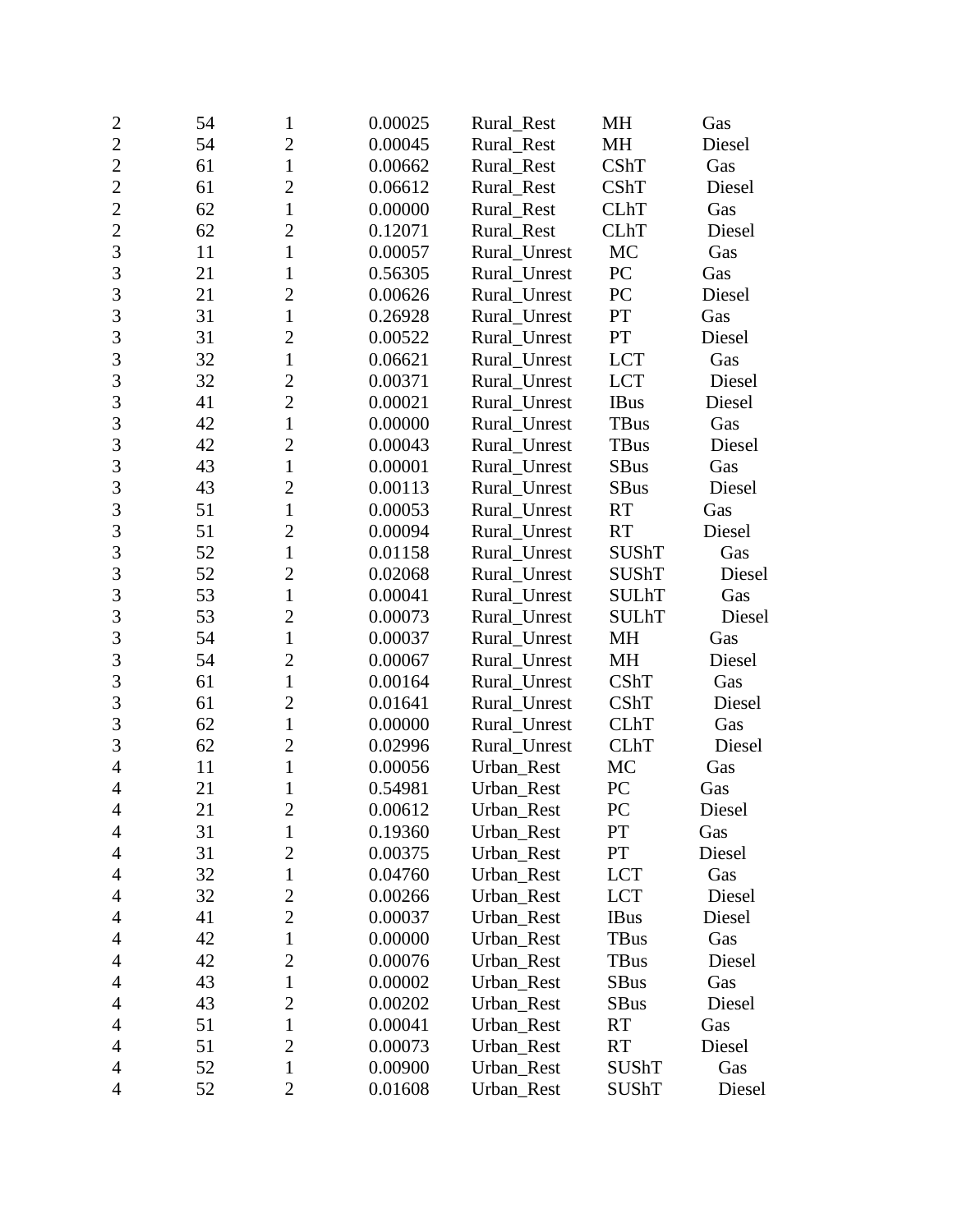| 4              | 53 | $\mathbf{1}$   | 0.00032 | Urban_Rest              | <b>SULhT</b> | Gas    |
|----------------|----|----------------|---------|-------------------------|--------------|--------|
| 4              | 53 | $\overline{c}$ | 0.00057 | Urban_Rest              | <b>SULhT</b> | Diesel |
| $\overline{4}$ | 54 | $\mathbf{1}$   | 0.00029 | Urban Rest<br><b>MH</b> |              | Gas    |
| $\overline{4}$ | 54 | $\overline{c}$ | 0.00052 | Urban_Rest              | MH           | Diesel |
| 4              | 61 | $\mathbf{1}$   | 0.00564 | Urban_Rest              | CShT         | Gas    |
| $\overline{4}$ | 61 | $\overline{c}$ | 0.05633 | Urban Rest              | <b>CShT</b>  | Diesel |
| 4              | 62 | $\mathbf{1}$   | 0.00000 | Urban Rest              | <b>CLhT</b>  | Gas    |
| 4              | 62 | $\overline{c}$ | 0.10284 | Urban_Rest              | <b>CLhT</b>  | Diesel |
| 5              | 11 | $\mathbf{1}$   | 0.00069 | Urban_Unrest            | MC           | Gas    |
| 5              | 21 | $\mathbf{1}$   | 0.68211 | Urban_Unrest            | PC           | Gas    |
| 5              | 21 | $\overline{2}$ | 0.00759 | Urban_Unrest            | PC           | Diesel |
| 5              | 31 | $\mathbf{1}$   | 0.22469 | Urban_Unrest            | PT           | Gas    |
| 5              | 31 | $\overline{c}$ | 0.00435 | Urban_Unrest            | PT           | Diesel |
| 5              | 32 | $\mathbf{1}$   | 0.05525 | Urban_Unrest            | <b>LCT</b>   | Gas    |
| 5              | 32 | $\overline{c}$ | 0.00309 | Urban_Unrest            | <b>LCT</b>   | Diesel |
| 5              | 41 | $\overline{2}$ | 0.00052 | Urban_Unrest            | <b>IBus</b>  | Diesel |
| 5              | 42 | $\mathbf{1}$   | 0.00000 | Urban_Unrest            | <b>TBus</b>  | Gas    |
| 5              | 42 | $\overline{c}$ | 0.00107 | Urban_Unrest            | <b>TBus</b>  | Diesel |
| 5              | 43 | $\mathbf{1}$   | 0.00003 | Urban Unrest            | <b>SBus</b>  | Gas    |
| 5              | 43 | $\overline{c}$ | 0.00284 | Urban_Unrest            | <b>SBus</b>  | Diesel |
| 5              | 51 | $\mathbf{1}$   | 0.00020 | Urban_Unrest            | <b>RT</b>    | Gas    |
| 5              | 51 | $\overline{c}$ | 0.00036 | Urban_Unrest            | <b>RT</b>    | Diesel |
| 5              | 52 | $\mathbf{1}$   | 0.00436 | Urban_Unrest            | SUShT        | Gas    |
| 5              | 52 | $\overline{2}$ | 0.00779 | Urban_Unrest            | <b>SUShT</b> | Diesel |
| 5              | 53 | $\mathbf{1}$   | 0.00015 | Urban_Unrest            | <b>SULhT</b> | Gas    |
| 5              | 53 | $\overline{c}$ | 0.00027 | Urban_Unrest            | <b>SULhT</b> | Diesel |
| 5              | 54 | $\mathbf{1}$   | 0.00014 | Urban_Unrest            | <b>MH</b>    | Gas    |
| 5              | 54 | $\overline{c}$ | 0.00025 | Urban_Unrest            | <b>MH</b>    | Diesel |
| 5              | 61 | $\mathbf{1}$   | 0.00015 | Urban_Unrest            | <b>CShT</b>  | Gas    |
| 5              | 61 | $\overline{c}$ | 0.00145 | Urban_Unrest            | <b>CShT</b>  | Diesel |
| 5              | 62 | $\mathbf{1}$   | 0.00000 | Urban_Unrest            | <b>CLhT</b>  | Gas    |
| 5              | 62 | $\overline{2}$ | 0.00265 | Urban Unrest            | <b>CLhT</b>  | Diesel |

## **2030 VMT Mix Beaumont District OV Period**

|                             | VMX_RDcode   | MOVES_STcode   |         | MOVES_FTcode | <b>VMTmix</b> | <b>VMX RDdesc</b> |
|-----------------------------|--------------|----------------|---------|--------------|---------------|-------------------|
|                             | MOVES_STdesc | MOVES_FTdesc   |         |              |               |                   |
| 2                           | 11           |                | 0.00041 | Rural_Rest   | <b>MC</b>     | Gas               |
| 2                           | 21           |                | 0.40558 | Rural_Rest   | PC            | Gas               |
| 2                           | 21           | 2              | 0.00451 | Rural Rest   | PC            | Diesel            |
| 2                           | 31           |                | 0.20127 | Rural_Rest   | <b>PT</b>     | Gas               |
| 2                           | 31           | 2              | 0.00390 | Rural_Rest   | <b>PT</b>     | Diesel            |
| 2                           | 32           |                | 0.04949 | Rural_Rest   | <b>LCT</b>    | Gas               |
| 2                           | 32           | 2              | 0.00277 | Rural_Rest   | <b>LCT</b>    | Diesel            |
| 2                           | 41           | $\overline{2}$ | 0.00030 | Rural_Rest   | <b>IBus</b>   | Diesel            |
| $\mathcal{D}_{\mathcal{L}}$ | 42           |                | 0.00000 | Rural Rest   | <b>TBus</b>   | Gas               |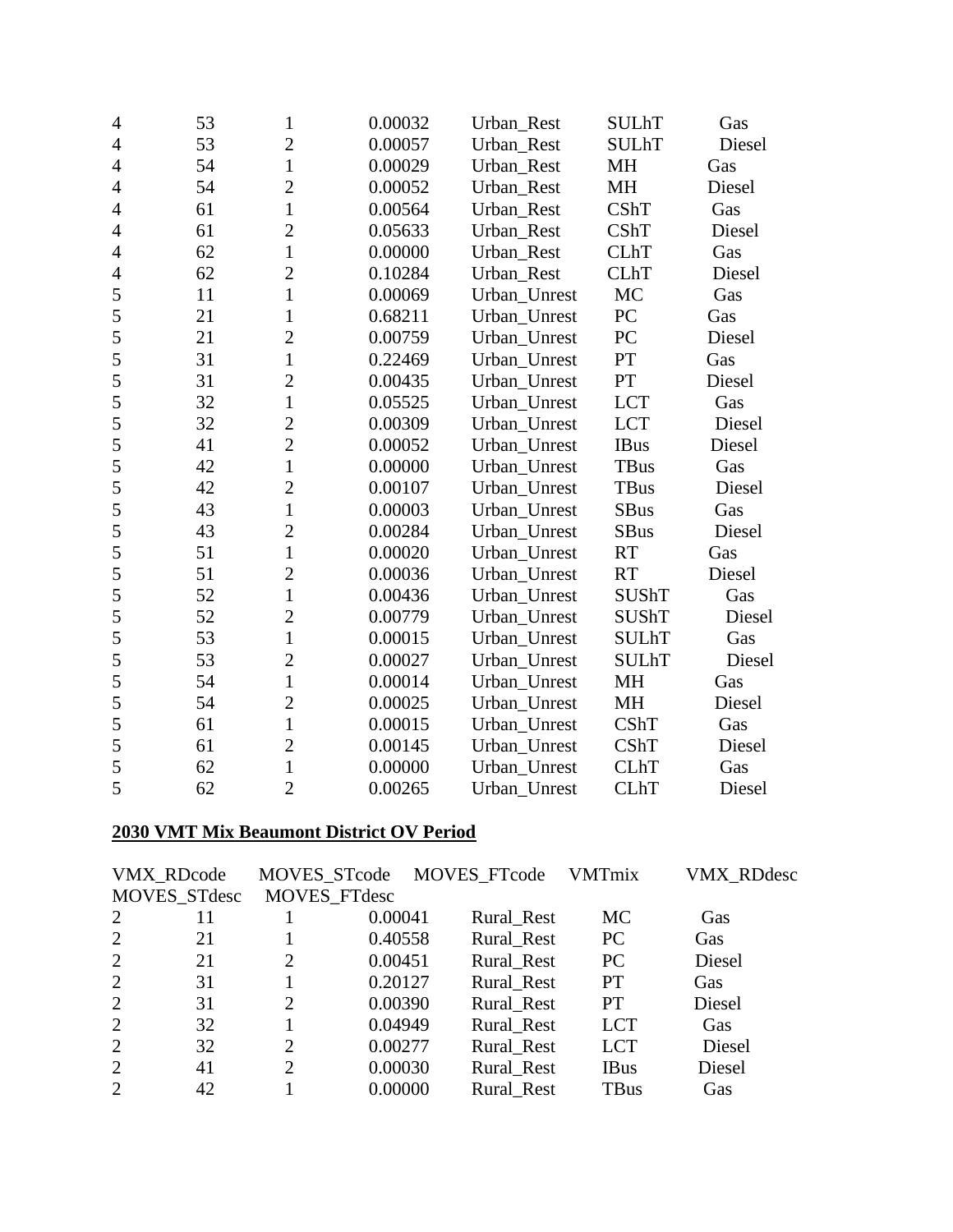| $\overline{c}$ | 42 | $\mathbf{2}$   | 0.00061 | Rural Rest   | <b>TBus</b>  | Diesel |
|----------------|----|----------------|---------|--------------|--------------|--------|
| $\overline{2}$ | 43 | $\mathbf{1}$   | 0.00002 | Rural_Rest   | <b>SBus</b>  | Gas    |
| $\overline{2}$ | 43 | $\overline{c}$ | 0.00162 | Rural_Rest   | <b>SBus</b>  | Diesel |
| $\overline{2}$ | 51 | $\mathbf{1}$   | 0.00057 | Rural_Rest   | <b>RT</b>    | Gas    |
| $\overline{2}$ | 51 | $\overline{2}$ | 0.00101 | Rural_Rest   | <b>RT</b>    | Diesel |
| $\overline{2}$ | 52 | $\mathbf{1}$   | 0.01244 | Rural_Rest   | <b>SUShT</b> | Gas    |
| $\overline{c}$ | 52 | $\mathfrak{2}$ | 0.02221 | Rural_Rest   | <b>SUShT</b> | Diesel |
| $\overline{2}$ | 53 | $\mathbf{1}$   | 0.00044 | Rural_Rest   | <b>SULhT</b> | Gas    |
| $\overline{2}$ | 53 | $\overline{2}$ | 0.00078 | Rural_Rest   | <b>SULhT</b> | Diesel |
| $\overline{2}$ | 54 | $\mathbf{1}$   | 0.00040 | Rural_Rest   | MH           | Gas    |
| $\overline{2}$ | 54 | $\overline{c}$ | 0.00072 | Rural_Rest   | MH           | Diesel |
| $\overline{2}$ | 61 | $\mathbf{1}$   | 0.00996 | Rural_Rest   | CShT         | Gas    |
| $\overline{2}$ | 61 | $\overline{c}$ | 0.09944 | Rural_Rest   | CShT         | Diesel |
| $\overline{2}$ | 62 | $\mathbf{1}$   | 0.00000 | Rural_Rest   | <b>CLhT</b>  | Gas    |
| $\overline{2}$ | 62 | $\overline{2}$ | 0.18155 | Rural_Rest   | <b>CLhT</b>  | Diesel |
| 3              | 11 | $\mathbf{1}$   | 0.00054 | Rural_Unrest | MC           | Gas    |
| 3              | 21 | 1              | 0.53718 | Rural_Unrest | PC           | Gas    |
| 3              | 21 | $\overline{c}$ | 0.00597 | Rural_Unrest | PC           | Diesel |
| $\overline{3}$ | 31 | $\mathbf{1}$   | 0.24803 | Rural_Unrest | PT           | Gas    |
| $\overline{3}$ | 31 | $\overline{2}$ | 0.00480 | Rural_Unrest | PT           | Diesel |
| 3              | 32 | $\mathbf{1}$   | 0.06098 | Rural Unrest | <b>LCT</b>   | Gas    |
| $\overline{3}$ | 32 | $\overline{c}$ | 0.00341 | Rural_Unrest | <b>LCT</b>   | Diesel |
| 3              | 41 | $\overline{2}$ | 0.00020 | Rural_Unrest | <b>IBus</b>  | Diesel |
| 3              | 42 | $\mathbf{1}$   | 0.00000 | Rural_Unrest | <b>TBus</b>  | Gas    |
| $\overline{3}$ | 42 | $\overline{2}$ | 0.00042 | Rural_Unrest | TBus         | Diesel |
| 3              | 43 | $\mathbf{1}$   | 0.00001 | Rural_Unrest | <b>SBus</b>  | Gas    |
| 3              | 43 | $\mathfrak{2}$ | 0.00111 | Rural_Unrest | <b>SBus</b>  | Diesel |
| $\overline{3}$ | 51 | $\mathbf{1}$   | 0.00055 | Rural_Unrest | <b>RT</b>    | Gas    |
| 3              | 51 | $\overline{2}$ | 0.00099 | Rural_Unrest | <b>RT</b>    | Diesel |
| $\overline{3}$ | 52 | $\mathbf{1}$   | 0.01212 | Rural_Unrest | SUShT        | Gas    |
| 3              | 52 | $\overline{c}$ | 0.02164 | Rural_Unrest | <b>SUShT</b> | Diesel |
| $\overline{3}$ | 53 | $\mathbf{1}$   | 0.00043 | Rural Unrest | <b>SULhT</b> | Gas    |
| 3              | 53 | $\overline{c}$ | 0.00076 | Rural_Unrest | <b>SULhT</b> | Diesel |
| $\mathfrak{Z}$ | 54 | $\mathbf{1}$   | 0.00039 | Rural_Unrest | MH           | Gas    |
| 3              | 54 | $\overline{2}$ | 0.00070 | Rural_Unrest | MH           | Diesel |
| $\mathfrak{Z}$ | 61 | $\mathbf{1}$   | 0.00341 | Rural_Unrest | CShT         | Gas    |
| $\mathfrak{Z}$ | 61 | $\overline{c}$ | 0.03410 | Rural Unrest | CShT         | Diesel |
| 3              | 62 | $\mathbf{1}$   | 0.00000 | Rural_Unrest | <b>CLhT</b>  | Gas    |
| 3              | 62 | $\overline{2}$ | 0.06226 | Rural_Unrest | <b>CLhT</b>  | Diesel |
| $\overline{4}$ | 11 | $\mathbf{1}$   | 0.00049 | Urban_Rest   | MC           | Gas    |
| 4              | 21 | 1              | 0.48317 | Urban Rest   | PC           | Gas    |
| 4              | 21 | $\overline{2}$ | 0.00537 | Urban_Rest   | PC           | Diesel |
| $\overline{4}$ | 31 | $\mathbf{1}$   | 0.15537 | Urban_Rest   | PT           | Gas    |
| $\overline{4}$ | 31 | $\mathfrak{2}$ | 0.00301 | Urban_Rest   | PT           | Diesel |
| 4              | 32 | $\mathbf{1}$   | 0.03820 | Urban_Rest   | <b>LCT</b>   | Gas    |
| $\overline{4}$ | 32 | $\overline{2}$ | 0.00214 | Urban_Rest   | <b>LCT</b>   | Diesel |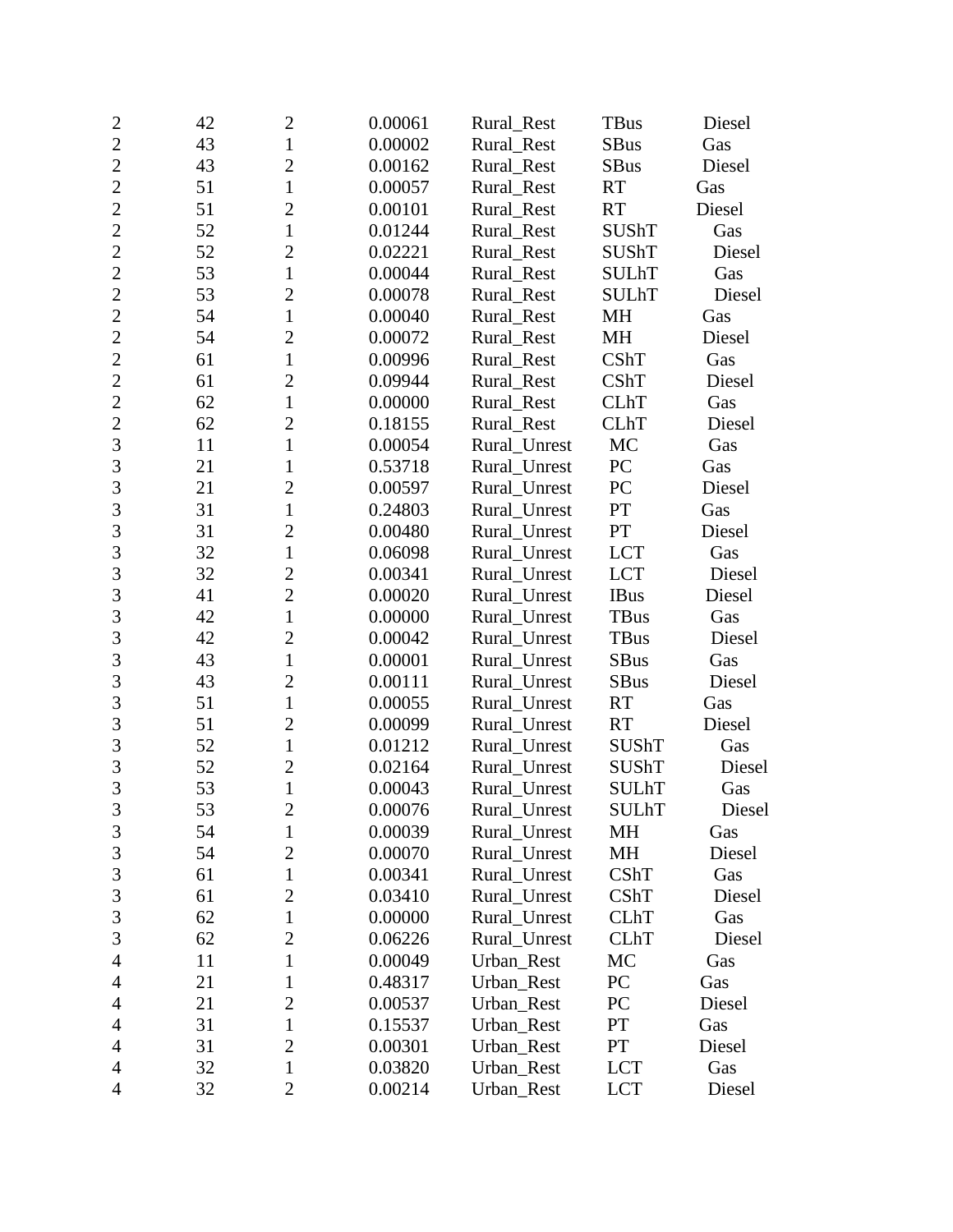| $\overline{4}$ | 41 | $\mathbf{2}$   | 0.00053 | Urban_Rest   | <b>IBus</b>  | Diesel |
|----------------|----|----------------|---------|--------------|--------------|--------|
| 4              | 42 | $\mathbf{1}$   | 0.00000 | Urban_Rest   | TBus         | Gas    |
| $\overline{4}$ | 42 | $\overline{c}$ | 0.00110 | Urban_Rest   | <b>TBus</b>  | Diesel |
| $\overline{4}$ | 43 | $\mathbf{1}$   | 0.00003 | Urban_Rest   | <b>SBus</b>  | Gas    |
| $\overline{4}$ | 43 | $\overline{c}$ | 0.00291 | Urban_Rest   | SBus         | Diesel |
| $\overline{4}$ | 51 | $\mathbf{1}$   | 0.00046 | Urban Rest   | <b>RT</b>    | Gas    |
| $\overline{4}$ | 51 | $\overline{c}$ | 0.00082 | Urban_Rest   | <b>RT</b>    | Diesel |
| $\overline{4}$ | 52 | $\mathbf{1}$   | 0.01011 | Urban_Rest   | <b>SUShT</b> | Gas    |
| 4              | 52 | $\overline{2}$ | 0.01805 | Urban_Rest   | SUShT        | Diesel |
| $\overline{4}$ | 53 | $\mathbf{1}$   | 0.00036 | Urban_Rest   | <b>SULhT</b> | Gas    |
| $\overline{4}$ | 53 | $\overline{2}$ | 0.00064 | Urban_Rest   | <b>SULhT</b> | Diesel |
| 4              | 54 | $\mathbf{1}$   | 0.00033 | Urban_Rest   | MH           | Gas    |
| $\overline{4}$ | 54 | $\overline{c}$ | 0.00058 | Urban_Rest   | MH           | Diesel |
| $\overline{4}$ | 61 | $\mathbf{1}$   | 0.00945 | Urban_Rest   | CShT         | Gas    |
| $\overline{4}$ | 61 | $\overline{2}$ | 0.09445 | Urban_Rest   | <b>CShT</b>  | Diesel |
| $\overline{4}$ | 62 | $\mathbf{1}$   | 0.00000 | Urban_Rest   | <b>CLhT</b>  | Gas    |
| $\overline{4}$ | 62 | $\overline{c}$ | 0.17243 | Urban_Rest   | <b>CLhT</b>  | Diesel |
| 5              | 11 | $\mathbf{1}$   | 0.00069 | Urban_Unrest | MC           | Gas    |
| 5              | 21 | $\mathbf{1}$   | 0.68002 | Urban_Unrest | PC           | Gas    |
| 5              | 21 | $\overline{c}$ | 0.00756 | Urban_Unrest | PC           | Diesel |
| 5              | 31 | $\mathbf{1}$   | 0.21550 | Urban Unrest | PT           | Gas    |
| 5              | 31 | $\overline{2}$ | 0.00417 | Urban_Unrest | PT           | Diesel |
| 5              | 32 | $\mathbf{1}$   | 0.05299 | Urban_Unrest | <b>LCT</b>   | Gas    |
| 5              | 32 | $\overline{c}$ | 0.00297 | Urban_Unrest | <b>LCT</b>   | Diesel |
| 5              | 41 | $\overline{2}$ | 0.00045 | Urban_Unrest | <b>IBus</b>  | Diesel |
| 5              | 42 | $\mathbf{1}$   | 0.00000 | Urban_Unrest | <b>TBus</b>  | Gas    |
| 5              | 42 | $\overline{c}$ | 0.00092 | Urban_Unrest | <b>TBus</b>  | Diesel |
| 5              | 43 | $\mathbf{1}$   | 0.00002 | Urban_Unrest | <b>SBus</b>  | Gas    |
| 5              | 43 | $\overline{c}$ | 0.00245 | Urban_Unrest | <b>SBus</b>  | Diesel |
| 5              | 51 | $\mathbf{1}$   | 0.00030 | Urban_Unrest | RT           | Gas    |
| 5              | 51 | $\overline{c}$ | 0.00054 | Urban_Unrest | RT           | Diesel |
| 5              | 52 | $\mathbf{1}$   | 0.00668 | Urban Unrest | <b>SUShT</b> | Gas    |
| $\mathfrak s$  | 52 | $\overline{c}$ | 0.01192 | Urban_Unrest | SUShT        | Diesel |
| 5              | 53 | $\mathbf{1}$   | 0.00024 | Urban_Unrest | <b>SULhT</b> | Gas    |
| 5              | 53 | $\overline{c}$ | 0.00042 | Urban_Unrest | <b>SULhT</b> | Diesel |
| 5              | 54 | $\mathbf{1}$   | 0.00022 | Urban_Unrest | MH           | Gas    |
| $\mathfrak s$  | 54 | $\overline{c}$ | 0.00038 | Urban_Unrest | MH           | Diesel |
| $\mathfrak s$  | 61 | $\mathbf{1}$   | 0.00040 | Urban Unrest | CShT         | Gas    |
| 5              | 61 | $\overline{2}$ | 0.00395 | Urban_Unrest | CShT         | Diesel |
| 5              | 62 | $\mathbf{1}$   | 0.00000 | Urban_Unrest | <b>CLhT</b>  | Gas    |
| 5              | 62 | $\overline{2}$ | 0.00721 | Urban_Unrest | <b>CLhT</b>  | Diesel |

# **2040 VMTmix Houston District AM Period**

| <b>VMX RDcode</b> |                           | MOVES STcode MOVES FTcode VMTmix | <b>VMX RDdesc</b> |
|-------------------|---------------------------|----------------------------------|-------------------|
|                   | MOVES STdesc MOVES FTdesc |                                  |                   |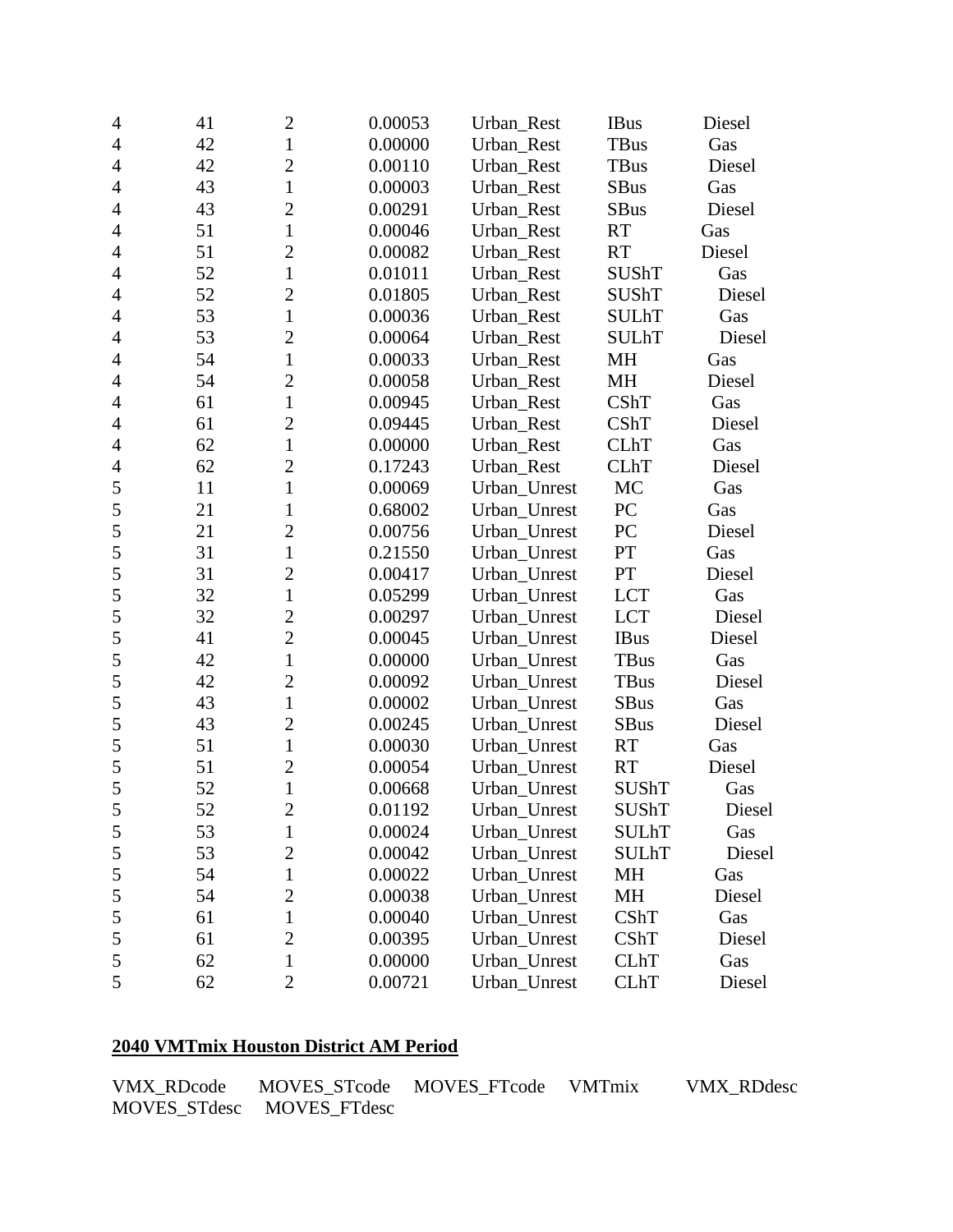| $\overline{c}$ | 11 | 1              | 0.00072 | Rural Rest   | MC           | Gas    |
|----------------|----|----------------|---------|--------------|--------------|--------|
| $\overline{2}$ | 21 | $\mathbf{1}$   | 0.70776 | Rural_Rest   | PC           | Gas    |
| $\overline{2}$ | 21 | $\overline{c}$ | 0.00860 | Rural_Rest   | PC           | Diesel |
| $\overline{2}$ | 31 | $\mathbf{1}$   | 0.18205 | Rural_Rest   | PT           | Gas    |
| $\overline{2}$ | 31 | $\overline{2}$ | 0.00372 | Rural_Rest   | PT           | Diesel |
| $\overline{2}$ | 32 | $\mathbf{1}$   | 0.04481 | Rural_Rest   | <b>LCT</b>   | Gas    |
| $\overline{2}$ | 32 | $\mathbf{2}$   | 0.00251 | Rural_Rest   | <b>LCT</b>   | Diesel |
| $\overline{2}$ | 41 | $\overline{2}$ | 0.00058 | Rural_Rest   | <b>IBus</b>  | Diesel |
| $\overline{2}$ | 42 | $\mathbf{1}$   | 0.00000 | Rural Rest   | TBus         | Gas    |
| $\overline{2}$ | 42 | $\overline{2}$ | 0.00123 | Rural_Rest   | <b>TBus</b>  | Diesel |
| $\overline{2}$ | 43 | $\mathbf{1}$   | 0.00003 | Rural_Rest   | <b>SBus</b>  | Gas    |
| $\overline{2}$ | 43 | $\overline{2}$ | 0.00318 | Rural_Rest   | <b>SBus</b>  | Diesel |
| $\overline{2}$ | 51 | $\mathbf{1}$   | 0.00037 | Rural_Rest   | <b>RT</b>    | Gas    |
| $\overline{2}$ | 51 | $\overline{2}$ | 0.00036 | Rural_Rest   | <b>RT</b>    | Diesel |
| $\overline{2}$ | 52 | $\mathbf{1}$   | 0.00742 | Rural Rest   | <b>SUShT</b> | Gas    |
| $\overline{2}$ | 52 | $\overline{2}$ | 0.00704 | Rural_Rest   | <b>SUShT</b> | Diesel |
| $\overline{c}$ | 53 | $\mathbf{1}$   | 0.00110 | Rural_Rest   | <b>SULhT</b> | Gas    |
| $\overline{2}$ | 53 | $\overline{c}$ | 0.00104 | Rural_Rest   | <b>SULhT</b> | Diesel |
| $\overline{2}$ | 54 | $\mathbf{1}$   | 0.00026 | Rural_Rest   | MH           | Gas    |
| $\overline{c}$ | 54 | $\overline{2}$ | 0.00024 | Rural_Rest   | MH           | Diesel |
| $\overline{2}$ | 61 | $\mathbf{1}$   | 0.00134 | Rural_Rest   | CShT         | Gas    |
| $\overline{c}$ | 61 | $\overline{2}$ | 0.01536 | Rural_Rest   | CShT         | Diesel |
| $\overline{2}$ | 62 | $\mathbf{1}$   | 0.00000 | Rural_Rest   | <b>CLhT</b>  | Gas    |
| $\overline{c}$ | 62 | $\overline{c}$ | 0.01028 | Rural_Rest   | <b>CLhT</b>  | Diesel |
| $\overline{3}$ | 11 | $\mathbf{1}$   | 0.00065 | Rural_Unrest | MC           | Gas    |
| 3              | 21 | $\mathbf{1}$   | 0.63940 | Rural_Unrest | PC           | Gas    |
| 3              | 21 | $\mathfrak{2}$ | 0.00777 | Rural_Unrest | PC           | Diesel |
| $\overline{3}$ | 31 | $\mathbf{1}$   | 0.20753 | Rural_Unrest | PT           | Gas    |
| 3              | 31 | $\overline{2}$ | 0.00424 | Rural_Unrest | PT           | Diesel |
| 3              | 32 | $\mathbf{1}$   | 0.05108 | Rural_Unrest | <b>LCT</b>   | Gas    |
| 3              | 32 | $\overline{c}$ | 0.00286 | Rural_Unrest | <b>LCT</b>   | Diesel |
| $\overline{3}$ | 41 | $\overline{2}$ | 0.00045 | Rural_Unrest | <b>IBus</b>  | Diesel |
| 3              | 42 | $\mathbf{1}$   | 0.00000 | Rural_Unrest | TBus         | Gas    |
| $\mathfrak{Z}$ | 42 | $\overline{2}$ | 0.00096 | Rural_Unrest | <b>TBus</b>  | Diesel |
| 3              | 43 | $\mathbf{1}$   | 0.00002 | Rural_Unrest | <b>SBus</b>  | Gas    |
| 3              | 43 | $\overline{c}$ | 0.00247 | Rural_Unrest | <b>SBus</b>  | Diesel |
| $\mathfrak{Z}$ | 51 | 1              | 0.00077 | Rural_Unrest | <b>RT</b>    | Gas    |
| $\mathfrak{Z}$ | 51 | $\overline{2}$ | 0.00073 | Rural Unrest | <b>RT</b>    | Diesel |
| $\mathfrak{Z}$ | 52 | 1              | 0.01520 | Rural_Unrest | <b>SUShT</b> | Gas    |
| 3              | 52 | $\overline{2}$ | 0.01442 | Rural_Unrest | SUShT        | Diesel |
| $\mathfrak{Z}$ | 53 | $\mathbf{1}$   | 0.00225 | Rural_Unrest | <b>SULhT</b> | Gas    |
| 3              | 53 | $\mathbf{2}$   | 0.00214 | Rural_Unrest | <b>SULhT</b> | Diesel |
| $\mathfrak{Z}$ | 54 | $\mathbf{1}$   | 0.00052 | Rural_Unrest | MH           | Gas    |
| $\mathfrak{Z}$ | 54 | $\mathbf{2}$   | 0.00050 | Rural_Unrest | MH           | Diesel |
| 3              | 61 | $\mathbf{1}$   | 0.00228 | Rural_Unrest | CShT         | Gas    |
| 3              | 61 | $\overline{2}$ | 0.02622 | Rural_Unrest | CShT         | Diesel |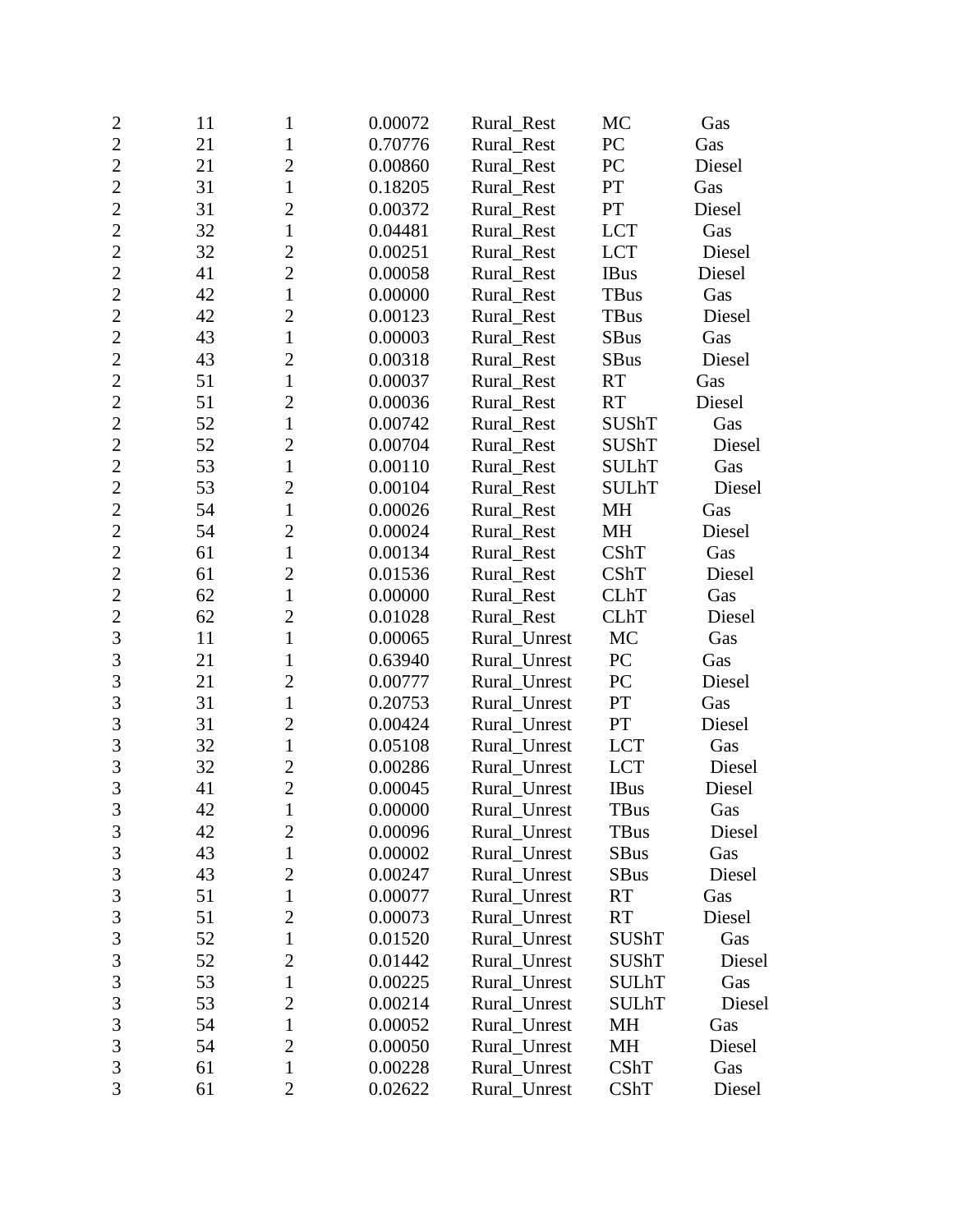| 3              | 62 | $\mathbf{1}$   | 0.00000 | Rural Unrest | <b>CLhT</b>  | Gas    |
|----------------|----|----------------|---------|--------------|--------------|--------|
| $\overline{3}$ | 62 | $\overline{2}$ | 0.01754 | Rural_Unrest | <b>CLhT</b>  | Diesel |
| $\overline{4}$ | 11 | $\mathbf{1}$   | 0.00071 | Urban_Rest   | MC           | Gas    |
| $\overline{4}$ | 21 | $\mathbf{1}$   | 0.69837 | Urban_Rest   | PC           | Gas    |
| $\overline{4}$ | 21 | $\overline{2}$ | 0.00848 | Urban_Rest   | PC           | Diesel |
| $\overline{4}$ | 31 | $\mathbf{1}$   | 0.18253 | Urban_Rest   | PT           | Gas    |
| $\overline{4}$ | 31 | $\overline{2}$ | 0.00373 | Urban_Rest   | PT           | Diesel |
| $\overline{4}$ | 32 | $\mathbf{1}$   | 0.04493 | Urban_Rest   | <b>LCT</b>   | Gas    |
| 4              | 32 | $\overline{c}$ | 0.00251 | Urban_Rest   | <b>LCT</b>   | Diesel |
| $\overline{4}$ | 41 | $\overline{2}$ | 0.00044 | Urban_Rest   | <b>IBus</b>  | Diesel |
| $\overline{4}$ | 42 | $\mathbf{1}$   | 0.00000 | Urban_Rest   | <b>TBus</b>  | Gas    |
| $\overline{4}$ | 42 | $\overline{2}$ | 0.00094 | Urban_Rest   | <b>TBus</b>  | Diesel |
| $\overline{4}$ | 43 | $\mathbf{1}$   | 0.00002 | Urban_Rest   | <b>SBus</b>  | Gas    |
| $\overline{4}$ | 43 | $\overline{2}$ | 0.00242 | Urban_Rest   | <b>SBus</b>  | Diesel |
| 4              | 51 | $\mathbf{1}$   | 0.00056 | Urban_Rest   | <b>RT</b>    | Gas    |
| $\overline{4}$ | 51 | $\overline{2}$ | 0.00053 | Urban Rest   | RT           | Diesel |
| $\overline{4}$ | 52 | $\mathbf{1}$   | 0.01099 | Urban_Rest   | SUShT        | Gas    |
| $\overline{4}$ | 52 | $\overline{2}$ | 0.01043 | Urban Rest   | <b>SUShT</b> | Diesel |
| $\overline{4}$ | 53 | $\mathbf{1}$   | 0.00163 | Urban Rest   | <b>SULhT</b> | Gas    |
| $\overline{4}$ | 53 | $\overline{2}$ | 0.00154 | Urban_Rest   | <b>SULhT</b> | Diesel |
| $\overline{4}$ | 54 | $\mathbf{1}$   | 0.00038 | Urban_Rest   | <b>MH</b>    | Gas    |
| $\overline{4}$ | 54 | $\overline{2}$ | 0.00036 | Urban_Rest   | <b>MH</b>    | Diesel |
| $\overline{4}$ | 61 | $\mathbf{1}$   | 0.00141 | Urban_Rest   | <b>CShT</b>  | Gas    |
| $\overline{4}$ | 61 | $\overline{c}$ | 0.01623 | Urban_Rest   | CShT         | Diesel |
| $\overline{4}$ | 62 | $\mathbf{1}$   | 0.00000 | Urban_Rest   | <b>CLhT</b>  | Gas    |
| $\overline{4}$ | 62 | $\overline{2}$ | 0.01086 | Urban_Rest   | <b>CLhT</b>  | Diesel |
| 5              | 11 | $\mathbf{1}$   | 0.00073 | Urban_Unrest | MC           | Gas    |
| 5              | 21 | $\mathbf{1}$   | 0.72046 | Urban_Unrest | PC           | Gas    |
| 5              | 21 | $\overline{2}$ | 0.00875 | Urban_Unrest | PC           | Diesel |
| 5              | 31 | $\mathbf{1}$   | 0.17731 | Urban_Unrest | PT           | Gas    |
| 5              | 31 | $\overline{2}$ | 0.00362 | Urban_Unrest | PT           | Diesel |
| 5              | 32 | $\mathbf{1}$   | 0.04364 | Urban_Unrest | <b>LCT</b>   | Gas    |
| 5              | 32 | $\overline{c}$ | 0.00244 | Urban_Unrest | <b>LCT</b>   | Diesel |
| 5              | 41 | $\overline{2}$ | 0.00045 | Urban_Unrest | <b>IBus</b>  | Diesel |
| 5              | 42 | $\mathbf{1}$   | 0.00000 | Urban_Unrest | TBus         | Gas    |
| 5              | 42 | $\overline{c}$ | 0.00095 | Urban_Unrest | TBus         | Diesel |
| 5              | 43 | $\mathbf{1}$   | 0.00002 | Urban_Unrest | <b>SBus</b>  | Gas    |
| 5              | 43 | $\overline{2}$ | 0.00246 | Urban_Unrest | <b>SBus</b>  | Diesel |
| 5              | 51 | $\mathbf 1$    | 0.00045 | Urban_Unrest | <b>RT</b>    | Gas    |
| 5              | 51 | $\overline{2}$ | 0.00043 | Urban_Unrest | <b>RT</b>    | Diesel |
| 5              | 52 | $\mathbf 1$    | 0.00899 | Urban_Unrest | SUShT        | Gas    |
| 5              | 52 | $\overline{2}$ | 0.00853 | Urban Unrest | <b>SUShT</b> | Diesel |
| 5              | 53 | $\mathbf 1$    | 0.00133 | Urban_Unrest | <b>SULhT</b> | Gas    |
| 5              | 53 | $\mathbf{2}$   | 0.00126 | Urban_Unrest | <b>SULhT</b> | Diesel |
| 5              | 54 | $\mathbf 1$    | 0.00031 | Urban_Unrest | MH           | Gas    |
| 5              | 54 | $\mathbf{2}$   | 0.00029 | Urban_Unrest | MH           | Diesel |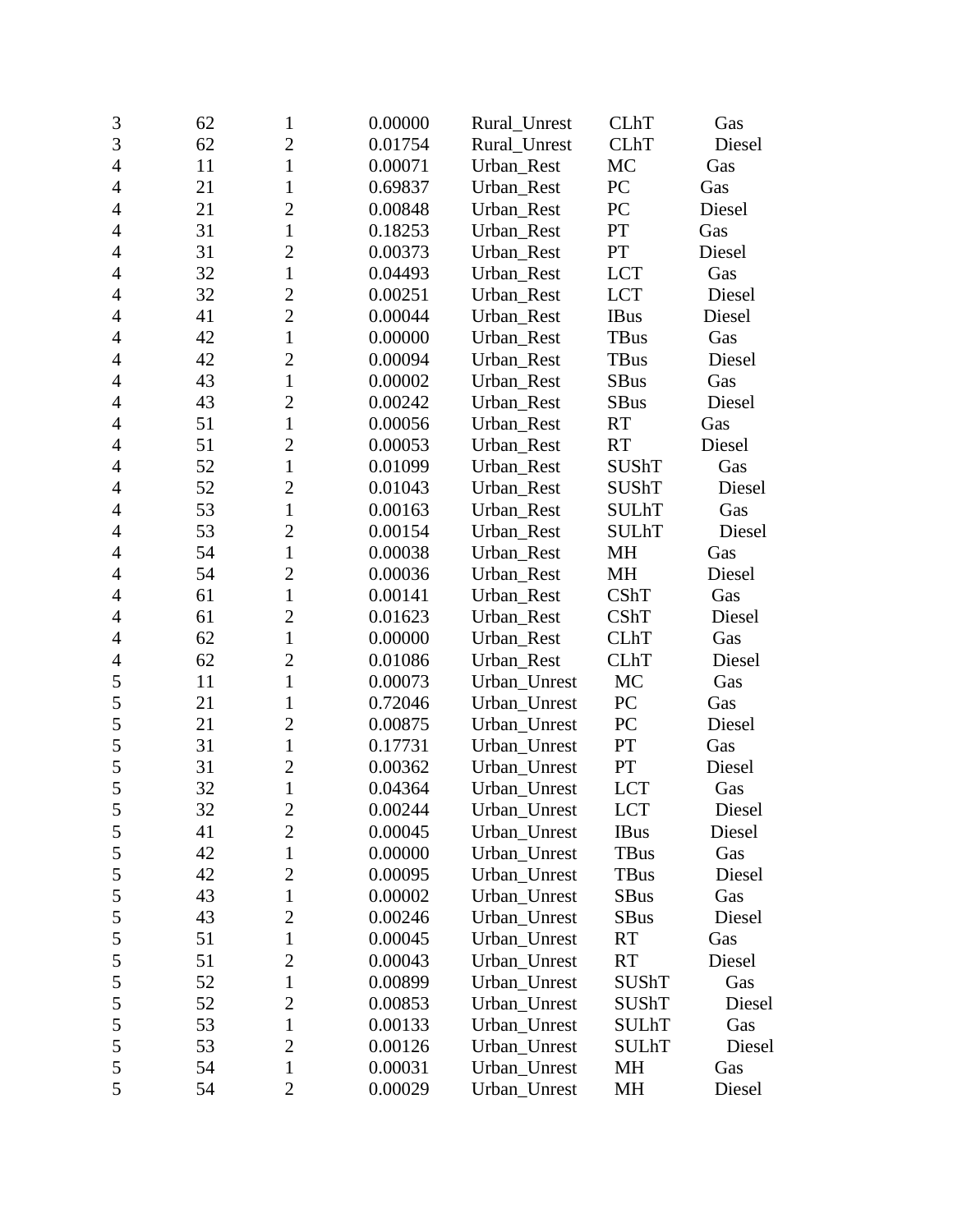| 6 I | 0.00087 | Urban Unrest | <b>CShT</b> | Gas    |
|-----|---------|--------------|-------------|--------|
| 61  | 0.01001 | Urban Unrest | <b>CShT</b> | Diesel |
| 62  | 0.00000 | Urban Unrest | -CLhT       | Gas    |
| 62  | 0.00670 | Urban Unrest | -CLhT       | Diesel |

#### **2040 VMTmix Houston District MD Period**

|                | VMX_RDcode   | MOVES_STcode        |         | MOVES_FTcode | <b>VMTmix</b> | VMX_RDdesc |
|----------------|--------------|---------------------|---------|--------------|---------------|------------|
|                | MOVES_STdesc | <b>MOVES FTdesc</b> |         |              |               |            |
| $\overline{2}$ | 11           | 1                   | 0.00053 | Rural_Rest   | MC            | Gas        |
| $\overline{c}$ | 21           | $\mathbf{1}$        | 0.52513 | Rural_Rest   | PC            | Gas        |
| $\overline{2}$ | 21           | $\overline{2}$      | 0.00638 | Rural_Rest   | PC            | Diesel     |
| $\overline{2}$ | 31           | $\mathbf{1}$        | 0.15494 | Rural_Rest   | ${\cal PT}$   | Gas        |
| $\overline{2}$ | 31           | $\overline{2}$      | 0.00316 | Rural_Rest   | PT            | Diesel     |
| $\overline{2}$ | 32           | $\mathbf{1}$        | 0.03814 | Rural_Rest   | <b>LCT</b>    | Gas        |
| $\overline{c}$ | 32           | $\overline{2}$      | 0.00213 | Rural_Rest   | <b>LCT</b>    | Diesel     |
| $\overline{2}$ | 41           | $\overline{2}$      | 0.00018 | Rural_Rest   | <b>IBus</b>   | Diesel     |
| $\overline{2}$ | 42           | $\mathbf{1}$        | 0.00000 | Rural_Rest   | <b>TBus</b>   | Gas        |
| $\overline{2}$ | 42           | $\overline{2}$      | 0.00037 | Rural_Rest   | TBus          | Diesel     |
| $\overline{2}$ | 43           | $\mathbf{1}$        | 0.00001 | Rural_Rest   | <b>SBus</b>   | Gas        |
| $\overline{c}$ | 43           | $\overline{2}$      | 0.00096 | Rural_Rest   | SBus          | Diesel     |
| $\overline{2}$ | 51           | $\mathbf{1}$        | 0.00107 | Rural_Rest   | <b>RT</b>     | Gas        |
| $\overline{2}$ | 51           | $\overline{2}$      | 0.00101 | Rural_Rest   | <b>RT</b>     | Diesel     |
| $\overline{2}$ | 52           | $\mathbf{1}$        | 0.02110 | Rural_Rest   | <b>SUShT</b>  | Gas        |
| $\overline{2}$ | 52           | $\overline{2}$      | 0.02003 | Rural_Rest   | <b>SUShT</b>  | Diesel     |
| $\overline{c}$ | 53           | $\mathbf{1}$        | 0.00312 | Rural_Rest   | <b>SULhT</b>  | Gas        |
| $\overline{2}$ | 53           | $\overline{2}$      | 0.00297 | Rural Rest   | <b>SULhT</b>  | Diesel     |
| $\overline{2}$ | 54           | $\mathbf{1}$        | 0.00073 | Rural_Rest   | MH            | Gas        |
| $\overline{2}$ | 54           | $\overline{2}$      | 0.00069 | Rural_Rest   | MH            | Diesel     |
| $\overline{2}$ | 61           | $\mathbf{1}$        | 0.01076 | Rural_Rest   | CShT          | Gas        |
| $\overline{c}$ | 61           | $\overline{2}$      | 0.12378 | Rural_Rest   | CShT          | Diesel     |
| $\overline{2}$ | 62           | $\mathbf{1}$        | 0.00000 | Rural_Rest   | <b>CLhT</b>   | Gas        |
| $\overline{2}$ | 62           | $\overline{2}$      | 0.08281 | Rural_Rest   | <b>CLhT</b>   | Diesel     |
| 3              | 11           | $\mathbf{1}$        | 0.00058 | Rural_Unrest | MC            | Gas        |
| $\overline{3}$ | 21           | $\mathbf{1}$        | 0.56939 | Rural_Unrest | PC            | Gas        |
| 3              | 21           | $\overline{2}$      | 0.00692 | Rural_Unrest | PC            | Diesel     |
| 3              | 31           | $\mathbf{1}$        | 0.22630 | Rural_Unrest | PT            | Gas        |
| 3              | 31           | $\overline{2}$      | 0.00462 | Rural_Unrest | <b>PT</b>     | Diesel     |
| $\overline{3}$ | 32           | $\mathbf{1}$        | 0.05570 | Rural_Unrest | <b>LCT</b>    | Gas        |
| 3              | 32           | $\overline{c}$      | 0.00312 | Rural_Unrest | <b>LCT</b>    | Diesel     |
| $\mathfrak{Z}$ | 41           | $\mathbf{2}$        | 0.00030 | Rural_Unrest | <b>IBus</b>   | Diesel     |
| 3              | 42           | $\mathbf{1}$        | 0.00000 | Rural_Unrest | TBus          | Gas        |
| 3              | 42           | $\overline{2}$      | 0.00062 | Rural Unrest | TBus          | Diesel     |
| 3              | 43           | $\mathbf{1}$        | 0.00002 | Rural_Unrest | SBus          | Gas        |
| 3              | 43           | $\overline{2}$      | 0.00161 | Rural_Unrest | SBus          | Diesel     |
| 3              | 51           | 1                   | 0.00111 | Rural_Unrest | RT            | Gas        |
| 3              | 51           | $\overline{2}$      | 0.00105 | Rural_Unrest | <b>RT</b>     | Diesel     |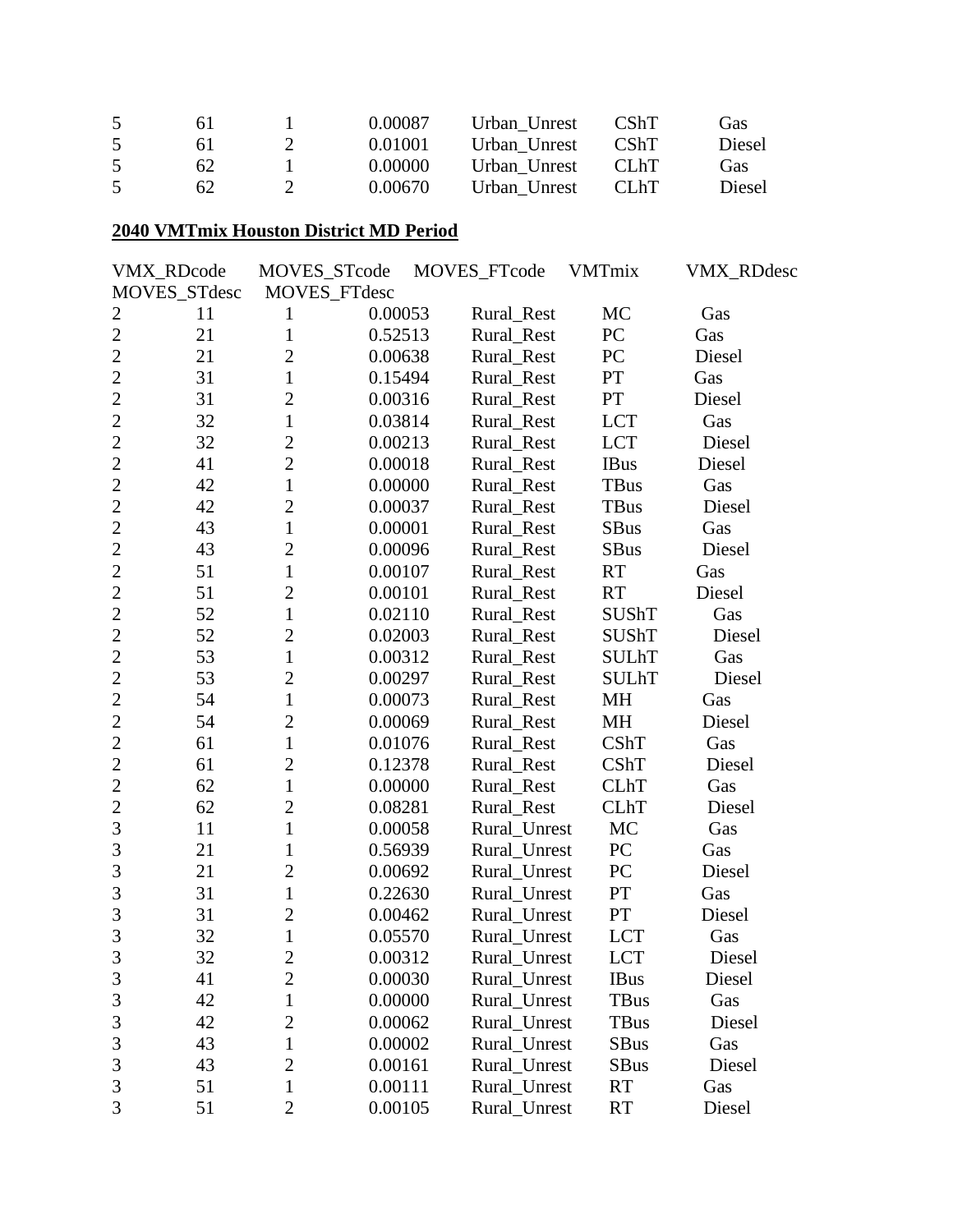| $\mathfrak{Z}$ | 52 | $\mathbf{1}$   | 0.02188 | Rural_Unrest | <b>SUShT</b> | Gas    |
|----------------|----|----------------|---------|--------------|--------------|--------|
| $\overline{3}$ | 52 | $\overline{2}$ | 0.02077 | Rural_Unrest | <b>SUShT</b> | Diesel |
| 3              | 53 | $\mathbf{1}$   | 0.00324 | Rural_Unrest | <b>SULhT</b> | Gas    |
| 3              | 53 | $\overline{2}$ | 0.00308 | Rural_Unrest | <b>SULhT</b> | Diesel |
| 3              | 54 | $\mathbf{1}$   | 0.00076 | Rural_Unrest | MH           | Gas    |
| 3              | 54 | $\overline{c}$ | 0.00072 | Rural Unrest | MH           | Diesel |
| 3              | 61 | $\mathbf{1}$   | 0.00387 | Rural_Unrest | <b>CShT</b>  | Gas    |
| 3              | 61 | $\overline{2}$ | 0.04454 | Rural_Unrest | CShT         | Diesel |
| 3              | 62 | 1              | 0.00000 | Rural Unrest | <b>CLhT</b>  | Gas    |
| 3              | 62 | $\overline{2}$ | 0.02980 | Rural_Unrest | <b>CLhT</b>  | Diesel |
| $\overline{4}$ | 11 | $\mathbf{1}$   | 0.00066 | Urban_Rest   | MC           | Gas    |
| $\overline{4}$ | 21 | 1              | 0.65461 | Urban_Rest   | PC           | Gas    |
| $\overline{4}$ | 21 | $\overline{2}$ | 0.00795 | Urban_Rest   | PC           | Diesel |
| $\overline{4}$ | 31 | $\mathbf{1}$   | 0.19133 | Urban_Rest   | PT           | Gas    |
| 4              | 31 | $\overline{2}$ | 0.00390 | Urban_Rest   | PT           | Diesel |
| $\overline{4}$ | 32 | 1              | 0.04709 | Urban_Rest   | <b>LCT</b>   | Gas    |
| $\overline{4}$ | 32 | $\overline{2}$ | 0.00264 | Urban_Rest   | <b>LCT</b>   | Diesel |
| $\overline{4}$ | 41 | $\overline{2}$ | 0.00028 | Urban_Rest   | <b>IBus</b>  | Diesel |
| 4              | 42 | $\mathbf{1}$   | 0.00000 | Urban_Rest   | TBus         | Gas    |
| $\overline{4}$ | 42 | $\overline{2}$ | 0.00059 | Urban_Rest   | <b>TBus</b>  | Diesel |
| $\overline{4}$ | 43 | $\mathbf{1}$   | 0.00002 | Urban_Rest   | <b>SBus</b>  | Gas    |
| $\overline{4}$ | 43 | $\overline{2}$ | 0.00152 | Urban_Rest   | <b>SBus</b>  | Diesel |
| $\overline{4}$ | 51 | $\mathbf{1}$   | 0.00085 | Urban_Rest   | <b>RT</b>    | Gas    |
| $\overline{4}$ | 51 | $\overline{2}$ | 0.00081 | Urban_Rest   | <b>RT</b>    | Diesel |
| 4              | 52 | $\mathbf{1}$   | 0.01687 | Urban_Rest   | <b>SUShT</b> | Gas    |
| $\overline{4}$ | 52 | $\overline{c}$ | 0.01601 | Urban_Rest   | <b>SUShT</b> | Diesel |
| $\overline{4}$ | 53 | $\mathbf{1}$   | 0.00250 | Urban_Rest   | <b>SULhT</b> | Gas    |
| $\overline{4}$ | 53 | $\overline{2}$ | 0.00237 | Urban_Rest   | <b>SULhT</b> | Diesel |
| 4              | 54 | $\mathbf{1}$   | 0.00058 | Urban_Rest   | MH           | Gas    |
| $\overline{4}$ | 54 | $\overline{2}$ | 0.00055 | Urban_Rest   | MH           | Diesel |
| $\overline{4}$ | 61 | $\mathbf{1}$   | 0.00242 | Urban_Rest   | CShT         | Gas    |
| $\overline{4}$ | 61 | $\overline{2}$ | 0.02783 | Urban Rest   | <b>CShT</b>  | Diesel |
| 4              | 62 | $\mathbf{1}$   | 0.00000 | Urban_Rest   | <b>CLhT</b>  | Gas    |
| 4              | 62 | $\overline{2}$ | 0.01862 | Urban_Rest   | <b>CLhT</b>  | Diesel |
| 5              | 11 | $\mathbf{1}$   | 0.00068 | Urban_Unrest | MC           | Gas    |
| 5              | 21 | 1              | 0.67575 | Urban_Unrest | PC           | Gas    |
| 5              | 21 | $\overline{2}$ | 0.00821 | Urban_Unrest | PC           | Diesel |
| 5              | 31 | $\mathbf{1}$   | 0.19045 | Urban_Unrest | PT           | Gas    |
| 5              | 31 | $\overline{c}$ | 0.00389 | Urban_Unrest | PT           | Diesel |
| 5              | 32 | $\mathbf{1}$   | 0.04687 | Urban_Unrest | <b>LCT</b>   | Gas    |
| 5              | 32 | $\overline{c}$ | 0.00262 | Urban Unrest | <b>LCT</b>   | Diesel |
| 5              | 41 | $\overline{2}$ | 0.00031 | Urban_Unrest | <b>IBus</b>  | Diesel |
| 5              | 42 | $\mathbf{1}$   | 0.00000 | Urban_Unrest | TBus         | Gas    |
| 5              | 42 | $\overline{2}$ | 0.00065 | Urban_Unrest | TBus         | Diesel |
| 5              | 43 | $\mathbf{1}$   | 0.00002 | Urban_Unrest | <b>SBus</b>  | Gas    |
| 5              | 43 | $\mathbf{2}$   | 0.00167 | Urban_Unrest | SBus         | Diesel |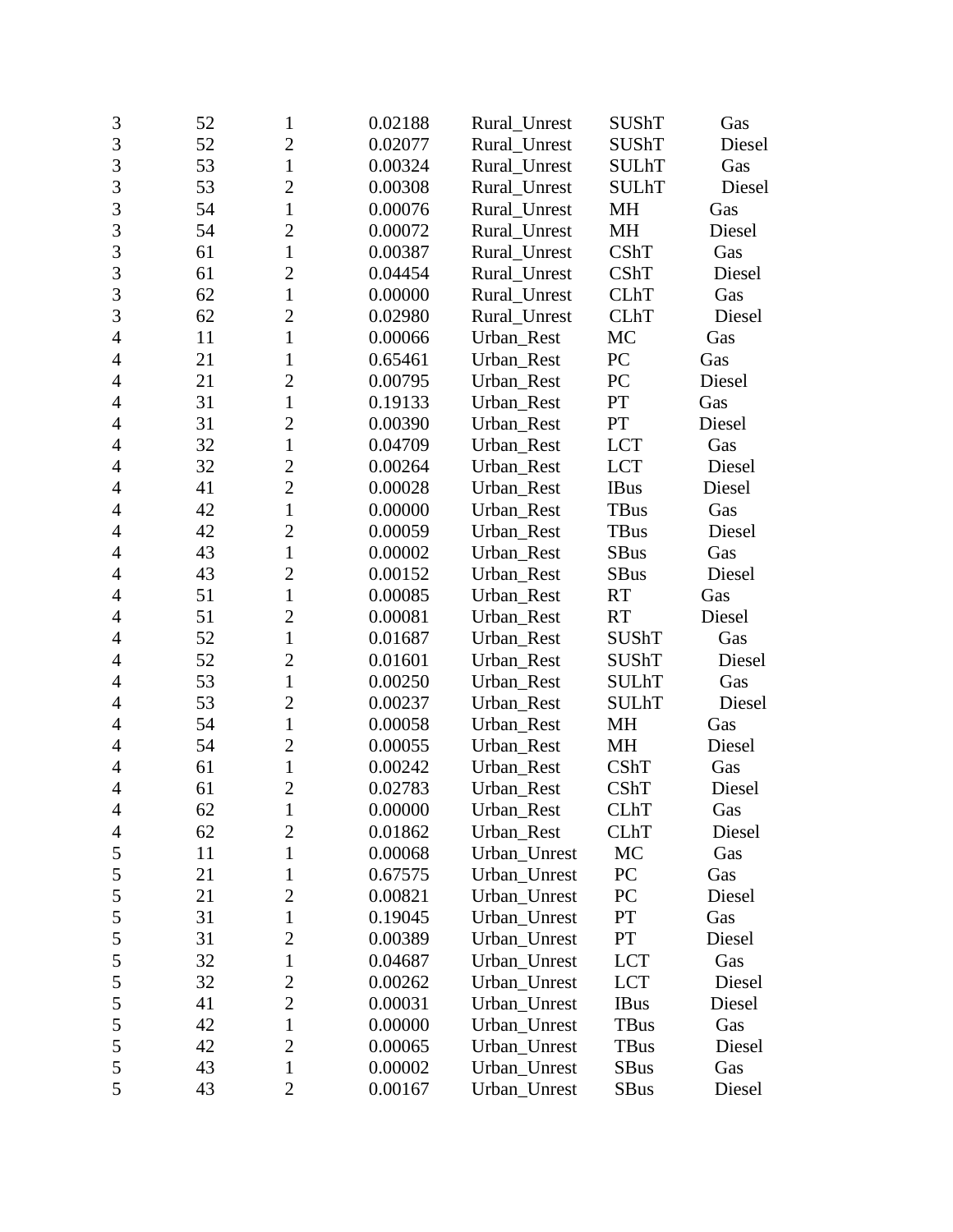| 5  | 51 |   | 0.00074 | Urban_Unrest | <b>RT</b>    | Gas    |
|----|----|---|---------|--------------|--------------|--------|
| 5  | 51 | 2 | 0.00070 | Urban_Unrest | <b>RT</b>    | Diesel |
| 5  | 52 |   | 0.01467 | Urban_Unrest | <b>SUShT</b> | Gas    |
| 5  | 52 | 2 | 0.01392 | Urban_Unrest | <b>SUShT</b> | Diesel |
| 5  | 53 |   | 0.00217 | Urban_Unrest | <b>SULhT</b> | Gas    |
| 5  | 53 | 2 | 0.00206 | Urban_Unrest | <b>SULhT</b> | Diesel |
| .5 | 54 |   | 0.00051 | Urban Unrest | <b>MH</b>    | Gas    |
| 5  | 54 | 2 | 0.00048 | Urban_Unrest | МH           | Diesel |
| 5  | 61 |   | 0.00167 | Urban Unrest | CShT         | Gas    |
| 5  | 61 | 2 | 0.01915 | Urban_Unrest | CShT         | Diesel |
| 5  | 62 |   | 0.00000 | Urban_Unrest | <b>CLhT</b>  | Gas    |
| .5 | 62 | 2 | 0.01281 | Urban Unrest | <b>CLhT</b>  | Diesel |

#### **2040 VMTmix Houston District PM Period**

|                | VMX_RDcode   | MOVES_STcode   |              | MOVES_FTcode | <b>VMTmix</b> | VMX_RDdesc |
|----------------|--------------|----------------|--------------|--------------|---------------|------------|
|                | MOVES_STdesc |                | MOVES_FTdesc |              |               |            |
| $\overline{c}$ | 11           | 1              | 0.00069      | Rural_Rest   | MC            | Gas        |
| $\overline{2}$ | 21           | $\mathbf{1}$   | 0.67681      | Rural_Rest   | PC            | Gas        |
| $\overline{2}$ | 21           | $\overline{2}$ | 0.00822      | Rural Rest   | PC            | Diesel     |
| $\overline{2}$ | 31           | $\mathbf{1}$   | 0.16571      | Rural_Rest   | PT            | Gas        |
| $\overline{2}$ | 31           | $\overline{2}$ | 0.00338      | Rural_Rest   | PT            | Diesel     |
| $\overline{2}$ | 32           | $\mathbf{1}$   | 0.04078      | Rural_Rest   | <b>LCT</b>    | Gas        |
| $\overline{c}$ | 32           | $\overline{2}$ | 0.00228      | Rural_Rest   | <b>LCT</b>    | Diesel     |
| $\overline{2}$ | 41           | $\overline{2}$ | 0.00003      | Rural_Rest   | <b>IBus</b>   | Diesel     |
| $\overline{2}$ | 42           | $\overline{1}$ | 0.00000      | Rural_Rest   | <b>TBus</b>   | Gas        |
| $\overline{2}$ | 42           | $\overline{2}$ | 0.00005      | Rural_Rest   | <b>TBus</b>   | Diesel     |
| $\overline{2}$ | 43           | $\mathbf{1}$   | 0.00000      | Rural_Rest   | <b>SBus</b>   | Gas        |
| $\overline{2}$ | 43           | $\overline{2}$ | 0.00014      | Rural_Rest   | <b>SBus</b>   | Diesel     |
| $\overline{2}$ | 51           | $\mathbf{1}$   | 0.00044      | Rural_Rest   | <b>RT</b>     | Gas        |
| $\overline{2}$ | 51           | $\overline{2}$ | 0.00042      | Rural_Rest   | <b>RT</b>     | Diesel     |
| $\overline{2}$ | 52           | $\mathbf{1}$   | 0.00880      | Rural_Rest   | <b>SUShT</b>  | Gas        |
| $\overline{2}$ | 52           | $\overline{2}$ | 0.00835      | Rural_Rest   | <b>SUShT</b>  | Diesel     |
| $\overline{2}$ | 53           | $\mathbf{1}$   | 0.00130      | Rural_Rest   | <b>SULhT</b>  | Gas        |
| $\overline{2}$ | 53           | $\overline{2}$ | 0.00124      | Rural Rest   | <b>SULhT</b>  | Diesel     |
| $\overline{2}$ | 54           | $\mathbf{1}$   | 0.00030      | Rural_Rest   | MH            | Gas        |
| $\overline{2}$ | 54           | $\overline{2}$ | 0.00029      | Rural_Rest   | <b>MH</b>     | Diesel     |
| $\overline{2}$ | 61           | $\mathbf{1}$   | 0.00400      | Rural_Rest   | <b>CShT</b>   | Gas        |
| $\overline{2}$ | 61           | $\overline{2}$ | 0.04600      | Rural_Rest   | <b>CShT</b>   | Diesel     |
| $\overline{2}$ | 62           | $\mathbf{1}$   | 0.00000      | Rural Rest   | <b>CLhT</b>   | Gas        |
| $\overline{c}$ | 62           | $\overline{2}$ | 0.03077      | Rural_Rest   | <b>CLhT</b>   | Diesel     |
| 3              | 11           | $\mathbf{1}$   | 0.00066      | Rural_Unrest | <b>MC</b>     | Gas        |
| 3              | 21           | $\mathbf{1}$   | 0.65384      | Rural_Unrest | PC            | Gas        |
| 3              | 21           | $\overline{2}$ | 0.00794      | Rural_Unrest | PC            | Diesel     |
| 3              | 31           | $\mathbf{1}$   | 0.22114      | Rural_Unrest | PT            | Gas        |
| 3              | 31           | $\overline{2}$ | 0.00451      | Rural Unrest | PT            | Diesel     |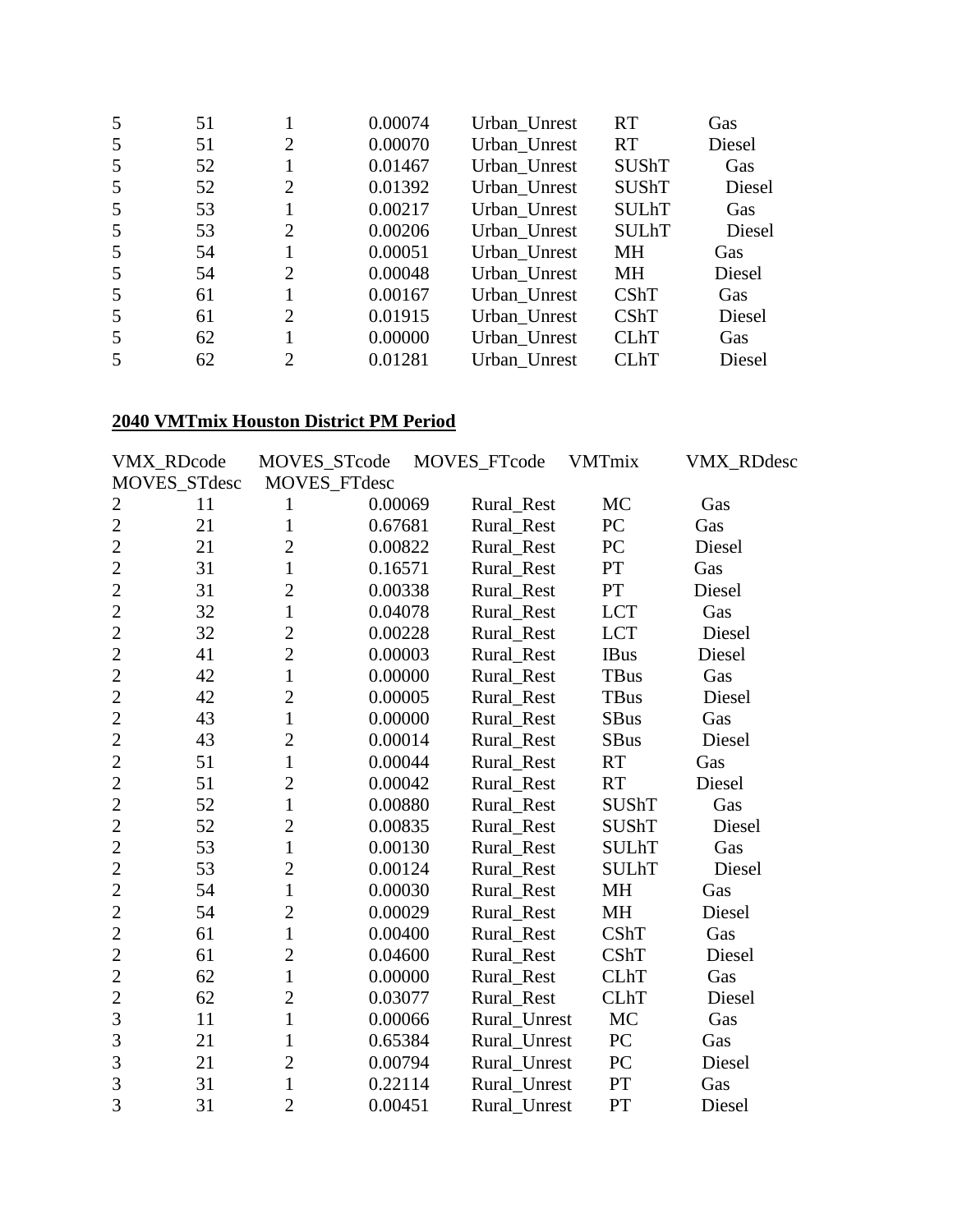| 3              | 32 | $\mathbf{1}$   | 0.05443 | Rural_Unrest | <b>LCT</b>   | Gas    |
|----------------|----|----------------|---------|--------------|--------------|--------|
| $\overline{3}$ | 32 | $\overline{2}$ | 0.00305 | Rural Unrest | <b>LCT</b>   | Diesel |
| 3              | 41 | $\overline{2}$ | 0.00014 | Rural_Unrest | <b>IBus</b>  | Diesel |
| 3              | 42 | $\mathbf{1}$   | 0.00000 | Rural_Unrest | TBus         | Gas    |
| $\overline{3}$ | 42 | $\overline{2}$ | 0.00029 | Rural_Unrest | <b>TBus</b>  | Diesel |
| 3              | 43 | $\mathbf{1}$   | 0.00001 | Rural_Unrest | <b>SBus</b>  | Gas    |
| 3              | 43 | $\overline{2}$ | 0.00074 | Rural_Unrest | <b>SBus</b>  | Diesel |
| 3              | 51 | $\mathbf{1}$   | 0.00055 | Rural_Unrest | <b>RT</b>    | Gas    |
| $\overline{3}$ | 51 | $\overline{2}$ | 0.00052 | Rural_Unrest | <b>RT</b>    | Diesel |
| 3              | 52 | $\mathbf{1}$   | 0.01090 | Rural_Unrest | SUShT        | Gas    |
| 3              | 52 | $\overline{2}$ | 0.01035 | Rural_Unrest | <b>SUShT</b> | Diesel |
| $\overline{3}$ | 53 | $\mathbf{1}$   | 0.00161 | Rural_Unrest | <b>SULhT</b> | Gas    |
| 3              | 53 | $\overline{c}$ | 0.00153 | Rural_Unrest | <b>SULhT</b> | Diesel |
| 3              | 54 | $\mathbf{1}$   | 0.00038 | Rural_Unrest | MH           | Gas    |
| $\overline{3}$ | 54 | $\overline{2}$ | 0.00036 | Rural_Unrest | MH           | Diesel |
| 3              | 61 | $\mathbf{1}$   | 0.00134 | Rural_Unrest | CShT         | Gas    |
| 3              | 61 | $\overline{2}$ | 0.01540 | Rural_Unrest | CShT         | Diesel |
| 3              | 62 | $\mathbf{1}$   | 0.00000 | Rural_Unrest | <b>CLhT</b>  | Gas    |
| 3              | 62 | $\overline{2}$ | 0.01031 | Rural_Unrest | <b>CLhT</b>  | Diesel |
| $\overline{4}$ | 11 | $\mathbf{1}$   | 0.00072 | Urban_Rest   | MC           | Gas    |
| $\overline{4}$ | 21 | $\mathbf{1}$   | 0.70648 | Urban_Rest   | PC           | Gas    |
| 4              | 21 | $\overline{2}$ | 0.00858 | Urban_Rest   | PC           | Diesel |
| $\overline{4}$ | 31 | $\mathbf{1}$   | 0.18413 | Urban_Rest   | PT           | Gas    |
| $\overline{4}$ | 31 | $\overline{2}$ | 0.00376 | Urban_Rest   | PT           | Diesel |
| 4              | 32 | $\mathbf{1}$   | 0.04532 | Urban_Rest   | <b>LCT</b>   | Gas    |
| $\overline{4}$ | 32 | $\overline{c}$ | 0.00254 | Urban_Rest   | <b>LCT</b>   | Diesel |
| $\overline{4}$ | 41 | $\overline{2}$ | 0.00032 | Urban_Rest   | <b>IBus</b>  | Diesel |
| 4              | 42 | $\mathbf{1}$   | 0.00000 | Urban_Rest   | <b>TBus</b>  | Gas    |
| 4              | 42 | $\overline{2}$ | 0.00068 | Urban_Rest   | TBus         | Diesel |
| $\overline{4}$ | 43 | $\mathbf{1}$   | 0.00002 | Urban_Rest   | <b>SBus</b>  | Gas    |
| 4              | 43 | $\overline{2}$ | 0.00175 | Urban_Rest   | <b>SBus</b>  | Diesel |
| $\overline{4}$ | 51 | $\mathbf{1}$   | 0.00041 | Urban_Rest   | <b>RT</b>    | Gas    |
| $\overline{4}$ | 51 | $\overline{c}$ | 0.00039 | Urban_Rest   | RT           | Diesel |
| 4              | 52 | 1              | 0.00816 | Urban_Rest   | SUShT        | Gas    |
| 4              | 52 | $\overline{2}$ | 0.00775 | Urban_Rest   | SUShT        | Diesel |
| 4              | 53 | 1              | 0.00121 | Urban Rest   | <b>SULhT</b> | Gas    |
| 4              | 53 | $\overline{2}$ | 0.00115 | Urban_Rest   | <b>SULhT</b> | Diesel |
| 4              | 54 | $\mathbf{1}$   | 0.00028 | Urban Rest   | MH           | Gas    |
| 4              | 54 | $\overline{2}$ | 0.00027 | Urban_Rest   | MH           | Diesel |
| 4              | 61 | $\mathbf{1}$   | 0.00129 | Urban_Rest   | <b>CShT</b>  | Gas    |
| 4              | 61 | $\overline{c}$ | 0.01485 | Urban_Rest   | CShT         | Diesel |
| 4              | 62 | 1              | 0.00000 | Urban_Rest   | <b>CLhT</b>  | Gas    |
| $\overline{4}$ | 62 | $\overline{c}$ | 0.00994 | Urban_Rest   | <b>CLhT</b>  | Diesel |
| 5              | 11 | 1              | 0.00074 | Urban_Unrest | MC           | Gas    |
| 5              | 21 | $\mathbf{1}$   | 0.73410 | Urban_Unrest | PC           | Gas    |
| 5              | 21 | $\overline{2}$ | 0.00892 | Urban_Unrest | PC           | Diesel |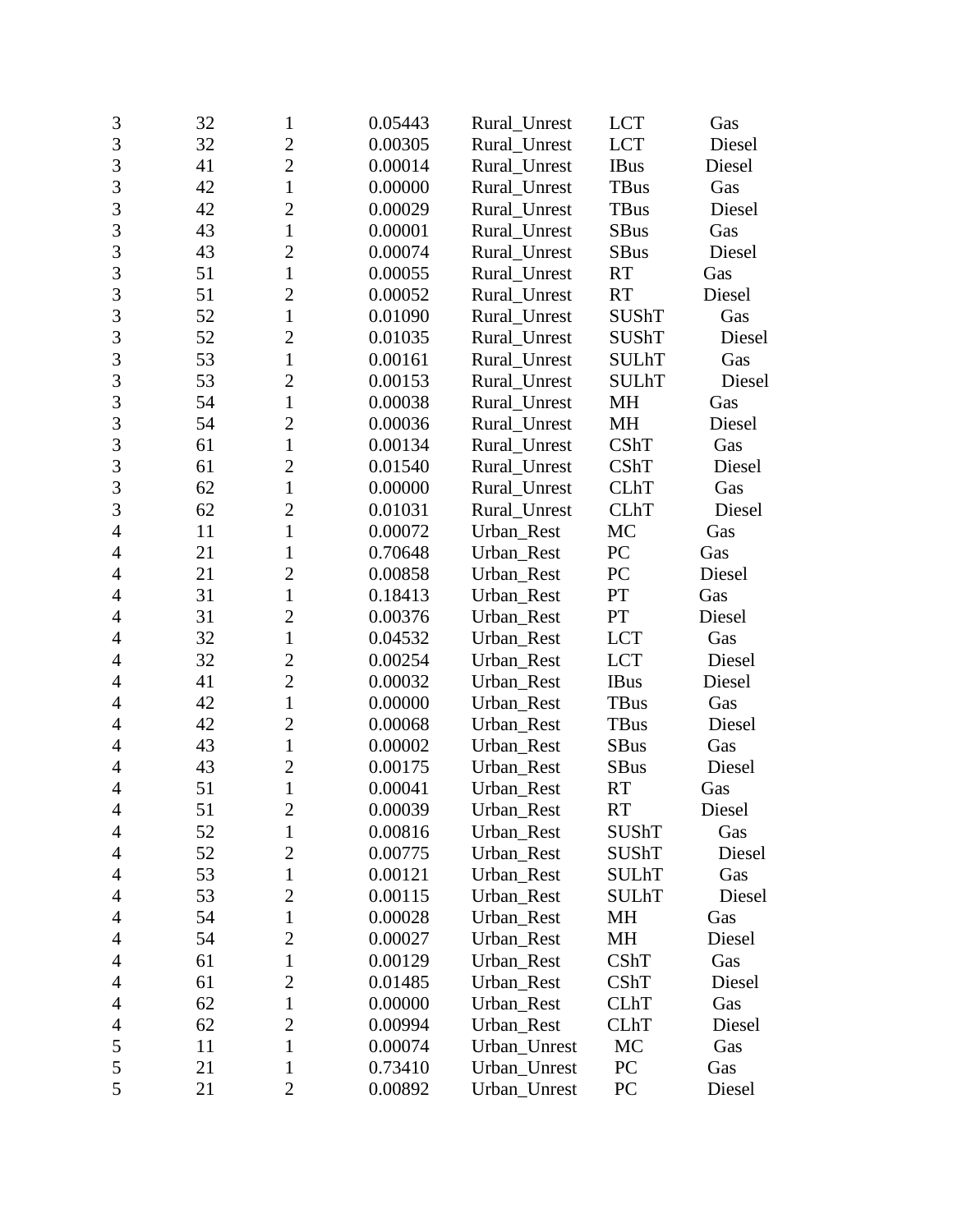| 5 | 31 | 1              | 0.17447 | Urban_Unrest | PT           | Gas    |
|---|----|----------------|---------|--------------|--------------|--------|
| 5 | 31 | $\overline{2}$ | 0.00356 | Urban_Unrest | PT           | Diesel |
| 5 | 32 | 1              | 0.04294 | Urban_Unrest | <b>LCT</b>   | Gas    |
| 5 | 32 | $\overline{2}$ | 0.00240 | Urban_Unrest | <b>LCT</b>   | Diesel |
| 5 | 41 | $\overline{2}$ | 0.00016 | Urban_Unrest | <b>IBus</b>  | Diesel |
| 5 | 42 | 1              | 0.00000 | Urban_Unrest | <b>TBus</b>  | Gas    |
| 5 | 42 | $\overline{2}$ | 0.00034 | Urban_Unrest | TBus         | Diesel |
| 5 | 43 | 1              | 0.00001 | Urban_Unrest | <b>SBus</b>  | Gas    |
| 5 | 43 | $\overline{2}$ | 0.00088 | Urban Unrest | <b>SBus</b>  | Diesel |
| 5 | 51 | $\mathbf{1}$   | 0.00036 | Urban_Unrest | <b>RT</b>    | Gas    |
| 5 | 51 | $\overline{2}$ | 0.00034 | Urban_Unrest | <b>RT</b>    | Diesel |
| 5 | 52 | $\mathbf{1}$   | 0.00705 | Urban_Unrest | <b>SUShT</b> | Gas    |
| 5 | 52 | $\overline{2}$ | 0.00669 | Urban_Unrest | <b>SUShT</b> | Diesel |
| 5 | 53 | $\mathbf{1}$   | 0.00104 | Urban_Unrest | <b>SULhT</b> | Gas    |
| 5 | 53 | $\overline{2}$ | 0.00099 | Urban_Unrest | <b>SULhT</b> | Diesel |
| 5 | 54 | $\mathbf{1}$   | 0.00024 | Urban_Unrest | MH           | Gas    |
| 5 | 54 | $\overline{2}$ | 0.00023 | Urban_Unrest | <b>MH</b>    | Diesel |
| 5 | 61 | 1              | 0.00072 | Urban_Unrest | CShT         | Gas    |
| 5 | 61 | $\overline{2}$ | 0.00828 | Urban_Unrest | CShT         | Diesel |
| 5 | 62 | $\mathbf{1}$   | 0.00000 | Urban_Unrest | <b>CLhT</b>  | Gas    |
| 5 | 62 | $\overline{2}$ | 0.00554 | Urban_Unrest | <b>CLhT</b>  | Diesel |
|   |    |                |         |              |              |        |

# **2040 VMTmix Houston District OV Period**

|                | VMX_RDcode   | MOVES_STcode   |         | MOVES_FTcode | <b>VMTmix</b> | VMX_RDdesc |
|----------------|--------------|----------------|---------|--------------|---------------|------------|
|                | MOVES_STdesc | MOVES_FTdesc   |         |              |               |            |
| 2              | 11           | 1              | 0.00065 | Rural_Rest   | <b>MC</b>     | Gas        |
| $\overline{2}$ | 21           |                | 0.63722 | Rural_Rest   | PC            | Gas        |
| $\overline{2}$ | 21           | $\overline{2}$ | 0.00774 | Rural_Rest   | PC            | Diesel     |
| $\overline{2}$ | 31           | $\mathbf{1}$   | 0.19557 | Rural_Rest   | <b>PT</b>     | Gas        |
| $\overline{2}$ | 31           | $\overline{2}$ | 0.00399 | Rural_Rest   | PT            | Diesel     |
| $\overline{2}$ | 32           | 1              | 0.04813 | Rural_Rest   | <b>LCT</b>    | Gas        |
| $\overline{2}$ | 32           | $\overline{2}$ | 0.00269 | Rural Rest   | <b>LCT</b>    | Diesel     |
| $\overline{2}$ | 41           | $\overline{2}$ | 0.00058 | Rural_Rest   | <b>IBus</b>   | Diesel     |
| $\overline{2}$ | 42           | 1              | 0.00000 | Rural_Rest   | <b>TBus</b>   | Gas        |
| $\overline{2}$ | 42           | $\overline{2}$ | 0.00123 | Rural_Rest   | <b>TBus</b>   | Diesel     |
| $\overline{2}$ | 43           | $\mathbf{1}$   | 0.00003 | Rural_Rest   | <b>SBus</b>   | Gas        |
| $\overline{2}$ | 43           | $\overline{2}$ | 0.00317 | Rural Rest   | <b>SBus</b>   | Diesel     |
| $\overline{2}$ | 51           | 1              | 0.00053 | Rural_Rest   | <b>RT</b>     | Gas        |
| $\overline{2}$ | 51           | $\overline{2}$ | 0.00050 | Rural_Rest   | <b>RT</b>     | Diesel     |
| $\overline{2}$ | 52           | 1              | 0.01043 | Rural Rest   | <b>SUShT</b>  | Gas        |
| $\overline{2}$ | 52           | $\overline{2}$ | 0.00991 | Rural_Rest   | <b>SUShT</b>  | Diesel     |
| $\overline{2}$ | 53           | $\mathbf{1}$   | 0.00155 | Rural_Rest   | <b>SULhT</b>  | Gas        |
| $\overline{2}$ | 53           | $\overline{2}$ | 0.00147 | Rural_Rest   | <b>SULhT</b>  | Diesel     |
| $\overline{2}$ | 54           |                | 0.00036 | Rural_Rest   | MH            | Gas        |
| $\overline{2}$ | 54           | $\overline{2}$ | 0.00034 | Rural_Rest   | <b>MH</b>     | Diesel     |
| $\overline{2}$ | 61           |                | 0.00366 | Rural Rest   | <b>CShT</b>   | Gas        |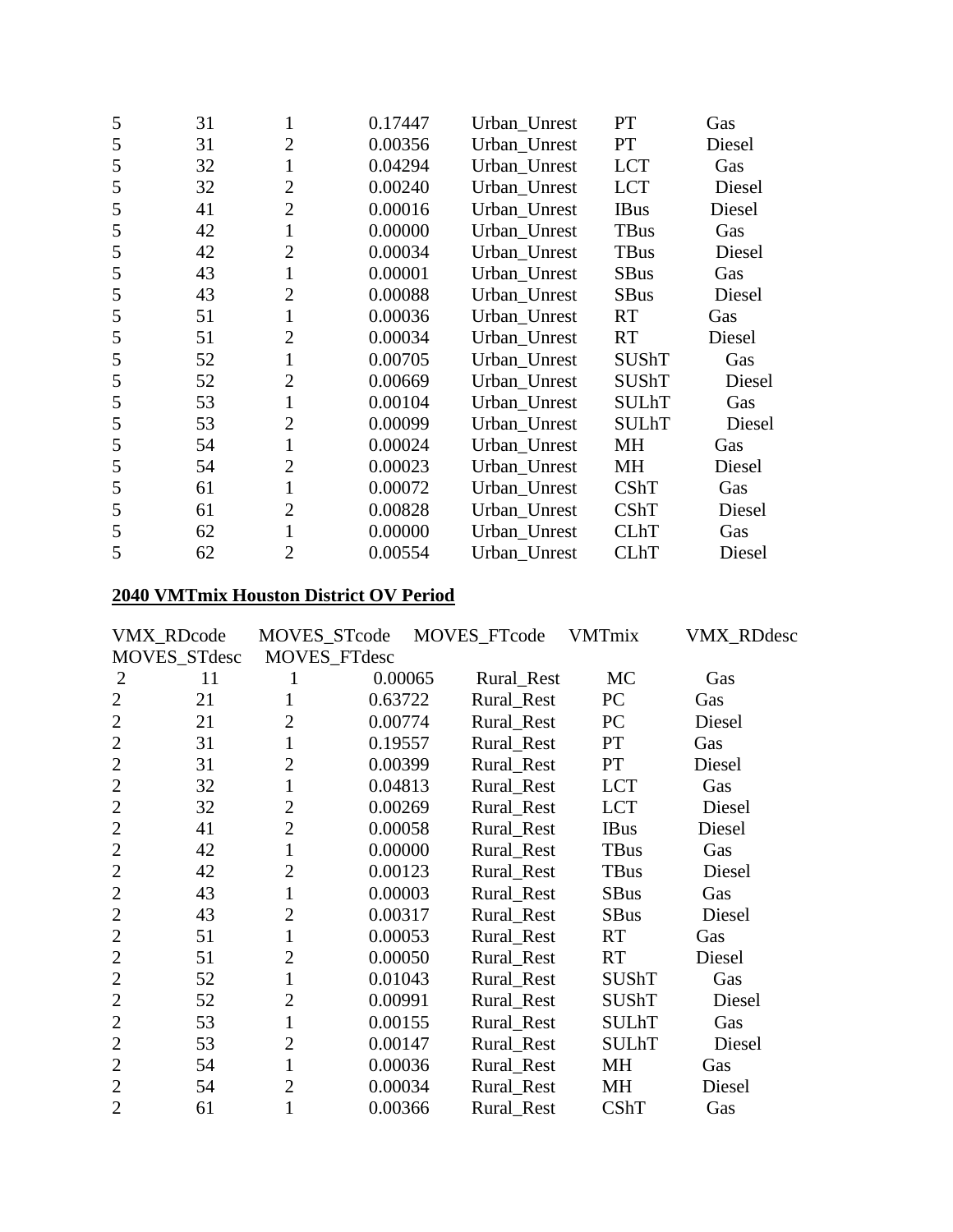| $\overline{2}$ | 61 | $\mathbf{2}$   | 0.04209 | Rural_Rest   | CShT         | Diesel |
|----------------|----|----------------|---------|--------------|--------------|--------|
| $\overline{2}$ | 62 | $\mathbf{1}$   | 0.00000 | Rural_Rest   | <b>CLhT</b>  | Gas    |
| $\overline{2}$ | 62 | $\overline{c}$ | 0.02816 | Rural_Rest   | <b>CLhT</b>  | Diesel |
| 3              | 11 | $\mathbf{1}$   | 0.00068 | Rural_Unrest | MC           | Gas    |
| $\overline{3}$ | 21 | $\mathbf{1}$   | 0.67184 | Rural_Unrest | PC           | Gas    |
| 3              | 21 | $\overline{2}$ | 0.00816 | Rural_Unrest | PC           | Diesel |
| 3              | 31 | $\mathbf{1}$   | 0.19059 | Rural_Unrest | PT           | Gas    |
| 3              | 31 | $\overline{2}$ | 0.00389 | Rural_Unrest | PT           | Diesel |
| 3              | 32 | $\mathbf{1}$   | 0.04691 | Rural_Unrest | <b>LCT</b>   | Gas    |
| 3              | 32 | $\overline{c}$ | 0.00263 | Rural_Unrest | <b>LCT</b>   | Diesel |
| 3              | 41 | $\overline{2}$ | 0.00017 | Rural_Unrest | <b>IBus</b>  | Diesel |
| $\overline{3}$ | 42 | $\mathbf{1}$   | 0.00000 | Rural_Unrest | <b>TBus</b>  | Gas    |
| 3              | 42 | $\overline{c}$ | 0.00035 | Rural_Unrest | <b>TBus</b>  | Diesel |
| 3              | 43 | $\mathbf{1}$   | 0.00001 | Rural_Unrest | <b>SBus</b>  | Gas    |
| $\overline{3}$ | 43 | $\overline{2}$ | 0.00091 | Rural_Unrest | <b>SBus</b>  | Diesel |
| 3              | 51 | $\mathbf{1}$   | 0.00058 | Rural Unrest | <b>RT</b>    | Gas    |
| 3              | 51 | $\overline{2}$ | 0.00055 | Rural_Unrest | <b>RT</b>    | Diesel |
| 3              | 52 | $\mathbf{1}$   | 0.01140 | Rural_Unrest | <b>SUShT</b> | Gas    |
| $\overline{3}$ | 52 | $\overline{2}$ | 0.01082 | Rural_Unrest | <b>SUShT</b> | Diesel |
| $\overline{3}$ | 53 | $\mathbf{1}$   | 0.00169 | Rural_Unrest | <b>SULhT</b> | Gas    |
| 3              | 53 | $\overline{2}$ | 0.00160 | Rural_Unrest | <b>SULhT</b> | Diesel |
| 3              | 54 | $\mathbf{1}$   | 0.00039 | Rural_Unrest | MH           | Gas    |
| 3              | 54 | $\overline{c}$ | 0.00037 | Rural_Unrest | MH           | Diesel |
| 3              | 61 | $\mathbf{1}$   | 0.00230 | Rural_Unrest | CShT         | Gas    |
| $\overline{3}$ | 61 | $\overline{2}$ | 0.02646 | Rural_Unrest | CShT         | Diesel |
| 3              | 62 | $\mathbf{1}$   | 0.00000 | Rural_Unrest | <b>CLhT</b>  | Gas    |
| 3              | 62 | $\mathfrak{2}$ | 0.01770 | Rural_Unrest | <b>CLhT</b>  | Diesel |
| $\overline{4}$ | 11 | $\mathbf{1}$   | 0.00071 | Urban_Rest   | MC           | Gas    |
| $\overline{4}$ | 21 | 1              | 0.70330 | Urban_Rest   | PC           | Gas    |
| $\overline{4}$ | 21 | $\overline{2}$ | 0.00854 | Urban_Rest   | PC           | Diesel |
| 4              | 31 | $\mathbf{1}$   | 0.16196 | Urban_Rest   | PT           | Gas    |
| 4              | 31 | $\overline{c}$ | 0.00331 | Urban_Rest   | PT           | Diesel |
| $\overline{4}$ | 32 | $\mathbf{1}$   | 0.03986 | Urban_Rest   | LCT          | Gas    |
| $\overline{4}$ | 32 | $\mathbf{2}$   | 0.00223 | Urban_Rest   | <b>LCT</b>   | Diesel |
| 4              | 41 | $\overline{2}$ | 0.00031 | Urban_Rest   | <b>IBus</b>  | Diesel |
| 4              | 42 | $\mathbf{1}$   | 0.00000 | Urban_Rest   | TBus         | Gas    |
| $\overline{4}$ | 42 | $\mathbf{2}$   | 0.00066 | Urban_Rest   | <b>TBus</b>  | Diesel |
| 4              | 43 | $\mathbf{1}$   | 0.00002 | Urban Rest   | <b>SBus</b>  | Gas    |
| $\overline{4}$ | 43 | $\overline{2}$ | 0.00171 | Urban_Rest   | <b>SBus</b>  | Diesel |
| $\overline{4}$ | 51 | 1              | 0.00042 | Urban_Rest   | <b>RT</b>    | Gas    |
| 4              | 51 | $\overline{2}$ | 0.00040 | Urban_Rest   | <b>RT</b>    | Diesel |
| 4              | 52 | $\mathbf 1$    | 0.00828 | Urban_Rest   | <b>SUShT</b> | Gas    |
| $\overline{4}$ | 52 | $\overline{2}$ | 0.00786 | Urban_Rest   | SUShT        | Diesel |
| $\overline{4}$ | 53 | $\mathbf{1}$   | 0.00123 | Urban_Rest   | <b>SULhT</b> | Gas    |
| 4              | 53 | $\overline{2}$ | 0.00116 | Urban_Rest   | <b>SULhT</b> | Diesel |
| $\overline{4}$ | 54 | $\mathbf{1}$   | 0.00029 | Urban_Rest   | MH           | Gas    |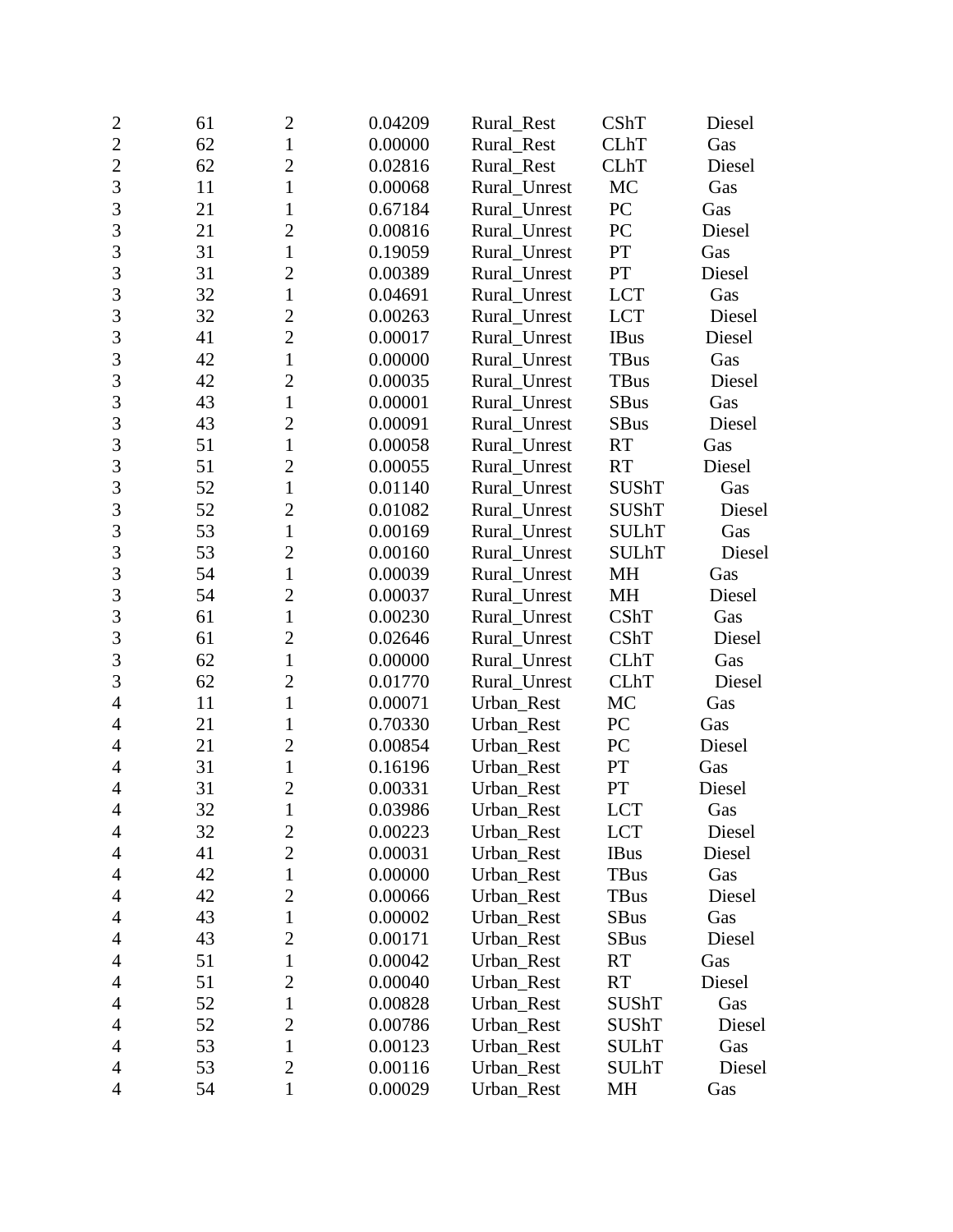| $\overline{4}$ | 54 | $\overline{c}$ | 0.00027 | Urban_Rest   | MH           | Diesel |
|----------------|----|----------------|---------|--------------|--------------|--------|
| $\overline{4}$ | 61 | $\mathbf{1}$   | 0.00285 | Urban Rest   | <b>CShT</b>  | Gas    |
| $\overline{4}$ | 61 | $\overline{2}$ | 0.03273 | Urban Rest   | <b>CShT</b>  | Diesel |
| 4              | 62 | $\mathbf{1}$   | 0.00000 | Urban_Rest   | <b>CLhT</b>  | Gas    |
| 4              | 62 | $\overline{2}$ | 0.02190 | Urban_Rest   | <b>CLhT</b>  | Diesel |
| 5              | 11 | $\mathbf{1}$   | 0.00074 | Urban_Unrest | MC           | Gas    |
| 5              | 21 | $\mathbf{1}$   | 0.73065 | Urban_Unrest | PC           | Gas    |
| 5              | 21 | $\overline{2}$ | 0.00887 | Urban_Unrest | PC           | Diesel |
| 5              | 31 | $\mathbf{1}$   | 0.16230 | Urban Unrest | PT           | Gas    |
| 5              | 31 | $\overline{c}$ | 0.00331 | Urban_Unrest | PT           | Diesel |
| 5              | 32 | $\mathbf{1}$   | 0.03995 | Urban Unrest | <b>LCT</b>   | Gas    |
| 5              | 32 | $\overline{2}$ | 0.00224 | Urban_Unrest | <b>LCT</b>   | Diesel |
| 5              | 41 | $\overline{c}$ | 0.00015 | Urban_Unrest | <b>IBus</b>  | Diesel |
| 5              | 42 | $\mathbf{1}$   | 0.00000 | Urban_Unrest | <b>TBus</b>  | Gas    |
| 5              | 42 | $\overline{2}$ | 0.00031 | Urban Unrest | TBus         | Diesel |
| 5              | 43 | $\mathbf{1}$   | 0.00001 | Urban_Unrest | <b>SBus</b>  | Gas    |
| 5              | 43 | $\overline{2}$ | 0.00081 | Urban_Unrest | <b>SBus</b>  | Diesel |
| 5              | 51 | $\mathbf{1}$   | 0.00035 | Urban Unrest | <b>RT</b>    | Gas    |
| 5              | 51 | $\overline{c}$ | 0.00033 | Urban_Unrest | <b>RT</b>    | Diesel |
| 5              | 52 | $\mathbf{1}$   | 0.00690 | Urban_Unrest | <b>SUShT</b> | Gas    |
| 5              | 52 | $\overline{2}$ | 0.00655 | Urban Unrest | <b>SUShT</b> | Diesel |
| 5              | 53 | $\mathbf{1}$   | 0.00102 | Urban_Unrest | <b>SULhT</b> | Gas    |
| 5              | 53 | $\overline{2}$ | 0.00097 | Urban_Unrest | <b>SULhT</b> | Diesel |
| 5              | 54 | $\mathbf{1}$   | 0.00024 | Urban Unrest | <b>MH</b>    | Gas    |
| 5              | 54 | $\overline{c}$ | 0.00023 | Urban_Unrest | <b>MH</b>    | Diesel |
| 5              | 61 | $\mathbf{1}$   | 0.00169 | Urban_Unrest | CShT         | Gas    |
| 5              | 61 | $\overline{2}$ | 0.01940 | Urban_Unrest | CShT         | Diesel |
| 5              | 62 | $\mathbf{1}$   | 0.00000 | Urban_Unrest | <b>CLhT</b>  | Gas    |
| 5              | 62 | $\overline{2}$ | 0.01298 | Urban Unrest | <b>CLhT</b>  | Diesel |

# **2040 VMTmix Beaumont District AM Period**

|                | <b>VMX RDcode</b> | MOVES_STcode   |         | MOVES_FTcode | <b>VMTmix</b> | <b>VMX RDdesc</b> |
|----------------|-------------------|----------------|---------|--------------|---------------|-------------------|
|                | MOVES_STdesc      | MOVES_FTdesc   |         |              |               |                   |
| 2              | 11                |                | 0.00054 | Rural_Rest   | <b>MC</b>     | Gas               |
| $\overline{2}$ | 21                | 1              | 0.52815 | Rural Rest   | PC            | Gas               |
| $\overline{2}$ | 21                | $\overline{2}$ | 0.00641 | Rural Rest   | PC            | Diesel            |
| $\overline{2}$ | 31                | 1              | 0.22604 | Rural Rest   | <b>PT</b>     | Gas               |
| $\overline{2}$ | 31                | $\overline{2}$ | 0.00461 | Rural Rest   | <b>PT</b>     | Diesel            |
| $\overline{2}$ | 32                | 1              | 0.05564 | Rural Rest   | <b>LCT</b>    | Gas               |
| $\overline{2}$ | 32                | $\overline{2}$ | 0.00311 | Rural Rest   | <b>LCT</b>    | Diesel            |
| $\overline{2}$ | 41                | $\overline{2}$ | 0.00030 | Rural Rest   | <b>IBus</b>   | Diesel            |
| $\overline{2}$ | 42                |                | 0.00000 | Rural Rest   | <b>TBus</b>   | Gas               |
| $\overline{2}$ | 42                | $\overline{2}$ | 0.00063 | Rural Rest   | <b>TBus</b>   | Diesel            |
| $\overline{2}$ | 43                |                | 0.00002 | Rural Rest   | <b>SBus</b>   | Gas               |
| $\overline{2}$ | 43                | $\overline{2}$ | 0.00162 | Rural_Rest   | <b>SBus</b>   | Diesel            |
| $\overline{2}$ | 51                |                | 0.00048 | Rural Rest   | <b>RT</b>     | Gas               |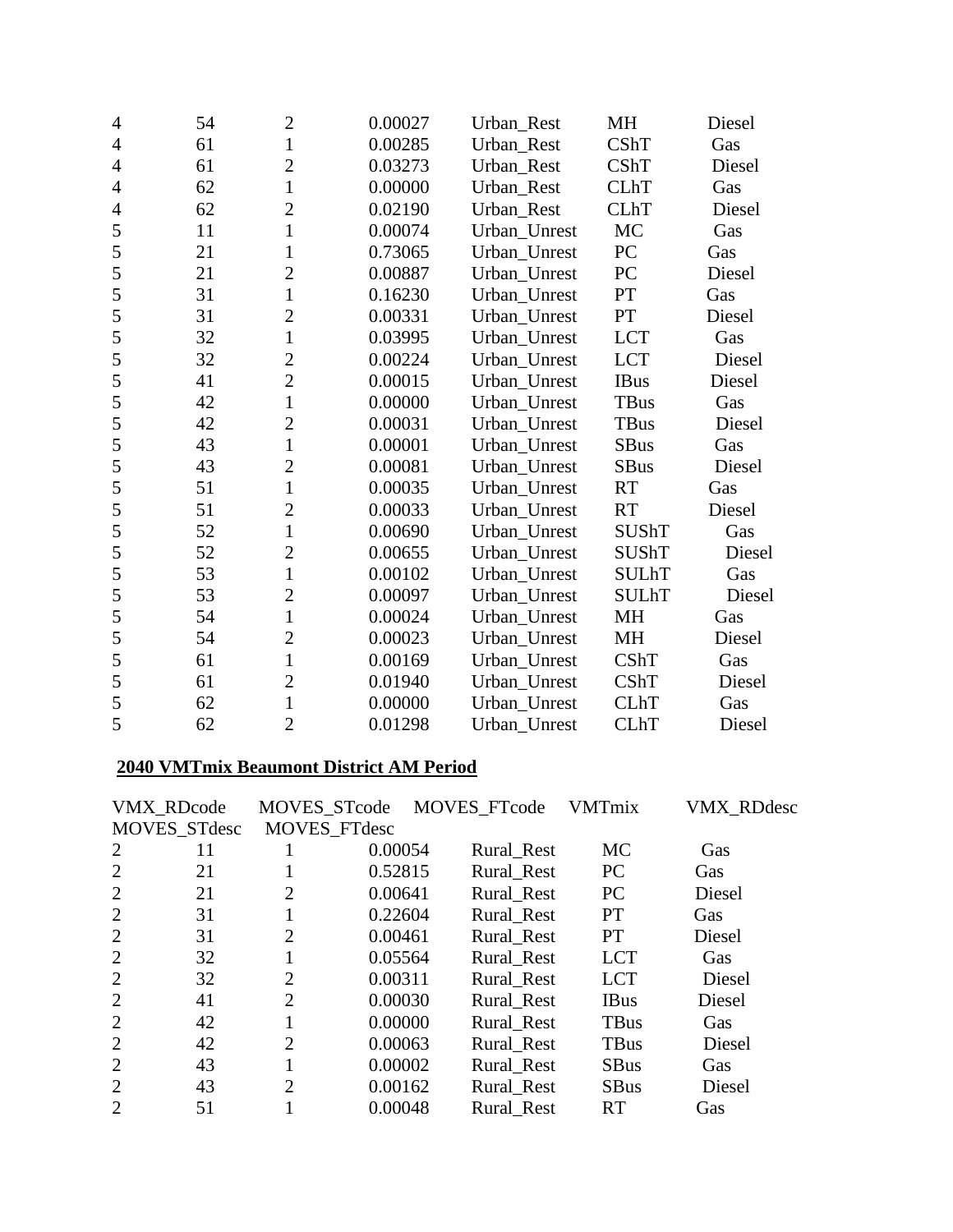| $\overline{c}$ | 51 | $\mathbf{2}$   | 0.00086 | Rural_Rest   | <b>RT</b>    | Diesel |
|----------------|----|----------------|---------|--------------|--------------|--------|
| $\overline{2}$ | 52 | $\mathbf{1}$   | 0.01060 | Rural Rest   | <b>SUShT</b> | Gas    |
| $\overline{2}$ | 52 | $\overline{c}$ | 0.01892 | Rural_Rest   | <b>SUShT</b> | Diesel |
| $\overline{2}$ | 53 | $\mathbf{1}$   | 0.00037 | Rural_Rest   | <b>SULhT</b> | Gas    |
| $\overline{2}$ | 53 | $\overline{2}$ | 0.00067 | Rural_Rest   | <b>SULhT</b> | Diesel |
| $\overline{2}$ | 54 | $\mathbf{1}$   | 0.00033 | Rural_Rest   | MH           | Gas    |
| $\overline{c}$ | 54 | $\mathfrak{2}$ | 0.00059 | Rural_Rest   | MH           | Diesel |
| $\overline{2}$ | 61 | $\mathbf{1}$   | 0.00479 | Rural_Rest   | CShT         | Gas    |
| $\overline{2}$ | 61 | $\overline{2}$ | 0.04789 | Rural Rest   | CShT         | Diesel |
| $\overline{2}$ | 62 | $\mathbf{1}$   | 0.00000 | Rural Rest   | <b>CLhT</b>  | Gas    |
| $\overline{c}$ | 62 | $\overline{2}$ | 0.08743 | Rural_Rest   | <b>CLhT</b>  | Diesel |
| $\overline{3}$ | 11 | $\mathbf{1}$   | 0.00052 | Rural_Unrest | MC           | Gas    |
| 3              | 21 | $\mathbf{1}$   | 0.51705 | Rural_Unrest | PC           | Gas    |
| 3              | 21 | $\overline{2}$ | 0.00628 | Rural_Unrest | PC           | Diesel |
| $\overline{3}$ | 31 | $\mathbf{1}$   | 0.26211 | Rural Unrest | PT           | Gas    |
| 3              | 31 | $\overline{2}$ | 0.00535 | Rural_Unrest | PT           | Diesel |
| 3              | 32 | $\mathbf{1}$   | 0.06451 | Rural_Unrest | <b>LCT</b>   | Gas    |
| 3              | 32 | $\overline{c}$ | 0.00361 | Rural_Unrest | <b>LCT</b>   | Diesel |
| 3              | 41 | $\overline{2}$ | 0.00111 | Rural_Unrest | <b>IBus</b>  | Diesel |
| 3              | 42 | $\mathbf{1}$   | 0.00000 | Rural_Unrest | TBus         | Gas    |
| 3              | 42 | $\overline{2}$ | 0.00235 | Rural Unrest | <b>TBus</b>  | Diesel |
| 3              | 43 | $\mathbf{1}$   | 0.00006 | Rural_Unrest | <b>SBus</b>  | Gas    |
| 3              | 43 | $\overline{c}$ | 0.00606 | Rural_Unrest | SBus         | Diesel |
| 3              | 51 | $\mathbf{1}$   | 0.00075 | Rural_Unrest | <b>RT</b>    | Gas    |
| $\overline{3}$ | 51 | $\overline{2}$ | 0.00133 | Rural_Unrest | <b>RT</b>    | Diesel |
| 3              | 52 | $\mathbf{1}$   | 0.01638 | Rural_Unrest | <b>SUShT</b> | Gas    |
| 3              | 52 | $\mathfrak{2}$ | 0.02924 | Rural_Unrest | <b>SUShT</b> | Diesel |
| $\overline{3}$ | 53 | $\mathbf{1}$   | 0.00058 | Rural_Unrest | <b>SULhT</b> | Gas    |
| 3              | 53 | $\overline{2}$ | 0.00103 | Rural_Unrest | <b>SULhT</b> | Diesel |
| 3              | 54 | $\mathbf{1}$   | 0.00051 | Rural_Unrest | MH           | Gas    |
| 3              | 54 | $\overline{c}$ | 0.00091 | Rural_Unrest | MH           | Diesel |
| $\overline{3}$ | 61 | $\mathbf{1}$   | 0.00275 | Rural Unrest | <b>CShT</b>  | Gas    |
| 3              | 61 | $\overline{c}$ | 0.02743 | Rural_Unrest | CShT         | Diesel |
| $\mathfrak{Z}$ | 62 | $\mathbf{1}$   | 0.00000 | Rural_Unrest | <b>CLhT</b>  | Gas    |
| 3              | 62 | $\overline{2}$ | 0.05008 | Rural_Unrest | <b>CLhT</b>  | Diesel |
| 4              | 11 | $\mathbf{1}$   | 0.00055 | Urban_Rest   | MC           | Gas    |
| $\overline{4}$ | 21 | 1              | 0.54609 | Urban_Rest   | PC           | Gas    |
| 4              | 21 | $\overline{2}$ | 0.00663 | Urban_Rest   | PC           | Diesel |
| $\overline{4}$ | 31 | 1              | 0.20108 | Urban_Rest   | PT           | Gas    |
| $\overline{4}$ | 31 | $\overline{2}$ | 0.00410 | Urban_Rest   | PT           | Diesel |
| 4              | 32 | $\mathbf{1}$   | 0.04949 | Urban_Rest   | <b>LCT</b>   | Gas    |
| 4              | 32 | $\overline{c}$ | 0.00277 | Urban Rest   | <b>LCT</b>   | Diesel |
| $\overline{4}$ | 41 | $\overline{2}$ | 0.00043 | Urban_Rest   | <b>IBus</b>  | Diesel |
| 4              | 42 | $\mathbf{1}$   | 0.00000 | Urban_Rest   | <b>TBus</b>  | Gas    |
| 4              | 42 | $\overline{2}$ | 0.00091 | Urban_Rest   | TBus         | Diesel |
| $\overline{4}$ | 43 | $\mathbf{1}$   | 0.00002 | Urban_Rest   | <b>SBus</b>  | Gas    |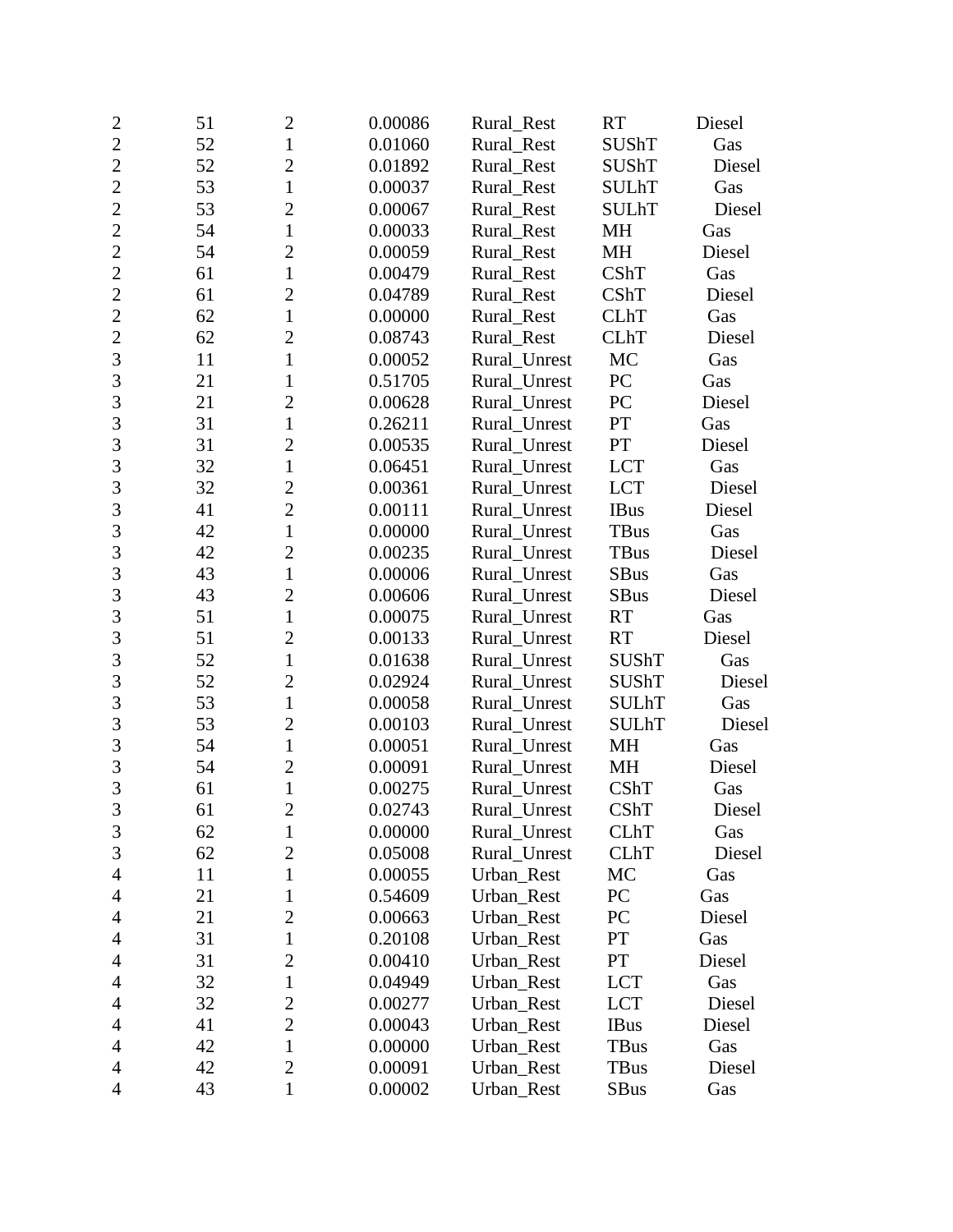| $\overline{4}$ | 43 | $\overline{c}$ | 0.00234 | Urban_Rest   | <b>SBus</b>  | Diesel |
|----------------|----|----------------|---------|--------------|--------------|--------|
| $\overline{4}$ | 51 | $\mathbf{1}$   | 0.00049 | Urban_Rest   | <b>RT</b>    | Gas    |
| $\overline{4}$ | 51 | $\overline{2}$ | 0.00087 | Urban_Rest   | <b>RT</b>    | Diesel |
| $\overline{4}$ | 52 | $\mathbf{1}$   | 0.01067 | Urban_Rest   | <b>SUShT</b> | Gas    |
| $\overline{4}$ | 52 | $\overline{c}$ | 0.01905 | Urban_Rest   | <b>SUShT</b> | Diesel |
| $\overline{4}$ | 53 | $\mathbf{1}$   | 0.00038 | Urban_Rest   | <b>SULhT</b> | Gas    |
| $\overline{4}$ | 53 | $\overline{2}$ | 0.00067 | Urban_Rest   | <b>SULhT</b> | Diesel |
| $\overline{4}$ | 54 | $\mathbf{1}$   | 0.00033 | Urban_Rest   | MH           | Gas    |
| $\overline{4}$ | 54 | $\overline{2}$ | 0.00059 | Urban_Rest   | MH           | Diesel |
| $\overline{4}$ | 61 | $\mathbf{1}$   | 0.00522 | Urban_Rest   | <b>CShT</b>  | Gas    |
| $\overline{4}$ | 61 | $\overline{c}$ | 0.05214 | Urban_Rest   | <b>CShT</b>  | Diesel |
| $\overline{4}$ | 62 | $\mathbf{1}$   | 0.00000 | Urban_Rest   | <b>CLhT</b>  | Gas    |
| $\overline{4}$ | 62 | $\overline{c}$ | 0.09518 | Urban_Rest   | <b>CLhT</b>  | Diesel |
| 5              | 11 | $\mathbf{1}$   | 0.00067 | Urban_Unrest | MC           | Gas    |
| 5              | 21 | $\mathbf{1}$   | 0.66411 | Urban_Unrest | PC           | Gas    |
| 5              | 21 | $\overline{2}$ | 0.00807 | Urban_Unrest | PC           | Diesel |
| 5              | 31 | $\mathbf{1}$   | 0.21932 | Urban Unrest | PT           | Gas    |
| 5              | 31 | $\overline{2}$ | 0.00448 | Urban_Unrest | PT           | Diesel |
| 5              | 32 | $\mathbf{1}$   | 0.05398 | Urban_Unrest | <b>LCT</b>   | Gas    |
| 5              | 32 | $\overline{2}$ | 0.00302 | Urban_Unrest | <b>LCT</b>   | Diesel |
| 5              | 41 | $\overline{2}$ | 0.00077 | Urban_Unrest | <b>IBus</b>  | Diesel |
| 5              | 42 | $\mathbf{1}$   | 0.00000 | Urban_Unrest | <b>TBus</b>  | Gas    |
| 5              | 42 | $\overline{2}$ | 0.00163 | Urban_Unrest | <b>TBus</b>  | Diesel |
| 5              | 43 | $\mathbf{1}$   | 0.00004 | Urban_Unrest | <b>SBus</b>  | Gas    |
| 5              | 43 | $\overline{2}$ | 0.00420 | Urban_Unrest | <b>SBus</b>  | Diesel |
| 5              | 51 | $\mathbf{1}$   | 0.00041 | Urban_Unrest | RT           | Gas    |
| 5              | 51 | $\overline{2}$ | 0.00072 | Urban_Unrest | <b>RT</b>    | Diesel |
| 5              | 52 | $\mathbf{1}$   | 0.00890 | Urban_Unrest | <b>SUShT</b> | Gas    |
| 5              | 52 | $\overline{2}$ | 0.01589 | Urban_Unrest | <b>SUShT</b> | Diesel |
| 5              | 53 | $\mathbf{1}$   | 0.00031 | Urban_Unrest | <b>SULhT</b> | Gas    |
| 5              | 53 | $\overline{2}$ | 0.00056 | Urban_Unrest | <b>SULhT</b> | Diesel |
| 5              | 54 | $\mathbf{1}$   | 0.00028 | Urban_Unrest | <b>MH</b>    | Gas    |
| 5              | 54 | $\overline{c}$ | 0.00049 | Urban_Unrest | MH           | Diesel |
| 5              | 61 | $\mathbf{1}$   | 0.00042 | Urban_Unrest | CShT         | Gas    |
| 5              | 61 | $\overline{2}$ | 0.00415 | Urban_Unrest | <b>CShT</b>  | Diesel |
| 5              | 62 | $\mathbf{1}$   | 0.00000 | Urban_Unrest | <b>CLhT</b>  | Gas    |
| 5              | 62 | $\overline{2}$ | 0.00758 | Urban_Unrest | <b>CLhT</b>  | Diesel |
|                |    |                |         |              |              |        |

# **2040 VMTmix Beaumont District MD Period**

|                             | VMX RDcode          |                     | MOVES STcode MOVES FTcode |            | VMTmix    | <b>VMX RDdesc</b> |
|-----------------------------|---------------------|---------------------|---------------------------|------------|-----------|-------------------|
|                             | <b>MOVES STdesc</b> | <b>MOVES FTdesc</b> |                           |            |           |                   |
| $\mathcal{D}_{\mathcal{L}}$ |                     |                     | 0.00049                   | Rural Rest | MC        | Gas               |
| 2                           | 21                  |                     | 0.48191                   | Rural Rest | PC        | Gas               |
| 2                           | 21                  |                     | 0.00585                   | Rural Rest | PC        | Diesel            |
| 2                           | 31                  |                     | 0.22431                   | Rural Rest | <b>PT</b> | Gas               |
| $\mathcal{D}_{\mathcal{L}}$ | 31                  |                     | 0.00458                   | Rural Rest | PT        | Diesel            |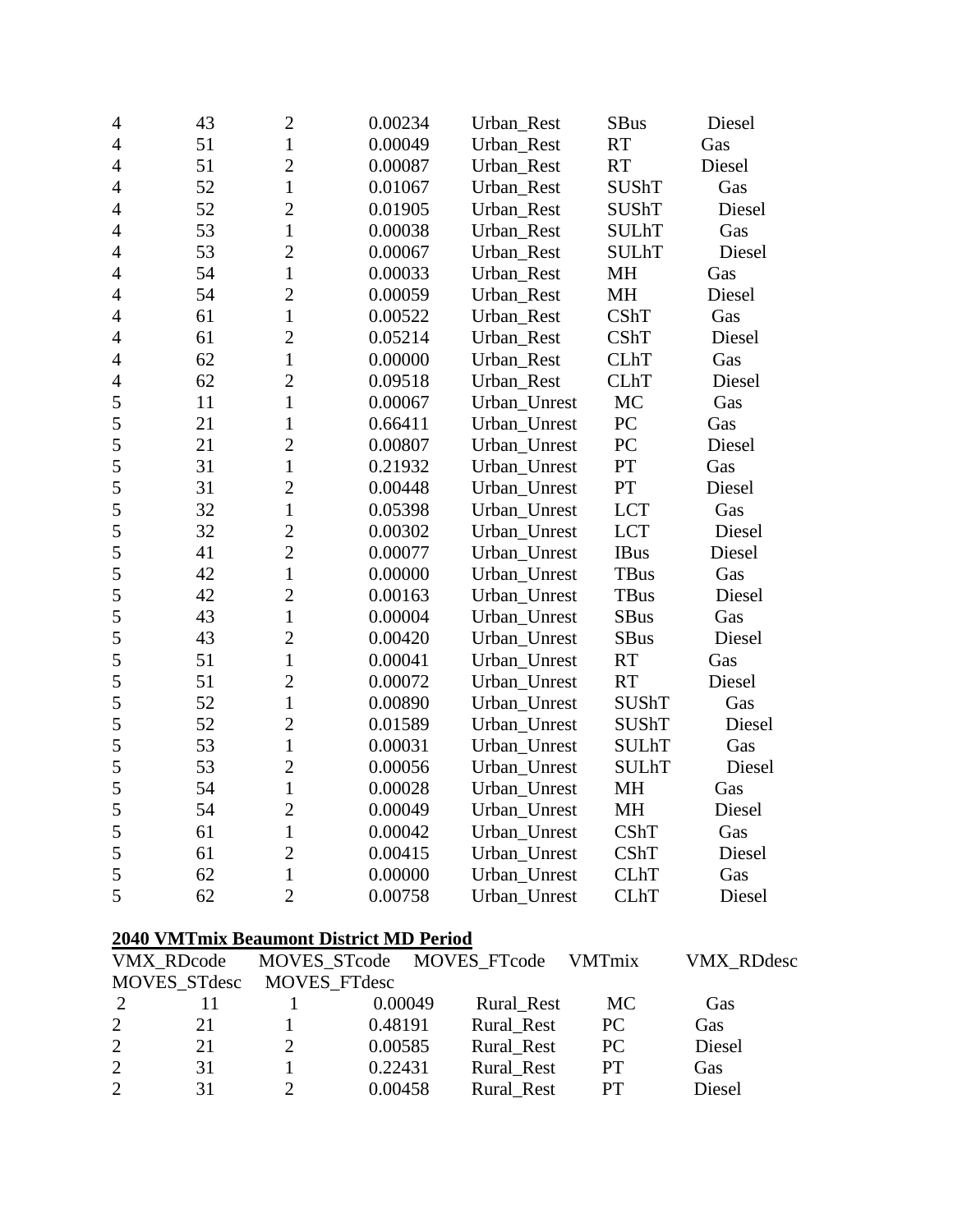| $\overline{2}$ | 32 | 1              | 0.05521 | Rural_Rest   | <b>LCT</b>   | Gas    |
|----------------|----|----------------|---------|--------------|--------------|--------|
| $\overline{2}$ | 32 | $\overline{c}$ | 0.00309 | Rural Rest   | <b>LCT</b>   | Diesel |
| $\overline{2}$ | 41 | $\overline{2}$ | 0.00017 | Rural_Rest   | <b>IBus</b>  | Diesel |
| $\overline{2}$ | 42 | $\mathbf{1}$   | 0.00000 | Rural_Rest   | TBus         | Gas    |
| $\overline{2}$ | 42 | $\overline{2}$ | 0.00037 | Rural_Rest   | TBus         | Diesel |
| $\overline{2}$ | 43 | $\mathbf{1}$   | 0.00001 | Rural_Rest   | <b>SBus</b>  | Gas    |
| $\overline{2}$ | 43 | $\mathfrak{2}$ | 0.00095 | Rural_Rest   | <b>SBus</b>  | Diesel |
| $\overline{2}$ | 51 | $\mathbf{1}$   | 0.00052 | Rural_Rest   | <b>RT</b>    | Gas    |
| $\overline{2}$ | 51 | $\overline{2}$ | 0.00092 | Rural_Rest   | <b>RT</b>    | Diesel |
| $\overline{2}$ | 52 | $\mathbf{1}$   | 0.01136 | Rural_Rest   | <b>SUShT</b> | Gas    |
| $\overline{2}$ | 52 | $\overline{2}$ | 0.02028 | Rural_Rest   | <b>SUShT</b> | Diesel |
| $\overline{c}$ | 53 | $\mathbf{1}$   | 0.00040 | Rural_Rest   | <b>SULhT</b> | Gas    |
| $\overline{2}$ | 53 | $\overline{2}$ | 0.00071 | Rural_Rest   | <b>SULhT</b> | Diesel |
| $\overline{2}$ | 54 | $\mathbf{1}$   | 0.00035 | Rural_Rest   | MH           | Gas    |
| $\overline{2}$ | 54 | $\overline{2}$ | 0.00063 | Rural_Rest   | <b>MH</b>    | Diesel |
| $\overline{2}$ | 61 | $\mathbf{1}$   | 0.00643 | Rural_Rest   | CShT         | Gas    |
| $\overline{c}$ | 61 | $\overline{2}$ | 0.06422 | Rural_Rest   | CShT         | Diesel |
| $\overline{2}$ | 62 | $\mathbf{1}$   | 0.00000 | Rural_Rest   | <b>CLhT</b>  | Gas    |
| $\overline{2}$ | 62 | $\overline{2}$ | 0.11724 | Rural Rest   | <b>CLhT</b>  | Diesel |
| 3              | 11 | $\mathbf{1}$   | 0.00051 | Rural Unrest | MC           | Gas    |
| 3              | 21 | $\mathbf{1}$   | 0.50344 | Rural Unrest | PC           | Gas    |
| 3              | 21 | $\overline{2}$ | 0.00611 | Rural_Unrest | PC           | Diesel |
| 3              | 31 | $\mathbf{1}$   | 0.26327 | Rural_Unrest | PT           | Gas    |
| 3              | 31 | $\overline{2}$ | 0.00537 | Rural_Unrest | PT           | Diesel |
| $\overline{3}$ | 32 | $\mathbf{1}$   | 0.06480 | Rural_Unrest | <b>LCT</b>   | Gas    |
| 3              | 32 | $\overline{c}$ | 0.00363 | Rural_Unrest | <b>LCT</b>   | Diesel |
| 3              | 41 | $\overline{c}$ | 0.00060 | Rural_Unrest | <b>IBus</b>  | Diesel |
| $\overline{3}$ | 42 | $\mathbf{1}$   | 0.00000 | Rural_Unrest | TBus         | Gas    |
| 3              | 42 | $\overline{2}$ | 0.00128 | Rural_Unrest | TBus         | Diesel |
| 3              | 43 | $\mathbf{1}$   | 0.00003 | Rural_Unrest | <b>SBus</b>  | Gas    |
| 3              | 43 | $\overline{2}$ | 0.00330 | Rural_Unrest | <b>SBus</b>  | Diesel |
| $\overline{3}$ | 51 | $\mathbf{1}$   | 0.00080 | Rural_Unrest | <b>RT</b>    | Gas    |
| 3              | 51 | $\overline{c}$ | 0.00142 | Rural_Unrest | RT           | Diesel |
| $\mathfrak{Z}$ | 52 | 1              | 0.01745 | Rural_Unrest | SUShT        | Gas    |
| 3              | 52 | $\overline{2}$ | 0.03115 | Rural Unrest | <b>SUShT</b> | Diesel |
| $\mathfrak{Z}$ | 53 | $\mathbf{1}$   | 0.00061 | Rural_Unrest | <b>SULhT</b> | Gas    |
| $\mathfrak{Z}$ | 53 | $\mathbf{2}$   | 0.00110 | Rural_Unrest | <b>SULhT</b> | Diesel |
| 3              | 54 | 1              | 0.00054 | Rural_Unrest | MH           | Gas    |
| $\mathfrak{Z}$ | 54 | $\overline{2}$ | 0.00097 | Rural_Unrest | MH           | Diesel |
| 3              | 61 | 1              | 0.00320 | Rural_Unrest | <b>CShT</b>  | Gas    |
| $\mathfrak{Z}$ | 61 | $\overline{2}$ | 0.03200 | Rural_Unrest | CShT         | Diesel |
| 3              | 62 | $\mathbf 1$    | 0.00000 | Rural_Unrest | <b>CLhT</b>  | Gas    |
| $\mathfrak{Z}$ | 62 | $\overline{2}$ | 0.05842 | Rural_Unrest | <b>CLhT</b>  | Diesel |
| $\overline{4}$ | 11 | $\mathbf{1}$   | 0.00053 | Urban_Rest   | MC           | Gas    |
| 4              | 21 | 1              | 0.52780 | Urban_Rest   | PC           | Gas    |
| $\overline{4}$ | 21 | $\overline{2}$ | 0.00641 | Urban_Rest   | PC           | Diesel |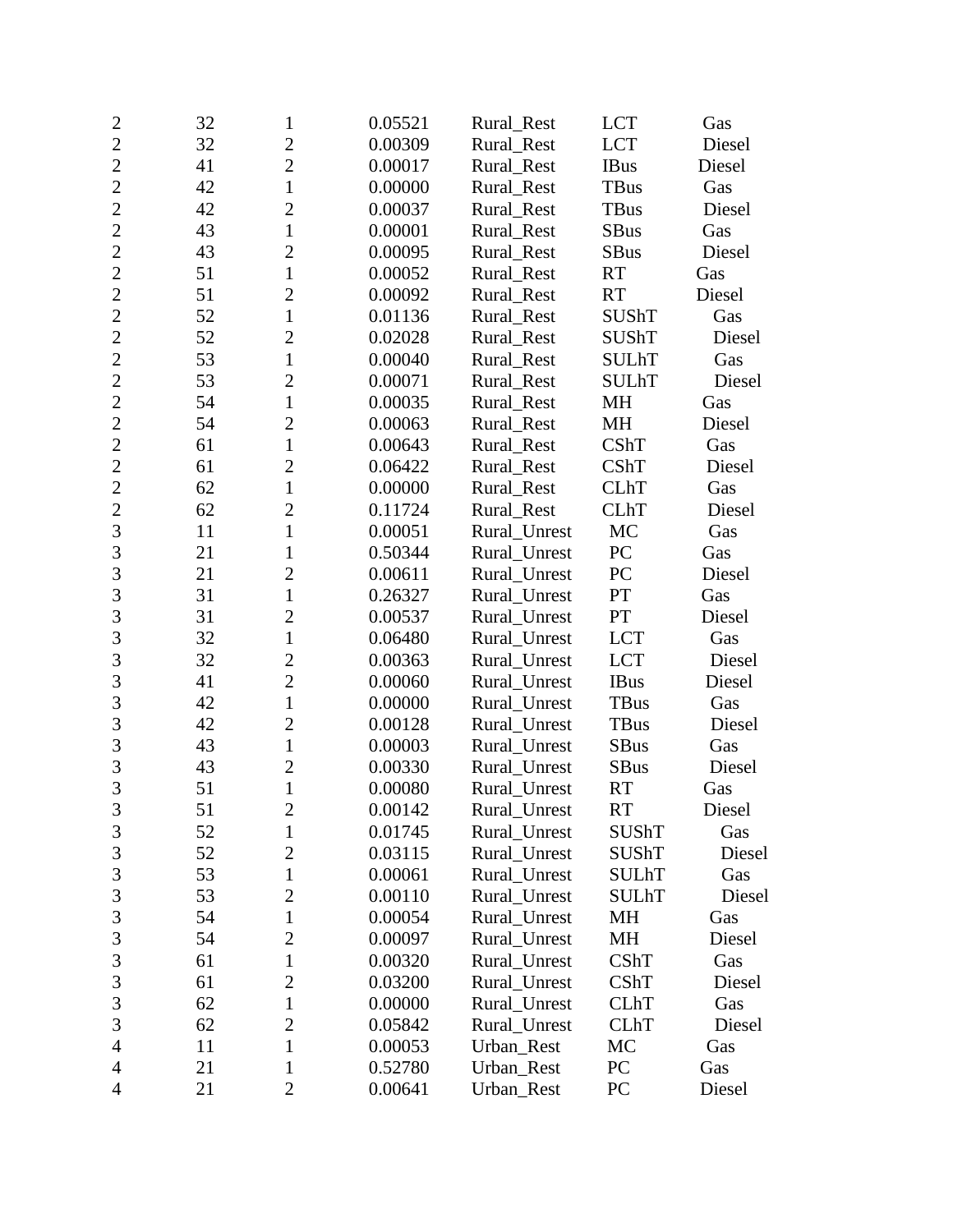| $\overline{4}$ | 31 | $\mathbf{1}$   | 0.19110 | Urban_Rest   | PT           | Gas    |  |
|----------------|----|----------------|---------|--------------|--------------|--------|--|
| $\overline{4}$ | 31 | $\overline{2}$ | 0.00390 | Urban_Rest   | PT           | Diesel |  |
| $\overline{4}$ | 32 | $\mathbf{1}$   | 0.04703 | Urban_Rest   | <b>LCT</b>   | Gas    |  |
| $\overline{4}$ | 32 | $\overline{2}$ | 0.00263 | Urban_Rest   | <b>LCT</b>   | Diesel |  |
| $\overline{4}$ | 41 | $\overline{2}$ | 0.00045 | Urban_Rest   | <b>IBus</b>  | Diesel |  |
| $\overline{4}$ | 42 | $\mathbf{1}$   | 0.00000 | Urban Rest   | <b>TBus</b>  | Gas    |  |
| $\overline{4}$ | 42 | $\overline{2}$ | 0.00094 | Urban_Rest   | <b>TBus</b>  | Diesel |  |
| $\overline{4}$ | 43 | $\mathbf{1}$   | 0.00002 | Urban Rest   | <b>SBus</b>  | Gas    |  |
| $\overline{4}$ | 43 | $\overline{2}$ | 0.00243 | Urban_Rest   | <b>SBus</b>  | Diesel |  |
| $\overline{4}$ | 51 | $\mathbf{1}$   | 0.00058 | Urban_Rest   | RT           | Gas    |  |
| $\overline{4}$ | 51 | $\overline{2}$ | 0.00104 | Urban Rest   | <b>RT</b>    | Diesel |  |
| 4              | 52 | $\mathbf{1}$   | 0.01276 | Urban_Rest   | SUShT        | Gas    |  |
| $\overline{4}$ | 52 | $\overline{2}$ | 0.02278 | Urban_Rest   | <b>SUShT</b> | Diesel |  |
| $\overline{4}$ | 53 | $\mathbf{1}$   | 0.00045 | Urban_Rest   | <b>SULhT</b> | Gas    |  |
| $\overline{4}$ | 53 | $\overline{2}$ | 0.00080 | Urban Rest   | <b>SULhT</b> | Diesel |  |
| $\overline{4}$ | 54 | $\mathbf{1}$   | 0.00040 | Urban_Rest   | MH           | Gas    |  |
| $\overline{4}$ | 54 | $\overline{2}$ | 0.00071 | Urban_Rest   | MH           | Diesel |  |
| 4              | 61 | $\mathbf{1}$   | 0.00606 | Urban_Rest   | <b>CShT</b>  | Gas    |  |
| $\overline{4}$ | 61 | $\overline{2}$ | 0.06058 | Urban_Rest   | <b>CShT</b>  | Diesel |  |
| $\overline{4}$ | 62 | $\mathbf{1}$   | 0.00000 | Urban_Rest   | <b>CLhT</b>  | Gas    |  |
| $\overline{4}$ | 62 | $\overline{2}$ | 0.11060 | Urban_Rest   | <b>CLhT</b>  | Diesel |  |
| 5              | 11 | $\mathbf{1}$   | 0.00064 | Urban_Unrest | MC           | Gas    |  |
| 5              | 21 | $\mathbf{1}$   | 0.63019 | Urban_Unrest | PC           | Gas    |  |
| 5              | 21 | $\overline{2}$ | 0.00765 | Urban_Unrest | PC           | Diesel |  |
| 5              | 31 | $\mathbf{1}$   | 0.23649 | Urban_Unrest | PT           | Gas    |  |
| 5              | 31 | $\overline{2}$ | 0.00483 | Urban_Unrest | PT           | Diesel |  |
| 5              | 32 | $\mathbf{1}$   | 0.05821 | Urban_Unrest | <b>LCT</b>   | Gas    |  |
| 5              | 32 | $\overline{2}$ | 0.00326 | Urban_Unrest | <b>LCT</b>   | Diesel |  |
| 5              | 41 | $\overline{2}$ | 0.00061 | Urban_Unrest | <b>IBus</b>  | Diesel |  |
| 5              | 42 | $\mathbf{1}$   | 0.00000 | Urban_Unrest | TBus         | Gas    |  |
| 5              | 42 | $\overline{2}$ | 0.00130 | Urban_Unrest | <b>TBus</b>  | Diesel |  |
| 5              | 43 | $\mathbf{1}$   | 0.00003 | Urban_Unrest | <b>SBus</b>  | Gas    |  |
| 5              | 43 | $\overline{c}$ | 0.00335 | Urban_Unrest | SBus         | Diesel |  |
| 5              | 51 | $\mathbf{1}$   | 0.00056 | Urban_Unrest | <b>RT</b>    | Gas    |  |
| 5              | 51 | $\overline{2}$ | 0.00100 | Urban_Unrest | RT           | Diesel |  |
| 5              | 52 | 1              | 0.01229 | Urban_Unrest | <b>SUShT</b> | Gas    |  |
| 5              | 52 | $\overline{2}$ | 0.02194 | Urban_Unrest | <b>SUShT</b> | Diesel |  |
| 5              | 53 | 1              | 0.00043 | Urban_Unrest | <b>SULhT</b> | Gas    |  |
| 5              | 53 | $\mathfrak{2}$ | 0.00077 | Urban_Unrest | <b>SULhT</b> | Diesel |  |
| 5              | 54 | 1              | 0.00038 | Urban_Unrest | MH           | Gas    |  |
| 5              | 54 | $\mathbf{2}$   | 0.00068 | Urban_Unrest | MH           | Diesel |  |
| 5              | 61 | 1              | 0.00053 | Urban_Unrest | CShT         | Gas    |  |
| 5              | 61 | $\overline{2}$ | 0.00526 | Urban_Unrest | CShT         | Diesel |  |
| 5              | 62 | 1              | 0.00000 | Urban_Unrest | <b>CLhT</b>  | Gas    |  |
| 5              | 62 | $\overline{2}$ | 0.00960 | Urban_Unrest | <b>CLhT</b>  | Diesel |  |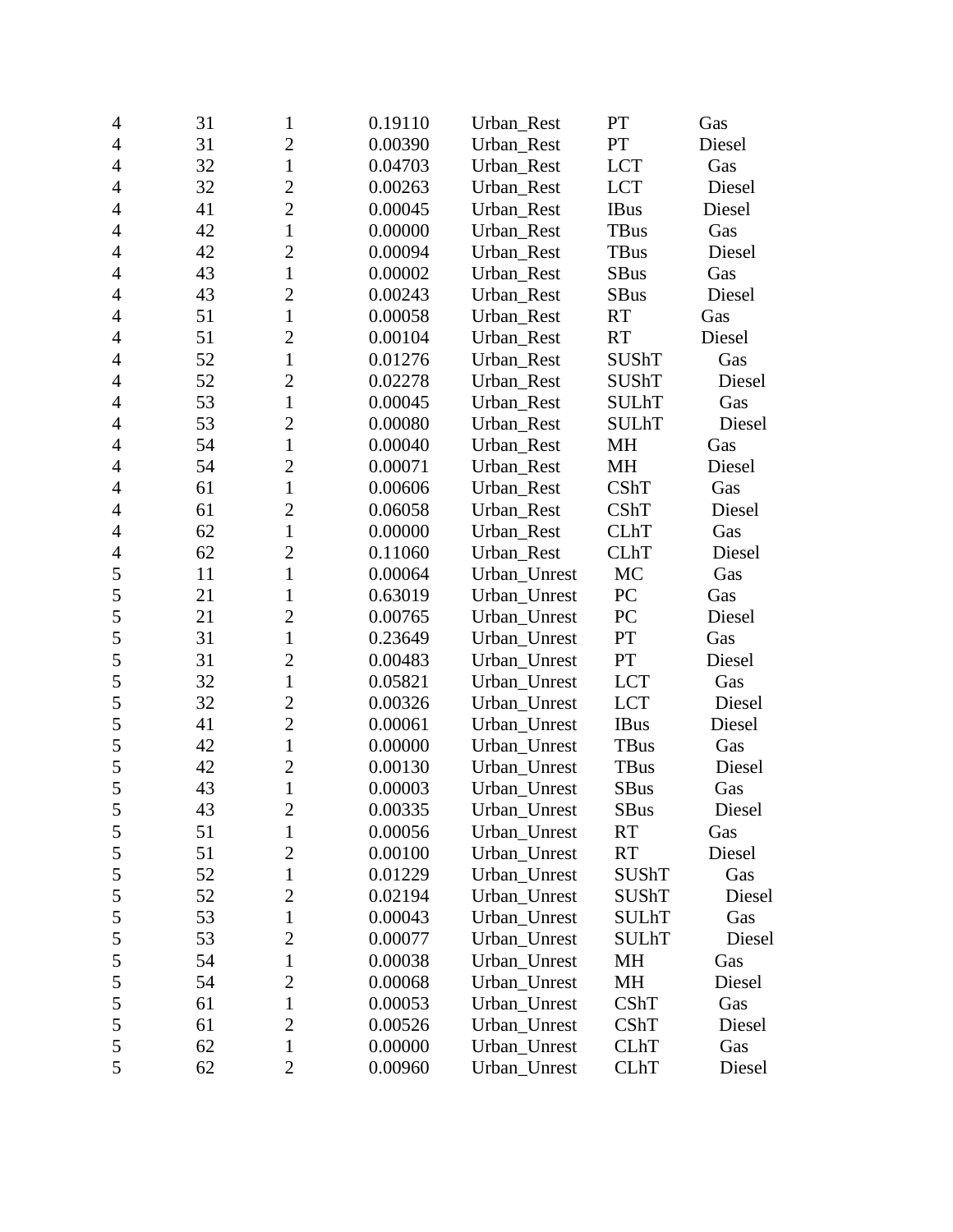#### **2040 VMTmix Beaumont District PM Period**

|                | VMX_RDcode   | MOVES_STcode   |         | MOVES_FTcode | <b>VMTmix</b> | <b>VMX_RDdesc</b> |
|----------------|--------------|----------------|---------|--------------|---------------|-------------------|
|                | MOVES_STdesc | MOVES_FTdesc   |         |              |               |                   |
| 2              | 11           | 1              | 0.00049 | Rural_Rest   | MC            | Gas               |
| $\overline{c}$ | 21           | 1              | 0.48078 | Rural_Rest   | PC            | Gas               |
| $\overline{c}$ | 21           | $\overline{c}$ | 0.00584 | Rural_Rest   | PC            | Diesel            |
| $\overline{2}$ | 31           | $\mathbf{1}$   | 0.22892 | Rural_Rest   | PT            | Gas               |
| $\overline{2}$ | 31           | $\overline{2}$ | 0.00467 | Rural_Rest   | PT            | Diesel            |
| $\overline{2}$ | 32           | 1              | 0.05634 | Rural_Rest   | <b>LCT</b>    | Gas               |
| $\overline{2}$ | 32           | $\overline{c}$ | 0.00315 | Rural_Rest   | <b>LCT</b>    | Diesel            |
| $\overline{2}$ | 41           | $\overline{2}$ | 0.00022 | Rural_Rest   | <b>IBus</b>   | Diesel            |
| $\overline{c}$ | 42           | $\mathbf{1}$   | 0.00000 | Rural_Rest   | <b>TBus</b>   | Gas               |
| $\overline{2}$ | 42           | $\overline{2}$ | 0.00047 | Rural_Rest   | <b>TBus</b>   | Diesel            |
| $\overline{c}$ | 43           | $\mathbf{1}$   | 0.00001 | Rural_Rest   | <b>SBus</b>   | Gas               |
| $\overline{2}$ | 43           | $\overline{2}$ | 0.00122 | Rural_Rest   | <b>SBus</b>   | Diesel            |
| $\overline{c}$ | 51           | $\mathbf{1}$   | 0.00036 | Rural_Rest   | <b>RT</b>     | Gas               |
| $\overline{c}$ | 51           | $\overline{c}$ | 0.00064 | Rural_Rest   | <b>RT</b>     | Diesel            |
| $\overline{2}$ | 52           | $\mathbf{1}$   | 0.00789 | Rural_Rest   | <b>SUShT</b>  | Gas               |
| $\overline{c}$ | 52           | $\overline{2}$ | 0.01408 | Rural_Rest   | <b>SUShT</b>  | Diesel            |
| $\overline{2}$ | 53           | $\mathbf{1}$   | 0.00028 | Rural_Rest   | <b>SULhT</b>  | Gas               |
| $\overline{c}$ | 53           | $\overline{2}$ | 0.00050 | Rural_Rest   | <b>SULhT</b>  | Diesel            |
| $\overline{c}$ | 54           | $\mathbf{1}$   | 0.00025 | Rural Rest   | MH            | Gas               |
| $\overline{2}$ | 54           | $\overline{c}$ | 0.00044 | Rural_Rest   | MH            | Diesel            |
| $\overline{c}$ | 61           | $\mathbf{1}$   | 0.00662 | Rural_Rest   | CShT          | Gas               |
| $\overline{2}$ | 61           | $\overline{2}$ | 0.06612 | Rural_Rest   | CShT          | Diesel            |
| $\overline{c}$ | 62           | $\mathbf{1}$   | 0.00000 | Rural_Rest   | <b>CLhT</b>   | Gas               |
| $\overline{2}$ | 62           | $\overline{2}$ | 0.12071 | Rural_Rest   | <b>CLhT</b>   | Diesel            |
| 3              | 11           | $\mathbf{1}$   | 0.00057 | Rural_Unrest | MC            | Gas               |
| 3              | 21           | $\mathbf{1}$   | 0.56251 | Rural_Unrest | PC            | Gas               |
| 3              | 21           | $\overline{2}$ | 0.00683 | Rural_Unrest | PC            | Diesel            |
| 3              | 31           | $\mathbf{1}$   | 0.26900 | Rural_Unrest | PT            | Gas               |
| 3              | 31           | $\overline{2}$ | 0.00549 | Rural_Unrest | PT            | Diesel            |
| 3              | 32           | $\mathbf{1}$   | 0.06621 | Rural_Unrest | <b>LCT</b>    | Gas               |
| 3              | 32           | $\overline{c}$ | 0.00371 | Rural_Unrest | <b>LCT</b>    | Diesel            |
| $\mathfrak{Z}$ | 41           | $\overline{2}$ | 0.00021 | Rural_Unrest | <b>IBus</b>   | Diesel            |
| 3              | 42           | $\mathbf{1}$   | 0.00000 | Rural_Unrest | TBus          | Gas               |
| 3              | 42           | $\overline{2}$ | 0.00043 | Rural Unrest | TBus          | Diesel            |
| 3              | 43           | $\mathbf{1}$   | 0.00001 | Rural Unrest | <b>SBus</b>   | Gas               |
| 3              | 43           | $\overline{2}$ | 0.00112 | Rural_Unrest | <b>SBus</b>   | Diesel            |
| 3              | 51           | $\mathbf{1}$   | 0.00053 | Rural_Unrest | <b>RT</b>     | Gas               |
| 3              | 51           | $\overline{2}$ | 0.00094 | Rural_Unrest | <b>RT</b>     | Diesel            |
| 3              | 52           | $\mathbf{1}$   | 0.01159 | Rural_Unrest | <b>SUShT</b>  | Gas               |
| 3              | 52           | $\overline{c}$ | 0.02070 | Rural_Unrest | <b>SUShT</b>  | Diesel            |
| 3              | 53           | $\mathbf{1}$   | 0.00041 | Rural_Unrest | <b>SULhT</b>  | Gas               |
| 3              | 53           | $\overline{2}$ | 0.00073 | Rural_Unrest | <b>SULhT</b>  | Diesel            |
| 3              | 54           | $\mathbf{1}$   | 0.00036 | Rural_Unrest | MH            | Gas               |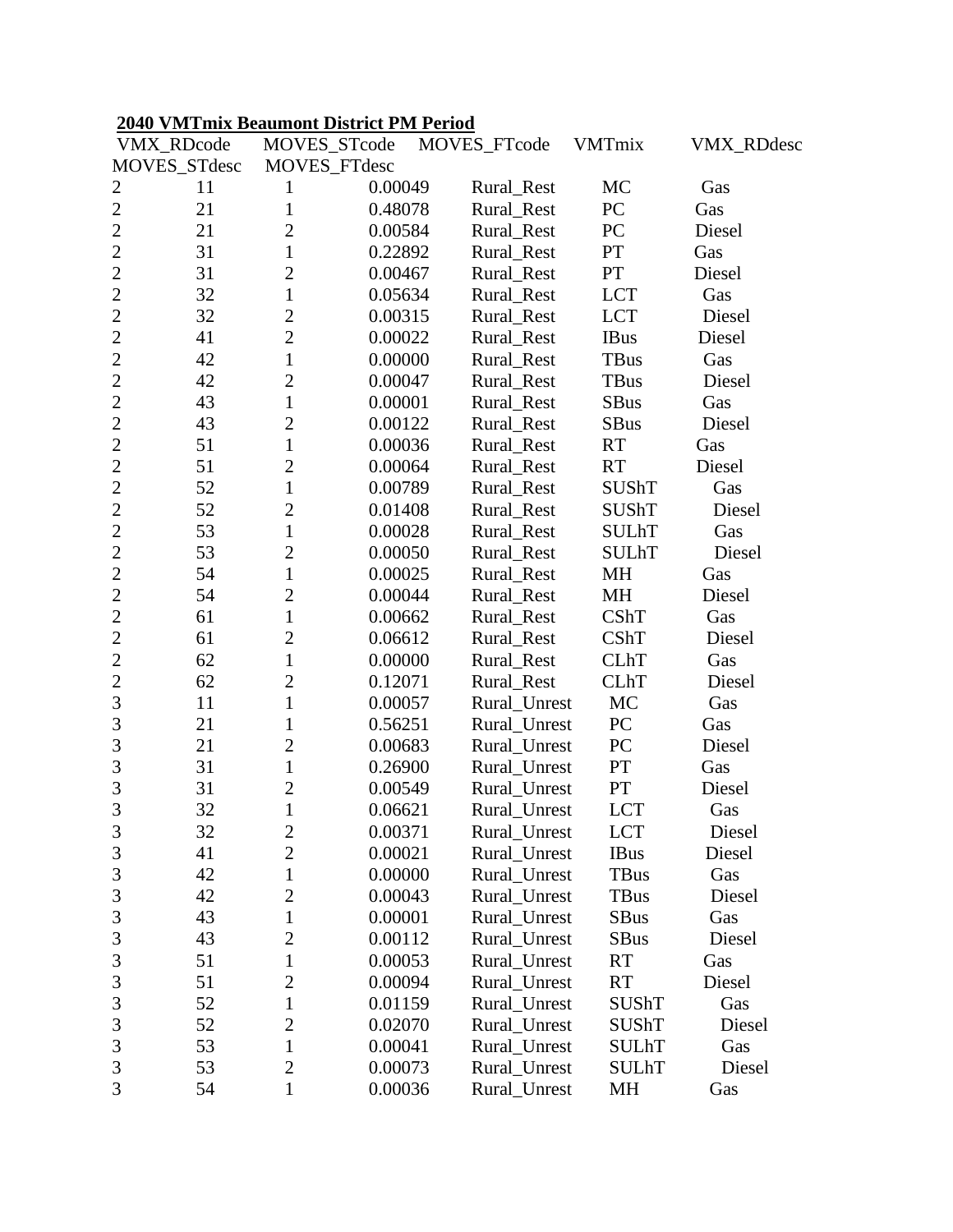| 3              | 54 | $\overline{2}$ | 0.00064 | Rural_Unrest | MH           | Diesel |
|----------------|----|----------------|---------|--------------|--------------|--------|
| 3              | 61 | $\mathbf{1}$   | 0.00164 | Rural_Unrest | <b>CShT</b>  | Gas    |
| 3              | 61 | $\overline{2}$ | 0.01641 | Rural_Unrest | CShT         | Diesel |
| 3              | 62 | $\mathbf{1}$   | 0.00000 | Rural_Unrest | <b>CLhT</b>  | Gas    |
| 3              | 62 | $\overline{2}$ | 0.02996 | Rural_Unrest | <b>CLhT</b>  | Diesel |
| $\overline{4}$ | 11 | $\mathbf{1}$   | 0.00056 | Urban_Rest   | MC           | Gas    |
| $\overline{4}$ | 21 | $\mathbf{1}$   | 0.54926 | Urban_Rest   | PC           | Gas    |
| $\overline{4}$ | 21 | $\overline{2}$ | 0.00667 | Urban_Rest   | PC           | Diesel |
| 4              | 31 | $\mathbf{1}$   | 0.19340 | Urban_Rest   | PT           | Gas    |
| $\overline{4}$ | 31 | $\overline{2}$ | 0.00395 | Urban Rest   | PT           | Diesel |
| $\overline{4}$ | 32 | $\mathbf{1}$   | 0.04760 | Urban_Rest   | <b>LCT</b>   | Gas    |
| 4              | 32 | $\overline{2}$ | 0.00266 | Urban_Rest   | <b>LCT</b>   | Diesel |
| $\overline{4}$ | 41 | $\overline{2}$ | 0.00037 | Urban_Rest   | <b>IBus</b>  | Diesel |
| $\overline{4}$ | 42 | $\mathbf{1}$   | 0.00000 | Urban_Rest   | <b>TBus</b>  | Gas    |
| 4              | 42 | $\overline{2}$ | 0.00078 | Urban Rest   | TBus         | Diesel |
| $\overline{4}$ | 43 | $\mathbf{1}$   | 0.00002 | Urban Rest   | <b>SBus</b>  | Gas    |
| $\overline{4}$ | 43 | $\overline{2}$ | 0.00201 | Urban_Rest   | <b>SBus</b>  | Diesel |
| 4              | 51 | $\mathbf{1}$   | 0.00041 | Urban_Rest   | <b>RT</b>    | Gas    |
| 4              | 51 | $\overline{2}$ | 0.00073 | Urban Rest   | <b>RT</b>    | Diesel |
| $\overline{4}$ | 52 | $\mathbf{1}$   | 0.00901 | Urban_Rest   | <b>SUShT</b> | Gas    |
| $\overline{4}$ | 52 | $\overline{2}$ | 0.01609 | Urban_Rest   | <b>SUShT</b> | Diesel |
| 4              | 53 | $\mathbf{1}$   | 0.00032 | Urban_Rest   | <b>SULhT</b> | Gas    |
| $\overline{4}$ | 53 | $\overline{2}$ | 0.00057 | Urban_Rest   | <b>SULhT</b> | Diesel |
| $\overline{4}$ | 54 | $\mathbf{1}$   | 0.00028 | Urban_Rest   | MH           | Gas    |
| 4              | 54 | $\overline{2}$ | 0.00050 | Urban_Rest   | MH           | Diesel |
| $\overline{4}$ | 61 | $\mathbf{1}$   | 0.00564 | Urban_Rest   | CShT         | Gas    |
| $\overline{4}$ | 61 | $\overline{2}$ | 0.05633 | Urban_Rest   | CShT         | Diesel |
| $\overline{4}$ | 62 | $\mathbf{1}$   | 0.00000 | Urban_Rest   | <b>CLhT</b>  | Gas    |
| 4              | 62 | $\mathbf{2}$   | 0.10284 | Urban_Rest   | <b>CLhT</b>  | Diesel |
| 5              | 11 | $\mathbf{1}$   | 0.00069 | Urban_Unrest | MC           | Gas    |
| 5              | 21 | $\mathbf{1}$   | 0.68141 | Urban Unrest | PC           | Gas    |
| 5              | 21 | $\overline{2}$ | 0.00828 | Urban_Unrest | PC           | Diesel |
| 5              | 31 | $\mathbf{1}$   | 0.22446 | Urban_Unrest | PT           | Gas    |
| 5              | 31 | $\overline{2}$ | 0.00458 | Urban_Unrest | PT           | Diesel |
| $\mathfrak s$  | 32 | $\mathbf{1}$   | 0.05525 | Urban_Unrest | <b>LCT</b>   | Gas    |
| 5              | 32 | $\mathbf{2}$   | 0.00309 | Urban_Unrest | <b>LCT</b>   | Diesel |
| 5              | 41 | $\overline{2}$ | 0.00052 | Urban_Unrest | <b>IBus</b>  | Diesel |
| $\mathfrak s$  | 42 | $\mathbf{1}$   | 0.00000 | Urban_Unrest | <b>TBus</b>  | Gas    |
| 5              | 42 | $\mathbf{2}$   | 0.00109 | Urban_Unrest | TBus         | Diesel |
| $\mathfrak s$  | 43 | $\mathbf{1}$   | 0.00003 | Urban_Unrest | <b>SBus</b>  | Gas    |
| 5              | 43 | $\overline{2}$ | 0.00282 | Urban_Unrest | <b>SBus</b>  | Diesel |
| 5              | 51 | $\mathbf{1}$   | 0.00020 | Urban Unrest | <b>RT</b>    | Gas    |
| 5              | 51 | $\mathbf{2}$   | 0.00036 | Urban_Unrest | <b>RT</b>    | Diesel |
| 5              | 52 | $\mathbf{1}$   | 0.00437 | Urban_Unrest | SUShT        | Gas    |
| 5              | 52 | $\overline{2}$ | 0.00780 | Urban_Unrest | SUShT        | Diesel |
| 5              | 53 | $\mathbf{1}$   | 0.00015 | Urban_Unrest | <b>SULhT</b> | Gas    |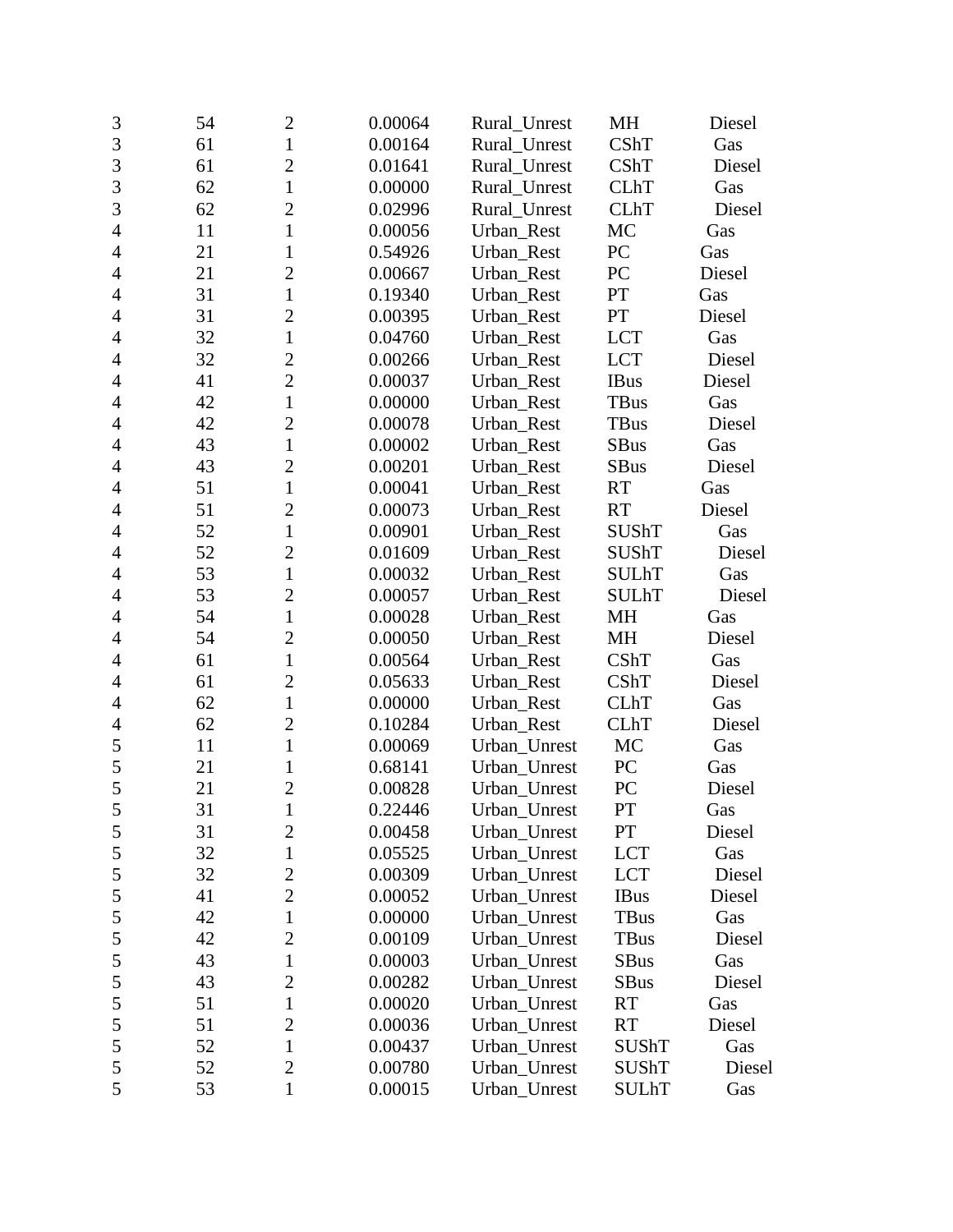| 5  | 53 | 0.00027 | Urban Unrest | <b>SULhT</b> | Diesel |
|----|----|---------|--------------|--------------|--------|
| .5 | 54 | 0.00014 | Urban Unrest | MН           | Gas    |
| 5  | 54 | 0.00024 | Urban Unrest | MН           | Diesel |
| 5  | 61 | 0.00015 | Urban Unrest | CShT         | Gas    |
| .5 | 61 | 0.00145 | Urban Unrest | CShT         | Diesel |
| 5  | 62 | 0.00000 | Urban Unrest | <b>CLhT</b>  | Gas    |
| 5  | 62 | 0.00265 | Urban Unrest | <b>CLhT</b>  | Diesel |

# **2040 VMTmix Beaumont District OV Period**

|                | VMX_RDcode   | MOVES_STcode   |              | MOVES_FTcode | VMTmix                   | <b>VMX_RDdesc</b> |
|----------------|--------------|----------------|--------------|--------------|--------------------------|-------------------|
|                | MOVES_STdesc |                | MOVES_FTdesc |              |                          |                   |
| $\mathbf{2}$   | 11           | 1              | 0.00041      | Rural_Rest   | MC                       | Gas               |
| $\overline{2}$ | 21           | $\mathbf{1}$   | 0.40520      | Rural_Rest   | PC                       | Gas               |
| $\overline{2}$ | 21           | $\overline{2}$ | 0.00492      | Rural_Rest   | PC                       | Diesel            |
| $\overline{2}$ | 31           | $\mathbf{1}$   | 0.20106      | Rural_Rest   | <b>PT</b>                | Gas               |
| $\overline{2}$ | 31           | $\overline{2}$ | 0.00410      | Rural_Rest   | $\mathcal{P}\mathcal{T}$ | Diesel            |
| $\overline{2}$ | 32           | $\mathbf{1}$   | 0.04949      | Rural_Rest   | <b>LCT</b>               | Gas               |
| $\overline{2}$ | 32           | $\overline{2}$ | 0.00277      | Rural_Rest   | <b>LCT</b>               | Diesel            |
| $\overline{2}$ | 41           | $\overline{2}$ | 0.00029      | Rural_Rest   | <b>IBus</b>              | Diesel            |
| $\overline{2}$ | 42           | $\mathbf{1}$   | 0.00000      | Rural_Rest   | <b>TBus</b>              | Gas               |
| $\overline{2}$ | 42           | $\overline{2}$ | 0.00062      | Rural_Rest   | <b>TBus</b>              | Diesel            |
| $\overline{c}$ | 43           | $\mathbf{1}$   | 0.00002      | Rural_Rest   | <b>SBus</b>              | Gas               |
| $\overline{2}$ | 43           | $\overline{2}$ | 0.00161      | Rural_Rest   | <b>SBus</b>              | Diesel            |
| $\overline{2}$ | 51           | $\mathbf{1}$   | 0.00057      | Rural_Rest   | <b>RT</b>                | Gas               |
| $\overline{2}$ | 51           | $\overline{2}$ | 0.00101      | Rural_Rest   | <b>RT</b>                | Diesel            |
| $\overline{2}$ | 52           | $\mathbf{1}$   | 0.01245      | Rural_Rest   | <b>SUShT</b>             | Gas               |
| $\overline{2}$ | 52           | $\overline{2}$ | 0.02223      | Rural_Rest   | SUShT                    | Diesel            |
| $\overline{2}$ | 53           | $\mathbf{1}$   | 0.00044      | Rural_Rest   | <b>SULhT</b>             | Gas               |
| $\overline{2}$ | 53           | $\overline{2}$ | 0.00078      | Rural_Rest   | <b>SULhT</b>             | Diesel            |
| $\overline{2}$ | 54           | $\mathbf{1}$   | 0.00039      | Rural_Rest   | MH                       | Gas               |
| $\overline{2}$ | 54           | $\overline{2}$ | 0.00069      | Rural_Rest   | MH                       | Diesel            |
| $\overline{2}$ | 61           | $\mathbf{1}$   | 0.00996      | Rural_Rest   | <b>CShT</b>              | Gas               |
| $\overline{2}$ | 61           | $\overline{2}$ | 0.09944      | Rural_Rest   | CShT                     | Diesel            |
| $\overline{2}$ | 62           | $\mathbf{1}$   | 0.00000      | Rural_Rest   | <b>CLhT</b>              | Gas               |
| $\overline{c}$ | 62           | $\overline{2}$ | 0.18155      | Rural_Rest   | <b>CLhT</b>              | Diesel            |
| 3              | 11           | $\mathbf{1}$   | 0.00054      | Rural_Unrest | MC                       | Gas               |
| 3              | 21           | $\mathbf{1}$   | 0.53663      | Rural_Unrest | PC                       | Gas               |
| 3              | 21           | $\overline{2}$ | 0.00652      | Rural_Unrest | PC                       | Diesel            |
| 3              | 31           | $\mathbf{1}$   | 0.24778      | Rural_Unrest | PT                       | Gas               |
| 3              | 31           | $\overline{c}$ | 0.00506      | Rural_Unrest | PT                       | Diesel            |
| 3              | 32           | $\mathbf{1}$   | 0.06098      | Rural_Unrest | <b>LCT</b>               | Gas               |
| 3              | 32           | $\overline{c}$ | 0.00341      | Rural_Unrest | <b>LCT</b>               | Diesel            |
| 3              | 41           | $\overline{2}$ | 0.00020      | Rural_Unrest | <b>IBus</b>              | Diesel            |
| 3              | 42           | $\mathbf{1}$   | 0.00000      | Rural_Unrest | <b>TBus</b>              | Gas               |
| 3              | 42           | $\overline{c}$ | 0.00043      | Rural_Unrest | <b>TBus</b>              | Diesel            |
| $\overline{3}$ | 43           | $\overline{1}$ | 0.00001      | Rural_Unrest | SBus                     | Gas               |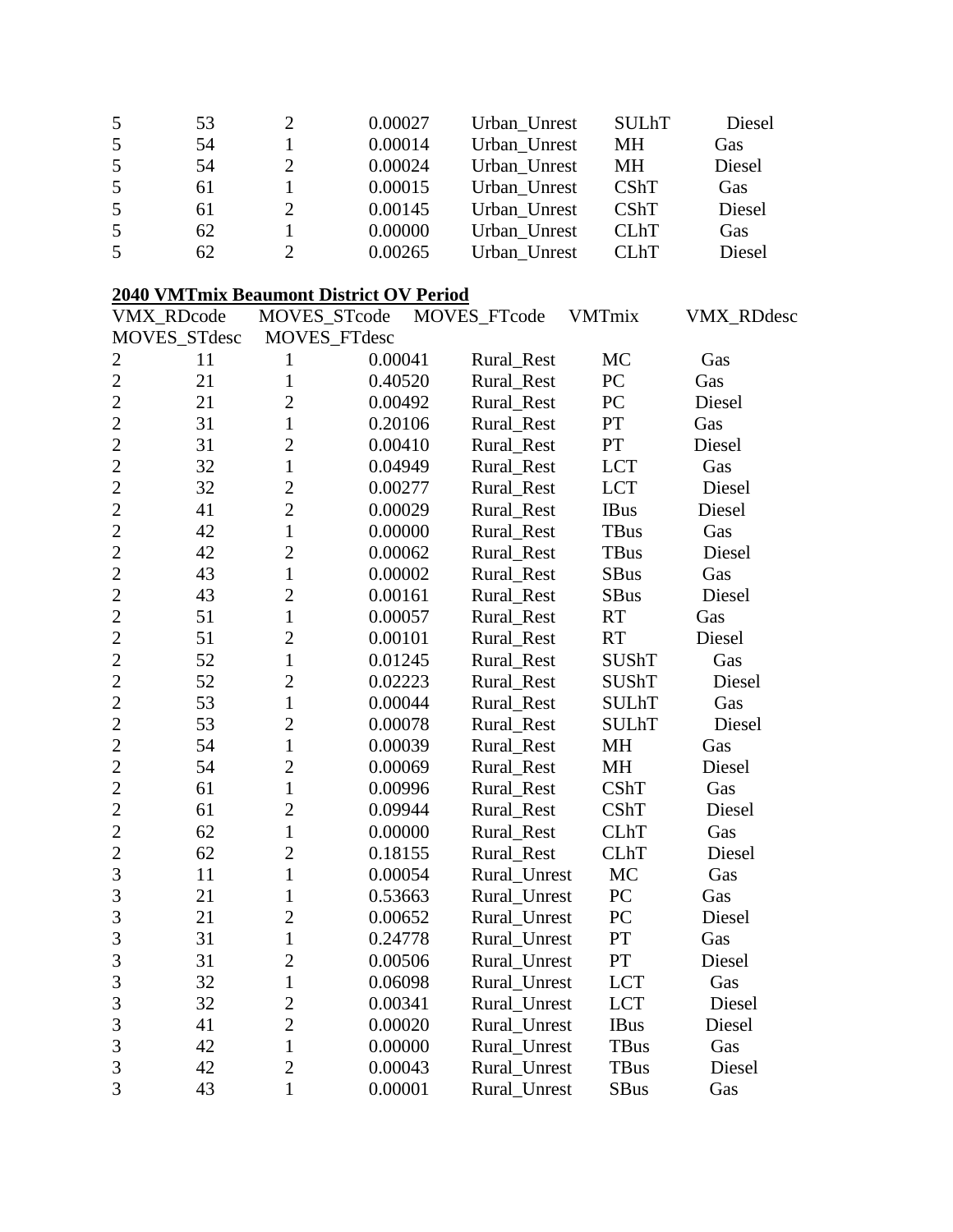| 3              | 43 | $\mathbf{2}$   | 0.00110 | Rural_Unrest | <b>SBus</b>  | Diesel |
|----------------|----|----------------|---------|--------------|--------------|--------|
| 3              | 51 | $\mathbf{1}$   | 0.00055 | Rural_Unrest | <b>RT</b>    | Gas    |
| 3              | 51 | $\overline{c}$ | 0.00099 | Rural_Unrest | <b>RT</b>    | Diesel |
| 3              | 52 | $\mathbf{1}$   | 0.01213 | Rural_Unrest | <b>SUShT</b> | Gas    |
| $\overline{3}$ | 52 | $\overline{2}$ | 0.02166 | Rural Unrest | <b>SUShT</b> | Diesel |
| 3              | 53 | $\mathbf{1}$   | 0.00043 | Rural_Unrest | <b>SULhT</b> | Gas    |
| 3              | 53 | $\overline{c}$ | 0.00076 | Rural_Unrest | <b>SULhT</b> | Diesel |
| 3              | 54 | $\mathbf{1}$   | 0.00038 | Rural Unrest | MH           | Gas    |
| $\overline{3}$ | 54 | $\overline{2}$ | 0.00067 | Rural_Unrest | MH           | Diesel |
| $\overline{3}$ | 61 | $\mathbf{1}$   | 0.00341 | Rural_Unrest | CShT         | Gas    |
| 3              | 61 | $\overline{2}$ | 0.03410 | Rural_Unrest | CShT         | Diesel |
| $\overline{3}$ | 62 | $\mathbf{1}$   | 0.00000 | Rural_Unrest | <b>CLhT</b>  | Gas    |
| 3              | 62 | $\overline{c}$ | 0.06226 | Rural_Unrest | <b>CLhT</b>  | Diesel |
| $\overline{4}$ | 11 | $\mathbf{1}$   | 0.00049 | Urban_Rest   | MC           | Gas    |
| $\overline{4}$ | 21 | $\mathbf{1}$   | 0.48268 | Urban_Rest   | PC           | Gas    |
| $\overline{4}$ | 21 | $\overline{2}$ | 0.00586 | Urban_Rest   | PC           | Diesel |
| $\overline{4}$ | 31 | $\mathbf{1}$   | 0.15521 | Urban_Rest   | PT           | Gas    |
| $\overline{4}$ | 31 | $\overline{c}$ | 0.00317 | Urban_Rest   | PT           | Diesel |
| 4              | 32 | $\mathbf{1}$   | 0.03820 | Urban_Rest   | <b>LCT</b>   | Gas    |
| $\overline{4}$ | 32 | $\overline{2}$ | 0.00214 | Urban_Rest   | <b>LCT</b>   | Diesel |
| 4              | 41 | $\overline{2}$ | 0.00053 | Urban Rest   | <b>IBus</b>  | Diesel |
| 4              | 42 | $\mathbf{1}$   | 0.00000 | Urban_Rest   | <b>TBus</b>  | Gas    |
| $\overline{4}$ | 42 | $\overline{c}$ | 0.00112 | Urban_Rest   | TBus         | Diesel |
| $\overline{4}$ | 43 | $\mathbf{1}$   | 0.00003 | Urban_Rest   | SBus         | Gas    |
| 4              | 43 | $\overline{2}$ | 0.00289 | Urban_Rest   | <b>SBus</b>  | Diesel |
| $\overline{4}$ | 51 | $\mathbf{1}$   | 0.00046 | Urban_Rest   | <b>RT</b>    | Gas    |
| $\overline{4}$ | 51 | $\overline{2}$ | 0.00082 | Urban_Rest   | <b>RT</b>    | Diesel |
| 4              | 52 | $\mathbf{1}$   | 0.01012 | Urban_Rest   | <b>SUShT</b> | Gas    |
| $\overline{4}$ | 52 | $\overline{2}$ | 0.01807 | Urban_Rest   | <b>SUShT</b> | Diesel |
| $\overline{4}$ | 53 | $\mathbf{1}$   | 0.00036 | Urban_Rest   | <b>SULhT</b> | Gas    |
| 4              | 53 | $\overline{2}$ | 0.00064 | Urban Rest   | <b>SULhT</b> | Diesel |
| $\overline{4}$ | 54 | $\mathbf{1}$   | 0.00032 | Urban_Rest   | <b>MH</b>    | Gas    |
| $\overline{4}$ | 54 | $\overline{c}$ | 0.00056 | Urban_Rest   | MH           | Diesel |
| 4              | 61 | 1              | 0.00945 | Urban_Rest   | <b>CShT</b>  | Gas    |
| 4              | 61 | $\overline{2}$ | 0.09445 | Urban_Rest   | CShT         | Diesel |
| 4              | 62 | 1              | 0.00000 | Urban_Rest   | <b>CLhT</b>  | Gas    |
| 4              | 62 | 2              | 0.17243 | Urban Rest   | <b>CLhT</b>  | Diesel |
| 5              | 11 | $\mathbf{1}$   | 0.00069 | Urban_Unrest | MC           | Gas    |
| 5              | 21 | 1              | 0.67933 | Urban_Unrest | PC           | Gas    |
| $\mathfrak s$  | 21 | $\overline{2}$ | 0.00825 | Urban_Unrest | PC           | Diesel |
| 5              | 31 | $\mathbf{1}$   | 0.21528 | Urban_Unrest | PT           | Gas    |
| 5              | 31 | $\overline{c}$ | 0.00439 | Urban Unrest | PT           | Diesel |
| $\mathfrak s$  | 32 | $\mathbf{1}$   | 0.05299 | Urban_Unrest | <b>LCT</b>   | Gas    |
| 5              | 32 | $\mathbf{2}$   | 0.00297 | Urban_Unrest | <b>LCT</b>   | Diesel |
| 5              | 41 | $\overline{2}$ | 0.00045 | Urban_Unrest | <b>IBus</b>  | Diesel |
| 5              | 42 | $\mathbf{1}$   | 0.00000 | Urban_Unrest | TBus         | Gas    |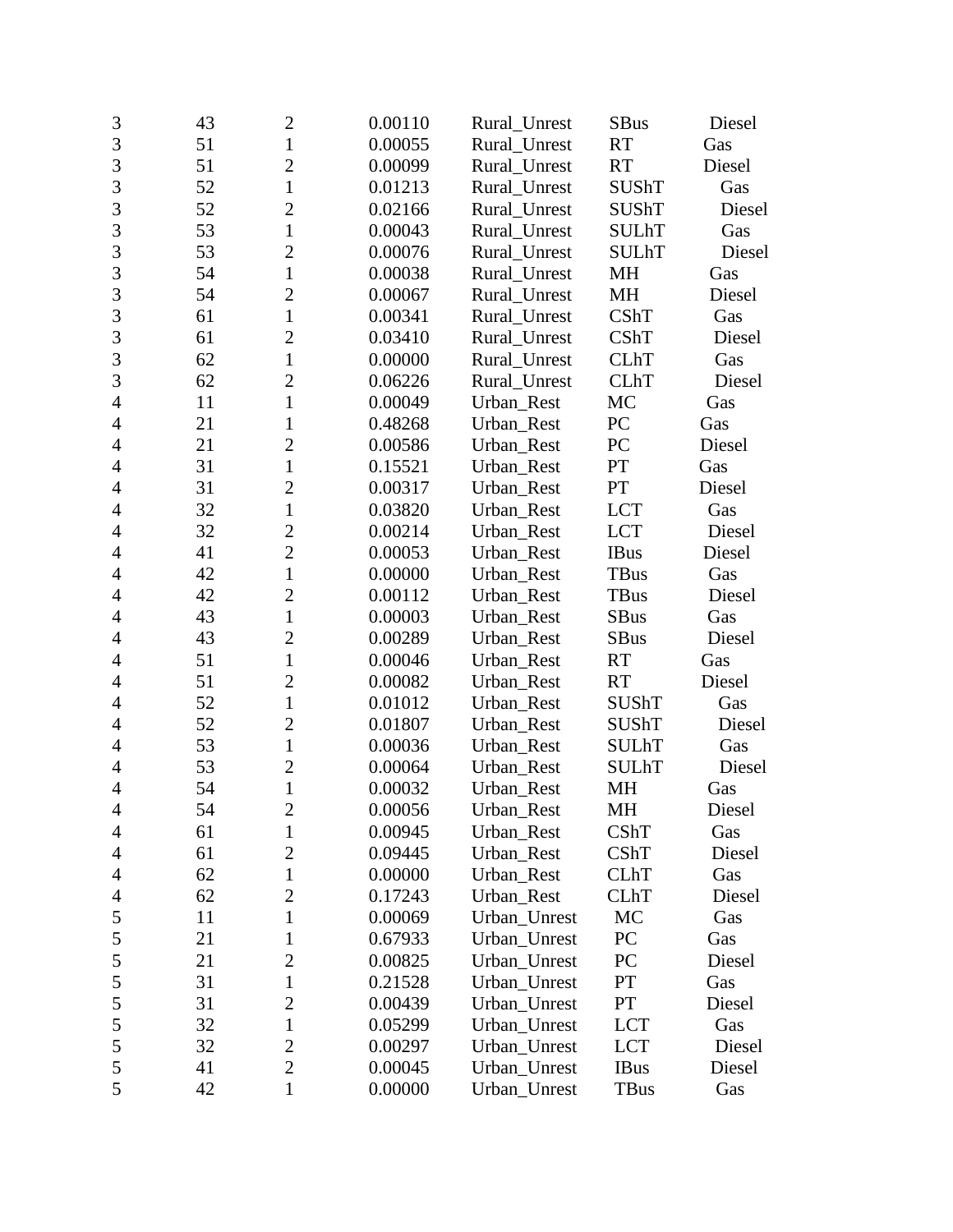| 5 | 42 | $\overline{2}$ | 0.00094 | Urban Unrest | <b>TBus</b>  | Diesel |
|---|----|----------------|---------|--------------|--------------|--------|
| 5 | 43 |                | 0.00002 | Urban Unrest | <b>SBus</b>  | Gas    |
| 5 | 43 | $\overline{2}$ | 0.00244 | Urban_Unrest | <b>SBus</b>  | Diesel |
| 5 | 51 |                | 0.00030 | Urban Unrest | RT           | Gas    |
| 5 | 51 | $\overline{2}$ | 0.00054 | Urban Unrest | <b>RT</b>    | Diesel |
| 5 | 52 | 1              | 0.00668 | Urban Unrest | <b>SUShT</b> | Gas    |
| 5 | 52 | $\overline{2}$ | 0.01193 | Urban Unrest | <b>SUShT</b> | Diesel |
| 5 | 53 |                | 0.00024 | Urban Unrest | <b>SULhT</b> | Gas    |
| 5 | 53 | $\overline{2}$ | 0.00042 | Urban Unrest | <b>SULhT</b> | Diesel |
| 5 | 54 |                | 0.00021 | Urban Unrest | <b>MH</b>    | Gas    |
| 5 | 54 | $\overline{2}$ | 0.00037 | Urban Unrest | MH           | Diesel |
| 5 | 61 |                | 0.00040 | Urban Unrest | <b>CShT</b>  | Gas    |
| 5 | 61 | $\overline{2}$ | 0.00395 | Urban Unrest | <b>CShT</b>  | Diesel |
| 5 | 62 |                | 0.00000 | Urban_Unrest | <b>CLhT</b>  | Gas    |
|   | 62 | $\overline{2}$ | 0.00721 | Urban Unrest | <b>CLhT</b>  | Diesel |

# **2045 VMTmix Houston District AM Period**

|                | VMX_RDcode   | MOVES_STcode   |         | MOVES_FTcode | <b>VMTmix</b> | VMX_RDdesc |
|----------------|--------------|----------------|---------|--------------|---------------|------------|
|                | MOVES_STdesc | MOVES_FTdesc   |         |              |               |            |
| 2              | 11           |                | 0.00072 | Rural_Rest   | <b>MC</b>     | Gas        |
| $\overline{2}$ | 21           | $\mathbf{1}$   | 0.70776 | Rural_Rest   | PC            | Gas        |
| $\overline{2}$ | 21           | $\overline{2}$ | 0.00860 | Rural_Rest   | PC            | Diesel     |
| $\overline{2}$ | 31           | $\mathbf{1}$   | 0.18205 | Rural_Rest   | PT            | Gas        |
| $\overline{2}$ | 31           | $\overline{2}$ | 0.00372 | Rural_Rest   | PT            | Diesel     |
| $\overline{2}$ | 32           | $\mathbf{1}$   | 0.04481 | Rural_Rest   | <b>LCT</b>    | Gas        |
| $\overline{c}$ | 32           | $\overline{c}$ | 0.00251 | Rural_Rest   | <b>LCT</b>    | Diesel     |
| $\overline{2}$ | 41           | $\overline{2}$ | 0.00058 | Rural_Rest   | <b>IBus</b>   | Diesel     |
| $\overline{2}$ | 42           | $\mathbf{1}$   | 0.00000 | Rural_Rest   | <b>TBus</b>   | Gas        |
| $\overline{c}$ | 42           | $\overline{2}$ | 0.00123 | Rural_Rest   | <b>TBus</b>   | Diesel     |
| $\overline{2}$ | 43           | $\mathbf{1}$   | 0.00003 | Rural_Rest   | <b>SBus</b>   | Gas        |
| $\overline{2}$ | 43           | $\overline{2}$ | 0.00318 | Rural_Rest   | <b>SBus</b>   | Diesel     |
| $\overline{2}$ | 51           | $\mathbf{1}$   | 0.00037 | Rural_Rest   | <b>RT</b>     | Gas        |
| $\overline{2}$ | 51           | $\overline{2}$ | 0.00036 | Rural_Rest   | RT            | Diesel     |
| $\overline{2}$ | 52           | $\mathbf{1}$   | 0.00742 | Rural_Rest   | <b>SUShT</b>  | Gas        |
| $\overline{c}$ | 52           | $\overline{2}$ | 0.00704 | Rural_Rest   | <b>SUShT</b>  | Diesel     |
| $\overline{2}$ | 53           | $\mathbf{1}$   | 0.00110 | Rural_Rest   | <b>SULhT</b>  | Gas        |
| $\overline{2}$ | 53           | $\overline{2}$ | 0.00104 | Rural_Rest   | <b>SULhT</b>  | Diesel     |
| $\overline{2}$ | 54           | $\mathbf{1}$   | 0.00026 | Rural_Rest   | <b>MH</b>     | Gas        |
| $\overline{2}$ | 54           | $\overline{2}$ | 0.00024 | Rural_Rest   | <b>MH</b>     | Diesel     |
| $\overline{2}$ | 61           | $\mathbf{1}$   | 0.00134 | Rural_Rest   | <b>CShT</b>   | Gas        |
| $\overline{c}$ | 61           | $\overline{2}$ | 0.01536 | Rural_Rest   | <b>CShT</b>   | Diesel     |
| $\overline{2}$ | 62           | $\mathbf{1}$   | 0.00000 | Rural_Rest   | <b>CLhT</b>   | Gas        |
| $\overline{2}$ | 62           | $\overline{2}$ | 0.01028 | Rural_Rest   | <b>CLhT</b>   | Diesel     |
| 3              | 11           | $\mathbf{1}$   | 0.00065 | Rural_Unrest | MC            | Gas        |
| 3              | 21           | 1              | 0.63940 | Rural Unrest | PC            | Gas        |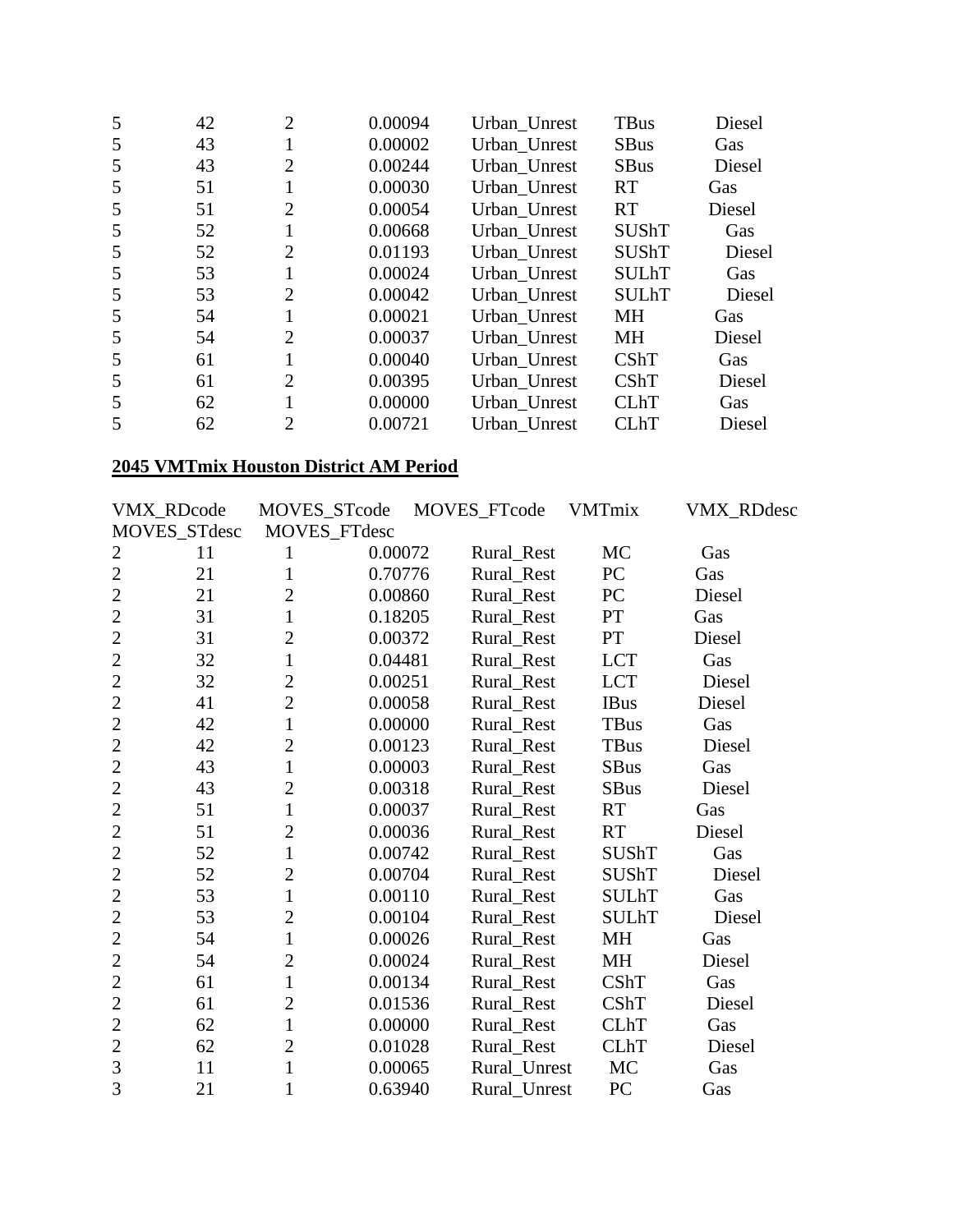| 3              | 21 | $\overline{2}$ | 0.00777 | Rural_Unrest | PC           | Diesel |
|----------------|----|----------------|---------|--------------|--------------|--------|
| $\overline{3}$ | 31 | $\mathbf{1}$   | 0.20753 | Rural Unrest | PT           | Gas    |
| 3              | 31 | $\overline{2}$ | 0.00424 | Rural Unrest | PT           | Diesel |
| 3              | 32 | $\mathbf{1}$   | 0.05108 | Rural_Unrest | <b>LCT</b>   | Gas    |
| $\overline{3}$ | 32 | $\overline{2}$ | 0.00286 | Rural_Unrest | <b>LCT</b>   | Diesel |
| 3              | 41 | $\overline{c}$ | 0.00045 | Rural_Unrest | <b>IBus</b>  | Diesel |
| 3              | 42 | $\mathbf{1}$   | 0.00000 | Rural_Unrest | <b>TBus</b>  | Gas    |
| 3              | 42 | $\overline{2}$ | 0.00096 | Rural_Unrest | <b>TBus</b>  | Diesel |
| $\overline{3}$ | 43 | $\mathbf{1}$   | 0.00002 | Rural_Unrest | <b>SBus</b>  | Gas    |
| 3              | 43 | $\overline{2}$ | 0.00247 | Rural_Unrest | <b>SBus</b>  | Diesel |
| 3              | 51 | $\mathbf{1}$   | 0.00077 | Rural_Unrest | <b>RT</b>    | Gas    |
| $\overline{3}$ | 51 | $\overline{2}$ | 0.00073 | Rural_Unrest | <b>RT</b>    | Diesel |
| 3              | 52 | $\mathbf{1}$   | 0.01520 | Rural_Unrest | <b>SUShT</b> | Gas    |
| 3              | 52 | $\overline{2}$ | 0.01442 | Rural_Unrest | <b>SUShT</b> | Diesel |
| $\overline{3}$ | 53 | $\mathbf{1}$   | 0.00225 | Rural Unrest | <b>SULhT</b> | Gas    |
| 3              | 53 | $\overline{c}$ | 0.00214 | Rural_Unrest | <b>SULhT</b> | Diesel |
| 3              | 54 | $\mathbf{1}$   | 0.00052 | Rural_Unrest | MH           | Gas    |
| 3              | 54 | $\overline{2}$ | 0.00050 | Rural_Unrest | MH           | Diesel |
| $\overline{3}$ | 61 | $\mathbf{1}$   | 0.00228 | Rural_Unrest | CShT         | Gas    |
| 3              | 61 | $\overline{2}$ | 0.02622 | Rural_Unrest | CShT         | Diesel |
| 3              | 62 | $\mathbf{1}$   | 0.00000 | Rural_Unrest | <b>CLhT</b>  | Gas    |
| $\overline{3}$ | 62 | $\overline{2}$ | 0.01754 | Rural_Unrest | <b>CLhT</b>  | Diesel |
| $\overline{4}$ | 11 | $\mathbf{1}$   | 0.00071 | Urban_Rest   | MC           | Gas    |
| $\overline{4}$ | 21 | 1              | 0.69837 | Urban_Rest   | PC           | Gas    |
| 4              | 21 | $\overline{2}$ | 0.00848 | Urban_Rest   | PC           | Diesel |
| $\overline{4}$ | 31 | $\mathbf{1}$   | 0.18253 | Urban_Rest   | PT           | Gas    |
| $\overline{4}$ | 31 | $\overline{2}$ | 0.00373 | Urban_Rest   | PT           | Diesel |
| 4              | 32 | $\mathbf{1}$   | 0.04493 | Urban_Rest   | <b>LCT</b>   | Gas    |
| 4              | 32 | $\overline{c}$ | 0.00251 | Urban_Rest   | <b>LCT</b>   | Diesel |
| $\overline{4}$ | 41 | $\overline{2}$ | 0.00044 | Urban_Rest   | <b>IBus</b>  | Diesel |
| $\overline{4}$ | 42 | $\mathbf{1}$   | 0.00000 | Urban_Rest   | <b>TBus</b>  | Gas    |
| $\overline{4}$ | 42 | $\overline{2}$ | 0.00094 | Urban_Rest   | TBus         | Diesel |
| $\overline{4}$ | 43 | $\mathbf{1}$   | 0.00002 | Urban_Rest   | SBus         | Gas    |
| 4              | 43 | $\overline{2}$ | 0.00242 | Urban_Rest   | <b>SBus</b>  | Diesel |
| 4              | 51 | $\mathbf{1}$   | 0.00056 | Urban_Rest   | <b>RT</b>    | Gas    |
| 4              | 51 | $\overline{c}$ | 0.00053 | Urban_Rest   | <b>RT</b>    | Diesel |
| 4              | 52 | $\mathbf{1}$   | 0.01099 | Urban_Rest   | <b>SUShT</b> | Gas    |
| $\overline{4}$ | 52 | $\overline{2}$ | 0.01043 | Urban_Rest   | <b>SUShT</b> | Diesel |
| 4              | 53 | 1              | 0.00163 | Urban_Rest   | <b>SULhT</b> | Gas    |
| 4              | 53 | $\overline{2}$ | 0.00154 | Urban_Rest   | <b>SULhT</b> | Diesel |
| 4              | 54 | $\mathbf{1}$   | 0.00038 | Urban_Rest   | MH           | Gas    |
| 4              | 54 | $\overline{2}$ | 0.00036 | Urban_Rest   | MH           | Diesel |
| 4              | 61 | 1              | 0.00141 | Urban_Rest   | CShT         | Gas    |
| 4              | 61 | $\overline{2}$ | 0.01623 | Urban_Rest   | CShT         | Diesel |
| 4              | 62 | $\mathbf{1}$   | 0.00000 | Urban_Rest   | <b>CLhT</b>  | Gas    |
| 4              | 62 | $\mathbf{2}$   | 0.01086 | Urban_Rest   | <b>CLhT</b>  | Diesel |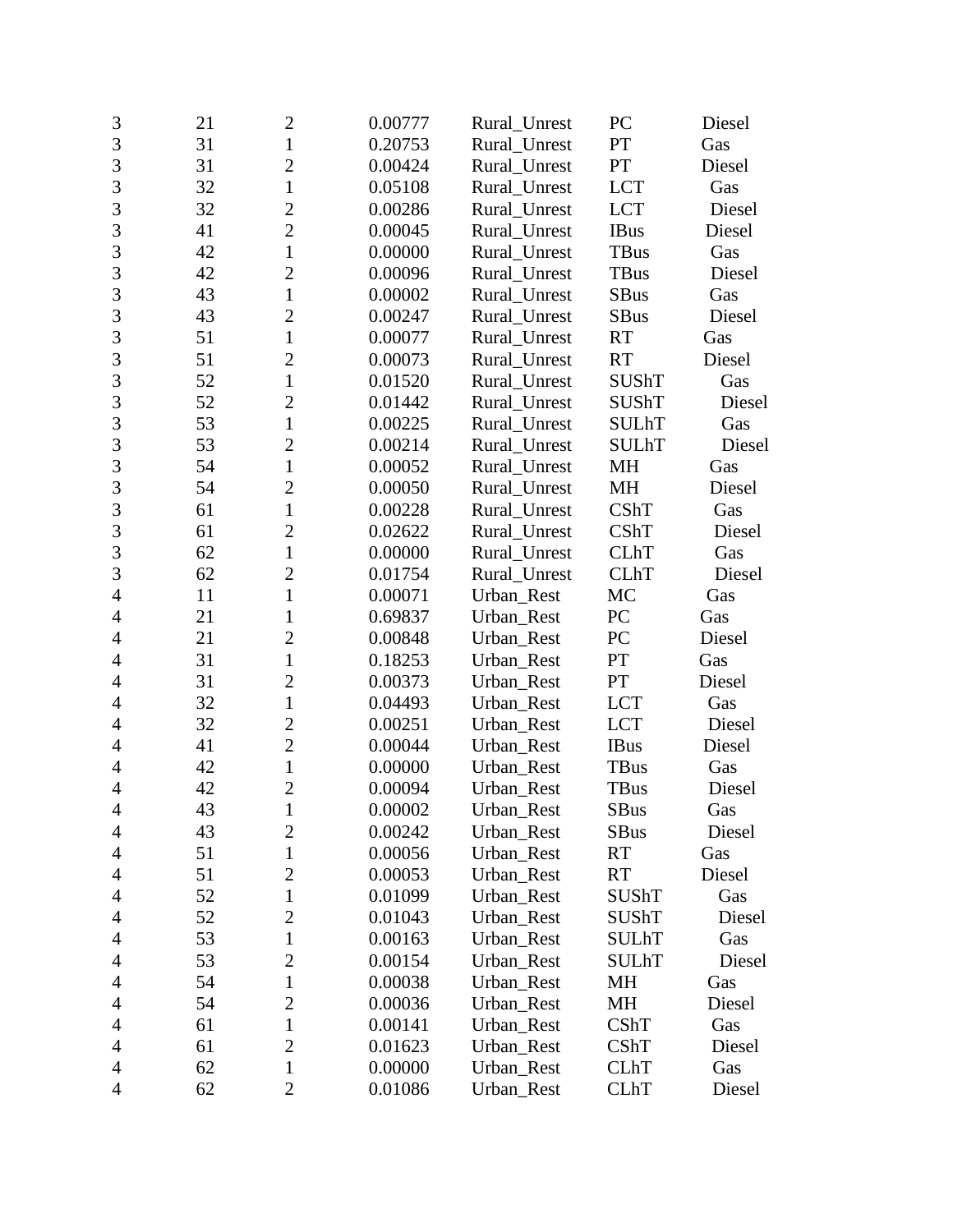| 5 | 11 | 1              | 0.00073 | Urban_Unrest | MC           | Gas    |
|---|----|----------------|---------|--------------|--------------|--------|
| 5 | 21 | $\mathbf{1}$   | 0.72046 | Urban_Unrest | PC           | Gas    |
| 5 | 21 | $\overline{2}$ | 0.00875 | Urban_Unrest | PC           | Diesel |
| 5 | 31 | 1              | 0.17731 | Urban_Unrest | PT           | Gas    |
| 5 | 31 | $\overline{2}$ | 0.00362 | Urban_Unrest | PT           | Diesel |
| 5 | 32 | 1              | 0.04364 | Urban_Unrest | <b>LCT</b>   | Gas    |
| 5 | 32 | $\overline{2}$ | 0.00244 | Urban_Unrest | <b>LCT</b>   | Diesel |
| 5 | 41 | $\overline{2}$ | 0.00045 | Urban_Unrest | <b>IBus</b>  | Diesel |
| 5 | 42 | $\mathbf{1}$   | 0.00000 | Urban_Unrest | TBus         | Gas    |
| 5 | 42 | $\overline{2}$ | 0.00095 | Urban_Unrest | TBus         | Diesel |
| 5 | 43 | $\mathbf{1}$   | 0.00002 | Urban_Unrest | <b>SBus</b>  | Gas    |
| 5 | 43 | $\overline{2}$ | 0.00246 | Urban_Unrest | <b>SBus</b>  | Diesel |
| 5 | 51 | $\mathbf{1}$   | 0.00045 | Urban_Unrest | <b>RT</b>    | Gas    |
| 5 | 51 | $\overline{2}$ | 0.00043 | Urban_Unrest | RT           | Diesel |
| 5 | 52 | $\mathbf{1}$   | 0.00899 | Urban_Unrest | <b>SUShT</b> | Gas    |
| 5 | 52 | $\overline{2}$ | 0.00853 | Urban_Unrest | <b>SUShT</b> | Diesel |
| 5 | 53 | $\mathbf{1}$   | 0.00133 | Urban_Unrest | <b>SULhT</b> | Gas    |
| 5 | 53 | $\overline{2}$ | 0.00126 | Urban_Unrest | <b>SULhT</b> | Diesel |
| 5 | 54 | $\mathbf{1}$   | 0.00031 | Urban_Unrest | MH           | Gas    |
| 5 | 54 | $\overline{2}$ | 0.00029 | Urban_Unrest | <b>MH</b>    | Diesel |
| 5 | 61 | $\mathbf{1}$   | 0.00087 | Urban_Unrest | <b>CShT</b>  | Gas    |
| 5 | 61 | $\overline{2}$ | 0.01001 | Urban_Unrest | <b>CShT</b>  | Diesel |
| 5 | 62 | $\mathbf{1}$   | 0.00000 | Urban_Unrest | <b>CLhT</b>  | Gas    |
| 5 | 62 | $\overline{2}$ | 0.00670 | Urban Unrest | <b>CLhT</b>  | Diesel |

# **2045 VMTmix Houston District MD Period**

|                | <b>VMX RDcode</b>   | <b>MOVES STcode</b> |         | MOVES_FTcode | <b>VMTmix</b> | <b>VMX RDdesc</b> |
|----------------|---------------------|---------------------|---------|--------------|---------------|-------------------|
|                | <b>MOVES STdesc</b> | MOVES_FTdesc        |         |              |               |                   |
| 2              | 11                  |                     | 0.00053 | Rural_Rest   | <b>MC</b>     | Gas               |
| $\overline{2}$ | 21                  |                     | 0.52513 | Rural Rest   | PC            | Gas               |
| $\overline{2}$ | 21                  | 2                   | 0.00638 | Rural Rest   | <b>PC</b>     | Diesel            |
| $\overline{2}$ | 31                  | 1                   | 0.15494 | Rural Rest   | <b>PT</b>     | Gas               |
| $\overline{2}$ | 31                  | $\overline{2}$      | 0.00316 | Rural Rest   | <b>PT</b>     | Diesel            |
| $\overline{2}$ | 32                  | 1                   | 0.03814 | Rural_Rest   | <b>LCT</b>    | Gas               |
| $\overline{2}$ | 32                  | $\overline{2}$      | 0.00213 | Rural_Rest   | <b>LCT</b>    | Diesel            |
| $\overline{2}$ | 41                  | $\overline{2}$      | 0.00018 | Rural Rest   | <b>IBus</b>   | Diesel            |
| 2              | 42                  |                     | 0.00000 | Rural Rest   | <b>TBus</b>   | Gas               |
| $\overline{2}$ | 42                  | 2                   | 0.00037 | Rural_Rest   | <b>TBus</b>   | Diesel            |
| $\overline{2}$ | 43                  |                     | 0.00001 | Rural_Rest   | <b>SBus</b>   | Gas               |
| $\overline{2}$ | 43                  | $\overline{2}$      | 0.00096 | Rural_Rest   | <b>SBus</b>   | Diesel            |
| $\overline{2}$ | 51                  | 1                   | 0.00107 | Rural_Rest   | <b>RT</b>     | Gas               |
| $\overline{2}$ | 51                  | $\overline{2}$      | 0.00101 | Rural_Rest   | <b>RT</b>     | Diesel            |
| $\overline{2}$ | 52                  |                     | 0.02110 | Rural_Rest   | <b>SUShT</b>  | Gas               |
| $\overline{2}$ | 52                  | 2                   | 0.02003 | Rural_Rest   | <b>SUShT</b>  | Diesel            |
| $\overline{2}$ | 53                  |                     | 0.00312 | Rural_Rest   | SULhT         | Gas               |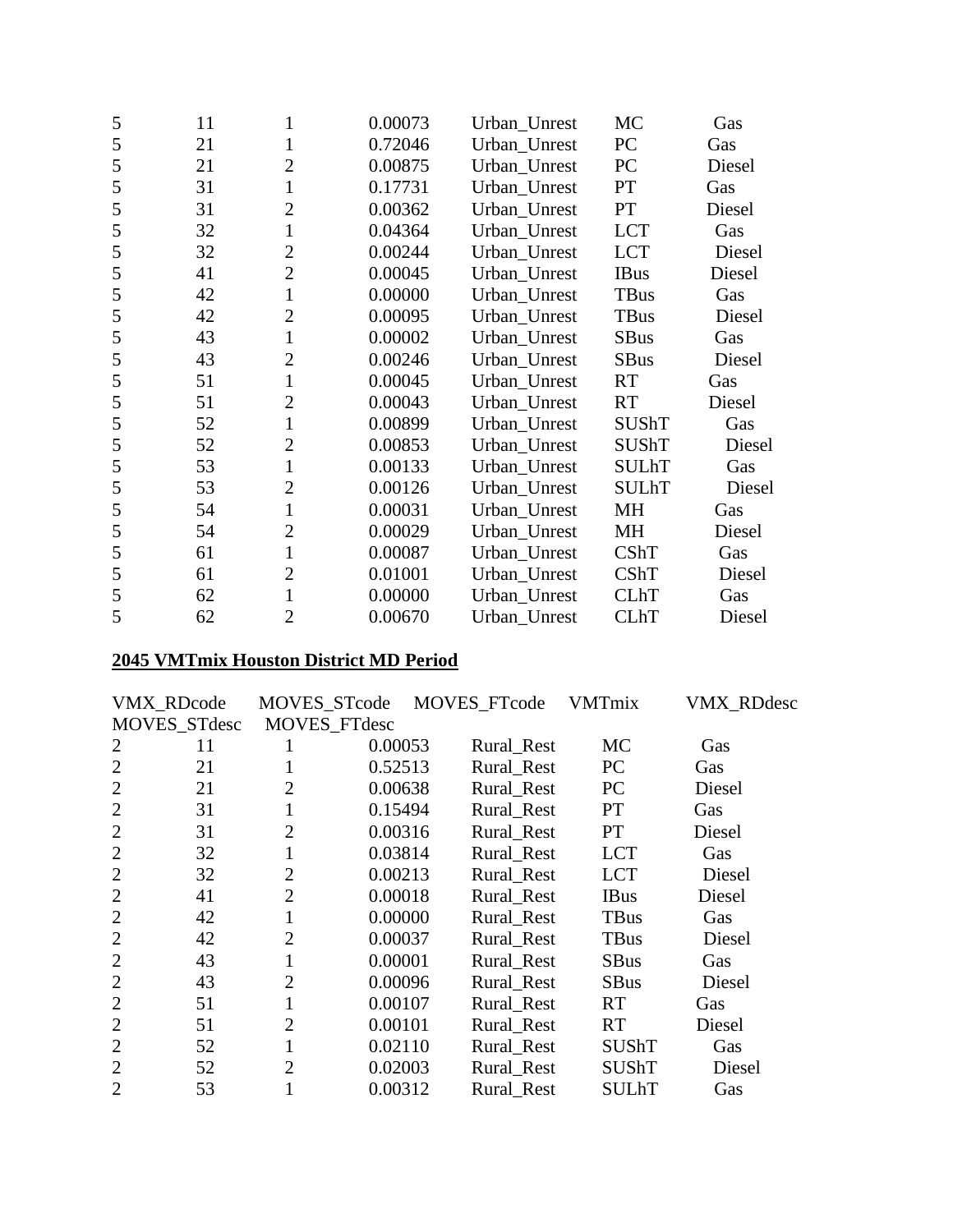| $\mathbf{2}$   | 53 | $\overline{2}$ | 0.00297 | Rural_Rest   | <b>SULhT</b> | Diesel |
|----------------|----|----------------|---------|--------------|--------------|--------|
| $\overline{2}$ | 54 | $\mathbf{1}$   | 0.00073 | Rural_Rest   | <b>MH</b>    | Gas    |
| $\overline{2}$ | 54 | $\overline{c}$ | 0.00069 | Rural Rest   | MH           | Diesel |
| $\overline{c}$ | 61 | $\mathbf{1}$   | 0.01076 | Rural_Rest   | CShT         | Gas    |
| $\overline{2}$ | 61 | $\overline{2}$ | 0.12378 | Rural_Rest   | CShT         | Diesel |
| $\overline{2}$ | 62 | $\mathbf{1}$   | 0.00000 | Rural_Rest   | <b>CLhT</b>  | Gas    |
| $\overline{2}$ | 62 | $\overline{2}$ | 0.08281 | Rural Rest   | <b>CLhT</b>  | Diesel |
| 3              | 11 | $\mathbf{1}$   | 0.00058 | Rural Unrest | MC           | Gas    |
| 3              | 21 | 1              | 0.56939 | Rural_Unrest | PC           | Gas    |
| 3              | 21 | $\overline{2}$ | 0.00692 | Rural_Unrest | PC           | Diesel |
| 3              | 31 | $\mathbf{1}$   | 0.22630 | Rural_Unrest | PT           | Gas    |
| $\overline{3}$ | 31 | $\overline{2}$ | 0.00462 | Rural_Unrest | PT           | Diesel |
| 3              | 32 | $\mathbf{1}$   | 0.05570 | Rural_Unrest | <b>LCT</b>   | Gas    |
| 3              | 32 | $\overline{c}$ | 0.00312 | Rural_Unrest | <b>LCT</b>   | Diesel |
| $\overline{3}$ | 41 | $\overline{2}$ | 0.00030 | Rural_Unrest | <b>IBus</b>  | Diesel |
| 3              | 42 | $\mathbf{1}$   | 0.00000 | Rural_Unrest | <b>TBus</b>  | Gas    |
| 3              | 42 | $\overline{2}$ | 0.00062 | Rural_Unrest | <b>TBus</b>  | Diesel |
| 3              | 43 | $\mathbf{1}$   | 0.00002 | Rural_Unrest | <b>SBus</b>  | Gas    |
| $\overline{3}$ | 43 | $\overline{2}$ | 0.00161 | Rural_Unrest | <b>SBus</b>  | Diesel |
| 3              | 51 | $\mathbf{1}$   | 0.00111 | Rural Unrest | <b>RT</b>    | Gas    |
| 3              | 51 | $\overline{2}$ | 0.00105 | Rural Unrest | <b>RT</b>    | Diesel |
| $\overline{3}$ | 52 | $\mathbf{1}$   | 0.02188 | Rural_Unrest | <b>SUShT</b> | Gas    |
| 3              | 52 | $\overline{c}$ | 0.02077 | Rural_Unrest | <b>SUShT</b> | Diesel |
| 3              | 53 | $\mathbf{1}$   | 0.00324 | Rural_Unrest | <b>SULhT</b> | Gas    |
| $\overline{3}$ | 53 | $\overline{2}$ | 0.00308 | Rural_Unrest | <b>SULhT</b> | Diesel |
| 3              | 54 | $\mathbf{1}$   | 0.00076 | Rural_Unrest | MH           | Gas    |
| 3              | 54 | $\overline{2}$ | 0.00072 | Rural_Unrest | MH           | Diesel |
| 3              | 61 | $\mathbf{1}$   | 0.00387 | Rural_Unrest | CShT         | Gas    |
| $\overline{3}$ | 61 | $\overline{2}$ | 0.04454 | Rural_Unrest | CShT         | Diesel |
| 3              | 62 | $\mathbf{1}$   | 0.00000 | Rural_Unrest | <b>CLhT</b>  | Gas    |
| 3              | 62 | $\mathbf{2}$   | 0.02980 | Rural_Unrest | <b>CLhT</b>  | Diesel |
| $\overline{4}$ | 11 | $\mathbf{1}$   | 0.00066 | Urban_Rest   | MC           | Gas    |
| $\overline{4}$ | 21 | $\mathbf{1}$   | 0.65461 | Urban_Rest   | PC           | Gas    |
| 4              | 21 | $\overline{2}$ | 0.00795 | Urban_Rest   | PC           | Diesel |
| 4              | 31 | $\mathbf{1}$   | 0.19133 | Urban_Rest   | PT           | Gas    |
| 4              | 31 | $\overline{c}$ | 0.00390 | Urban_Rest   | PT           | Diesel |
| 4              | 32 | $\mathbf{1}$   | 0.04709 | Urban_Rest   | <b>LCT</b>   | Gas    |
| 4              | 32 | 2              | 0.00264 | Urban Rest   | <b>LCT</b>   | Diesel |
| 4              | 41 | $\overline{2}$ | 0.00028 | Urban_Rest   | <b>IBus</b>  | Diesel |
| 4              | 42 | $\mathbf{1}$   | 0.00000 | Urban_Rest   | TBus         | Gas    |
| $\overline{4}$ | 42 | $\mathbf{2}$   | 0.00059 | Urban_Rest   | <b>TBus</b>  | Diesel |
| 4              | 43 | $\mathbf{1}$   | 0.00002 | Urban_Rest   | <b>SBus</b>  | Gas    |
| 4              | 43 | $\overline{2}$ | 0.00152 | Urban_Rest   | <b>SBus</b>  | Diesel |
| 4              | 51 | $\mathbf{1}$   | 0.00085 | Urban_Rest   | <b>RT</b>    | Gas    |
| 4              | 51 | $\overline{2}$ | 0.00081 | Urban_Rest   | <b>RT</b>    | Diesel |
| 4              | 52 | $\mathbf{1}$   | 0.01687 | Urban_Rest   | SUShT        | Gas    |
|                |    |                |         |              |              |        |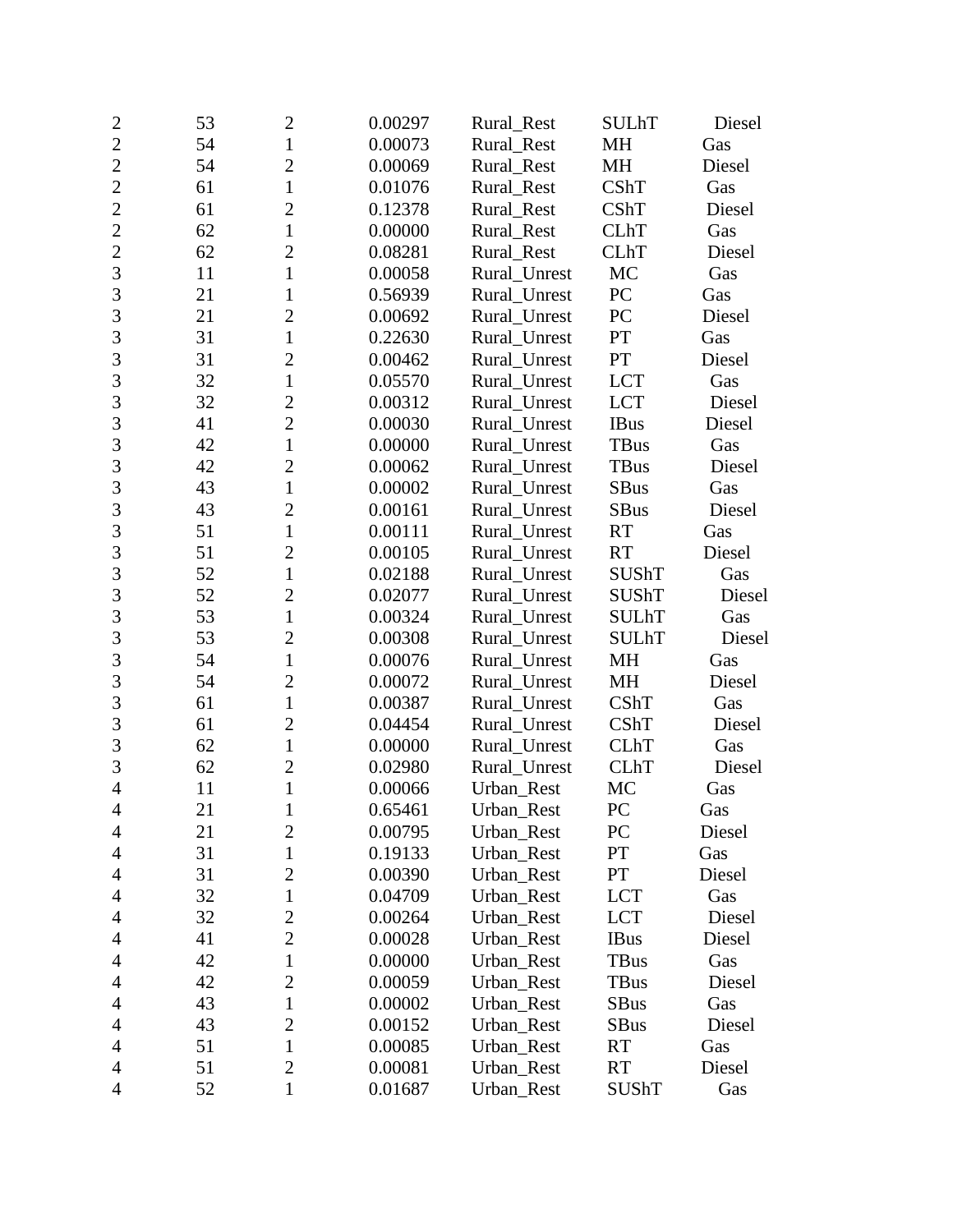| 4              | 52 | $\overline{c}$ | 0.01601 | Urban_Rest   | <b>SUShT</b> | Diesel |
|----------------|----|----------------|---------|--------------|--------------|--------|
| 4              | 53 | $\mathbf{1}$   | 0.00250 | Urban Rest   | <b>SULhT</b> | Gas    |
| $\overline{4}$ | 53 | $\overline{c}$ | 0.00237 | Urban_Rest   | <b>SULhT</b> | Diesel |
| $\overline{4}$ | 54 | $\mathbf{1}$   | 0.00058 | Urban_Rest   | MH           | Gas    |
| $\overline{4}$ | 54 | $\overline{c}$ | 0.00055 | Urban_Rest   | MH           | Diesel |
| 4              | 61 | $\mathbf{1}$   | 0.00242 | Urban_Rest   | <b>CShT</b>  | Gas    |
| $\overline{4}$ | 61 | $\overline{2}$ | 0.02783 | Urban Rest   | <b>CShT</b>  | Diesel |
| $\overline{4}$ | 62 | $\mathbf{1}$   | 0.00000 | Urban_Rest   | <b>CLhT</b>  | Gas    |
| $\overline{4}$ | 62 | $\overline{2}$ | 0.01862 | Urban Rest   | <b>CLhT</b>  | Diesel |
| 5              | 11 | $\mathbf{1}$   | 0.00068 | Urban_Unrest | <b>MC</b>    | Gas    |
| 5              | 21 | $\mathbf{1}$   | 0.67575 | Urban_Unrest | PC           | Gas    |
| 5              | 21 | $\overline{c}$ | 0.00821 | Urban_Unrest | PC           | Diesel |
| 5              | 31 | $\mathbf{1}$   | 0.19045 | Urban_Unrest | PT           | Gas    |
| 5              | 31 | $\overline{c}$ | 0.00389 | Urban_Unrest | PT           | Diesel |
| 5              | 32 | $\mathbf{1}$   | 0.04687 | Urban_Unrest | <b>LCT</b>   | Gas    |
| 5              | 32 | $\overline{c}$ | 0.00262 | Urban Unrest | <b>LCT</b>   | Diesel |
| 5              | 41 | $\overline{2}$ | 0.00031 | Urban_Unrest | <b>IBus</b>  | Diesel |
| 5              | 42 | $\mathbf{1}$   | 0.00000 | Urban_Unrest | TBus         | Gas    |
| 5              | 42 | $\overline{c}$ | 0.00065 | Urban_Unrest | TBus         | Diesel |
| 5              | 43 | $\mathbf{1}$   | 0.00002 | Urban_Unrest | <b>SBus</b>  | Gas    |
| 5              | 43 | $\overline{2}$ | 0.00167 | Urban_Unrest | <b>SBus</b>  | Diesel |
| 5              | 51 | $\mathbf{1}$   | 0.00074 | Urban_Unrest | <b>RT</b>    | Gas    |
| 5              | 51 | $\overline{c}$ | 0.00070 | Urban_Unrest | <b>RT</b>    | Diesel |
| 5              | 52 | $\mathbf{1}$   | 0.01467 | Urban_Unrest | <b>SUShT</b> | Gas    |
| 5              | 52 | $\overline{c}$ | 0.01392 | Urban_Unrest | <b>SUShT</b> | Diesel |
| 5              | 53 | $\mathbf{1}$   | 0.00217 | Urban Unrest | <b>SULhT</b> | Gas    |
| 5              | 53 | $\overline{c}$ | 0.00206 | Urban_Unrest | <b>SULhT</b> | Diesel |
| 5              | 54 | $\mathbf{1}$   | 0.00051 | Urban Unrest | <b>MH</b>    | Gas    |
| 5              | 54 | $\overline{c}$ | 0.00048 | Urban_Unrest | MH           | Diesel |
| 5              | 61 | $\mathbf{1}$   | 0.00167 | Urban_Unrest | <b>CShT</b>  | Gas    |
| 5              | 61 | $\overline{2}$ | 0.01915 | Urban_Unrest | <b>CShT</b>  | Diesel |
| 5              | 62 | $\mathbf{1}$   | 0.00000 | Urban_Unrest | <b>CLhT</b>  | Gas    |
| 5              | 62 | $\overline{2}$ | 0.01281 | Urban Unrest | <b>CLhT</b>  | Diesel |

#### **2045 VMTmix Houston District PM Period**

|                | <b>VMX RDcode</b> | MOVES_STcode          |         | MOVES_FTcode | <b>VMTmix</b> | <b>VMX RDdesc</b> |
|----------------|-------------------|-----------------------|---------|--------------|---------------|-------------------|
|                | MOVES_STdesc      | MOVES_FTdesc          |         |              |               |                   |
| 2              | 11                |                       | 0.00069 | Rural_Rest   | MC            | Gas               |
| 2              | 21                |                       | 0.67681 | Rural Rest   | <b>PC</b>     | Gas               |
| 2              | 21                | 2                     | 0.00822 | Rural_Rest   | PC            | Diesel            |
| 2              | 31                |                       | 0.16571 | Rural Rest   | <b>PT</b>     | Gas               |
| 2              | 31                | 2                     | 0.00338 | Rural Rest   | <b>PT</b>     | Diesel            |
| 2              | 32                |                       | 0.04078 | Rural_Rest   | <b>LCT</b>    | Gas               |
| 2              | 32                | $\mathcal{D}_{\cdot}$ | 0.00228 | Rural Rest   | <b>LCT</b>    | Diesel            |
| $\overline{2}$ | 41                | $\mathcal{D}$         | 0.00003 | Rural Rest   | <b>IBus</b>   | Diesel            |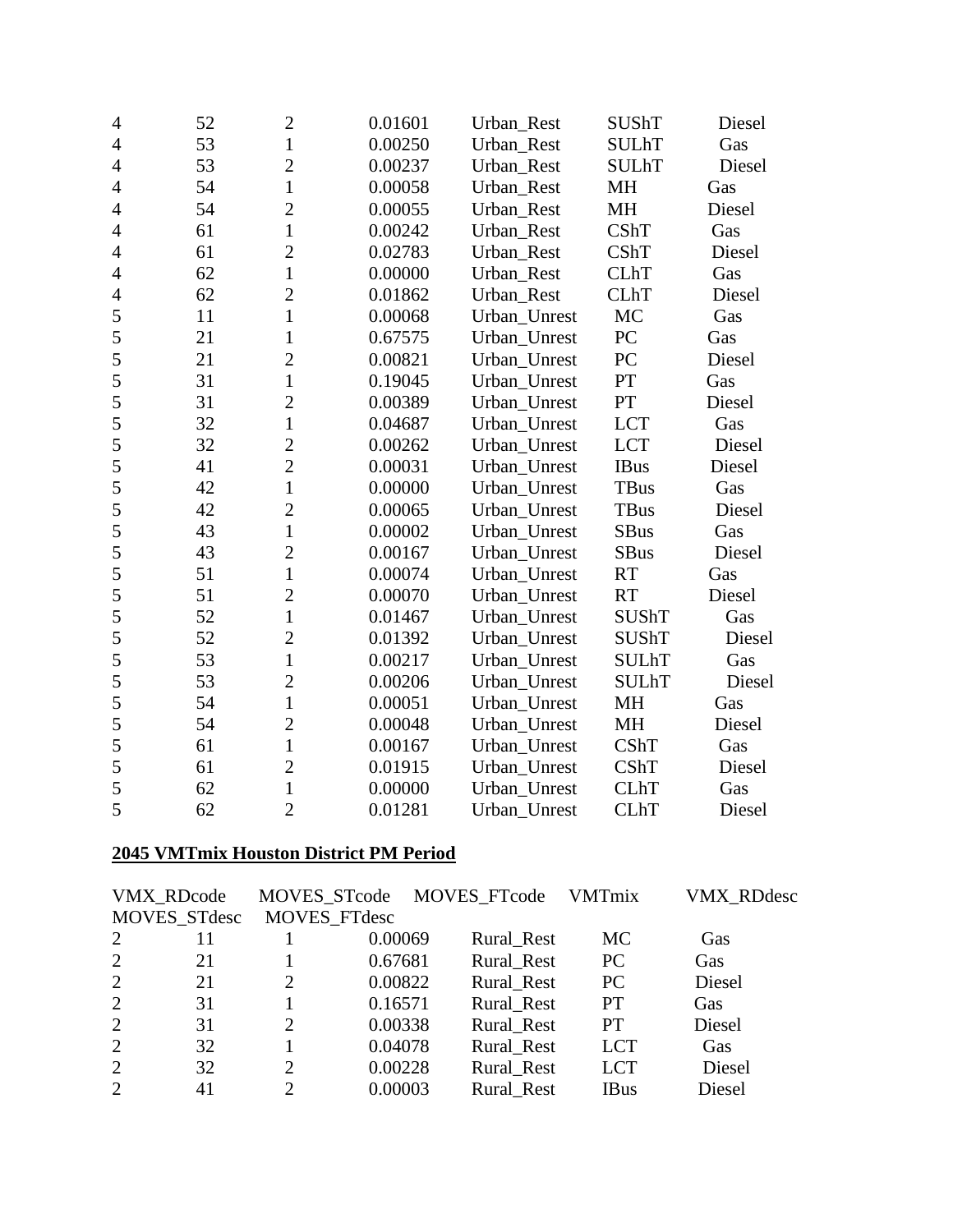| $\overline{c}$ | 42 | 1              | 0.00000 | Rural_Rest   | <b>TBus</b>  | Gas    |
|----------------|----|----------------|---------|--------------|--------------|--------|
| $\overline{2}$ | 42 | $\overline{2}$ | 0.00005 | Rural_Rest   | TBus         | Diesel |
| $\overline{2}$ | 43 | $\mathbf{1}$   | 0.00000 | Rural Rest   | SBus         | Gas    |
| $\overline{2}$ | 43 | $\overline{2}$ | 0.00014 | Rural_Rest   | <b>SBus</b>  | Diesel |
| $\overline{2}$ | 51 | $\mathbf{1}$   | 0.00044 | Rural_Rest   | <b>RT</b>    | Gas    |
| $\overline{c}$ | 51 | $\overline{2}$ | 0.00042 | Rural_Rest   | <b>RT</b>    | Diesel |
| $\overline{2}$ | 52 | $\mathbf{1}$   | 0.00880 | Rural_Rest   | <b>SUShT</b> | Gas    |
| $\overline{2}$ | 52 | $\overline{2}$ | 0.00835 | Rural_Rest   | <b>SUShT</b> | Diesel |
| $\overline{2}$ | 53 | $\mathbf{1}$   | 0.00130 | Rural_Rest   | <b>SULhT</b> | Gas    |
| $\overline{2}$ | 53 | $\overline{2}$ | 0.00124 | Rural_Rest   | <b>SULhT</b> | Diesel |
| $\overline{c}$ | 54 | $\mathbf{1}$   | 0.00030 | Rural_Rest   | MH           | Gas    |
| $\overline{2}$ | 54 | $\overline{2}$ | 0.00029 | Rural_Rest   | MH           | Diesel |
| $\overline{2}$ | 61 | $\mathbf{1}$   | 0.00400 | Rural_Rest   | CShT         | Gas    |
| $\overline{2}$ | 61 | $\mathfrak{2}$ | 0.04600 | Rural_Rest   | CShT         | Diesel |
| $\overline{2}$ | 62 | $\mathbf{1}$   | 0.00000 | Rural_Rest   | <b>CLhT</b>  | Gas    |
| $\overline{c}$ | 62 | $\overline{c}$ | 0.03077 | Rural_Rest   | <b>CLhT</b>  | Diesel |
| $\overline{3}$ | 11 | $\mathbf{1}$   | 0.00066 | Rural_Unrest | MC           | Gas    |
| 3              | 21 | $\mathbf{1}$   | 0.65384 | Rural_Unrest | PC           | Gas    |
| $\overline{3}$ | 21 | $\overline{2}$ | 0.00794 | Rural_Unrest | PC           | Diesel |
| 3              | 31 | $\mathbf{1}$   | 0.22114 | Rural_Unrest | PT           | Gas    |
| 3              | 31 | $\overline{2}$ | 0.00451 | Rural_Unrest | PT           | Diesel |
| $\overline{3}$ | 32 | $\mathbf{1}$   | 0.05443 | Rural_Unrest | <b>LCT</b>   | Gas    |
| 3              | 32 | $\overline{c}$ | 0.00305 | Rural_Unrest | <b>LCT</b>   | Diesel |
| 3              | 41 | $\overline{c}$ | 0.00014 | Rural_Unrest | <b>IBus</b>  | Diesel |
| $\overline{3}$ | 42 | $\mathbf{1}$   | 0.00000 | Rural_Unrest | TBus         | Gas    |
| 3              | 42 | $\overline{2}$ | 0.00029 | Rural_Unrest | <b>TBus</b>  | Diesel |
| 3              | 43 | $\mathbf{1}$   | 0.00001 | Rural_Unrest | <b>SBus</b>  | Gas    |
| 3              | 43 | $\overline{2}$ | 0.00074 | Rural_Unrest | <b>SBus</b>  | Diesel |
| 3              | 51 | $\mathbf{1}$   | 0.00055 | Rural_Unrest | <b>RT</b>    | Gas    |
| 3              | 51 | $\overline{2}$ | 0.00052 | Rural_Unrest | RT           | Diesel |
| 3              | 52 | $\mathbf{1}$   | 0.01090 | Rural_Unrest | <b>SUShT</b> | Gas    |
| $\overline{3}$ | 52 | $\overline{2}$ | 0.01035 | Rural_Unrest | <b>SUShT</b> | Diesel |
| 3              | 53 | $\mathbf{1}$   | 0.00161 | Rural_Unrest | <b>SULhT</b> | Gas    |
| 3              | 53 | $\mathbf{2}$   | 0.00153 | Rural_Unrest | <b>SULhT</b> | Diesel |
| 3              | 54 | $\mathbf{1}$   | 0.00038 | Rural Unrest | MH           | Gas    |
| 3              | 54 | $\overline{c}$ | 0.00036 | Rural Unrest | MH           | Diesel |
| $\mathfrak{Z}$ | 61 | $\mathbf{1}$   | 0.00134 | Rural_Unrest | CShT         | Gas    |
| $\mathfrak{Z}$ | 61 | $\overline{2}$ | 0.01540 | Rural_Unrest | CShT         | Diesel |
| 3              | 62 | 1              | 0.00000 | Rural_Unrest | <b>CLhT</b>  | Gas    |
| 3              | 62 | $\overline{2}$ | 0.01031 | Rural_Unrest | <b>CLhT</b>  | Diesel |
| $\overline{4}$ | 11 | 1              | 0.00072 | Urban Rest   | MC           | Gas    |
| 4              | 21 | 1              | 0.70648 | Urban_Rest   | PC           | Gas    |
| 4              | 21 | $\overline{2}$ | 0.00858 | Urban_Rest   | PC           | Diesel |
| $\overline{4}$ | 31 | $\mathbf{1}$   | 0.18413 | Urban_Rest   | PT           | Gas    |
| 4              | 31 | $\overline{2}$ | 0.00376 | Urban_Rest   | PT           | Diesel |
| 4              | 32 | $\mathbf{1}$   | 0.04532 | Urban_Rest   | <b>LCT</b>   | Gas    |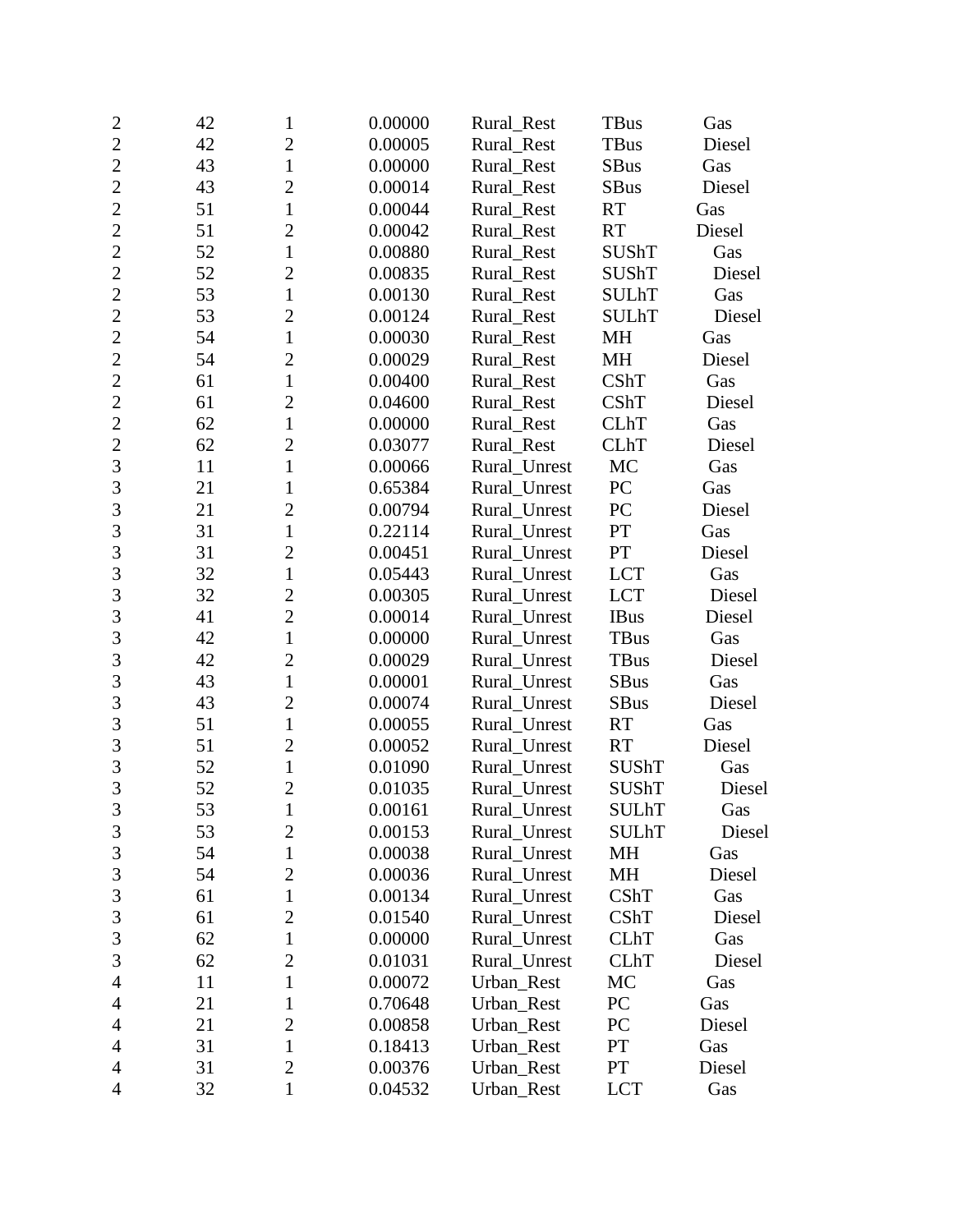| $\overline{4}$ | 32 | $\overline{c}$ | 0.00254 | Urban_Rest   | <b>LCT</b>   | Diesel |
|----------------|----|----------------|---------|--------------|--------------|--------|
| 4              | 41 | $\overline{2}$ | 0.00032 | Urban_Rest   | <b>IBus</b>  | Diesel |
| $\overline{4}$ | 42 | $\mathbf{1}$   | 0.00000 | Urban_Rest   | <b>TBus</b>  | Gas    |
| $\overline{4}$ | 42 | $\overline{c}$ | 0.00068 | Urban_Rest   | TBus         | Diesel |
| 4              | 43 | $\mathbf{1}$   | 0.00002 | Urban_Rest   | <b>SBus</b>  | Gas    |
| $\overline{4}$ | 43 | $\overline{c}$ | 0.00175 | Urban_Rest   | <b>SBus</b>  | Diesel |
| $\overline{4}$ | 51 | $\mathbf{1}$   | 0.00041 | Urban_Rest   | <b>RT</b>    | Gas    |
| 4              | 51 | $\overline{c}$ | 0.00039 | Urban Rest   | <b>RT</b>    | Diesel |
| $\overline{4}$ | 52 | $\mathbf{1}$   | 0.00816 | Urban_Rest   | <b>SUShT</b> | Gas    |
| $\overline{4}$ | 52 | $\overline{2}$ | 0.00775 | Urban_Rest   | <b>SUShT</b> | Diesel |
| $\overline{4}$ | 53 | $\mathbf{1}$   | 0.00121 | Urban_Rest   | <b>SULhT</b> | Gas    |
| 4              | 53 | $\overline{c}$ | 0.00115 | Urban_Rest   | <b>SULhT</b> | Diesel |
| $\overline{4}$ | 54 | $\mathbf{1}$   | 0.00028 | Urban_Rest   | MH           | Gas    |
| $\overline{4}$ | 54 | $\overline{c}$ | 0.00027 | Urban_Rest   | MH           | Diesel |
| 4              | 61 | $\mathbf{1}$   | 0.00129 | Urban Rest   | CShT         | Gas    |
| $\overline{4}$ | 61 | $\overline{c}$ | 0.01485 | Urban Rest   | <b>CShT</b>  | Diesel |
| $\overline{4}$ | 62 | $\mathbf{1}$   | 0.00000 | Urban_Rest   | <b>CLhT</b>  | Gas    |
| $\overline{4}$ | 62 | $\overline{c}$ | 0.00994 | Urban_Rest   | <b>CLhT</b>  | Diesel |
| 5              | 11 | $\mathbf{1}$   | 0.00074 | Urban_Unrest | MC           | Gas    |
| 5              | 21 | $\mathbf{1}$   | 0.73410 | Urban_Unrest | PC           | Gas    |
| 5              | 21 | $\overline{c}$ | 0.00892 | Urban_Unrest | PC           | Diesel |
| 5              | 31 | $\mathbf{1}$   | 0.17447 | Urban_Unrest | PT           | Gas    |
| 5              | 31 | $\overline{c}$ | 0.00356 | Urban_Unrest | PT           | Diesel |
| 5              | 32 | $\mathbf{1}$   | 0.04294 | Urban_Unrest | <b>LCT</b>   | Gas    |
| 5              | 32 | $\overline{c}$ | 0.00240 | Urban_Unrest | <b>LCT</b>   | Diesel |
| 5              | 41 | $\overline{c}$ | 0.00016 | Urban_Unrest | <b>IBus</b>  | Diesel |
| 5              | 42 | $\mathbf{1}$   | 0.00000 | Urban_Unrest | <b>TBus</b>  | Gas    |
| 5              | 42 | $\overline{c}$ | 0.00034 | Urban_Unrest | TBus         | Diesel |
| 5              | 43 | $\mathbf{1}$   | 0.00001 | Urban_Unrest | SBus         | Gas    |
| 5              | 43 | $\overline{2}$ | 0.00088 | Urban_Unrest | SBus         | Diesel |
| 5              | 51 | $\mathbf{1}$   | 0.00036 | Urban_Unrest | <b>RT</b>    | Gas    |
| 5              | 51 | $\overline{c}$ | 0.00034 | Urban_Unrest | <b>RT</b>    | Diesel |
| 5              | 52 | $\mathbf{1}$   | 0.00705 | Urban_Unrest | SUShT        | Gas    |
| 5              | 52 | $\overline{2}$ | 0.00669 | Urban_Unrest | SUShT        | Diesel |
| $\mathfrak s$  | 53 | $\mathbf{1}$   | 0.00104 | Urban_Unrest | SULhT        | Gas    |
| 5              | 53 | $\overline{2}$ | 0.00099 | Urban Unrest | <b>SULhT</b> | Diesel |
| $\mathfrak s$  | 54 | $\mathbf{1}$   | 0.00024 | Urban_Unrest | MH           | Gas    |
| 5              | 54 | $\overline{2}$ | 0.00023 | Urban_Unrest | MH           | Diesel |
| 5              | 61 | $\mathbf 1$    | 0.00072 | Urban_Unrest | CShT         | Gas    |
| 5              | 61 | $\overline{2}$ | 0.00828 | Urban_Unrest | CShT         | Diesel |
| 5              | 62 | $\mathbf{1}$   | 0.00000 | Urban Unrest | <b>CLhT</b>  | Gas    |
| 5              | 62 | $\overline{2}$ | 0.00554 | Urban_Unrest | <b>CLhT</b>  | Diesel |

# **2045 VMTmix Houston District OV Period**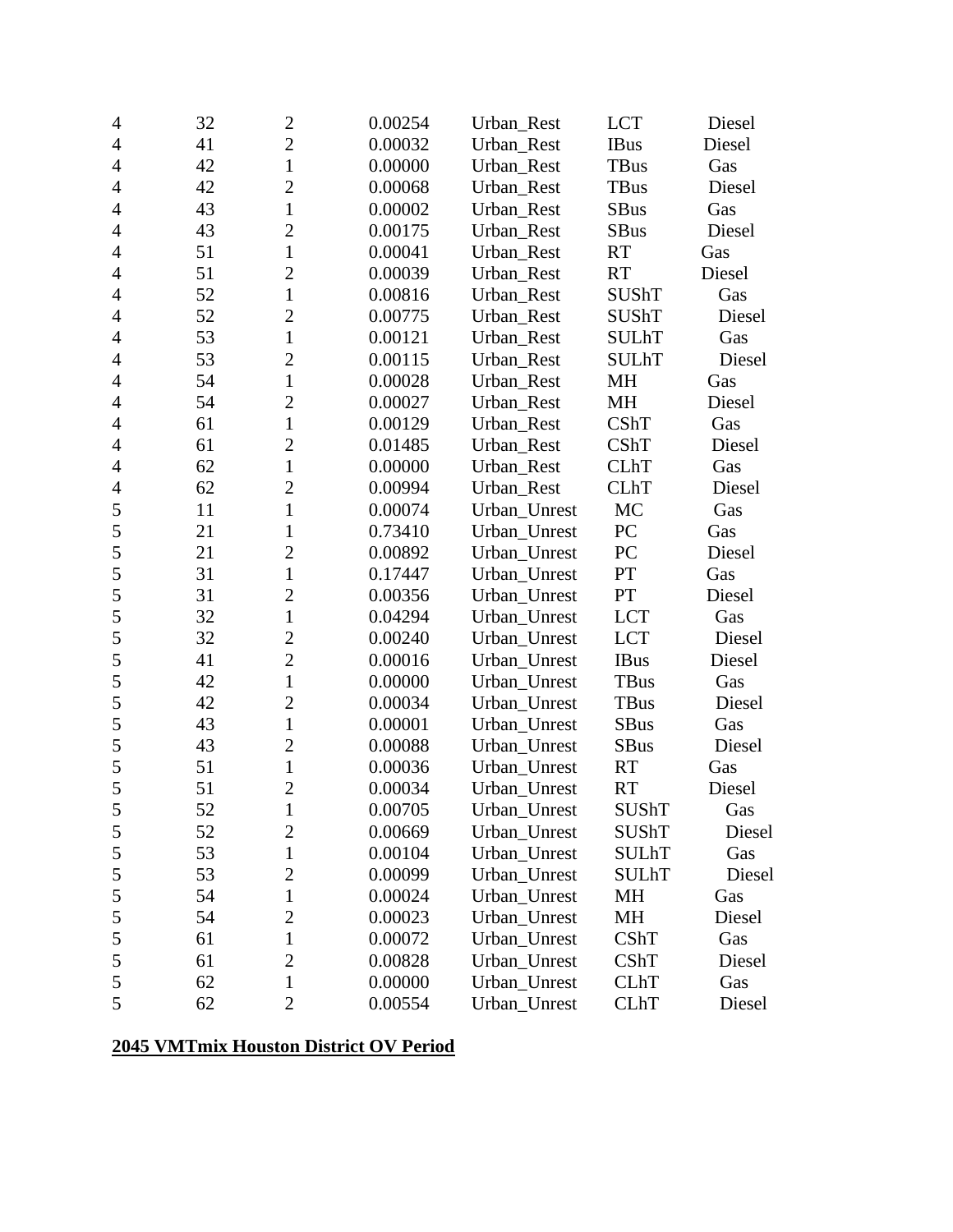|                | VMX_RDcode   | MOVES_STcode   |         | MOVES_FTcode | VMTmix        | <b>VMX_RDdesc</b> |
|----------------|--------------|----------------|---------|--------------|---------------|-------------------|
|                | MOVES_STdesc | MOVES_FTdesc   |         |              |               |                   |
| $\overline{c}$ | 11           | 1              | 0.00065 | Rural_Rest   | MC            | Gas               |
| $\overline{2}$ | 21           | $\mathbf{1}$   | 0.63722 | Rural_Rest   | PC            | Gas               |
| $\overline{2}$ | 21           | $\overline{2}$ | 0.00774 | Rural_Rest   | PC            | Diesel            |
| $\overline{2}$ | 31           | $\mathbf{1}$   | 0.19557 | Rural_Rest   | ${\cal PT}$   | Gas               |
| $\overline{2}$ | 31           | $\overline{2}$ | 0.00399 | Rural_Rest   | PT            | Diesel            |
| $\overline{2}$ | 32           | $\mathbf{1}$   | 0.04813 | Rural_Rest   | <b>LCT</b>    | Gas               |
| $\overline{2}$ | 32           | $\overline{2}$ | 0.00269 | Rural_Rest   | <b>LCT</b>    | Diesel            |
| $\overline{2}$ | 41           | $\overline{2}$ | 0.00058 | Rural_Rest   | <b>IBus</b>   | Diesel            |
| $\overline{c}$ | 42           | $\mathbf{1}$   | 0.00000 | Rural_Rest   | TBus          | Gas               |
| $\overline{2}$ | 42           | $\overline{2}$ | 0.00123 | Rural_Rest   | TBus          | Diesel            |
| $\overline{2}$ | 43           | $\mathbf{1}$   | 0.00003 | Rural_Rest   | <b>SBus</b>   | Gas               |
| $\overline{2}$ | 43           | $\overline{2}$ | 0.00317 | Rural_Rest   | <b>SBus</b>   | Diesel            |
| $\overline{2}$ | 51           | $\mathbf{1}$   | 0.00053 | Rural_Rest   | <b>RT</b>     | Gas               |
| $\overline{2}$ | 51           | $\overline{2}$ | 0.00050 | Rural Rest   | RT            | Diesel            |
| $\overline{2}$ | 52           | $\mathbf{1}$   | 0.01043 | Rural_Rest   | <b>SUShT</b>  | Gas               |
| $\overline{2}$ | 52           | $\overline{2}$ | 0.00991 | Rural_Rest   | SUShT         | Diesel            |
| $\overline{2}$ | 53           | $\mathbf{1}$   | 0.00155 | Rural_Rest   | <b>SULhT</b>  | Gas               |
| $\overline{c}$ | 53           | $\overline{2}$ | 0.00147 | Rural_Rest   | <b>SULhT</b>  | Diesel            |
| $\overline{2}$ | 54           | $\mathbf{1}$   | 0.00036 | Rural_Rest   | MH            | Gas               |
| $\overline{2}$ | 54           | $\overline{2}$ | 0.00034 | Rural_Rest   | MH            | Diesel            |
| $\overline{2}$ | 61           | 1              | 0.00366 | Rural_Rest   | CShT          | Gas               |
| $\overline{2}$ | 61           | $\overline{2}$ | 0.04209 | Rural_Rest   | CShT          | Diesel            |
| $\overline{2}$ | 62           | $\mathbf{1}$   | 0.00000 | Rural_Rest   | <b>CLhT</b>   | Gas               |
| $\overline{c}$ | 62           | $\overline{2}$ | 0.02816 | Rural_Rest   | <b>CLhT</b>   | Diesel            |
| 3              | 11           | $\mathbf{1}$   | 0.00068 | Rural_Unrest | MC            | Gas               |
| 3              | 21           | $\mathbf{1}$   | 0.67184 | Rural_Unrest | PC            | Gas               |
| 3              | 21           | $\overline{2}$ | 0.00816 | Rural_Unrest | PC            | Diesel            |
| 3              | 31           | $\mathbf{1}$   | 0.19059 | Rural_Unrest | $\mathbf{PT}$ | Gas               |
| 3              | 31           | $\overline{2}$ | 0.00389 | Rural_Unrest | PT            | Diesel            |
| $\overline{3}$ | 32           | $\mathbf{1}$   | 0.04691 | Rural_Unrest | <b>LCT</b>    | Gas               |
| 3              | 32           | $\overline{c}$ | 0.00263 | Rural_Unrest | <b>LCT</b>    | Diesel            |
| 3              | 41           | $\overline{2}$ | 0.00017 | Rural_Unrest | <b>IBus</b>   | Diesel            |
| 3              | 42           | $\mathbf{1}$   | 0.00000 | Rural Unrest | <b>TBus</b>   | Gas               |
| $\mathfrak{Z}$ | 42           | $\overline{2}$ | 0.00035 | Rural_Unrest | <b>TBus</b>   | Diesel            |
| 3              | 43           | $\mathbf{1}$   | 0.00001 | Rural Unrest | <b>SBus</b>   | Gas               |
| $\mathfrak{Z}$ | 43           | $\mathbf{2}$   | 0.00091 | Rural_Unrest | SBus          | Diesel            |
| 3              | 51           | $\mathbf{1}$   | 0.00058 | Rural_Unrest | RT            | Gas               |
| 3              | 51           | $\overline{2}$ | 0.00055 | Rural_Unrest | RT            | Diesel            |
| $\mathfrak{Z}$ | 52           | $\mathbf{1}$   | 0.01140 | Rural Unrest | SUShT         | Gas               |
| 3              | 52           | $\overline{2}$ | 0.01082 | Rural_Unrest | SUShT         | Diesel            |
| $\mathfrak{Z}$ | 53           | $\mathbf{1}$   | 0.00169 | Rural_Unrest | SULhT         | Gas               |
| 3              | 53           | $\overline{2}$ | 0.00160 | Rural_Unrest | <b>SULhT</b>  | Diesel            |
| 3              | 54           | 1              | 0.00039 | Rural_Unrest | MH            | Gas               |
| 3              | 54           | $\overline{2}$ | 0.00037 | Rural_Unrest | MH            | Diesel            |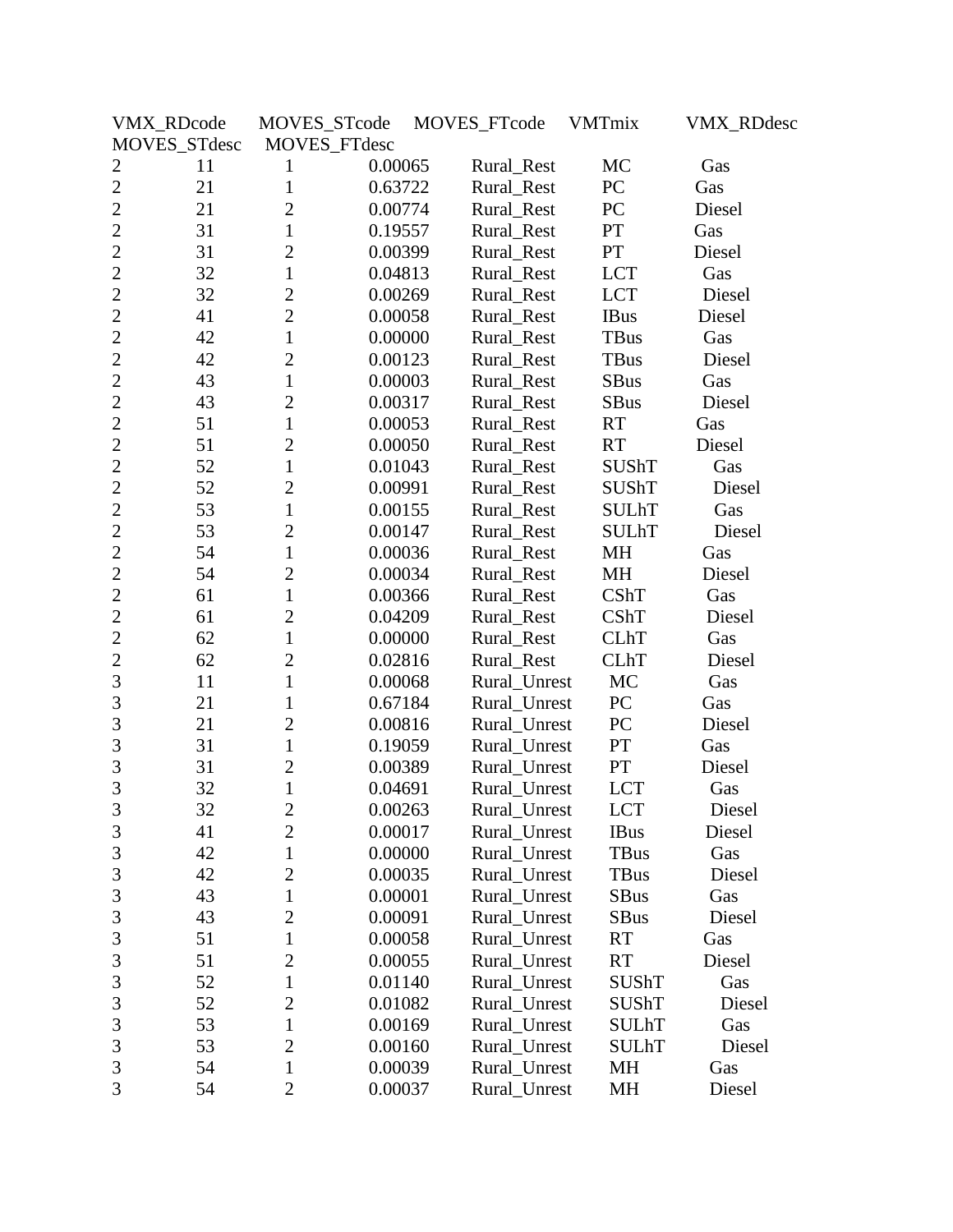| 3              | 61 | $\mathbf{1}$   | 0.00230 | Rural_Unrest | CShT         | Gas    |
|----------------|----|----------------|---------|--------------|--------------|--------|
| $\overline{3}$ | 61 | $\overline{2}$ | 0.02646 | Rural_Unrest | CShT         | Diesel |
| 3              | 62 | $\mathbf{1}$   | 0.00000 | Rural Unrest | <b>CLhT</b>  | Gas    |
| 3              | 62 | $\overline{c}$ | 0.01770 | Rural_Unrest | <b>CLhT</b>  | Diesel |
| $\overline{4}$ | 11 | $\mathbf{1}$   | 0.00071 | Urban_Rest   | MC           | Gas    |
| $\overline{4}$ | 21 | $\mathbf{1}$   | 0.70330 | Urban Rest   | PC           | Gas    |
| $\overline{4}$ | 21 | $\overline{2}$ | 0.00854 | Urban_Rest   | PC           | Diesel |
| $\overline{4}$ | 31 | $\mathbf{1}$   | 0.16196 | Urban_Rest   | PT           | Gas    |
| 4              | 31 | $\overline{2}$ | 0.00331 | Urban_Rest   | PT           | Diesel |
| $\overline{4}$ | 32 | $\mathbf{1}$   | 0.03986 | Urban Rest   | <b>LCT</b>   | Gas    |
| $\overline{4}$ | 32 | $\overline{2}$ | 0.00223 | Urban_Rest   | <b>LCT</b>   | Diesel |
| $\overline{4}$ | 41 | $\overline{2}$ | 0.00031 | Urban_Rest   | <b>IBus</b>  | Diesel |
| $\overline{4}$ | 42 | $\mathbf{1}$   | 0.00000 | Urban_Rest   | <b>TBus</b>  | Gas    |
| $\overline{4}$ | 42 | $\mathbf{2}$   | 0.00066 | Urban_Rest   | <b>TBus</b>  | Diesel |
| 4              | 43 | $\mathbf{1}$   | 0.00002 | Urban_Rest   | <b>SBus</b>  | Gas    |
| $\overline{4}$ | 43 | $\overline{2}$ | 0.00171 | Urban_Rest   | <b>SBus</b>  | Diesel |
| $\overline{4}$ | 51 | $\mathbf{1}$   | 0.00042 | Urban_Rest   | <b>RT</b>    | Gas    |
| $\overline{4}$ | 51 | $\overline{2}$ | 0.00040 | Urban Rest   | <b>RT</b>    | Diesel |
| $\overline{4}$ | 52 | $\mathbf{1}$   | 0.00828 | Urban Rest   | <b>SUShT</b> | Gas    |
| $\overline{4}$ | 52 | $\overline{2}$ | 0.00786 | Urban_Rest   | <b>SUShT</b> | Diesel |
| $\overline{4}$ | 53 | $\mathbf{1}$   | 0.00123 | Urban Rest   | <b>SULhT</b> | Gas    |
| $\overline{4}$ | 53 | $\overline{2}$ | 0.00116 | Urban_Rest   | <b>SULhT</b> | Diesel |
| $\overline{4}$ | 54 | $\mathbf{1}$   | 0.00029 | Urban_Rest   | MH           | Gas    |
| $\overline{4}$ | 54 | $\overline{c}$ | 0.00027 | Urban_Rest   | MH           | Diesel |
| $\overline{4}$ | 61 | $\mathbf{1}$   | 0.00285 | Urban_Rest   | CShT         | Gas    |
| $\overline{4}$ | 61 | $\mathbf{2}$   | 0.03273 | Urban_Rest   | CShT         | Diesel |
| $\overline{4}$ | 62 | $\mathbf{1}$   | 0.00000 | Urban_Rest   | <b>CLhT</b>  | Gas    |
| $\overline{4}$ | 62 | $\overline{2}$ | 0.02190 | Urban_Rest   | <b>CLhT</b>  | Diesel |
| 5              | 11 | $\mathbf{1}$   | 0.00074 | Urban_Unrest | MC           | Gas    |
| 5              | 21 | $\mathbf{1}$   | 0.73065 | Urban_Unrest | PC           | Gas    |
| 5              | 21 | $\overline{2}$ | 0.00887 | Urban_Unrest | PC           | Diesel |
| 5              | 31 | $\mathbf{1}$   | 0.16230 | Urban_Unrest | PT           | Gas    |
| 5              | 31 | $\overline{c}$ | 0.00331 | Urban_Unrest | PT           | Diesel |
| 5              | 32 | $\mathbf{1}$   | 0.03995 | Urban_Unrest | <b>LCT</b>   | Gas    |
| $\mathfrak s$  | 32 | $\overline{2}$ | 0.00224 | Urban_Unrest | <b>LCT</b>   | Diesel |
| 5              | 41 | $\overline{2}$ | 0.00015 | Urban_Unrest | <b>IBus</b>  | Diesel |
| 5              | 42 | $\mathbf{1}$   | 0.00000 | Urban_Unrest | TBus         | Gas    |
| 5              | 42 | $\overline{2}$ | 0.00031 | Urban_Unrest | TBus         | Diesel |
| 5              | 43 | $\mathbf 1$    | 0.00001 | Urban_Unrest | <b>SBus</b>  | Gas    |
| 5              | 43 | $\overline{2}$ | 0.00081 | Urban_Unrest | <b>SBus</b>  | Diesel |
| 5              | 51 | 1              | 0.00035 | Urban_Unrest | <b>RT</b>    | Gas    |
| 5              | 51 | $\overline{2}$ | 0.00033 | Urban_Unrest | <b>RT</b>    | Diesel |
| 5              | 52 | $\mathbf 1$    | 0.00690 | Urban_Unrest | <b>SUShT</b> | Gas    |
| 5              | 52 | $\overline{2}$ | 0.00655 | Urban_Unrest | <b>SUShT</b> | Diesel |
| 5              | 53 | $\mathbf 1$    | 0.00102 | Urban_Unrest | <b>SULhT</b> | Gas    |
| 5              | 53 | $\mathbf{2}$   | 0.00097 | Urban_Unrest | <b>SULhT</b> | Diesel |
|                |    |                |         |              |              |        |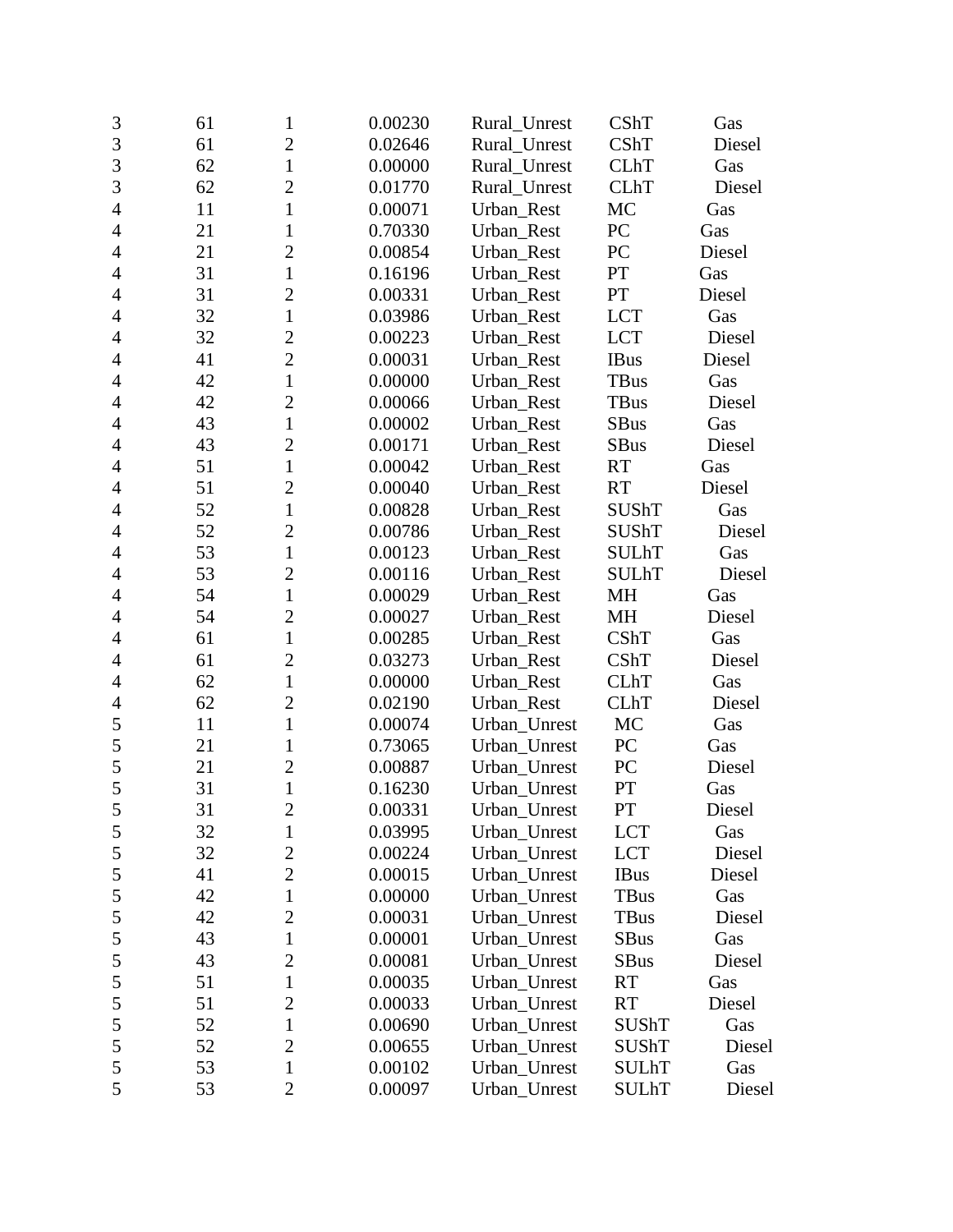| 5  | 54 | 0.00024 | Urban Unrest | MН                | Gas        |
|----|----|---------|--------------|-------------------|------------|
| .5 | 54 | 0.00023 | Urban Unrest | MН                | Diesel     |
| .5 | 61 | 0.00169 | Urban Unrest | CShT              | Gas        |
| .5 | 61 | 0.01940 | Urban Unrest | <b>CShT</b>       | Diesel     |
| .5 | 62 | 0.00000 | Urban Unrest | <b>CLhT</b>       | <b>Gas</b> |
|    | 62 | 0.01298 | Urban Unrest | CL <sub>h</sub> T | Diesel     |

#### **2045 VMTmix Beaumont District AM Period**

|                | VMX_RDcode   | MOVES_STcode   |         | MOVES_FTcode | <b>VMTmix</b> | <b>VMX_RDdesc</b> |
|----------------|--------------|----------------|---------|--------------|---------------|-------------------|
|                | MOVES_STdesc | MOVES_FTdesc   |         |              |               |                   |
| $\mathbf{2}$   | 11           | $\mathbf{1}$   | 0.00054 | Rural_Rest   | MC            | Gas               |
| $\overline{2}$ | 21           | $\mathbf{1}$   | 0.52815 | Rural_Rest   | PC            | Gas               |
| $\overline{c}$ | 21           | $\overline{2}$ | 0.00641 | Rural_Rest   | PC            | Diesel            |
| $\overline{2}$ | 31           | $\mathbf{1}$   | 0.22604 | Rural_Rest   | PT            | Gas               |
| $\overline{2}$ | 31           | $\overline{2}$ | 0.00461 | Rural_Rest   | $\cal{PT}$    | Diesel            |
| $\overline{2}$ | 32           | $\mathbf{1}$   | 0.05564 | Rural_Rest   | <b>LCT</b>    | Gas               |
| $\overline{2}$ | 32           | $\overline{2}$ | 0.00311 | Rural_Rest   | <b>LCT</b>    | Diesel            |
| $\overline{c}$ | 41           | $\overline{2}$ | 0.00030 | Rural_Rest   | <b>IBus</b>   | Diesel            |
| $\overline{2}$ | 42           | $\mathbf{1}$   | 0.00000 | Rural_Rest   | <b>TBus</b>   | Gas               |
| $\overline{c}$ | 42           | $\overline{2}$ | 0.00063 | Rural_Rest   | <b>TBus</b>   | Diesel            |
| $\overline{c}$ | 43           | $\mathbf{1}$   | 0.00002 | Rural_Rest   | <b>SBus</b>   | Gas               |
| $\overline{c}$ | 43           | $\overline{2}$ | 0.00162 | Rural_Rest   | <b>SBus</b>   | Diesel            |
| $\overline{c}$ | 51           | $\mathbf{1}$   | 0.00048 | Rural_Rest   | <b>RT</b>     | Gas               |
| $\overline{c}$ | 51           | $\overline{2}$ | 0.00086 | Rural_Rest   | <b>RT</b>     | Diesel            |
| $\overline{2}$ | 52           | $\mathbf{1}$   | 0.01060 | Rural_Rest   | <b>SUShT</b>  | Gas               |
| $\overline{2}$ | 52           | $\overline{2}$ | 0.01892 | Rural_Rest   | <b>SUShT</b>  | Diesel            |
| $\overline{c}$ | 53           | $\mathbf{1}$   | 0.00037 | Rural Rest   | <b>SULhT</b>  | Gas               |
| $\overline{2}$ | 53           | $\overline{2}$ | 0.00067 | Rural_Rest   | <b>SULhT</b>  | Diesel            |
| $\overline{2}$ | 54           | $\mathbf{1}$   | 0.00033 | Rural_Rest   | MH            | Gas               |
| $\overline{c}$ | 54           | $\overline{2}$ | 0.00059 | Rural_Rest   | <b>MH</b>     | Diesel            |
| $\overline{2}$ | 61           | $\mathbf{1}$   | 0.00479 | Rural_Rest   | <b>CShT</b>   | Gas               |
| $\overline{2}$ | 61           | $\overline{2}$ | 0.04789 | Rural_Rest   | <b>CShT</b>   | Diesel            |
| $\overline{2}$ | 62           | $\mathbf{1}$   | 0.00000 | Rural_Rest   | <b>CLhT</b>   | Gas               |
| $\overline{2}$ | 62           | $\overline{2}$ | 0.08743 | Rural_Rest   | <b>CLhT</b>   | Diesel            |
| 3              | 11           | $\mathbf{1}$   | 0.00052 | Rural_Unrest | <b>MC</b>     | Gas               |
| 3              | 21           | $\mathbf{1}$   | 0.51705 | Rural_Unrest | PC            | Gas               |
| 3              | 21           | $\overline{2}$ | 0.00628 | Rural_Unrest | PC            | Diesel            |
| 3              | 31           | $\mathbf{1}$   | 0.26211 | Rural_Unrest | PT            | Gas               |
| 3              | 31           | $\overline{2}$ | 0.00535 | Rural_Unrest | PT            | Diesel            |
| 3              | 32           | $\mathbf{1}$   | 0.06451 | Rural_Unrest | <b>LCT</b>    | Gas               |
| 3              | 32           | $\overline{2}$ | 0.00361 | Rural_Unrest | <b>LCT</b>    | Diesel            |
| 3              | 41           | $\overline{2}$ | 0.00111 | Rural_Unrest | <b>IBus</b>   | Diesel            |
| 3              | 42           | $\mathbf{1}$   | 0.00000 | Rural_Unrest | <b>TBus</b>   | Gas               |
| 3              | 42           | $\overline{2}$ | 0.00235 | Rural_Unrest | <b>TBus</b>   | Diesel            |
| $\overline{3}$ | 43           | $\mathbf{1}$   | 0.00006 | Rural Unrest | <b>SBus</b>   | Gas               |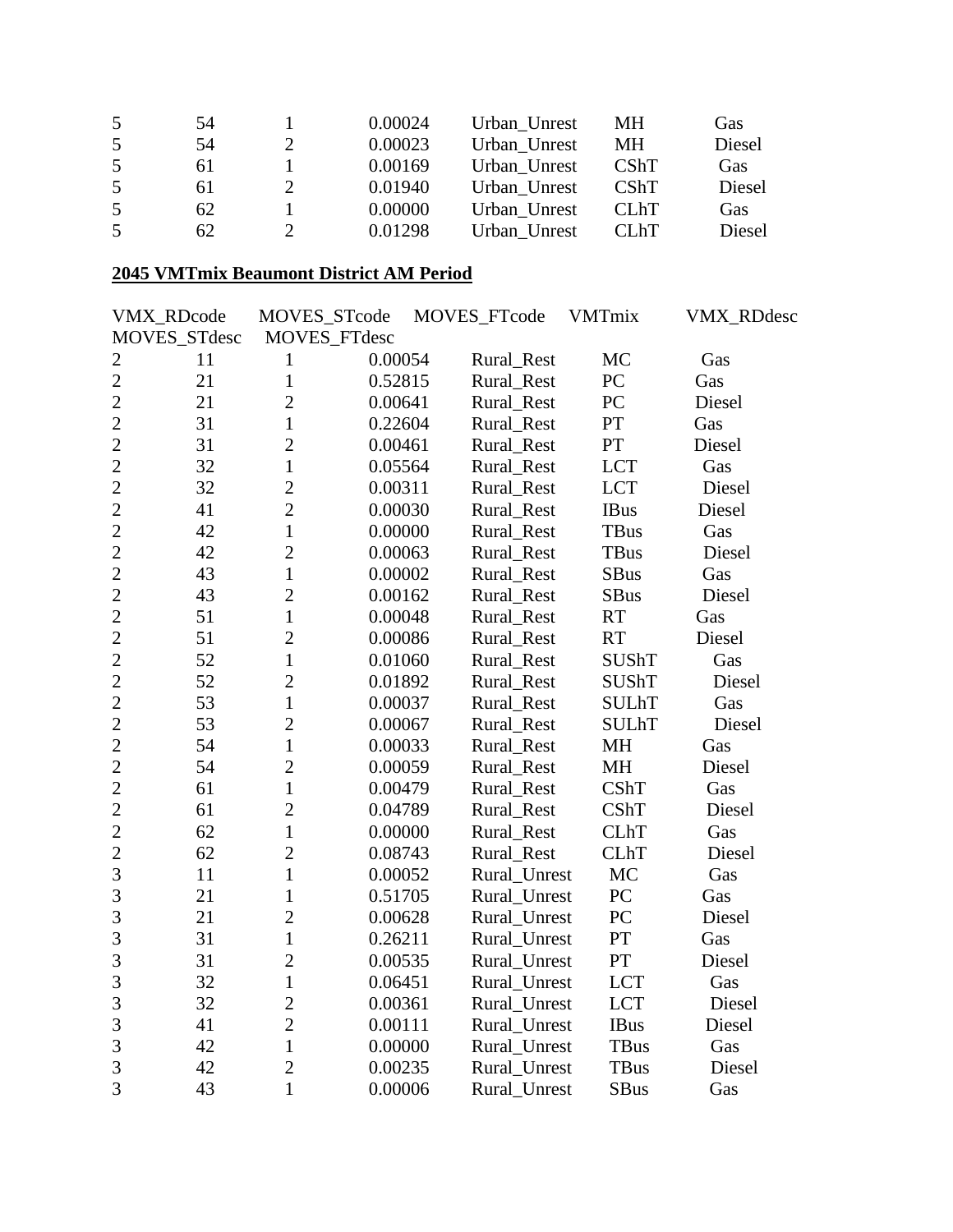| 3              | 43 | $\mathbf{2}$   | 0.00606 | Rural_Unrest | <b>SBus</b>  | Diesel |
|----------------|----|----------------|---------|--------------|--------------|--------|
| 3              | 51 | $\mathbf{1}$   | 0.00075 | Rural_Unrest | <b>RT</b>    | Gas    |
| 3              | 51 | $\overline{c}$ | 0.00133 | Rural_Unrest | <b>RT</b>    | Diesel |
| 3              | 52 | $\mathbf{1}$   | 0.01638 | Rural_Unrest | <b>SUShT</b> | Gas    |
| $\overline{3}$ | 52 | $\overline{2}$ | 0.02924 | Rural Unrest | <b>SUShT</b> | Diesel |
| 3              | 53 | $\mathbf{1}$   | 0.00058 | Rural_Unrest | <b>SULhT</b> | Gas    |
| 3              | 53 | $\overline{c}$ | 0.00103 | Rural_Unrest | <b>SULhT</b> | Diesel |
| 3              | 54 | $\mathbf{1}$   | 0.00051 | Rural_Unrest | <b>MH</b>    | Gas    |
| $\overline{3}$ | 54 | $\overline{2}$ | 0.00091 | Rural_Unrest | MH           | Diesel |
| $\overline{3}$ | 61 | $\mathbf{1}$   | 0.00275 | Rural_Unrest | CShT         | Gas    |
| 3              | 61 | $\overline{2}$ | 0.02743 | Rural_Unrest | CShT         | Diesel |
| $\overline{3}$ | 62 | $\mathbf{1}$   | 0.00000 | Rural_Unrest | <b>CLhT</b>  | Gas    |
| 3              | 62 | $\overline{c}$ | 0.05008 | Rural_Unrest | <b>CLhT</b>  | Diesel |
| $\overline{4}$ | 11 | $\mathbf{1}$   | 0.00055 | Urban_Rest   | MC           | Gas    |
| 4              | 21 | $\mathbf{1}$   | 0.54609 | Urban_Rest   | PC           | Gas    |
| $\overline{4}$ | 21 | $\overline{2}$ | 0.00663 | Urban_Rest   | PC           | Diesel |
| $\overline{4}$ | 31 | $\mathbf{1}$   | 0.20108 | Urban_Rest   | PT           | Gas    |
| 4              | 31 | $\overline{c}$ | 0.00410 | Urban Rest   | PT           | Diesel |
| 4              | 32 | $\mathbf{1}$   | 0.04949 | Urban_Rest   | <b>LCT</b>   | Gas    |
| $\overline{4}$ | 32 | $\overline{2}$ | 0.00277 | Urban Rest   | <b>LCT</b>   | Diesel |
| 4              | 41 | $\overline{2}$ | 0.00043 | Urban Rest   | <b>IBus</b>  | Diesel |
| 4              | 42 | $\mathbf{1}$   | 0.00000 | Urban_Rest   | TBus         | Gas    |
| $\overline{4}$ | 42 | $\overline{c}$ | 0.00091 | Urban_Rest   | TBus         | Diesel |
| $\overline{4}$ | 43 | $\mathbf{1}$   | 0.00002 | Urban_Rest   | <b>SBus</b>  | Gas    |
| 4              | 43 | $\overline{2}$ | 0.00234 | Urban_Rest   | <b>SBus</b>  | Diesel |
| $\overline{4}$ | 51 | $\mathbf{1}$   | 0.00049 | Urban_Rest   | <b>RT</b>    | Gas    |
| $\overline{4}$ | 51 | $\overline{2}$ | 0.00087 | Urban_Rest   | <b>RT</b>    | Diesel |
| 4              | 52 | $\mathbf{1}$   | 0.01067 | Urban_Rest   | <b>SUShT</b> | Gas    |
| $\overline{4}$ | 52 | $\overline{2}$ | 0.01905 | Urban_Rest   | <b>SUShT</b> | Diesel |
| $\overline{4}$ | 53 | $\mathbf{1}$   | 0.00038 | Urban_Rest   | <b>SULhT</b> | Gas    |
| 4              | 53 | $\overline{2}$ | 0.00067 | Urban Rest   | <b>SULhT</b> | Diesel |
| 4              | 54 | $\mathbf{1}$   | 0.00033 | Urban Rest   | <b>MH</b>    | Gas    |
| $\overline{4}$ | 54 | $\overline{c}$ | 0.00059 | Urban_Rest   | MH           | Diesel |
| 4              | 61 | 1              | 0.00522 | Urban_Rest   | <b>CShT</b>  | Gas    |
| 4              | 61 | $\overline{2}$ | 0.05214 | Urban_Rest   | CShT         | Diesel |
| 4              | 62 | 1              | 0.00000 | Urban_Rest   | <b>CLhT</b>  | Gas    |
| 4              | 62 | 2              | 0.09518 | Urban_Rest   | <b>CLhT</b>  | Diesel |
| 5              | 11 | $\mathbf{1}$   | 0.00067 | Urban_Unrest | MC           | Gas    |
| 5              | 21 | 1              | 0.66411 | Urban_Unrest | PC           | Gas    |
| $\mathfrak s$  | 21 | $\overline{2}$ | 0.00807 | Urban_Unrest | PC           | Diesel |
| 5              | 31 | $\mathbf{1}$   | 0.21932 | Urban Unrest | PT           | Gas    |
| 5              | 31 | $\overline{c}$ | 0.00448 | Urban Unrest | <b>PT</b>    | Diesel |
| $\mathfrak s$  | 32 | $\mathbf{1}$   | 0.05398 | Urban_Unrest | <b>LCT</b>   | Gas    |
| 5              | 32 | $\mathbf{2}$   | 0.00302 | Urban_Unrest | <b>LCT</b>   | Diesel |
| 5              | 41 | $\overline{2}$ | 0.00077 | Urban_Unrest | <b>IBus</b>  | Diesel |
| 5              | 42 | $\mathbf{1}$   | 0.00000 | Urban_Unrest | TBus         | Gas    |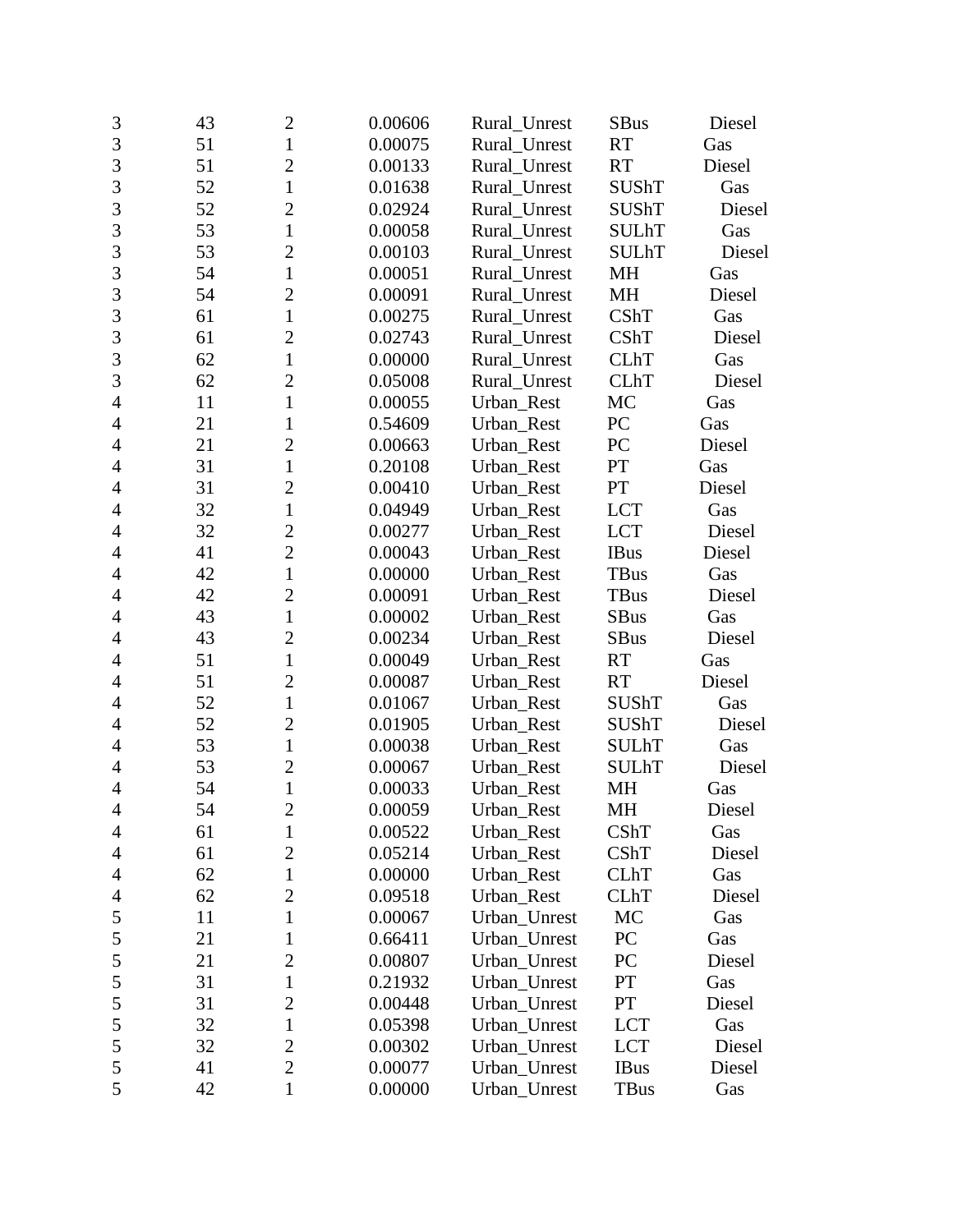| 5 | 42 | $\overline{2}$ | 0.00163 | Urban Unrest | TBus         | Diesel |
|---|----|----------------|---------|--------------|--------------|--------|
| 5 | 43 |                | 0.00004 | Urban Unrest | <b>SBus</b>  | Gas    |
| 5 | 43 | $\overline{2}$ | 0.00420 | Urban_Unrest | <b>SBus</b>  | Diesel |
| 5 | 51 |                | 0.00041 | Urban Unrest | RT           | Gas    |
| 5 | 51 | $\overline{2}$ | 0.00072 | Urban Unrest | <b>RT</b>    | Diesel |
| 5 | 52 |                | 0.00890 | Urban Unrest | <b>SUShT</b> | Gas    |
| 5 | 52 | $\overline{2}$ | 0.01589 | Urban Unrest | <b>SUShT</b> | Diesel |
| 5 | 53 |                | 0.00031 | Urban Unrest | <b>SULhT</b> | Gas    |
| 5 | 53 | $\overline{2}$ | 0.00056 | Urban_Unrest | <b>SULhT</b> | Diesel |
| 5 | 54 |                | 0.00028 | Urban Unrest | <b>MH</b>    | Gas    |
| 5 | 54 | $\overline{2}$ | 0.00049 | Urban Unrest | MH           | Diesel |
| 5 | 61 |                | 0.00042 | Urban Unrest | <b>CShT</b>  | Gas    |
| 5 | 61 | $\overline{2}$ | 0.00415 | Urban_Unrest | <b>CShT</b>  | Diesel |
| 5 | 62 |                | 0.00000 | Urban Unrest | <b>CLhT</b>  | Gas    |
|   | 62 | $\overline{2}$ | 0.00758 | Urban Unrest | <b>CLhT</b>  | Diesel |

# **2045 VMTmix Beaumont District MD Period**

| MX_RDcode      |    | MOVES_STcode   | MOVES_FTcode |              | <b>VMTmix</b> |              | <b>VMX_RDdesc</b> |
|----------------|----|----------------|--------------|--------------|---------------|--------------|-------------------|
| MOVES_STdesc   |    | MOVES_FTdesc   |              |              |               |              |                   |
| $\overline{2}$ | 11 | 1              | 0.00049      | Rural Rest   |               | <b>MC</b>    | Gas               |
| $\overline{2}$ | 21 | $\mathbf{1}$   | 0.48191      | Rural_Rest   |               | PC           | Gas               |
| $\overline{2}$ | 21 | $\overline{2}$ | 0.00585      | Rural_Rest   |               | PC           | Diesel            |
| $\overline{2}$ | 31 | $\mathbf{1}$   | 0.22431      | Rural_Rest   |               | <b>PT</b>    | Gas               |
| $\overline{2}$ | 31 | $\overline{2}$ | 0.00458      | Rural_Rest   |               | PT           | Diesel            |
| $\overline{2}$ | 32 | $\mathbf{1}$   | 0.05521      | Rural_Rest   |               | <b>LCT</b>   | Gas               |
| $\overline{2}$ | 32 | $\overline{2}$ | 0.00309      | Rural_Rest   |               | <b>LCT</b>   | Diesel            |
| $\overline{2}$ | 41 | $\overline{2}$ | 0.00017      | Rural_Rest   |               | <b>IBus</b>  | Diesel            |
| $\overline{2}$ | 42 | $\mathbf{1}$   | 0.00000      | Rural_Rest   |               | <b>TBus</b>  | Gas               |
| $\overline{2}$ | 42 | $\overline{2}$ | 0.00037      | Rural_Rest   |               | <b>TBus</b>  | Diesel            |
| $\overline{2}$ | 43 | $\mathbf{1}$   | 0.00001      | Rural_Rest   |               | <b>SBus</b>  | Gas               |
| $\overline{2}$ | 43 | $\overline{2}$ | 0.00095      | Rural_Rest   |               | <b>SBus</b>  | Diesel            |
| $\overline{2}$ | 51 | $\mathbf{1}$   | 0.00052      | Rural_Rest   |               | <b>RT</b>    | Gas               |
| $\overline{2}$ | 51 | $\overline{2}$ | 0.00092      | Rural_Rest   |               | <b>RT</b>    | Diesel            |
| $\overline{2}$ | 52 | $\mathbf{1}$   | 0.01136      | Rural_Rest   |               | <b>SUShT</b> | Gas               |
| $\overline{2}$ | 52 | $\overline{2}$ | 0.02028      | Rural_Rest   |               | <b>SUShT</b> | Diesel            |
| $\overline{2}$ | 53 | $\mathbf{1}$   | 0.00040      | Rural_Rest   |               | <b>SULhT</b> | Gas               |
| $\overline{2}$ | 53 | $\overline{2}$ | 0.00071      | Rural_Rest   |               | <b>SULhT</b> | Diesel            |
| $\overline{2}$ | 54 | $\mathbf{1}$   | 0.00035      | Rural_Rest   |               | MH           | Gas               |
| $\overline{2}$ | 54 | $\overline{2}$ | 0.00063      | Rural_Rest   |               | <b>MH</b>    | Diesel            |
| $\overline{2}$ | 61 | $\mathbf{1}$   | 0.00643      | Rural_Rest   |               | <b>CShT</b>  | Gas               |
| $\overline{2}$ | 61 | $\overline{2}$ | 0.06422      | Rural_Rest   |               | <b>CShT</b>  | Diesel            |
| $\overline{2}$ | 62 | $\mathbf{1}$   | 0.00000      | Rural_Rest   |               | <b>CLhT</b>  | Gas               |
| $\overline{2}$ | 62 | $\overline{2}$ | 0.11724      | Rural_Rest   |               | <b>CLhT</b>  | Diesel            |
| 3              | 11 | $\mathbf{1}$   | 0.00051      | Rural_Unrest |               | MC           | Gas               |
| $\overline{3}$ | 21 | $\mathbf{1}$   | 0.50344      | Rural_Unrest |               | PC           | Gas               |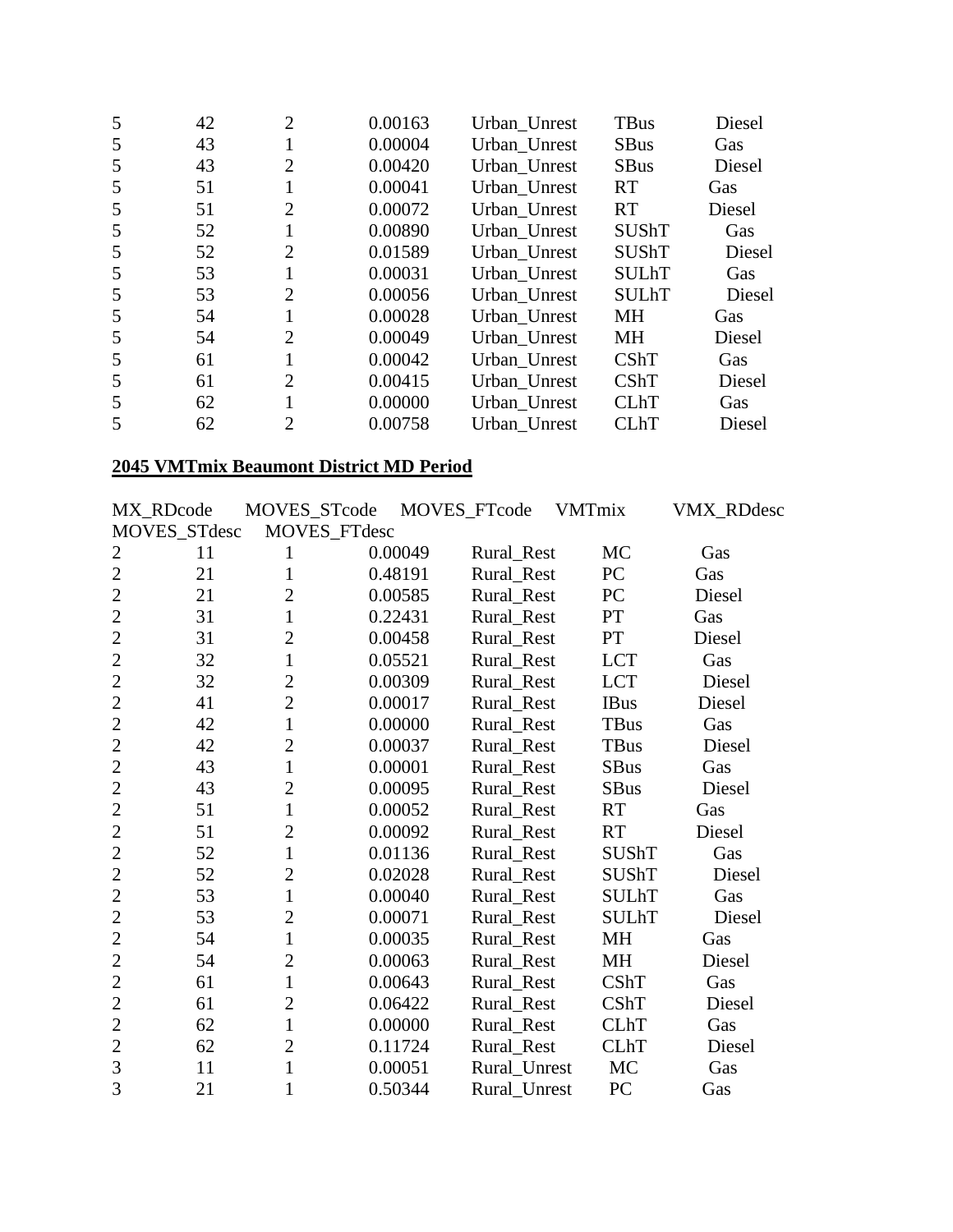| 3              | 21 | $\overline{2}$ | 0.00611 | Rural_Unrest | PC           | Diesel |
|----------------|----|----------------|---------|--------------|--------------|--------|
| $\overline{3}$ | 31 | $\mathbf{1}$   | 0.26327 | Rural Unrest | PT           | Gas    |
| 3              | 31 | $\overline{2}$ | 0.00537 | Rural_Unrest | PT           | Diesel |
| 3              | 32 | $\mathbf{1}$   | 0.06480 | Rural_Unrest | <b>LCT</b>   | Gas    |
| $\overline{3}$ | 32 | $\overline{2}$ | 0.00363 | Rural_Unrest | <b>LCT</b>   | Diesel |
| 3              | 41 | $\overline{c}$ | 0.00060 | Rural Unrest | <b>IBus</b>  | Diesel |
| 3              | 42 | $\mathbf{1}$   | 0.00000 | Rural_Unrest | <b>TBus</b>  | Gas    |
| 3              | 42 | $\overline{2}$ | 0.00128 | Rural_Unrest | <b>TBus</b>  | Diesel |
| $\overline{3}$ | 43 | $\mathbf{1}$   | 0.00003 | Rural_Unrest | <b>SBus</b>  | Gas    |
| 3              | 43 | $\overline{2}$ | 0.00330 | Rural_Unrest | <b>SBus</b>  | Diesel |
| 3              | 51 | $\mathbf{1}$   | 0.00080 | Rural_Unrest | <b>RT</b>    | Gas    |
| $\overline{3}$ | 51 | $\overline{2}$ | 0.00142 | Rural_Unrest | <b>RT</b>    | Diesel |
| 3              | 52 | $\mathbf{1}$   | 0.01745 | Rural_Unrest | <b>SUShT</b> | Gas    |
| 3              | 52 | $\overline{2}$ | 0.03115 | Rural_Unrest | <b>SUShT</b> | Diesel |
| $\overline{3}$ | 53 | $\mathbf{1}$   | 0.00061 | Rural_Unrest | <b>SULhT</b> | Gas    |
| 3              | 53 | $\overline{c}$ | 0.00110 | Rural_Unrest | <b>SULhT</b> | Diesel |
| 3              | 54 | $\mathbf{1}$   | 0.00054 | Rural_Unrest | MH           | Gas    |
| 3              | 54 | $\overline{2}$ | 0.00097 | Rural_Unrest | MH           | Diesel |
| $\overline{3}$ | 61 | $\mathbf{1}$   | 0.00320 | Rural_Unrest | CShT         | Gas    |
| 3              | 61 | $\overline{2}$ | 0.03200 | Rural_Unrest | CShT         | Diesel |
| 3              | 62 | $\mathbf{1}$   | 0.00000 | Rural Unrest | <b>CLhT</b>  | Gas    |
| $\overline{3}$ | 62 | $\overline{2}$ | 0.05842 | Rural_Unrest | <b>CLhT</b>  | Diesel |
| $\overline{4}$ | 11 | $\mathbf{1}$   | 0.00053 | Urban_Rest   | MC           | Gas    |
| $\overline{4}$ | 21 | 1              | 0.52780 | Urban_Rest   | PC           | Gas    |
| 4              | 21 | $\overline{2}$ | 0.00641 | Urban_Rest   | PC           | Diesel |
| $\overline{4}$ | 31 | $\mathbf{1}$   | 0.19110 | Urban_Rest   | PT           | Gas    |
| $\overline{4}$ | 31 | $\overline{2}$ | 0.00390 | Urban_Rest   | PT           | Diesel |
| 4              | 32 | $\mathbf{1}$   | 0.04703 | Urban_Rest   | <b>LCT</b>   | Gas    |
| 4              | 32 | $\overline{c}$ | 0.00263 | Urban_Rest   | <b>LCT</b>   | Diesel |
| $\overline{4}$ | 41 | $\overline{2}$ | 0.00045 | Urban_Rest   | <b>IBus</b>  | Diesel |
| $\overline{4}$ | 42 | $\mathbf{1}$   | 0.00000 | Urban_Rest   | <b>TBus</b>  | Gas    |
| $\overline{4}$ | 42 | $\overline{2}$ | 0.00094 | Urban_Rest   | TBus         | Diesel |
| $\overline{4}$ | 43 | $\mathbf{1}$   | 0.00002 | Urban_Rest   | SBus         | Gas    |
| 4              | 43 | $\overline{2}$ | 0.00243 | Urban_Rest   | <b>SBus</b>  | Diesel |
| 4              | 51 | $\mathbf{1}$   | 0.00058 | Urban_Rest   | <b>RT</b>    | Gas    |
| 4              | 51 | $\overline{c}$ | 0.00104 | Urban_Rest   | <b>RT</b>    | Diesel |
| 4              | 52 | $\mathbf{1}$   | 0.01276 | Urban_Rest   | SUShT        | Gas    |
| $\overline{4}$ | 52 | $\overline{2}$ | 0.02278 | Urban Rest   | <b>SUShT</b> | Diesel |
| 4              | 53 | 1              | 0.00045 | Urban_Rest   | <b>SULhT</b> | Gas    |
| 4              | 53 | $\overline{2}$ | 0.00080 | Urban_Rest   | <b>SULhT</b> | Diesel |
| 4              | 54 | $\mathbf{1}$   | 0.00040 | Urban_Rest   | MH           | Gas    |
| 4              | 54 | $\overline{2}$ | 0.00071 | Urban_Rest   | MH           | Diesel |
| 4              | 61 | 1              | 0.00606 | Urban_Rest   | CShT         | Gas    |
| 4              | 61 | $\overline{2}$ | 0.06058 | Urban_Rest   | <b>CShT</b>  | Diesel |
| 4              | 62 | $\mathbf{1}$   | 0.00000 | Urban_Rest   | <b>CLhT</b>  | Gas    |
| 4              | 62 | $\mathbf{2}$   | 0.11060 | Urban_Rest   | <b>CLhT</b>  | Diesel |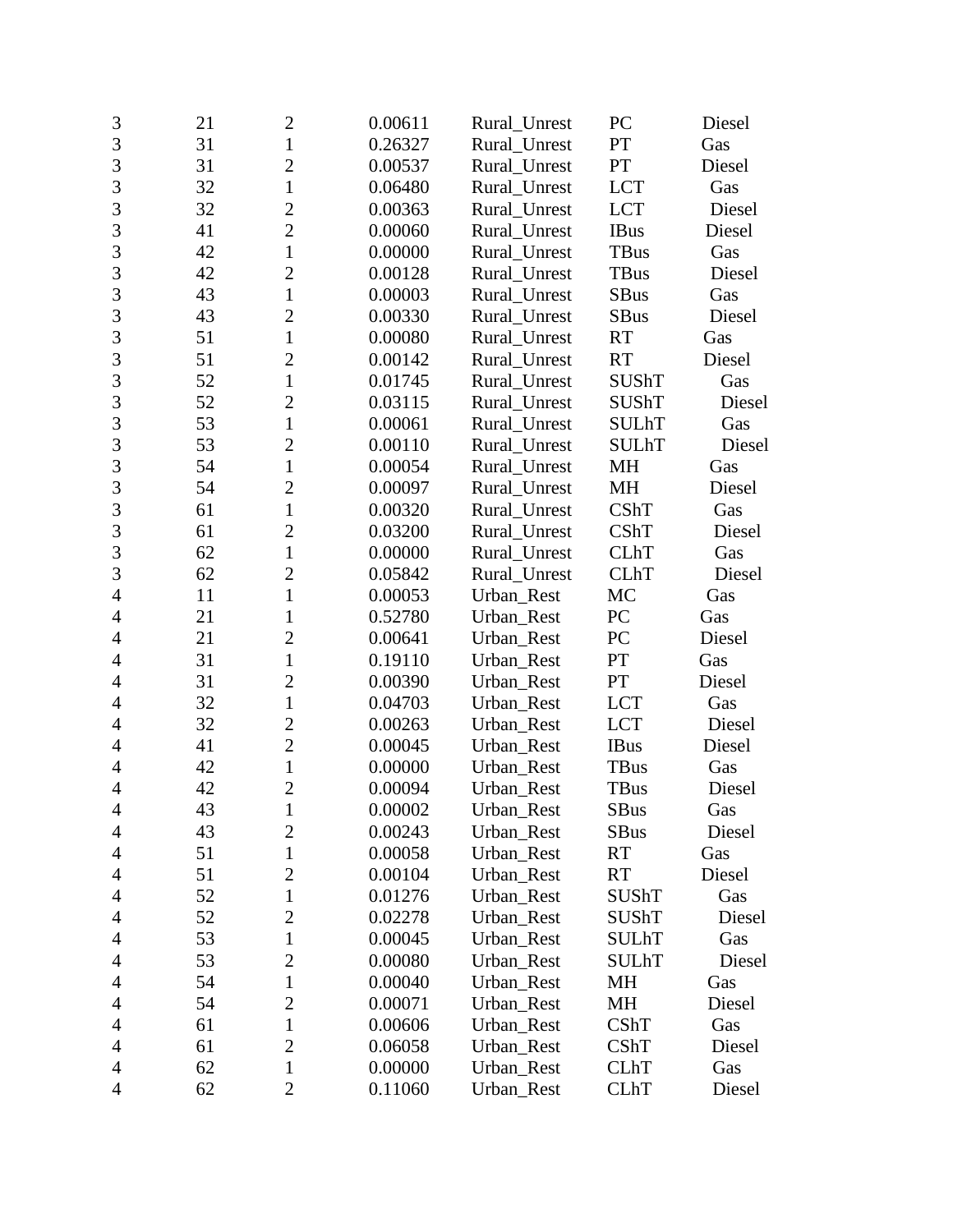| 5 | 11 | 1              | 0.00064 | Urban_Unrest | MC           | Gas    |
|---|----|----------------|---------|--------------|--------------|--------|
| 5 | 21 | 1              | 0.63019 | Urban_Unrest | PC           | Gas    |
| 5 | 21 | $\overline{2}$ | 0.00765 | Urban_Unrest | PC           | Diesel |
| 5 | 31 | $\mathbf{1}$   | 0.23649 | Urban_Unrest | PT           | Gas    |
| 5 | 31 | $\overline{2}$ | 0.00483 | Urban_Unrest | PT           | Diesel |
| 5 | 32 | $\mathbf{1}$   | 0.05821 | Urban_Unrest | <b>LCT</b>   | Gas    |
| 5 | 32 | $\overline{2}$ | 0.00326 | Urban_Unrest | <b>LCT</b>   | Diesel |
| 5 | 41 | $\overline{2}$ | 0.00061 | Urban_Unrest | <b>IBus</b>  | Diesel |
| 5 | 42 | $\mathbf{1}$   | 0.00000 | Urban_Unrest | TBus         | Gas    |
| 5 | 42 | $\overline{2}$ | 0.00130 | Urban_Unrest | TBus         | Diesel |
| 5 | 43 | $\mathbf{1}$   | 0.00003 | Urban_Unrest | <b>SBus</b>  | Gas    |
| 5 | 43 | $\overline{2}$ | 0.00335 | Urban_Unrest | <b>SBus</b>  | Diesel |
| 5 | 51 | $\mathbf{1}$   | 0.00056 | Urban_Unrest | <b>RT</b>    | Gas    |
| 5 | 51 | $\overline{2}$ | 0.00100 | Urban_Unrest | <b>RT</b>    | Diesel |
| 5 | 52 | $\mathbf{1}$   | 0.01229 | Urban_Unrest | <b>SUShT</b> | Gas    |
| 5 | 52 | $\overline{2}$ | 0.02194 | Urban_Unrest | <b>SUShT</b> | Diesel |
| 5 | 53 | $\mathbf{1}$   | 0.00043 | Urban_Unrest | <b>SULhT</b> | Gas    |
| 5 | 53 | $\overline{2}$ | 0.00077 | Urban_Unrest | <b>SULhT</b> | Diesel |
| 5 | 54 | $\mathbf{1}$   | 0.00038 | Urban_Unrest | <b>MH</b>    | Gas    |
| 5 | 54 | $\overline{2}$ | 0.00068 | Urban_Unrest | MH           | Diesel |
| 5 | 61 | $\mathbf{1}$   | 0.00053 | Urban_Unrest | CShT         | Gas    |
| 5 | 61 | $\overline{2}$ | 0.00526 | Urban_Unrest | CShT         | Diesel |
| 5 | 62 | $\mathbf{1}$   | 0.00000 | Urban_Unrest | <b>CLhT</b>  | Gas    |
| 5 | 62 | $\overline{2}$ | 0.00960 | Urban Unrest | <b>CLhT</b>  | Diesel |

# **2045 VMTmix Beaumont District PM Period**

|                | VMX_RDcode          | MOVES_STcode   |         | MOVES_FTcode | <b>VMTmix</b> | <b>VMX_RDdesc</b> |
|----------------|---------------------|----------------|---------|--------------|---------------|-------------------|
|                | <b>MOVES STdesc</b> | MOVES_FTdesc   |         |              |               |                   |
| 2              | 11                  |                | 0.00049 | Rural Rest   | MC            | Gas               |
| $\overline{2}$ | 21                  |                | 0.48078 | Rural Rest   | PC            | Gas               |
| $\overline{2}$ | 21                  | $\overline{2}$ | 0.00584 | Rural Rest   | PC            | Diesel            |
| $\overline{2}$ | 31                  |                | 0.22892 | Rural Rest   | <b>PT</b>     | Gas               |
| $\overline{2}$ | 31                  | $\overline{2}$ | 0.00467 | Rural Rest   | <b>PT</b>     | Diesel            |
| $\overline{2}$ | 32                  |                | 0.05634 | Rural Rest   | <b>LCT</b>    | Gas               |
| $\overline{2}$ | 32                  | $\overline{2}$ | 0.00315 | Rural Rest   | <b>LCT</b>    | Diesel            |
| $\overline{2}$ | 41                  | $\overline{2}$ | 0.00022 | Rural_Rest   | <b>IBus</b>   | Diesel            |
| $\overline{2}$ | 42                  |                | 0.00000 | Rural_Rest   | <b>TBus</b>   | Gas               |
| $\overline{2}$ | 42                  | $\overline{2}$ | 0.00047 | Rural_Rest   | <b>TBus</b>   | Diesel            |
| $\overline{2}$ | 43                  |                | 0.00001 | Rural_Rest   | <b>SBus</b>   | Gas               |
| 2              | 43                  | $\overline{2}$ | 0.00122 | Rural_Rest   | <b>SBus</b>   | Diesel            |
| $\overline{2}$ | 51                  |                | 0.00036 | Rural_Rest   | <b>RT</b>     | Gas               |
| $\overline{2}$ | 51                  | $\overline{2}$ | 0.00064 | Rural_Rest   | <b>RT</b>     | Diesel            |
| $\overline{2}$ | 52                  |                | 0.00789 | Rural_Rest   | <b>SUShT</b>  | Gas               |
| $\overline{2}$ | 52                  | $\overline{2}$ | 0.01408 | Rural_Rest   | SUShT         | Diesel            |
| $\overline{2}$ | 53                  |                | 0.00028 | Rural Rest   | SULhT         | Gas               |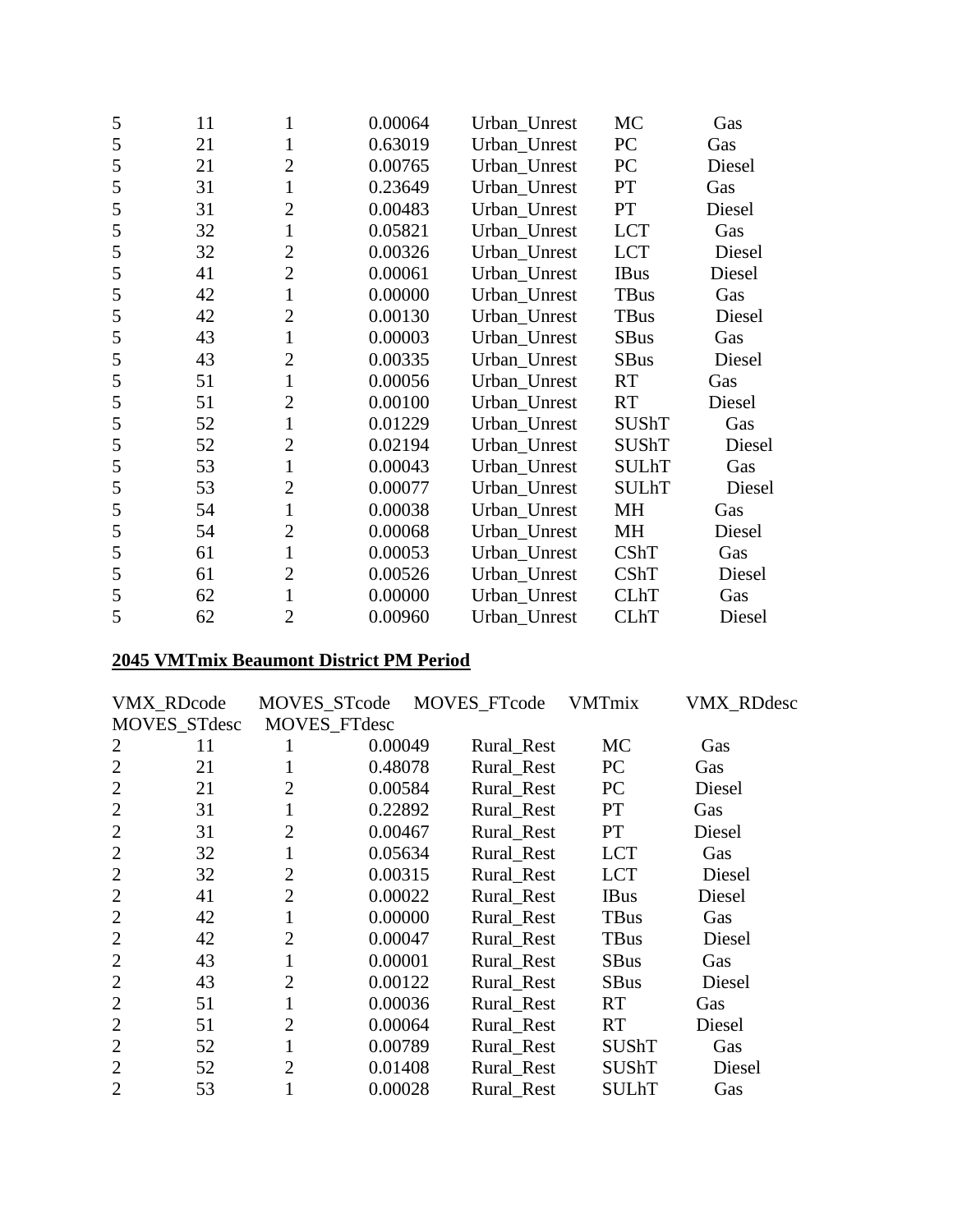| $\mathbf{2}$   | 53 | $\overline{2}$ | 0.00050 | Rural_Rest   | <b>SULhT</b> | Diesel |
|----------------|----|----------------|---------|--------------|--------------|--------|
| $\overline{2}$ | 54 | $\mathbf{1}$   | 0.00025 | Rural Rest   | <b>MH</b>    | Gas    |
| $\overline{2}$ | 54 | $\overline{c}$ | 0.00044 | Rural_Rest   | MH           | Diesel |
| $\overline{c}$ | 61 | $\mathbf{1}$   | 0.00662 | Rural_Rest   | CShT         | Gas    |
| $\overline{2}$ | 61 | $\overline{2}$ | 0.06612 | Rural_Rest   | CShT         | Diesel |
| $\overline{2}$ | 62 | $\mathbf{1}$   | 0.00000 | Rural_Rest   | <b>CLhT</b>  | Gas    |
| $\overline{2}$ | 62 | $\overline{2}$ | 0.12071 | Rural Rest   | <b>CLhT</b>  | Diesel |
| 3              | 11 | $\mathbf{1}$   | 0.00057 | Rural_Unrest | MC           | Gas    |
| 3              | 21 | 1              | 0.56251 | Rural_Unrest | PC           | Gas    |
| 3              | 21 | $\overline{2}$ | 0.00683 | Rural_Unrest | PC           | Diesel |
| 3              | 31 | $\mathbf{1}$   | 0.26900 | Rural Unrest | PT           | Gas    |
| $\overline{3}$ | 31 | $\overline{2}$ | 0.00549 | Rural_Unrest | PT           | Diesel |
| 3              | 32 | $\mathbf{1}$   | 0.06621 | Rural_Unrest | <b>LCT</b>   | Gas    |
| 3              | 32 | $\overline{c}$ | 0.00371 | Rural_Unrest | <b>LCT</b>   | Diesel |
| $\overline{3}$ | 41 | $\overline{2}$ | 0.00021 | Rural_Unrest | <b>IBus</b>  | Diesel |
| 3              | 42 | $\mathbf{1}$   | 0.00000 | Rural_Unrest | <b>TBus</b>  | Gas    |
| 3              | 42 | $\overline{2}$ | 0.00043 | Rural_Unrest | <b>TBus</b>  | Diesel |
| 3              | 43 | $\mathbf{1}$   | 0.00001 | Rural_Unrest | <b>SBus</b>  | Gas    |
| $\overline{3}$ | 43 | $\overline{2}$ | 0.00112 | Rural_Unrest | <b>SBus</b>  | Diesel |
| 3              | 51 | $\mathbf{1}$   | 0.00053 | Rural_Unrest | <b>RT</b>    | Gas    |
| 3              | 51 | $\overline{2}$ | 0.00094 | Rural Unrest | <b>RT</b>    | Diesel |
| $\overline{3}$ | 52 | $\mathbf{1}$   | 0.01159 | Rural_Unrest | <b>SUShT</b> | Gas    |
| 3              | 52 | $\overline{2}$ | 0.02070 | Rural_Unrest | <b>SUShT</b> | Diesel |
| 3              | 53 | $\mathbf{1}$   | 0.00041 | Rural_Unrest | <b>SULhT</b> | Gas    |
| $\overline{3}$ | 53 | $\overline{2}$ | 0.00073 | Rural_Unrest | <b>SULhT</b> | Diesel |
| 3              | 54 | $\mathbf{1}$   | 0.00036 | Rural_Unrest | MH           | Gas    |
| 3              | 54 | $\overline{2}$ | 0.00064 | Rural_Unrest | MH           | Diesel |
| 3              | 61 | $\mathbf{1}$   | 0.00164 | Rural_Unrest | CShT         | Gas    |
| $\overline{3}$ | 61 | $\overline{2}$ | 0.01641 | Rural_Unrest | CShT         | Diesel |
| 3              | 62 | $\mathbf{1}$   | 0.00000 | Rural_Unrest | <b>CLhT</b>  | Gas    |
| 3              | 62 | $\overline{2}$ | 0.02996 | Rural_Unrest | <b>CLhT</b>  | Diesel |
| $\overline{4}$ | 11 | $\mathbf{1}$   | 0.00056 | Urban_Rest   | MC           | Gas    |
| $\overline{4}$ | 21 | $\mathbf{1}$   | 0.54926 | Urban_Rest   | PC           | Gas    |
| 4              | 21 | $\overline{2}$ | 0.00667 | Urban_Rest   | PC           | Diesel |
| 4              | 31 | $\mathbf{1}$   | 0.19340 | Urban_Rest   | PT           | Gas    |
| 4              | 31 | $\overline{c}$ | 0.00395 | Urban_Rest   | PT           | Diesel |
| 4              | 32 | $\mathbf{1}$   | 0.04760 | Urban_Rest   | <b>LCT</b>   | Gas    |
| 4              | 32 | 2              | 0.00266 | Urban Rest   | <b>LCT</b>   | Diesel |
| 4              | 41 | $\overline{2}$ | 0.00037 | Urban_Rest   | <b>IBus</b>  | Diesel |
| 4              | 42 | $\mathbf{1}$   | 0.00000 | Urban_Rest   | <b>TBus</b>  | Gas    |
| $\overline{4}$ | 42 | $\overline{2}$ | 0.00078 | Urban_Rest   | <b>TBus</b>  | Diesel |
| 4              | 43 | $\mathbf{1}$   | 0.00002 | Urban_Rest   | <b>SBus</b>  | Gas    |
| 4              | 43 | $\overline{2}$ | 0.00201 | Urban_Rest   | <b>SBus</b>  | Diesel |
| 4              | 51 | $\mathbf{1}$   | 0.00041 | Urban_Rest   | <b>RT</b>    | Gas    |
| 4              | 51 | $\overline{2}$ | 0.00073 | Urban_Rest   | <b>RT</b>    | Diesel |
| 4              | 52 | $\mathbf{1}$   | 0.00901 | Urban_Rest   | SUShT        | Gas    |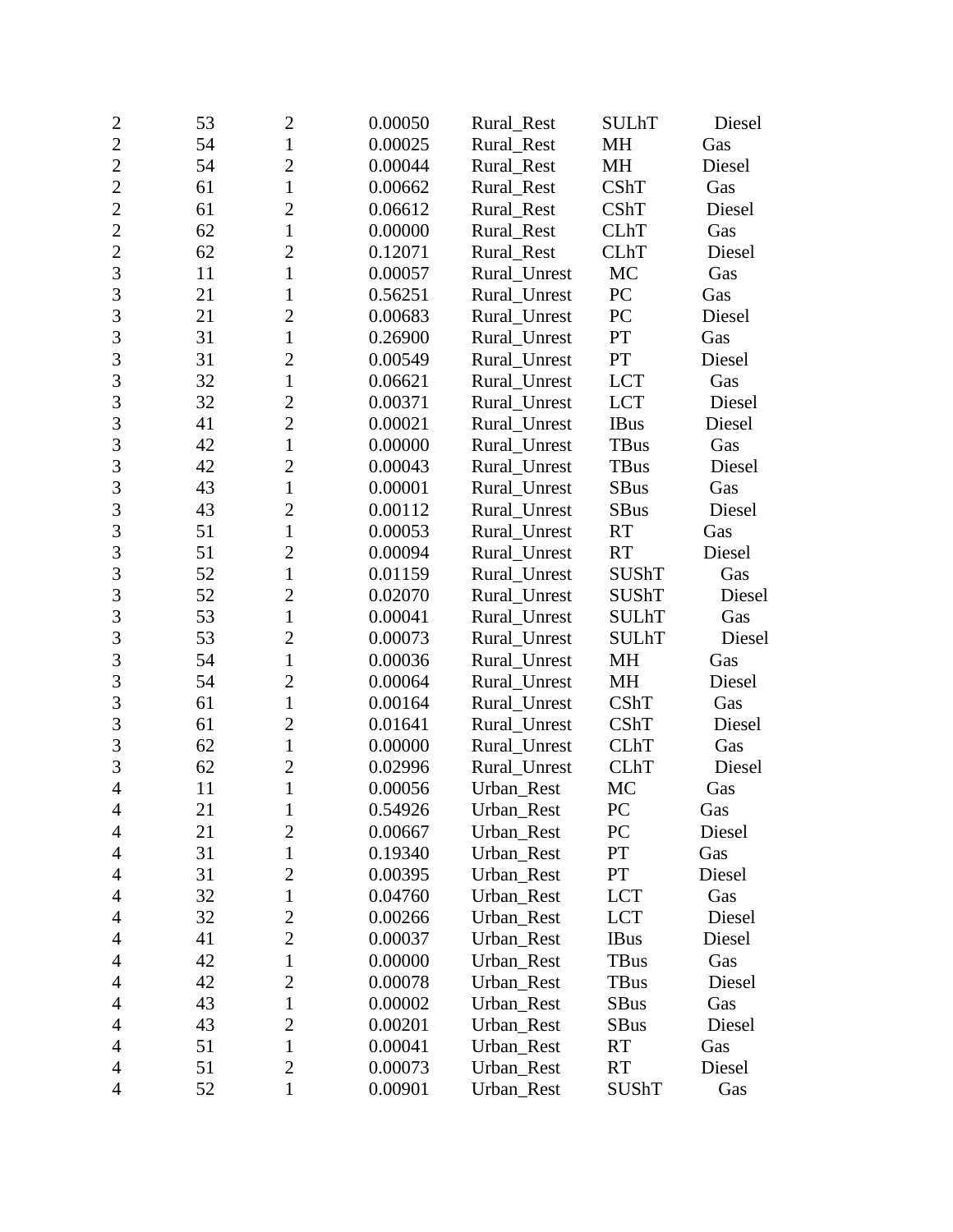| 4              | 52 | $\overline{c}$ | 0.01609 | Urban_Rest   | <b>SUShT</b> | Diesel |
|----------------|----|----------------|---------|--------------|--------------|--------|
| 4              | 53 | $\mathbf{1}$   | 0.00032 | Urban Rest   | <b>SULhT</b> | Gas    |
| 4              | 53 | $\overline{c}$ | 0.00057 | Urban_Rest   | <b>SULhT</b> | Diesel |
| $\overline{4}$ | 54 | $\mathbf{1}$   | 0.00028 | Urban_Rest   | <b>MH</b>    | Gas    |
| $\overline{4}$ | 54 | $\overline{2}$ | 0.00050 | Urban_Rest   | MH           | Diesel |
| 4              | 61 | $\mathbf{1}$   | 0.00564 | Urban_Rest   | CShT         | Gas    |
| $\overline{4}$ | 61 | $\overline{2}$ | 0.05633 | Urban_Rest   | <b>CShT</b>  | Diesel |
| $\overline{4}$ | 62 | $\mathbf{1}$   | 0.00000 | Urban_Rest   | <b>CLhT</b>  | Gas    |
| $\overline{4}$ | 62 | $\overline{c}$ | 0.10284 | Urban_Rest   | <b>CLhT</b>  | Diesel |
| 5              | 11 | $\mathbf{1}$   | 0.00069 | Urban_Unrest | MC           | Gas    |
| 5              | 21 | $\mathbf{1}$   | 0.68141 | Urban_Unrest | PC           | Gas    |
| 5              | 21 | $\overline{c}$ | 0.00828 | Urban_Unrest | PC           | Diesel |
| 5              | 31 | $\mathbf{1}$   | 0.22446 | Urban_Unrest | PT           | Gas    |
| 5              | 31 | $\overline{c}$ | 0.00458 | Urban_Unrest | PT           | Diesel |
| 5              | 32 | $\mathbf{1}$   | 0.05525 | Urban_Unrest | <b>LCT</b>   | Gas    |
| 5              | 32 | $\overline{2}$ | 0.00309 | Urban_Unrest | <b>LCT</b>   | Diesel |
| 5              | 41 | $\overline{2}$ | 0.00052 | Urban_Unrest | <b>IBus</b>  | Diesel |
| 5              | 42 | $\mathbf{1}$   | 0.00000 | Urban_Unrest | <b>TBus</b>  | Gas    |
| 5              | 42 | $\overline{c}$ | 0.00109 | Urban_Unrest | <b>TBus</b>  | Diesel |
| 5              | 43 | $\mathbf{1}$   | 0.00003 | Urban_Unrest | <b>SBus</b>  | Gas    |
| 5              | 43 | $\overline{c}$ | 0.00282 | Urban_Unrest | <b>SBus</b>  | Diesel |
| 5              | 51 | $\mathbf{1}$   | 0.00020 | Urban Unrest | <b>RT</b>    | Gas    |
| 5              | 51 | $\overline{c}$ | 0.00036 | Urban_Unrest | <b>RT</b>    | Diesel |
| 5              | 52 | $\mathbf{1}$   | 0.00437 | Urban Unrest | <b>SUShT</b> | Gas    |
| 5              | 52 | $\overline{2}$ | 0.00780 | Urban_Unrest | <b>SUShT</b> | Diesel |
| 5              | 53 | $\mathbf{1}$   | 0.00015 | Urban_Unrest | <b>SULhT</b> | Gas    |
| 5              | 53 | $\overline{2}$ | 0.00027 | Urban_Unrest | <b>SULhT</b> | Diesel |
| 5              | 54 | $\mathbf{1}$   | 0.00014 | Urban_Unrest | <b>MH</b>    | Gas    |
| 5              | 54 | $\overline{c}$ | 0.00024 | Urban_Unrest | MH           | Diesel |
| 5              | 61 | $\mathbf{1}$   | 0.00015 | Urban_Unrest | <b>CShT</b>  | Gas    |
| 5              | 61 | $\overline{c}$ | 0.00145 | Urban_Unrest | <b>CShT</b>  | Diesel |
| 5              | 62 | $\mathbf{1}$   | 0.00000 | Urban_Unrest | <b>CLhT</b>  | Gas    |
| 5              | 62 | $\overline{2}$ | 0.00265 | Urban Unrest | <b>CLhT</b>  | Diesel |

#### **2045 VMTmix Beaumont District OV Period**

|   | MX RDcode    |              |         | MOVES_STcode MOVES_FTcode VMTmix |             | <b>VMX RDdesc</b> |
|---|--------------|--------------|---------|----------------------------------|-------------|-------------------|
|   | MOVES_STdesc | MOVES_FTdesc |         |                                  |             |                   |
| 2 | 11           |              | 0.00041 | Rural_Rest                       | MC          | Gas               |
| 2 | 21           |              | 0.40520 | Rural Rest                       | <b>PC</b>   | Gas               |
| 2 | 21           | 2            | 0.00492 | Rural_Rest                       | PC          | Diesel            |
| 2 | 31           |              | 0.20106 | Rural Rest                       | <b>PT</b>   | Gas               |
| 2 | 31           | 2            | 0.00410 | Rural Rest                       | <b>PT</b>   | Diesel            |
| 2 | 32           |              | 0.04949 | Rural_Rest                       | <b>LCT</b>  | Gas               |
| 2 | 32           | 2            | 0.00277 | Rural Rest                       | <b>LCT</b>  | Diesel            |
| 2 | 41           | 2            | 0.00029 | Rural Rest                       | <b>IBus</b> | Diesel            |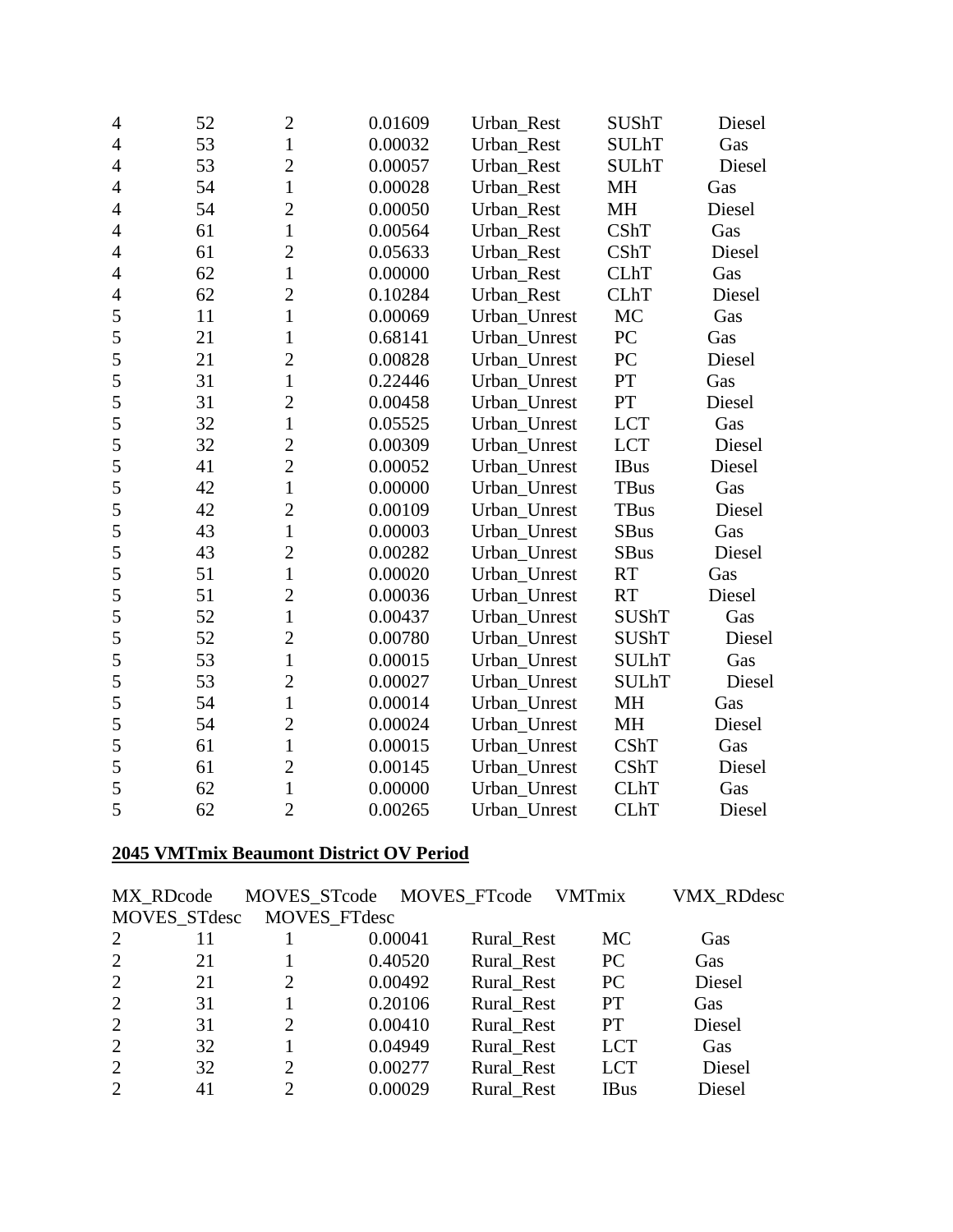| $\overline{c}$ | 42 | 1              | 0.00000 | Rural Rest   | <b>TBus</b>  | Gas    |
|----------------|----|----------------|---------|--------------|--------------|--------|
| $\overline{2}$ | 42 | $\overline{2}$ | 0.00062 | Rural_Rest   | TBus         | Diesel |
| $\overline{2}$ | 43 | $\mathbf{1}$   | 0.00002 | Rural_Rest   | <b>SBus</b>  | Gas    |
| $\overline{2}$ | 43 | $\overline{2}$ | 0.00161 | Rural_Rest   | <b>SBus</b>  | Diesel |
| $\overline{2}$ | 51 | $\mathbf{1}$   | 0.00057 | Rural_Rest   | <b>RT</b>    | Gas    |
| $\overline{2}$ | 51 | $\overline{c}$ | 0.00101 | Rural_Rest   | <b>RT</b>    | Diesel |
| $\overline{2}$ | 52 | $\mathbf{1}$   | 0.01245 | Rural_Rest   | <b>SUShT</b> | Gas    |
| $\overline{2}$ | 52 | $\overline{2}$ | 0.02223 | Rural_Rest   | <b>SUShT</b> | Diesel |
| $\overline{2}$ | 53 | $\mathbf{1}$   | 0.00044 | Rural Rest   | <b>SULhT</b> | Gas    |
| $\overline{2}$ | 53 | $\overline{2}$ | 0.00078 | Rural_Rest   | <b>SULhT</b> | Diesel |
| $\overline{2}$ | 54 | $\mathbf{1}$   | 0.00039 | Rural_Rest   | MH           | Gas    |
| $\overline{c}$ | 54 | $\overline{2}$ | 0.00069 | Rural_Rest   | MH           | Diesel |
| $\overline{2}$ | 61 | $\mathbf{1}$   | 0.00996 | Rural_Rest   | CShT         | Gas    |
| $\overline{2}$ | 61 | $\overline{2}$ | 0.09944 | Rural_Rest   | CShT         | Diesel |
| $\overline{2}$ | 62 | $\mathbf{1}$   | 0.00000 | Rural_Rest   | <b>CLhT</b>  | Gas    |
| $\overline{2}$ | 62 | $\overline{c}$ | 0.18155 | Rural_Rest   | <b>CLhT</b>  | Diesel |
| $\overline{3}$ | 11 | $\mathbf{1}$   | 0.00054 | Rural_Unrest | MC           | Gas    |
| 3              | 21 | $\mathbf{1}$   | 0.53663 | Rural_Unrest | PC           | Gas    |
| 3              | 21 | $\overline{2}$ | 0.00652 | Rural_Unrest | PC           | Diesel |
| $\overline{3}$ | 31 | $\mathbf{1}$   | 0.24778 | Rural_Unrest | PT           | Gas    |
| 3              | 31 | $\overline{2}$ | 0.00506 | Rural_Unrest | PT           | Diesel |
| $\overline{3}$ | 32 | $\mathbf{1}$   | 0.06098 | Rural_Unrest | <b>LCT</b>   | Gas    |
| 3              | 32 | $\overline{c}$ | 0.00341 | Rural_Unrest | <b>LCT</b>   | Diesel |
| 3              | 41 | $\overline{2}$ | 0.00020 | Rural_Unrest | <b>IBus</b>  | Diesel |
| $\overline{3}$ | 42 | $\mathbf{1}$   | 0.00000 | Rural_Unrest | TBus         | Gas    |
| 3              | 42 | $\overline{2}$ | 0.00043 | Rural_Unrest | <b>TBus</b>  | Diesel |
| 3              | 43 | $\mathbf{1}$   | 0.00001 | Rural_Unrest | <b>SBus</b>  | Gas    |
| $\overline{3}$ | 43 | $\overline{2}$ | 0.00110 | Rural_Unrest | <b>SBus</b>  | Diesel |
| 3              | 51 | $\mathbf{1}$   | 0.00055 | Rural_Unrest | <b>RT</b>    | Gas    |
| 3              | 51 | $\overline{2}$ | 0.00099 | Rural_Unrest | RT           | Diesel |
| 3              | 52 | $\mathbf{1}$   | 0.01213 | Rural_Unrest | SUShT        | Gas    |
| $\overline{3}$ | 52 | $\overline{c}$ | 0.02166 | Rural_Unrest | <b>SUShT</b> | Diesel |
| 3              | 53 | $\mathbf{1}$   | 0.00043 | Rural_Unrest | <b>SULhT</b> | Gas    |
| $\mathfrak{Z}$ | 53 | $\overline{2}$ | 0.00076 | Rural_Unrest | <b>SULhT</b> | Diesel |
| 3              | 54 | $\mathbf{1}$   | 0.00038 | Rural_Unrest | MH           | Gas    |
| $\mathfrak{Z}$ | 54 | $\overline{c}$ | 0.00067 | Rural_Unrest | MH           | Diesel |
| $\mathfrak{Z}$ | 61 | $\mathbf 1$    | 0.00341 | Rural_Unrest | CShT         | Gas    |
| 3              | 61 | $\overline{2}$ | 0.03410 | Rural_Unrest | CShT         | Diesel |
| 3              | 62 | 1              | 0.00000 | Rural_Unrest | <b>CLhT</b>  | Gas    |
| 3              | 62 | $\overline{2}$ | 0.06226 | Rural_Unrest | <b>CLhT</b>  | Diesel |
| 4              | 11 | $\mathbf{1}$   | 0.00049 | Urban Rest   | MC           | Gas    |
| 4              | 21 | 1              | 0.48268 | Urban Rest   | PC           | Gas    |
| $\overline{4}$ | 21 | $\overline{2}$ | 0.00586 | Urban_Rest   | PC           | Diesel |
| $\overline{4}$ | 31 | $\mathbf{1}$   | 0.15521 | Urban_Rest   | PT           | Gas    |
| 4              | 31 | $\overline{2}$ | 0.00317 | Urban_Rest   | PT           | Diesel |
| $\overline{4}$ | 32 | $\mathbf{1}$   | 0.03820 | Urban_Rest   | <b>LCT</b>   | Gas    |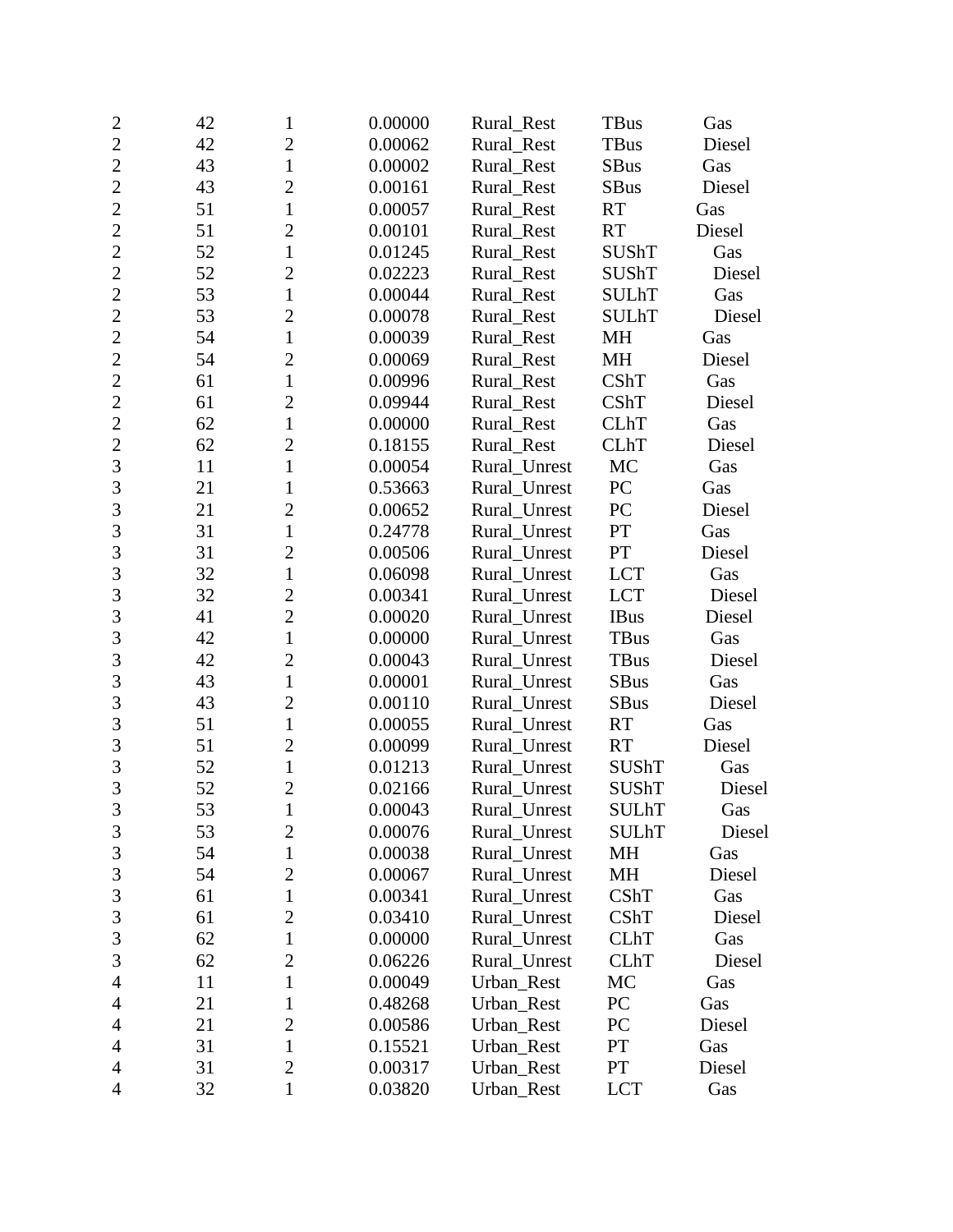| $\overline{4}$ | 32 | $\overline{2}$ | 0.00214 | Urban_Rest   | <b>LCT</b>   | Diesel |  |
|----------------|----|----------------|---------|--------------|--------------|--------|--|
| $\overline{4}$ | 41 | $\overline{2}$ | 0.00053 | Urban_Rest   | <b>IBus</b>  | Diesel |  |
| $\overline{4}$ | 42 | $\mathbf{1}$   | 0.00000 | Urban_Rest   | TBus         | Gas    |  |
| $\overline{4}$ | 42 | $\overline{c}$ | 0.00112 | Urban_Rest   | TBus         | Diesel |  |
| $\overline{4}$ | 43 | $\mathbf{1}$   | 0.00003 | Urban_Rest   | <b>SBus</b>  | Gas    |  |
| $\overline{4}$ | 43 | $\overline{c}$ | 0.00289 | Urban_Rest   | <b>SBus</b>  | Diesel |  |
| $\overline{4}$ | 51 | $\mathbf{1}$   | 0.00046 | Urban_Rest   | <b>RT</b>    | Gas    |  |
| $\overline{4}$ | 51 | $\overline{c}$ | 0.00082 | Urban Rest   | <b>RT</b>    | Diesel |  |
| $\overline{4}$ | 52 | $\mathbf{1}$   | 0.01012 | Urban_Rest   | <b>SUShT</b> | Gas    |  |
| $\overline{4}$ | 52 | $\overline{2}$ | 0.01807 | Urban_Rest   | <b>SUShT</b> | Diesel |  |
| 4              | 53 | $\mathbf{1}$   | 0.00036 | Urban Rest   | <b>SULhT</b> | Gas    |  |
| $\overline{4}$ | 53 | $\overline{c}$ | 0.00064 | Urban_Rest   | <b>SULhT</b> | Diesel |  |
| $\overline{4}$ | 54 | $\mathbf{1}$   | 0.00032 | Urban_Rest   | MH           | Gas    |  |
| $\overline{4}$ | 54 | $\overline{c}$ | 0.00056 | Urban_Rest   | MH           | Diesel |  |
| $\overline{4}$ | 61 | $\mathbf{1}$   | 0.00945 | Urban_Rest   | <b>CShT</b>  | Gas    |  |
| $\overline{4}$ | 61 | $\overline{c}$ | 0.09445 | Urban_Rest   | <b>CShT</b>  | Diesel |  |
| $\overline{4}$ | 62 | $\mathbf{1}$   | 0.00000 | Urban_Rest   | CLhT         | Gas    |  |
| 4              | 62 | $\overline{c}$ | 0.17243 | Urban_Rest   | <b>CLhT</b>  | Diesel |  |
| 5              | 11 | $\mathbf{1}$   | 0.00069 | Urban_Unrest | <b>MC</b>    | Gas    |  |
| 5              | 21 | $\mathbf{1}$   | 0.67933 | Urban_Unrest | PC           | Gas    |  |
| 5              | 21 | $\overline{c}$ | 0.00825 | Urban_Unrest | PC           | Diesel |  |
| 5              | 31 | $\mathbf{1}$   | 0.21528 | Urban_Unrest | PT           | Gas    |  |
| 5              | 31 | $\overline{c}$ | 0.00439 | Urban_Unrest | ${\cal PT}$  | Diesel |  |
| 5              | 32 | $\mathbf{1}$   | 0.05299 | Urban_Unrest | <b>LCT</b>   | Gas    |  |
| 5              | 32 | $\overline{2}$ | 0.00297 | Urban_Unrest | <b>LCT</b>   | Diesel |  |
| 5              | 41 | $\overline{2}$ | 0.00045 | Urban_Unrest | <b>IBus</b>  | Diesel |  |
| 5              | 42 | $\mathbf{1}$   | 0.00000 | Urban_Unrest | <b>TBus</b>  | Gas    |  |
| 5              | 42 | $\overline{c}$ | 0.00094 | Urban_Unrest | TBus         | Diesel |  |
| 5              | 43 | $\mathbf{1}$   | 0.00002 | Urban_Unrest | <b>SBus</b>  | Gas    |  |
| 5              | 43 | $\overline{2}$ | 0.00244 | Urban_Unrest | <b>SBus</b>  | Diesel |  |
| 5              | 51 | $\mathbf{1}$   | 0.00030 | Urban_Unrest | <b>RT</b>    | Gas    |  |
| 5              | 51 | $\overline{c}$ | 0.00054 | Urban_Unrest | <b>RT</b>    | Diesel |  |
| 5              | 52 | $\mathbf{1}$   | 0.00668 | Urban_Unrest | SUShT        | Gas    |  |
| 5              | 52 | $\overline{c}$ | 0.01193 | Urban_Unrest | <b>SUShT</b> | Diesel |  |
| 5              | 53 | $\mathbf{1}$   | 0.00024 | Urban_Unrest | <b>SULhT</b> | Gas    |  |
| 5              | 53 | $\overline{c}$ | 0.00042 | Urban Unrest | <b>SULhT</b> | Diesel |  |
| 5              | 54 | 1              | 0.00021 | Urban_Unrest | MH           | Gas    |  |
| 5              | 54 | $\overline{2}$ | 0.00037 | Urban Unrest | <b>MH</b>    | Diesel |  |
| 5              | 61 | 1              | 0.00040 | Urban_Unrest | CShT         | Gas    |  |
| 5              | 61 | $\overline{2}$ | 0.00395 | Urban_Unrest | CShT         | Diesel |  |
| 5              | 62 | $\mathbf 1$    | 0.00000 | Urban_Unrest | <b>CLhT</b>  | Gas    |  |
| 5              | 62 | $\overline{2}$ | 0.00721 | Urban_Unrest | <b>CLhT</b>  | Diesel |  |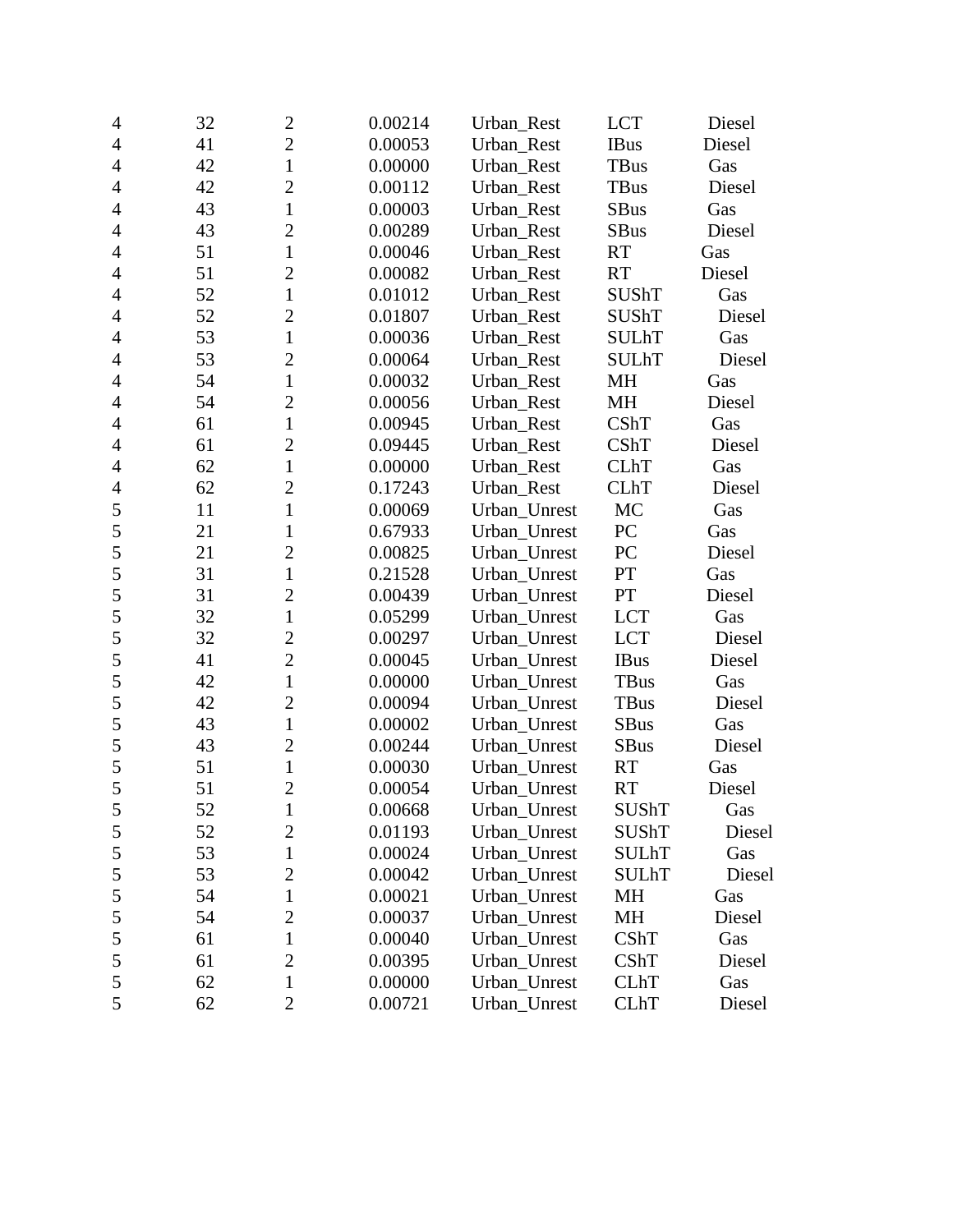| polproces stateid |    | countyid yearid |      |    |              |    |    |      |        | sourcetyp fueltypeid imprograminspectfre teststand begmode endmode useimyn compliance factor |
|-------------------|----|-----------------|------|----|--------------|----|----|------|--------|----------------------------------------------------------------------------------------------|
| 101               | 48 | 48039           | 2020 | 21 |              | 40 | 51 | 1996 | 2018 Y | 95                                                                                           |
| 102               | 48 | 48039           | 2020 | 21 |              | 40 | 51 | 1996 | 2018 Y | 95                                                                                           |
| 201               | 48 | 48039           | 2020 | 21 |              | 40 | 51 | 1996 | 2018 Y | 95                                                                                           |
| 202               | 48 | 48039           | 2020 | 21 |              | 40 | 51 | 1996 | 2018 Y | 95                                                                                           |
| 301               | 48 | 48039           | 2020 | 21 | $\mathbf{1}$ | 40 | 51 | 1996 | 2018 Y | 95                                                                                           |
| 302               | 48 | 48039           | 2020 | 21 | 1            | 40 | 51 | 1996 | 2018 Y | 95                                                                                           |
| 112               | 48 | 48039           | 2020 | 21 |              | 60 | 45 | 1996 | 2018 Y | 95                                                                                           |
| 101               | 48 | 48039           | 2020 | 31 |              | 40 | 51 | 1996 | 2018 Y | 93.1                                                                                         |
| 102               | 48 | 48039           | 2020 | 31 |              | 40 | 51 | 1996 | 2018 Y | 93.1                                                                                         |
| 201               | 48 | 48039           | 2020 | 31 | $1\vert$     | 40 | 51 | 1996 | 2018 Y | 93.1                                                                                         |
| 202               | 48 | 48039           | 2020 | 31 | 1            | 40 | 51 | 1996 | 2018 Y | 93.1                                                                                         |
| 301               | 48 | 48039           | 2020 | 31 | 1            | 40 | 51 | 1996 | 2018 Y | 93.1                                                                                         |
| 302               | 48 | 48039           | 2020 | 31 |              | 40 | 51 | 1996 | 2018 Y | 93.1                                                                                         |
| 112               | 48 | 48039           | 2020 | 31 |              | 60 | 45 | 1996 | 2018 Y | 93.1                                                                                         |
| 101               | 48 | 48039           | 2020 | 32 | $\mathbf{1}$ | 40 | 51 | 1996 | 2018 Y | 87.4                                                                                         |
| 102               | 48 | 48039           | 2020 | 32 | 1            | 40 | 51 | 1996 | 2018 Y | 87.4                                                                                         |
| 201               | 48 | 48039           | 2020 | 32 |              | 40 | 51 | 1996 | 2018 Y | 87.4                                                                                         |
| 202               | 48 | 48039           | 2020 | 32 |              | 40 | 51 | 1996 | 2018 Y | 87.4                                                                                         |
| 301               | 48 | 48039           | 2020 | 32 | 1            | 40 | 51 | 1996 | 2018 Y | 87.4                                                                                         |
| 302               | 48 | 48039           | 2020 | 32 | 1            | 40 | 51 | 1996 | 2018 Y | 87.4                                                                                         |
| 112               | 48 | 48039           | 2020 | 32 | $\mathbf{1}$ | 60 | 45 | 1996 | 2018 Y | 87.4                                                                                         |

## **2020 I/M Program Urban Counties (Brazoria, Fort Bend, Galveston, Harris and Montgomery)**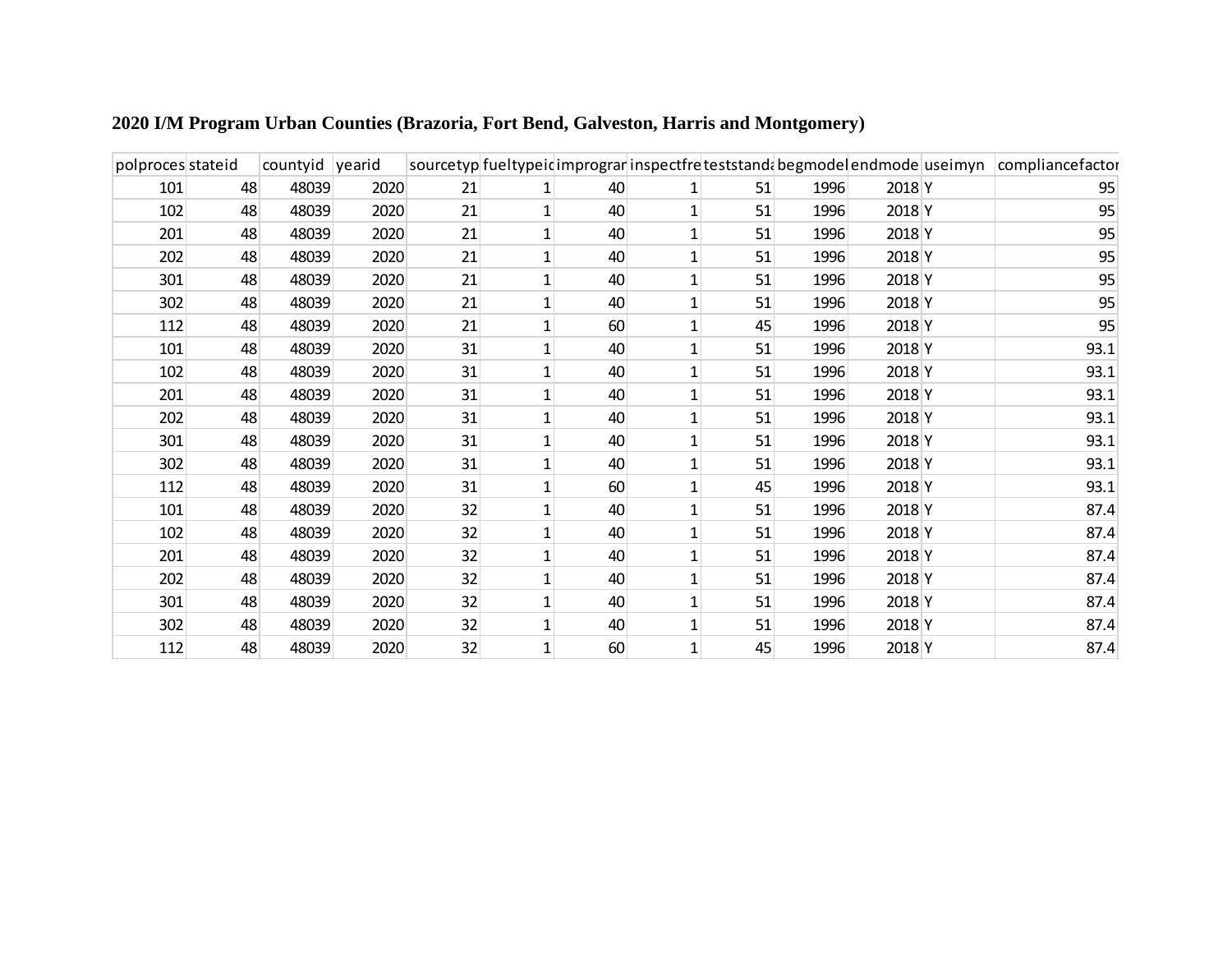| polproces stateid |    | countyid yearid |      |    |   |    |   |    |      |        | sourcetyp fueltypeid imprograr inspectfre teststand begmodelendmode useimyn compliancefactor |
|-------------------|----|-----------------|------|----|---|----|---|----|------|--------|----------------------------------------------------------------------------------------------|
| 101               | 48 | 48039           | 2030 | 21 |   | 40 |   | 51 | 2006 | 2028 Y | 95                                                                                           |
| 102               | 48 | 48039           | 2030 | 21 |   | 40 |   | 51 | 2006 | 2028 Y | 95                                                                                           |
| 201               | 48 | 48039           | 2030 | 21 |   | 40 |   | 51 | 2006 | 2028 Y | 95                                                                                           |
| 202               | 48 | 48039           | 2030 | 21 |   | 40 |   | 51 | 2006 | 2028 Y | 95                                                                                           |
| 301               | 48 | 48039           | 2030 | 21 | 1 | 40 | 1 | 51 | 2006 | 2028 Y | 95                                                                                           |
| 302               | 48 | 48039           | 2030 | 21 |   | 40 |   | 51 | 2006 | 2028 Y | 95                                                                                           |
| 112               | 48 | 48039           | 2030 | 21 |   | 60 |   | 45 | 2006 | 2028 Y | 95                                                                                           |
| 101               | 48 | 48039           | 2030 | 31 |   | 40 |   | 51 | 2006 | 2028 Y | 93.1                                                                                         |
| 102               | 48 | 48039           | 2030 | 31 |   | 40 |   | 51 | 2006 | 2028 Y | 93.1                                                                                         |
| 201               | 48 | 48039           | 2030 | 31 |   | 40 | 1 | 51 | 2006 | 2028 Y | 93.1                                                                                         |
| 202               | 48 | 48039           | 2030 | 31 |   | 40 |   | 51 | 2006 | 2028 Y | 93.1                                                                                         |
| 301               | 48 | 48039           | 2030 | 31 |   | 40 |   | 51 | 2006 | 2028 Y | 93.1                                                                                         |
| 302               | 48 | 48039           | 2030 | 31 |   | 40 |   | 51 | 2006 | 2028 Y | 93.1                                                                                         |
| 112               | 48 | 48039           | 2030 | 31 |   | 60 |   | 45 | 2006 | 2028 Y | 93.1                                                                                         |
| 101               | 48 | 48039           | 2030 | 32 |   | 40 | 1 | 51 | 2006 | 2028 Y | 87.4                                                                                         |
| 102               | 48 | 48039           | 2030 | 32 |   | 40 |   | 51 | 2006 | 2028 Y | 87.4                                                                                         |
| 201               | 48 | 48039           | 2030 | 32 |   | 40 |   | 51 | 2006 | 2028 Y | 87.4                                                                                         |
| 202               | 48 | 48039           | 2030 | 32 |   | 40 |   | 51 | 2006 | 2028 Y | 87.4                                                                                         |
| 301               | 48 | 48039           | 2030 | 32 |   | 40 |   | 51 | 2006 | 2028 Y | 87.4                                                                                         |
| 302               | 48 | 48039           | 2030 | 32 |   | 40 |   | 51 | 2006 | 2028 Y | 87.4                                                                                         |
| 112               | 48 | 48039           | 2030 | 32 |   | 60 |   | 45 | 2006 | 2028 Y | 87.4                                                                                         |

**I/M Program Urban Counties (Brazoria, Fort Bend, Galveston, Harris and Montgomery)**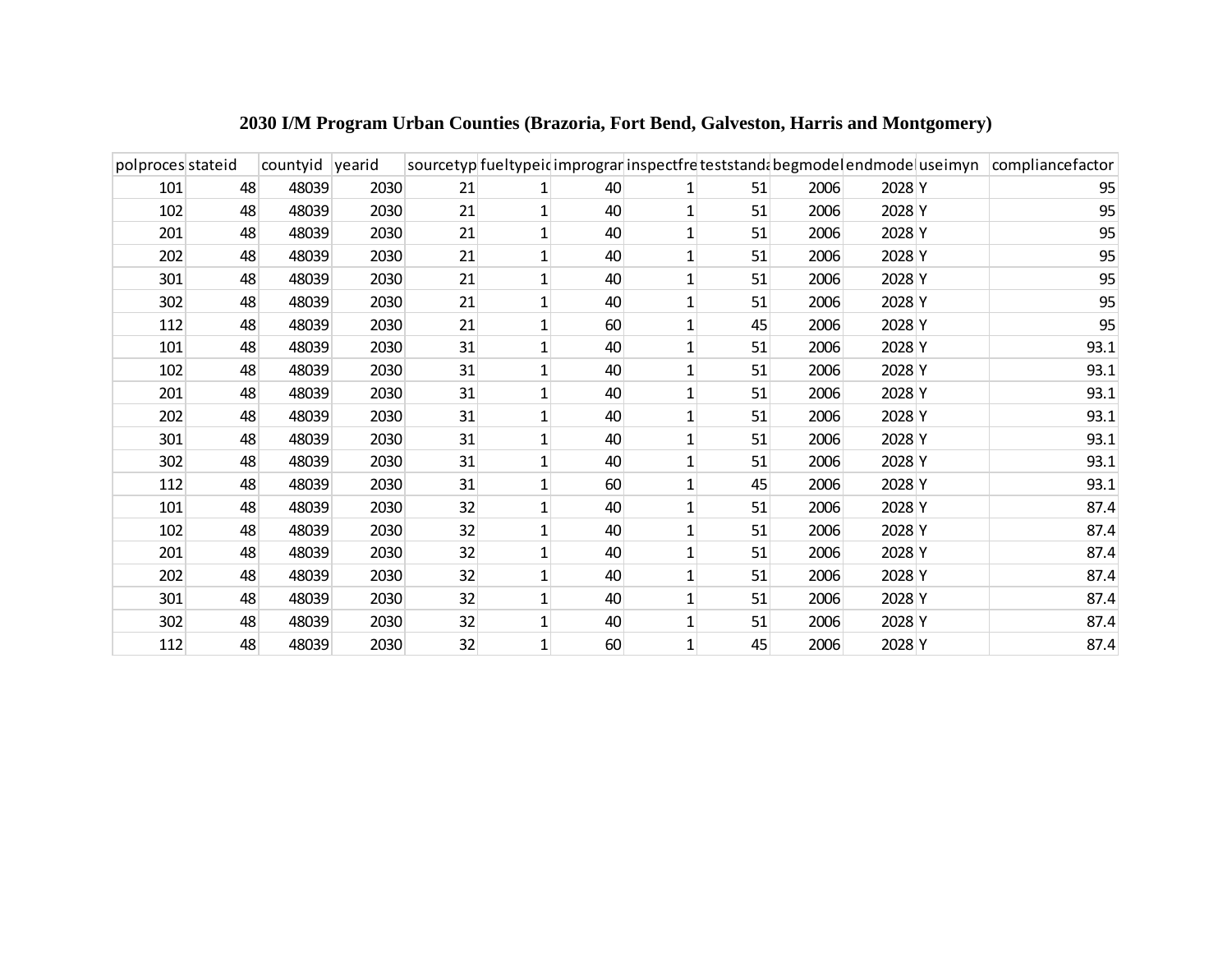| polproces stateid |    | countyid yearid |      |    |   |    |    |      |        | sourcetyp fueltypeid imprograminspectfre teststand begmodelend mode use im yn compliance factor |
|-------------------|----|-----------------|------|----|---|----|----|------|--------|-------------------------------------------------------------------------------------------------|
| 101               | 48 | 48039           | 2040 | 21 |   | 41 | 51 | 2016 | 2038 Y | 95                                                                                              |
| 102               | 48 | 48039           | 2040 | 21 |   | 41 | 51 | 2016 | 2038 Y | 95                                                                                              |
| 201               | 48 | 48039           | 2040 | 21 |   | 41 | 51 | 2016 | 2038 Y | 95                                                                                              |
| 202               | 48 | 48039           | 2040 | 21 |   | 41 | 51 | 2016 | 2038 Y | 95                                                                                              |
| 301               | 48 | 48039           | 2040 | 21 | 1 | 41 | 51 | 2016 | 2038 Y | 95                                                                                              |
| 302               | 48 | 48039           | 2040 | 21 |   | 41 | 51 | 2016 | 2038 Y | 95                                                                                              |
| 112               | 48 | 48039           | 2040 | 21 |   | 61 | 45 | 2016 | 2038 Y | 95                                                                                              |
| 101               | 48 | 48039           | 2040 | 31 |   | 41 | 51 | 2016 | 2038 Y | 93.1                                                                                            |
| 102               | 48 | 48039           | 2040 | 31 |   | 41 | 51 | 2016 | 2038 Y | 93.1                                                                                            |
| 201               | 48 | 48039           | 2040 | 31 |   | 41 | 51 | 2016 | 2038 Y | 93.1                                                                                            |
| 202               | 48 | 48039           | 2040 | 31 |   | 41 | 51 | 2016 | 2038 Y | 93.1                                                                                            |
| 301               | 48 | 48039           | 2040 | 31 | 1 | 41 | 51 | 2016 | 2038 Y | 93.1                                                                                            |
| 302               | 48 | 48039           | 2040 | 31 |   | 41 | 51 | 2016 | 2038 Y | 93.1                                                                                            |
| 112               | 48 | 48039           | 2040 | 31 |   | 61 | 45 | 2016 | 2038 Y | 93.1                                                                                            |
| 101               | 48 | 48039           | 2040 | 32 | 1 | 41 | 51 | 2016 | 2038 Y | 87.4                                                                                            |
| 102               | 48 | 48039           | 2040 | 32 |   | 41 | 51 | 2016 | 2038 Y | 87.4                                                                                            |
| 201               | 48 | 48039           | 2040 | 32 |   | 41 | 51 | 2016 | 2038 Y | 87.4                                                                                            |
| 202               | 48 | 48039           | 2040 | 32 |   | 41 | 51 | 2016 | 2038 Y | 87.4                                                                                            |
| 301               | 48 | 48039           | 2040 | 32 |   | 41 | 51 | 2016 | 2038 Y | 87.4                                                                                            |
| 302               | 48 | 48039           | 2040 | 32 |   | 41 | 51 | 2016 | 2038 Y | 87.4                                                                                            |
| 112               | 48 | 48039           | 2040 | 32 | 1 | 61 | 45 | 2016 | 2038 Y | 87.4                                                                                            |

## **2040 I/M Program Urban Counties (Brazoria, Fort Bend, Galveston, Harris and Montgomery)**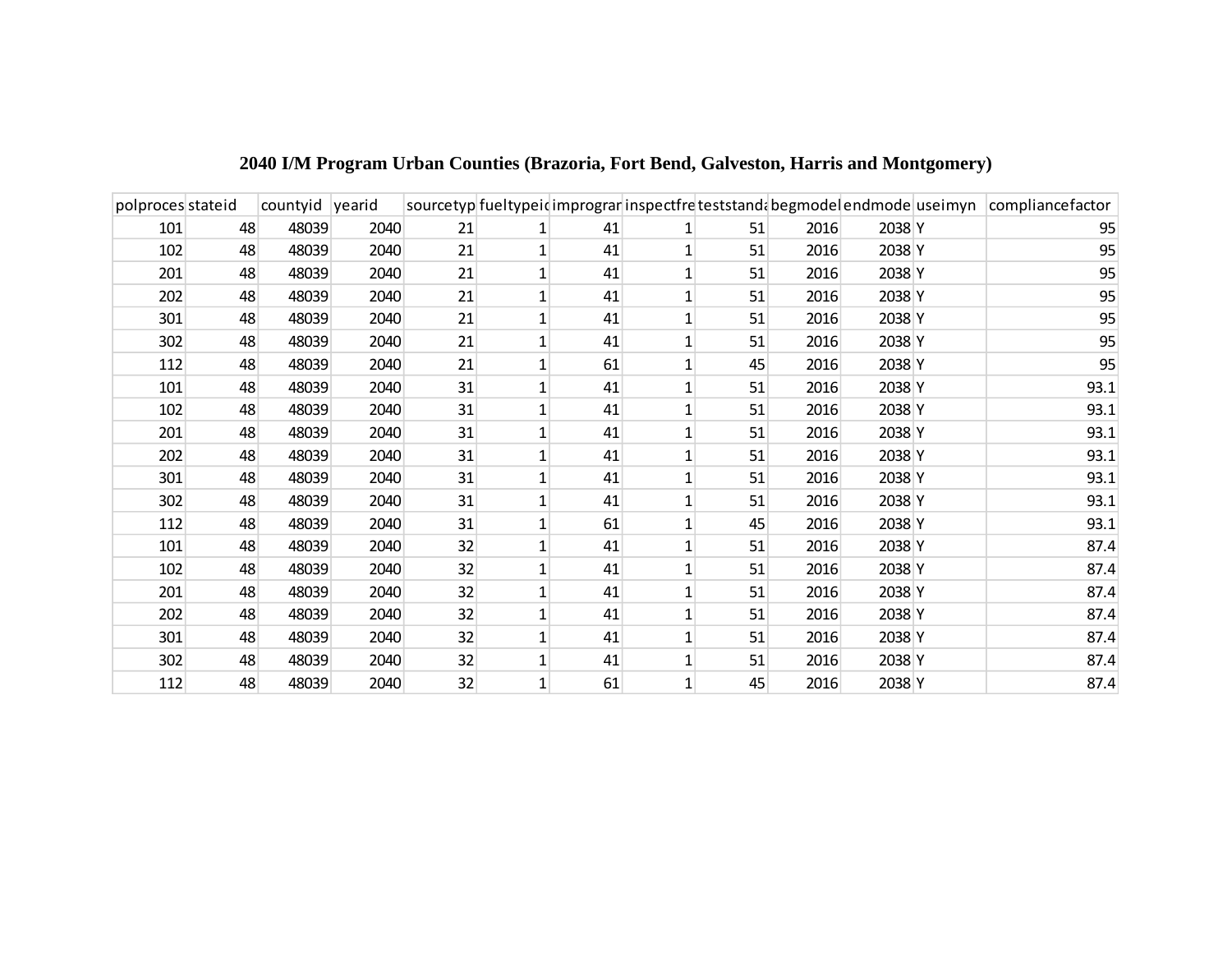| polproces stateid |    | countyid yearid |      |    |              |    |    |      |        | sourcetyp fueltypeid imprograminspectfre teststand begmode endmode use im yn compliance factor |
|-------------------|----|-----------------|------|----|--------------|----|----|------|--------|------------------------------------------------------------------------------------------------|
| 101               | 48 | 48039           | 2045 | 21 |              | 41 | 51 | 2021 | 2043 Y | 93.12                                                                                          |
| 102               | 48 | 48039           | 2045 | 21 |              | 41 | 51 | 2021 | 2043 Y | 93.12                                                                                          |
| 201               | 48 | 48039           | 2045 | 21 | 1            | 41 | 51 | 2021 | 2043 Y | 93.12                                                                                          |
| 202               | 48 | 48039           | 2045 | 21 |              | 41 | 51 | 2021 | 2043 Y | 93.12                                                                                          |
| 301               | 48 | 48039           | 2045 | 21 | 1            | 41 | 51 | 2021 | 2043 Y | 93.12                                                                                          |
| 302               | 48 | 48039           | 2045 | 21 |              | 41 | 51 | 2021 | 2043 Y | 93.12                                                                                          |
| 112               | 48 | 48039           | 2045 | 21 |              | 61 | 45 | 2021 | 2043 Y | 93.12                                                                                          |
| 101               | 48 | 48039           | 2045 | 31 | 1            | 41 | 51 | 2021 | 2043 Y | 91.26                                                                                          |
| 102               | 48 | 48039           | 2045 | 31 |              | 41 | 51 | 2021 | 2043 Y | 91.26                                                                                          |
| 201               | 48 | 48039           | 2045 | 31 |              | 41 | 51 | 2021 | 2043 Y | 91.26                                                                                          |
| 202               | 48 | 48039           | 2045 | 31 | 1            | 41 | 51 | 2021 | 2043 Y | 91.26                                                                                          |
| 301               | 48 | 48039           | 2045 | 31 | 1            | 41 | 51 | 2021 | 2043 Y | 91.26                                                                                          |
| 302               | 48 | 48039           | 2045 | 31 | 1            | 41 | 51 | 2021 | 2043 Y | 91.26                                                                                          |
| 112               | 48 | 48039           | 2045 | 31 |              | 61 | 45 | 2021 | 2043 Y | 91.26                                                                                          |
| 101               | 48 | 48039           | 2045 | 32 | 1            | 41 | 51 | 2021 | 2043 Y | 86.6                                                                                           |
| 102               | 48 | 48039           | 2045 | 32 |              | 41 | 51 | 2021 | 2043 Y | 86.6                                                                                           |
| 201               | 48 | 48039           | 2045 | 32 |              | 41 | 51 | 2021 | 2043 Y | 86.6                                                                                           |
| 202               | 48 | 48039           | 2045 | 32 | 1            | 41 | 51 | 2021 | 2043 Y | 86.6                                                                                           |
| 301               | 48 | 48039           | 2045 | 32 |              | 41 | 51 | 2021 | 2043 Y | 86.6                                                                                           |
| 302               | 48 | 48039           | 2045 | 32 |              | 41 | 51 | 2021 | 2043 Y | 86.6                                                                                           |
| 112               | 48 | 48039           | 2045 | 32 | $\mathbf{1}$ | 61 | 45 | 2021 | 2043 Y | 86.6                                                                                           |

**2045 I/M Program Urban Counties (Brazoria, Fort Bend, Galveston, Harris and Montgomery)**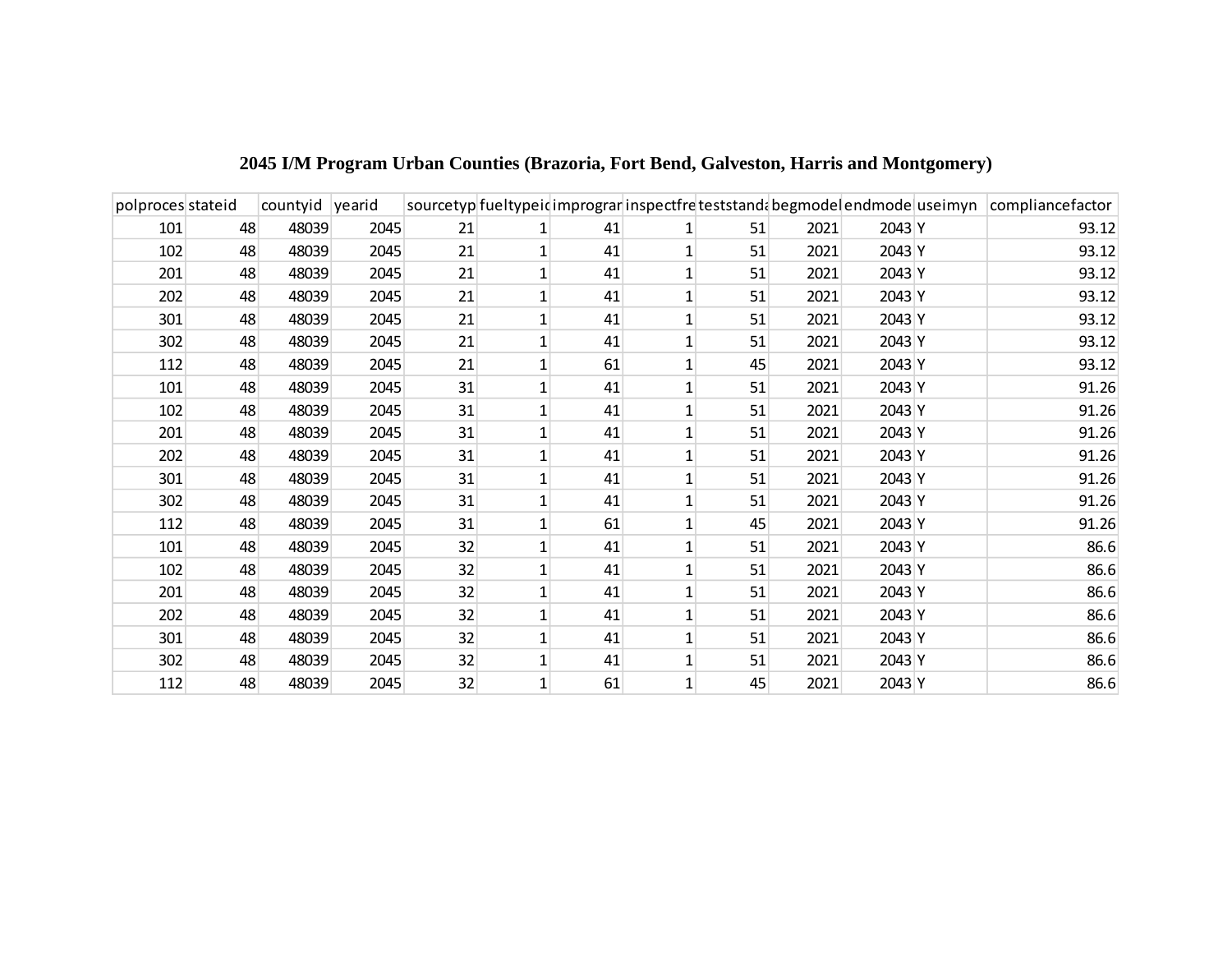# **Age Registration Input file**

|                             |                  |             |                                |       |                       |                                         |                              |              |               | PROGRAM: CONVERT TxDOT 2018 Reg Data to AGEPERK RUN DATE Sunday 26 April, 2020 SourceFile =                  |                      |
|-----------------------------|------------------|-------------|--------------------------------|-------|-----------------------|-----------------------------------------|------------------------------|--------------|---------------|--------------------------------------------------------------------------------------------------------------|----------------------|
|                             |                  |             |                                |       |                       |                                         |                              |              |               | D:/Programming/Rangeland/Registration Data/Rawdata/PIR - 230744c - Vehicle Age Counts 12-2019 (AGEPERKN).csv |                      |
| <b>WRITTEN BY: AGB</b>      |                  |             |                                |       |                       | AGE COUNTS BY COUNTY USING GROSS WEIGHT |                              |              |               |                                                                                                              | 20<br>PAGE           |
|                             |                  |             |                                |       |                       |                                         |                              |              |               |                                                                                                              |                      |
| <b>COUNTY</b>               |                  | 20 BRAZORIA |                                |       |                       |                                         |                              |              |               |                                                                                                              |                      |
|                             |                  | MOTOR-      | <b>TRUCKS</b><br><b>TRUCKS</b> |       | <b>TOTAL</b><br>>6000 | <b>GAS</b>                              | <b>DIESEL</b>                | <b>TOTAL</b> | <b>TRUCKS</b> | <b>TOTAL</b>                                                                                                 |                      |
| <b>YEAR</b><br><b>MODEL</b> | <b>PASSENGER</b> |             | <b>CYCLES</b>                  |       | $<=6000$              | <b>TRUCKS</b><br>$\leq 8500$            | <b>TRUCKS</b><br>$\leq 8500$ | >8500        | >8500         | <b>TRUCKS</b><br>>8500                                                                                       | ALL<br><b>TRUCKS</b> |
|                             |                  | ----------  |                                |       |                       |                                         | ----------                   |              |               |                                                                                                              |                      |
| 2019                        | 11,461           | 334         | 1,973                          | 1,918 | 3,891                 | 544                                     | 731                          | 1,275        | 5,166         |                                                                                                              |                      |
| 2018                        | 15,827           | 327         | 2,079                          | 3,166 | 5,245                 | 645                                     | 632                          | 1,277        | 6,522         |                                                                                                              |                      |
| 2017                        | 15,944           | 325         | 1,754                          | 2,586 | 4,340                 | 925                                     | 601                          | 1,526        | 5,866         |                                                                                                              |                      |
| 2016                        | 15,002           | 288         | 1,851                          | 2,286 | 4,137                 | 797                                     | 565                          | 1,362        | 5,499         |                                                                                                              |                      |
| 2015                        | 16,788           | 298         | 1,769                          | 2,722 | 4,491                 | 817                                     | 735                          | 1,552        | 6,043         |                                                                                                              |                      |
| 2014                        | 14,041           | 305         | 821                            | 3,625 | 4,446                 | 380                                     | 504                          | 884          | 5,330         |                                                                                                              |                      |
| 2013                        | 13,035           | 254         | 889                            | 2,860 | 3,749                 | 339                                     | 486                          | 825          | 4,574         |                                                                                                              |                      |
| 2012                        | 10,770           | 245         | 788                            | 2,247 | 3,035                 | 312                                     | 817                          | 1,129        | 4,164         |                                                                                                              |                      |
| 2011                        | 8,846            | 176         | 906                            | 2,238 | 3,144                 | 189                                     | 533                          | 722          | 3,866         |                                                                                                              |                      |
| 2010                        | 7,450            | 153         | 827                            | 1,829 | 2,656                 | 74                                      | 221                          | 295          | 2,951         |                                                                                                              |                      |
| 2009                        | 5,932            | 316         | 860                            | 1,321 | 2,181                 | 66                                      | 213                          | 279          | 2,460         |                                                                                                              |                      |
| 2008                        | 8,648            | 291         | 1,492                          | 2,028 | 3,520                 | 187                                     | 468                          | 655          | 4,175         |                                                                                                              |                      |
| 2007                        | 8,176            | 350         | 1,721                          | 2,022 | 3,743                 | 95                                      | 535                          | 630          | 4,373         |                                                                                                              |                      |
| 2006                        | 6,308            | 334         | 1,924                          | 1,550 | 3,474                 | 117                                     | 479                          | 596          | 4,070         |                                                                                                              |                      |
| 2005                        | 5,653            | 244         | 1,756                          | 1,063 | 2,819                 | 111                                     | 429                          | 540          | 3,359         |                                                                                                              |                      |
| 2004                        | 4,674            | 204         | 1,757                          | 1,249 | 3,006                 | 58                                      | 292                          | 350          | 3,356         |                                                                                                              |                      |
| 2003                        | 3,865            | 187         | 1,914                          | 955   | 2,869                 | 46                                      | 231                          | 277          | 3,146         |                                                                                                              |                      |
| 2002                        | 3,382            | 195         | 2,060                          | 906   | 2,966                 | 45                                      | 213                          | 258          | 3,224         |                                                                                                              |                      |
| 2001                        | 2,675            | 120         | 1,753                          | 799   | 2,552                 | 40                                      | 250                          | 290          | 2,842         |                                                                                                              |                      |
| 2000                        | 2,273            | 80          | 1,450                          | 584   | 2,034                 | 43                                      | 201                          | 244          | 2,278         |                                                                                                              |                      |
| 1999                        | 1,657            | 71          | 1,069                          | 588   | 1,657                 | 36                                      | 163                          | 199          | 1,856         |                                                                                                              |                      |
| 1998                        | 1,113            | 48          | 822                            | 203   | 1,025                 | 27                                      | 100                          | 127          | 1,152         |                                                                                                              |                      |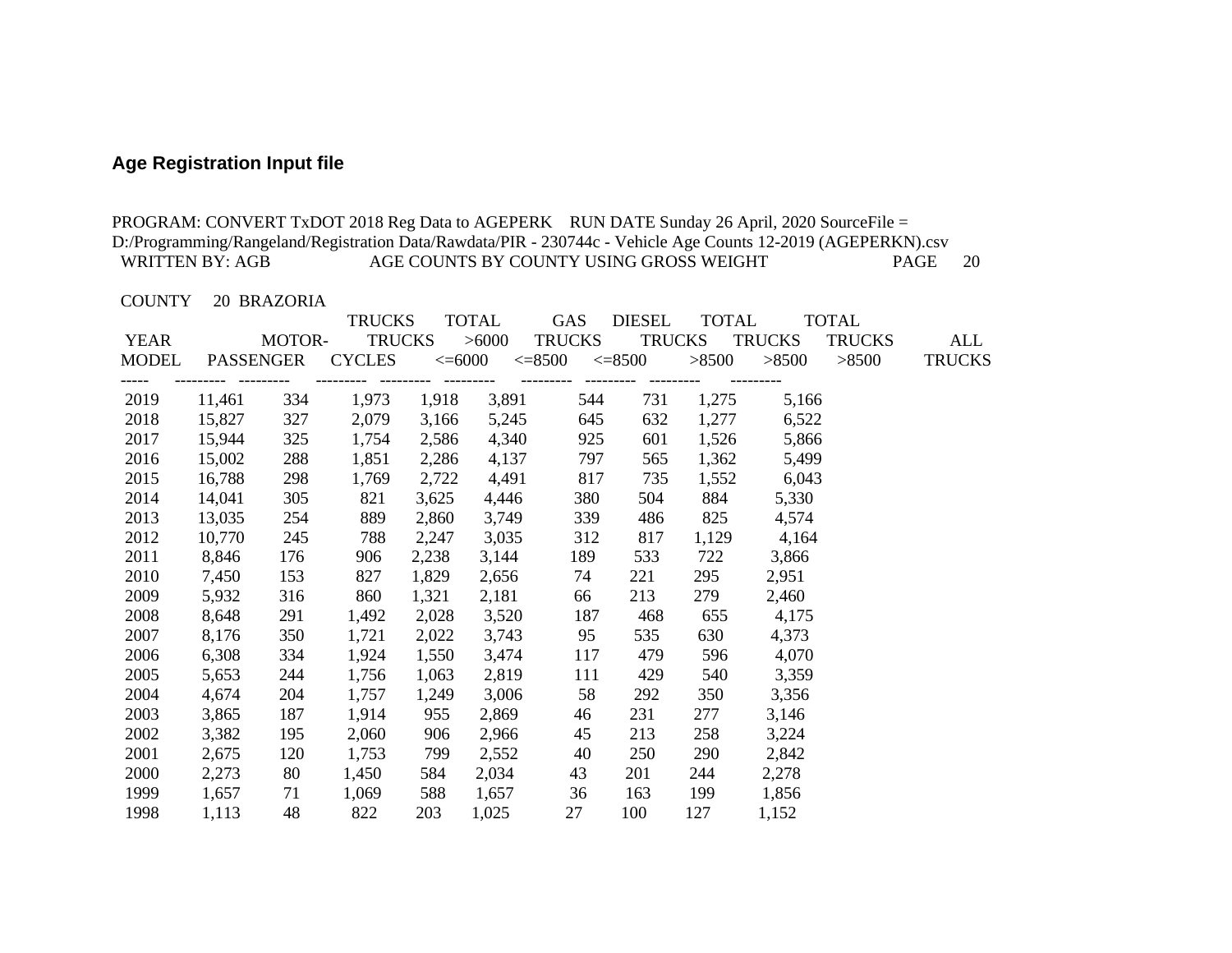| 1997         | 846     | 41    | 768    | 322 | 1,090  | 21     |    | 76    | 97    | 1,187  |        |
|--------------|---------|-------|--------|-----|--------|--------|----|-------|-------|--------|--------|
| 1996         | 485     | 41    | 571    | 204 | 775    | 11     |    | 62    | 73    | 848    |        |
| 1995         | 430     | 23    | 514    | 153 | 667    | 17     |    | 47    | 64    | 731    |        |
| 1994         | 317     | 24    | 467    | 86  | 553    | 4      |    | 42    | 46    | 599    |        |
| 1993         | 221     | 16    | 283    | 66  | 349    |        |    | 41    | 48    | 397    |        |
| 1992         | 171     | 10    | 242    | 46  | 288    |        |    | 23    | 30    | 318    |        |
| 1991         | 171     | 12    | 173    | 33  | 206    | 6      |    | 15    | 21    | 227    |        |
| 1990         | 123     | 8     | 164    | 21  | 185    | 4      | 14 |       | 18    | 203    |        |
| <b>OLDER</b> | 1,022   | 85    | 739    | 111 |        | 850    | 24 | 72    | 96    | 946    |        |
| <b>TOTAL</b> | 187,306 | 5,405 | 36,156 |     | 39,787 | 75,943 |    | 5,994 | 9,791 | 15,785 | 91,728 |
|              |         |       |        |     |        |        |    |       |       |        |        |

COUNTY 36 CHAMBERS

|    | <b>TRUCKS</b> |     | <b>TOTAL</b>                      | <b>GAS</b>     |                |               |                                                                                         | TOTAL                                     |               |
|----|---------------|-----|-----------------------------------|----------------|----------------|---------------|-----------------------------------------------------------------------------------------|-------------------------------------------|---------------|
|    |               |     |                                   |                |                |               |                                                                                         | <b>TRUCKS</b>                             | ALL           |
|    |               |     |                                   |                |                |               |                                                                                         | >8500                                     | <b>TRUCKS</b> |
|    |               |     |                                   |                |                |               |                                                                                         |                                           |               |
|    |               | 453 |                                   | 434            | 236            | 670           | 1,470                                                                                   |                                           |               |
| 50 | 423           | 686 |                                   | 285            | 269            | 554           | 1,663                                                                                   |                                           |               |
| 40 | 314           | 605 | 919                               | 347            | 356            | 703           | 1,622                                                                                   |                                           |               |
| 58 | 285           | 492 | 777                               | 176            | 208            | 384           | 1,161                                                                                   |                                           |               |
| 41 | 283           | 518 | 801                               | 174            | 245            | 419           | 1,220                                                                                   |                                           |               |
| 32 | 134           | 684 | 818                               | 74             | 151            | 225           | 1,043                                                                                   |                                           |               |
| 35 | 136           | 519 | 655                               | 93             | 162            | 255           | 910                                                                                     |                                           |               |
| 24 | 119           | 420 | 539                               | 72             | 223            | 295           | 834                                                                                     |                                           |               |
| 13 | 159           | 400 | 559                               | 60             | 176            | 236           | 795                                                                                     |                                           |               |
| 20 | 131           | 291 | 422                               | 11             | 46             | 57            | 479                                                                                     |                                           |               |
| 37 | 111           | 245 | 356                               | 16             | 40             | 56            | 412                                                                                     |                                           |               |
| 37 | 200           | 394 | 594                               | 25             | 74             | 99            | 693                                                                                     |                                           |               |
| 34 | 239           | 346 | 585                               | 15             | 122            | 137           | 722                                                                                     |                                           |               |
| 48 | 247           | 258 | 505                               | 13             | 89             | 102           | 607                                                                                     |                                           |               |
| 29 | 260           | 166 | 426                               | 11             | 78             | 89            | 515                                                                                     |                                           |               |
| 23 | 276           | 180 | 456                               | $\overline{7}$ | 50             | 57            | 513                                                                                     |                                           |               |
|    | MOTOR-<br>45  | 347 | <b>TRUCKS</b><br>PASSENGER CYCLES | 800            | >6000<br>1,109 | <b>TRUCKS</b> | <b>DIESEL</b><br><b>TRUCKS</b><br>$\epsilon = 6000$ $\epsilon = 8500$ $\epsilon = 8500$ | <b>TOTAL</b><br>TRUCKS<br>$>8500$ $>8500$ |               |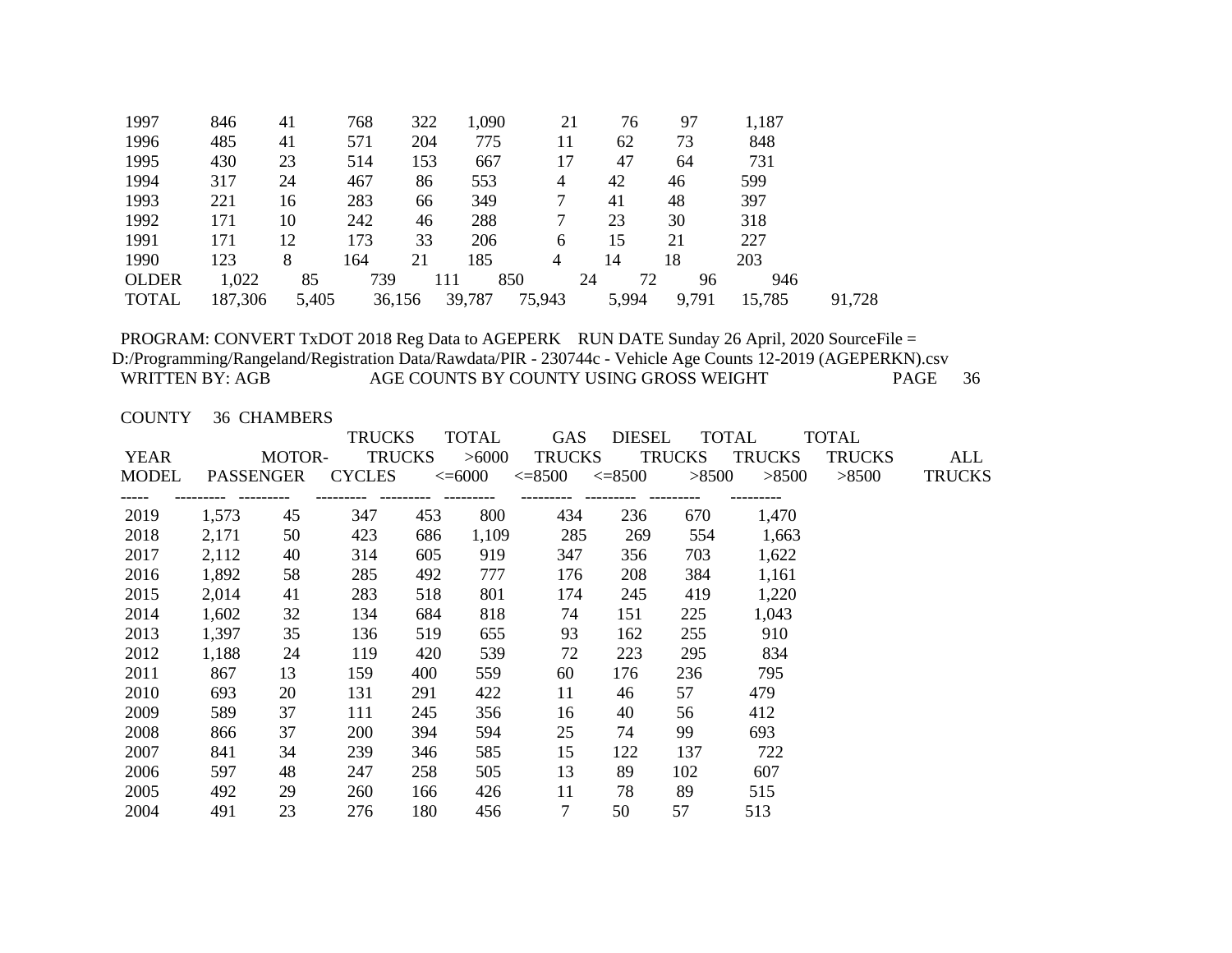| 2002<br>328<br>12<br>142<br>2<br>496<br>310<br>452<br>42<br>44<br>8<br>2001<br>147<br>399<br>442<br>229<br>252<br>32<br>43<br>11 |        |
|----------------------------------------------------------------------------------------------------------------------------------|--------|
|                                                                                                                                  |        |
|                                                                                                                                  |        |
| 2000<br>12<br>270<br>27<br>33<br>303<br>217<br>186<br>84<br>6                                                                    |        |
| 7<br>1999<br>7<br>125<br>99<br>32<br>39<br>263<br>161<br>224                                                                     |        |
| 1998<br>13<br>136<br>158<br>124<br>115<br>22<br>21<br>16<br>6                                                                    |        |
| 88<br>1997<br>168<br>2<br>10<br>112<br>12<br>180<br>4<br>56                                                                      |        |
| 1996<br>8<br>2<br>53<br>94<br>130<br>20<br>22<br>152<br>36                                                                       |        |
| 1995<br>57<br>88<br>10<br>49<br>31<br>4<br>98<br>6                                                                               |        |
| 57<br>$\overline{2}$<br>5<br>7<br>1994<br>3<br>12<br>69<br>42<br>76                                                              |        |
| 3<br>1993<br>27<br>34<br>7<br>41<br>47<br>$\Omega$<br>6<br>6                                                                     |        |
| 8<br>5<br>1992<br>37<br>$\boldsymbol{0}$<br>29<br>4<br>42<br>16                                                                  |        |
| 5<br>18<br>27<br>1991<br>$\boldsymbol{0}$<br>4<br>22<br>4<br>14                                                                  |        |
| 5<br>1990<br>25<br>$\boldsymbol{0}$<br>21<br>4<br>26                                                                             |        |
| 107<br>118<br>7<br><b>OLDER</b><br>117<br>132<br>4<br>14<br>11                                                                   |        |
| <b>TOTAL</b><br>5,470<br>7,478<br>12,948<br>1,873<br>2,778<br>21,208<br>668<br>4,651                                             | 17,599 |

COUNTY 79 FORT BEND

|              |                  |        | <b>TRUCKS</b> |             | <b>TOTAL</b> | <b>GAS</b>    | <b>DIESEL</b> | <b>TOTAL</b> |               | <b>TOTAL</b>  |               |
|--------------|------------------|--------|---------------|-------------|--------------|---------------|---------------|--------------|---------------|---------------|---------------|
| <b>YEAR</b>  |                  | MOTOR- | <b>TRUCKS</b> |             | > 6000       | <b>TRUCKS</b> | <b>TRUCKS</b> |              | <b>TRUCKS</b> | <b>TRUCKS</b> | ALL           |
| <b>MODEL</b> | <b>PASSENGER</b> |        | <b>CYCLES</b> | $\leq=6000$ |              | $\leq=8500$   | $\leq=8500$   | >8500        | >8500         | >8500         | <b>TRUCKS</b> |
|              |                  |        |               |             |              |               |               |              |               |               |               |
| 2019         | 29,833           | 387    | 2,415         | 2,931       | 5,346        | 551           | 864           | 1,415        | 6,761         |               |               |
| 2018         | 39,973           | 515    | 3,060         | 3,787       | 6,847        | 586           | 729           | 1,315        | 8,162         |               |               |
| 2017         | 41,484           | 439    | 2,655         | 3,138       | 5,793        | 875           | 869           | 1,744        | 7,537         |               |               |
| 2016         | 40,077           | 463    | 2,500         | 2,947       | 5,447        | 700           | 715           | 1,415        | 6,862         |               |               |
| 2015         | 44,130           | 442    | 2,376         | 3,310       | 5,686        | 728           | 902           | 1,630        | 7,316         |               |               |
| 2014         | 37,985           | 452    | 1,129         | 4,648       | 5,777        | 375           | 608           | 983          | 6,760         |               |               |
| 2013         | 35,207           | 383    | 1,202         | 3,754       | 4,956        | 339           | 577           | 916          | 5,872         |               |               |
| 2012         | 28,311           | 344    | 1,120         | 2,826       | 3,946        | 269           | 875           | 1,144        | 5,090         |               |               |
| 2011         | 23,468           | 232    | 1,279         | 2,637       | 3,916        | 173           | 535           | 708          | 4,624         |               |               |
| 2010         | 19,688           | 180    | 1,043         | 2,207       | 3,250        | 81            | 270           | 351          | 3,601         |               |               |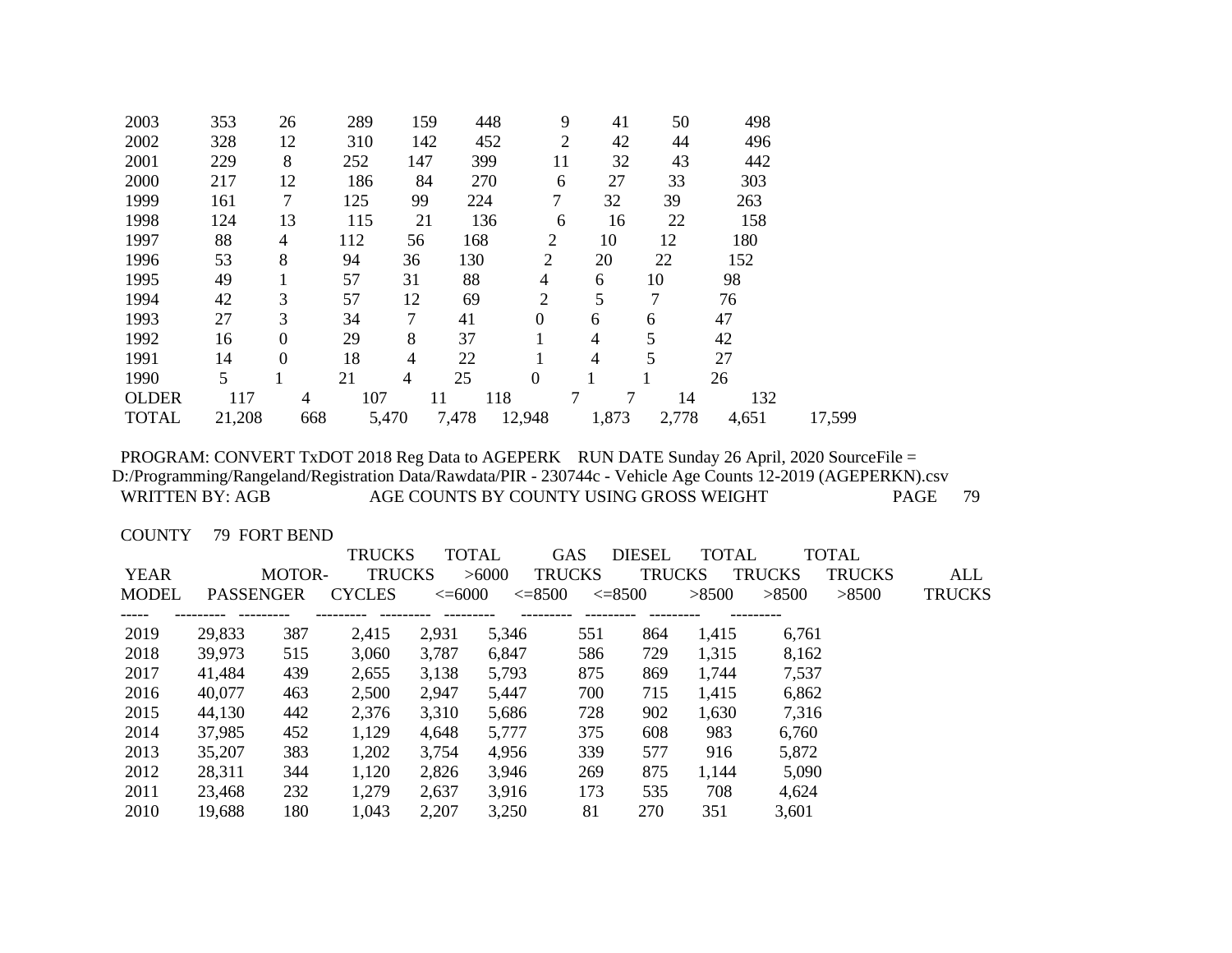| 2009         | 15,601  | 353   | 986    | 1,437 | 2,423  |                | 97  | 203   | 300    | 2,723  |         |
|--------------|---------|-------|--------|-------|--------|----------------|-----|-------|--------|--------|---------|
| 2008         | 20,121  | 354   | 1,858  | 2,235 | 4,093  |                | 190 | 433   | 623    | 4,716  |         |
| 2007         | 18,728  | 399   | 2,074  | 2,275 | 4,349  |                | 124 | 580   | 704    | 5,053  |         |
| 2006         | 14,380  | 365   | 2,169  | 1,564 | 3,733  |                | 154 | 491   | 645    | 4,378  |         |
| 2005         | 11,827  | 292   | 1,914  | 1,166 | 3,080  |                | 93  | 419   | 512    | 3,592  |         |
| 2004         | 9,941   | 183   | 1,884  | 1,422 | 3,306  |                | 73  | 297   | 370    | 3,676  |         |
| 2003         | 8,167   | 238   | 2,153  | 968   | 3,121  |                | 53  | 216   | 269    | 3,390  |         |
| 2002         | 6,728   | 185   | 2,244  | 859   | 3,103  |                | 43  | 199   | 242    | 3,345  |         |
| 2001         | 5,236   | 127   | 2,010  | 720   | 2,730  |                | 56  | 232   | 288    | 3,018  |         |
| 2000         | 4,265   | 84    | 1,561  | 514   | 2,075  |                | 71  | 271   | 342    | 2,417  |         |
| 1999         | 3,101   | 66    | 1,145  | 455   | 1,600  |                | 37  | 196   | 233    | 1,833  |         |
| 1998         | 2,172   | 55    | 999    | 158   | 1,157  |                | 13  | 123   | 136    | 1,293  |         |
| 1997         | 1,508   | 34    | 753    | 268   | 1,021  |                | 23  | 95    | 118    | 1,139  |         |
| 1996         | 897     | 24    | 529    | 175   | 704    | 10             |     | 68    | 78     | 782    |         |
| 1995         | 675     | 31    | 486    | 107   | 593    | 25             |     | 68    | 93     | 686    |         |
| 1994         | 525     | 15    | 493    | 75    | 568    | $8\,$          |     | 51    | 59     | 627    |         |
| 1993         | 400     | 16    | 300    | 36    | 336    | 7              |     | 23    | 30     | 366    |         |
| 1992         | 314     | 13    | 241    | 31    | 272    | 6              |     | 25    | 31     | 303    |         |
| 1991         | 264     | 6     | 191    | 28    | 219    | $\overline{3}$ |     | 16    | 19     | 238    |         |
| 1990         | 225     | 3     | 166    | 18    | 184    | 4              |     | 25    | 29     | 213    |         |
| <b>OLDER</b> | 1,972   | 117   | 877    | 88    | 965    |                | 26  | 34    | 60     | 1,025  |         |
| <b>TOTAL</b> | 467,203 | 6,797 | 43,812 |       | 46,784 | 90,596         |     | 5,793 | 11,009 | 16,802 | 107,398 |

COUNTY 84 GALVESTON

|              |           |        | <b>TRUCKS</b> |             | TOTAL             | GAS.              | <b>DIESEL</b> | <b>TOTAL</b> |               | TOTAL         |               |
|--------------|-----------|--------|---------------|-------------|-------------------|-------------------|---------------|--------------|---------------|---------------|---------------|
| YEAR         |           | MOTOR- | <b>TRUCKS</b> |             | >6000             | <b>TRUCKS</b>     | <b>TRUCKS</b> |              | <b>TRUCKS</b> | <b>TRUCKS</b> | ALL           |
| <b>MODEL</b> | PASSENGER |        | <b>CYCLES</b> | $\leq=6000$ | $\lessdot = 8500$ | $\epsilon = 8500$ |               | >8500        | >8500         | >8500         | <b>TRUCKS</b> |
|              |           |        |               |             |                   |                   |               |              |               |               |               |
| 2019         | 10.517    | 369    | 1,960         | 1,391       | 3,351             | 544               | 387           | 931          | 4.282         |               |               |
| 2018         | 15.148    | 427    | 2,295         | 2,473       | 4,768             | 556               | 422           | 978          | 5,746         |               |               |
| 2017         | 16,056    | 381    | 2.013         | 2.166       | 4.179             | 855               | 522           | 1.377        | 5.556         |               |               |
| 2016         | 14,489    | 368    | 1,864         | 1,950       | 3.814             | 647               | 329           | 976          | 4,790         |               |               |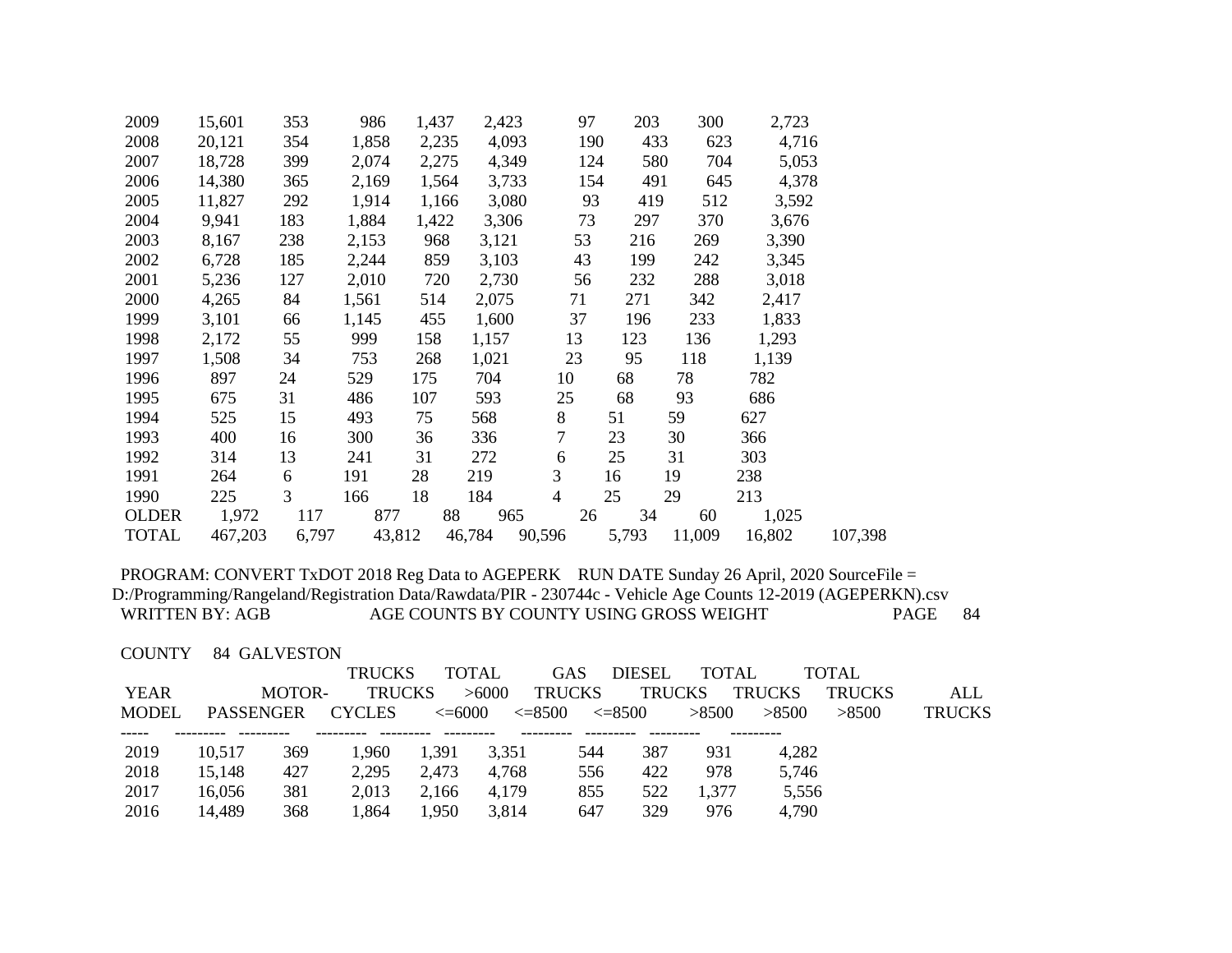| 2015         | 15,641  | 350   | 1,584  | 2,260 | 3,844  | 609            | 484   | 1,093           | 4,937  |        |
|--------------|---------|-------|--------|-------|--------|----------------|-------|-----------------|--------|--------|
| 2014         | 13,131  | 331   | 913    | 3,164 | 4,077  | 275            | 308   | 583             | 4,660  |        |
| 2013         | 12,223  | 311   | 950    | 2,616 | 3,566  | 270            | 264   | 534             | 4,100  |        |
| 2012         | 9,815   | 245   | 793    | 1,947 | 2,740  | 214            | 536   | 750             | 3,490  |        |
| 2011         | 8,091   | 179   | 866    | 1,843 | 2,709  | 137            | 392   | 529             | 3,238  |        |
| 2010         | 6,823   | 171   | 812    | 1,604 | 2,416  | 58             | 144   | 202             | 2,618  |        |
| 2009         | 5,726   | 329   | 805    | 1,091 | 1,896  | 80             | 130   | 210             | 2,106  |        |
| 2008         | 7,802   | 321   | 1,420  | 1,765 | 3,185  | 132            | 329   | 461             | 3,646  |        |
| 2007         | 7,455   | 375   | 1,444  | 1,642 | 3,086  | 77             | 254   | 331             | 3,417  |        |
| 2006         | 6,035   | 330   | 1,605  | 1,187 | 2,792  | 72             | 262   | 334             | 3,126  |        |
| 2005         | 5,298   | 298   | 1,390  | 935   | 2,325  | 59             | 243   | 302             | 2,627  |        |
| 2004         | 4,444   | 214   | 1,466  | 1,115 | 2,581  | 48             | 161   | 209             | 2,790  |        |
| 2003         | 3,856   | 239   | 1,647  | 748   | 2,395  | 33             | 128   | 161             | 2,556  |        |
| 2002         | 3,266   | 209   | 1,704  | 701   | 2,405  | 42             | 117   | 159             | 2,564  |        |
| 2001         | 2,575   | 133   | 1,571  | 630   | 2,201  | 36             | 115   | 151             | 2,352  |        |
| 2000         | 2,160   | 130   | 1,160  | 433   | 1,593  | 48             | 116   | 164             | 1,757  |        |
| 1999         | 1,588   | 86    | 871    | 427   | 1,298  | 45             | 98    | 143             | 1,441  |        |
| 1998         | 1,170   | 69    | 744    | 132   | 876    | 18             | 40    | 58              | 934    |        |
| 1997         | 833     | 43    | 612    | 232   | 844    | 16             | 44    | 60              | 904    |        |
| 1996         | 511     | 56    | 423    | 162   | 585    | 9              | 33    | 42              | 627    |        |
| 1995         | 437     | 32    | 387    | 108   | 495    | 11             | 23    | 34              | 529    |        |
| 1994         | 345     | 18    | 400    | 51    | 451    | 10             | 18    | 28              | 479    |        |
| 1993         | 247     | 25    | 259    | 42    | 301    | 3              | 19    | 22              | 323    |        |
| 1992         | 192     | 8     | 168    | 22    | 190    | $\mathbf{1}$   | 15    | 16              | 206    |        |
| 1991         | 174     | 9     | 127    | 18    | 145    | 6              | 14    | 20              | 165    |        |
| 1990         | 142     | 15    | 119    | 13    | 132    | $\overline{4}$ | 3     | $7\overline{ }$ | 139    |        |
| <b>OLDER</b> | 1,264   | 142   | 608    | 93    | 701    | 21             | 21    | 42              | 743    |        |
| <b>TOTAL</b> | 177,454 | 6,213 | 32,980 |       | 32,961 | 65,941         | 4,936 | 5,971           | 10,907 | 76,848 |

| <b>COUNTY</b> | 101 HARRIS |               |              |        |               |              |               |     |
|---------------|------------|---------------|--------------|--------|---------------|--------------|---------------|-----|
|               |            | <b>TRUCKS</b> | <b>TOTAL</b> | GAS    | <b>DIESEL</b> | <b>TOTAL</b> | <b>TOTAL</b>  |     |
| YEAR          | MOTOR-     | TRUCKS        | >6000        | TRUCKS | <b>TRUCKS</b> | TRUCKS       | <b>TRUCKS</b> | ALL |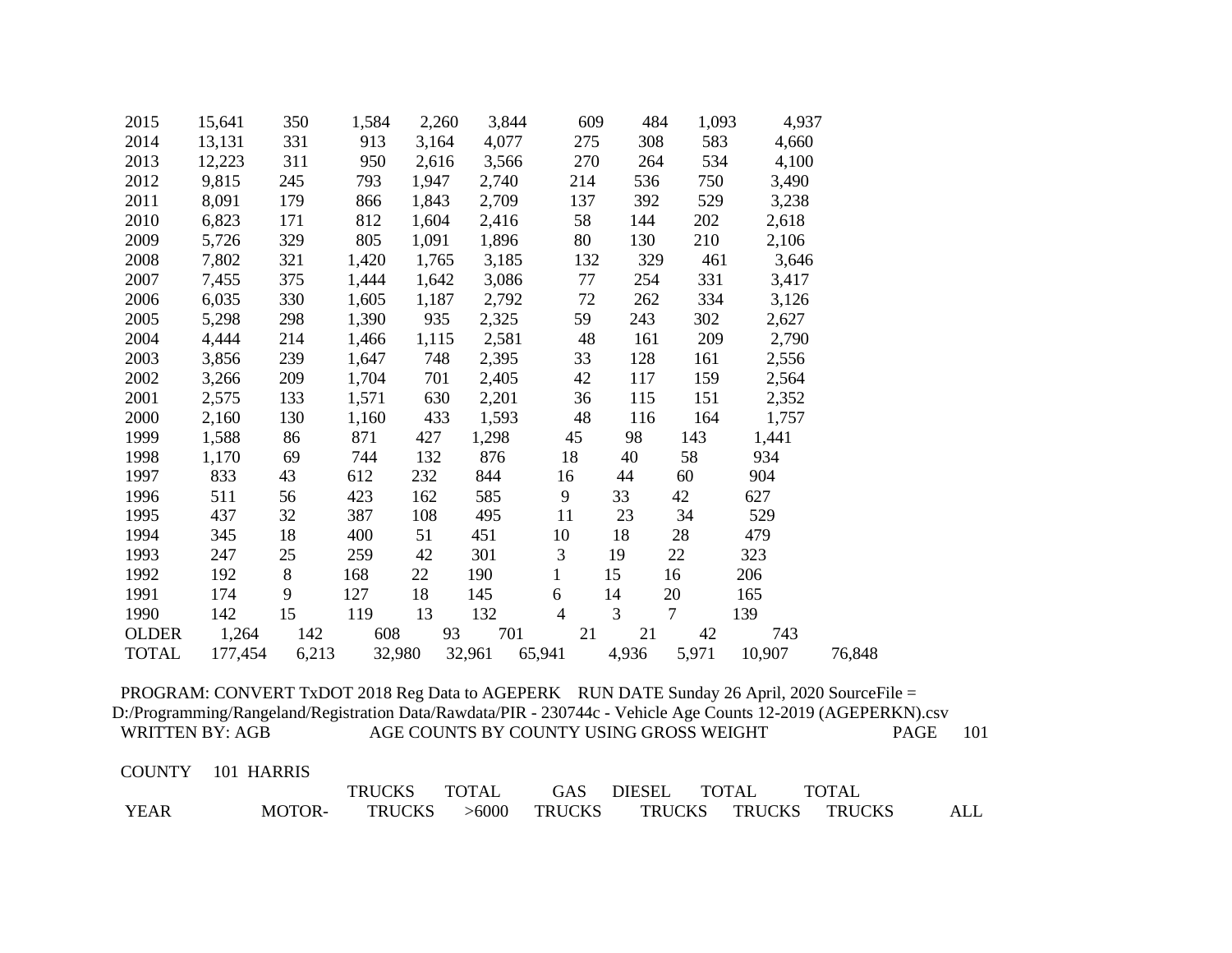| <b>MODEL</b>  | PASSENGER |        | <b>CYCLES</b> | $<=6000$ | $\leq 8500$             | $\leq 8500$ |             | >8500       | >8500   | >8500   | <b>TRUCKS</b> |
|---------------|-----------|--------|---------------|----------|-------------------------|-------------|-------------|-------------|---------|---------|---------------|
| -----<br>2019 | 147,065   | 2,425  | 17,733        | 17,596   | 35,329                  | 6,288       | 6,960       | 13,248      |         | 48,577  |               |
| 2018          | 190,957   | 2,648  | 18,901        | 25,737   | 44,638                  | 6,216       | 6,484       |             | 12,700  | 57,338  |               |
| 2017          | 183,832   | 2,219  | 15,283        | 20,156   | 35,439                  | 6,803       | 5,902       |             | 12,705  | 48,144  |               |
| 2016          | 181,743   | 2,299  | 15,370        | 18,526   | 33,896                  | 5,798       | 5,501       | 11,299      |         | 45,195  |               |
| 2015          | 201,462   | 2,246  | 13,709        | 22,165   | 35,874                  | 6,041       | 6,851       | 12,892      |         | 48,766  |               |
| 2014          | 174,976   | 2,066  | 7,955         | 30,516   | 38,471                  | 3,289       | 5,221       | 8,510       | 46,981  |         |               |
| 2013          | 164,414   | 1,930  | 8,738         | 23,735   | 32,473                  | 3,357       | 5,096       | 8,453       | 40,926  |         |               |
| 2012          | 138,549   | 1,659  | 8,749         | 19,458   | 28,207                  | 2,811       | 7,141       | 9,952       | 38,159  |         |               |
| 2011          | 113,370   | 1,116  | 9,210         | 19,457   | 28,667                  | 2,071       | 4,340       | 6,411       | 35,078  |         |               |
| 2010          | 99,810    | 925    | 8,351         | 16,002   | 24,353                  | 905         | 2,054       | 2,959       | 27,312  |         |               |
| 2009          | 85,029    | 1,946  | 8,536         | 12,057   | 20,593                  | 1,073       | 2,392       | 3,465       | 24,058  |         |               |
| 2008          | 115,629   | 1,849  | 16,100        |          | 21,055 37,155           | 1,953       |             | 3,924 5,877 | 43,032  |         |               |
| 2007          | 113,124   | 2,255  | 18,317        |          | 19,929 38,246           |             | 1,277 6,833 | 8,110       | 46,356  |         |               |
| 2006          | 91,496    | 1,972  | 20,541        | 12,487   | 33,028                  | 1,229       | 5,120       | 6,349       | 39,377  |         |               |
| 2005          | 79,050    | 1,490  | 18,950        | 10,228   | 29,178                  | 976         | 4,061       | 5,037       | 34,215  |         |               |
| 2004          | 65,733    | 1,092  | 18,615        | 11,520   | 30,135                  | 760         | 2,622       | 3,382       | 33,517  |         |               |
| 2003          | 57,831    | 1,357  | 20,410        | 7,985    | 28,395                  | 610         | 2,058       | 2,668       | 31,063  |         |               |
| 2002          | 48,189    | 1,069  | 21,222        | 6,759    | 27,981                  | 493         | 1,795       | 2,288       | 30,269  |         |               |
| 2001          | 37,845    | 722    | 19,636        | 6,051    | 25,687                  | 568         | 2,135       | 2,703       | 28,390  |         |               |
| 2000          | 31,647    | 525    | 15,869        | 4,088    | 19,957                  | 553         | 2,537       | 3,090       | 23,047  |         |               |
| 1999          | 23,551    | 422    | 11,121        | 3,723    | 14,844                  | 473         | 2,052       | 2,525       | 17,369  |         |               |
| 1998          | 16,205    | 290    | 8,941         | 1,337    | 10,278                  | 280         | 1,237       | 1,517       | 11,795  |         |               |
| 1997          | 11,921    | 230    | 8,077         | 1,774    | 9,851                   | 246         | 971         | 1,217       | 11,068  |         |               |
| 1996          | 7,290     | 224    | 5,364         | 1,143    | 6,507                   | 160         | 765         | 925         | 7,432   |         |               |
| 1995          | 5,517     | 152    | 4,834         | 896      | 5,730                   | 244         | 661         | 905         | 6,635   |         |               |
| 1994          | 3,818     | 138    | 4,289         | 498      | 4,787                   | 91          | 439         | 530         | 5,317   |         |               |
| 1993          | 2,874     | 90     | 2,695         | 360      | 3,055                   | 77          | 332         | 409         | 3,464   |         |               |
| 1992          | 2,223     | 75     | 2,054         | 258      | 2,312                   | 50          | 208         | 258         | 2,570   |         |               |
| 1991          | 2,005     | 40     | 1,564         | 177      | 1,741                   | 58          | 167         | 225         | 1,966   |         |               |
| 1990          | 1,542     | 54     | 1,379         | 135      | 1,514                   | 40          | 137         | 177         | 1,691   |         |               |
| <b>OLDER</b>  | 12,363    | 657    | 7,649         | 798      | 8,447                   | 272         | 363         | 635         | 9,082   |         |               |
| <b>TOTAL</b>  | 2,411,060 | 36,182 |               |          | 360,162 336,606 696,768 |             | 55,062      | 96,359      | 151,421 | 848,189 |               |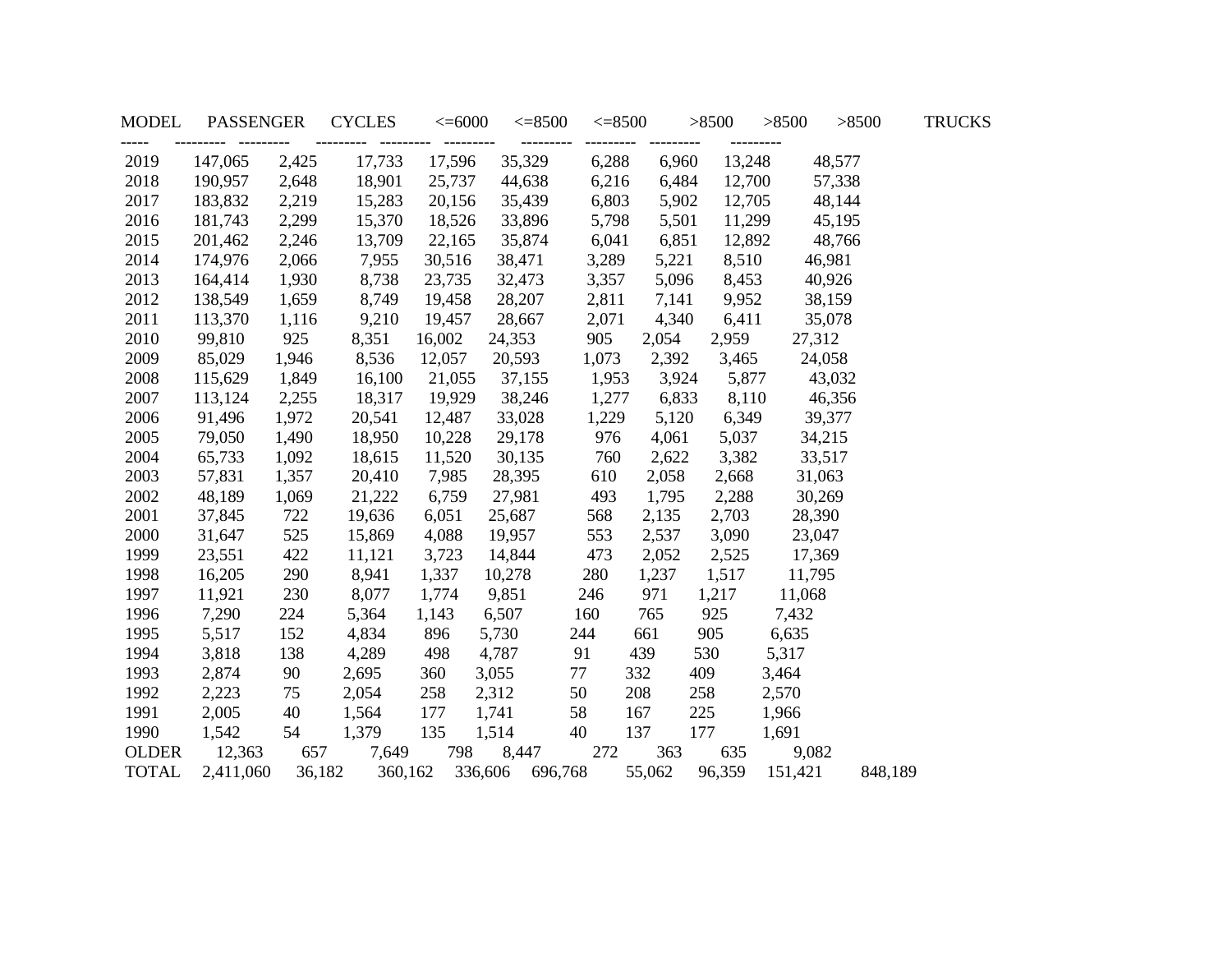#### COUNTY 146 LIBERTY

|             |       |                  | <b>TRUCKS</b>                      |               | <b>TOTAL</b> | GAS                                 | <b>DIESEL</b> | <b>TOTAL</b>  |                                                         | <b>TOTAL</b>  |               |
|-------------|-------|------------------|------------------------------------|---------------|--------------|-------------------------------------|---------------|---------------|---------------------------------------------------------|---------------|---------------|
| <b>YEAR</b> |       | MOTOR-           |                                    | <b>TRUCKS</b> | >6000        | TRUCKS                              |               | <b>TRUCKS</b> | <b>TRUCKS</b>                                           | <b>TRUCKS</b> | ALL           |
|             |       |                  |                                    |               |              |                                     |               |               | MODEL PASSENGER CYCLES <=6000 <=8500 <=8500 >8500 >8500 | >8500         | <b>TRUCKS</b> |
| 2019        | 1,931 | ----------<br>70 | --------- -------- --------<br>474 |               | 561 1,035    | --------- --------- --------<br>247 | 223           | 470           | 1,505                                                   |               |               |
| 2018        | 2,751 | 62               | 575                                | 836           | 1,411        | 319                                 | 281           | 600           | 2,011                                                   |               |               |
| 2017        | 2,683 | 63               | 417                                | 734           | 1,151        | 294                                 | 247           | 541           | 1,692                                                   |               |               |
| 2016        | 2,518 | 80               | 375                                | 566           | 941          | 250                                 | 249           | 499           | 1,440                                                   |               |               |
| 2015        | 2,759 | 59               | 383                                | 689           | 1,072        | 278                                 | 338           | 616           | 1,688                                                   |               |               |
| 2014        | 2,437 | 54               | 250                                | 907           | 1,157        | 124                                 | 267           | 391           | 1,548                                                   |               |               |
| 2013        | 2,140 | 57               | 252                                | 769           | 1,021        | 107                                 | 195           | 302           | 1,323                                                   |               |               |
| 2012        | 1,850 | 51               | 232                                | 676           | 908          | 82                                  | 387           | 469           | 1,377                                                   |               |               |
| 2011        | 1,597 | 43               | 278                                | 661           | 939          | 69                                  | 208           | 277           | 1,216                                                   |               |               |
| 2010        | 1,406 | 37               | 276                                | 473           | 749          | 17                                  | 65            | 82            | 831                                                     |               |               |
| 2009        | 1,252 | 74               | 249                                | 419           | 668          | 24                                  | 119           | 143           | 811                                                     |               |               |
| 2008        | 1,829 | 70               | 521                                | 720           | 1,241        | 59                                  | 196           | 255           | 1,496                                                   |               |               |
| 2007        | 1,953 | 76               | 553                                | 683           | 1,236        | 44                                  | 284           | 328           | 1,564                                                   |               |               |
| 2006        | 1,660 | 72               | 684                                | 535           | 1,219        | 46                                  | 162           | 208           | 1,427                                                   |               |               |
| 2005        | 1,554 | 69               | 655                                | 436           | 1,091        | 34                                  | 140           | 174           | 1,265                                                   |               |               |
| 2004        | 1,150 | 44               | 644                                | 510           | 1,154        | 28                                  | 123           | 151           | 1,305                                                   |               |               |
| 2003        | 1,130 | 56               | 760                                | 395           | 1,155        | 17                                  | 108           | 125           | 1,280                                                   |               |               |
| 2002        | 966   | 51               | 810                                | 368           | 1,178        | 15                                  | 103           | 118           | 1,296                                                   |               |               |
| 2001        | 809   | 29               | 758                                | 361           | 1,119        | 21                                  | 101           | 122           | 1,241                                                   |               |               |
| 2000        | 627   | 32               | 616                                | 228           | 844          | 19                                  | 102           | 121           | 965                                                     |               |               |
| 1999        | 533   | $27\,$           | 441                                | 234           | 675          | 23                                  | 100           | 123           | 798                                                     |               |               |
| 1998        | 369   | 9                | 400                                | 106           | 506          | 8                                   | 73            | 81            | 587                                                     |               |               |
| 1997        | 258   | 19               | 348                                | 134           | 482          | 10                                  | 70            | 80            | 562                                                     |               |               |
| 1996        | 176   | 8                | 222                                | 99            | 321          | $7\overline{ }$                     | 31            | 38            | 359                                                     |               |               |
| 1995        | 167   | 10               | 253                                | 79            | 332          | 15                                  | 29            | 44            | 376                                                     |               |               |
| 1994        | 105   | 10               | 206                                | 42            | 248          | 5                                   | 19            | 24            | 272                                                     |               |               |
| 1993        | 60    | $\overline{2}$   | 115                                | 27            | 142          | $\overline{4}$                      | 16            | 20            | 162                                                     |               |               |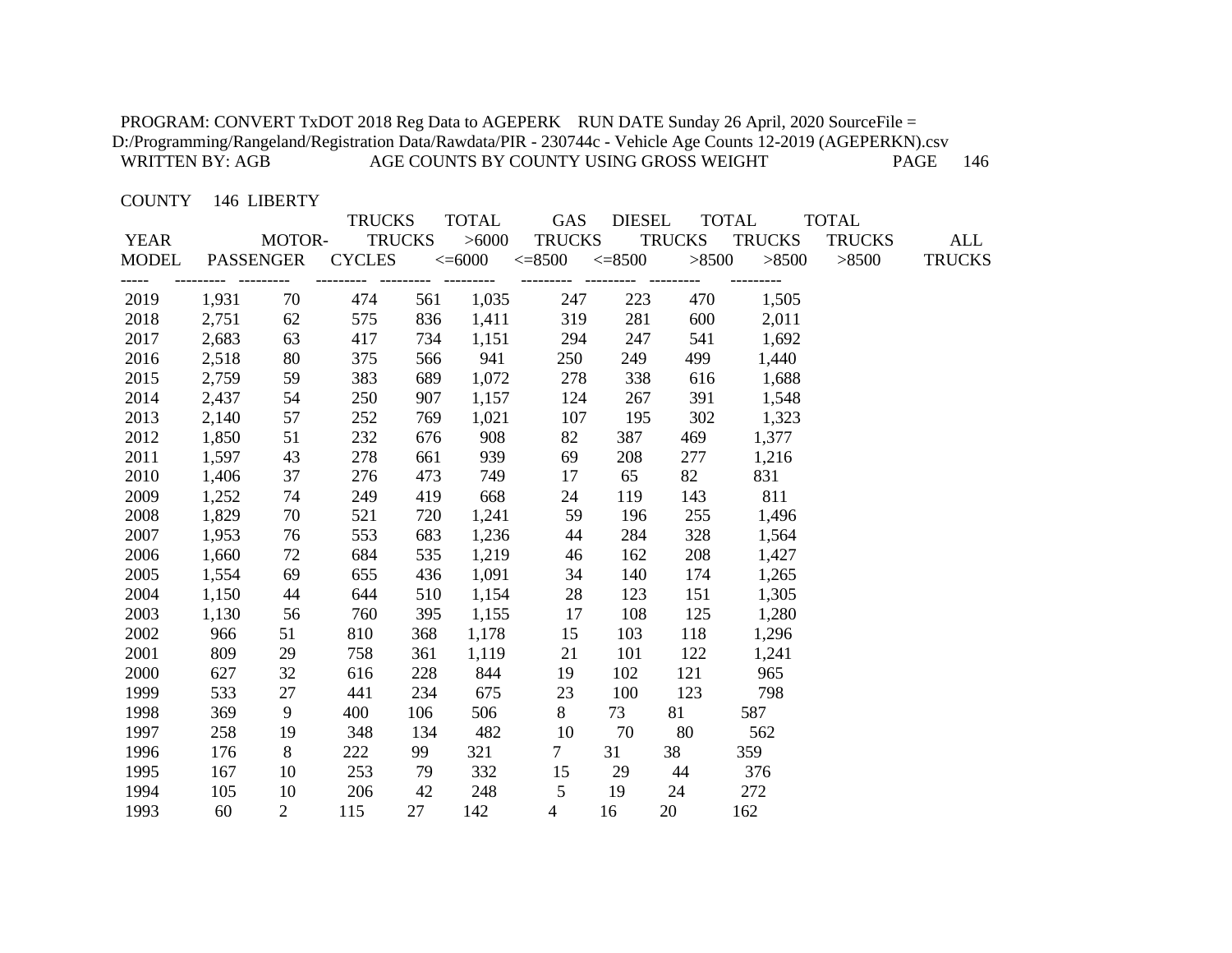| 1992  | 49                      | 1 87 15          |  |  | 102 3 9 | $\frac{12}{2}$ | 114 |                                                            |  |
|-------|-------------------------|------------------|--|--|---------|----------------|-----|------------------------------------------------------------|--|
| 1991  | 39                      | 2 79 16 95 1 6 7 |  |  |         |                |     | 102                                                        |  |
| 1990  | 27 2 55 9 64 3 8 11 75  |                  |  |  |         |                |     |                                                            |  |
| OLDER | 198 15 256 46 302 12 37 |                  |  |  |         |                | 49  | 351                                                        |  |
| TOTAL |                         |                  |  |  |         |                |     | 36,983 1,254 12,224 12,334 24,558 2,185 4,296 6,481 31,039 |  |

COUNTY 170 MONTGOMERY

|             |        |           | <b>TRUCKS</b> |       | <b>TOTAL</b> | GAS                                                   | <b>DIESEL</b> | <b>TOTAL</b> |               | <b>TOTAL</b>  |               |
|-------------|--------|-----------|---------------|-------|--------------|-------------------------------------------------------|---------------|--------------|---------------|---------------|---------------|
| <b>YEAR</b> |        | MOTOR-    | <b>TRUCKS</b> |       | >6000        | TRUCKS                                                | <b>TRUCKS</b> |              | <b>TRUCKS</b> | <b>TRUCKS</b> | ALL           |
| MODEL       |        | PASSENGER | <b>CYCLES</b> |       |              | $\epsilon = 6000$ $\epsilon = 8500$ $\epsilon = 8500$ |               | >8500        | >8500         | >8500         | <b>TRUCKS</b> |
|             |        |           | ----------    |       |              | --------- --------- --------                          |               |              |               |               |               |
| 2019        | 35,596 | 578       | 4,030         | 5,099 | 9,129        | 1,771                                                 | 1,065         | 2,836        | 11,965        |               |               |
| 2018        | 32,934 | 640       | 3,808         | 4,998 | 8,806        | 1,268                                                 | 1,058         | 2,326        | 11,132        |               |               |
| 2017        | 27,402 | 560       | 2,744         | 3,701 | 6,445        | 1,435                                                 | 1,038         | 2,473        | 8,918         |               |               |
| 2016        | 27,000 | 657       | 2,955         | 3,405 | 6,360        | 1,036                                                 | 1,045         | 2,081        | 8,441         |               |               |
| 2015        | 27,679 | 511       | 2,527         | 3,935 | 6,462        | 1,086                                                 | 1,393         | 2,479        | 8,941         |               |               |
| 2014        | 24,278 | 584       | 1,131         | 5,711 | 6,842        | 538                                                   | 910           | 1,448        | 8,290         |               |               |
| 2013        | 22,723 | 543       | 1,290         | 4,357 | 5,647        | 463                                                   | 930           | 1,393        | 7,040         |               |               |
| 2012        | 18,109 | 492       | 1,196         | 3,567 | 4,763        | 466                                                   | 1,362         | 1,828        | 6,591         |               |               |
| 2011        | 14,504 | 277       | 1,256         | 3,225 | 4,481        | 253                                                   | 819           | 1,072        | 5,553         |               |               |
| 2010        | 12,296 | 235       | 1,114         | 2,748 | 3,862        | 106                                                   | 347           | 453          | 4,315         |               |               |
| 2009        | 9,714  | 509       | 1,114         | 1,845 | 2,959        | 134                                                   | 351           | 485          | 3,444         |               |               |
| 2008        | 13,628 | 448       | 2,186         | 2,994 | 5,180        | 227                                                   | 625           | 852          | 6,032         |               |               |
| 2007        | 12,576 | 601       | 2,351         | 2,900 | 5,251        | 136                                                   | 671           | 807          | 6,058         |               |               |
| 2006        | 10,055 | 491       | 2,695         | 2,094 | 4,789        | 138                                                   | 568           | 706          | 5,495         |               |               |
| 2005        | 8,714  | 436       | 2,498         | 1,609 | 4,107        | 117                                                   | 553           | 670          | 4,777         |               |               |
| 2004        | 7,423  | 307       | 2,523         | 1,881 | 4,404        | 79                                                    | 437           | 516          | 4,920         |               |               |
| 2003        | 6,239  | 371       | 2,666         | 1,365 | 4,031        | 58                                                    | 348           | 406          | 4,437         |               |               |
| 2002        | 5,147  | 278       | 2,686         | 1,336 | 4,022        | 67                                                    | 273           | 340          | 4,362         |               |               |
| 2001        | 4,128  | 208       | 2,517         | 1,198 | 3,715        | 75                                                    | 275           | 350          | 4,065         |               |               |
| 2000        | 3,331  | 167       | 1,975         | 809   | 2,784        | 71                                                    | 255           | 326          | 3,110         |               |               |
| 1999        | 2,487  | 131       | 1,355         | 761   | 2,116        | 42                                                    | 202           | 244          | 2,360         |               |               |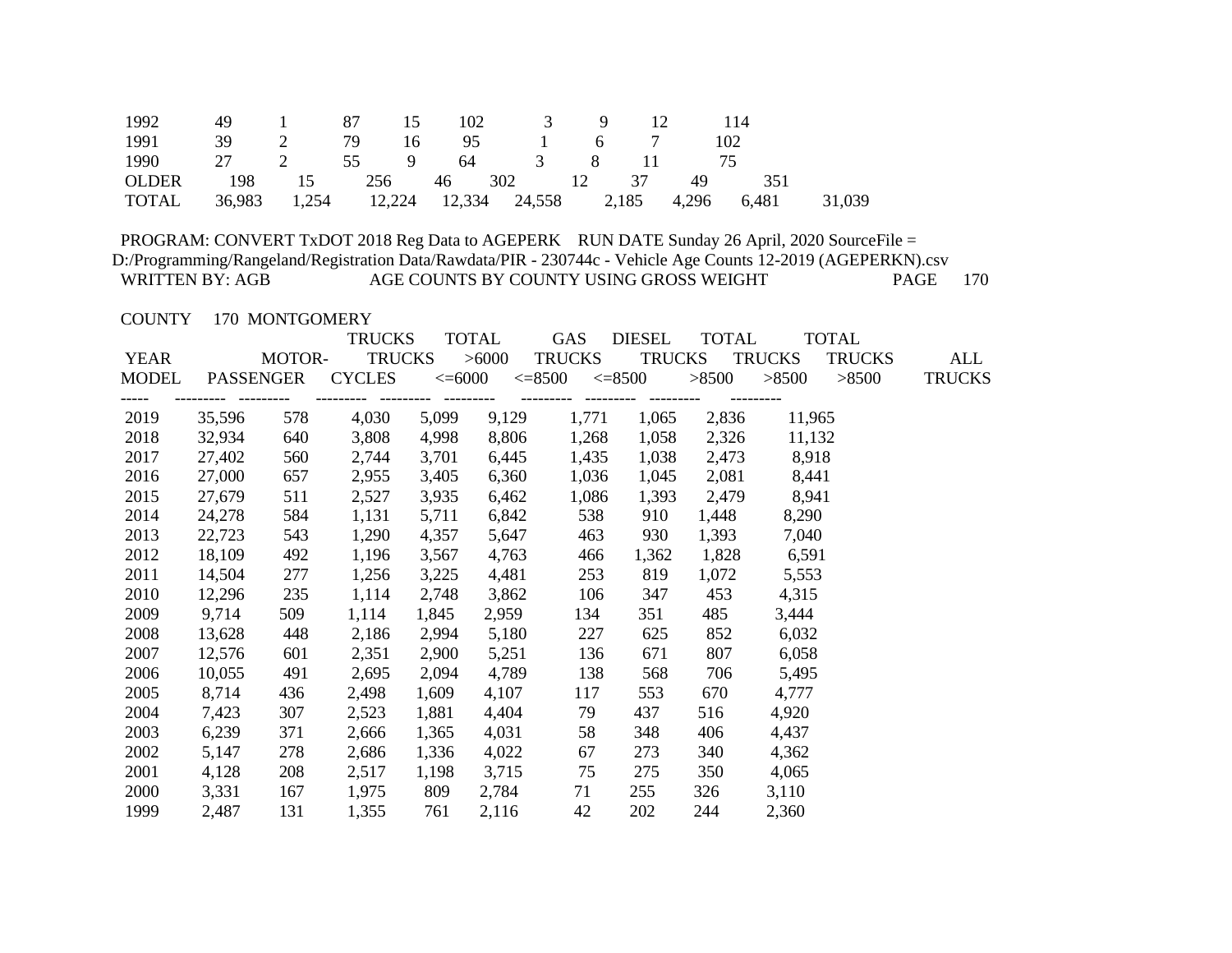| 1998         | 1,796   | 102   | 1,195  | 295 | 1,490        | 28      | 134   | 162       | 1,652  |         |
|--------------|---------|-------|--------|-----|--------------|---------|-------|-----------|--------|---------|
| 1997         | 1,324   | 69    | 1,071  | 425 | 1,496        | 30      | 96    | 126       | 1,622  |         |
| 1996         | 782     | 46    | 686    | 303 | 989          | 17      | 78    | 95        | 1,084  |         |
| 1995         | 666     | 52    | 674    | 251 | 925          | 19      | 68    | 87        | 1,012  |         |
| 1994         | 445     | 44    | 604    | 105 | 709          | 9       | 51    | 60        | 769    |         |
| 1993         | 377     | 32    | 404    | 91  | 495          | 8       | 41    | 49        | 544    |         |
| 1992         | 281     | 19    | 294    | 63  | 357          | 11      | 26    | 37        | 394    |         |
| 1991         | 260     | 11    | 225    | 45  | 270          | 2       | 21    | 23        | 293    |         |
| 1990         | 245     | 16    | 237    | 22  | 259          | 4       | 15    | 19        | 278    |         |
| <b>OLDER</b> | 2,115   | 202   | 1,346  |     | 1,507<br>161 |         | 38    | 102<br>64 | 1,609  |         |
| <b>TOTAL</b> | 334,254 | 9,617 | 53,353 |     | 61,299       | 114,652 | 9,732 | 15,119    | 24,851 | 139,503 |

COUNTY 237 WALLER

|       |    |           |        | <b>TOTAL</b>                                    | <b>GAS</b>  |       |               |                                                     |                                        |               |
|-------|----|-----------|--------|-------------------------------------------------|-------------|-------|---------------|-----------------------------------------------------|----------------------------------------|---------------|
|       |    |           |        |                                                 |             |       |               |                                                     | <b>TRUCKS</b>                          | ALL           |
|       |    |           |        |                                                 | $\leq=8500$ |       |               | >8500                                               | >8500                                  | <b>TRUCKS</b> |
|       |    |           |        |                                                 |             |       |               |                                                     |                                        |               |
| 1,121 | 35 | 253       | 255    | 508                                             | 156         | 195   | 351           | 859                                                 |                                        |               |
| 1,551 | 54 | 286       | 376    | 662                                             | 134         | 172   | 306           | 968                                                 |                                        |               |
| 1,665 | 57 | 224       | 341    | 565                                             | 164         | 208   | 372           | 937                                                 |                                        |               |
| 1,625 | 44 | 227       | 325    | 552                                             | 142         | 186   | 328           | 880                                                 |                                        |               |
| 1,878 | 44 | 212       | 397    | 609                                             | 158         | 224   | 382           | 991                                                 |                                        |               |
| 1,627 | 43 | 100       | 552    | 652                                             | 84          | 146   | 230           | 882                                                 |                                        |               |
| 1,625 | 34 | 167       | 444    | 611                                             | 71          | 128   | 199           | 810                                                 |                                        |               |
| 1,300 | 33 | 113       | 398    | 511                                             | 67          | 235   | 302           | 813                                                 |                                        |               |
| 1,057 | 20 | 128       | 350    | 478                                             | 55          | 135   | 190           | 668                                                 |                                        |               |
| 868   | 28 | 129       | 305    | 434                                             | 16          | 59    | 75            | 509.                                                |                                        |               |
| 739   | 38 | 141       | 208    | 349                                             | 23          | 66    | 89            | 438                                                 |                                        |               |
| 1,167 | 35 | 231       | 429    | 660                                             | 51          | 137   | 188           | 848                                                 |                                        |               |
| 1,087 | 47 | 310       | 375    | 685                                             | 25          | 169   | 194           | 879                                                 |                                        |               |
| 994   | 44 | 325       | 306    | 631                                             | 27          | 140   | 167           | 798                                                 |                                        |               |
| 923   | 38 | 340       | 247    | 587                                             | 22          | 128   | 150           | 737                                                 |                                        |               |
|       |    | PASSENGER | MOTOR- | <b>TRUCKS</b><br><b>TRUCKS</b><br><b>CYCLES</b> | $< = 6000$  | >6000 | <b>TRUCKS</b> | <b>DIESEL</b><br><b>TRUCKS</b><br>$\lessdot = 8500$ | <b>TOTAL</b><br><b>TRUCKS</b><br>>8500 | TOTAL         |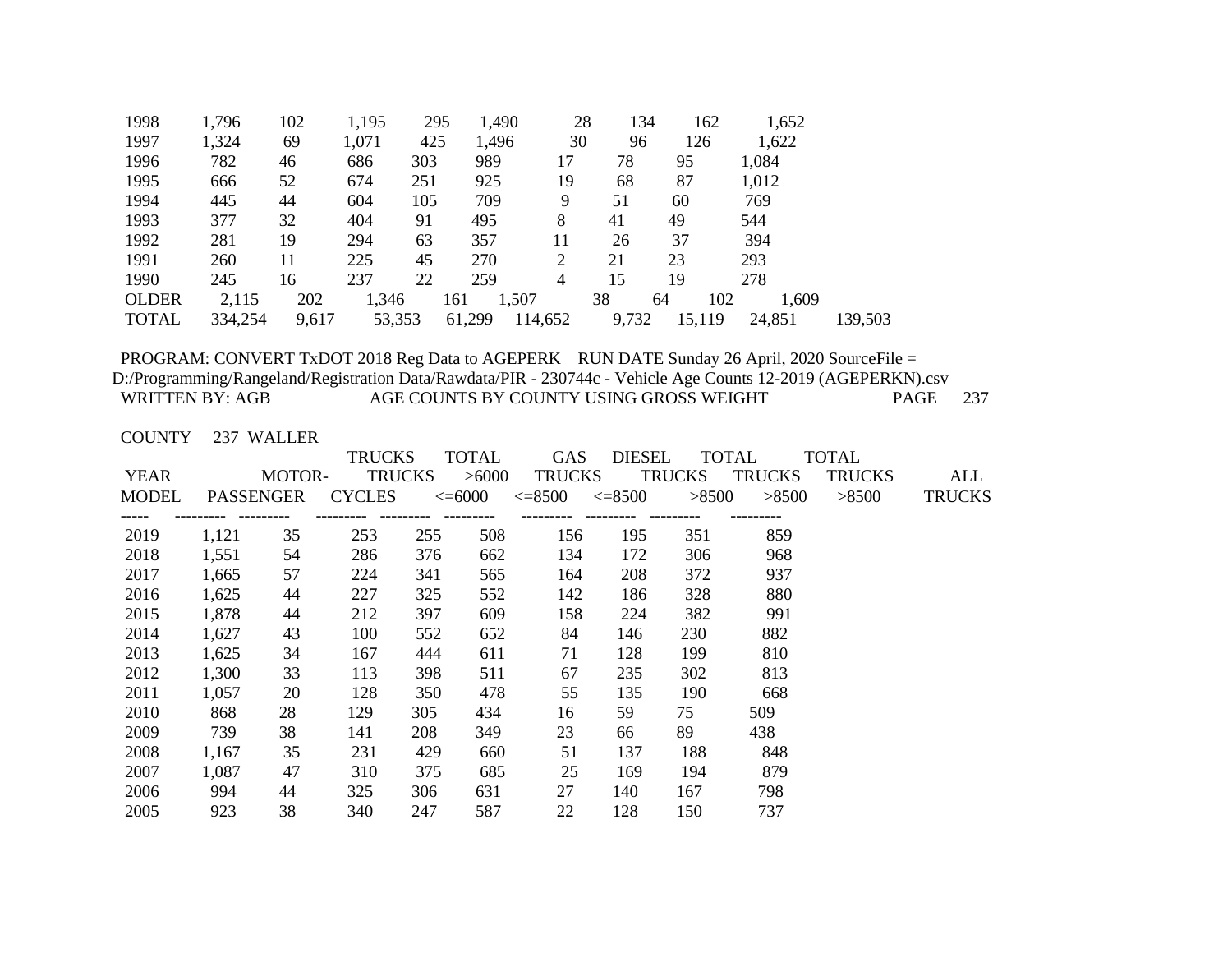| 829    | 31             | 345 |     |              |                                                       | 12                                                                        |                |                | 98                                                          | 735                     |        |
|--------|----------------|-----|-----|--------------|-------------------------------------------------------|---------------------------------------------------------------------------|----------------|----------------|-------------------------------------------------------------|-------------------------|--------|
| 744    | 25             | 399 |     |              |                                                       | 13                                                                        |                |                | 96                                                          | 700                     |        |
| 638    | 27             | 433 |     |              |                                                       | 12                                                                        |                |                | 81                                                          | 753                     |        |
| 530    | 18             | 408 |     |              |                                                       |                                                                           |                |                | 84                                                          | 720                     |        |
| 459    | 19             | 297 |     |              |                                                       | 15                                                                        |                |                | 79                                                          | 529                     |        |
| 302    | 15             | 237 |     |              |                                                       | 13                                                                        |                |                | 75                                                          | 472                     |        |
| 210    | 6              | 195 | 54  |              |                                                       | 7                                                                         |                |                | 47                                                          | 296                     |        |
| 171    | 5              | 190 | 117 |              |                                                       | 8                                                                         |                |                | 27                                                          | 334                     |        |
| 110    | 10             | 134 | 64  |              |                                                       | 4                                                                         |                |                | 23                                                          | 221                     |        |
| 81     | $\overline{7}$ | 136 | 53  |              |                                                       | 9                                                                         | 26             |                | 35                                                          | 224                     |        |
| 57     | 6              | 126 | 24  |              |                                                       | $\boldsymbol{0}$                                                          | 15             |                | 15                                                          | 165                     |        |
| 58     |                | 70  | 23  | 93           |                                                       | $\overline{c}$                                                            | 12             |                |                                                             | 107                     |        |
| 30     |                | 72  | 20  | 92           |                                                       | 3                                                                         | 10             |                |                                                             | 105                     |        |
| 30     | $\overline{2}$ | 37  | 16  | 53           |                                                       | $\overline{0}$                                                            | 10             |                |                                                             | 63                      |        |
| 20     | $\overline{2}$ | 41  | 6   | 47           |                                                       | $\boldsymbol{0}$                                                          | $\overline{2}$ | $\overline{2}$ |                                                             | 49                      |        |
| 186    | 17             |     |     |              | 243                                                   |                                                                           |                | 23             | 31                                                          | 274                     |        |
| 23,682 | 786            |     |     |              |                                                       |                                                                           |                |                |                                                             | 4,253                   | 17,764 |
|        |                |     |     | 198<br>6,504 | 292<br>205<br>239<br>228<br>153<br>160<br>45<br>7,007 | 637<br>604<br>672<br>636<br>450<br>397<br>249<br>307<br>198<br>189<br>150 | 13,511         | 16<br>8        | 86<br>83<br>69<br>68<br>64<br>62<br>40<br>19<br>19<br>1,317 | 14<br>13<br>10<br>2,936 |        |

 PROGRAM: CONVERT TxDOT 2018 Reg Data to AGEPERK RUN DATE [DATE] SourceFile = D:/Programming/Rangeland/Registration Data/Rawdata/PIR - 230744c - Vehicle Age Counts 12-2019 (AGEPERKN).csv

AGE COUNTS BY COUNTY USING GROSS WEIGHT PAGE [PAGE]

GRAND TOTALS

|              |                  |               | <b>TRUCKS</b> | <b>TOTAL</b> | <b>GAS</b>    | <b>DIESEL</b> | <b>TOTAL</b>  |               | TOTAL         |               |
|--------------|------------------|---------------|---------------|--------------|---------------|---------------|---------------|---------------|---------------|---------------|
| <b>YEAR</b>  |                  | <b>MOTOR-</b> | <b>TRUCKS</b> | >6000        | <b>TRUCKS</b> |               | <b>TRUCKS</b> | <b>TRUCKS</b> | <b>TRUCKS</b> | ALL           |
| <b>MODEL</b> | <b>PASSENGER</b> |               | <b>CYCLES</b> | $\leq=6000$  | $\leq=8500$   | $\leq=8500$   | >8500         | >8500         | >8500         | <b>TRUCKS</b> |
|              |                  |               |               |              |               |               |               |               |               |               |
| 2019         | 986,241          | 19,101        | 129,965       | 143,395      | 273,360       | 46,788        | 65,603        | 112,391       | 385,751       |               |
| 2018         | 1,207,688        | 20,463        | 128,689       | 192,519      | 321,208       | 41,070        | 63,906        | 104,976       | 426,184       |               |
| 2017         | 1,163,893        | 18,793        | 105,479       | 161,083      | 266,562       | 45,954        | 60,476        | 106,430       | 372,992       |               |
| 2016         | 1,159,868        | 20,753        | 114,119       | 137,987      | 252,106       | 35,411        | 55,678        | 91,089        | 343,195       |               |
| 2015         | 1,233,683        | 19,277        | 99,525        | 158,127      | 257,652       | 37,959        | 70,663        | 108,622       | 366,274       |               |
| 2014         | 1,078,270        | 19,036        | 55,387        | 215,590      | 270,977       | 19,898        | 46,355        | 66,253        | 337,230       |               |
| 2013         | 1,022,150        | 17,183        | 56,733        | 168,835      | 225,568       | 18,891        | 43,570        | 62,461        | 288,029       |               |
| 2012         | 861,555          | 15,677        | 55,943        | 139,125      | 195,068       | 17,460        | 62,096        | 79,556        | 274,624       |               |
| 2011         | 698,573          | 10,487        | 60,617        | 134,926      | 195,543       | 11,733        | 38,728        | 50,461        | 246,004       |               |
|              |                  |               |               |              |               |               |               |               |               |               |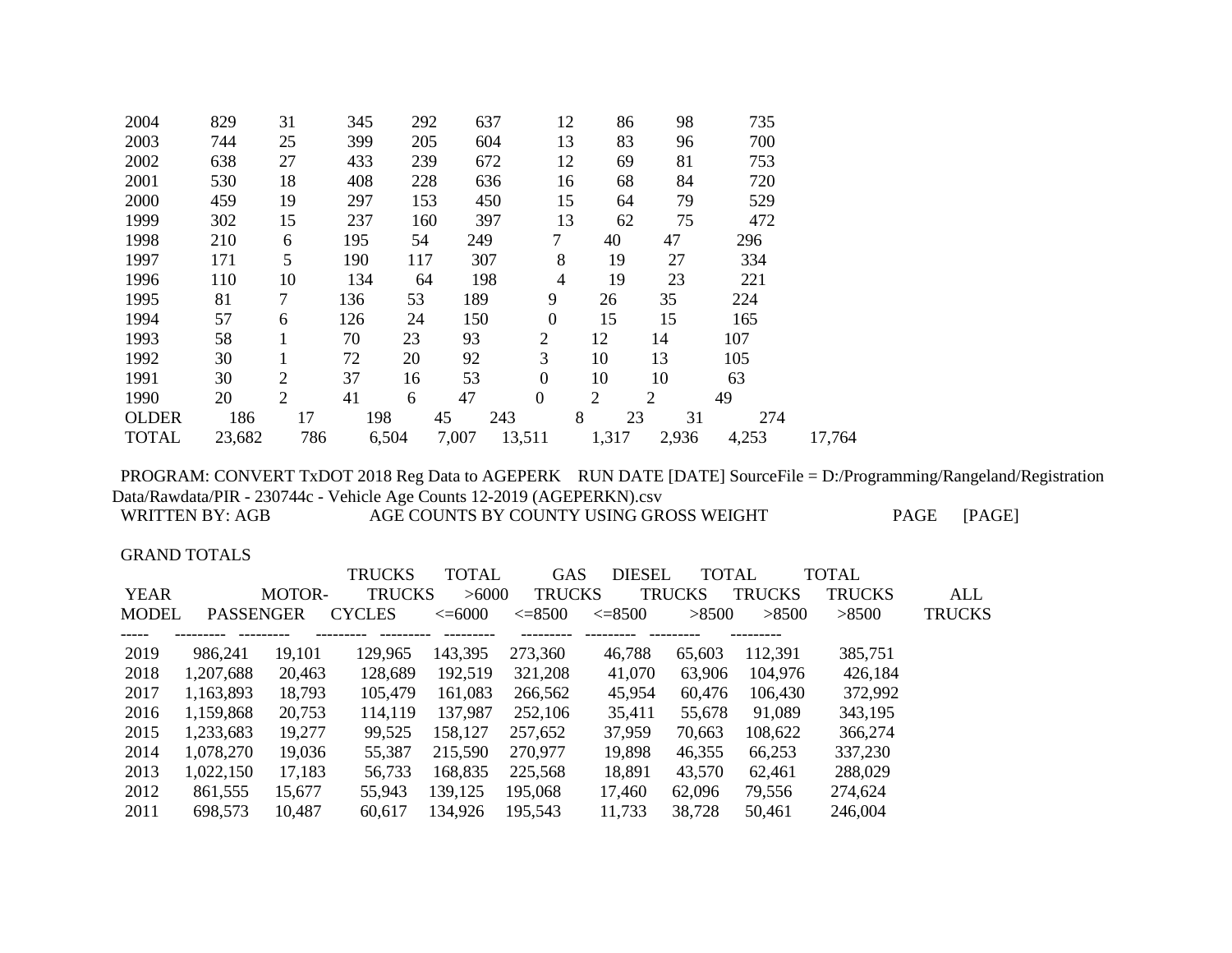| 2010         | 613,937      | 8,962   | 55,621  | 113,206 | 168,827                       | 5,069  | 16,068  | 21,137  | 189,964   |           |
|--------------|--------------|---------|---------|---------|-------------------------------|--------|---------|---------|-----------|-----------|
| 2009         | 500,050      | 18,315  | 53,381  | 82,225  | 135,606                       | 5,730  | 17,585  | 23,315  | 158,921   |           |
| 2008         | 705,488      | 17,832  | 106,680 | 136,265 | 242,945                       | 11,612 | 30,667  | 42,279  | 285,224   |           |
| 2007         | 688,359      | 21,346  | 121,256 | 131,661 | 252,917                       | 7,459  | 44,040  | 51,499  | 304,416   |           |
| 2006         | 556,621      | 18,651  | 133,752 | 95,265  | 229,017                       | 7,812  | 35,572  | 43,384  | 272,401   |           |
| 2005         | 500,277      | 15,127  | 128,770 | 79,243  | 208,013                       | 6,067  | 30,723  | 36,790  | 244,803   |           |
| 2004         | 423,315      | 11,280  | 134,210 | 92,755  | 226,965                       | 4,635  | 19,920  | 24,555  | 251,520   |           |
| 2003         | 369,824      | 13,081  | 149,709 | 62,304  | 212,013                       | 3,843  | 16,917  | 20,760  | 232,773   |           |
| 2002         | 308,033      | 10,208  | 150,073 | 56,581  | 206,654                       | 3,545  | 13,584  | 17,129  | 223,783   |           |
| 2001         | 244,067      | 7,585   | 144,239 | 52,912  | 197,151                       | 4,107  | 15,609  | 19,716  | 216,867   |           |
| 2000         | 204,347      | 5,811   | 116,220 | 36,882  | 153,102                       | 4,181  | 15,903  | 20,084  | 173,186   |           |
| 1999         | 153,536      | 4,684   | 86,794  | 35,330  | 122,124                       | 3,445  | 13,284  | 16,729  | 138,853   |           |
| 1998         | 105,092      | 3,265   | 73,221  | 14,272  | 87,493                        | 2,245  | 8,348   | 10,593  | 98,086    |           |
| 1997         | 80,116       | 2,543   | 67,627  | 20,759  | 88,386                        | 2,132  | 6,416   | 8,548   | 96,934    |           |
| 1996         | 51,545       | 2,227   | 46,809  | 13,592  | 60,401                        | 1,267  | 5,304   | 6,571   | 66,972    |           |
| 1995         | 44,175       | 1,788   | 45,471  | 10,859  | 56,330                        | 2,116  | 4,268   | 6,384   | 62,714    |           |
| 1994         | 30,588       | 1,357   | 41,832  | 6,388   | 48,220                        | 873    | 3,325   | 4,198   | 52,418    |           |
| 1993         | 22,895       | 1,022   | 26,693  | 5,092   | 31,785                        | 668    | 2,575   | 3,243   | 35,028    |           |
| 1992         | 17,560       | 739     | 19,389  | 3,659   | 23,048                        | 450    | 1,592   | 2,042   | 25,090    |           |
| 1991         | 15,466       | 509     | 15,216  | 2,524   | 17,740                        | 489    | 1,476   | 1,965   | 19,705    |           |
| 1990         | 12,343       | 531     | 13,710  | 1,862   | 15,572                        | 466    | 1,383   | 1,849   | 17,421    |           |
| <b>OLDER</b> | 97,783       | 7,224   | 84,316  | 10,750  | 95,066                        | 3,767  | 5,223   | 8,990   | 104,056   |           |
| <b>TOTAL</b> | 15, 157, 338 | 334,857 |         |         | 2,621,446 2,515,973 5,137,419 |        | 357,142 | 816,857 | 1,173,999 | 6,311,418 |

### **Diesel Heavy Duty Registrations Input File**

| COUNTY 20 BRAZORIA                                                           |               |                        |  |     |                                           |               |
|------------------------------------------------------------------------------|---------------|------------------------|--|-----|-------------------------------------------|---------------|
| YEAR                                                                         | DIESEL DIESEL |                        |  |     | DIESEL DIESEL DIESEL DIESEL DIESEL DIESEL | <b>DIESEL</b> |
| MODEL $>8500$ $>10000$ $>14000$ $>16000$ $>19500$ $>26000$ $>33000$ $>60000$ |               |                        |  |     |                                           | <b>TOTALS</b> |
|                                                                              |               |                        |  |     |                                           |               |
| 2019                                                                         |               | 532 112 4 16 7 3 23 37 |  | 734 |                                           |               |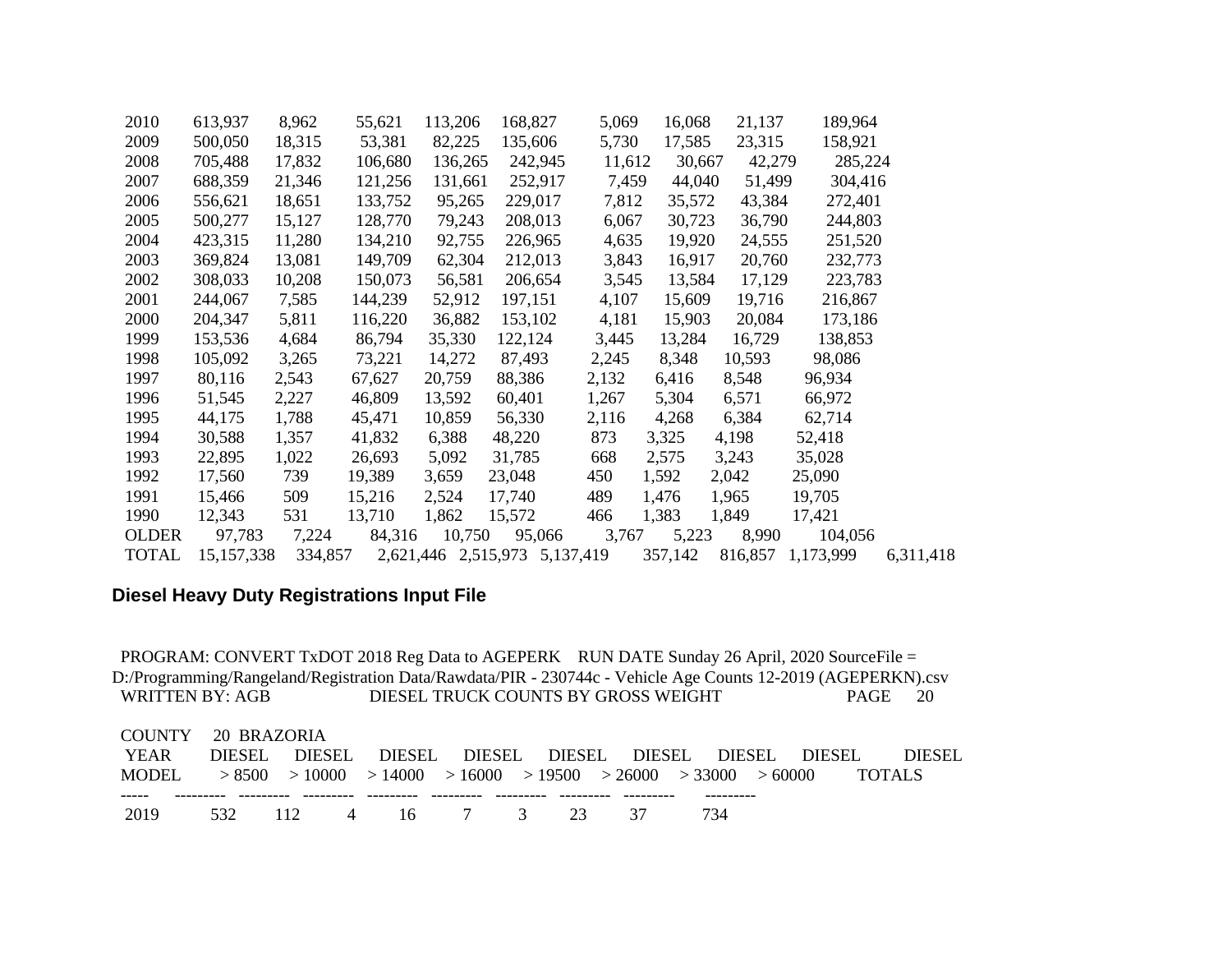| 2018         | 427              | 82               | $\overline{2}$   | 22               | 8              | 8                | 44                       | 46             | 639   |       |
|--------------|------------------|------------------|------------------|------------------|----------------|------------------|--------------------------|----------------|-------|-------|
| 2017         | 440              | 63               | $\mathbf{2}$     | 26               | 11             | 11               | 33                       | 18             | 604   |       |
| 2016         | 378              | 63               | 5                | 17               | 21             | 10               | 23                       | 50             | 567   |       |
| 2015         | 466              | 93               | 6                | 24               | 14             | 14               | 35                       | 85             | 737   |       |
| 2014         | 298              | 78               | 9                | 14               | 15             | 6                | 13                       | 76             | 509   |       |
| 2013         | 309              | 52               | $\overline{2}$   | 13               | 10             | 8                | 11                       | 86             | 491   |       |
| 2012         | 607              | 81               | 6                | 28               | $\overline{7}$ | 4                | 18                       | 66             | 817   |       |
| 2011         | 394              | 50               | $\overline{7}$   | 19               | 8              | $\overline{2}$   | 20                       | 37             | 537   |       |
| 2010         | 152              | 9                | $\overline{2}$   | 4                | 4              | $\overline{4}$   | 9                        | 37             | 221   |       |
| 2009         | 112              | 12               | 3                | 9                | 8              | $\sqrt{2}$       | 23                       | 45             | 214   |       |
| 2008         | 309              | 45               | 21               | 21               | 12             | 3                | 22                       | 34             | 467   |       |
| 2007         | 212              | 41               | 10               | 13               | 29             | 9                | 89                       | 132            | 535   |       |
| 2006         | 268              | 35               | 14               | 14               | 26             | 16               | 43                       | 65             | 481   |       |
| 2005         | 254              | 17               | $\mathfrak{Z}$   | 6                | 27             | 10               | 34                       | 81             | 432   |       |
| 2004         | 179              | 20               | 5                | 5                | 14             | 5                | 25                       | 40             | 293   |       |
| 2003         | 140              | 13               | 6                | $\overline{c}$   | 9              | 8                | 24                       | 31             | 233   |       |
| 2002         | 138              | 15               | 3                | 3                | 13             | 6                | 18                       | 18             | 214   |       |
| 2001         | 128              | 13               | 11               | 3                | 16             | 5                | 36                       | 40             | 252   |       |
| 2000         | 60               | 16               | 5                | 5                | 9              | 6                | 35                       | 66             | 202   |       |
| 1999         | 47               | 21               | $\overline{4}$   | $\overline{7}$   | 11             | $\overline{4}$   | 30                       | 39             | 163   |       |
| 1998         | 23               | $\mathfrak{Z}$   | $\mathbf{1}$     | $\overline{2}$   | 13             | 6                | 25                       | 28             | 101   |       |
| 1997         | 22               | 9                | $\mathbf{1}$     | $\mathbf{1}$     | $\tau$         | 3                | 11                       | 22             | 76    |       |
| 1996         | $\overline{7}$   | 5                | $\overline{4}$   | $\boldsymbol{0}$ | 13             | $\overline{2}$   | 13                       | 18             | 62    |       |
| 1995         | $\overline{4}$   | $\overline{3}$   | $\boldsymbol{0}$ | $\mathbf{1}$     | 8              | $\boldsymbol{0}$ | 18                       | 13             | 47    |       |
| 1994         | $\overline{4}$   | $\overline{4}$   | $\mathfrak{2}$   | $\mathbf{1}$     | $\mathbf{1}$   | $\boldsymbol{0}$ | 17                       | 13             | 42    |       |
| 1993         | $\overline{c}$   | $\mathbf{1}$     | $\boldsymbol{0}$ | $\boldsymbol{0}$ | $\mathbf{1}$   | $\mathbf{1}$     | 23                       | 14             | 42    |       |
| 1992         | $\boldsymbol{0}$ | $\boldsymbol{0}$ | $\mathbf{1}$     | $\mathbf{1}$     | 6              | 1                | 10                       | $\overline{4}$ | 23    |       |
| 1991         | $\overline{c}$   | $\mathbf{1}$     | $\mathbf{1}$     | $\mathbf{1}$     | 3              | $\boldsymbol{0}$ | $\overline{\mathcal{L}}$ | 3              | 15    |       |
| 1990         | $\mathbf{1}$     | $\mathbf{1}$     | $\overline{2}$   | $\overline{2}$   | $\overline{2}$ | $\overline{0}$   | 5                        | $\mathbf{1}$   | 14    |       |
| <b>OLDER</b> | 3                | 3                | $\overline{2}$   | $\overline{4}$   | 8              | 1                | 37                       | 14             | 72    |       |
| <b>TOTAL</b> | 5,918            | 961              |                  | 144              | 284            | 341              | 158                      | 771            | 1,259 | 9,836 |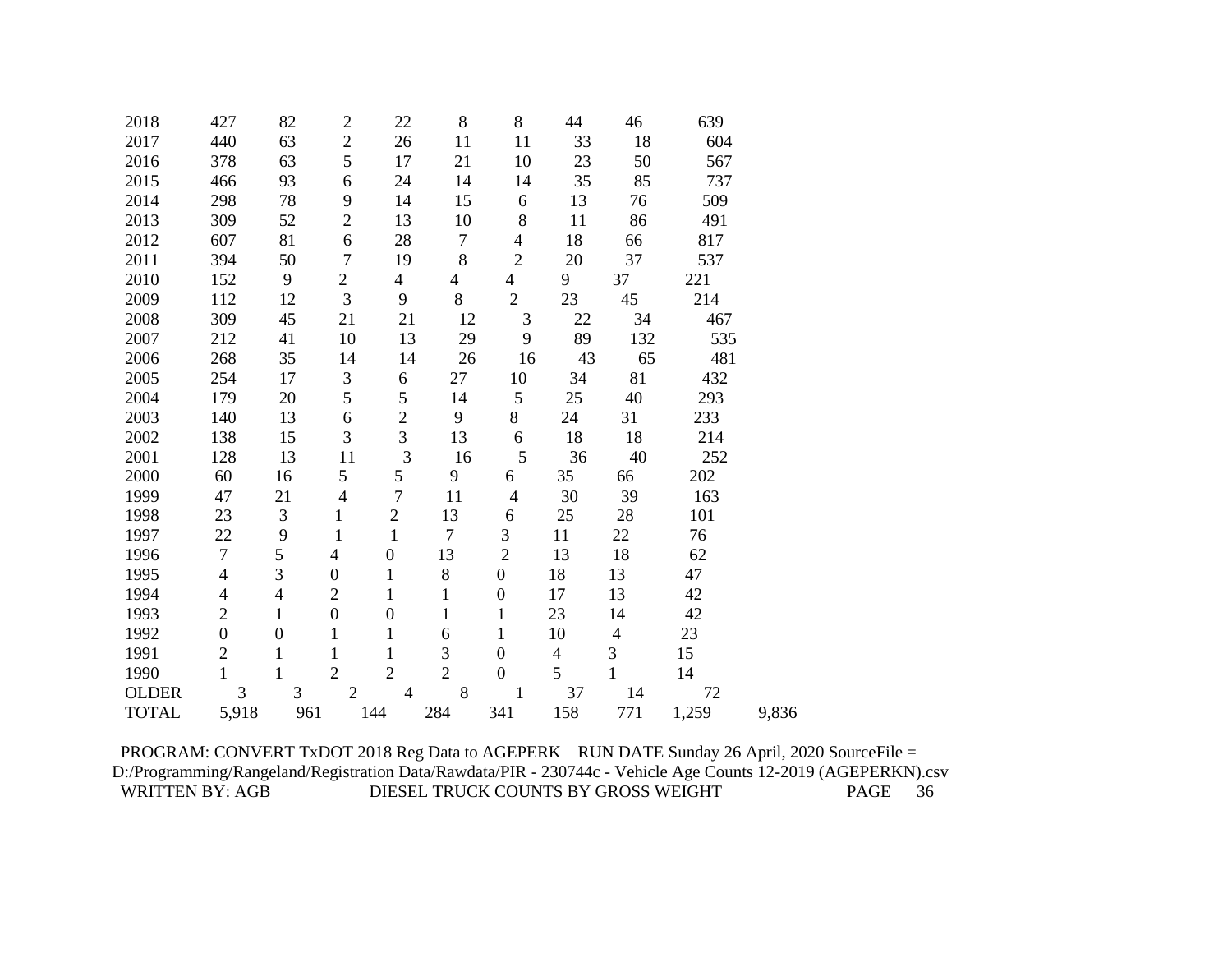| <b>COUNTY</b> | <b>36 CHAMBERS</b> |                  |                  |                  |                          |                   |                  |                  |               |                   |                                |  |
|---------------|--------------------|------------------|------------------|------------------|--------------------------|-------------------|------------------|------------------|---------------|-------------------|--------------------------------|--|
| <b>YEAR</b>   | <b>DIESEL</b>      |                  | <b>DIESEL</b>    | <b>DIESEL</b>    |                          | <b>DIESEL</b>     | <b>DIESEL</b>    |                  | <b>DIESEL</b> | <b>DIESEL</b>     | <b>DIESEL</b><br><b>DIESEL</b> |  |
| <b>MODEL</b>  | > 8500             | >10000           |                  | >14000           |                          | $>16000$ $>19500$ |                  | > 26000          |               | $>33000$ $>60000$ | <b>TOTALS</b>                  |  |
| 2019          | 151                | 25               | $\mathbf{1}$     | 13               | 6                        | 8                 | 18               | 15               | 237           |                   |                                |  |
| 2018          | 151                | 27               | $\boldsymbol{0}$ | $\mathbf{1}$     | $\mathbf{1}$             | $\mathbf{2}$      | 6                | 81               | 269           |                   |                                |  |
| 2017          | 271                | 38               | $\boldsymbol{0}$ | 5                | $8\,$                    | 5                 | 12               | 17               | 356           |                   |                                |  |
| 2016          | 125                | 26               | $\mathbf{1}$     | 9                | $\overline{4}$           | 4                 | $\mathbf{1}$     | 41               | 211           |                   |                                |  |
| 2015          | 186                | 25               | $\mathbf{0}$     | $\overline{4}$   | 5                        | $\overline{4}$    | 8                | 14               | 246           |                   |                                |  |
| 2014          | 97                 | 19               | $\mathbf{0}$     | 1                | 3                        | 3                 | $\overline{7}$   | 21               | 151           |                   |                                |  |
| 2013          | 72                 | 17               | $\boldsymbol{0}$ | 4                | 17                       | $\mathbf{1}$      | 7                | 45               | 163           |                   |                                |  |
| 2012          | 136                | 21               | $\mathfrak{2}$   | 8                | 11                       | $\overline{4}$    | $\overline{4}$   | 38               | 224           |                   |                                |  |
| 2011          | 95                 | 10               | $\boldsymbol{0}$ | 5                | $\overline{\mathcal{A}}$ | 3                 | 20               | 40               | 177           |                   |                                |  |
| 2010          | 25                 | $\overline{2}$   | $\boldsymbol{0}$ | 1                | 6                        | $\overline{2}$    | $\overline{0}$   | 10               | 46            |                   |                                |  |
| 2009          | 19                 | 6                | $\boldsymbol{0}$ | $\mathfrak{2}$   | 3                        | $\boldsymbol{0}$  | $\sqrt{2}$       | $8\,$            | 40            |                   |                                |  |
| 2008          | 46                 | 9                | 1                | $\overline{2}$   | $\overline{4}$           | $\overline{c}$    | $\mathbf{1}$     | 9                | 74            |                   |                                |  |
| 2007          | 56                 | 9                | $\mathbf{1}$     | $\mathbf{1}$     | 9                        | 6                 | 16               | 24               | 122           |                   |                                |  |
| 2006          | 47                 | 5                | 1                | 3                | 3                        | $\mathfrak{2}$    | 6                | 22               | 89            |                   |                                |  |
| 2005          | 38                 | 5                | 1                | $\boldsymbol{0}$ | 9                        | $\boldsymbol{0}$  | 8                | 17               | 78            |                   |                                |  |
| 2004          | 26                 | $\overline{2}$   | $\boldsymbol{0}$ | 1                | $\overline{2}$           | $\mathbf{1}$      | $\mathfrak{S}$   | 14               | 51            |                   |                                |  |
| 2003          | 24                 | $\overline{2}$   | 1                | 1                | $\overline{2}$           | $\mathfrak{2}$    | $\overline{2}$   | 8                | 42            |                   |                                |  |
| 2002          | 21                 | 1                | 1                | $\boldsymbol{0}$ | 7                        | $\mathbf{1}$      | $\tau$           | $\overline{4}$   | 42            |                   |                                |  |
| 2001          | 15                 | 1                | $\overline{0}$   | $\mathbf{1}$     | 3                        | 4                 | $\mathbf{1}$     | $\overline{7}$   | 32            |                   |                                |  |
| 2000          | $\tau$             | $\mathbf{1}$     | $\mathbf{1}$     | $\overline{0}$   | $\overline{c}$           | $\boldsymbol{0}$  | 6                | 10               | 27            |                   |                                |  |
| 1999          | 17                 | $\mathbf{1}$     | $\overline{0}$   | $\boldsymbol{0}$ | $\overline{4}$           | $\mathbf{1}$      | $\overline{2}$   | $\overline{7}$   | 32            |                   |                                |  |
| 1998          | $\mathbf{1}$       | $\mathbf{0}$     | 0                | $\mathbf{1}$     | $\overline{0}$           | 3                 | 6                | 5                | 16            |                   |                                |  |
| 1997          | 3                  | $\boldsymbol{0}$ | 1                | $\boldsymbol{0}$ | $\mathbf{0}$             | $\overline{0}$    | $\overline{c}$   | $\overline{4}$   | 10            |                   |                                |  |
| 1996          | 3                  | 1                | $\overline{0}$   | $\boldsymbol{0}$ | 3                        | $\overline{0}$    | 8                | 5                | 20            |                   |                                |  |
| 1995          | $\overline{2}$     | 1                | $\Omega$         | $\boldsymbol{0}$ | $\overline{0}$           | $\boldsymbol{0}$  | 3                | $\boldsymbol{0}$ | 6             |                   |                                |  |
| 1994          | $\boldsymbol{0}$   | $\mathbf{0}$     | 0                | $\boldsymbol{0}$ | $\mathbf{0}$             | $\overline{2}$    | $\boldsymbol{0}$ | 3                | 5             |                   |                                |  |
| 1993          | 0                  | $\boldsymbol{0}$ | 1                | $\boldsymbol{0}$ | $\mathbf{0}$             | 0                 | $\mathbf{2}$     | 3                | 6             |                   |                                |  |
| 1992          | $\mathbf{0}$       | 1                | $\Omega$         | $\boldsymbol{0}$ | 1                        | 0                 | $\mathbf{2}$     | $\boldsymbol{0}$ | 4             |                   |                                |  |
| 1991          | $\boldsymbol{0}$   | $\boldsymbol{0}$ | 0                | $\boldsymbol{0}$ | $\boldsymbol{0}$         | 1                 | $\mathbf{2}$     | 1                | 4             |                   |                                |  |
| 1990          | $\boldsymbol{0}$   | $\mathbf{0}$     | $\mathbf{1}$     | $\theta$         | $\theta$                 | $\overline{0}$    | $\boldsymbol{0}$ | $\Omega$         | 1             |                   |                                |  |
| <b>OLDER</b>  | $\boldsymbol{0}$   | $\boldsymbol{0}$ | $\boldsymbol{0}$ | $\overline{0}$   | $\mathbf{1}$             | $\overline{2}$    | $\overline{2}$   | $\overline{2}$   | $\tau$        |                   |                                |  |
| <b>TOTAL</b>  | 1,634              | 255              |                  | 14               | 63                       | 118               | 63               | 166              | 475           | 2,788             |                                |  |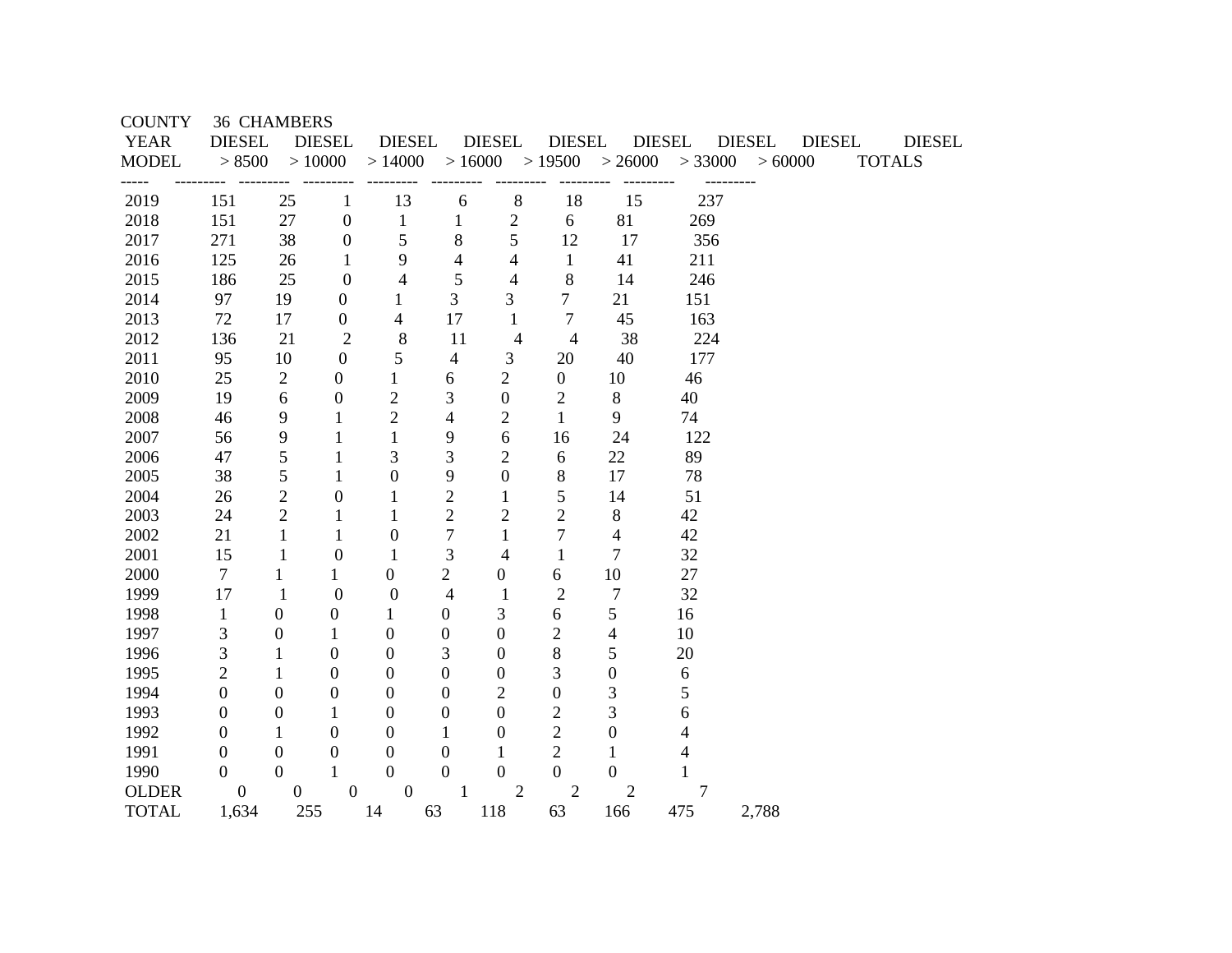| PROGRAM: CONVERT TxDOT 2018 Reg Data to AGEPERK RUN DATE Sunday 26 April, 2020 SourceFile =<br>D:/Programming/Rangeland/Registration Data/Rawdata/PIR - 230744c - Vehicle Age Counts 12-2019 (AGEPERKN).csv<br><b>WRITTEN BY: AGB</b> |                                         |                |                         | DIESEL TRUCK COUNTS BY GROSS WEIGHT |                         |                  |                         |                          |                          |        |               | <b>PAGE</b><br>79              |
|---------------------------------------------------------------------------------------------------------------------------------------------------------------------------------------------------------------------------------------|-----------------------------------------|----------------|-------------------------|-------------------------------------|-------------------------|------------------|-------------------------|--------------------------|--------------------------|--------|---------------|--------------------------------|
| <b>COUNTY</b><br><b>YEAR</b><br><b>MODEL</b>                                                                                                                                                                                          | 79 FORT BEND<br><b>DIESEL</b><br>> 8500 |                | <b>DIESEL</b><br>>10000 | <b>DIESEL</b><br>>14000             | <b>DIESEL</b><br>>16000 |                  | <b>DIESEL</b><br>>19500 | <b>DIESEL</b><br>> 26000 | <b>DIESEL</b><br>> 33000 | >60000 | <b>DIESEL</b> | <b>DIESEL</b><br><b>TOTALS</b> |
| 2019                                                                                                                                                                                                                                  | 437                                     | 44             | 6                       | 24                                  | 43                      | 9                | 62                      | 246                      | 871                      |        |               |                                |
| 2018                                                                                                                                                                                                                                  | 415                                     | 67             | 16                      | 24                                  | 48                      | $\overline{c}$   | 75                      | 83                       | 730                      |        |               |                                |
| 2017                                                                                                                                                                                                                                  | 534                                     | 57             | 6                       | 46                                  | 23                      | 8                | 60                      | 136                      | 870                      |        |               |                                |
| 2016                                                                                                                                                                                                                                  | 289                                     | 63             | $\,8\,$                 | 60                                  | 53                      | 4                | 46                      | 194                      | 717                      |        |               |                                |
| 2015                                                                                                                                                                                                                                  | 422                                     | 78             | 9                       | 35                                  | 43                      | 5                | 42                      | 268                      | 902                      |        |               |                                |
| 2014                                                                                                                                                                                                                                  | 242                                     | 66             | $\sqrt{6}$              | 20                                  | 36                      | 15               | 24                      | 201                      | 610                      |        |               |                                |
| 2013                                                                                                                                                                                                                                  | 250                                     | 34             | 9                       | 25                                  | 48                      | 5                | 39                      | 167                      | 577                      |        |               |                                |
| 2012                                                                                                                                                                                                                                  | 396                                     | 53             | 13                      | 29                                  | 52                      | 17               | 69                      | 249                      | 878                      |        |               |                                |
| 2011                                                                                                                                                                                                                                  | 327                                     | 44             | 16                      | 19                                  | 26                      | 6                | 47                      | 52                       | 537                      |        |               |                                |
| 2010                                                                                                                                                                                                                                  | 121                                     | 17             | 6                       | 12                                  | 9                       | $\overline{4}$   | 27                      | 75                       | 271                      |        |               |                                |
| 2009                                                                                                                                                                                                                                  | 84                                      | 17             | 5                       | $\tau$                              | 18                      | 6                | 23                      | 44                       | 204                      |        |               |                                |
| 2008                                                                                                                                                                                                                                  | 243                                     | 52             | 14                      | 21                                  | 25                      | 9                | 17                      | 55                       | 436                      |        |               |                                |
| 2007                                                                                                                                                                                                                                  | 122                                     | 34             | 28                      | 32                                  | 69                      | 19               | 57                      | 220                      | 581                      |        |               |                                |
| 2006                                                                                                                                                                                                                                  | 149                                     | 54             | 15                      | 23                                  | 58                      | 12               | 42                      | 140                      | 493                      |        |               |                                |
| 2005                                                                                                                                                                                                                                  | 195                                     | 17             | $\,8\,$                 | 13                                  | 39                      | 3                | 25                      | 122                      | 422                      |        |               |                                |
| 2004                                                                                                                                                                                                                                  | 129                                     | 34             | $\tau$                  | 11                                  | 27                      | 8                | 17                      | 64                       | 297                      |        |               |                                |
| 2003                                                                                                                                                                                                                                  | 84                                      | 20             | 12                      | 11                                  | 17                      | $\overline{7}$   | 20                      | 43                       | 214                      |        |               |                                |
| 2002                                                                                                                                                                                                                                  | 88                                      | 22             | 12                      | 6                                   | 18                      | $\mathfrak{Z}$   | 15                      | 36                       | 200                      |        |               |                                |
| 2001                                                                                                                                                                                                                                  | 72                                      | 33             | 12                      | 8                                   | 28                      | $8\,$            | 19                      | 52                       | 232                      |        |               |                                |
| 2000                                                                                                                                                                                                                                  | 49                                      | 20             | 17                      | 19                                  | 29                      | $\overline{7}$   | 31                      | 99                       | 271                      |        |               |                                |
| 1999                                                                                                                                                                                                                                  | 39                                      | 18             | 12                      | 9                                   | 24                      | $\tau$           | 24                      | 63                       | 196                      |        |               |                                |
| 1998                                                                                                                                                                                                                                  | 11                                      | $\overline{4}$ | 9                       | 5                                   | 17                      | 3                | 27                      | 47                       | 123                      |        |               |                                |
| 1997                                                                                                                                                                                                                                  | 22                                      | 6              | $\mathbf{1}$            | 6                                   | 11                      | $\overline{4}$   | 16                      | 30                       | 96                       |        |               |                                |
| 1996                                                                                                                                                                                                                                  | 11                                      | $\overline{2}$ | $\overline{7}$          | $\overline{2}$                      | $\mathfrak{Z}$          | $\mathfrak{2}$   | 16                      | 25                       | 68                       |        |               |                                |
| 1995                                                                                                                                                                                                                                  | 6                                       | 4              | 3                       | $\overline{0}$                      | 6                       | $\overline{4}$   | 27                      | 19                       | 69                       |        |               |                                |
| 1994                                                                                                                                                                                                                                  | $\mathbf{1}$                            | 5              | $\mathbf{1}$            | $\boldsymbol{0}$                    | 6                       | $\mathbf{1}$     | 21                      | 16                       | 51                       |        |               |                                |
| 1993                                                                                                                                                                                                                                  | $\boldsymbol{0}$                        | $\overline{2}$ | $\mathbf{1}$            | $\mathbf{1}$                        | $\mathbf{1}$            | $\boldsymbol{0}$ | 12                      | $\overline{7}$           | 24                       |        |               |                                |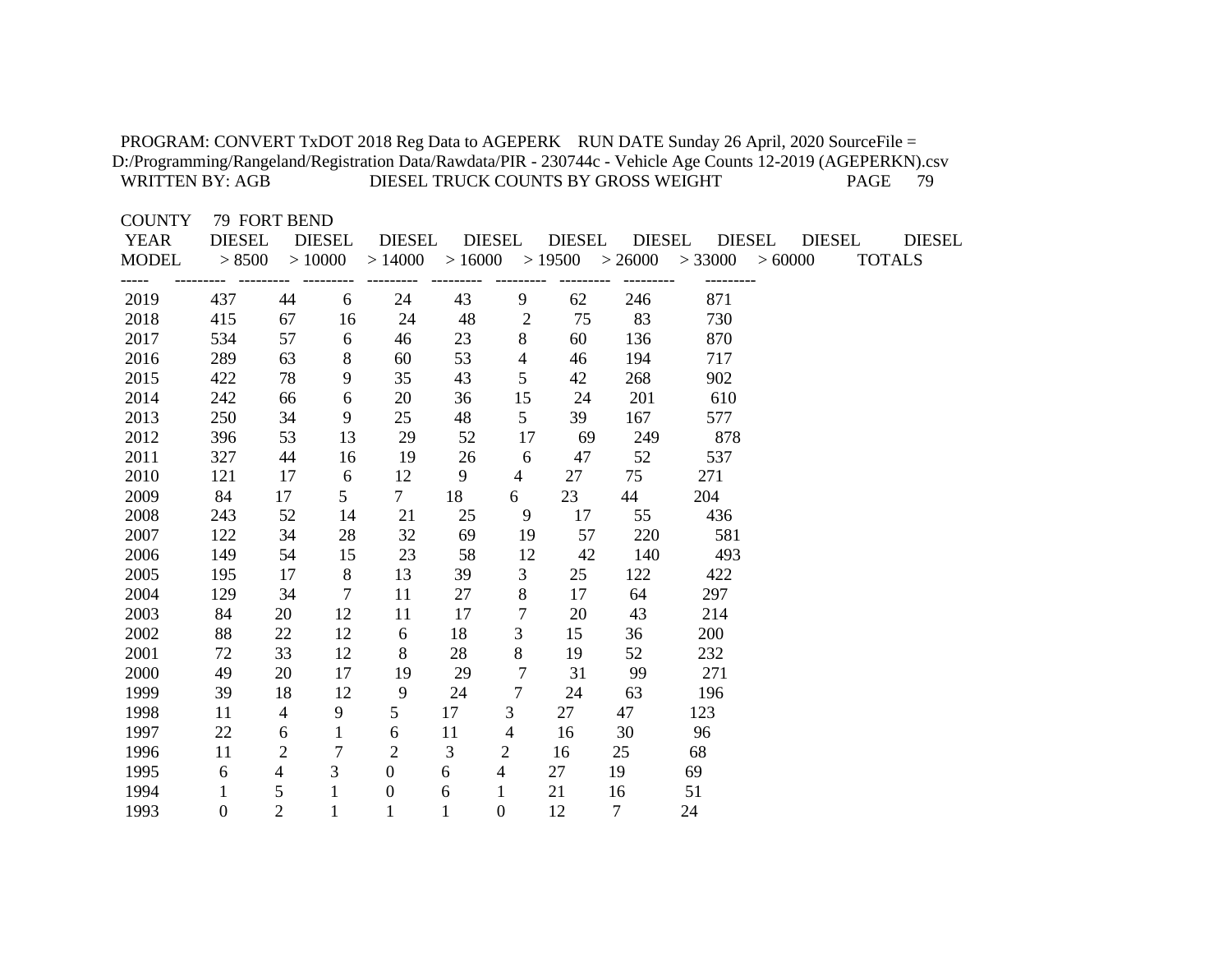| 1992 0 4 0 0 3 1 12 5 25        |  |  |  |  |                  |  |
|---------------------------------|--|--|--|--|------------------|--|
| 1991 1 2 0 1 1 2 7 2 16         |  |  |  |  |                  |  |
| 1990 1 2 1 4 2 0 11 4 25        |  |  |  |  |                  |  |
| OLDER 2 1 1 0 3 3 18 6 34       |  |  |  |  |                  |  |
| TOTAL 4,742 876 261 473 786 184 |  |  |  |  | 948 2,770 11,040 |  |

| <b>COUNTY</b> |                      | 84 GALVESTON |                |                          |                |                |                      |                |               |                                                                        |                         |
|---------------|----------------------|--------------|----------------|--------------------------|----------------|----------------|----------------------|----------------|---------------|------------------------------------------------------------------------|-------------------------|
| YEAR          | DIESEL DIESEL        |              |                |                          |                |                | DIESEL DIESEL DIESEL |                | DIESEL DIESEL |                                                                        | DIESEL<br><b>DIESEL</b> |
| MODEL         |                      |              |                |                          |                |                |                      |                |               | $>8500$ $>10000$ $>14000$ $>16000$ $>19500$ $>26000$ $>33000$ $>60000$ | <b>TOTALS</b>           |
|               | ---------- --------- |              |                |                          |                |                | ---------            |                |               |                                                                        |                         |
| 2019          | 294                  | 42           | 3              | $\tau$                   | 11             | 3              | 16                   | 12             | 388           |                                                                        |                         |
| 2018          | 309                  | 39           | $\overline{2}$ | 8                        | 13             | $\overline{2}$ | 17                   | 32             | 422           |                                                                        |                         |
| 2017          | 423                  | 38           | $\overline{2}$ | 21                       | 11             | $\overline{4}$ | 9                    | 13             | 521           |                                                                        |                         |
| 2016          | 206                  | 44           | 3              | 20                       | 21             | $\mathbf{1}$   | 9                    | 25             | 329           |                                                                        |                         |
| 2015          | 368                  | 45           | 6              | 6                        | 11             | 3              | 15                   | 31             | 485           |                                                                        |                         |
| 2014          | 214                  | 29           | $\overline{4}$ | 9                        | 16             | $\overline{4}$ | 12                   | 21             | 309           |                                                                        |                         |
| 2013          | 179                  | 26           | $\mathbf{0}$   | $\overline{7}$           | 12             | 3              | 14                   | 23             | 264           |                                                                        |                         |
| 2012          | 400                  | 62           | 6              | 20                       | 19             | $\overline{0}$ | 9                    | 20             | 536           |                                                                        |                         |
| 2011          | 313                  | 29           | 5              | 8                        | $\overline{7}$ | $\overline{2}$ | $7\overline{ }$      | 22             | 393           |                                                                        |                         |
| 2010          | 99                   | 9            | 5              | $\overline{2}$           | $\overline{2}$ | $\overline{4}$ | 8                    | 15             | 144           |                                                                        |                         |
| 2009          | 81                   | 13           | $\mathfrak{Z}$ | $\overline{3}$           | 8              | $\mathbf{1}$   | 5 <sup>5</sup>       | 16             | 130           |                                                                        |                         |
| 2008          | 233                  | 30           | 16             | 12                       | 16             | $\overline{4}$ | 10                   | $\overline{9}$ | 330           |                                                                        |                         |
| 2007          | 109                  | 27           | 6              | $\overline{7}$           | 27             | 8              | 27                   | 43             | 254           |                                                                        |                         |
| 2006          | 146                  | 33           | 6              | $\overline{2}$           | 21             | 3              | 16                   | 35             | 262           |                                                                        |                         |
| 2005          | 149                  | 12           | 6              | 6                        | 14             | 4              | 28                   | 24             | 243           |                                                                        |                         |
| 2004          | 97                   | 12           | 6              | 8                        | 11             | 6              | 11                   | 10             | 161           |                                                                        |                         |
| 2003          | 75                   | 13           | 9              | $\overline{4}$           | 5              | 3              | $\overline{7}$       | 12             | 128           |                                                                        |                         |
| 2002          | 76                   | 14           | 3              | 3                        | 5              | $\overline{2}$ | 6                    | 8              | 117           |                                                                        |                         |
| 2001          | 59                   | 17           | $\tau$         | $\sqrt{2}$               | $\overline{7}$ | 3              | 6                    | 14             | 115           |                                                                        |                         |
| 2000          | 40                   | 19           | $\tau$         | 6                        | 5              | 6              | 23                   | 10             | 116           |                                                                        |                         |
| 1999          | 38                   | 10           | $\mathfrak{Z}$ | $\overline{\mathcal{A}}$ | $\overline{7}$ | 1              | 13                   | 22             | 98            |                                                                        |                         |
| 1998          | 11                   | 3            | $\overline{3}$ | $\overline{2}$           | $\overline{2}$ | $\mathbf{1}$   | 9                    | 9              | 40            |                                                                        |                         |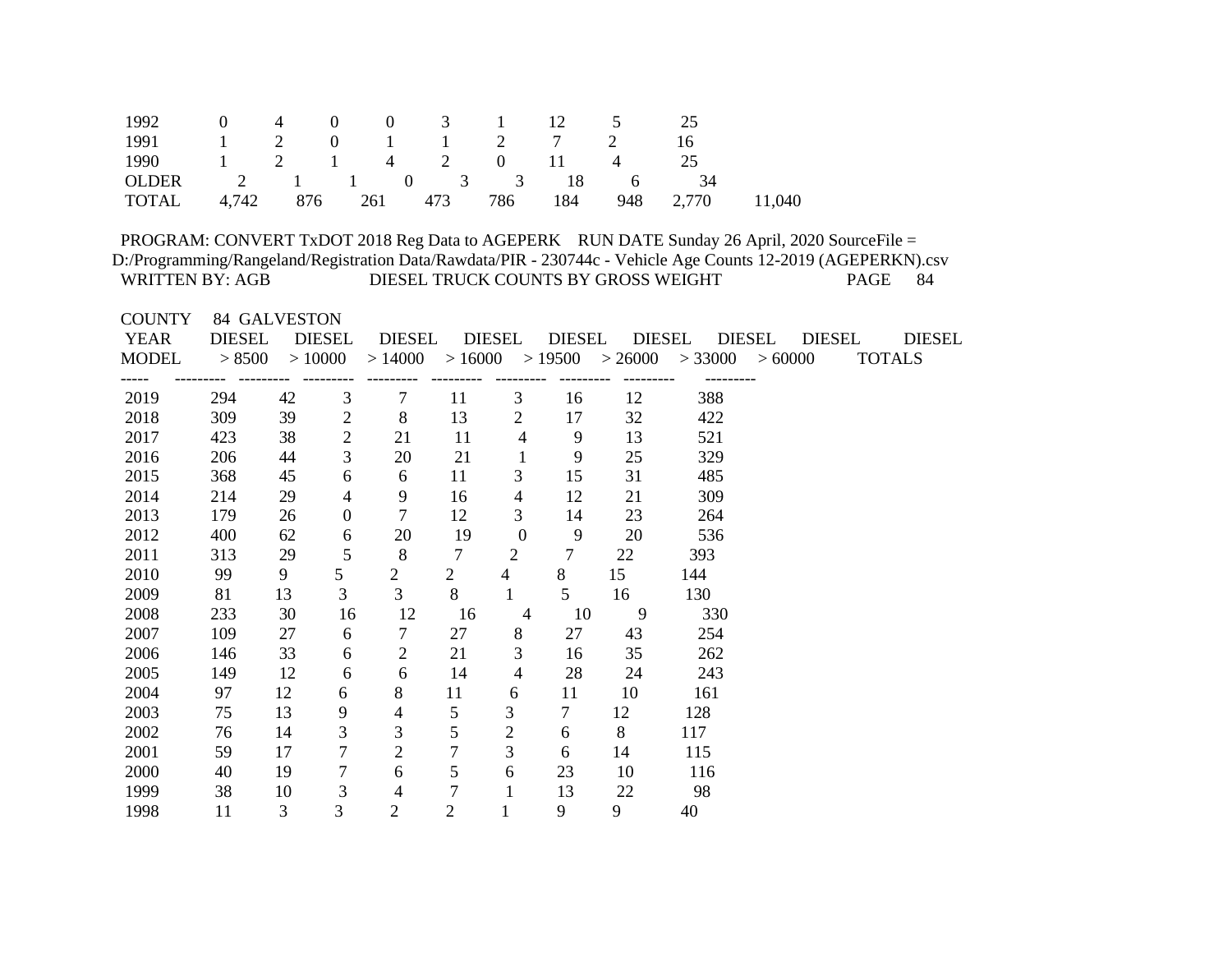| 1997         | 13               | ¬        | 3                | 3              |                  | 2              | 6  |     | 44  |       |
|--------------|------------------|----------|------------------|----------------|------------------|----------------|----|-----|-----|-------|
| 1996         |                  | 4        | $\Omega$         |                | 3                | $\Omega$       | 9  |     | 33  |       |
| 1995         | 2                | 2        |                  | $\theta$       | 6                |                |    | 3   | 23  |       |
| 1994         | 3                | 2        |                  |                |                  | 0              |    | 3   | 18  |       |
| 1993         | 2                | 3        | $\boldsymbol{0}$ |                | ◠                |                | 9  |     | 19  |       |
| 1992         |                  |          |                  |                | 3                |                |    | ∍   | 15  |       |
| 1991         |                  | 3        |                  |                |                  |                | 4  |     | 14  |       |
| 1990         | $\boldsymbol{0}$ | $\theta$ | $\boldsymbol{0}$ | $\overline{0}$ | $\boldsymbol{0}$ |                |    |     |     |       |
| <b>OLDER</b> | 3                |          | $\boldsymbol{0}$ | 3              | 3                | $\overline{0}$ | 8  | 3   | 21  |       |
| <b>TOTAL</b> | 3,955            | 589      |                  | 118            | 178              | 276            | 76 | 333 | 450 | 5,975 |

| <b>COUNTY</b> | 101 HARRIS                   |        |     |            |        |     |        |        |                                                       |               |               |
|---------------|------------------------------|--------|-----|------------|--------|-----|--------|--------|-------------------------------------------------------|---------------|---------------|
| YEAR          | <b>DIESEL</b>                | DIESEL |     | DIESEL     | DIESEL |     | DIESEL | DIESEL | DIESEL                                                | <b>DIESEL</b> | <b>DIESEL</b> |
| MODEL         | > 8500                       | >10000 |     |            |        |     |        |        | $>14000$ $>16000$ $>19500$ $>26000$ $>33000$ $>60000$ |               | <b>TOTALS</b> |
|               | --------- --------- -------- |        |     | ---------- |        |     |        |        |                                                       |               |               |
| 2019          | 2,615                        | 805    | 142 | 433        | 770    | 168 | 544    | 1,505  | 6,982                                                 |               |               |
| 2018          | 2,103                        | 749    | 156 | 412        | 620    | 174 | 603    | 1,675  | 6,492                                                 |               |               |
| 2017          | 2,313                        | 661    | 131 | 441        | 623    | 211 | 522    | 1,019  | 5,921                                                 |               |               |
| 2016          | 1,481                        | 608    | 167 | 438        | 467    | 172 | 517    | 1,656  | 5,506                                                 |               |               |
| 2015          | 2,061                        | 635    | 171 | 501        | 550    | 273 | 719    | 1,948  | 6,858                                                 |               |               |
| 2014          | 1,218                        | 455    | 165 | 354        | 345    | 185 | 551    | 1,962  | 5,235                                                 |               |               |
| 2013          | 1,205                        | 347    | 114 | 276        | 396    | 201 | 467    | 2,096  | 5,102                                                 |               |               |
| 2012          | 2,322                        | 667    | 179 | 496        | 514    | 252 | 492    | 2,226  | 7,148                                                 |               |               |
| 2011          | 1,734                        | 421    | 101 | 245        | 362    | 131 | 347    | 999    | 4,340                                                 |               |               |
| 2010          | 602                          | 156    | 46  | 78         | 170    | 49  | 149    | 809    | 2,059                                                 |               |               |
| 2009          | 451                          | 193    | 68  | 95         | 233    | 103 | 328    | 925    | 2,396                                                 |               |               |
| 2008          | 1,582                        | 471    | 206 | 226        | 391    | 104 | 279    | 672    | 3,931                                                 |               |               |
| 2007          | 889                          | 336    | 276 | 245        | 829    | 236 | 775    |        | 3,257 6,843                                           |               |               |
| 2006          | 1,016                        | 420    | 188 | 224        | 543    | 147 | 516    | 2,071  | 5,125                                                 |               |               |
| 2005          | 914                          | 216    | 112 | 119        | 433    | 118 | 476    | 1,681  | 4,069                                                 |               |               |
| 2004          | 617                          | 195    | 114 | 111        | 351    | 78  | 264    | 897    | 2,627                                                 |               |               |
| 2003          | 535                          | 155    | 98  | 80         | 170    | 59  | 246    | 718    | 2,061                                                 |               |               |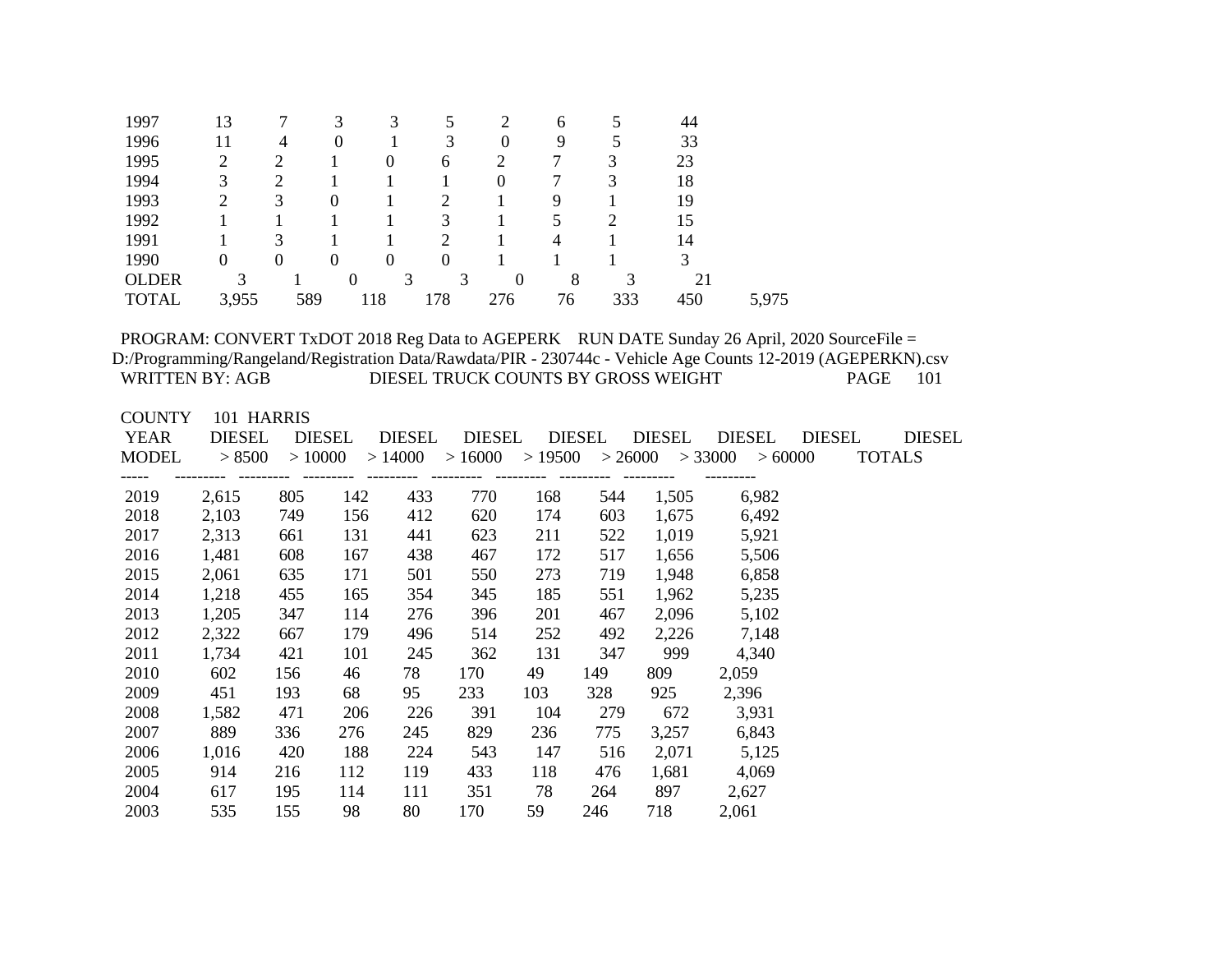| 2002         | 449            | 151   | 80             | 90      | 190   | 54    | 200   | 584    | 1,798  |        |
|--------------|----------------|-------|----------------|---------|-------|-------|-------|--------|--------|--------|
| 2001         | 396            | 189   | 78             | 101     | 216   | 71    | 260   | 827    | 2,138  |        |
| 2000         | 256            | 181   | 145            | 79      | 275   | 85    | 330   | 1,191  | 2,542  |        |
| 1999         | 241            | 185   | 89             | 87      | 185   | 64    | 292   | 912    | 2,055  |        |
| 1998         | 71             | 41    | 40             | 45      | 148   | 40    | 210   | 643    | 1,238  |        |
| 1997         | 112            | 73    | 42             | 28      | 76    | 33    | 149   | 459    | 972    |        |
| 1996         | 55             | 40    | 27             | 21      | 55    | 23    | 167   | 378    | 766    |        |
| 1995         | 30             | 31    | 7              | 20      | 55    | 25    | 205   | 289    | 662    |        |
| 1994         | 24             | 22    | 9              | 9       | 34    | 15    | 164   | 162    | 439    |        |
| 1993         | 12             | 10    | 12             | 8       | 31    | 16    | 129   | 115    | 333    |        |
| 1992         | 10             | 18    | 6              | 11      | 15    | 9     | 87    | 52     | 208    |        |
| 1991         | 6              | 15    | $\overline{2}$ | 8       | 16    | 15    | 72    | 33     | 167    |        |
| 1990         | $\overline{4}$ | 11    | $\overline{4}$ | 9       | 13    | 9     | 53    | 33     | 136    |        |
| <b>OLDER</b> | 12             | 20    |                | 8<br>20 | 39    | 13    | 171   | 81     | 364    |        |
| <b>TOTAL</b> | 25,336         | 8,477 |                | 2,983   | 5,310 | 9,115 | 3,133 | 10,284 | 31,875 | 96,513 |

| <b>COUNTY</b> | 146 LIBERTY   |               |                  |                |        |               |        |                   |          |                                |               |  |
|---------------|---------------|---------------|------------------|----------------|--------|---------------|--------|-------------------|----------|--------------------------------|---------------|--|
| <b>YEAR</b>   | <b>DIESEL</b> | <b>DIESEL</b> |                  | <b>DIESEL</b>  |        | <b>DIESEL</b> | DIESEL | <b>DIESEL</b>     |          | <b>DIESEL</b><br><b>DIESEL</b> | <b>DIESEL</b> |  |
| <b>MODEL</b>  | > 8500        | >10000        |                  | >14000         | >16000 |               |        | $>19500$ $>26000$ | > 33000  | >60000                         | <b>TOTALS</b> |  |
|               |               |               |                  |                |        |               |        |                   | -------- |                                |               |  |
| 2019          | 131           | 33            | $\boldsymbol{0}$ | 8              | 6      | $\theta$      | 2      | 45                | 225      |                                |               |  |
| 2018          | 164           | 59            | 3                | 10             | 3      |               | 10     | 33                | 283      |                                |               |  |
| 2017          | 165           | 40            | 2                | 11             | 4      |               | 3      | 23                | 249      |                                |               |  |
| 2016          | 177           | 41            | $\theta$         | 6              | 3      |               | 5      | 17                | 250      |                                |               |  |
| 2015          | 175           | 41            |                  | 5              | 3      | $\theta$      | 9      | 105               | 339      |                                |               |  |
| 2014          | 155           | 32            | 3                | 4              | 5      | 0             | 10     | 58                | 267      |                                |               |  |
| 2013          | 142           | 18            | $\theta$         | $\overline{2}$ | 6      | 2             | 2      | 23                | 195      |                                |               |  |
| 2012          | 284           | 29            |                  | 10             | 9      | 3             | 6      | 45                | 387      |                                |               |  |
| 2011          | 160           | 15            | $\overline{2}$   | 5              | 4      | 3             | 3      | 17                | 209      |                                |               |  |
| 2010          | 51            | 4             |                  |                | 2      |               | 0      | 6                 | 66       |                                |               |  |
| 2009          | 53            | 11            | $\Omega$         |                | 13     | 8             | 9      | 25                | 120      |                                |               |  |
| 2008          | 141           | 18            | 3                | 4              | 5      |               | 6      | 18                | 196      |                                |               |  |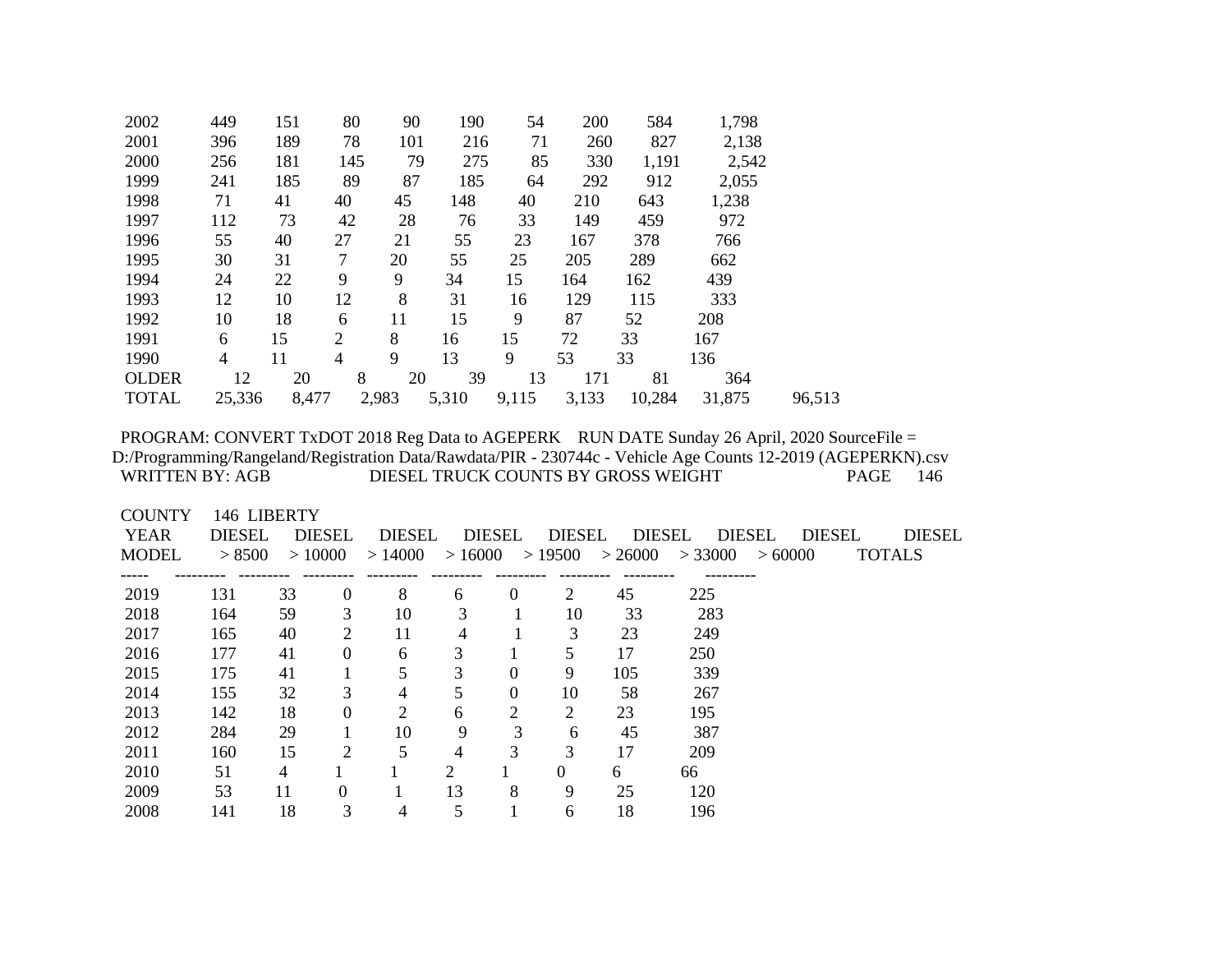| 2007         | 119            | 15               | 1                | 3                | 30             | 5              | 15             | 96               | 284 |       |
|--------------|----------------|------------------|------------------|------------------|----------------|----------------|----------------|------------------|-----|-------|
| 2006         | 106            | 11               | $\overline{2}$   | 1                | 7              | 3              | 10             | 24               | 164 |       |
| 2005         | 83             | 5                | 0                | 1                | 16             | $\overline{2}$ | 10             | 25               | 142 |       |
| 2004         | 79             | 6                | $\overline{2}$   | $\overline{2}$   | $\overline{7}$ | 6              | $\tau$         | 16               | 125 |       |
| 2003         | 71             | 6                | 0                | $\overline{0}$   | 5              | 6              | 6              | 14               | 108 |       |
| 2002         | 54             | 7                | 4                | 5                | 7              | 5              | 7              | 15               | 104 |       |
| 2001         | 45             | 10               | 5                | 6                | 5              | 5              | 12             | 15               | 103 |       |
| 2000         | 24             | 8                | 1                | 6                | 13             | 3              | 14             | 33               | 102 |       |
| 1999         | 29             | 3                | $\overline{2}$   | 10               | 19             | 13             | 10             | 17               | 103 |       |
| 1998         | 12             | 4                | $\overline{2}$   | 12               | 28             | $\overline{2}$ | 8              | 10               | 78  |       |
| 1997         | 12             | $\overline{0}$   | 3                | 25               | 17             | $\overline{2}$ | 9              | 13               | 81  |       |
| 1996         | 6              | 1                |                  | 7                | 1              | 4              | 4              | $\overline{7}$   | 31  |       |
| 1995         | 3              | $\overline{0}$   | 1                | 6                | 1              | $\overline{2}$ | 11             | 5                | 29  |       |
| 1994         | $\overline{4}$ | 1                | $\mathbf{0}$     | $\theta$         | 3              | $\overline{2}$ | $\overline{4}$ | 5                | 19  |       |
| 1993         | $\overline{2}$ | 1                | $\boldsymbol{0}$ | 4                | 0              |                | 5              | 3                | 16  |       |
| 1992         | $\overline{2}$ | $\overline{0}$   | $\overline{0}$   | $\boldsymbol{0}$ | 0              |                | 4              | $\overline{2}$   | 9   |       |
| 1991         | 1              | $\boldsymbol{0}$ | $\boldsymbol{0}$ | $\overline{0}$   | $\overline{2}$ | $\overline{0}$ | 3              | $\boldsymbol{0}$ | 6   |       |
| 1990         | $\overline{0}$ | $\boldsymbol{0}$ | $\boldsymbol{0}$ | $\overline{0}$   | 1              | $\overline{0}$ | $\overline{4}$ | 3                | 8   |       |
| <b>OLDER</b> | 1              | $\overline{2}$   | 1                | 3                | $\overline{4}$ | 1              | 17             | 8                | 37  |       |
| <b>TOTAL</b> | 2,451          | 421              |                  | 41               | 158            | 229            | 84             | 225              | 726 | 4,335 |

#### COUNTY 170 MONTGOMERY

| YEAR         | <b>DIESEL</b> | <b>DIESEL</b> |    | <b>DIESEL</b> | <b>DIESEL</b> |    | <b>DIESEL</b> | <b>DIESEL</b> | <b>DIESEL</b> |        | <b>DIESEL</b> | <b>DIESEL</b> |
|--------------|---------------|---------------|----|---------------|---------------|----|---------------|---------------|---------------|--------|---------------|---------------|
| <b>MODEL</b> | > 8500        | >10000        |    | >14000        | >16000        |    | >19500        | >26000        | > 33000       | >60000 |               | <b>TOTALS</b> |
|              |               |               |    |               |               |    |               |               |               |        |               |               |
| 2019         | 595           | 128           | 4  | 43            | 50            | 45 | 62            | 145           | 1,072         |        |               |               |
| 2018         | 634           | 158           | 14 | 42            | 34            | 15 | 48            | 116           | 1,061         |        |               |               |
| 2017         | 634           | 144           |    | 37            | 43            | 21 | 47            | 110           | 1,043         |        |               |               |
| 2016         | 627           | 124           | 8  | 39            | 38            | 19 | 36            | 156           | 1,047         |        |               |               |
| 2015         | 902           | 148           | 11 | 46            | 60            | 28 | 39            | 161           | 1,395         |        |               |               |
| 2014         | 505           | 118           | 10 | 30            | 13            | 20 | 37            | 177           | 910           |        |               |               |
| 2013         | 559           | 79            | 10 | 22            | 35            | 22 | 33            | 171           | 931           |        |               |               |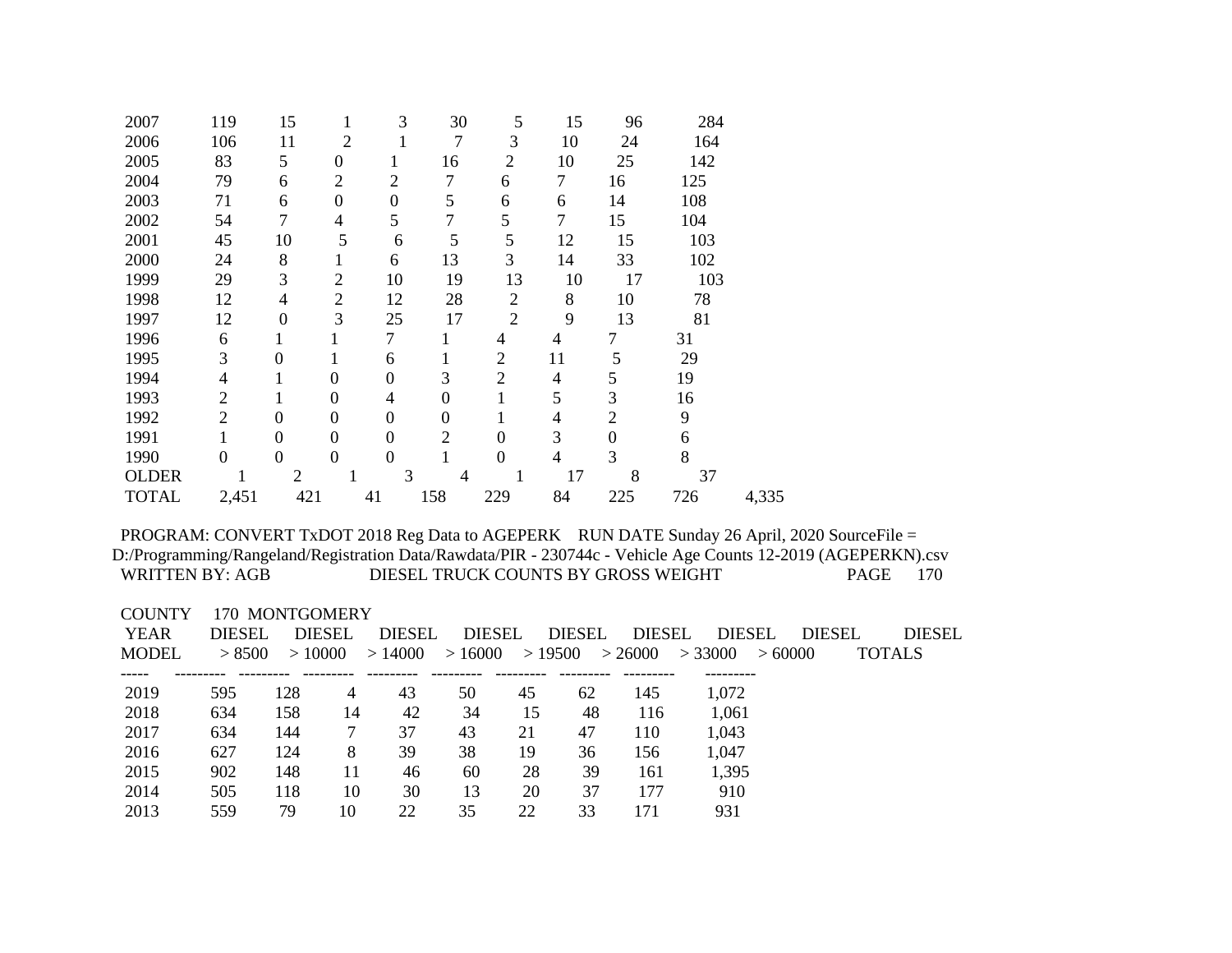| 2012         | 913                      | 116            | 17             | 40               | 32             | 29               | 41  | 174            | 1,362 |        |
|--------------|--------------------------|----------------|----------------|------------------|----------------|------------------|-----|----------------|-------|--------|
| 2011         | 581                      | 73             | $\tau$         | 20               | 22             | 29               | 27  | 63             | 822   |        |
| 2010         | 201                      | 22             | $\overline{4}$ | 6                | 8              | 21               | 18  | 68             | 348   |        |
| 2009         | 156                      | 25             | 9              | 12               | 19             | 5                | 27  | 99             | 352   |        |
| 2008         | 400                      | 64             | 17             | 33               | 46             | $\overline{4}$   | 17  | 46             | 627   |        |
| 2007         | 293                      | 46             | 13             | 19               | 45             | 33               | 75  | 152            | 676   |        |
| 2006         | 291                      | 50             | 15             | 21               | 45             | 15               | 38  | 97             | 572   |        |
| 2005         | 280                      | 25             | 18             | 12               | 36             | 14               | 54  | 115            | 554   |        |
| 2004         | 232                      | 26             | 10             | 10               | 30             | 11               | 25  | 94             | 438   |        |
| 2003         | 190                      | 19             | 8              | 10               | 13             | 6                | 35  | 68             | 349   |        |
| 2002         | 177                      | 13             | 10             | 6                | 12             | $\overline{4}$   | 21  | 32             | 275   |        |
| 2001         | 121                      | 21             | $\overline{7}$ | 6                | 26             | 6                | 40  | 49             | 276   |        |
| 2000         | 74                       | 16             | 9              | 11               | 16             | 11               | 49  | 69             | 255   |        |
| 1999         | 78                       | 22             | 3              | 8                | 15             | 5                | 33  | 39             | 203   |        |
| 1998         | 30                       | $\tau$         | $\sqrt{2}$     | 3                | 20             | $\overline{4}$   | 28  | 41             | 135   |        |
| 1997         | 32                       | 8              | $\overline{3}$ | $\overline{3}$   | 5              | $\overline{3}$   | 23  | 19             | 96    |        |
| 1996         | 10                       | 5              | $\overline{2}$ | $\mathbf{1}$     | 11             | $\overline{4}$   | 20  | 25             | 78    |        |
| 1995         | 5                        | 3              | $\mathbf{1}$   | $\overline{2}$   | $8\,$          | 6                | 22  | 20             | 67    |        |
| 1994         | 6                        | $\overline{4}$ | $\mathbf{1}$   | $\boldsymbol{0}$ | $\mathfrak{2}$ | $\mathfrak{Z}$   | 21  | 15             | 52    |        |
| 1993         | $\overline{\mathcal{L}}$ | $\mathbf{1}$   | $\mathbf{1}$   | $\overline{2}$   | $\overline{4}$ | $\overline{2}$   | 17  | 10             | 41    |        |
| 1992         | $\overline{0}$           | $\overline{2}$ | 1              | $\mathbf{1}$     | $\mathbf{1}$   | $\boldsymbol{0}$ | 12  | 9              | 26    |        |
| 1991         | $\mathbf{1}$             | $\mathbf{1}$   | $\mathbf{1}$   | $\boldsymbol{0}$ | 5              | $\mathbf{1}$     | 9   | 3              | 21    |        |
| 1990         | $\boldsymbol{0}$         | 1              | $\overline{0}$ | $\overline{2}$   | $\overline{2}$ | $\boldsymbol{0}$ | 8   | $\overline{2}$ | 15    |        |
| <b>OLDER</b> | 1                        | 3              | 3              | 5                | 10             | 1                | 26  | 15             | 64    |        |
| <b>TOTAL</b> | 8,532                    | 1,472          |                | 226              | 492            | 706              | 387 | 988            | 2,360 | 15,163 |

| COUNTY 237 WALLER<br>YEAR | DIESEL. | DIESEL          | DIESEL DIESEL DIESEL DIESEL DIESEL                                             |  |      |  |     | <b>DIESEL</b> | DIESEL        |
|---------------------------|---------|-----------------|--------------------------------------------------------------------------------|--|------|--|-----|---------------|---------------|
| MODEL.                    |         |                 | $> 8500$ $> 10000$ $> 14000$ $> 16000$ $> 19500$ $> 26000$ $> 33000$ $> 60000$ |  |      |  |     |               | <b>TOTALS</b> |
| 2019                      | 110     |                 | 32 1 9 8 2 12 22                                                               |  |      |  | 196 |               |               |
| 2018                      | - 111   | 22 <sub>2</sub> | $0 \t 8 \t 4 \t 10$                                                            |  | 7 11 |  |     |               |               |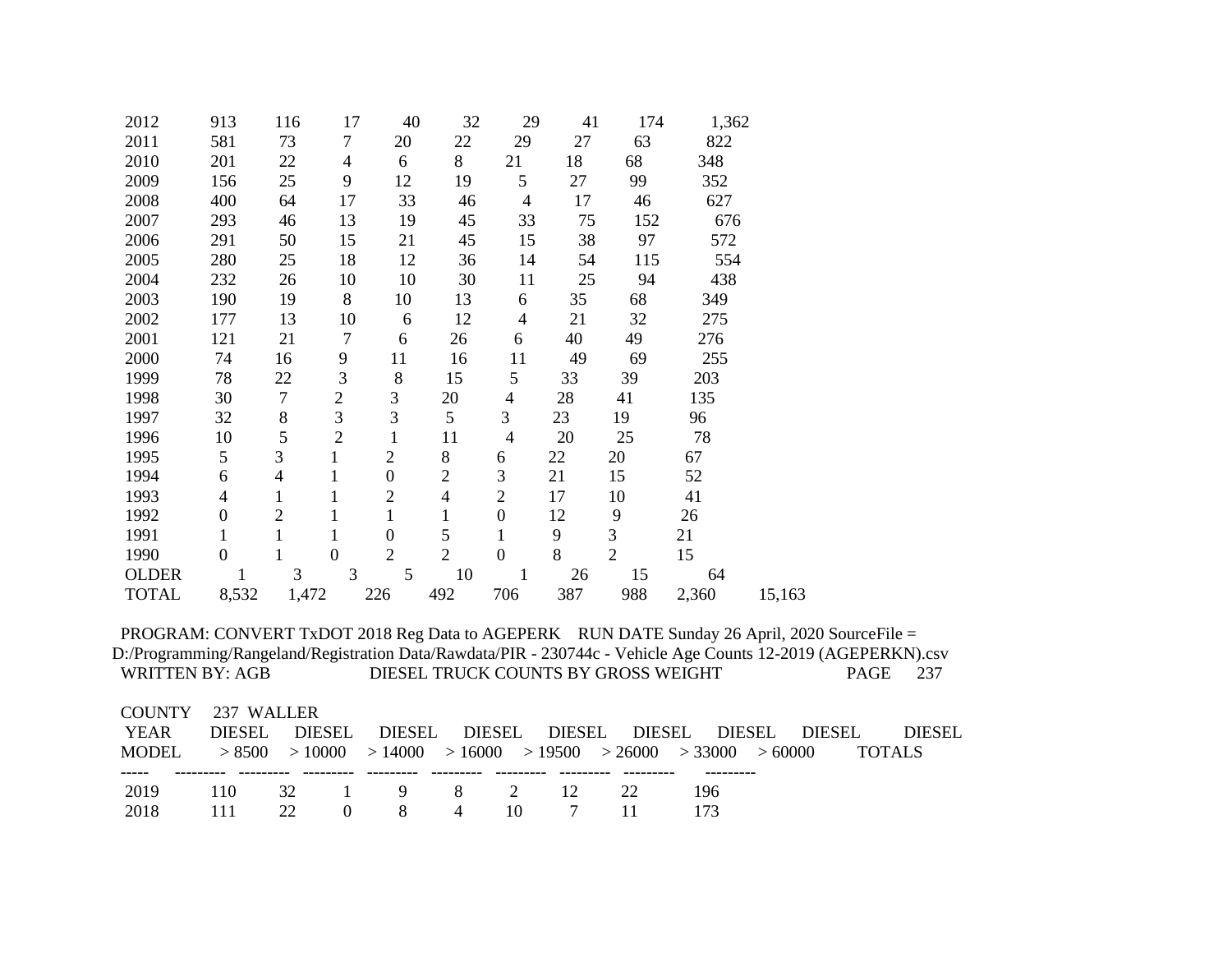| 2017         | 139              | 30               | 4                | $\overline{4}$   | $\mathfrak{S}$           | 5                        | $\overline{4}$ | 19             | 210            |       |
|--------------|------------------|------------------|------------------|------------------|--------------------------|--------------------------|----------------|----------------|----------------|-------|
| 2016         | 121              | 30               | $\mathbf{1}$     | 4                | 5                        | $\overline{4}$           | $\overline{4}$ | 18             | 187            |       |
| 2015         | 113              | 26               | $\boldsymbol{0}$ | 9                | 8                        | 11                       | 27             | 31             | 225            |       |
| 2014         | 73               | 21               | 3                | $\overline{4}$   | 3                        | $\mathbf{1}$             | 17             | 24             | 146            |       |
| 2013         | 69               | 15               | $\overline{0}$   | $\overline{2}$   | 10                       | $\overline{4}$           | 9              | 20             | 129            |       |
| 2012         | 154              | 27               | 5                | 10               | 15                       | $\overline{2}$           | $\overline{4}$ | 18             | 235            |       |
| 2011         | 96               | 12               | $\mathbf{1}$     | $\overline{4}$   | 6                        | 3                        | $\mathbf{1}$   | 12             | 135            |       |
| 2010         | 36               | 5                | $\mathbf{1}$     | $\mathbf{1}$     | $\mathbf{2}$             | $\overline{c}$           | 4              | 8              | 59             |       |
| 2009         | 32               | $\overline{7}$   | $\overline{0}$   | $\overline{4}$   | 3                        | 5                        | 3              | 12             | 66             |       |
| 2008         | 93               | 25               | $\overline{2}$   | 3                | 3                        | $\mathfrak{Z}$           | 5              | $\overline{4}$ | 138            |       |
| 2007         | 88               | 9                | 3                | 10               | $\overline{7}$           | 3                        | 20             | 29             | 169            |       |
| 2006         | 71               | 9                | $\overline{2}$   | 5                | $\overline{7}$           | 5                        | 13             | 28             | 140            |       |
| 2005         | 66               | 11               | $\overline{2}$   | $\boldsymbol{0}$ | 10                       | $\overline{2}$           | 16             | 21             | 128            |       |
| 2004         | 49               | $\overline{7}$   | 3                | $\mathbf{2}$     | 10                       | $\sqrt{2}$               | $\overline{4}$ | 9              | 86             |       |
| 2003         | 45               | $\overline{4}$   | $\overline{0}$   | $\overline{c}$   | 5                        | 3                        | 12             | 12             | 83             |       |
| 2002         | 40               | $\overline{2}$   | $\overline{c}$   | 3                | 8                        | $\overline{c}$           | 6              | $\overline{7}$ | 70             |       |
| 2001         | 37               | 11               | $\mathbf{1}$     | $\overline{2}$   | 3                        | $\mathbf{1}$             | $\overline{4}$ | 9              | 68             |       |
| 2000         | 24               | 5                | $\boldsymbol{0}$ | $\overline{c}$   | $\overline{\mathcal{L}}$ | $\mathbf{1}$             | 10             | 18             | 64             |       |
| 1999         | 21               | $\overline{7}$   | $\mathbf{1}$     | $\overline{2}$   | 5                        | $\mathbf{1}$             | 15             | 10             | 62             |       |
| 1998         | 16               | $\mathbf{1}$     | $\mathbf{1}$     | $\boldsymbol{0}$ | 6                        | $\overline{\mathcal{L}}$ | 5              | $\tau$         | 40             |       |
| 1997         | 10               | 3                | $\mathbf{1}$     | $\boldsymbol{0}$ | $\mathbf{1}$             | $\boldsymbol{0}$         | $\overline{c}$ | $\overline{2}$ | 19             |       |
| 1996         | $\overline{2}$   | $\boldsymbol{0}$ | $\boldsymbol{0}$ | $\boldsymbol{0}$ | 5                        | $\mathbf{1}$             | $\overline{2}$ | 9              | 19             |       |
| 1995         | 5                | $\mathbf{0}$     | $\mathbf{0}$     | $\mathbf{1}$     | $\overline{2}$           | $\overline{2}$           | 13             | 3              | 26             |       |
| 1994         | $\mathbf{1}$     | $\overline{0}$   | $\mathbf{0}$     | $\boldsymbol{0}$ | 8                        | $\mathbf{1}$             | $\mathfrak{Z}$ | $\overline{c}$ | 15             |       |
| 1993         | $\mathbf{1}$     | $\mathfrak{2}$   | $\boldsymbol{0}$ | $\boldsymbol{0}$ | $\mathbf{1}$             | $\overline{2}$           | $\overline{4}$ | $\overline{c}$ | 12             |       |
| 1992         | $\boldsymbol{0}$ | $\boldsymbol{0}$ | $\boldsymbol{0}$ | $\boldsymbol{0}$ | $\mathbf{1}$             | $\overline{2}$           | 5              | $\overline{c}$ | 10             |       |
| 1991         | $\mathbf{0}$     | $\mathbf{1}$     | $\mathbf{0}$     | $\mathbf{1}$     | $\overline{2}$           | $\mathbf{1}$             | 3              | $\overline{c}$ | 10             |       |
| 1990         | $\overline{0}$   | $\overline{0}$   | $\mathbf{0}$     | $\overline{0}$   | $\overline{0}$           | $\overline{0}$           | $\mathbf{1}$   | $\mathbf{1}$   | $\overline{2}$ |       |
| <b>OLDER</b> | $\overline{2}$   | 1                | 1                | 3                | 3                        | $\mathbf{1}$             | 11             | 1              | 23             |       |
| <b>TOTAL</b> | 1,625            | 325              |                  | 35               | 95                       | 160                      | 86             | 246            | 373            | 2,945 |

GRAND TOTALS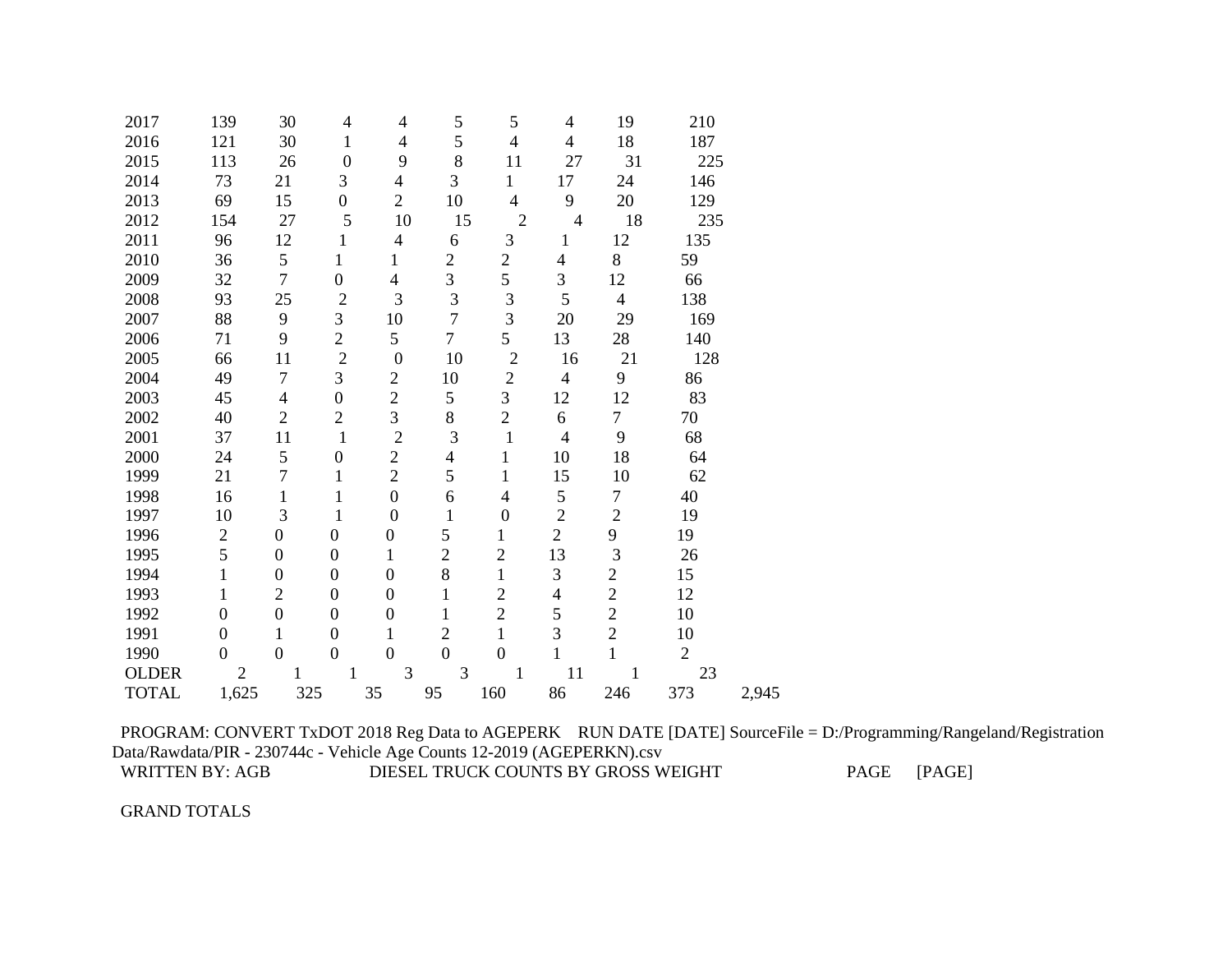| <b>YEAR</b>   | <b>DIESEL</b> | <b>DIESEL</b> |       | <b>DIESEL</b>              | <b>DIESEL</b> | <b>DIESEL</b> |                     | <b>DIESEL</b>       | <b>DIESEL</b>        | <b>DIESEL</b> | <b>DIESEL</b> |
|---------------|---------------|---------------|-------|----------------------------|---------------|---------------|---------------------|---------------------|----------------------|---------------|---------------|
| <b>MODEL</b>  | > 8500        | >10000        |       | $>14000$ $>16000$ $>19500$ |               |               | > 26000             | > 33000             | > 60000              | <b>TOTALS</b> |               |
| -----<br>2019 | 30,681        | 7,927         | 713   | 2,370                      | 4,227         | 1,517         | ----------<br>3,171 | ---------<br>15,286 | 65,892               |               |               |
| 2018          | 31,524        | 8,628         | 808   | 2,356                      | 3,614         | 1,216         | 3,366               |                     | 12,505<br>64,017     |               |               |
| 2017          | 33,915        | 7,150         | 647   | 2,590                      | 3,679         | 1,198         | 2,943               |                     | 8,556<br>60,678      |               |               |
| 2016          | 26,133        | 5,803         | 658   | 2,186                      | 2,993         | 1,209         | 2,778               |                     | 14,067<br>55,827     |               |               |
| 2015          | 34,590        | 7,552         | 866   | 2,368                      | 3,212         | 1,397         | 3,387               |                     | 17,518<br>70,890     |               |               |
| 2014          | 19,330        | 5,034         | 734   | 1,623                      | 2,237         | 1,156         | 2,297               |                     | 14,073<br>46,484     |               |               |
| 2013          | 18,296        | 3,339         | 491   | 1,247                      | 2,421         | 1,016         | 2,170               |                     | 14,687<br>43,667     |               |               |
| 2012          | 33,228        | 4,925         | 871   | 2,122                      | 2,766         | 1,037         | 2,577               |                     | 14,717 62,243        |               |               |
| 2011          | 22,700        | 3,405         | 553   | 1,144                      | 1,715         | 764           | 1,651               |                     | 6,915<br>38,847      |               |               |
| 2010          | 7,640         | 834           | 257   | 315                        | 891           | 484           | 980                 | 4,706               | 16,107               |               |               |
| 2009          | 5,940         | 1,197         | 324   | 474                        | 1,239         | 662           |                     |                     | 1,642 6,140 17,618   |               |               |
| 2008          | 16,562        | 3,338         | 918   | 1,188                      | 1,806         | 629           |                     |                     | $1,610$ 4,693 30,744 |               |               |
| 2007          | 10,698        | 2,638         | 1,243 | 1,088                      | 3,871         | 1,436         |                     |                     | 4,364 18,801 44,139  |               |               |
| 2006          | 12,878        | 2,682         | 903   | 985                        | 2,783         | 909           | 2,822               |                     | 11,690 35,652        |               |               |
| 2005          | 12,579        | 1,525         | 588   | 645                        | 2,175         | 788           | 2,630               | 9,886               | 30,816               |               |               |
| 2004          | 9,155         | 1,273         | 452   | 473                        | 1,534         | 606           | 1,593               | 4,889               | 19,975               |               |               |
| 2003          | 7,435         | 1,081         | 441   | 444                        | 983           | 472           | 1,623               | 4,480               | 16,959               |               |               |
| 2002          | 5,847         | 1,074         | 453   | 401                        | 1,170         | 449           | 1,229               | 3,001               | 13,624               |               |               |
| 2001          | 5,162         | 1,255         | 643   | 446                        | 1,373         | 498           | 1,785               | 4,487               | 15,649               |               |               |
| 2000          | 2,735         | 1,190         | 576   | 477                        | 1,548         | 616           | 2,346               | 6,455               | 15,943               |               |               |
| 1999          | 3,051         | 1,118         | 441   | 416                        | 1,115         | 523           | 1,937               | 4,717               | 13,318               |               |               |
| 1998          | 1,388         | 297           | 225   | 191                        | 929           | 408           | 1,537               | 3,391               | 8,366                |               |               |
| 1997          | 1,278         | 452           | 261   | 183                        | 632           | 246           | 1,120               | 2,258               | 6,430                |               |               |
| 1996          | 562           | 269           | 161   | 148                        | 532           | 256           | 1,219               | 2,165               | 5,312                |               |               |
| 1995          | 311           | 199           | 81    | 124                        | 444           | 237           | 1,288               | 1,596               | 4,280                |               |               |
| 1994          | 252           | 180           | 58    | 70                         | 306           | 176           | 1,168               | 1,130               | 3,340                |               |               |
| 1993          | 192           | 121           | 57    | 65                         | 247           | 153           | 1,015               | 734                 | 2,584                |               |               |
| 1992          | 105           | 100           | 27    | 55                         | 199           | 103           | 626                 | 380                 | 1,595                |               |               |
| 1991          | 95            | 84            | 38    | 69                         | 205           | 140           | 572                 | 278                 | 1,481                |               |               |
| 1990          | 71            | 73            | 32    | 60                         | 183           | 129           | 545                 | 296                 | 1,389                |               |               |
| <b>OLDER</b>  | 171           | 188           | 91    | 160                        | 572           | 389           |                     | 2,343 1,324         | 5,238                |               |               |
| <b>TOTAL</b>  | 354,504       | 74,931        |       | 14,611                     | 26,483        | 51,601        | 20,819              | 60,334              | 215,821              | 819,104       |               |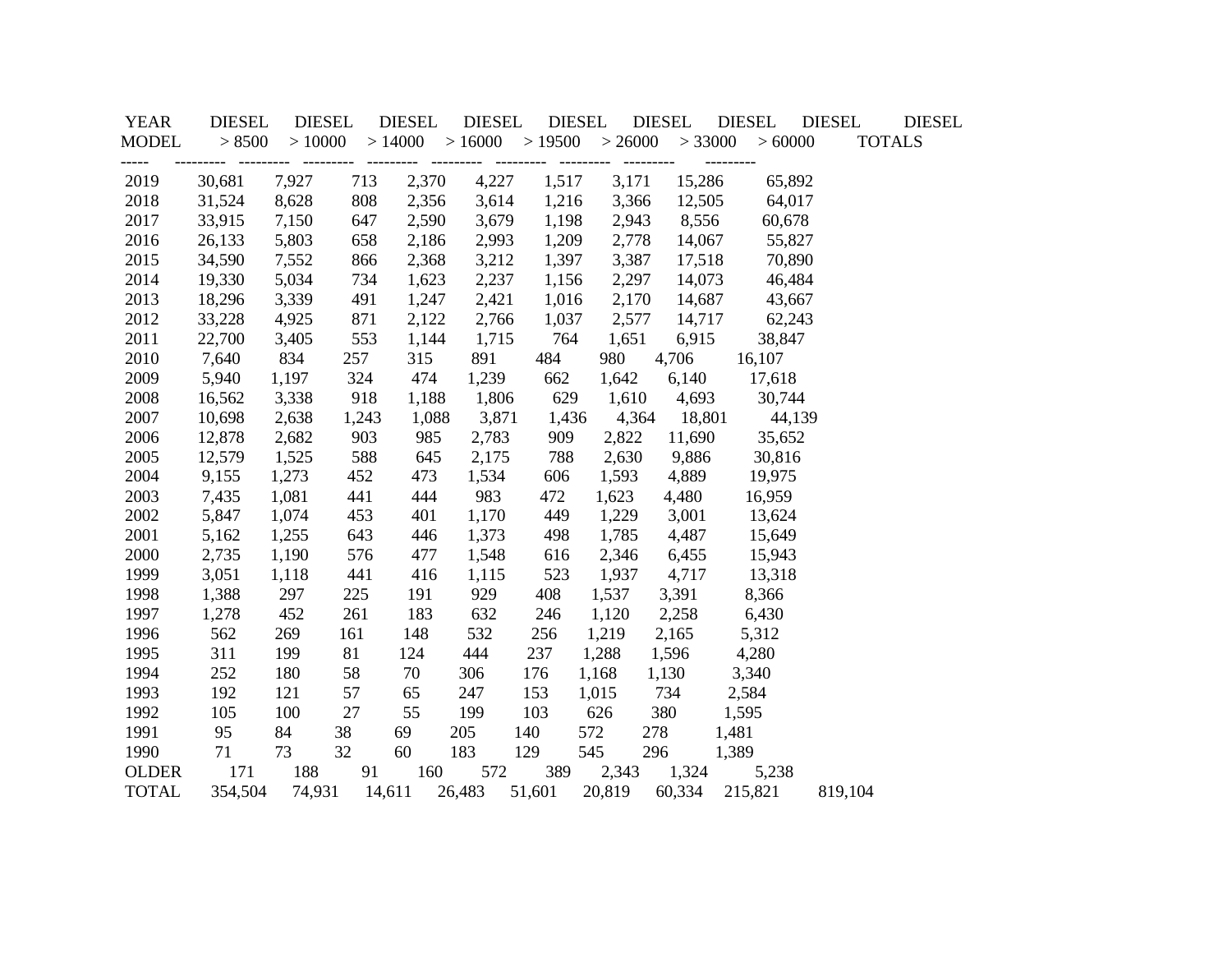### **Gasoline Heavy-Duty Registration Input File**

| <b>COUNTY</b> | 20 BRAZORIA |                |                  |                |                |                |                |                |                               |            |               |
|---------------|-------------|----------------|------------------|----------------|----------------|----------------|----------------|----------------|-------------------------------|------------|---------------|
| <b>YEAR</b>   | <b>GAS</b>  | <b>GAS</b>     |                  | GAS            | GAS            | GAS            |                | GAS            | GAS<br>GAS                    | <b>GAS</b> |               |
| <b>MODEL</b>  | > 8500      | >10000         |                  | >14000         | >16000         |                |                |                | $> 19500$ $> 26000$ $> 33000$ | >60000     | <b>TOTALS</b> |
| 2019          | 455         | 75             | 5                | 4              |                | 0              | 6              | $\mathbf 0$    | 546                           |            |               |
| 2018          | 534         | 99             | $\overline{2}$   | $\overline{4}$ |                |                | 3              | 3              | 647                           |            |               |
| 2017          | 824         | 70             | 7                | 14             | 5              |                | $\overline{7}$ |                | 929                           |            |               |
| 2016          | 721         | 66             | 5                | 5              | 6              | $\overline{0}$ | $\mathbf{3}$   | $\mathbf 0$    | 806                           |            |               |
| 2015          | 706         | 81             | $\overline{2}$   | 17             | $\overline{5}$ | 0              | $\overline{4}$ | 4              | 819                           |            |               |
| 2014          | 319         | 48             | $\boldsymbol{0}$ | 8              | 2              |                | 0              | 4              | 382                           |            |               |
| 2013          | 294         | 38             | $\overline{2}$   | $\overline{2}$ | $\mathbf 0$    | $\overline{2}$ | $\overline{2}$ | $\mathfrak{S}$ | 343                           |            |               |
| 2012          | 272         | 30             | $\overline{2}$   | 1              |                | 0              | 3              | 5              | 314                           |            |               |
| 2011          | 164         | 18             | $\overline{2}$   |                |                | 0              |                | 3              | 190                           |            |               |
| 2010          | 58          | 10             | 3                |                |                | $\overline{0}$ |                |                | 75                            |            |               |
| 2009          | 55          | 8              |                  |                |                | $\overline{0}$ |                | $\overline{0}$ | 67                            |            |               |
| 2008          | 152         | 23             | 5                | 1              | 4              |                | $\mathbf 0$    | 2              | 188                           |            |               |
| 2007          | 71          | 14             | 3                | $\mathbf 0$    | 0              |                | 3              | 4              | 96                            |            |               |
| 2006          | 96          | 14             | 0                | $\overline{2}$ | 0              |                |                | 4              | 118                           |            |               |
| 2005          | 85          | 14             |                  |                | 3              | 4              | 0              | 3              | 111                           |            |               |
| 2004          | 38          | 14             |                  | 0              | $\overline{2}$ |                |                |                | 58                            |            |               |
| 2003          | 27          | 14             | 1                | 0              |                | $\overline{2}$ |                | 0              | 46                            |            |               |
| 2002          | 23          | 10             | 5                | 0              | $\overline{2}$ |                | 2              | 2              | 45                            |            |               |
| 2001          | 20          | 9              | $\overline{2}$   |                | 3              | 3              | $\overline{2}$ | $\overline{0}$ | 40                            |            |               |
| 2000          | 24          | 4              | 4                | 2              | 1              |                | 4              | 3              | 43                            |            |               |
| 1999          | 16          | 9              | 1                | 0              | $\overline{2}$ |                | 5              | $\overline{2}$ | 36                            |            |               |
| 1998          | 15          | $\overline{2}$ | $\overline{2}$   |                | $\overline{2}$ |                | 0              | 4              | 27                            |            |               |
| 1997          | 11          | 5              |                  |                | $\overline{2}$ | 0              |                | $\overline{0}$ | 21                            |            |               |
| 1996          | 3           | $\overline{2}$ | 0                | 0              | $\overline{2}$ | 0              | $\overline{2}$ | $\overline{2}$ | 11                            |            |               |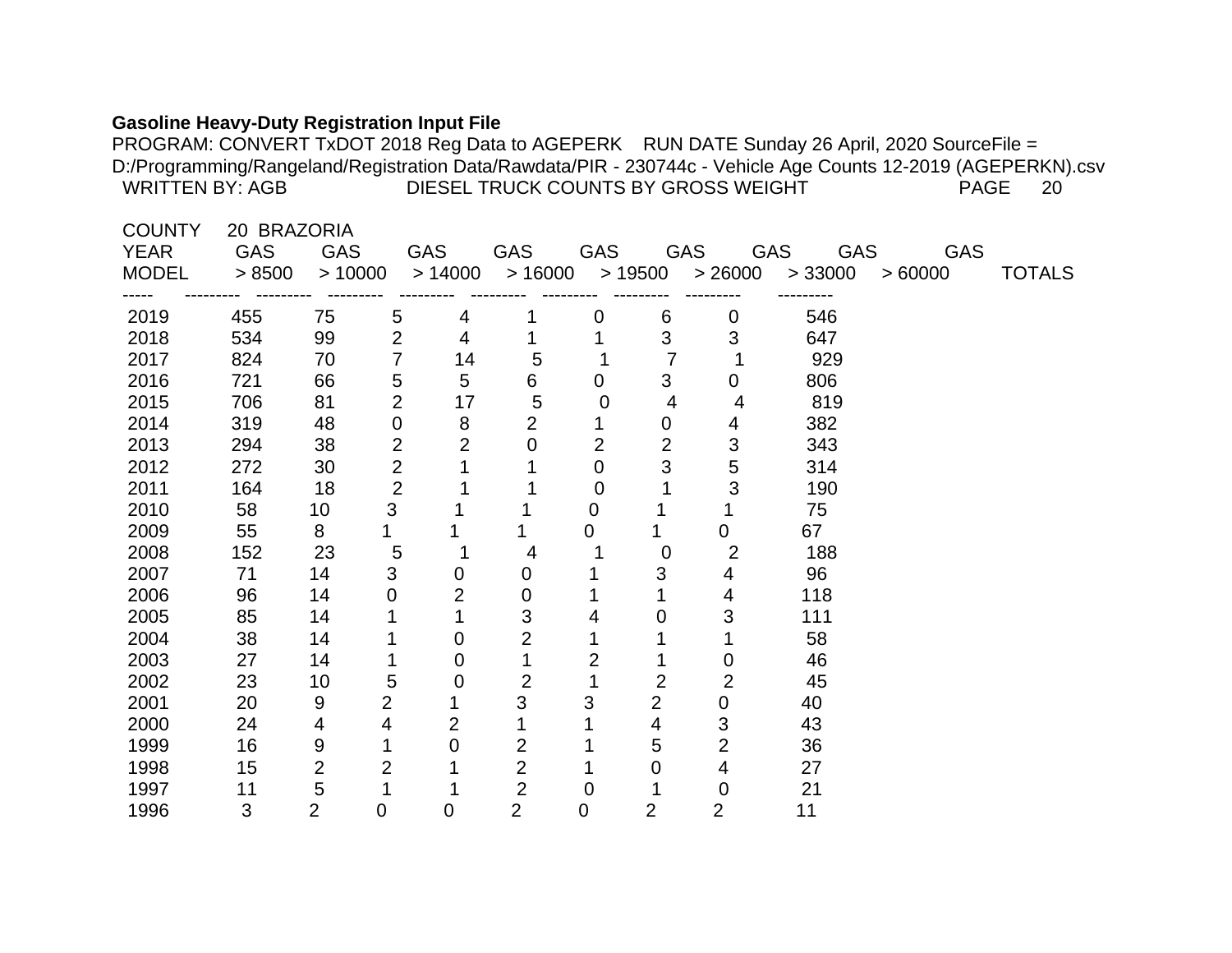| 1995                                                                                        | 7                  | 4              | 0              | 0              | 0                                   | 0              | 4              | 2              | 17                       |        |                                                                                                                                   |  |
|---------------------------------------------------------------------------------------------|--------------------|----------------|----------------|----------------|-------------------------------------|----------------|----------------|----------------|--------------------------|--------|-----------------------------------------------------------------------------------------------------------------------------------|--|
| 1994                                                                                        | $\overline{2}$     | $\overline{2}$ | 0              | 0              | 0                                   | 0              | $\overline{0}$ | 0              | 4                        |        |                                                                                                                                   |  |
| 1993                                                                                        | $\mathbf 0$        | $\overline{2}$ | $\overline{2}$ | 0              |                                     |                | 0              |                | 7                        |        |                                                                                                                                   |  |
| 1992                                                                                        | $\overline{2}$     | $\overline{2}$ | $\overline{0}$ | 0              |                                     | 0              | 3              | 0              | 8                        |        |                                                                                                                                   |  |
| 1991                                                                                        | $\overline{2}$     | 1              | $\overline{0}$ | 0              |                                     | 0              | $\overline{0}$ | $\overline{2}$ | 6                        |        |                                                                                                                                   |  |
| 1990                                                                                        | $\overline{0}$     |                | 0              | 0              |                                     | $\overline{2}$ | 0              | $\Omega$       | 4                        |        |                                                                                                                                   |  |
| <b>OLDER</b>                                                                                | $\overline{7}$     | 4              | $\overline{2}$ | $\mathbf 0$    | 6                                   | $\overline{0}$ | 5              |                | 25                       |        |                                                                                                                                   |  |
| <b>TOTAL</b>                                                                                | 5,003              | 693            | 61             |                | 67<br>58                            |                | 25             | 65             | 57                       | 6,029  |                                                                                                                                   |  |
|                                                                                             |                    |                |                |                |                                     |                |                |                |                          |        |                                                                                                                                   |  |
| PROGRAM: CONVERT TxDOT 2018 Reg Data to AGEPERK RUN DATE Sunday 26 April, 2020 SourceFile = |                    |                |                |                |                                     |                |                |                |                          |        |                                                                                                                                   |  |
| <b>WRITTEN BY: AGB</b>                                                                      |                    |                |                |                | DIESEL TRUCK COUNTS BY GROSS WEIGHT |                |                |                |                          |        | D:/Programming/Rangeland/Registration Data/Rawdata/PIR - 230744c - Vehicle Age Counts 12-2019 (AGEPERKN).csv<br><b>PAGE</b><br>36 |  |
|                                                                                             |                    |                |                |                |                                     |                |                |                |                          |        |                                                                                                                                   |  |
| <b>COUNTY</b>                                                                               | <b>36 CHAMBERS</b> |                |                |                |                                     |                |                |                |                          |        |                                                                                                                                   |  |
| <b>YEAR</b>                                                                                 | <b>GAS</b>         | <b>GAS</b>     | <b>GAS</b>     |                | GAS                                 | <b>GAS</b>     |                | <b>GAS</b>     | <b>GAS</b><br><b>GAS</b> |        | <b>GAS</b>                                                                                                                        |  |
| <b>MODEL</b>                                                                                | > 8500             | >10000         |                | > 14000        | >16000                              |                | >19500         | > 26000        | > 33000                  | >60000 | <b>TOTALS</b>                                                                                                                     |  |
|                                                                                             |                    |                |                |                |                                     |                |                |                |                          |        |                                                                                                                                   |  |
| 2019                                                                                        | 389                | 40             | 0              | 13             | 0                                   |                |                |                | 445                      |        |                                                                                                                                   |  |
| 2018                                                                                        | 252                | 29             | 1              | 3              | 0                                   | 0              | 0              | 0              | 285                      |        |                                                                                                                                   |  |
| 2017                                                                                        | 329                | 19             | 0              | 0              | $\overline{0}$                      |                | $\mathbf 0$    | 0              | 349                      |        |                                                                                                                                   |  |
| 2016                                                                                        | 155                | 16             | 1              | $\overline{2}$ | $\overline{2}$                      | 0              | 0              |                | 177                      |        |                                                                                                                                   |  |
| 2015                                                                                        | 144                | 26             | $\overline{2}$ | $\overline{2}$ | 1                                   |                | $\mathbf 0$    | 0              | 176                      |        |                                                                                                                                   |  |
| 2014                                                                                        | 54                 | 16             | $\overline{0}$ | 4              | $\mathbf 0$                         | 0              | $\mathbf 0$    | 1              | 75                       |        |                                                                                                                                   |  |
| 2013                                                                                        | 73                 | 10             | 3              | 1              | 0                                   | 0              | $\overline{0}$ | 6              | 93                       |        |                                                                                                                                   |  |
| 2012                                                                                        | 52                 | 15             | 0              | $\overline{2}$ | 1                                   | 0              | 1              | 1              | 72                       |        |                                                                                                                                   |  |
| 2011                                                                                        | 43                 | 14             | 0              | $\overline{0}$ | $\overline{0}$                      | 0              | $\mathbf 0$    | 3              | 60                       |        |                                                                                                                                   |  |
| 2010                                                                                        | 10                 | $\mathbf 0$    |                | 0              | $\mathbf 0$                         | 0              | 0              | 0              | 11                       |        |                                                                                                                                   |  |
| 2009                                                                                        | 15                 |                | 0              | 0              | 0                                   | 0              | 0              | 0              | 16                       |        |                                                                                                                                   |  |
| 2008                                                                                        | 19                 | 6              | 0              | 0              | 0                                   | 0              | 0              | 0              | 25                       |        |                                                                                                                                   |  |
| 2007                                                                                        | 11                 | 4              | 0              | 0              | 0                                   | 0              | 0              | 0              | 15                       |        |                                                                                                                                   |  |
| 2006                                                                                        | $6\phantom{1}6$    | 4              | $\Omega$       | 0              | 1                                   | 0              |                |                | 13                       |        |                                                                                                                                   |  |
| 2005                                                                                        | 9                  | 1              | 0              | 0              | 0                                   |                | 0              |                | 12                       |        |                                                                                                                                   |  |
| 2004                                                                                        | $\overline{2}$     | $\overline{2}$ | 0              | 1              | $\overline{0}$                      | $\overline{0}$ | $\overline{0}$ | $\overline{2}$ | $\overline{7}$           |        |                                                                                                                                   |  |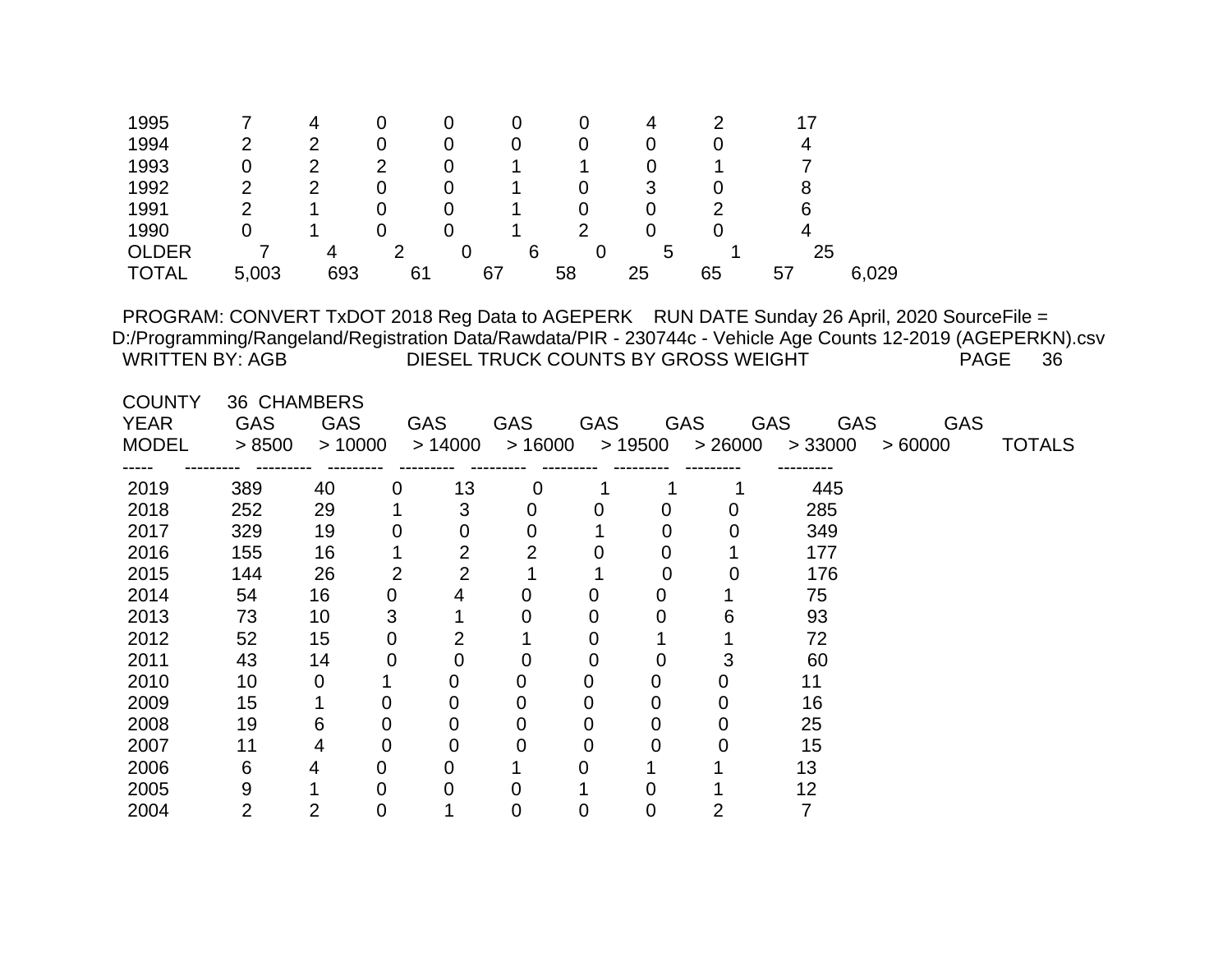| 2003         | 6     | 2   |    |   |    |    | 0 |    | 9  |       |
|--------------|-------|-----|----|---|----|----|---|----|----|-------|
| 2002         | 2     |     |    |   |    |    |   |    |    |       |
| 2001         | 8     | 3   |    |   |    |    |   |    | 11 |       |
| 2000         |       |     |    |   |    |    | 3 |    | 6  |       |
| 1999         | 5     |     |    |   |    |    |   |    |    |       |
| 1998         |       |     |    |   | っ  |    |   |    | 6  |       |
| 1997         |       |     |    |   |    |    |   |    |    |       |
| 1996         |       |     |    |   |    |    |   |    |    |       |
| 1995         | 3     |     |    |   |    |    |   |    |    |       |
| 1994         |       |     | O  |   |    |    |   |    |    |       |
| 1993         |       |     |    |   |    |    |   |    |    |       |
| 1992         |       |     |    | 0 |    |    |   |    |    |       |
| 1991         |       |     | ი  |   |    |    |   |    |    |       |
| 1990         | 0     |     |    |   |    |    |   |    |    |       |
| <b>OLDER</b> |       |     |    |   | 2  |    | っ | 0  |    |       |
| <b>TOTAL</b> | 1,593 | 212 | 10 |   | 29 | 11 | 4 | 12 | 20 | 1,891 |

| <b>GAS</b> | GAS |              |        | GAS        | GAS    |        |        |                       | GAS        |               |
|------------|-----|--------------|--------|------------|--------|--------|--------|-----------------------|------------|---------------|
| > 8500     |     |              |        |            |        |        |        | > 33000               | >60000     | <b>TOTALS</b> |
|            |     |              |        |            |        |        |        |                       |            |               |
| 439        | 91  | 10           |        | 0          |        |        | 0      | 555                   |            |               |
| 448        | 81  | 15           | 10     | 8          | 5      | 11     | 8      | 586                   |            |               |
| 730        | 91  | 6            | 19     | 11         |        | 9      | 8      | 875                   |            |               |
| 530        | 73  | 27           | 13     | 11         | 2      | 12     | 37     | 705                   |            |               |
| 606        | 76  | 18           | 9      | 16         | 0      | 4      |        | 730                   |            |               |
| 297        | 39  | 12           | 2      | 5          |        | 6      | 14     | 376                   |            |               |
| 279        | 33  |              | 4      |            | 2      | 5      | 4      | 341                   |            |               |
| 176        | 31  | 8            | 5      | 6          |        | 3      | 40     | 270                   |            |               |
|            |     | 79 FORT BEND | >10000 | <b>GAS</b> | >14000 | >16000 | >19500 | <b>GAS</b><br>> 26000 | <b>GAS</b> | GAS           |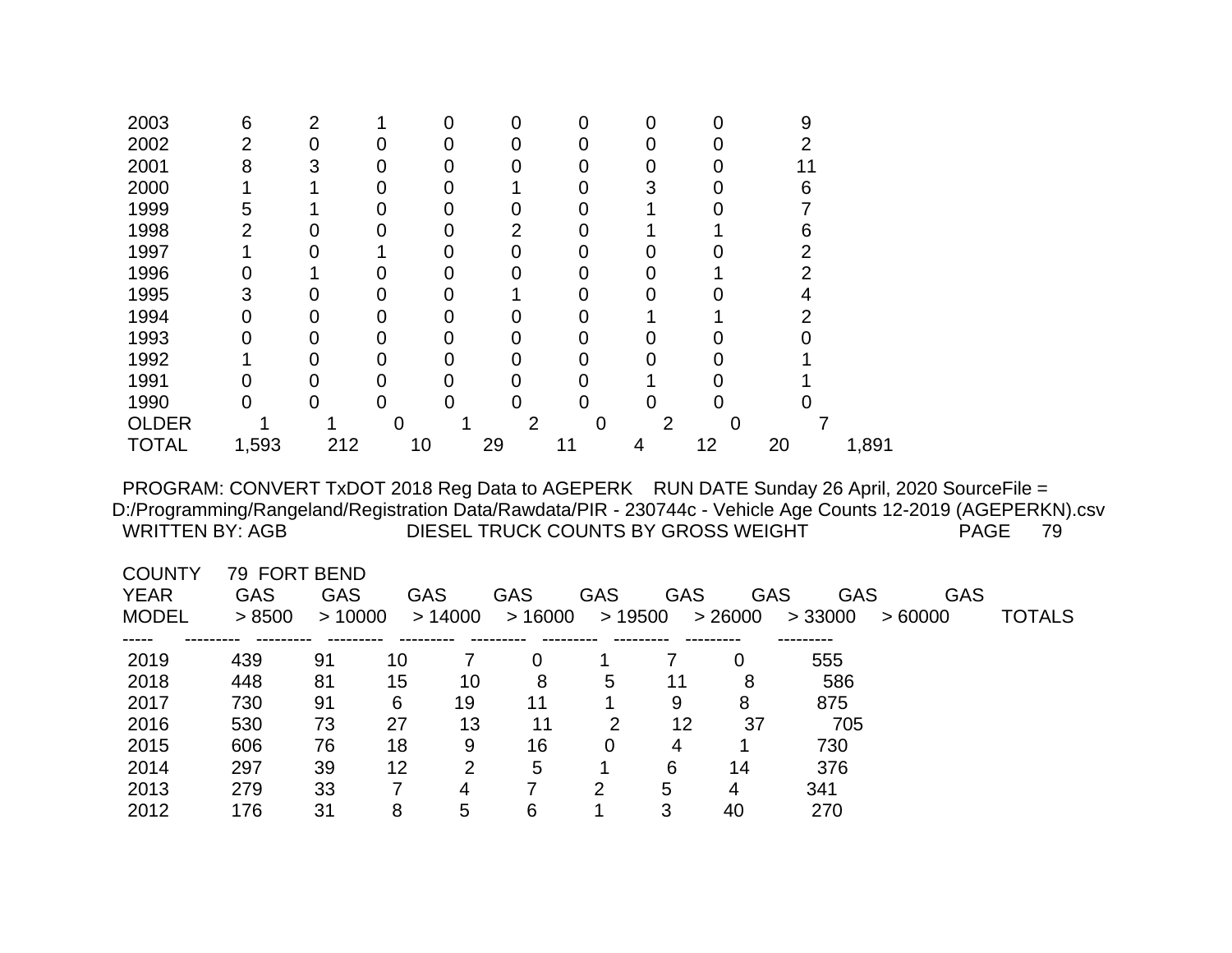| 2011                                            | 122            | 19             | 4              | 5              | 10             | 0              |                | 13                                  | 174        |                                                                                                              |             |               |
|-------------------------------------------------|----------------|----------------|----------------|----------------|----------------|----------------|----------------|-------------------------------------|------------|--------------------------------------------------------------------------------------------------------------|-------------|---------------|
| 2010                                            | 57             | 10             | $\overline{2}$ | 0              | 3              |                |                | 8                                   | 82         |                                                                                                              |             |               |
| 2009                                            | 59             | 13             | 6              | $\overline{2}$ |                | 0              | $\overline{2}$ | 14                                  | 97         |                                                                                                              |             |               |
| 2008                                            | 132            | 37             | 11             | $\overline{2}$ | 4              |                | $\overline{2}$ | $\overline{2}$                      | 191        |                                                                                                              |             |               |
| 2007                                            | 60             | 32             | 4              | 4              | 7              | 0              | 7              | 11                                  | 125        |                                                                                                              |             |               |
| 2006                                            | 102            | 27             | 9              |                | 3              |                | 5              | 6                                   | 154        |                                                                                                              |             |               |
| 2005                                            | 62             | 10             | 6              |                | 4              | 0              | 4              | 6                                   | 93         |                                                                                                              |             |               |
| 2004                                            | 42             | 20             | 4              | 3              | 3              |                | 0              |                                     | 74         |                                                                                                              |             |               |
| 2003                                            | 36             | 9              | 4              |                | $\overline{2}$ |                | 1              |                                     | 55         |                                                                                                              |             |               |
| 2002                                            | 25             | 10             |                | 0              | $\overline{2}$ | $\overline{2}$ | $\overline{0}$ | 3                                   | 43         |                                                                                                              |             |               |
| 2001                                            | 39             | 9              | 4              |                | 1              | 0              |                |                                     | 56         |                                                                                                              |             |               |
| 2000                                            | 30             | 10             | 7              | 4              | 5              | 0              | $\overline{2}$ | 13                                  | 71         |                                                                                                              |             |               |
| 1999                                            | 10             | 10             | 5              | $\overline{4}$ | 5              | 1              | 1              | 1                                   | 37         |                                                                                                              |             |               |
| 1998                                            | 5              |                | 2              | 0              |                |                | 0              | 3                                   | 13         |                                                                                                              |             |               |
| 1997                                            | 10             | 5              | 3              |                | 0              | 3              |                | $\boldsymbol{0}$                    | 23         |                                                                                                              |             |               |
| 1996                                            | 3              |                | 2              |                | 0              | 0              |                | $\overline{2}$                      | 10         |                                                                                                              |             |               |
| 1995                                            | 11             | 5              |                | $\overline{2}$ |                | 0              | 3              | $\overline{2}$                      | 25         |                                                                                                              |             |               |
| 1994                                            | $\overline{2}$ | $\overline{2}$ | 0              | 1              |                | 0              |                |                                     | 8          |                                                                                                              |             |               |
| 1993                                            | 3              |                | 0              | 0              |                | 0              | 2              | 0                                   | 7          |                                                                                                              |             |               |
| 1992                                            | $\overline{2}$ |                | 0              | 1              | 0              | 0              |                |                                     | 6          |                                                                                                              |             |               |
| 1991                                            | 1              |                | 0              | 0              |                | 0              | 0              | 0                                   | 3          |                                                                                                              |             |               |
| 1990                                            | $\overline{2}$ | 0              | 0              | 0              | 0              | 0              | $\overline{2}$ |                                     | 4          |                                                                                                              |             |               |
| <b>OLDER</b>                                    | 9              | 3              | $\overline{2}$ | 3              | $\overline{2}$ |                | 4              | 2                                   | 26         |                                                                                                              |             |               |
| <b>TOTAL</b>                                    | 4,329          | 751            | 180            |                | 106            | 121            | 26             | 99                                  | 203        | 5,815                                                                                                        |             |               |
| PROGRAM: CONVERT TxDOT 2018 Reg Data to AGEPERK |                |                |                |                |                |                |                |                                     |            | RUN DATE Sunday 26 April, 2020 SourceFile =                                                                  |             |               |
|                                                 |                |                |                |                |                |                |                |                                     |            | D:/Programming/Rangeland/Registration Data/Rawdata/PIR - 230744c - Vehicle Age Counts 12-2019 (AGEPERKN).csv |             |               |
| <b>WRITTEN BY: AGB</b>                          |                |                |                |                |                |                |                | DIESEL TRUCK COUNTS BY GROSS WEIGHT |            |                                                                                                              | <b>PAGE</b> | 84            |
|                                                 |                |                |                |                |                |                |                |                                     |            |                                                                                                              |             |               |
| <b>COUNTY</b>                                   | 84 GALVESTON   |                |                |                |                |                |                |                                     |            |                                                                                                              |             |               |
| <b>YEAR</b>                                     | <b>GAS</b>     | <b>GAS</b>     |                | <b>GAS</b>     | <b>GAS</b>     | <b>GAS</b>     | <b>GAS</b>     | <b>GAS</b>                          | <b>GAS</b> | <b>GAS</b>                                                                                                   |             |               |
| <b>MODEL</b>                                    | > 8500         | >10000         |                | > 14000        | >16000         |                | >19500         | > 26000                             | > 33000    | >60000                                                                                                       |             | <b>TOTALS</b> |
|                                                 |                |                |                |                |                |                |                |                                     |            |                                                                                                              |             |               |
| 2019                                            | 423            | 102            | 9              | 5              | $\overline{2}$ | 0              | 0              | 4                                   | 545        |                                                                                                              |             |               |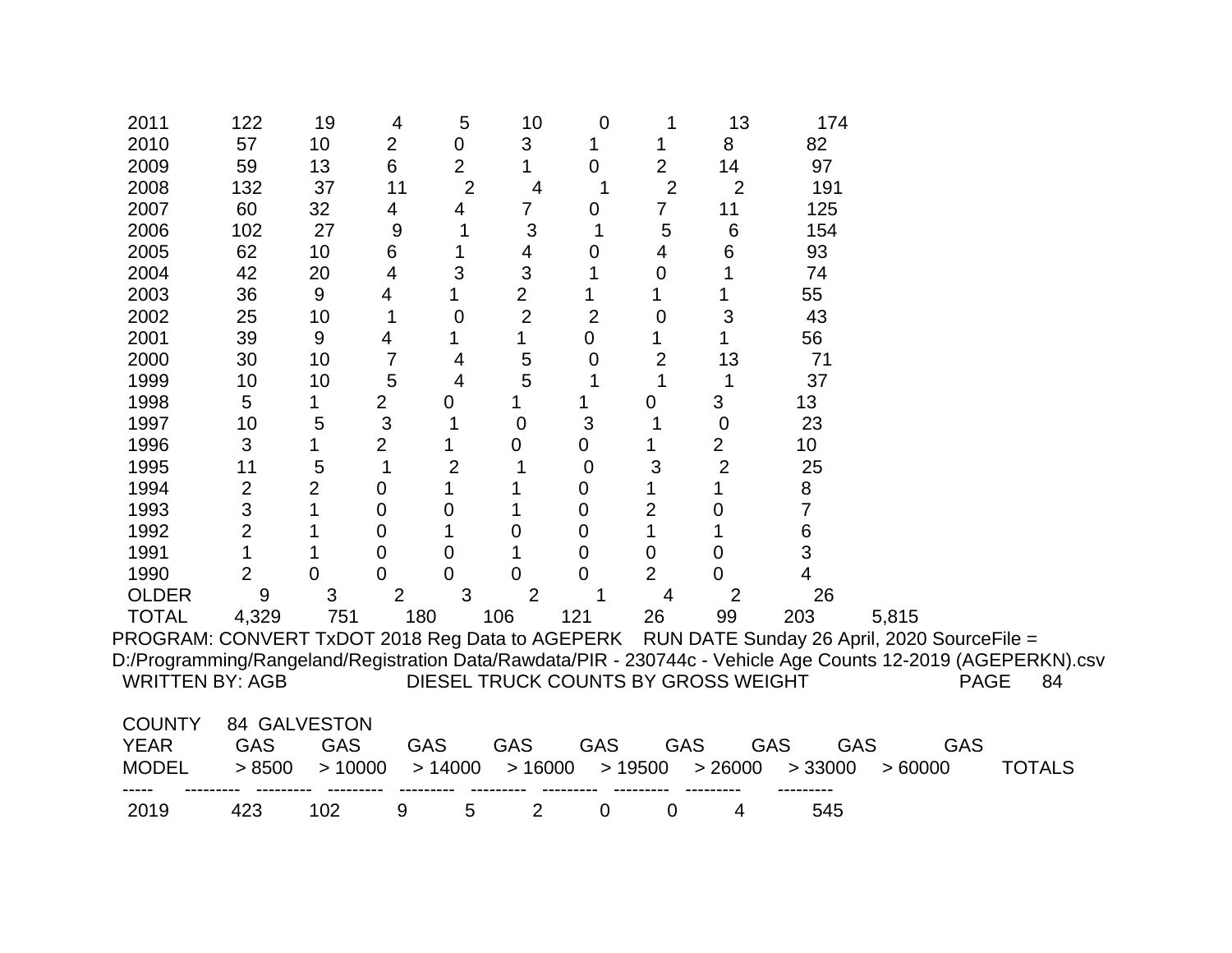| 2018         | 465            | 77                       | 6              | 6                | 3              | $\mathbf 0$    | 0              | $\overline{0}$   | 557 |       |
|--------------|----------------|--------------------------|----------------|------------------|----------------|----------------|----------------|------------------|-----|-------|
| 2017         | 707            | 126                      | 1              | 16               | 1              | 1              | 3              | 1                | 856 |       |
| 2016         | 535            | 83                       | 11             | 9                | $\mathbf 0$    | 1              | 3              | 5                | 647 |       |
| 2015         | 522            | 68                       | 6              | 10               | 3              | $\overline{0}$ | 1              | 1                | 611 |       |
| 2014         | 216            | 44                       | 5              | $\overline{4}$   |                | 1              | 0              | 4                | 275 |       |
| 2013         | 241            | 24                       | $\overline{2}$ | 4                | $\mathbf 0$    | $\overline{0}$ | $\overline{0}$ | $\overline{2}$   | 273 |       |
| 2012         | 181            | 23                       | 3              | 4                | 1              | 1              | 0              | 1                | 214 |       |
| 2011         | 117            | 13                       | 5              | $\overline{2}$   | $\overline{0}$ | $\overline{0}$ | $\overline{0}$ | $\overline{0}$   | 137 |       |
| 2010         | 51             | 5                        | 1              | 0                | 0              | 0              | 0              | 0                | 57  |       |
| 2009         | 58             | 11                       | 3              | $\boldsymbol{0}$ | 1              | $\overline{2}$ | $\overline{2}$ | 3                | 80  |       |
| 2008         | 104            | 15                       | 5              | $\overline{2}$   | 1              | $\overline{2}$ | $\overline{2}$ | 1                | 132 |       |
| 2007         | 59             | 10                       | 3              | 1                | 0              | $\mathbf 0$    | 3              | 1                | 77  |       |
| 2006         | 54             | 10                       | 1              | $\overline{2}$   | 3              | $\mathbf 0$    | 1              | 1                | 72  |       |
| 2005         | 42             | 10                       | 1              | 1                | 3              | $\mathbf 0$    | $\mathbf 0$    | $\overline{2}$   | 59  |       |
| 2004         | 34             | $\overline{7}$           | 1              | 1                | 1              | $\mathbf 0$    | 4              | $\mathbf 0$      | 48  |       |
| 2003         | 28             | 3                        | 1              | $\mathbf 0$      | $\mathbf 0$    | $\overline{0}$ | $\overline{0}$ | 1                | 33  |       |
| 2002         | 30             | 5                        | $\overline{2}$ | $\mathbf 0$      | 1              | 1              | $\overline{2}$ | 1                | 42  |       |
| 2001         | 24             | 5                        | 3              | 1                | $\overline{2}$ | 1              | $\mathbf 0$    | $\mathbf 0$      | 36  |       |
| 2000         | 32             | $\overline{7}$           | $\overline{2}$ | $\overline{2}$   | 3              | 0              | $\mathbf 0$    | $\overline{2}$   | 48  |       |
| 1999         | 24             | 11                       | 1              | $\overline{2}$   | 3              | $\overline{0}$ | 3              | 1                | 45  |       |
| 1998         | 9              | $\overline{2}$           | 3              | 1                | 0              | 3              | 0              | 0                | 18  |       |
| 1997         | 9              | $\overline{\mathcal{A}}$ | 1              | 1                | $\mathbf 0$    | $\mathsf 0$    | $\mathbf 0$    | 1                | 16  |       |
| 1996         | 6              | $\overline{\mathbf{c}}$  | 1              | $\overline{0}$   | $\mathbf 0$    | $\overline{0}$ | $\overline{0}$ | $\overline{0}$   | 9   |       |
| 1995         | 4              | 3                        | $\mathbf 0$    | $\mathbf 0$      | 1              | 0              | 1              | $\overline{2}$   | 11  |       |
| 1994         | 4              | 5                        | $\mathbf 0$    | 1                | $\mathbf 0$    | 0              | 0              | $\mathbf 0$      | 10  |       |
| 1993         | $\overline{2}$ | 1                        | $\mathbf 0$    | $\mathbf 0$      | $\mathbf 0$    | $\overline{0}$ | $\overline{0}$ | $\pmb{0}$        | 3   |       |
| 1992         | $\mathbf 0$    | $\mathbf 0$              | 0              | 1                | $\mathbf 0$    | $\mathbf 0$    | $\overline{0}$ | $\boldsymbol{0}$ | 1   |       |
| 1991         | 1              | 1                        | $\overline{0}$ | $\overline{2}$   | 1              | 1              | $\overline{0}$ | $\mathbf 0$      | 6   |       |
| 1990         | 0              | 0                        | 0              | $\overline{0}$   | $\overline{2}$ |                |                | $\overline{0}$   | 4   |       |
| <b>OLDER</b> | 8              | 4                        | 1              | $\overline{2}$   | 3              | $\mathbf 0$    | 3              | $\overline{0}$   | 21  |       |
| <b>TOTAL</b> | 3,990          | 681                      | 78             |                  | 80             | 36             | 15             | 29               | 34  | 4,943 |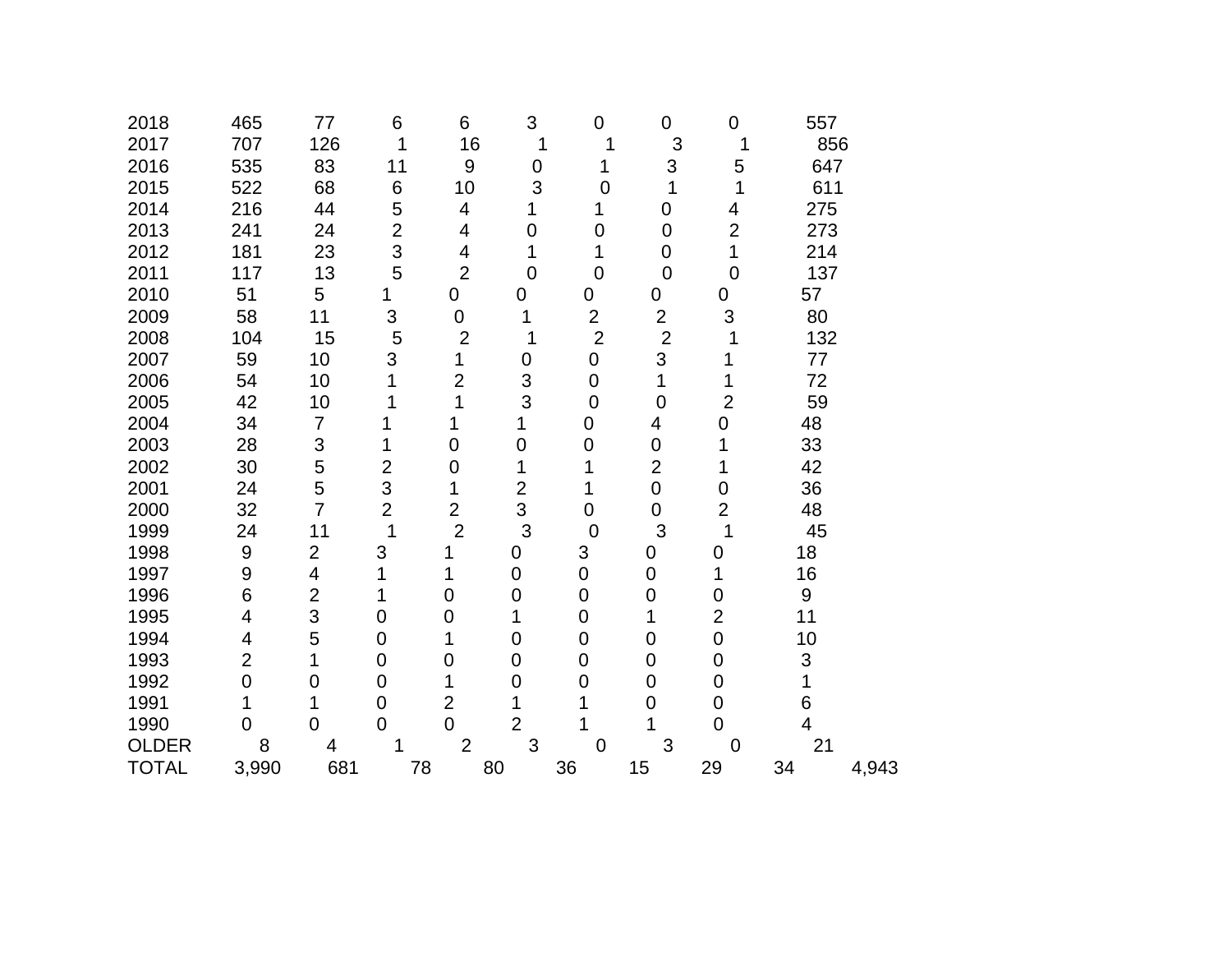| <b>WRITTEN BY: AGB</b>                       |                                    |                      |                      |                  |                      |                               |            | DIESEL TRUCK COUNTS BY GROSS WEIGHT | PROGRAM: CONVERT TxDOT 2018 Reg Data to AGEPERK RUN DATE Sunday 26 April, 2020 SourceFile =<br>D:/Programming/Rangeland/Registration Data/Rawdata/PIR - 230744c - Vehicle Age Counts 12-2019 (AGEPERKN).csv | <b>PAGE</b> | 101           |
|----------------------------------------------|------------------------------------|----------------------|----------------------|------------------|----------------------|-------------------------------|------------|-------------------------------------|-------------------------------------------------------------------------------------------------------------------------------------------------------------------------------------------------------------|-------------|---------------|
| <b>COUNTY</b><br><b>YEAR</b><br><b>MODEL</b> | 101 HARRIS<br><b>GAS</b><br>> 8500 | <b>GAS</b><br>>10000 | <b>GAS</b><br>>14000 |                  | <b>GAS</b><br>>16000 | <b>GAS</b><br>>19500          | <b>GAS</b> | <b>GAS</b><br>> 26000               | <b>GAS</b><br>> 33000<br>>60000                                                                                                                                                                             | <b>GAS</b>  | <b>TOTALS</b> |
|                                              |                                    |                      |                      |                  |                      |                               |            |                                     |                                                                                                                                                                                                             |             |               |
| 2019                                         | 5,093                              | 763                  | 121                  | 116              | 86                   | 27                            | 59         | 45                                  | 6,310                                                                                                                                                                                                       |             |               |
| 2018                                         | 4,609                              | 843                  | 237                  | 115              | 84                   | 35                            | 129        | 173                                 | 6,225                                                                                                                                                                                                       |             |               |
| 2017<br>2016                                 | 5,378                              | 807<br>810           | 243                  | 141              | 61<br>87             | 35                            | 97         | 60                                  | 6,822                                                                                                                                                                                                       |             |               |
| 2015                                         | 4,200                              | 943                  | 273<br>166           | 192<br>126       | 84                   | 70<br>32                      | 87<br>101  | 100<br>82                           | 5,819                                                                                                                                                                                                       |             |               |
| 2014                                         | 4,522<br>2,280                     | 513                  | 95                   | 78               | 38                   | 27                            | 91         | 170                                 | 6,056<br>3,292                                                                                                                                                                                              |             |               |
|                                              | 2,405                              | 494                  |                      | 43               | 68                   | 18                            | 116        | 139                                 | 3,366                                                                                                                                                                                                       |             |               |
| 2013<br>2012                                 | 2,012                              | 400                  | 83<br>67             | 84               | 31                   | 13                            | 50         | 163                                 | 2,820                                                                                                                                                                                                       |             |               |
| 2011                                         |                                    | 294                  |                      | 49               | 22                   |                               | 33         | 68                                  |                                                                                                                                                                                                             |             |               |
| 2010                                         | 1,551<br>650                       | 111                  | 53<br>27             | 12 <sub>2</sub>  | 18                   | $\sqrt{3}$<br>9               | 45         | 37                                  | 2,073<br>909                                                                                                                                                                                                |             |               |
|                                              | 749                                |                      | 28                   |                  |                      |                               | 35         | 51                                  |                                                                                                                                                                                                             |             |               |
| 2009<br>2008                                 | 1,436                              | 165<br>287           | 82                   | 24<br>25         | 18<br>27             | $\overline{\mathbf{4}}$<br>20 | 38         | 41                                  | 1,074                                                                                                                                                                                                       |             |               |
| 2007                                         | 746                                | 224                  | 44                   | 21               | 45                   |                               | 39         | 148                                 | 1,956                                                                                                                                                                                                       |             |               |
| 2006                                         | 737                                | 240                  | 63                   |                  | 37                   | 14<br>$\mathfrak{S}$          | 31         | 92                                  | 1,281                                                                                                                                                                                                       |             |               |
| 2005                                         | 607                                | 155                  | 41                   | 26<br>28         | 35                   |                               | 31         | 75                                  | 1,229<br>981                                                                                                                                                                                                |             |               |
| 2004                                         | 453                                | 131                  | 56                   | 13               | 25                   | 9<br>$\overline{7}$           | 16         | 59                                  | 760                                                                                                                                                                                                         |             |               |
| 2003                                         | 347                                | 103                  | 35                   | 20               | 20                   | 8                             | 25         | 56                                  | 614                                                                                                                                                                                                         |             |               |
| 2002                                         | 259                                | 109                  | 41                   | 14               | 14                   | 8                             | 20         | 30                                  | 495                                                                                                                                                                                                         |             |               |
| 2001                                         | 240                                | 145                  | 53                   | 15               | 25                   | 4                             | 33         | 53                                  | 568                                                                                                                                                                                                         |             |               |
| 2000                                         | 224                                | 100                  | 36                   | 26               | 30                   | 8                             | 34         | 95                                  | 553                                                                                                                                                                                                         |             |               |
| 1999                                         | 189                                | 97                   | 43                   | 11               | 25                   | 10                            | 24         | 75                                  | 474                                                                                                                                                                                                         |             |               |
| 1998                                         | 111                                | 50                   | 11                   | 6                | 15                   | 1                             | 22         | 64                                  | 280                                                                                                                                                                                                         |             |               |
| 1997                                         | 118                                | 49                   | 12                   | $\boldsymbol{9}$ | 11                   | $\overline{2}$                | 19         | 26                                  | 246                                                                                                                                                                                                         |             |               |
| 1996                                         | 45                                 | 31                   | 12                   | 8                | $\overline{7}$       | 3                             | 20         | 34                                  | 160                                                                                                                                                                                                         |             |               |
| 1995                                         | 66                                 | 48                   | 20                   | 12               | 23                   | 11                            | 35         | 29                                  | 244                                                                                                                                                                                                         |             |               |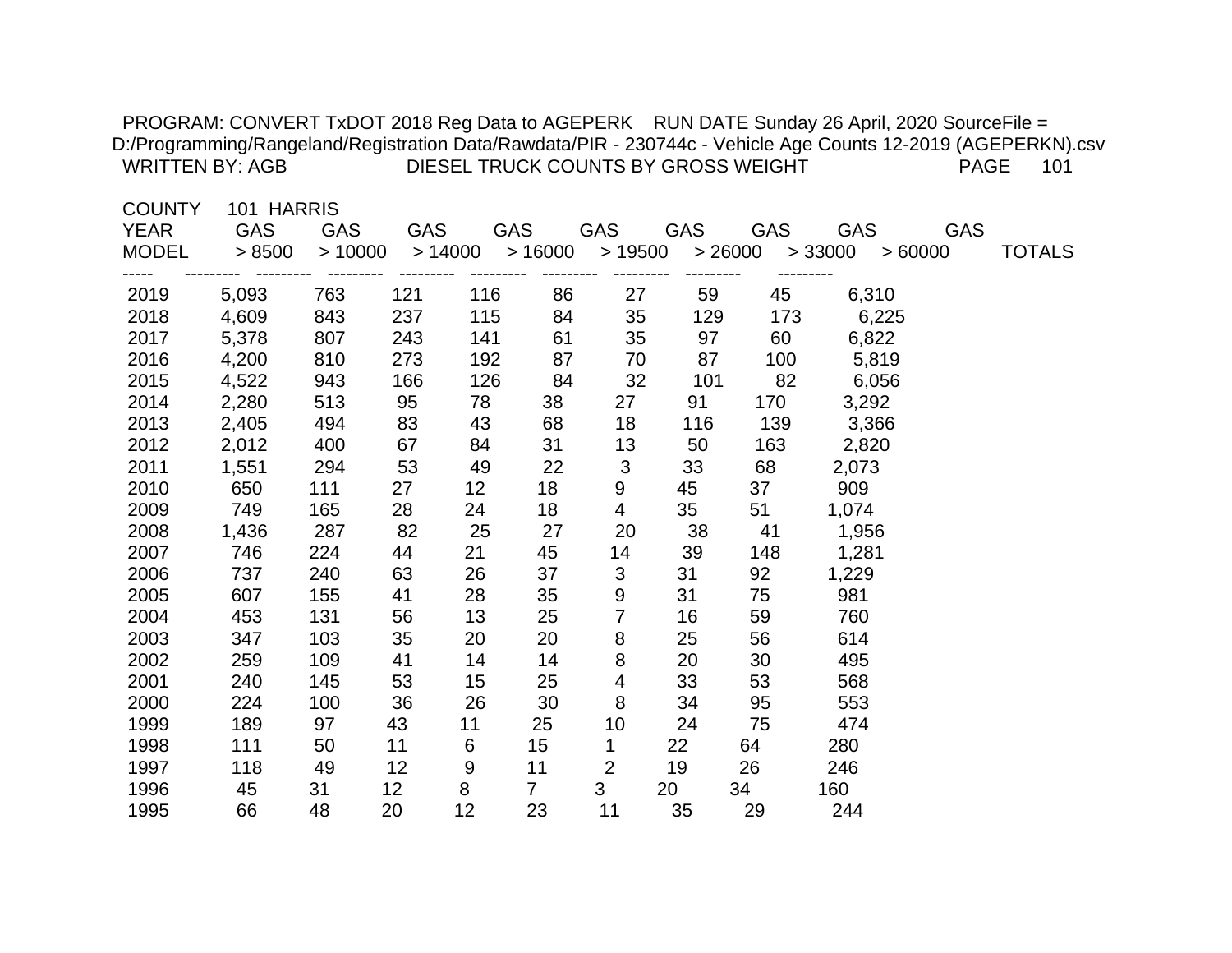| $\overline{2}$<br>19<br>10<br>3<br>10<br>1993<br>27<br>5<br>77<br>1992<br>$\overline{2}$<br>20<br>7<br>9<br>5<br>50<br>$\overline{2}$<br>4<br>$\overline{2}$<br>1991<br>9<br>3<br>28<br>6<br>58<br>6<br>4<br>0<br>3<br>8<br>$\overline{2}$<br>1990<br>$\overline{0}$<br>3<br>40<br>20<br>4<br>$\Omega$<br>13<br><b>OLDER</b><br>134<br>22<br>13<br>49<br>15<br>18<br>272<br>8<br>1,974<br>1,252<br>985<br><b>TOTAL</b><br>39,292<br>8,027<br>401<br>1,265<br>1,999<br>55,195<br>PROGRAM: CONVERT TxDOT 2018 Reg Data to AGEPERK RUN DATE Sunday 26 April, 2020 SourceFile =<br>D:/Programming/Rangeland/Registration Data/Rawdata/PIR - 230744c - Vehicle Age Counts 12-2019 (AGEPERKN).csv<br><b>WRITTEN BY: AGB</b><br>DIESEL TRUCK COUNTS BY GROSS WEIGHT<br><b>PAGE</b><br>146<br><b>COUNTY</b><br>146 LIBERTY<br><b>YEAR</b><br><b>GAS</b><br><b>GAS</b><br><b>GAS</b><br><b>GAS</b><br><b>GAS</b><br><b>GAS</b><br><b>GAS</b><br><b>GAS</b><br><b>GAS</b><br><b>MODEL</b><br>>10000<br>> 14000<br>>16000<br>>19500<br>> 26000<br>>60000<br><b>TOTALS</b><br>> 8500<br>> 33000<br>2019<br>53<br>251<br>190<br>2<br>5<br>0<br>0<br>0<br>2018<br>260<br>50<br>319<br>5<br>$\mathbf 0$<br>4<br>0<br>0<br>0<br>3<br>3<br>5<br>241<br>35<br>$\overline{2}$<br>6<br>295<br>2017<br>0<br>$\overline{2}$<br>$\overline{2}$<br>$\overline{2}$<br>2016<br>216<br>25<br>$\overline{0}$<br>4<br>251<br>0<br>3<br>$\overline{2}$<br>$\overline{2}$<br>53<br>$\mathbf 0$<br>2015<br>219<br>1<br>281<br>$\overline{2}$<br>2014<br>99<br>0<br>$\mathbf 0$<br>127<br>20<br>1<br>4<br>$\overline{2}$<br>$\overline{2}$<br>$\overline{2}$<br>2013<br>89<br>10<br>$\mathbf 0$<br>107<br>1<br>5<br>3<br>$\boldsymbol{0}$<br>3<br>2012<br>70<br>$\overline{0}$<br>82<br>1<br>0<br>5<br>2011<br>64<br>$\mathbf 0$<br>0<br>0<br>0<br>70<br>1<br>0<br>12<br>2010<br>4<br>0<br>0<br>0<br>$\mathbf 0$<br>1<br>17<br>0<br>5<br>2009<br>17<br>$\overline{0}$<br>1<br>0<br>0<br>0<br>24<br>$\overline{7}$<br>2<br>2008<br>48<br>0<br>0<br>59<br>0<br>1<br>$\overline{2}$<br>8<br>3<br>2007<br>29<br>0<br>1<br>$\mathbf 0$<br>44<br>$\overline{2}$<br>3<br>2006<br>25<br>10<br>47<br>1<br>4<br>3<br>3<br>2005<br>24<br>$\mathbf 0$<br>35<br>0<br>0<br>4<br>$\overline{2}$<br>$\overline{2}$<br>2004<br>5<br>17<br>0<br>28<br>0<br>1<br>$\overline{2}$<br>2003<br>$\overline{0}$<br>1<br>$\overline{0}$<br>1<br>$\overline{2}$<br>17<br>11<br>$\overline{0}$ | 1994 | 36 | 23 | 1 | 4 | 10 | 1 | 5 | 11 | 91 |  |
|-----------------------------------------------------------------------------------------------------------------------------------------------------------------------------------------------------------------------------------------------------------------------------------------------------------------------------------------------------------------------------------------------------------------------------------------------------------------------------------------------------------------------------------------------------------------------------------------------------------------------------------------------------------------------------------------------------------------------------------------------------------------------------------------------------------------------------------------------------------------------------------------------------------------------------------------------------------------------------------------------------------------------------------------------------------------------------------------------------------------------------------------------------------------------------------------------------------------------------------------------------------------------------------------------------------------------------------------------------------------------------------------------------------------------------------------------------------------------------------------------------------------------------------------------------------------------------------------------------------------------------------------------------------------------------------------------------------------------------------------------------------------------------------------------------------------------------------------------------------------------------------------------------------------------------------------------------------------------------------------------------------------------------------------------------------------------------------------------------------------------------------------------------------------------------------------------------------------------------------------------------------------------------------------------------------------------------------------------------------------------------------------------------------------------------------|------|----|----|---|---|----|---|---|----|----|--|
|                                                                                                                                                                                                                                                                                                                                                                                                                                                                                                                                                                                                                                                                                                                                                                                                                                                                                                                                                                                                                                                                                                                                                                                                                                                                                                                                                                                                                                                                                                                                                                                                                                                                                                                                                                                                                                                                                                                                                                                                                                                                                                                                                                                                                                                                                                                                                                                                                                   |      |    |    |   |   |    |   |   |    |    |  |
|                                                                                                                                                                                                                                                                                                                                                                                                                                                                                                                                                                                                                                                                                                                                                                                                                                                                                                                                                                                                                                                                                                                                                                                                                                                                                                                                                                                                                                                                                                                                                                                                                                                                                                                                                                                                                                                                                                                                                                                                                                                                                                                                                                                                                                                                                                                                                                                                                                   |      |    |    |   |   |    |   |   |    |    |  |
|                                                                                                                                                                                                                                                                                                                                                                                                                                                                                                                                                                                                                                                                                                                                                                                                                                                                                                                                                                                                                                                                                                                                                                                                                                                                                                                                                                                                                                                                                                                                                                                                                                                                                                                                                                                                                                                                                                                                                                                                                                                                                                                                                                                                                                                                                                                                                                                                                                   |      |    |    |   |   |    |   |   |    |    |  |
|                                                                                                                                                                                                                                                                                                                                                                                                                                                                                                                                                                                                                                                                                                                                                                                                                                                                                                                                                                                                                                                                                                                                                                                                                                                                                                                                                                                                                                                                                                                                                                                                                                                                                                                                                                                                                                                                                                                                                                                                                                                                                                                                                                                                                                                                                                                                                                                                                                   |      |    |    |   |   |    |   |   |    |    |  |
|                                                                                                                                                                                                                                                                                                                                                                                                                                                                                                                                                                                                                                                                                                                                                                                                                                                                                                                                                                                                                                                                                                                                                                                                                                                                                                                                                                                                                                                                                                                                                                                                                                                                                                                                                                                                                                                                                                                                                                                                                                                                                                                                                                                                                                                                                                                                                                                                                                   |      |    |    |   |   |    |   |   |    |    |  |
|                                                                                                                                                                                                                                                                                                                                                                                                                                                                                                                                                                                                                                                                                                                                                                                                                                                                                                                                                                                                                                                                                                                                                                                                                                                                                                                                                                                                                                                                                                                                                                                                                                                                                                                                                                                                                                                                                                                                                                                                                                                                                                                                                                                                                                                                                                                                                                                                                                   |      |    |    |   |   |    |   |   |    |    |  |
|                                                                                                                                                                                                                                                                                                                                                                                                                                                                                                                                                                                                                                                                                                                                                                                                                                                                                                                                                                                                                                                                                                                                                                                                                                                                                                                                                                                                                                                                                                                                                                                                                                                                                                                                                                                                                                                                                                                                                                                                                                                                                                                                                                                                                                                                                                                                                                                                                                   |      |    |    |   |   |    |   |   |    |    |  |
|                                                                                                                                                                                                                                                                                                                                                                                                                                                                                                                                                                                                                                                                                                                                                                                                                                                                                                                                                                                                                                                                                                                                                                                                                                                                                                                                                                                                                                                                                                                                                                                                                                                                                                                                                                                                                                                                                                                                                                                                                                                                                                                                                                                                                                                                                                                                                                                                                                   |      |    |    |   |   |    |   |   |    |    |  |
|                                                                                                                                                                                                                                                                                                                                                                                                                                                                                                                                                                                                                                                                                                                                                                                                                                                                                                                                                                                                                                                                                                                                                                                                                                                                                                                                                                                                                                                                                                                                                                                                                                                                                                                                                                                                                                                                                                                                                                                                                                                                                                                                                                                                                                                                                                                                                                                                                                   |      |    |    |   |   |    |   |   |    |    |  |
|                                                                                                                                                                                                                                                                                                                                                                                                                                                                                                                                                                                                                                                                                                                                                                                                                                                                                                                                                                                                                                                                                                                                                                                                                                                                                                                                                                                                                                                                                                                                                                                                                                                                                                                                                                                                                                                                                                                                                                                                                                                                                                                                                                                                                                                                                                                                                                                                                                   |      |    |    |   |   |    |   |   |    |    |  |
|                                                                                                                                                                                                                                                                                                                                                                                                                                                                                                                                                                                                                                                                                                                                                                                                                                                                                                                                                                                                                                                                                                                                                                                                                                                                                                                                                                                                                                                                                                                                                                                                                                                                                                                                                                                                                                                                                                                                                                                                                                                                                                                                                                                                                                                                                                                                                                                                                                   |      |    |    |   |   |    |   |   |    |    |  |
|                                                                                                                                                                                                                                                                                                                                                                                                                                                                                                                                                                                                                                                                                                                                                                                                                                                                                                                                                                                                                                                                                                                                                                                                                                                                                                                                                                                                                                                                                                                                                                                                                                                                                                                                                                                                                                                                                                                                                                                                                                                                                                                                                                                                                                                                                                                                                                                                                                   |      |    |    |   |   |    |   |   |    |    |  |
|                                                                                                                                                                                                                                                                                                                                                                                                                                                                                                                                                                                                                                                                                                                                                                                                                                                                                                                                                                                                                                                                                                                                                                                                                                                                                                                                                                                                                                                                                                                                                                                                                                                                                                                                                                                                                                                                                                                                                                                                                                                                                                                                                                                                                                                                                                                                                                                                                                   |      |    |    |   |   |    |   |   |    |    |  |
|                                                                                                                                                                                                                                                                                                                                                                                                                                                                                                                                                                                                                                                                                                                                                                                                                                                                                                                                                                                                                                                                                                                                                                                                                                                                                                                                                                                                                                                                                                                                                                                                                                                                                                                                                                                                                                                                                                                                                                                                                                                                                                                                                                                                                                                                                                                                                                                                                                   |      |    |    |   |   |    |   |   |    |    |  |
|                                                                                                                                                                                                                                                                                                                                                                                                                                                                                                                                                                                                                                                                                                                                                                                                                                                                                                                                                                                                                                                                                                                                                                                                                                                                                                                                                                                                                                                                                                                                                                                                                                                                                                                                                                                                                                                                                                                                                                                                                                                                                                                                                                                                                                                                                                                                                                                                                                   |      |    |    |   |   |    |   |   |    |    |  |
|                                                                                                                                                                                                                                                                                                                                                                                                                                                                                                                                                                                                                                                                                                                                                                                                                                                                                                                                                                                                                                                                                                                                                                                                                                                                                                                                                                                                                                                                                                                                                                                                                                                                                                                                                                                                                                                                                                                                                                                                                                                                                                                                                                                                                                                                                                                                                                                                                                   |      |    |    |   |   |    |   |   |    |    |  |
|                                                                                                                                                                                                                                                                                                                                                                                                                                                                                                                                                                                                                                                                                                                                                                                                                                                                                                                                                                                                                                                                                                                                                                                                                                                                                                                                                                                                                                                                                                                                                                                                                                                                                                                                                                                                                                                                                                                                                                                                                                                                                                                                                                                                                                                                                                                                                                                                                                   |      |    |    |   |   |    |   |   |    |    |  |
|                                                                                                                                                                                                                                                                                                                                                                                                                                                                                                                                                                                                                                                                                                                                                                                                                                                                                                                                                                                                                                                                                                                                                                                                                                                                                                                                                                                                                                                                                                                                                                                                                                                                                                                                                                                                                                                                                                                                                                                                                                                                                                                                                                                                                                                                                                                                                                                                                                   |      |    |    |   |   |    |   |   |    |    |  |
|                                                                                                                                                                                                                                                                                                                                                                                                                                                                                                                                                                                                                                                                                                                                                                                                                                                                                                                                                                                                                                                                                                                                                                                                                                                                                                                                                                                                                                                                                                                                                                                                                                                                                                                                                                                                                                                                                                                                                                                                                                                                                                                                                                                                                                                                                                                                                                                                                                   |      |    |    |   |   |    |   |   |    |    |  |
|                                                                                                                                                                                                                                                                                                                                                                                                                                                                                                                                                                                                                                                                                                                                                                                                                                                                                                                                                                                                                                                                                                                                                                                                                                                                                                                                                                                                                                                                                                                                                                                                                                                                                                                                                                                                                                                                                                                                                                                                                                                                                                                                                                                                                                                                                                                                                                                                                                   |      |    |    |   |   |    |   |   |    |    |  |
|                                                                                                                                                                                                                                                                                                                                                                                                                                                                                                                                                                                                                                                                                                                                                                                                                                                                                                                                                                                                                                                                                                                                                                                                                                                                                                                                                                                                                                                                                                                                                                                                                                                                                                                                                                                                                                                                                                                                                                                                                                                                                                                                                                                                                                                                                                                                                                                                                                   |      |    |    |   |   |    |   |   |    |    |  |
|                                                                                                                                                                                                                                                                                                                                                                                                                                                                                                                                                                                                                                                                                                                                                                                                                                                                                                                                                                                                                                                                                                                                                                                                                                                                                                                                                                                                                                                                                                                                                                                                                                                                                                                                                                                                                                                                                                                                                                                                                                                                                                                                                                                                                                                                                                                                                                                                                                   |      |    |    |   |   |    |   |   |    |    |  |
|                                                                                                                                                                                                                                                                                                                                                                                                                                                                                                                                                                                                                                                                                                                                                                                                                                                                                                                                                                                                                                                                                                                                                                                                                                                                                                                                                                                                                                                                                                                                                                                                                                                                                                                                                                                                                                                                                                                                                                                                                                                                                                                                                                                                                                                                                                                                                                                                                                   |      |    |    |   |   |    |   |   |    |    |  |
|                                                                                                                                                                                                                                                                                                                                                                                                                                                                                                                                                                                                                                                                                                                                                                                                                                                                                                                                                                                                                                                                                                                                                                                                                                                                                                                                                                                                                                                                                                                                                                                                                                                                                                                                                                                                                                                                                                                                                                                                                                                                                                                                                                                                                                                                                                                                                                                                                                   |      |    |    |   |   |    |   |   |    |    |  |
|                                                                                                                                                                                                                                                                                                                                                                                                                                                                                                                                                                                                                                                                                                                                                                                                                                                                                                                                                                                                                                                                                                                                                                                                                                                                                                                                                                                                                                                                                                                                                                                                                                                                                                                                                                                                                                                                                                                                                                                                                                                                                                                                                                                                                                                                                                                                                                                                                                   |      |    |    |   |   |    |   |   |    |    |  |
|                                                                                                                                                                                                                                                                                                                                                                                                                                                                                                                                                                                                                                                                                                                                                                                                                                                                                                                                                                                                                                                                                                                                                                                                                                                                                                                                                                                                                                                                                                                                                                                                                                                                                                                                                                                                                                                                                                                                                                                                                                                                                                                                                                                                                                                                                                                                                                                                                                   |      |    |    |   |   |    |   |   |    |    |  |
|                                                                                                                                                                                                                                                                                                                                                                                                                                                                                                                                                                                                                                                                                                                                                                                                                                                                                                                                                                                                                                                                                                                                                                                                                                                                                                                                                                                                                                                                                                                                                                                                                                                                                                                                                                                                                                                                                                                                                                                                                                                                                                                                                                                                                                                                                                                                                                                                                                   |      |    |    |   |   |    |   |   |    |    |  |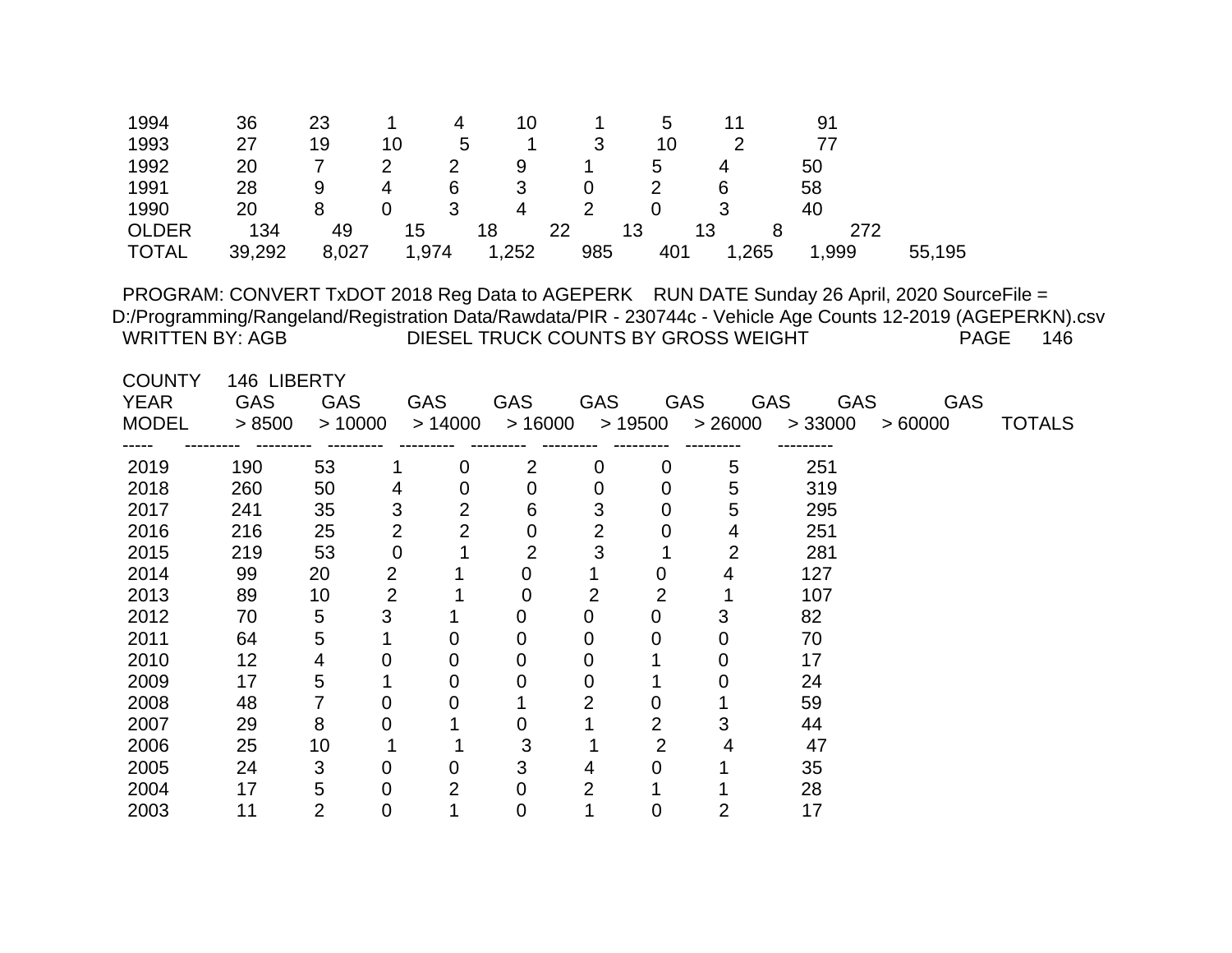| 2002                   | 10                        |                | 0              | 0           | $\overline{2}$                      | 0              | 1              |                | 15                       |                                                                                                              |               |
|------------------------|---------------------------|----------------|----------------|-------------|-------------------------------------|----------------|----------------|----------------|--------------------------|--------------------------------------------------------------------------------------------------------------|---------------|
| 2001                   | 14                        |                |                | 0           | 3                                   |                | $\mathbf 0$    | $\overline{2}$ | 22                       |                                                                                                              |               |
| 2000                   | 11                        |                |                | 0           | 0                                   |                | 0              | 5              | 19                       |                                                                                                              |               |
| 1999                   | 10                        | 4              |                | $\mathbf 0$ | $\overline{2}$                      |                | $\overline{2}$ | 3              | 23                       |                                                                                                              |               |
| 1998                   | $\ensuremath{\mathsf{3}}$ | 3              | 0              | 0           | 1                                   |                | 0              | 0              | 8                        |                                                                                                              |               |
| 1997                   | 5                         | $\overline{2}$ | 0              | 0           | $\overline{2}$                      | 0              | 0              |                | 10                       |                                                                                                              |               |
| 1996                   | 3                         | $\overline{0}$ | 0              | 0           | $\overline{0}$                      | 0              |                | 3              | $\overline{7}$           |                                                                                                              |               |
| 1995                   |                           | $\mathbf 0$    | 0              | 9           | $\overline{2}$                      | 1              |                |                | 15                       |                                                                                                              |               |
| 1994                   | 3                         | $\overline{2}$ | $\overline{0}$ | 0           | $\overline{0}$                      | $\Omega$       | 0              | 0              | 5                        |                                                                                                              |               |
| 1993                   |                           | 3              | $\mathbf 0$    | 0           | 0                                   | $\Omega$       | 0              | 0              | 4                        |                                                                                                              |               |
| 1992                   |                           | $\overline{0}$ | 0              | 0           |                                     | 0              |                | 0              | 3                        |                                                                                                              |               |
| 1991                   | 0                         | $\mathbf 0$    | 0              | 0           | 0                                   |                | 0              | 0              |                          |                                                                                                              |               |
| 1990                   |                           | 0              | 0              |             |                                     | 0              | 0              | 0              | 3                        |                                                                                                              |               |
| <b>OLDER</b>           | 4                         |                |                | 0           | 4                                   |                | $\mathbf 0$    | 0              | 12                       |                                                                                                              |               |
| <b>TOTAL</b>           | 1,698                     | 319            | 24             | 23          | 35                                  |                | 29             | 16             | 57                       | 2,201                                                                                                        |               |
|                        |                           |                |                |             |                                     |                |                |                |                          | PROGRAM: CONVERT TxDOT 2018 Reg Data to AGEPERK RUN DATE Sunday 26 April, 2020 SourceFile =                  |               |
|                        |                           |                |                |             |                                     |                |                |                |                          | D:/Programming/Rangeland/Registration Data/Rawdata/PIR - 230744c - Vehicle Age Counts 12-2019 (AGEPERKN).csv |               |
| <b>WRITTEN BY: AGB</b> |                           |                |                |             | DIESEL TRUCK COUNTS BY GROSS WEIGHT |                |                |                |                          | <b>PAGE</b>                                                                                                  | 170           |
|                        |                           |                |                |             |                                     |                |                |                |                          |                                                                                                              |               |
| <b>COUNTY</b>          |                           |                |                |             |                                     |                |                |                |                          |                                                                                                              |               |
|                        | 170 MONTGOMERY            |                |                |             |                                     |                |                |                |                          |                                                                                                              |               |
| <b>YEAR</b>            | <b>GAS</b>                | <b>GAS</b>     |                | <b>GAS</b>  | <b>GAS</b>                          | <b>GAS</b>     | <b>GAS</b>     |                | <b>GAS</b><br><b>GAS</b> | <b>GAS</b>                                                                                                   |               |
| <b>MODEL</b>           | > 8500                    | >10000         |                | > 14000     | >16000                              |                | >19500         | > 26000        | > 33000                  | >60000                                                                                                       | <b>TOTALS</b> |
|                        |                           |                |                |             |                                     |                |                |                |                          |                                                                                                              |               |
| 2019                   | 1,604                     | 139            | 10             | 11          | $\overline{c}$                      | 2              | 15             | $\overline{2}$ | 1,785                    |                                                                                                              |               |
| 2018                   | 1,079                     | 135            | 18             | 16          | 1                                   | $\overline{2}$ | 13             | 3              | 1,267                    |                                                                                                              |               |
| 2017                   | 1,260                     | 136            | 12             | 15          | $6\phantom{1}6$                     | 1              | $\overline{7}$ | 8              | 1,445                    |                                                                                                              |               |
| 2016                   | 906                       | 79             | 24             | 10          | 3                                   | $\overline{2}$ | $\overline{2}$ | 16             | 1,042                    |                                                                                                              |               |
| 2015                   | 911                       | 139            | 12             | 11          | 5                                   | 4              | 3              | 3              | 1,088                    |                                                                                                              |               |
| 2014                   | 444                       | 58             | $\overline{7}$ | 5           | 5                                   | 5              | 4              | 13             | 541                      |                                                                                                              |               |
| 2013                   | 410                       | 33             | 5              | 4           |                                     |                | 0              | 9              | 463                      |                                                                                                              |               |
| 2012                   | 335                       | 40             | 12             | 8           | 5                                   |                | 7              | 59             | 467                      |                                                                                                              |               |
| 2011                   | 201                       | 38             | 6              | 3           | 0                                   | 0              | 0              | 6              | 254                      |                                                                                                              |               |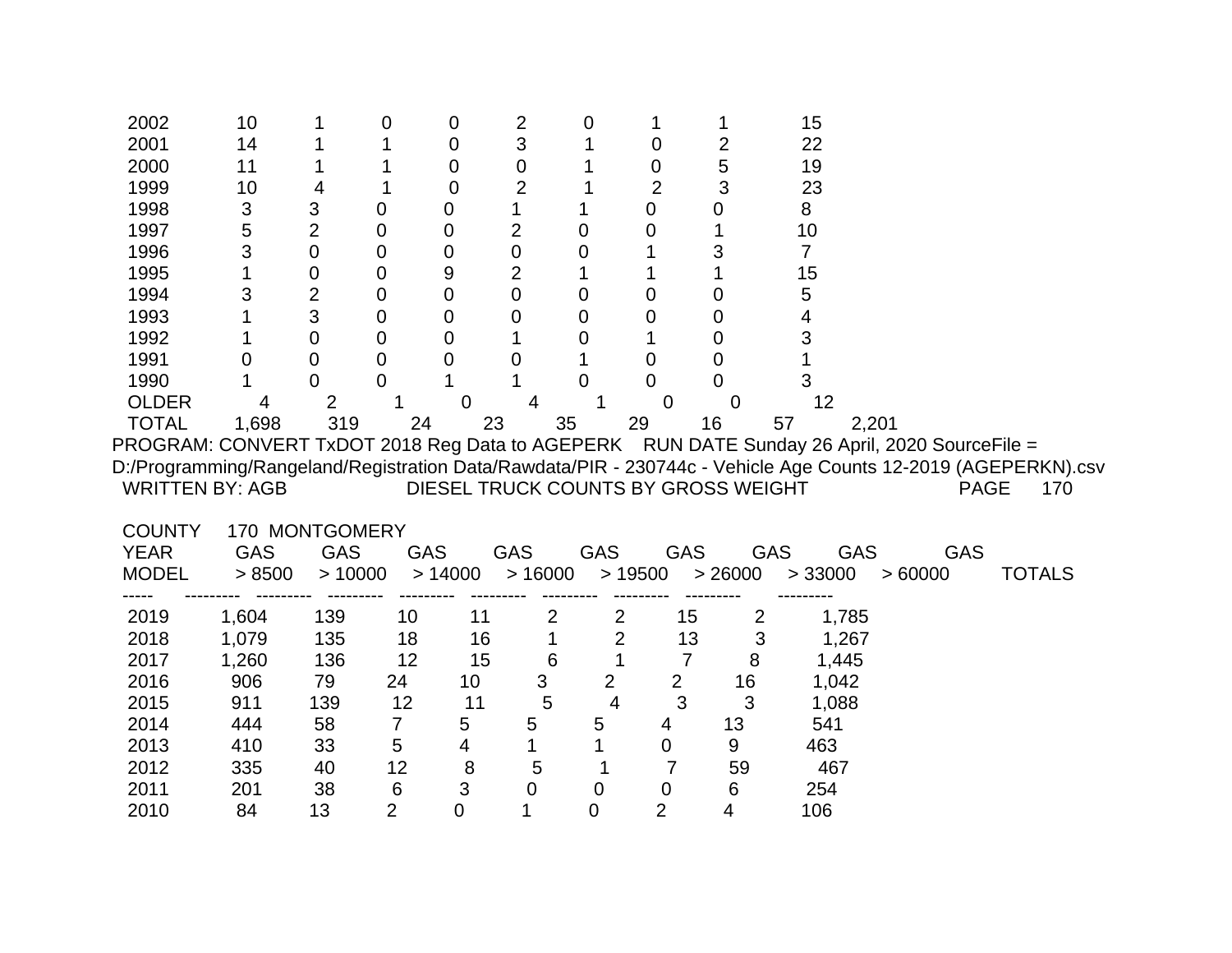| 2009                                                                                                                                                                                                                                  | 97             | 22             | $\overline{2}$ | 4              | $\overline{2}$ | 0              | $\mathbf 0$    | 8                                   | 135                      |        |             |               |  |
|---------------------------------------------------------------------------------------------------------------------------------------------------------------------------------------------------------------------------------------|----------------|----------------|----------------|----------------|----------------|----------------|----------------|-------------------------------------|--------------------------|--------|-------------|---------------|--|
| 2008                                                                                                                                                                                                                                  | 174            | 42             | $\overline{4}$ | 0              | $\overline{2}$ |                | $\overline{2}$ | $\overline{2}$                      | 227                      |        |             |               |  |
| 2007                                                                                                                                                                                                                                  | 91             | 19             | 8              | 1              | $\overline{7}$ | 0              | 4              | 6                                   | 136                      |        |             |               |  |
| 2006                                                                                                                                                                                                                                  | 92             | 21             | 9              | 3              | $\overline{2}$ | 1              | $\overline{2}$ | 9                                   | 139                      |        |             |               |  |
| 2005                                                                                                                                                                                                                                  | 80             | 18             | $\overline{2}$ | 4              | 3              | $\mathbf 0$    | 1              | 9                                   | 117                      |        |             |               |  |
| 2004                                                                                                                                                                                                                                  | 53             | 15             | $\overline{2}$ | $\overline{2}$ | 1              | 0              | 1              | 5                                   | 79                       |        |             |               |  |
| 2003                                                                                                                                                                                                                                  | 35             | $6\phantom{1}$ | $\overline{2}$ | $\overline{2}$ |                | 0              | 3              | $\boldsymbol{9}$                    | 58                       |        |             |               |  |
| 2002                                                                                                                                                                                                                                  | 41             | 13             | 3              | $\mathbf 0$    | 1              | 1              | 3              | 5                                   | 67                       |        |             |               |  |
| 2001                                                                                                                                                                                                                                  | 43             | 17             | 5              | 1              | $\mathbf 0$    | 0              | 4              | 5                                   | 75                       |        |             |               |  |
| 2000                                                                                                                                                                                                                                  | 37             | 10             | 3              | 5              | 6              | 0              | 3              | 7                                   | 71                       |        |             |               |  |
| 1999                                                                                                                                                                                                                                  | 21             | 8              | 6              |                | $\overline{2}$ |                | $\overline{2}$ | 1                                   | 42                       |        |             |               |  |
| 1998                                                                                                                                                                                                                                  | 16             | 3              | $\overline{2}$ | 0              | 1              | 0              | 3              | 3                                   | 28                       |        |             |               |  |
| 1997                                                                                                                                                                                                                                  | 13             | 6              | $\mathbf 1$    | 1              | 1              | 3              | $\overline{0}$ | 5                                   | 30                       |        |             |               |  |
| 1996                                                                                                                                                                                                                                  | $\,6$          | 6              | $\overline{2}$ | $\overline{0}$ | $\overline{2}$ | $\mathbf 0$    | 0              |                                     | 17                       |        |             |               |  |
| 1995                                                                                                                                                                                                                                  | 7              | $\overline{2}$ | $\overline{2}$ |                | 4              | 0              | 3              | $\overline{2}$                      | 21                       |        |             |               |  |
| 1994                                                                                                                                                                                                                                  | 3              | $\mathbf 1$    | 0              |                |                | $\overline{2}$ |                | 0                                   | 9                        |        |             |               |  |
| 1993                                                                                                                                                                                                                                  | 5              | 3              | 0              | $\mathbf 0$    | $\overline{0}$ | $\overline{0}$ | 0              | 0                                   | 8                        |        |             |               |  |
| 1992                                                                                                                                                                                                                                  | 4              | $\overline{2}$ | 3              | $\overline{2}$ | $\overline{0}$ | 0              | 0              | 0                                   | 11                       |        |             |               |  |
| 1991                                                                                                                                                                                                                                  | $\mathbf 0$    | $\mathbf 0$    | 0              | $\overline{0}$ | 0              | 0              | $\overline{2}$ | 0                                   | $\overline{2}$           |        |             |               |  |
| 1990                                                                                                                                                                                                                                  | $\overline{2}$ |                | 0              | 0              | $\overline{0}$ | $\overline{0}$ | 0              | 1                                   | 4                        |        |             |               |  |
| <b>OLDER</b>                                                                                                                                                                                                                          | 11             | 7              | 4              | 3              | 5              | 1              | 5              | $\overline{2}$                      | 38                       |        |             |               |  |
| <b>TOTAL</b>                                                                                                                                                                                                                          | 8,065          | 1,032          |                | 168            | 114            | 70             | 28             | 92                                  | 203                      | 9,772  |             |               |  |
| PROGRAM: CONVERT TxDOT 2018 Reg Data to AGEPERK RUN DATE Sunday 26 April, 2020 SourceFile =<br>D:/Programming/Rangeland/Registration Data/Rawdata/PIR - 230744c - Vehicle Age Counts 12-2019 (AGEPERKN).csv<br><b>WRITTEN BY: AGB</b> |                |                |                |                |                |                |                | DIESEL TRUCK COUNTS BY GROSS WEIGHT |                          |        | <b>PAGE</b> | 237           |  |
| <b>COUNTY</b>                                                                                                                                                                                                                         | 237 WALLER     |                |                |                |                |                |                |                                     |                          |        |             |               |  |
| <b>YEAR</b>                                                                                                                                                                                                                           | <b>GAS</b>     | <b>GAS</b>     |                | <b>GAS</b>     | GAS            | <b>GAS</b>     | GAS            |                                     | <b>GAS</b><br><b>GAS</b> |        | <b>GAS</b>  |               |  |
| <b>MODEL</b>                                                                                                                                                                                                                          | > 8500         | >10000         |                | >14000         | >16000         |                | >19500         | > 26000                             | > 33000                  | >60000 |             | <b>TOTALS</b> |  |
| 2019                                                                                                                                                                                                                                  | 137            | 15             |                |                | 0              | 0              | $\mathbf 0$    | 3                                   | 157                      |        |             |               |  |
| 2018                                                                                                                                                                                                                                  | 114            | 17             |                |                | $\overline{0}$ | 1              | $\mathbf 0$    | 1                                   | 135                      |        |             |               |  |
|                                                                                                                                                                                                                                       |                |                |                |                |                |                |                |                                     |                          |        |             |               |  |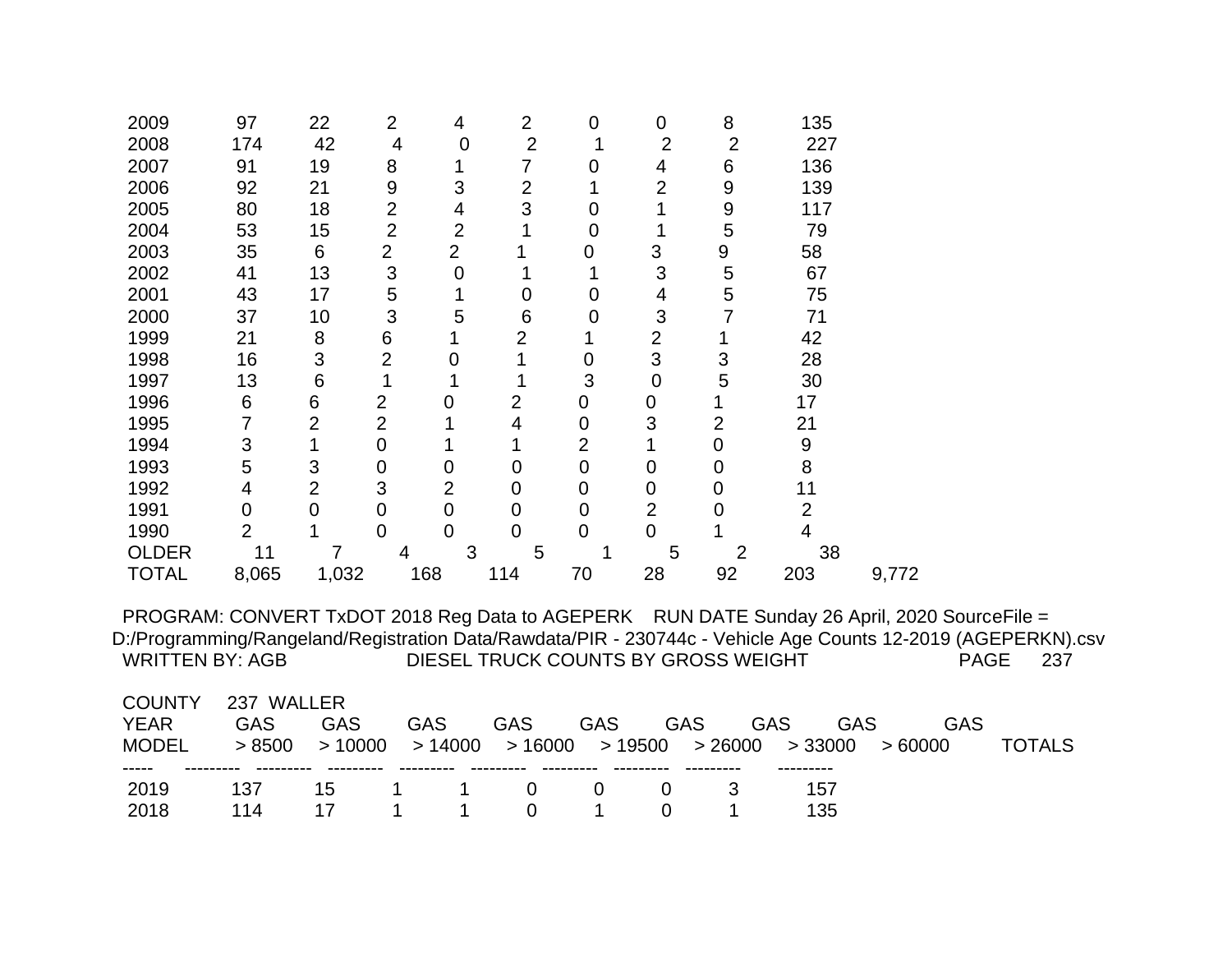| 2017         | 141            | 14             | 4                | $\overline{2}$   | $\mathbf 0$    | $\mathbf 0$    | $\overline{2}$ | 1                | 164             |       |
|--------------|----------------|----------------|------------------|------------------|----------------|----------------|----------------|------------------|-----------------|-------|
| 2016         | 106            | 23             | $\overline{2}$   | $\mathbf 0$      | 3              | $\overline{2}$ | $\mathbf 0$    | 5                | 141             |       |
| 2015         | 133            | 15             | 1                | 1                | $\overline{2}$ | 1              | $\overline{2}$ | 3                | 158             |       |
| 2014         | 60             | 14             | $\overline{2}$   | $\mathbf 0$      | $\overline{2}$ | $\mathbf 0$    | 1              | 6                | 85              |       |
| 2013         | 58             | 11             | $\mathbf 0$      | $\overline{0}$   | $\overline{0}$ | $\overline{0}$ | $\overline{0}$ | $\overline{2}$   | 71              |       |
| 2012         | 57             | 6              | $\boldsymbol{0}$ | $\pmb{0}$        | $\overline{2}$ | 1              | 1              | $\boldsymbol{0}$ | 67              |       |
| 2011         | 47             | 5              | $\overline{2}$   | 1                | $\overline{0}$ | $\overline{0}$ | $\mathbf 0$    | 0                | 55              |       |
| 2010         | 11             | 3              | $\overline{2}$   | 0                | 0              | $\mathbf 0$    | $\mathbf 0$    | 0                | 16              |       |
| 2009         | 17             | 4              | 1                | $\mathbf 0$      | 0              | 0              | $\mathbf 0$    | 1                | 23              |       |
| 2008         | 40             | 5              | $\overline{2}$   | $\overline{2}$   | 1              | 1              | $\mathbf 0$    | 0                | 51              |       |
| 2007         | 16             | 4              | $\mathbf 0$      | $\mathbf 0$      | $\overline{0}$ |                | 1              | 3                | 25              |       |
| 2006         | 20             | $\overline{2}$ | $\overline{2}$   | $\mathbf 0$      | 0              | 1              | 1              | 1                | 27              |       |
| 2005         | 16             | $\overline{4}$ | 1                | $\mathbf 0$      | $\overline{0}$ | 1              | 1              | 0                | 23              |       |
| 2004         | 9              | $\overline{2}$ | $\mathbf 0$      | $\mathbf 0$      | 0              | 0              | 0              | 1                | 12 <sup>2</sup> |       |
| 2003         | 9              | $\overline{2}$ | 0                | $\mathbf 0$      | 1              | $\mathbf 0$    | $\overline{0}$ | 1                | 13              |       |
| 2002         | 6              | 1              | 1                | $\mathbf 0$      | 0              | $\overline{2}$ | 1              |                  | 12              |       |
| 2001         | 12             | 1              |                  | $\overline{0}$   | 1              | $\overline{0}$ | $\mathbf 0$    |                  | 16              |       |
| 2000         | 11             |                | 1                | $\mathbf 0$      | $\overline{0}$ | 1              | 1              | 0                | 15              |       |
| 1999         | 9              | $\overline{2}$ |                  | 0                | 0              | 1              | 0              | 0                | 13              |       |
| 1998         | 3              | $\overline{2}$ | 0                | $\mathbf 0$      | 0              | 1              | 0              | 1                | $\overline{7}$  |       |
| 1997         | 4              | 1              | $\overline{0}$   | $\mathbf 0$      | $\mathbf 0$    | 1              | 1              | 1                | 8               |       |
| 1996         | $\overline{2}$ | 1              | 0                | $\boldsymbol{0}$ | 0              | 0              | 1              | 0                | 4               |       |
| 1995         | 1              | $\overline{2}$ | $\overline{0}$   | 0                | $\overline{2}$ | 0              | 3              | 1                | 9               |       |
| 1994         | 0              | $\mathbf 0$    | 0                | $\mathbf 0$      | 0              | 0              | 0              | 0                | $\mathbf 0$     |       |
| 1993         | $\overline{2}$ | 0              | 0                | $\mathbf 0$      | $\mathbf 0$    | 0              | 0              | 0                | $\overline{2}$  |       |
| 1992         | 3              | $\overline{0}$ | 0                | $\mathbf 0$      | 0              | 0              | $\overline{0}$ | $\mathbf 0$      | 3               |       |
| 1991         | $\overline{0}$ | $\overline{0}$ | $\overline{0}$   | $\overline{0}$   | $\overline{0}$ | $\mathbf 0$    | $\mathbf 0$    | $\overline{0}$   | $\overline{0}$  |       |
| 1990         | $\overline{0}$ | $\overline{0}$ | $\overline{0}$   | $\overline{0}$   | $\overline{0}$ | $\overline{0}$ | $\overline{0}$ | $\overline{0}$   | $\overline{0}$  |       |
| <b>OLDER</b> | 3              |                | $\overline{0}$   | $\overline{0}$   |                | 1              | 1              |                  | 8               |       |
| <b>TOTAL</b> | 1,047          | 158            | 25               |                  | 8              | 15             | 16             | 17               | 34              | 1,320 |

 PROGRAM: CONVERT TxDOT 2018 Reg Data to AGEPERK RUN DATE [DATE] SourceFile = D:/Programming/Rangeland/Registration Data/Rawdata/PIR - 230744c - Vehicle Age Counts 12-2019 (AGEPERKN).csv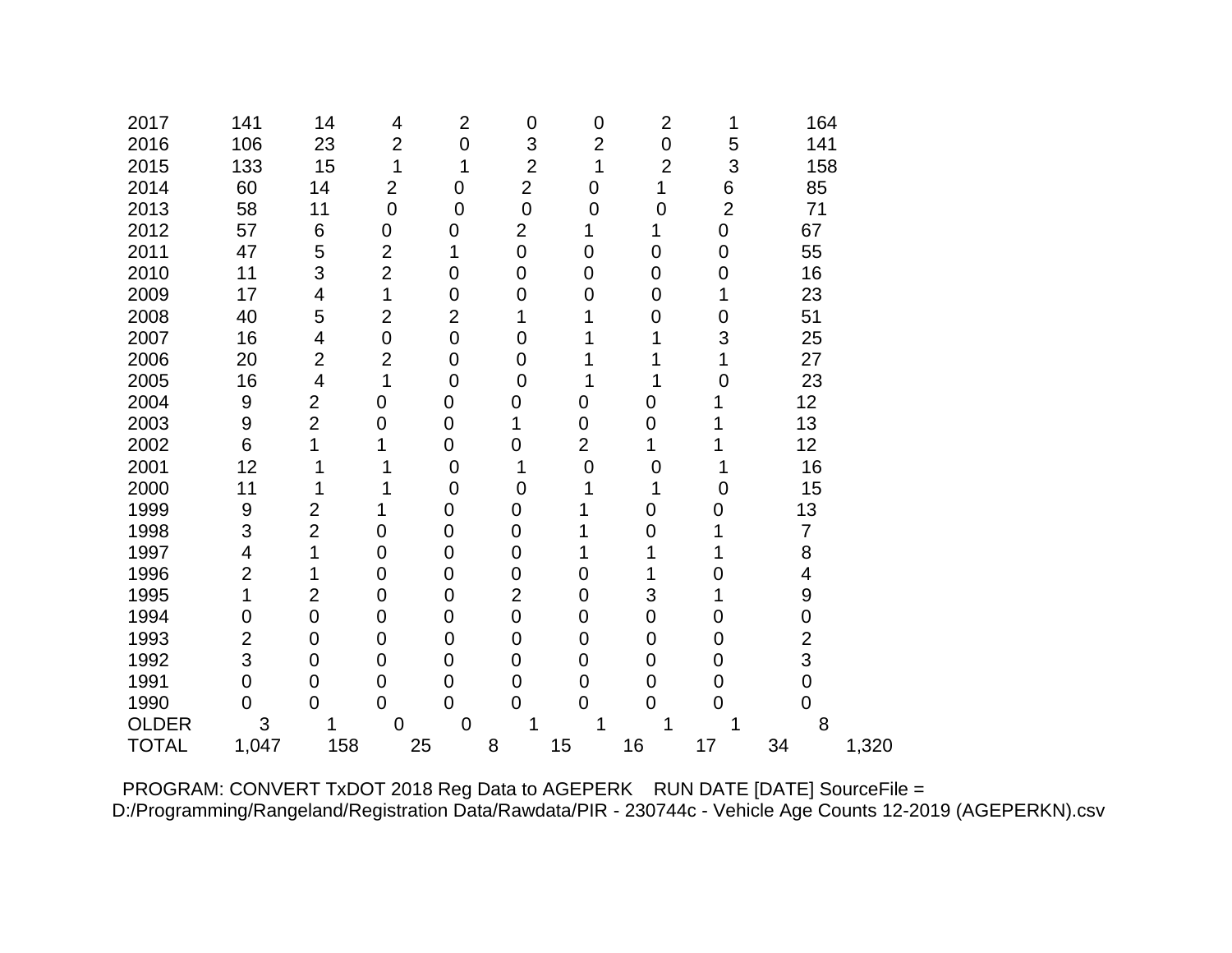## WRITTEN BY: AGB DIESEL TRUCK COUNTS BY GROSS WEIGHT PAGE [PAGE]

GRAND TOTALS

| YEAR  | <b>GAS</b> | <b>GAS</b>                | GAS              | <b>GAS</b>       |           | GAS                                 | GAS | <b>GAS</b>                                        | <b>GAS</b> | <b>GAS</b>    |
|-------|------------|---------------------------|------------------|------------------|-----------|-------------------------------------|-----|---------------------------------------------------|------------|---------------|
| MODEL | > 8500     | >10000                    |                  |                  |           |                                     |     | $> 14000$ $> 16000$ $> 19500$ $> 26000$ $> 33000$ | >60000     | <b>TOTALS</b> |
| 2019  |            | ---------<br>37,206 6,145 | ---------<br>729 | ---------<br>840 | 1,226     | --------- --------- --------<br>118 | 248 | 530                                               | 47,042     |               |
| 2018  | 31,480     | 5,912                     | 830              | 859              | 897       | 175                                 | 419 | 581                                               | 41,153     |               |
| 2017  | 35,965     | 6,006                     | 973              |                  | 1,207 912 | 199                                 | 393 | 441                                               | 46,096     |               |
| 2016  | 26,576     | 4,932                     | 986              | 897              | 835       | 155                                 | 318 | 851                                               | 35,550     |               |
| 2015  | 28,543     | 5,652                     | 1,010            | 863              | 899       | 142                                 | 336 | 633                                               | 38,078     |               |
| 2014  | 13,984     | 2,916                     | 468              | 454              | 411       | 136                                 | 462 | 1,129                                             | 19,960     |               |
| 2013  | 13,430     | 2,685                     | 451              | 455              | 645       | 104                                 | 396 | 788 —                                             | 18,954     |               |
| 2012  | 11,700     | 2,653                     | 557              | 732              | 557       | 38                                  | 223 | 1,045                                             | 17,505     |               |
| 2011  | 8,437      | 1,879                     | 311              | 385              | 195       | 24                                  | 158 | 385                                               | 11,774     |               |
| 2010  | 3,500      | 691                       | 231              | 80               | 84        | 37                                  | 212 | 254                                               | 5,089      |               |
| 2009  | 3,629      | 925                       | 256              | 125              | 132       | 73                                  | 282 | 320                                               | 5,742      |               |
| 2008  | 8,162      | 2,019                     | 536              | 173              | 193       | 115                                 | 210 | 231                                               | 11,639     |               |
| 2007  | 4,091      | 1,216                     | 405              | 133              | 292       | 51                                  | 302 | 991                                               | 7,481      |               |
| 2006  | 4,677      | 1,337                     | 374              | 175              | 245       | 72                                  | 249 | 698                                               | 7,827      |               |
| 2005  | 3,796      | 938                       | 189              | 168              | 219       | 58                                  | 189 | 534                                               | 6,091      |               |
| 2004  | 2,805      | 811                       | 222              | 94               | 131       | 58                                  | 159 | 370                                               | 4,650      |               |
| 2003  | 2,202      | 667                       | 189              | 95               | 126       | 44                                  | 193 | 347                                               | 3,863      |               |
| 2002  | 2,015      | 639                       | 225              | 69               | 139       | 57                                  | 188 | 217                                               | 3,549      |               |
| 2001  | 2,138      | 768                       | 253              | 94               | 166       | 71                                  | 275 | 350                                               | 4,115      |               |
| 2000  | 1,771      | 687                       | 228              | 149              | 241       | 74                                  | 443 | 603                                               | 4,196      |               |
| 1999  | 1,456      | 672                       | 194              | 100              | 233       | 59                                  | 289 | 449                                               | 3,452      |               |
| 1998  | 1,007      | 319                       | 95               | 60               | 217       | 51                                  | 181 | 319                                               | 2,249      |               |
| 1997  | 1,001      | 401                       | 83               | 60               | 142       | 64                                  | 153 | 231                                               | 2,135      |               |
| 1996  | 392        | 193                       | 77               | 45               | 116       | 51                                  | 156 | 238                                               | 1,268      |               |
| 1995  | 597        | 358                       | 121              | 107              | 271       | 104                                 | 311 | 252                                               | 2,121      |               |
| 1994  | 280        | 204                       | 36               | 44               | 90        | 39                                  | 82  | 99                                                | 874        |               |
| 1993  | 207        | 139                       | 42               | 30               | 73        | 32                                  | 86  | 59                                                | 668        |               |